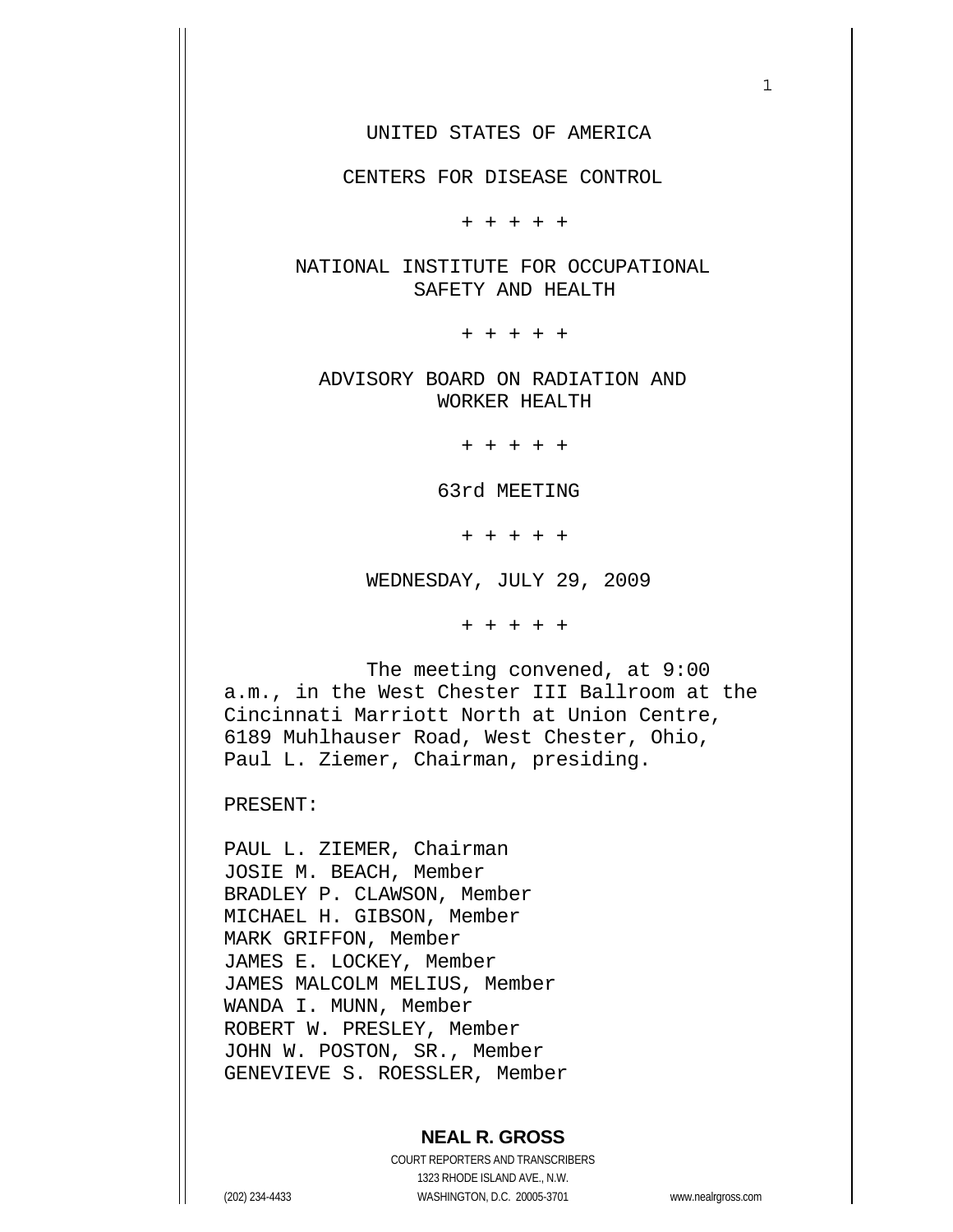PRESENT: (Continued)

PHILLIP SCHOFIELD, Member THEODORE M. KATZ, Acting Designated Federal Official

REGISTERED AND/OR PUBLIC COMMENT PARTICIPANTS:

ADAMS, NANCY, NIOSH Contractor AL-NABULSI, ISAF, DOE BALDRIDGE, SANDRA BRADFORD, SHANNON, NIOSH BROCK, DENISE, NIOSH BROEHM, JASON, CDC DOLL, LOU, BTNMSP GILL, JANICE, Fernald Worker HINNEFELD, STU, NIOSH HOWELL, EMILY, HHS KOTSCH, JEFF, US DOL MAKHIJANI, ARJUN, SC&A MAURO, JOHN, SC&A McFEE, MATT, ORAU Team MEDL, EUGENE, Fernald (Retired) PRESLEY, LOUISE RAFKY, MICHAEL, HHS ROLFES, BETH, NIOSH ROLFES, MARK, NIOSH RUTHERFORD, LaVON, NIOSH ZIEMER, MARILYN

### **NEAL R. GROSS**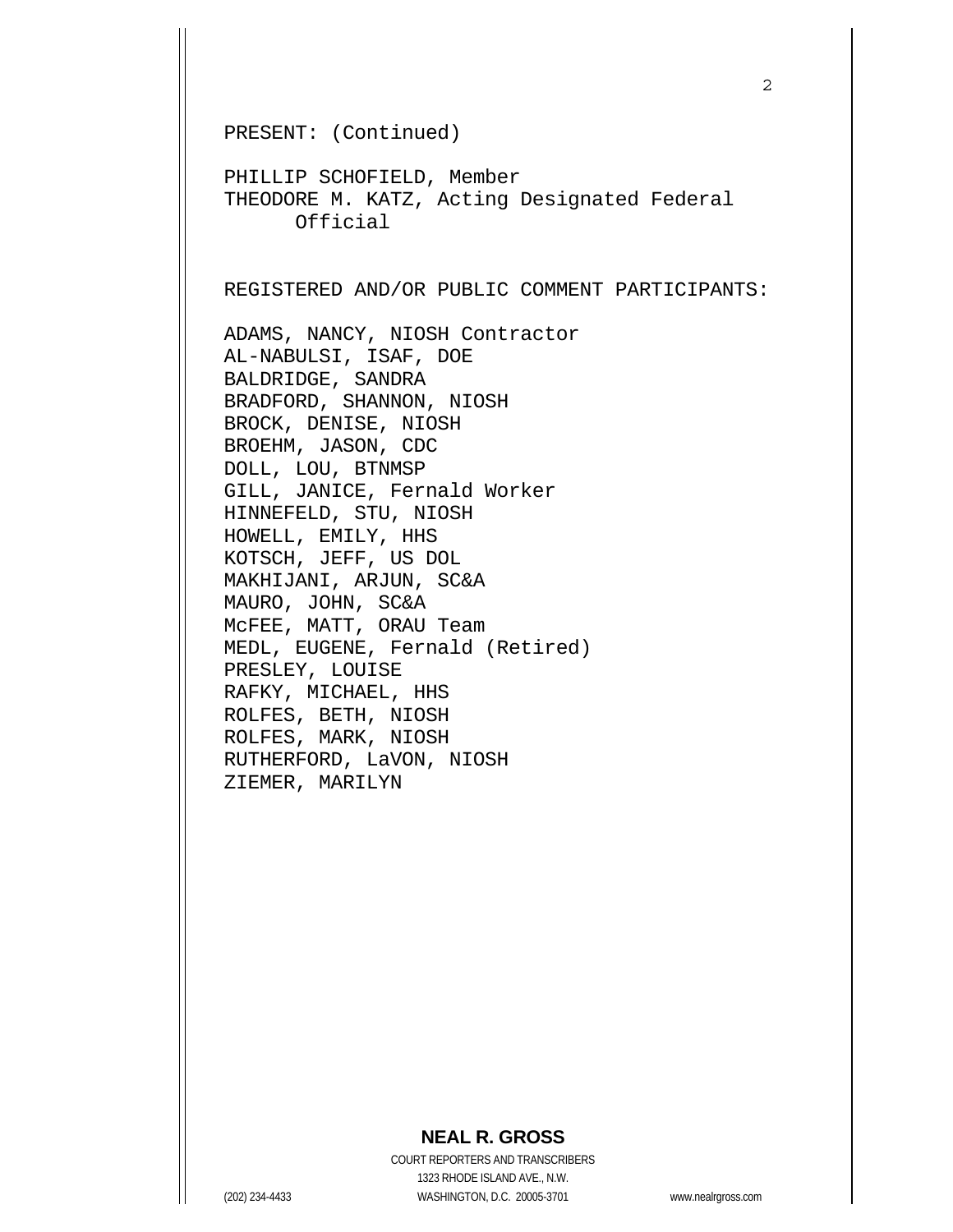#### C-O-N-T-E-N-T-S

| Chairman Paul Ziemer                                                   |
|------------------------------------------------------------------------|
| SEC Petition Status Update5<br>LaVon Rutherford, NIOSH                 |
| Subcommittee, work group Reports22<br>Subcommittee/WG Chairs           |
| CATI Recommendation (Proced.)34<br>Security Updates (Mound/Pinellas)56 |
| Board Working Time105<br>Chairman Paul Ziemer                          |
| DR Case Selection107                                                   |
| Board Working Time167<br>Chairman Paul Ziemer                          |
| Board Correspondence167                                                |
| Future Meetings168                                                     |
| Other SC&A Assignments174                                              |
| New WG Assignments181                                                  |

# Adjourn

## **NEAL R. GROSS**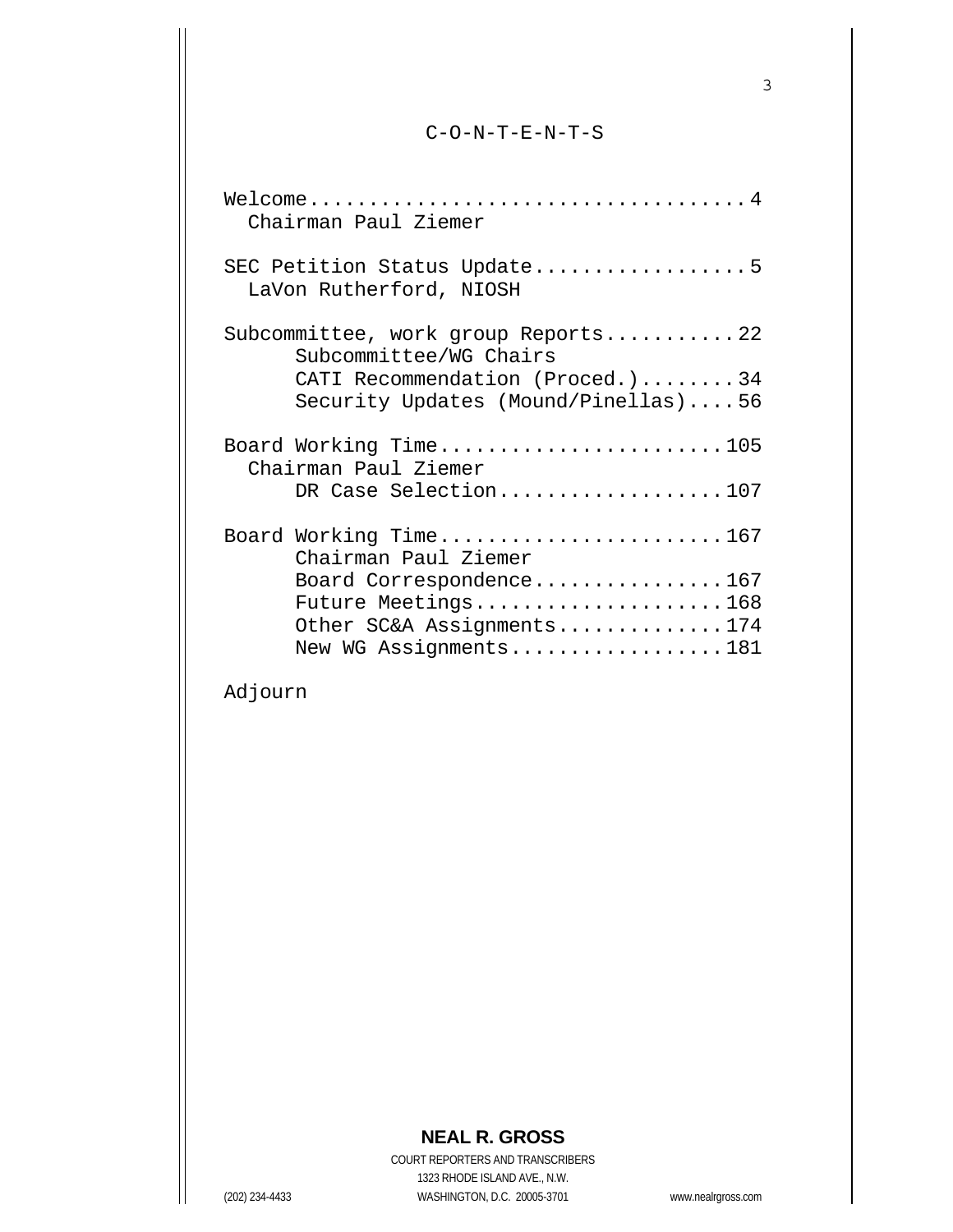**NEAL R. GROSS** COURT REPORTERS AND TRANSCRIBERS 1323 RHODE ISLAND AVE., N.W. (202) 234-4433 WASHINGTON, D.C. 20005-3701 www.nealrgross.com 4 1 2 3 4 5 6 7 8 9 10 11 12 13 14 15 16 17 18 19 20 21 22 P-R-O-C-E-E-D-I-N-G-S 9:16 a.m. CHAIRMAN ZIEMER: Well, good morning, everyone. We will be ready to begin our deliberations on this third day of the Advisory Board meeting here in the Cincinnati area, more specifically West Chester, Ohio. I will begin with my usual reminder to register your attendance with us this morning in the foyer if you have not already done so. Again, copies of the agenda and related documents are on the table in the rear of the room. We are going to begin this morning with kind of what I think of as our heads-up report. It's SEC status and SEC petitions that are coming down the line or are in process. And LaVon Rutherford will give us that update. Good morning, LaVon. MR. RUTHERFORD: Good morning, Dr. Ziemer. Thank you.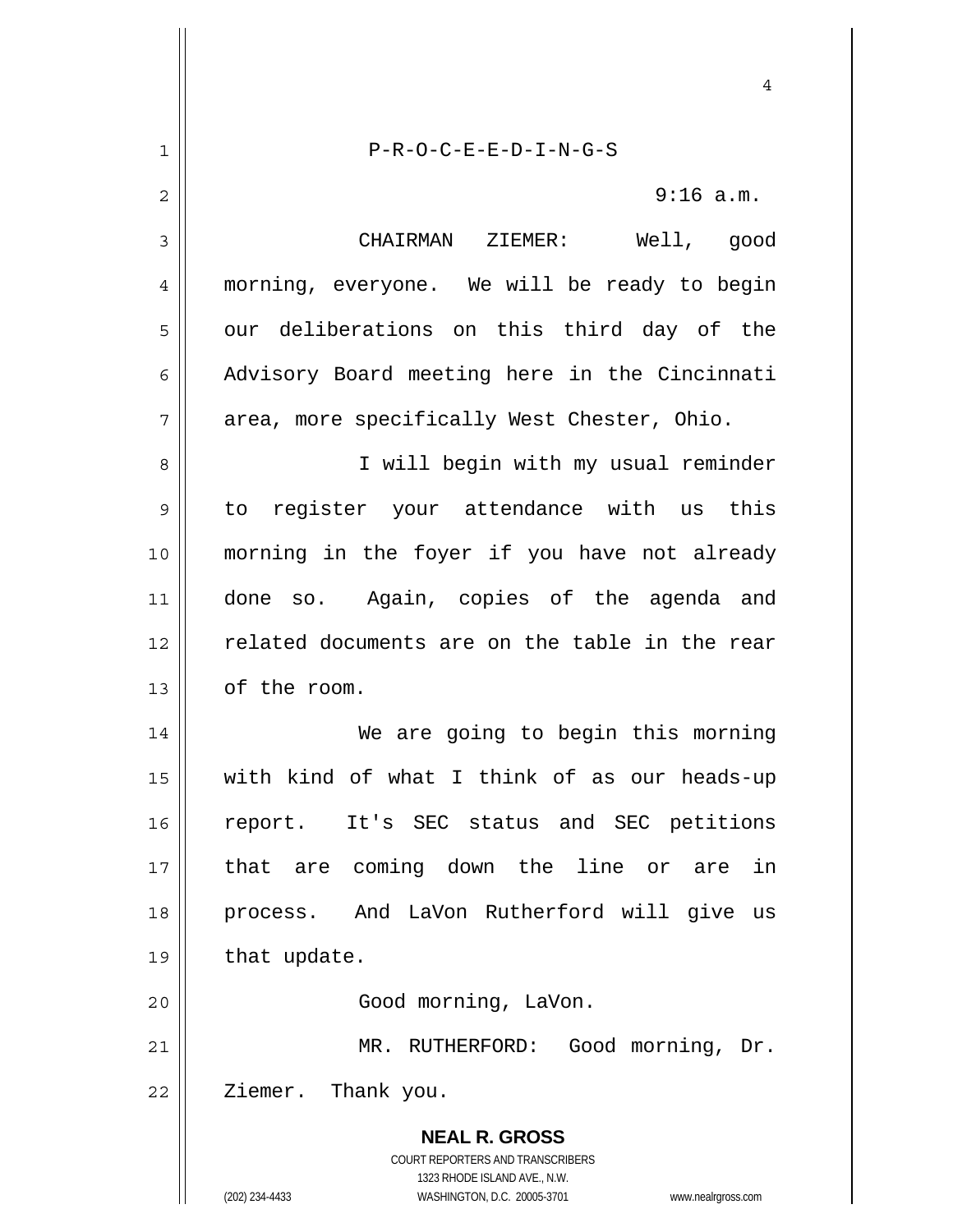1 2 3 4 5 6 7 8 9 10 11 12 13 14 15 16 17 18 19 20 21 22 As Dr. Ziemer said, Lavon Rutherford, Special Exposure Cohort Health Physics Team Leader for NIOSH, and I will give the update on SEC petitions. We do these at each Board meeting to give the Advisory Board information on the current number of SEC petitions we have, their status. It allows them to prepare for future work group sessions and also prepare for future Board meetings. As of July 7th -- and I think this number has already increased -- we are at 148 petitions. We have seven petitions that are in the qualification process. We have qualified 83 of those 148. We have four evaluations in progress at this time. And we completed 79 Evaluation Reports. There are 58 petitions that did not qualify. And we have 20 petitions that the Board is acting on. SEC petitions currently in the evaluation process: Brookhaven National Lab, as you have heard at a previous meeting, we

 $\sim$  5  $\sim$  5  $\sim$  5  $\sim$  5  $\sim$  5  $\sim$  5  $\sim$  5  $\sim$  5  $\sim$  5  $\sim$  5  $\sim$  5  $\sim$  5  $\sim$  5  $\sim$  5  $\sim$  5  $\sim$  5  $\sim$  5  $\sim$  5  $\sim$  5  $\sim$  5  $\sim$  5  $\sim$  5  $\sim$  5  $\sim$  5  $\sim$  5  $\sim$  5  $\sim$  5  $\sim$  5  $\sim$  5  $\sim$  5  $\sim$  5  $\sim$ 

**NEAL R. GROSS** COURT REPORTERS AND TRANSCRIBERS 1323 RHODE ISLAND AVE., N.W.

(202) 234-4433 WASHINGTON, D.C. 20005-3701 www.nealrgross.com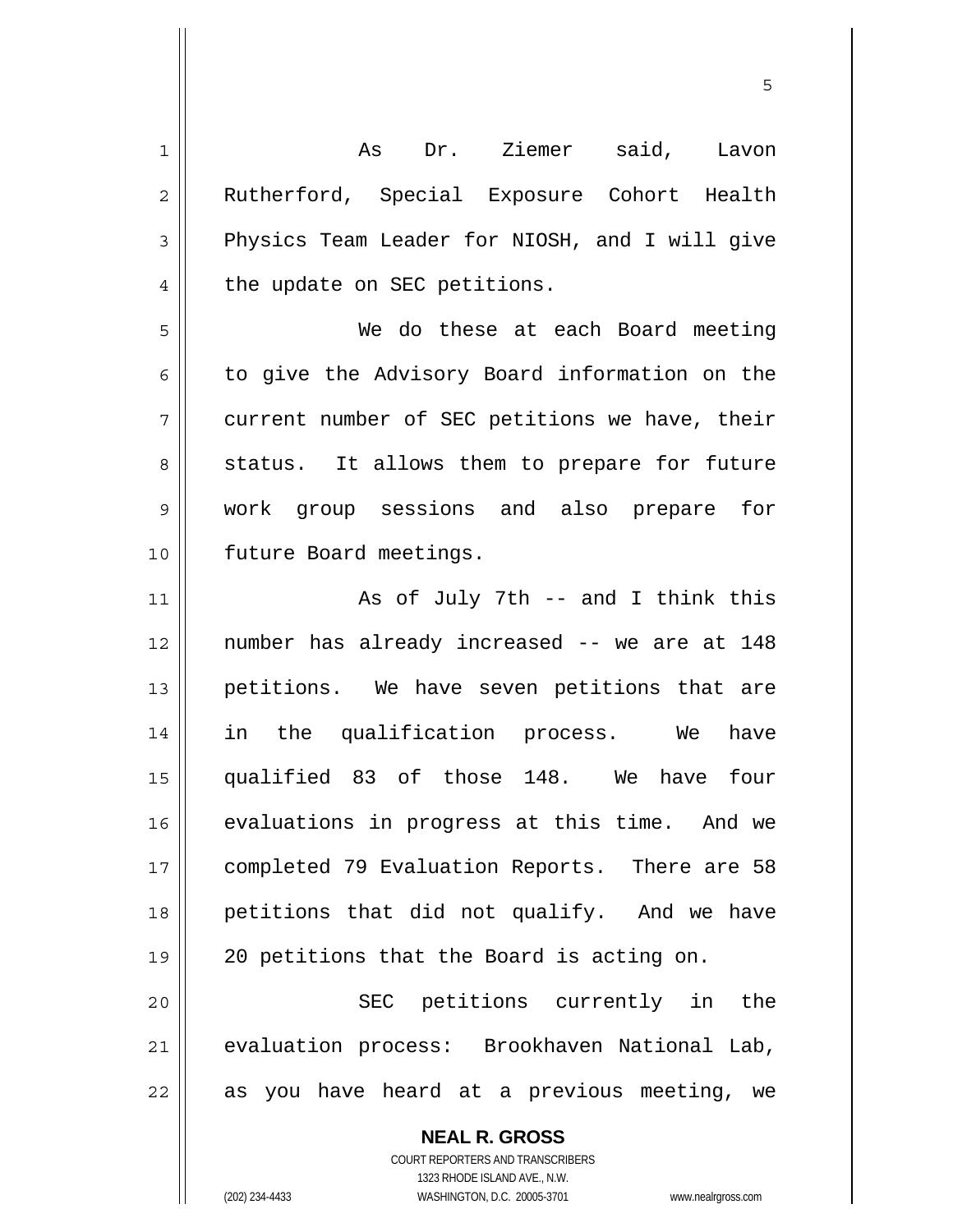have had difficulties through data capture, some PII information issues, a little funding issues at times, but we do believe that that is coming to closure and that we should issue that report sometime in August and be ready to present that at the October Board meeting.

 $\sim$  6

7 8 9 10 11 12 13 14 15 16 United Nuclear Corp., we had completed that evaluation. However, during the evaluation process, we had made a recommendation to the Department of Labor that we believe the current covered period should be extended to 1973. We decided to pull that evaluation back to add the additional years in once the Department of Labor concurred and added those years. We decided to pull that evaluation back and do that.

17 18 19 20 So we are in that process at this time. We anticipate completing that Evaluation Report in August and presenting it at the October Board meeting as well.

21 22 Piqua Organic Moderated Reactor, very similar situation. During our

> **NEAL R. GROSS** COURT REPORTERS AND TRANSCRIBERS 1323 RHODE ISLAND AVE., N.W. (202) 234-4433 WASHINGTON, D.C. 20005-3701 www.nealrgross.com

1

2

3

4

5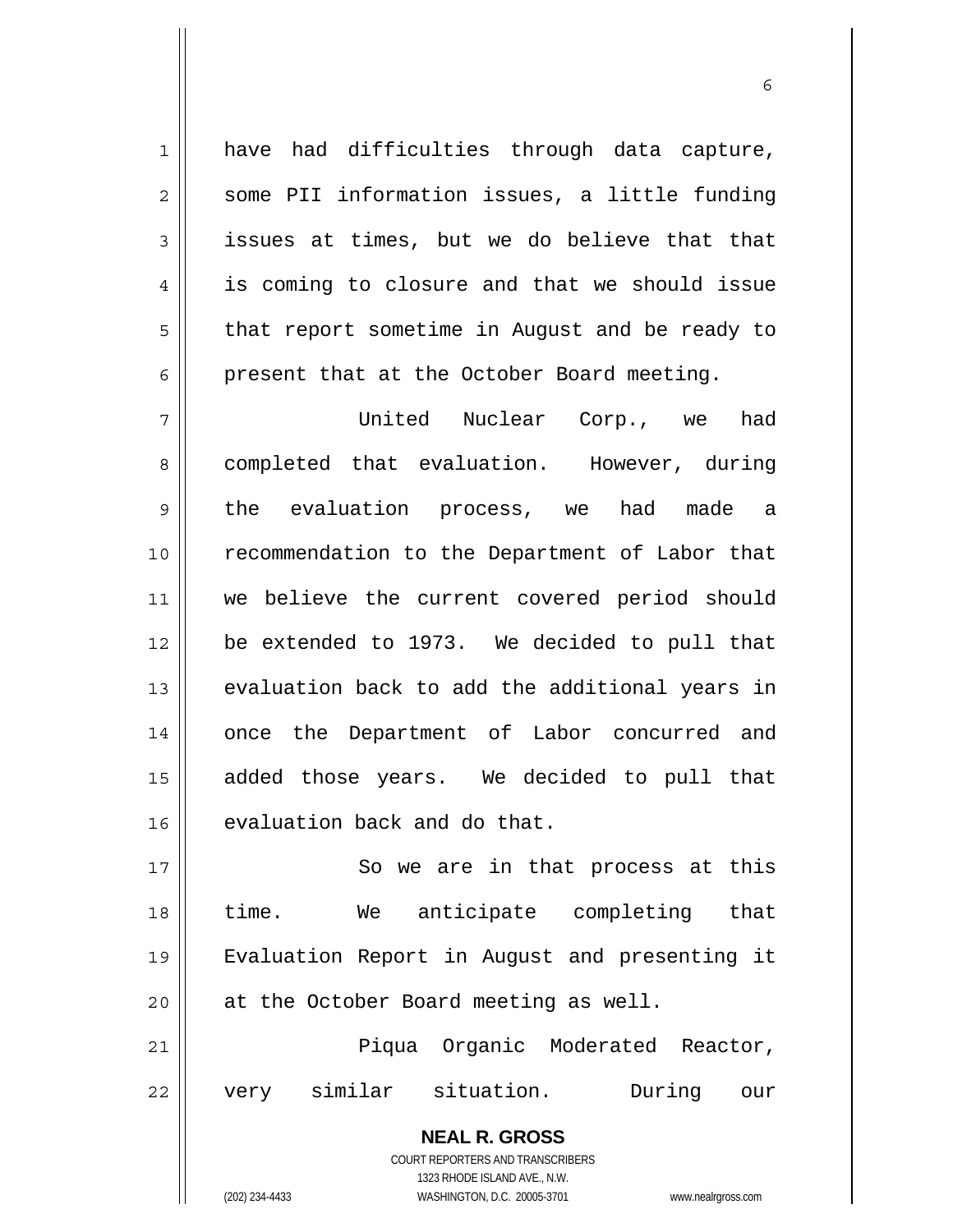evaluation, we looked at the covered period. And the petitioner had actually petitioned for an extended period.

1

2

3

4

5

6

8

7

7 And in our review of that extended period, we recognized that D&D was not included in the current covered period. We provided the information to the Department of Labor. And that covered period was extended.

9 10 11 12 13 14 So we pulled that Evaluation Report back. We are currently in the process of adding that portion of the evaluation to the report. We anticipate completing that in August and presenting that at the October Board meeting as well.

15 16 17 18 University of Rochester. We received that petition on March 6th. And we are on schedule to complete that report in September.

19 20 21 22 I do believe that report will be completed in time. That will give the Board and the petitioners adequate time for review to present that at the October Board meeting.

> COURT REPORTERS AND TRANSCRIBERS 1323 RHODE ISLAND AVE., N.W. (202) 234-4433 WASHINGTON, D.C. 20005-3701 www.nealrgross.com

**NEAL R. GROSS**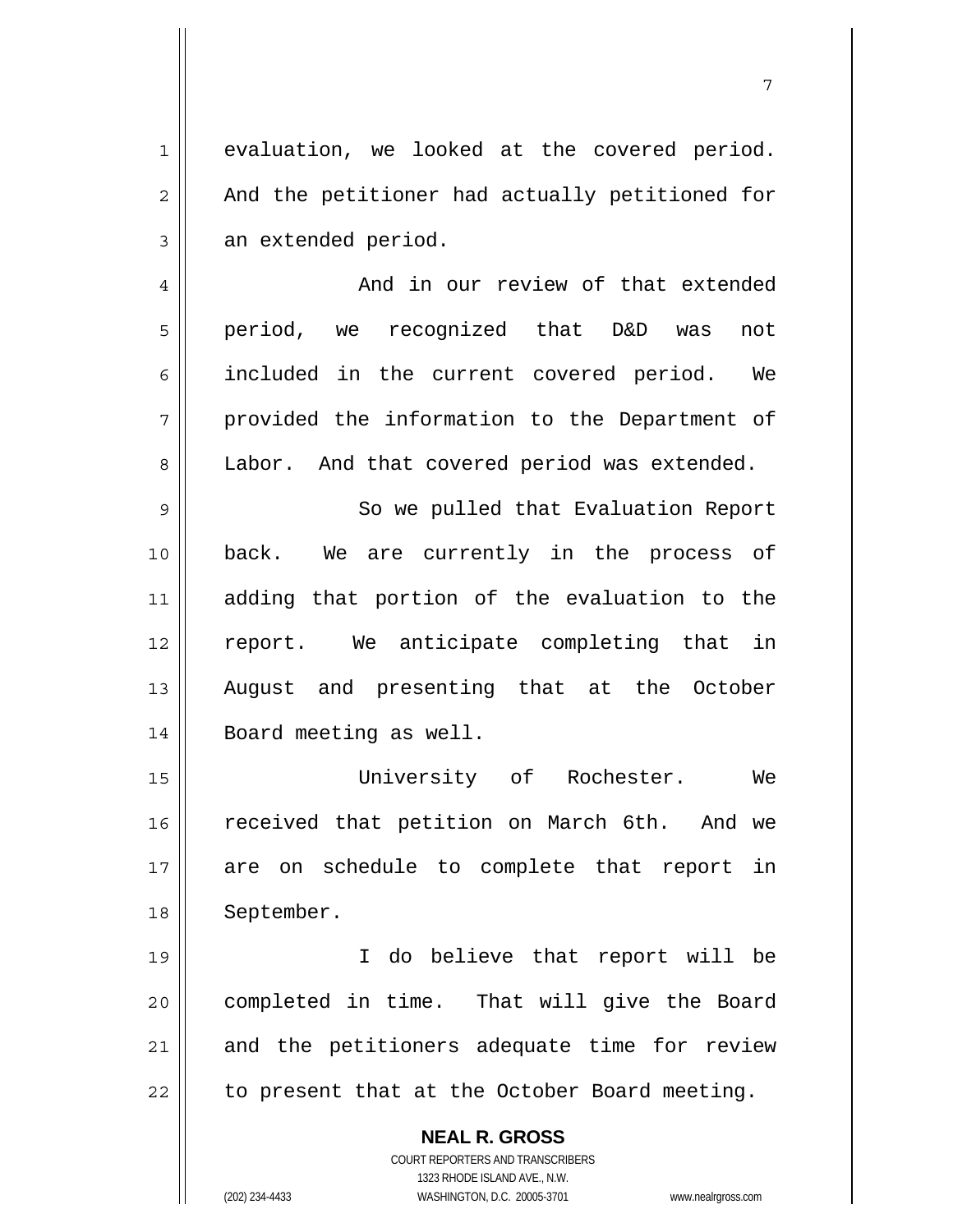| 1  | So we have University of Rochester,                                 |
|----|---------------------------------------------------------------------|
| 2  | Piqua, United Nuclear, and -- what was it? --                       |
| 3  | Brookhaven National Lab are four that we                            |
| 4  | anticipate presenting in October as well as                         |
| 5  | which are not on the -- my slides, at least                         |
| 6  | two 83.14s. And one of those will be for                            |
| 7  | metals and controls, and the other one -- and                       |
| 8  | I will discuss briefly -- will be Hanford.                          |
| 9  | SEC petitions that are with the                                     |
| 10 | Board for recommendation, Chapman Valve, we                         |
| 11 | believe all of our NIOSH actions are complete                       |
| 12 | with this one. Blockson Chemical. Blockson                          |
| 13 | Chemical was discussed at yesterday's meeting.                      |
| 14 | I think there is going to be further                                |
| 15 | discussion this morning during the work group                       |
| 16 | updates.                                                            |
| 17 | Fernald Feed Materials Production                                   |
| 18 | Center, there is research and discussion                            |
| 19 | ongoing with this one. There are<br>few                             |
| 20 | remaining issues.                                                   |
| 21 | Bethlehem Steel. NIOSH's actions                                    |
| 22 | we feel are complete with Bethlehem Steel.                          |
|    | <b>NEAL R. GROSS</b>                                                |
|    | <b>COURT REPORTERS AND TRANSCRIBERS</b>                             |
|    | 1323 RHODE ISLAND AVE., N.W.                                        |
|    | WASHINGTON, D.C. 20005-3701<br>(202) 234-4433<br>www.nealrgross.com |

<u>83 - Santa Carlos de Santa Carlos de Santa Carlos de Santa Carlos de Santa Carlos de Santa Carlos de Santa Ca</u>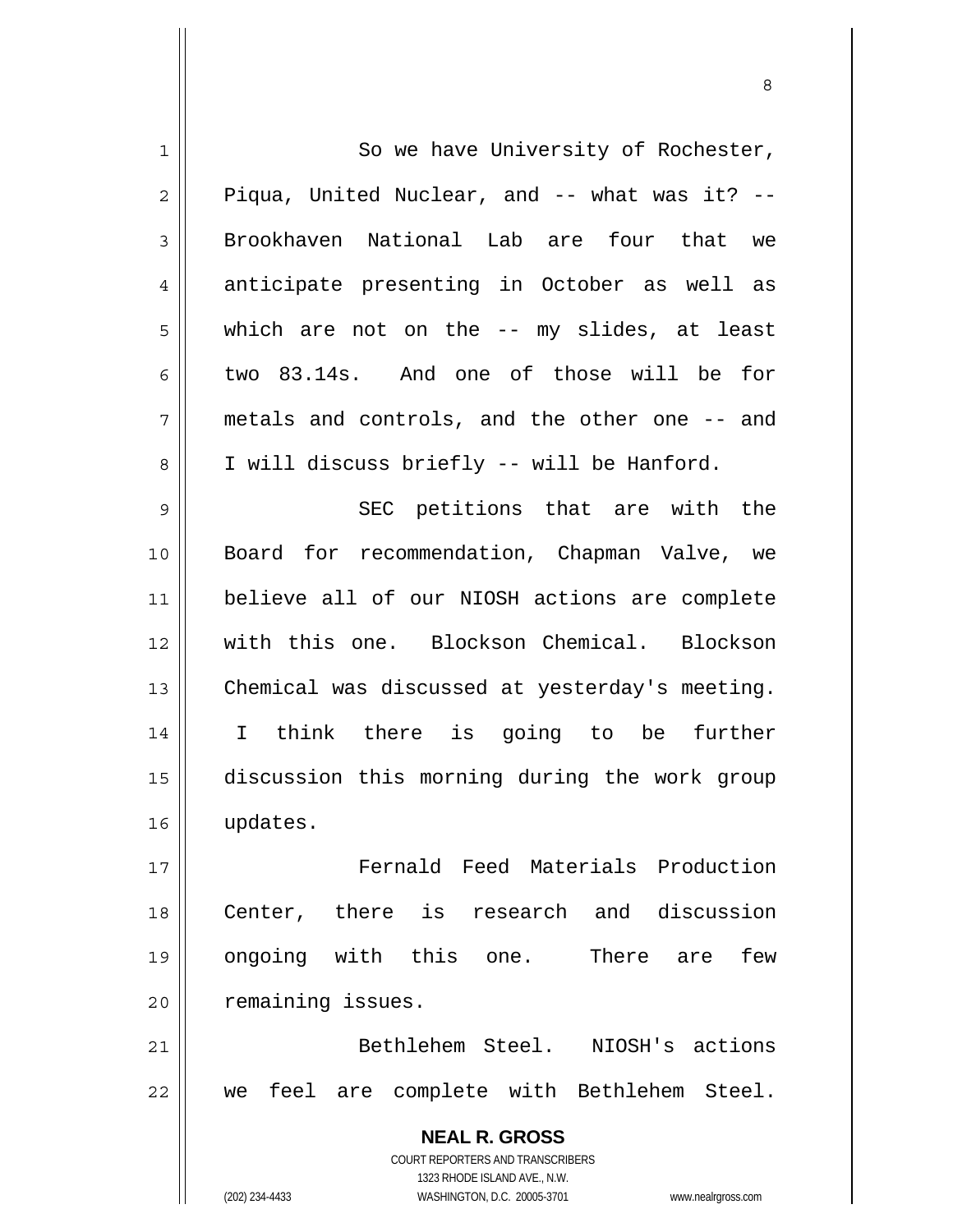1 2 And the petition and report are with the Work Group.

**NEAL R. GROSS** COURT REPORTERS AND TRANSCRIBERS 3 4 5 6 7 8 9 10 11 12 13 14 15 16 17 18 19 20 21 22 Hanford. Hanford has been on our plate for a while. There were a number of issues identified by SC&A. We have worked through a lot of these issues. However, we have come to a position that we believe that the resolution of those issues will be resolved by doing an 83.14 to extend the existing class. And then in parallel what we will do, we will be doing a TBD revision that will include what work we believe we can do out of that period from the 83.14. So we anticipate the 83.14 being complete and ready for the October Board meeting and the TBD revised and claims completed shortly thereafter. Nevada Test Site. The Work Group is down to a few remaining issues. That work is still ongoing. Mound plant. I believe Ms. Beach gave an update earlier in the meeting.

1323 RHODE ISLAND AVE., N.W.

(202) 234-4433 WASHINGTON, D.C. 20005-3701 www.nealrgross.com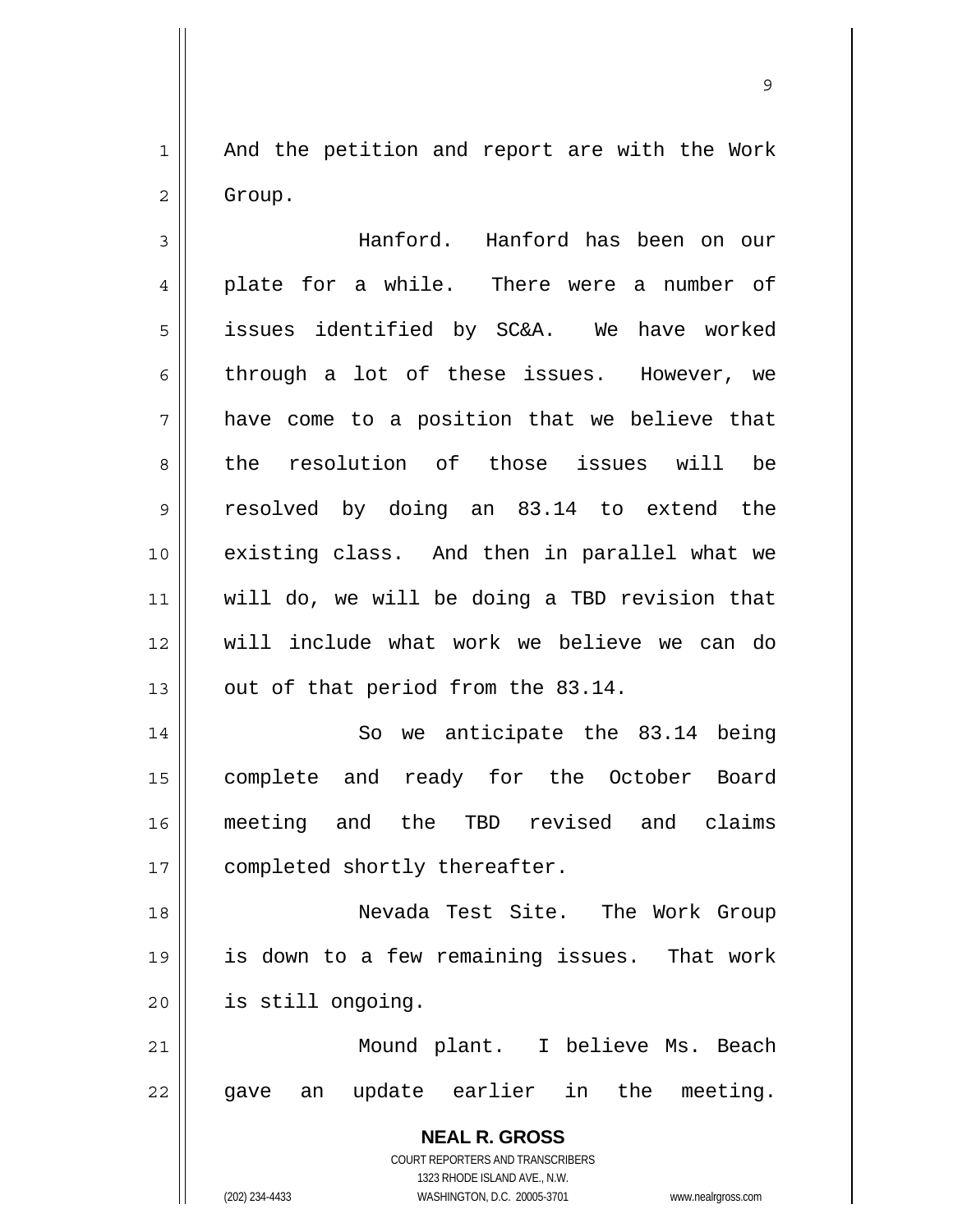1 Research and discussion continue.

| $\overline{2}$ | Texas City Chemical. We<br>are                                      |
|----------------|---------------------------------------------------------------------|
| 3              | currently revising the existing Evaluation                          |
| 4              | Report to include some documentation that we                        |
| 5              | received right at the time we had issued                            |
| 6              | Revision 0. We anticipate completing that and                       |
| 7              | issuing that Evaluation Report very soon.                           |
| 8              | There is still<br>Santa Susana.                                     |
| $\mathsf 9$    | research and discussion ongoing with the Work                       |
| 10             | Group.                                                              |
| 11             | Dow Chemical, we had a Work Group                                   |
| 12             | meeting on this past Friday. SC&A is going to                       |
| 13             | take a look at the Appendix C, which                                |
| 14             | incorporated NIOSH's addendum to evaluation of                      |
| 15             | Dow Chemical to see how we incorporated that                        |
| 16             | into Appendix C. And so there is still a                            |
| 17             | little work left there.                                             |
| 18             | Pantex. Research and discussion                                     |
| 19             | continues with Pantex as well as Savannah                           |
| 20             | River site.                                                         |
| 21             | General Steel Industries, there is                                  |
| 22             | a little bit of work going on still with                            |
|                | <b>NEAL R. GROSS</b><br>COURT REPORTERS AND TRANSCRIBERS            |
|                | 1323 RHODE ISLAND AVE., N.W.                                        |
|                | WASHINGTON, D.C. 20005-3701<br>(202) 234-4433<br>www.nealrgross.com |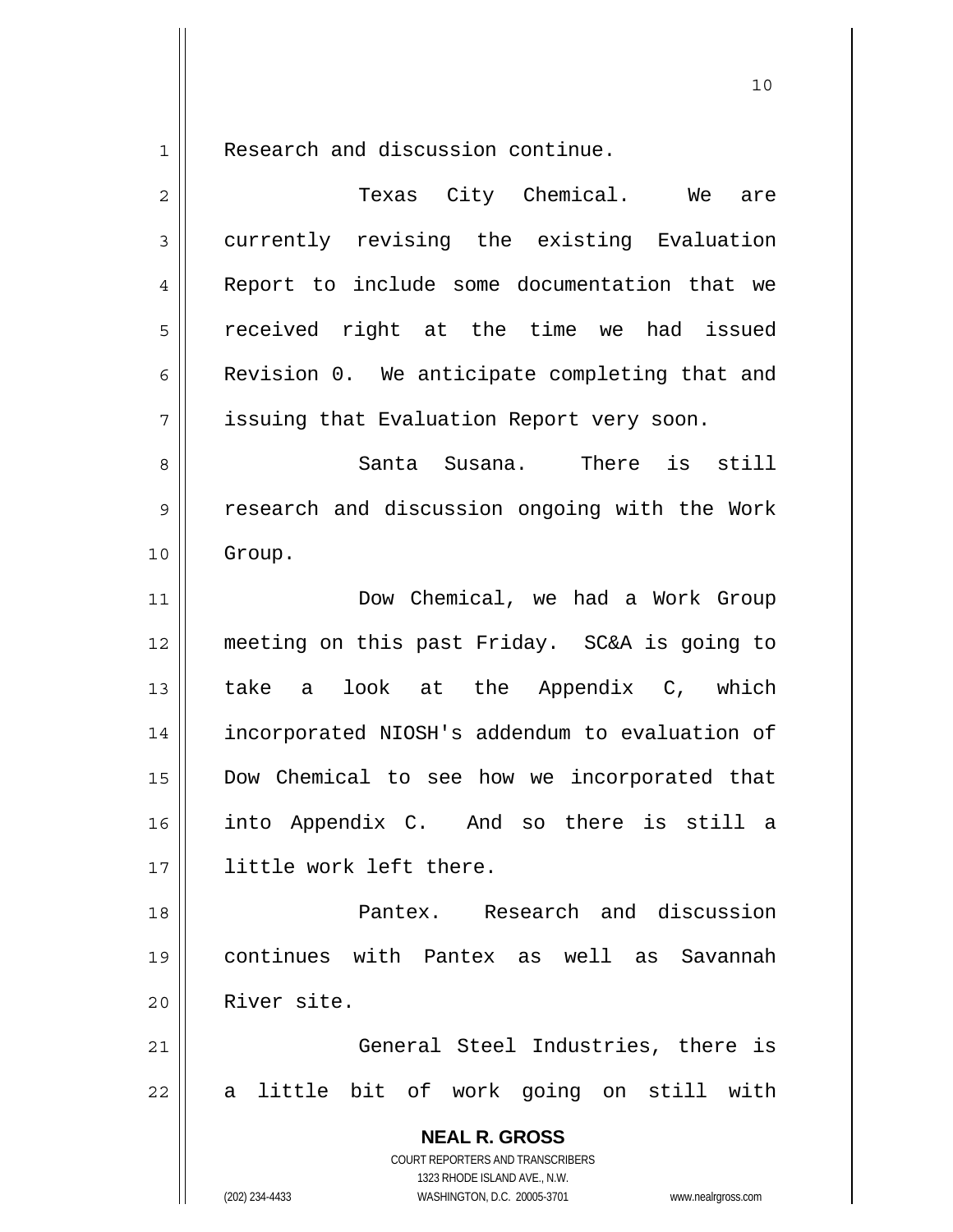| $\mathbf 1$    | General Steel Industries with Work Group.      |
|----------------|------------------------------------------------|
| $\overline{2}$ | Los Alamos National Lab, again,                |
| 3              | research and discussion continues.             |
| 4              | Linde Ceramics, SC&A just recently             |
| 5              | completed their review of the<br><b>NIOSH</b>  |
| 6              | evaluation. There is a work group tentatively  |
| 7              | scheduled for the end of this month or the     |
| 8              | first of next month. Dr. Roessler is working   |
| 9              | on that. And I think at that time we will      |
| 10             | also present the actual evaluation to the Work |
| 11             | Group.                                         |
| 12             | had<br>Bliss and Laughlin. We                  |
| 13             | anticipated that we would be presenting this   |
| 14             | at this Board meeting. We had completed our    |
| 15             | report and sent the report out. However, and,  |
| 16             | you know, we did not get that report out as    |
| $17$           | quickly as we wanted.                          |
| 18             | The petitioner did ask if we would             |
| 19             | postpone presenting that petition.<br>They     |
| 20             | talked to the Designated Federal Official.     |
| 21             | will present that petition at the<br>And we    |
| 22             | October Board meeting. This will give the      |
|                | <b>NEAL R. GROSS</b>                           |

COURT REPORTERS AND TRANSCRIBERS 1323 RHODE ISLAND AVE., N.W.

 $\mathsf{I}$ 

(202) 234-4433 WASHINGTON, D.C. 20005-3701 www.nealrgross.com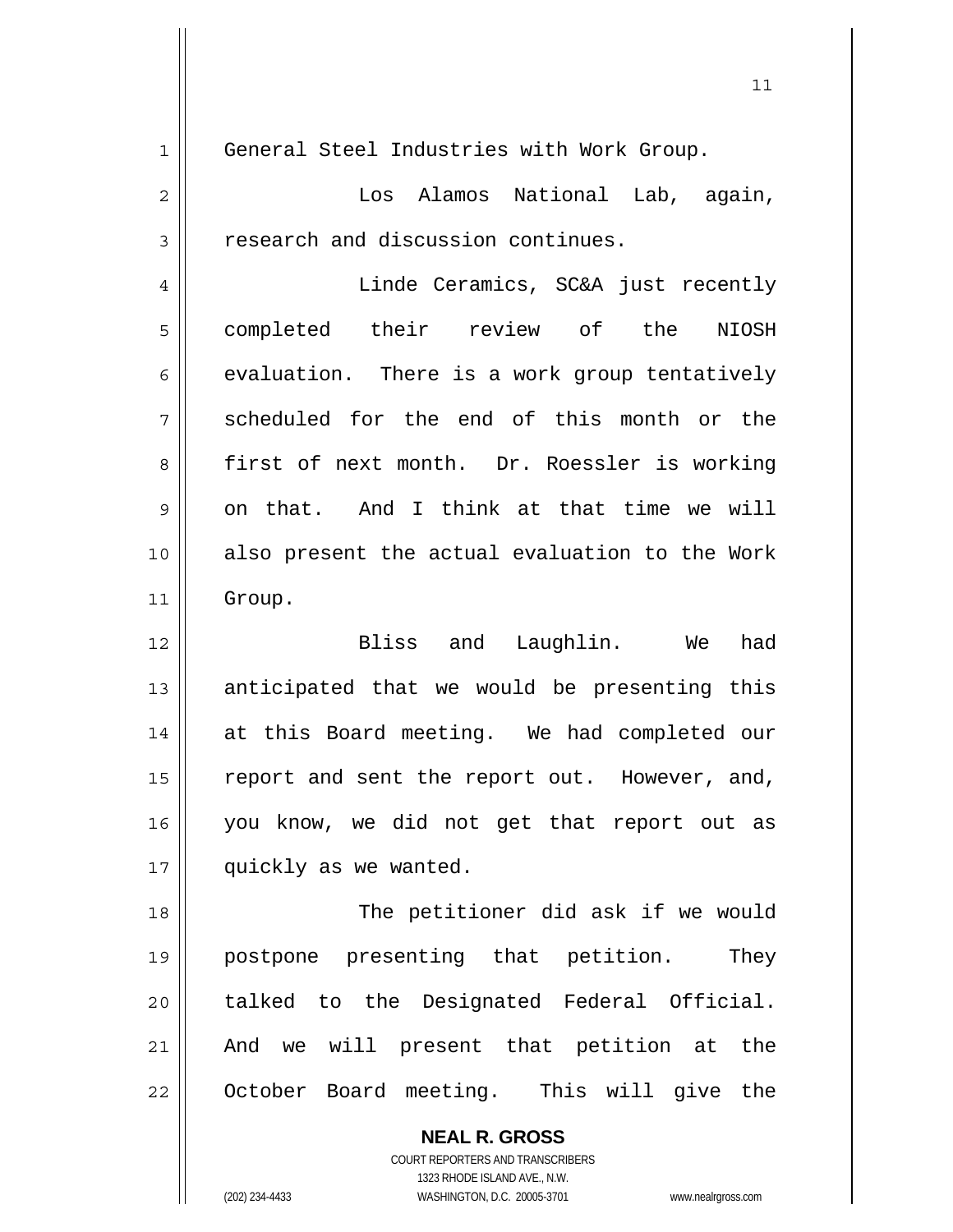1 2 3 4 5 6 7 8 9 10 petitioners a little more time to review it and also give the Board a little more time as well. Baker-Perkins. We presented that report at the Board meeting yesterday. And the Board concurred with our recommendation. Lake Ontario Ordnance Works. We presented this report at the Board meeting yesterday. And the Board concurred with our recommendation.

11 12 13 14 15 16 17 18 19 Oak Ridge Hospital. We presented the report at the Board meeting yesterday. However, the Board has recommended a little more review. And they wanted to get back and verify that we had actually pulled all of the strings to look for information at Oak Ridge Hospital. And I believe that there will be further discussion on that today and a work group established.

20 21 22 Norton Company. We presented our Evaluation Report at the Board meeting yesterday. And the Board concurred with our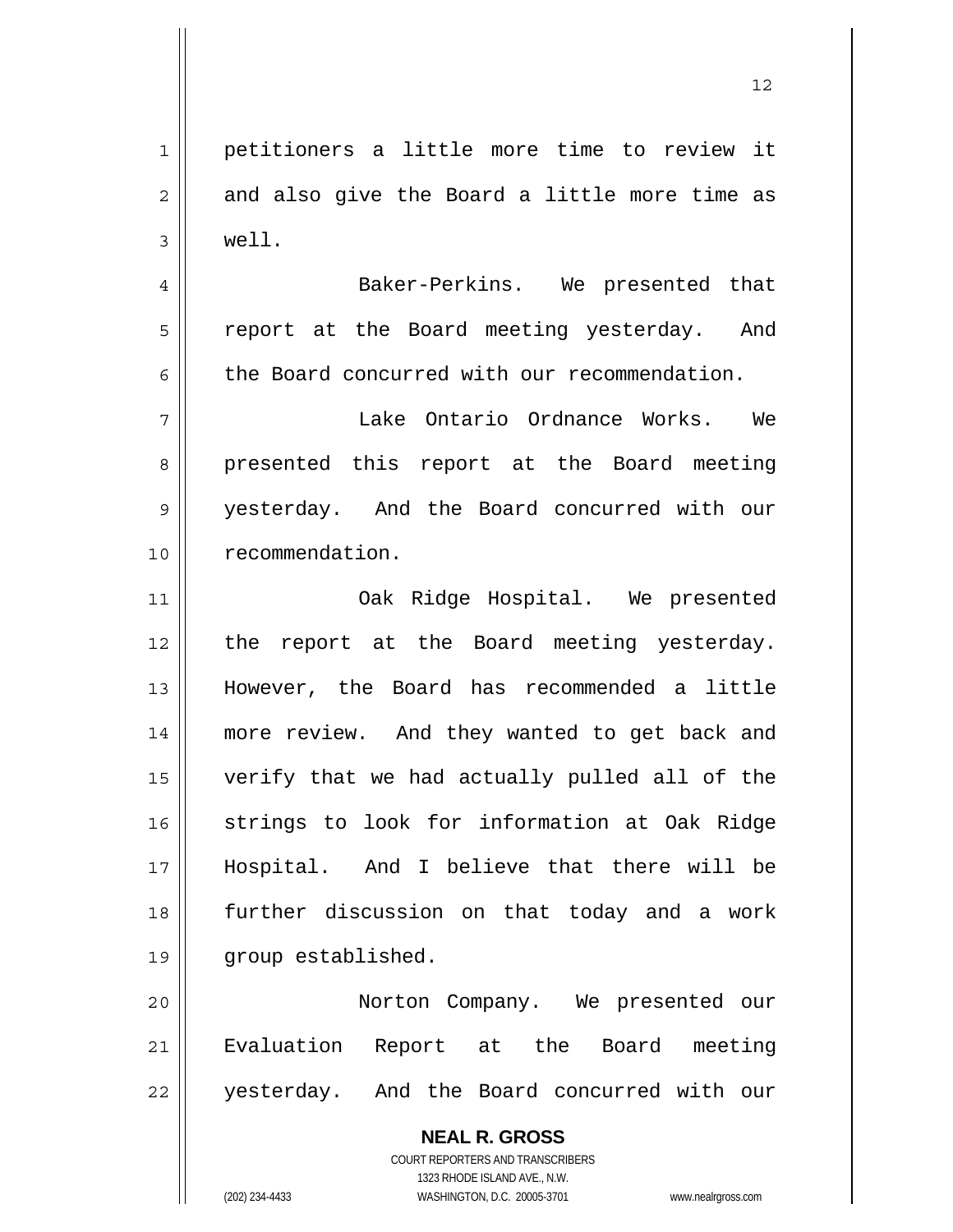1 recommendation.

2 3 4 5 6 7 8 9 10 11 12 13 14 15 16 17 18 19 And that's it. Questions? CHAIRMAN ZIEMER: Very good, LaVon. Let's ask if anyone has comments or questions for LaVon. (No response.) CHAIRMAN ZIEMER: We appreciate the regular summaries to help us stay on track. The number of SECs is expanding, and it is helpful to track them in this way. So we appreciate that. While we are looking at the SECs and we are just slightly ahead of schedule, I think it would be a good time just to take the wording from the actions that LaVon just referred to. And we have distributed to the Board members and also to the NIOSH staff, to counsel, and to Labor the proposed wording of

21 22 concerning Baker-Perkins, Lake Ontario Ordnance, and the Norton Company.

> **NEAL R. GROSS** COURT REPORTERS AND TRANSCRIBERS 1323 RHODE ISLAND AVE., N.W. (202) 234-4433 WASHINGTON, D.C. 20005-3701 www.nealrgross.com

the letters that would go to the Secretary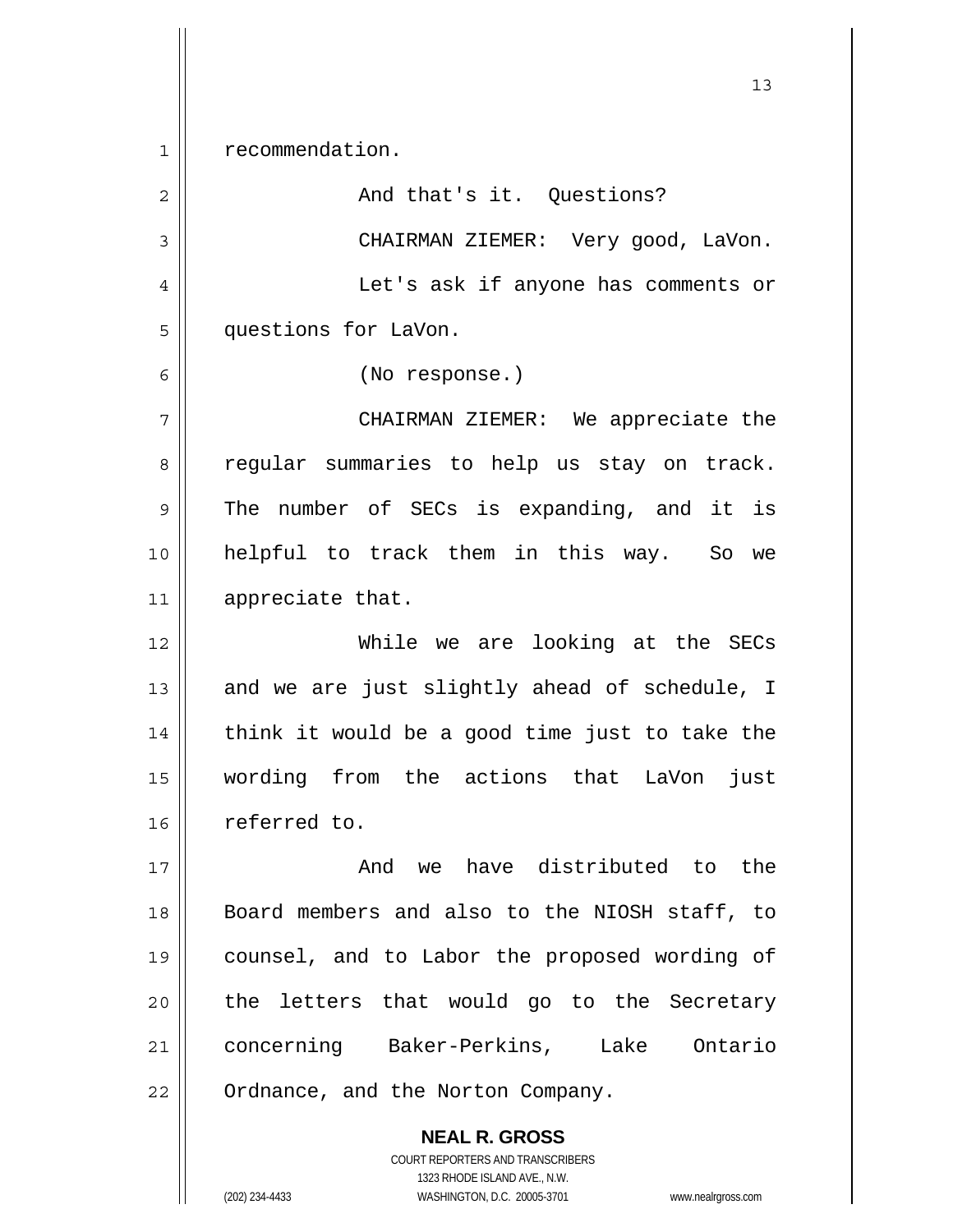**NEAL R. GROSS** 1 2 3 4 5 6 7 8 9 10 11 12 13 14 15 16 17 18 19 20 21 22 And if you would take those right now, I think it would just be a good time just to make sure that we have the wording. The motions have already passed. And we simply need to confirm that the wording is as it should be. Most of this, Dr. Lockey, who was an apprentice to Dr. Melius on the wording yesterday, and took that burden to actually do the wording. And, Dr. Lockey, did you have any final changes after your mentor had a chance to look at these and correct you? MEMBER LOCKEY: I hadn't had a chance to talk to Jim, but we have a female Secretary now. And I changed the wording in the first paragraph. And I looked at it again last night, and the wording had to be for our distinguished Chair, Paul. So it has to be changed back from she to he. That is the only correction I have. That is in the first -- CHAIRMAN ZIEMER: Which one is

14

COURT REPORTERS AND TRANSCRIBERS 1323 RHODE ISLAND AVE., N.W.

(202) 234-4433 WASHINGTON, D.C. 20005-3701 www.nealrgross.com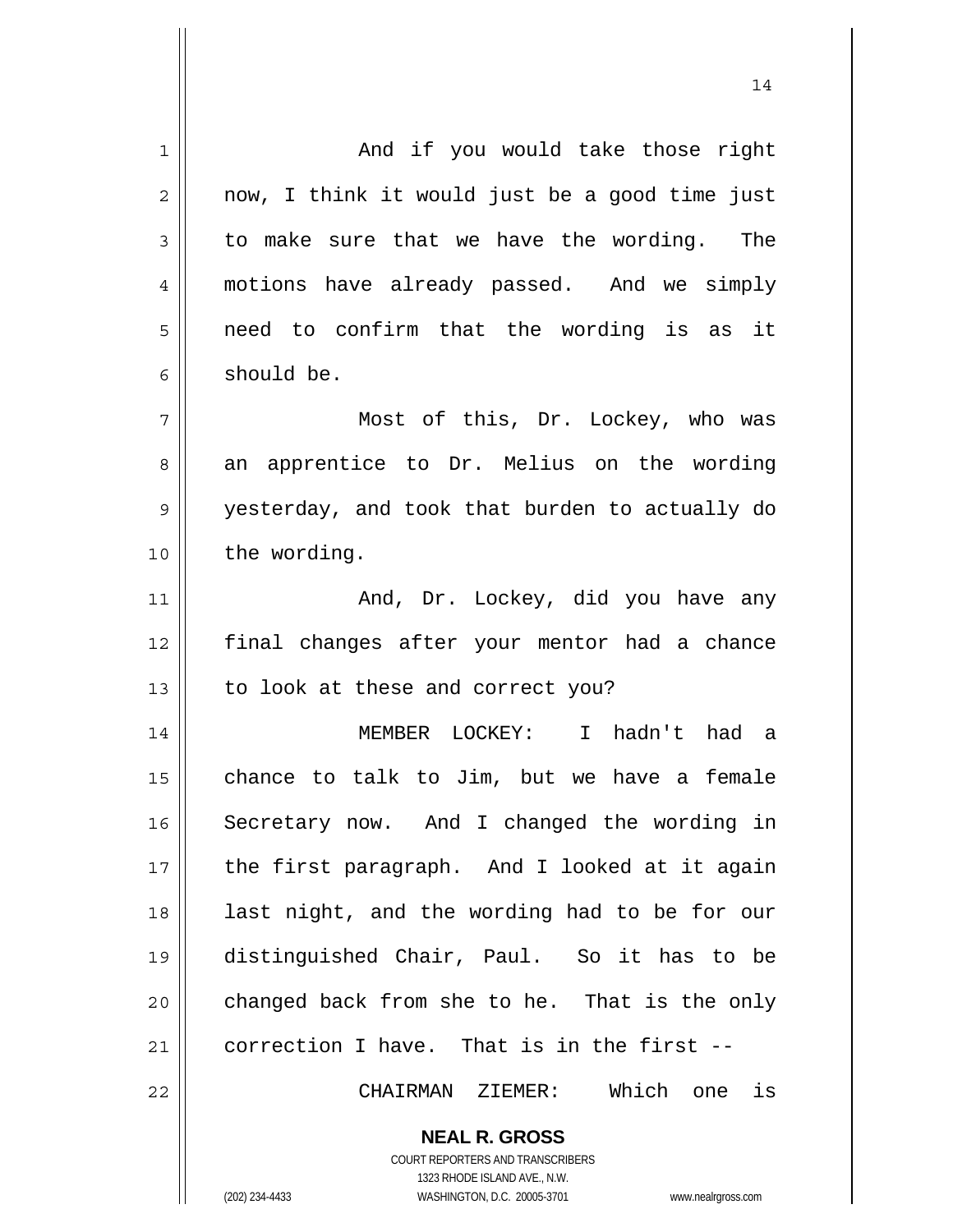**NEAL R. GROSS** COURT REPORTERS AND TRANSCRIBERS 1323 RHODE ISLAND AVE., N.W. 15 1 2 3 4 5 6 7 8 9 10 11 12 13 14 15 16 17 18 19 20 21 22 this? MEMBER LOCKEY: First paragraph. CHAIRMAN ZIEMER: Of which letter? MEMBER LOCKEY: Both letters. CHAIRMAN ZIEMER: Oh, both letters? MEMBER LOCKEY: Yes. CHAIRMAN ZIEMER: Well, both meaning the Norton letter -- MEMBER LOCKEY: And the Lake Ontario. CHAIRMAN ZIEMER: -- and the Lake Ontario letter. MEMBER LOCKEY: Third sentence, last word. And I will change that on the draft. This should be the -- CHAIRMAN ZIEMER: Yes. It's the third line. The Board requests that he, referring to me. MEMBER LOCKEY: Yes, that's correct. CHAIRMAN ZIEMER: He. So that would be a change on the copy of the Ontario

(202) 234-4433 WASHINGTON, D.C. 20005-3701 www.nealrgross.com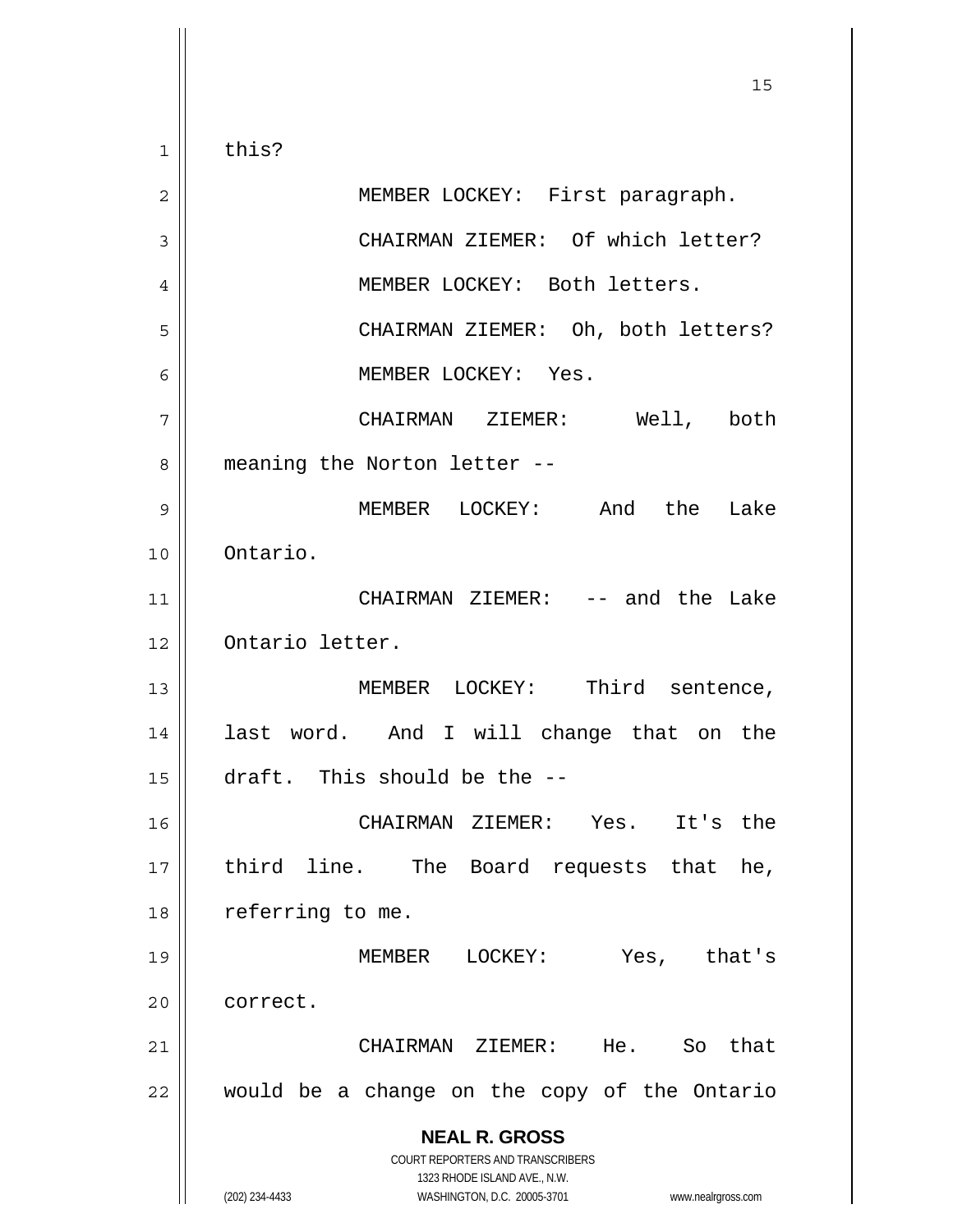**NEAL R. GROSS** COURT REPORTERS AND TRANSCRIBERS 1323 RHODE ISLAND AVE., N.W. (202) 234-4433 WASHINGTON, D.C. 20005-3701 www.nealrgross.com 1 2 3 4 5 6 7 8 9 10 11 12 13 14 15 16 17 18 19 20 21 22 letter that you have. MEMBER LOCKEY: And the Norton letter. CHAIRMAN ZIEMER: Same change on the Norton letter. MEMBER LOCKEY: Correct. CHAIRMAN ZIEMER: Thank you. So let's look first at the Lake Ontario. The first sentence is actually or the first paragraph is not part of what goes to the Secretary, of course. This is the formal recommendation charging the Chair to move this document out. The letter to the Secretary would begin with the second paragraph, which indicates that the Advisory Board has evaluated this SEC -- this is sort of boilerplate language -- and that we recommend something, in this case that they become a Class of the Special Exposure Cohort. We identified the facility and the time. That is, this is the description of the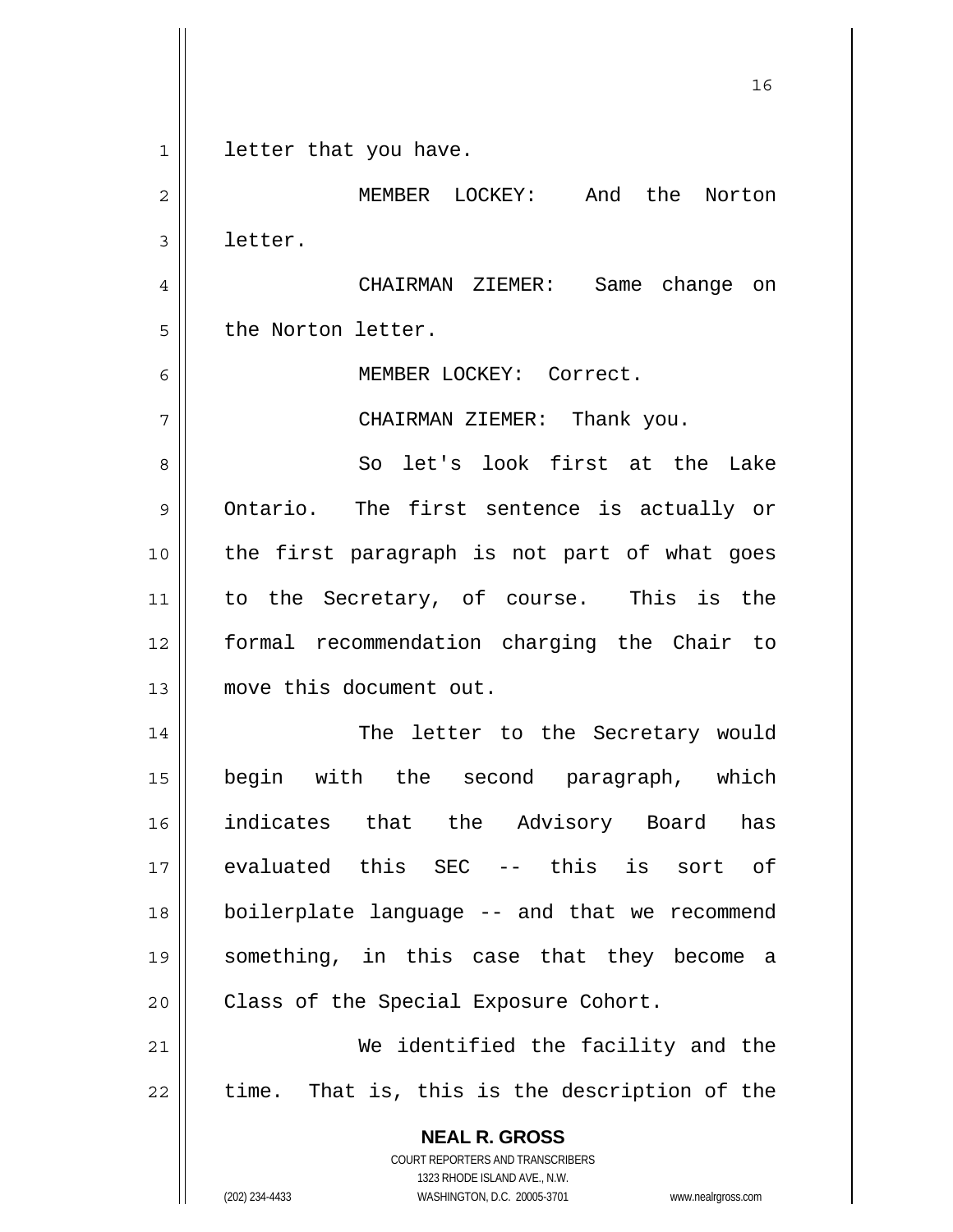**NEAL R. GROSS** COURT REPORTERS AND TRANSCRIBERS 1323 RHODE ISLAND AVE., N.W. 1 2 3 4 5 6 7 8 9 10 11 12 13 14 15 16 17 18 19 20 21 22 Class. And it is particularly that description that we want to make sure the words are okay with NIOSH and Labor and counsel. And then we have several bullet points, in each case indicating the basis for the recommendation, and then the final paragraph, which refers to the deliberations at this meeting and various materials that will be provided to the Secretary as backup information. So this is the usual form of the letters. Board members, are there any comments on wording or any editorials that you believe need to be made? Let me ask first about Lake Ontario. We are not going to take any formal action because we have approved the motion and simply want to make sure the wording is okay. I will also ask both Labor and OCAS and counsel, are we okay on the wording or any questions? Okay. I am pausing here for a

17

(202) 234-4433 WASHINGTON, D.C. 20005-3701 www.nealrgross.com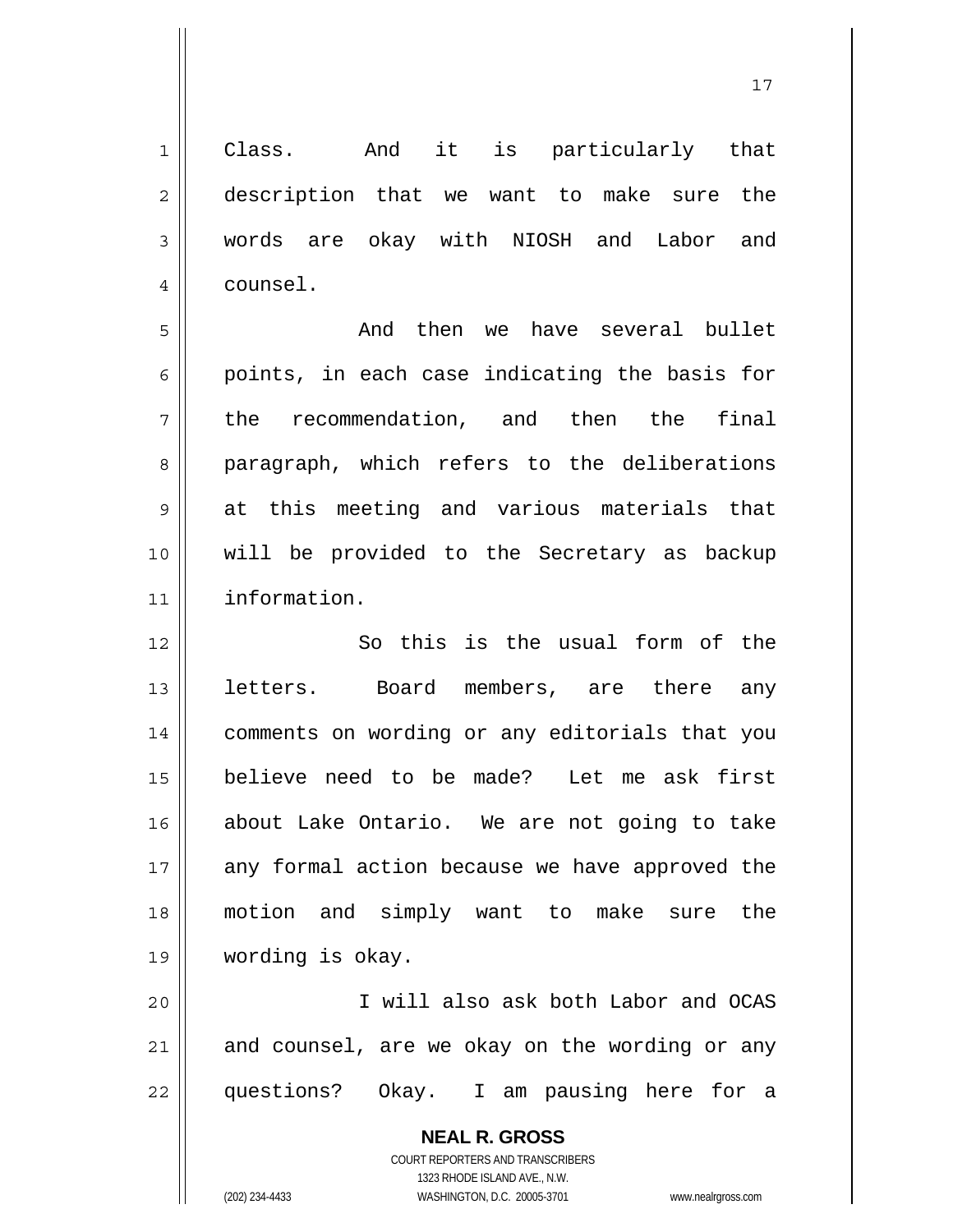| 1              | moment. Mr. Hinnefeld is speaking with                              |
|----------------|---------------------------------------------------------------------|
| $\overline{2}$ | counsel. And that makes me a little nervous.                        |
| 3              | Larry Elliott?                                                      |
| 4              | MR. HINNEFELD: Norton is an Atomic                                  |
| 5              | Weapons Employer. And the wording here is the                       |
| 6              | stock wording for a DOE facility in the Norton                      |
| 7              | letter. So it should say things like AWE                            |
| 8              | employees, instead of DOE employees. And                            |
| 9              | subcontractors would not be included.                               |
| 10             | CHAIRMAN ZIEMER: Yes.                                               |
| 11             | MEMBER LOCKEY: Yes, we talked                                       |
| 12             | about that yesterday. And it says, let's see                        |
| 13             | -- its predecessor agencies. Does that cover                        |
| 14             | $--?$                                                               |
| 15             | MR. HINNEFELD:<br>No, predecessor                                   |
|                |                                                                     |
| 16             | agency would be the Atomic Energy Commission                        |
| 17             | or the Manhattan Engineering District.                              |
| 18             | MEMBER LOCKEY:<br>Okay.                                             |
| 19             | If I could<br>MS. HOWELL:<br>just                                   |
| 20             | suggest that you use the wording from the                           |
| 21             | actual NIOSH SEC Evaluation Report from the                         |
| 22             | Class. I'll show you my notebook if you don't                       |
|                | <b>NEAL R. GROSS</b>                                                |
|                | COURT REPORTERS AND TRANSCRIBERS                                    |
|                | 1323 RHODE ISLAND AVE., N.W.                                        |
|                | (202) 234-4433<br>WASHINGTON, D.C. 20005-3701<br>www.nealrgross.com |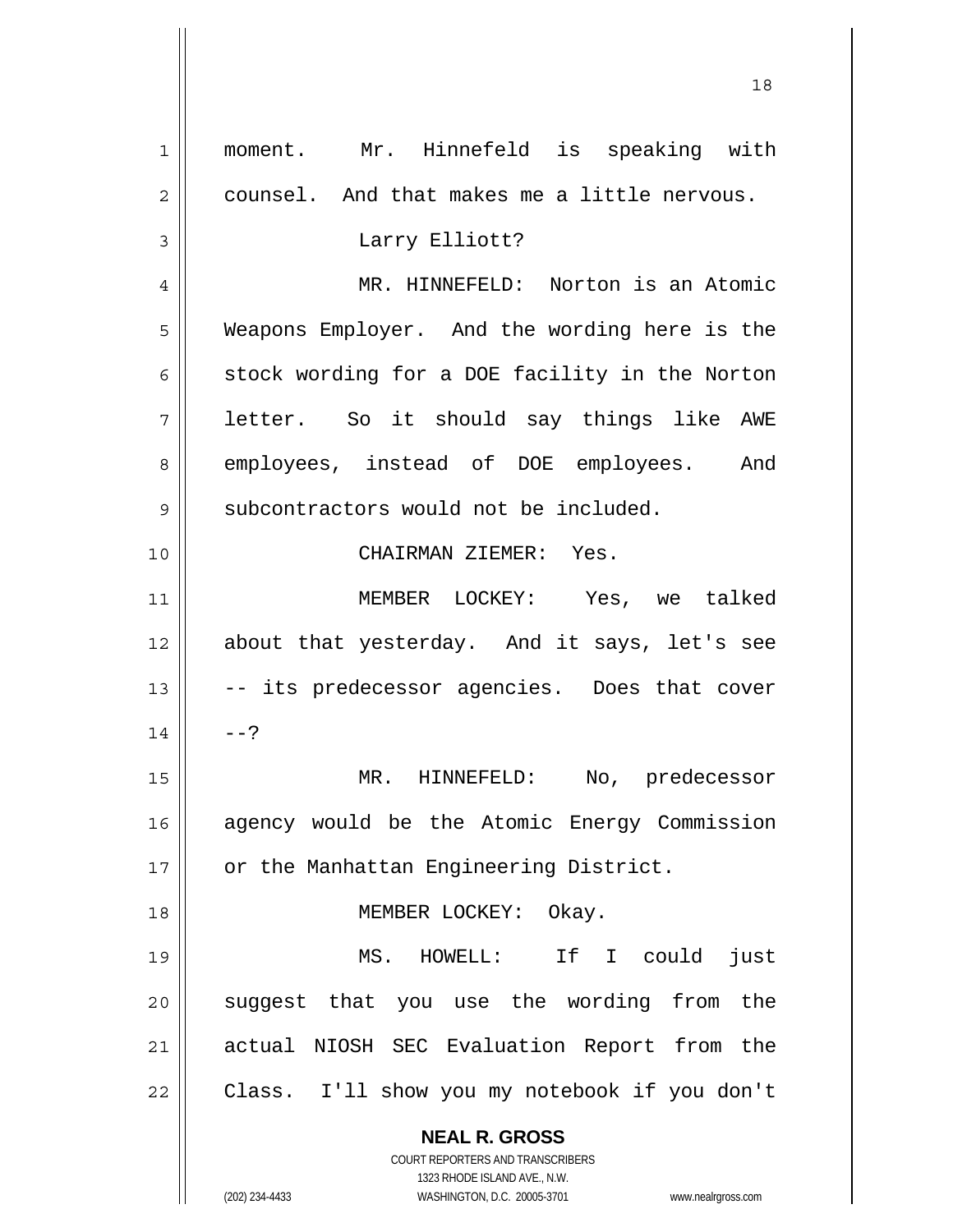| $\mathbf{1}$ | have it in front of you because the wording                         |
|--------------|---------------------------------------------------------------------|
| 2            | for DOE that is used for Lake Ontario is a                          |
| 3            | little different than Norton.                                       |
| 4            | CHAIRMAN ZIEMER: Right.                                             |
| 5            | MS. HOWELL: So, rather than just                                    |
| 6            | switching out the words, actually.                                  |
| 7            | CHAIRMAN ZIEMER: I think you can                                    |
| 8            | go to the slide presentation that was made or                       |
| 9            | go to the Evaluation Report. That will be                           |
| 10           | better. That's just for Norton, I believe.                          |
| 11           | MS. HOWELL: I mean for both of                                      |
| 12           | them but specifically Norton.                                       |
| 13           | CHAIRMAN ZIEMER: So in the second                                   |
| 14           | sentence of the second paragraph, it would                          |
| 15           | read, the Board respectfully recommends                             |
|              |                                                                     |
| 16           | Special Exposure Cohort status be accorded to                       |
| 17           | all AWE employees who worked at the Norton                          |
| 18           | Company in Worcester, Massachusetts<br>from                         |
| 19           | January 1st, '45 through December 31st, '57                         |
| 20           | and then the rest of the material. So we will                       |
| 21           | accept that as the correct wording.                                 |
| 22           | MR. ELLIOTT: And Lake Ontario                                       |
|              | <b>NEAL R. GROSS</b>                                                |
|              | COURT REPORTERS AND TRANSCRIBERS                                    |
|              | 1323 RHODE ISLAND AVE., N.W.                                        |
|              | (202) 234-4433<br>WASHINGTON, D.C. 20005-3701<br>www.nealrgross.com |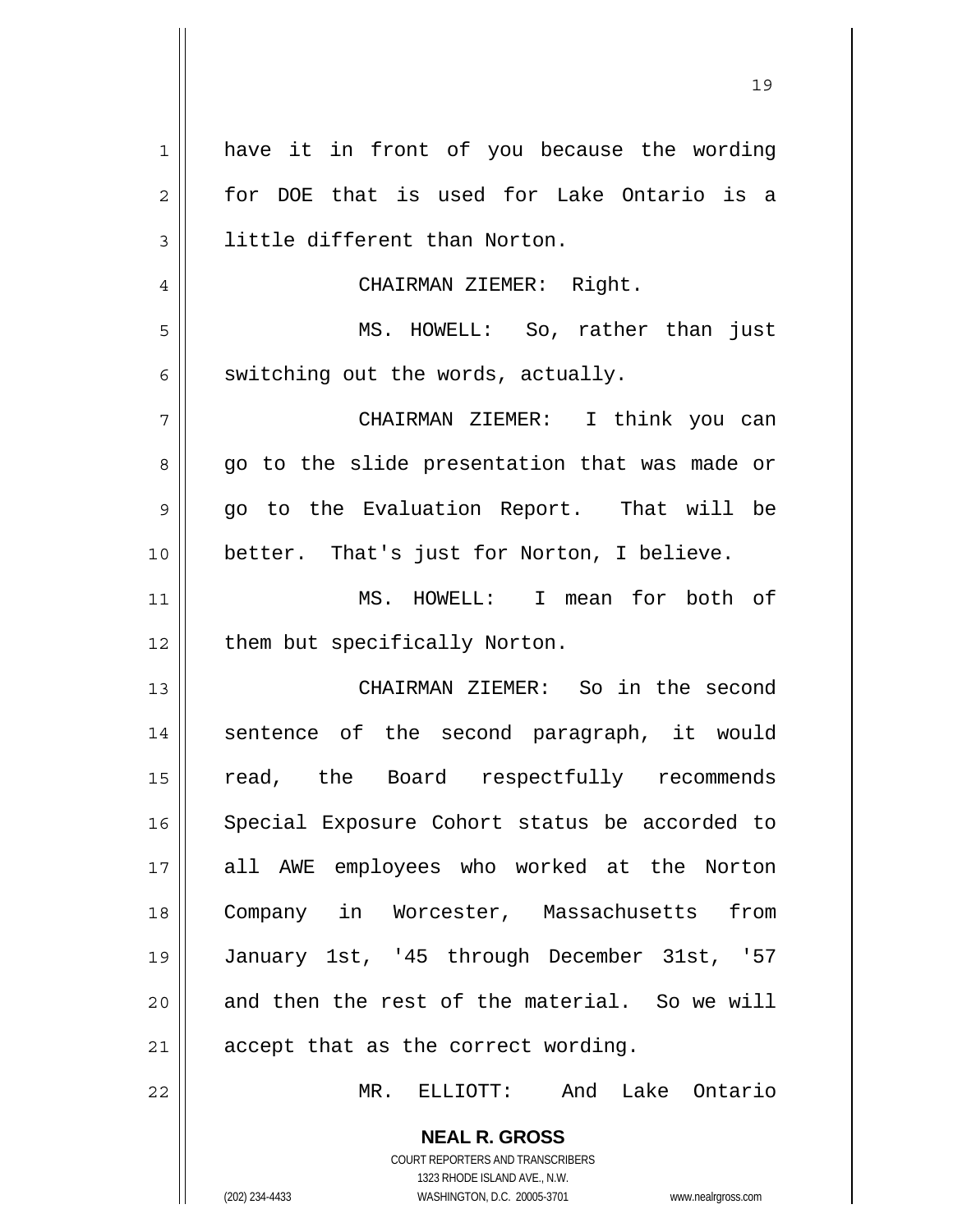**NEAL R. GROSS** COURT REPORTERS AND TRANSCRIBERS 1323 RHODE ISLAND AVE., N.W. (202) 234-4433 WASHINGTON, D.C. 20005-3701 www.nealrgross.com 1 2 3 4 5 6 7 8 9 10 11 12 13 14 15 16 17 18 19 20 21 22 Ordnance Works, I don't see any corrections to be made to that definition. But I will await counsel's -- CHAIRMAN ZIEMER: Yes. That's just the Norton. Is that correct? Yes. MR. ELLIOTT: Just Norton. CHAIRMAN ZIEMER: We will make that change. Are there any others on either Norton or Lake Ontario? (No response.) CHAIRMAN ZIEMER: If not, those will be the documents that will go forward. The third one is the document where NIOSH has determined that it could do dose reconstructions with sufficient accuracy. This is for the Baker-Perkins Company in Saginaw. And that letter is still a draft, although since we were using a previous template, it also shows up on our normal letterhead. It does not have the usual leading paragraph that instructs the Chairman to send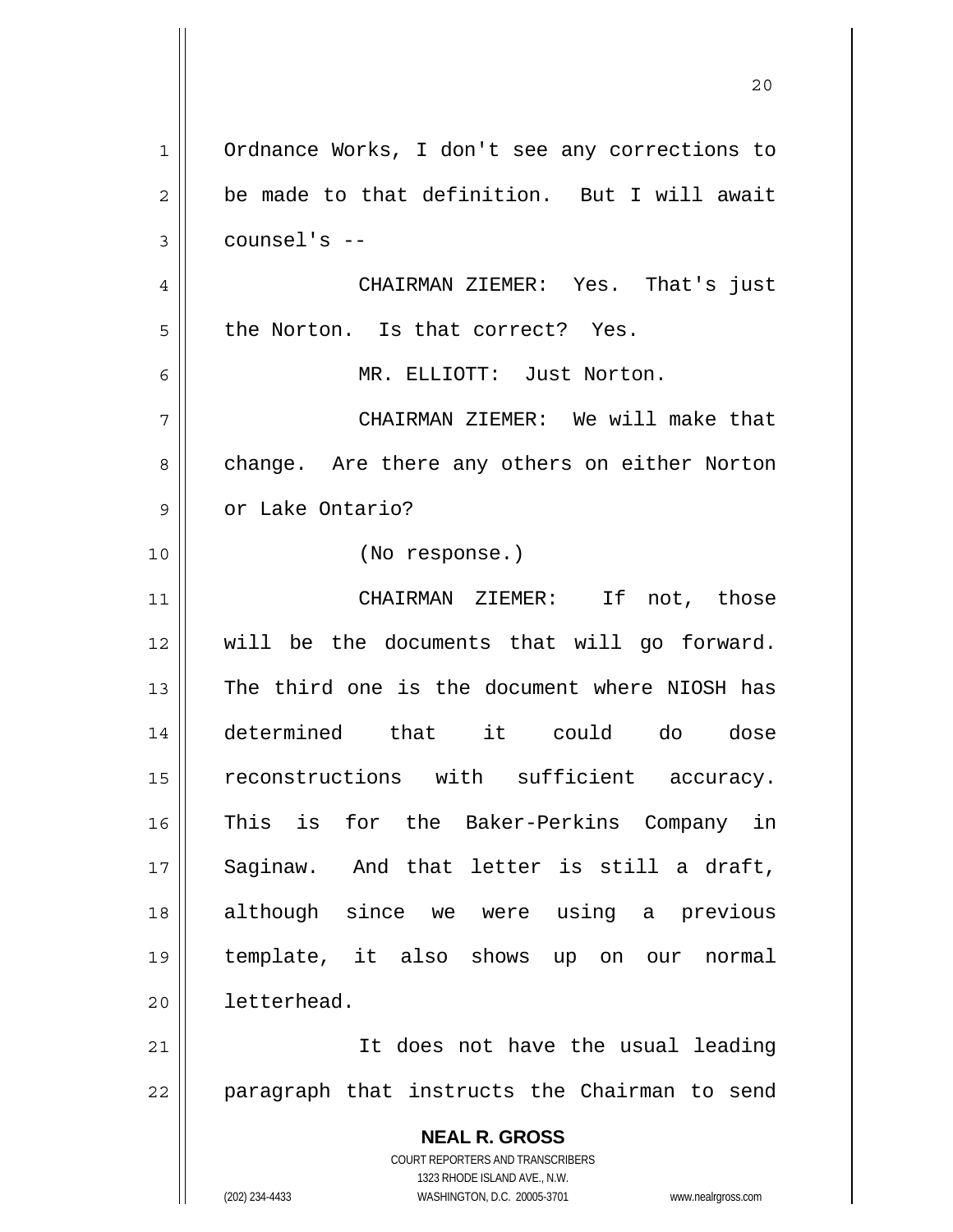this forward within 30 days, but I understand that that is part of the intent.

1

2

21

3 4 5 6 7 8 9 10 11 12 So this is actually what the letter would look like. And it is a little different than the others in that it simply says NIOSH has recommended that these workers not be added to the Special Exposure Cohort, but NIOSH has determined that it has access to adequate exposure monitoring, other information to do dose reconstructions with sufficient accuracy. And then it simply says the Board concurs.

13 14 15 16 17 18 19 20 We do supply supporting information, which basically are the transcripts of the meeting that become available for backup material. We have not had many letters like this that have gone to the Secretary, but this is the format that has been used where a Special Exposure Cohort is not recommended.

21 22 Again, there is no class description here since no SEC is being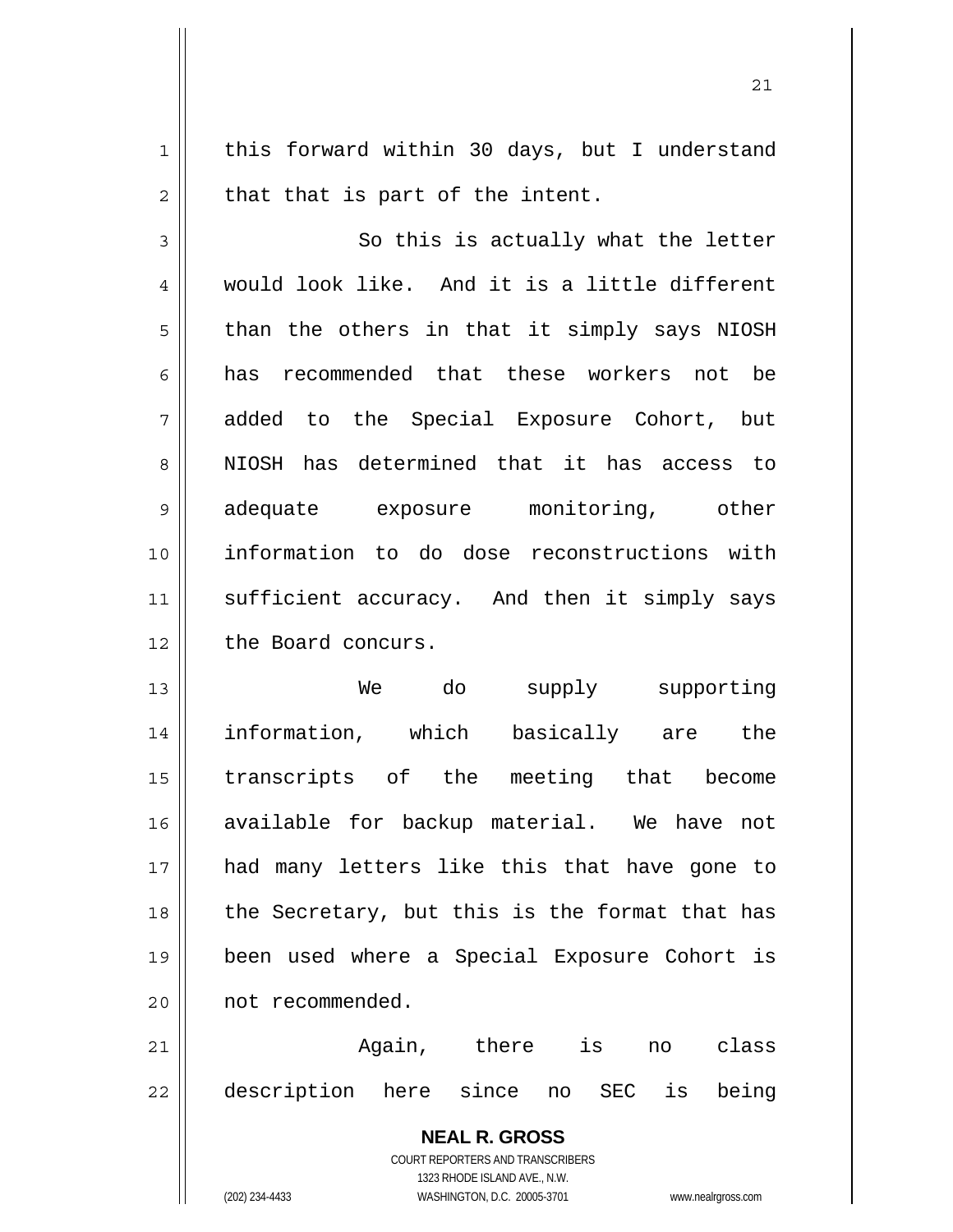| 1              | recommended. It simply refers to the petition                                            |
|----------------|------------------------------------------------------------------------------------------|
| $\overline{c}$ | and the fact that NIOSH and the Board concur                                             |
| 3              | dose reconstruction can be done with<br>that                                             |
| 4              | sufficient accuracy.                                                                     |
| 5              | Any editorial changes or comments                                                        |
| 6              | on the final product here?                                                               |
| 7              | (No response.)                                                                           |
| 8              | CHAIRMAN ZIEMER: If not, we will                                                         |
| 9              | consider those approved. Good. That was                                                  |
| 10             | actually part of the Board working time that                                             |
| 11             | we used since LaVon gave us some additional                                              |
| 12             | minutes there. So now we will return to the                                              |
| 13             | regular schedule.                                                                        |
| 14             | The next item is the subcommittee                                                        |
| 15             | work<br>group reports.<br>And we will go<br>and                                          |
| 16             | through these. If your subcommittee or work                                              |
| 17             | group has particular actions or issues that                                              |
| 18             | you wish to report to the Board or actions                                               |
| 19             | that need to be taken, we ask that you do                                                |
| 20             | that, chairs of the Subcommittees and work                                               |
| 21             | groups.                                                                                  |
| 22             | If you have nothing to report, you                                                       |
|                | <b>NEAL R. GROSS</b><br>COURT REPORTERS AND TRANSCRIBERS<br>1323 RHODE ISLAND AVE., N.W. |
|                | (202) 234-4433<br>WASHINGTON, D.C. 20005-3701<br>www.nealrgross.com                      |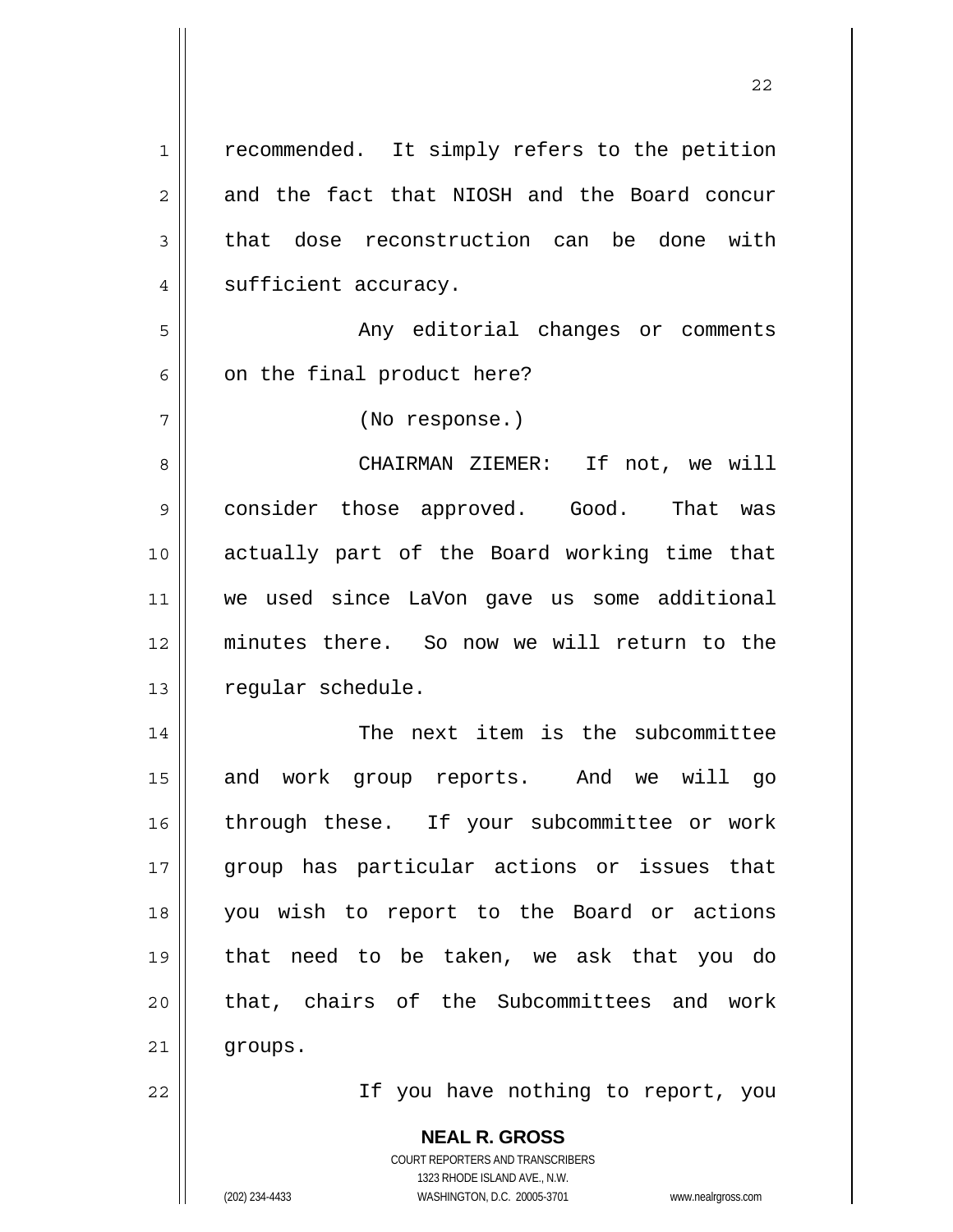**NEAL R. GROSS** COURT REPORTERS AND TRANSCRIBERS 1323 RHODE ISLAND AVE., N.W. 1 2 3 4 5 6 7 8 9 10 11 12 13 14 15 16 17 18 19 20 21 22 can just so indicate. And those that have already reported, for example, Mound, we had an extensive report. So it's not necessary that we do anything further unless the chairs themselves want to add additional information. So we do know that in a couple of cases, there are some specific things, such as for the Procedures Work Group. And I would suggest that we start with that, Ted. And then we can pick up. This is the Procedures Subcommittee now. And then we will do the Dose Reconstruction Subcommittee separately because we have a time set forth for that later. So we will do the Procedures Subcommittee and then the other work groups. Wanda Munn, if you are prepared to proceed, why, we will go from there. MEMBER MUNN: I am sorry. I was carrying on a sidebar conversation. I hope you are talking about Procedures? CHAIRMAN ZIEMER: Well, we hope we

(202) 234-4433 WASHINGTON, D.C. 20005-3701 www.nealrgross.com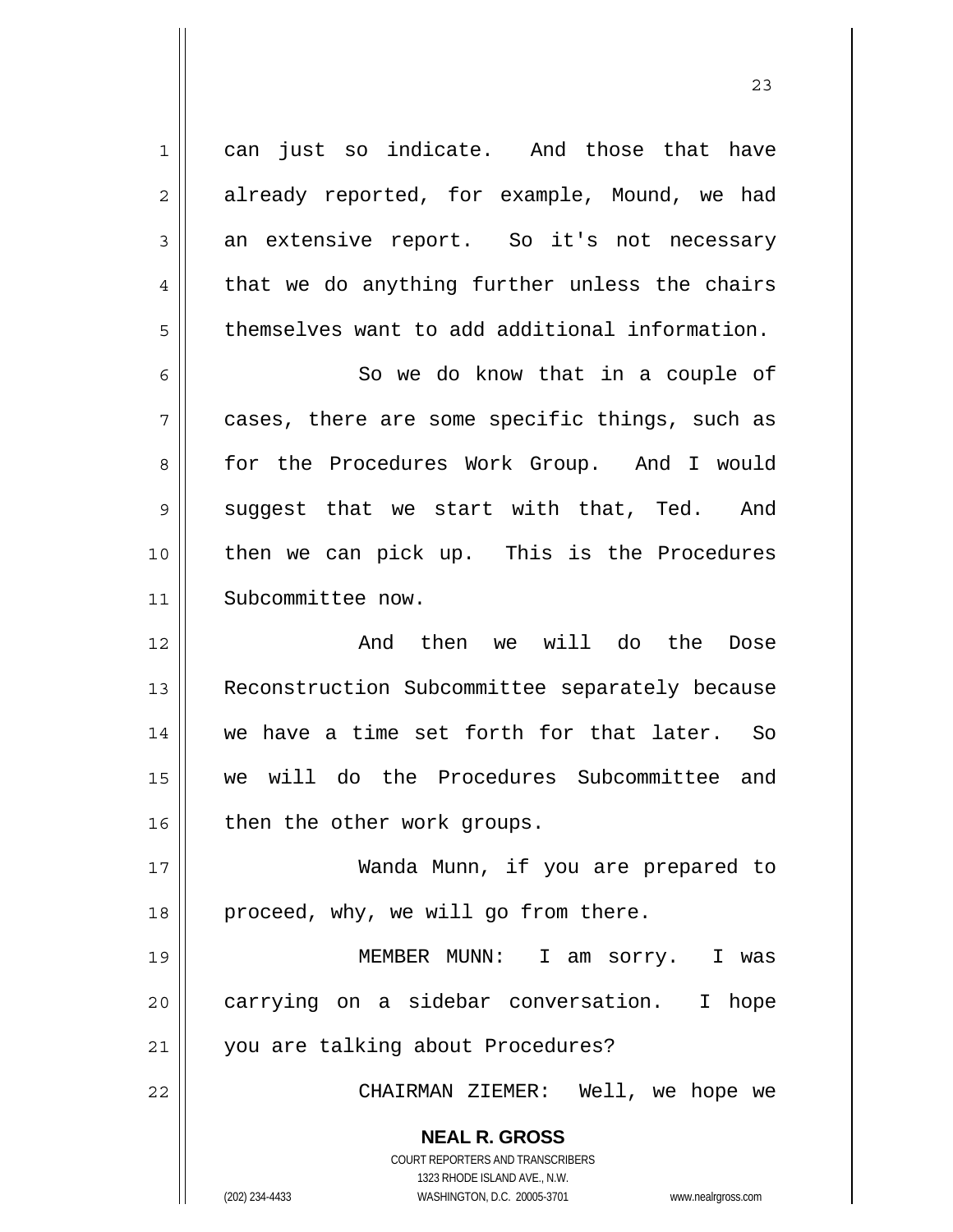were.

1

 $\mathbf{I}$ 

| $\overline{2}$ | MEMBER MUNN: That's very good.                                                                                                                                  |
|----------------|-----------------------------------------------------------------------------------------------------------------------------------------------------------------|
| 3              | CHAIRMAN ZIEMER: And I think you                                                                                                                                |
| 4              | were going to present something on the CATI                                                                                                                     |
| 5              | today --                                                                                                                                                        |
| 6              | MEMBER MUNN: Yes, as a matter of                                                                                                                                |
| 7              | fact.                                                                                                                                                           |
| 8              | CHAIRMAN ZIEMER: $--$ and anything                                                                                                                              |
| $\mathcal{G}$  | else that your subcommittee wishes to report.                                                                                                                   |
| 10             | MEMBER MUNN: Before I begin that                                                                                                                                |
| 11             | report, I would like to make sure that all of                                                                                                                   |
| 12             | the members of the Board do indeed have the                                                                                                                     |
| 13             | material, the CATI material, that was                                                                                                                           |
| 14             | forwarded to you by email on the 20th, I                                                                                                                        |
| 15             | believe. So that you would have had adequate                                                                                                                    |
| 16             | opportunity by now to look through that so                                                                                                                      |
| 17             | that you would see what changes our Procedures                                                                                                                  |
| 18             | group had suggested in collaboration with our                                                                                                                   |
| 19             | interactions with<br>NIOSH and<br>with<br>$O$ 11 $r$                                                                                                            |
| 20             | contractor over an extended period of time.                                                                                                                     |
| 21             | We have worked on that correction,                                                                                                                              |
| 22             | those corrections, in order to try to make the                                                                                                                  |
|                | <b>NEAL R. GROSS</b><br>COURT REPORTERS AND TRANSCRIBERS<br>1323 RHODE ISLAND AVE., N.W.<br>(202) 234-4433<br>WASHINGTON, D.C. 20005-3701<br>www.nealrgross.com |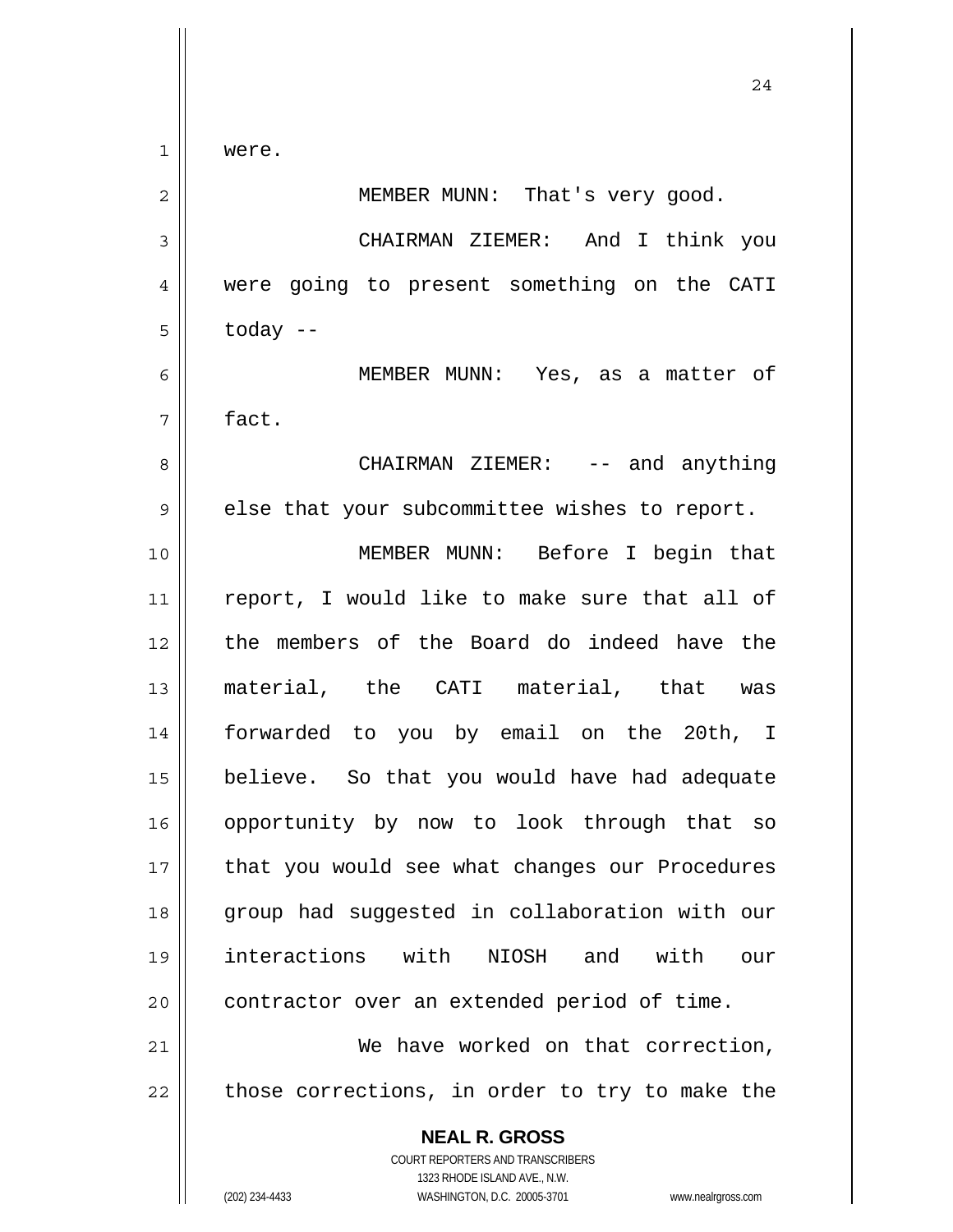interactions with our claimants more easy and more comforting for the claimants, rather than create a stress issue for them.

4 5 6 7 8 9 10 11 12 If it's all right with you because that will require, I suspect, some discussion among the Board, I would like to address that issue at the very end of our other comments. That way we can go through a quick review of what the Procedures Review organization has been doing since you last heard from us and postpone our discussion to the end of the comments.

13 14 15 16 17 18 The Subcommittee met on June 9th and spent a significant portion of our time working on that CATI issue. Our second issue that we have pending before us right now is a discussion relative to a status report to the Secretary.

19 20 21 22 Procedures has only given the Secretary one report during the history of our organization here, and it was the general feeling of the Subcommittee that it was time

> **NEAL R. GROSS** COURT REPORTERS AND TRANSCRIBERS 1323 RHODE ISLAND AVE., N.W. (202) 234-4433 WASHINGTON, D.C. 20005-3701 www.nealrgross.com

1

2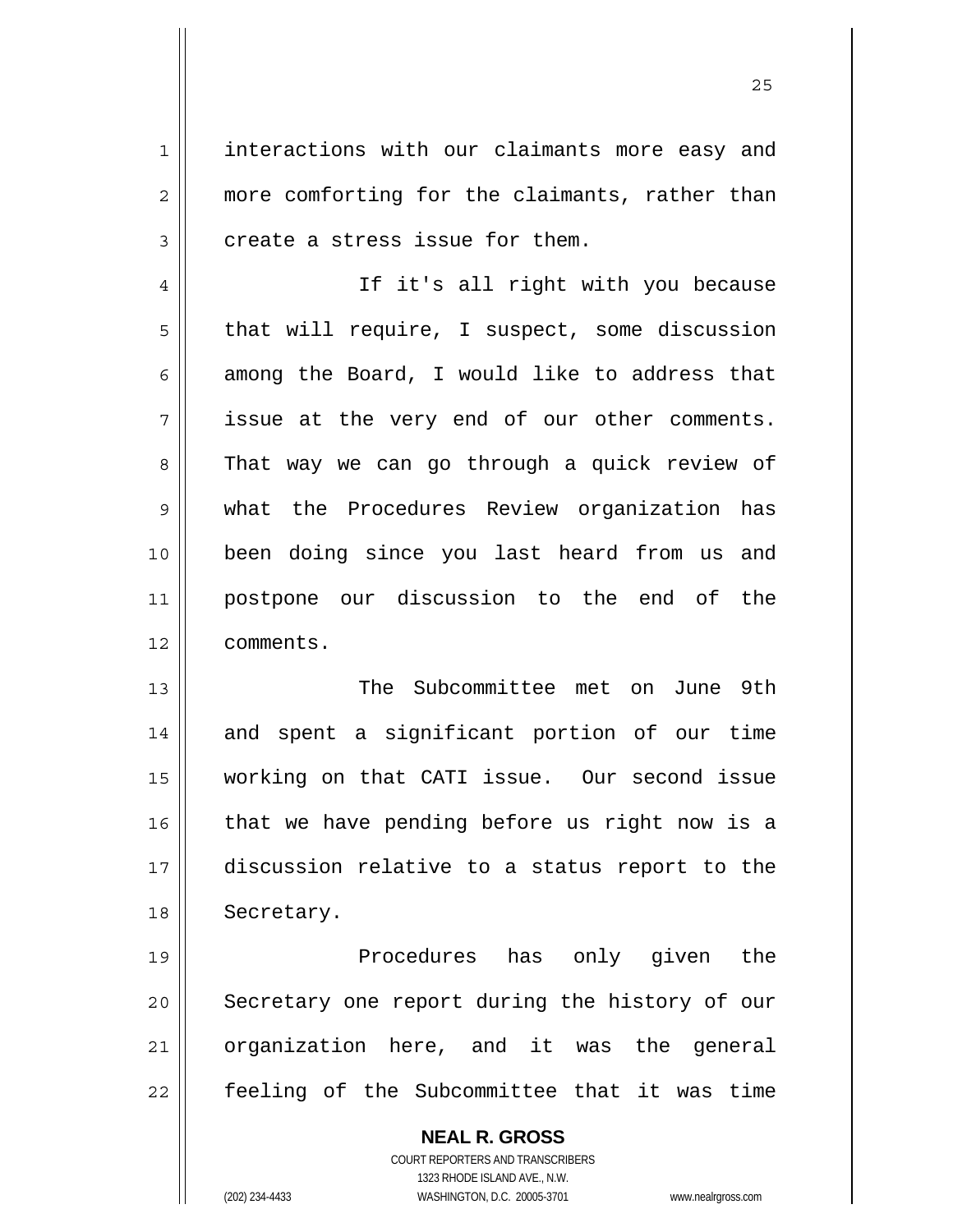to make another report to the Secretary.

2 3 4 5 6 7 8 9 10 11 12 13 14 15 16 17 18 19 20 21 22 What that will contain is an overview of what has transpired since the previous letter, which was more than a year ago. During the period of time that we have been doing this -- we are right now dealing with the change in the operating system of the database that we work with. And it is closely tied in with the computer activities that we have been having so much grief with the last day or two but now appears to be resolved. So the end of this week, we expect the entire database that we use to be of the same format but completely different operating system, which will be commensurate with an electronic system that we are using individually. That status letter we hope to have drafted and be ready for our next subcommittee meeting, which is coming up next month. It is our intention to have that draft in your hands at our next face-to-face Board meeting so that

**NEAL R. GROSS**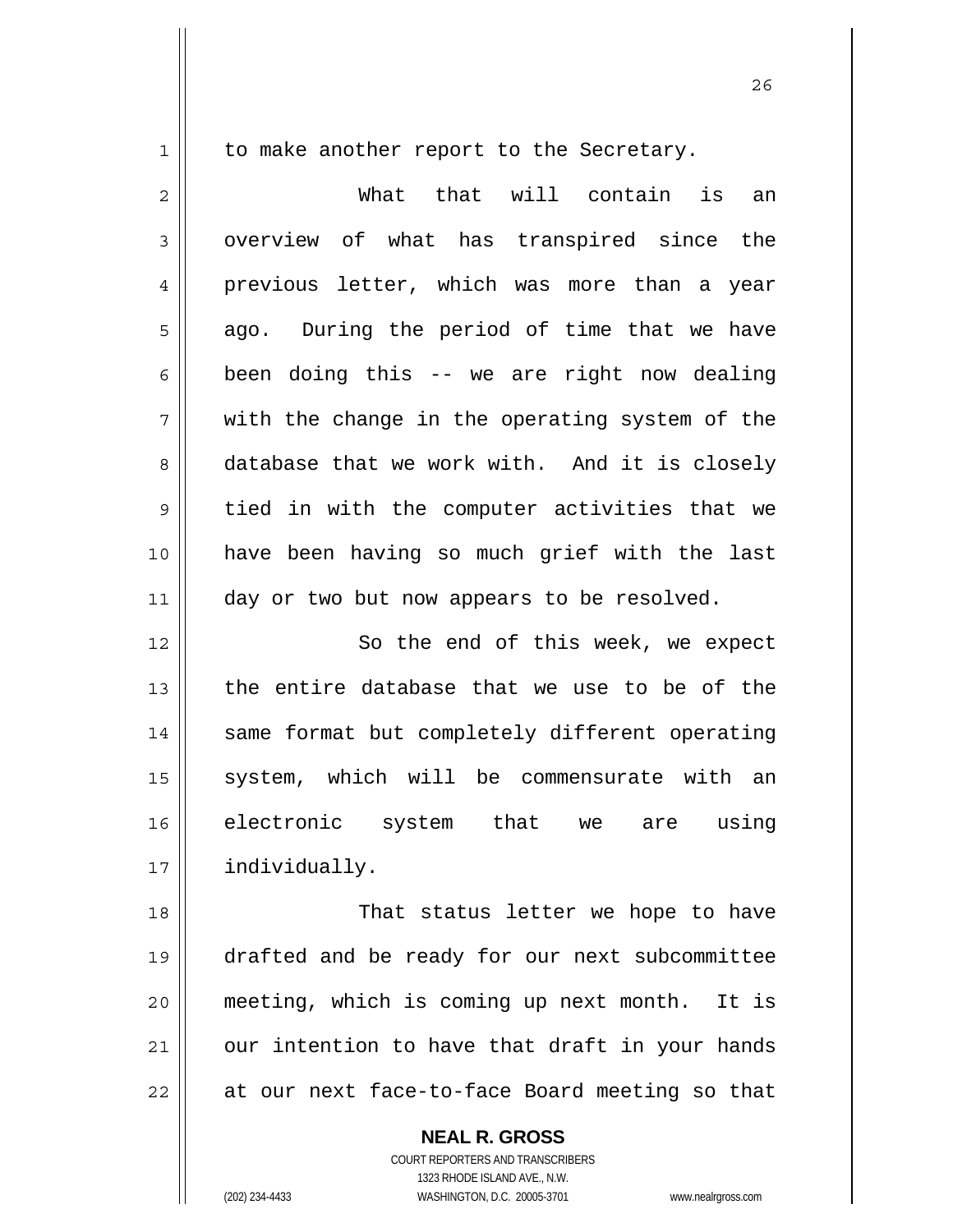**NEAL R. GROSS** 1 2 3 4 5 6 7 8 9 10 11 12 13 14 15 16 17 18 19 20 21 22 if you have any concerns with respect to that report, you will be able to tell us about it. One of the things that our contractor has done for us during the last two meetings that we have had is provide the progress report of where we are in not only numerical spreadsheet format but also a graphic format. And I have loaded that graph on the computer up here. I would like to show it to you for just a minute. I think most of you will agree that graphs serve an enormously effective purpose in conveying information to individuals who are not always enthusiastic about spreadsheet presentations and numbers. These will give the information to all observers in two ways. One, a straightforward numerical review of what the numbers are as we go along from over the last period the changes that have been made. I may need to get up to read that myself since I don't have it on my screen.

27

COURT REPORTERS AND TRANSCRIBERS 1323 RHODE ISLAND AVE., N.W.

(202) 234-4433 WASHINGTON, D.C. 20005-3701 www.nealrgross.com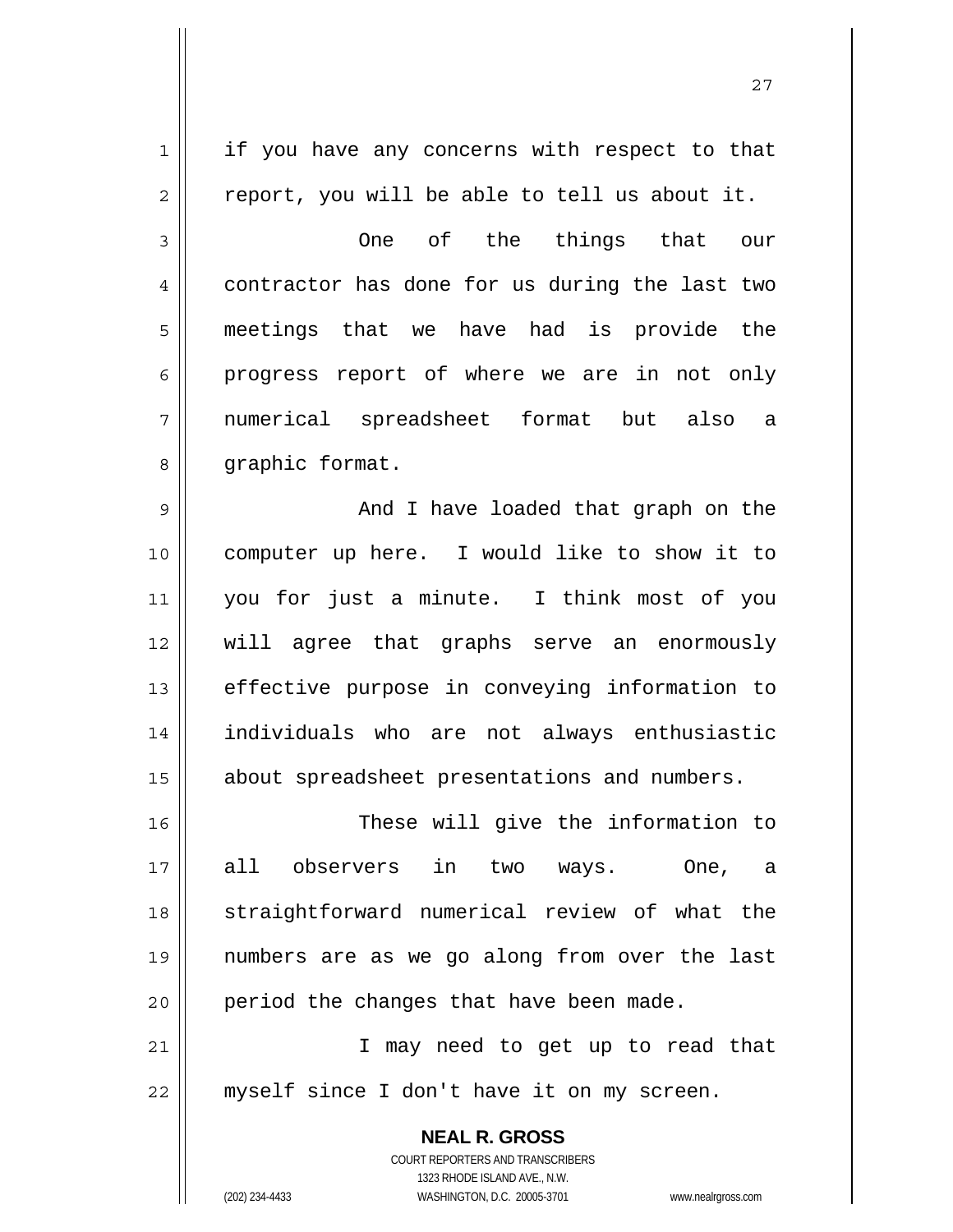CHAIRMAN ZIEMER: Maybe we could also expand that in terms of the zooming in a little further and then put the single page up if that is possible.

5 6 7 8 9 10 11 12 13 14 MEMBER MUNN: Yes. It should zoom. There we go. Now you can read what the colors represent. Thank you. The first one, as I indicated, will be the status of the procedure reviews in numerical form only, the red being the open items that we have, the magenta in progress, the orange being addressed in some other format in other procedures than the one where the binding was originally indicated.

15 16 17 18 19 The aqua is our transferred material, which will go from one work group, our Procedures Subcommittee, to another for reasons having to do primarily with the focus of that particular procedure.

20 21 22 The purple is indicating what we have in abeyance, which essentially means we are holding that awaiting further action or

> **NEAL R. GROSS** COURT REPORTERS AND TRANSCRIBERS 1323 RHODE ISLAND AVE., N.W. (202) 234-4433 WASHINGTON, D.C. 20005-3701 www.nealrgross.com

1

2

3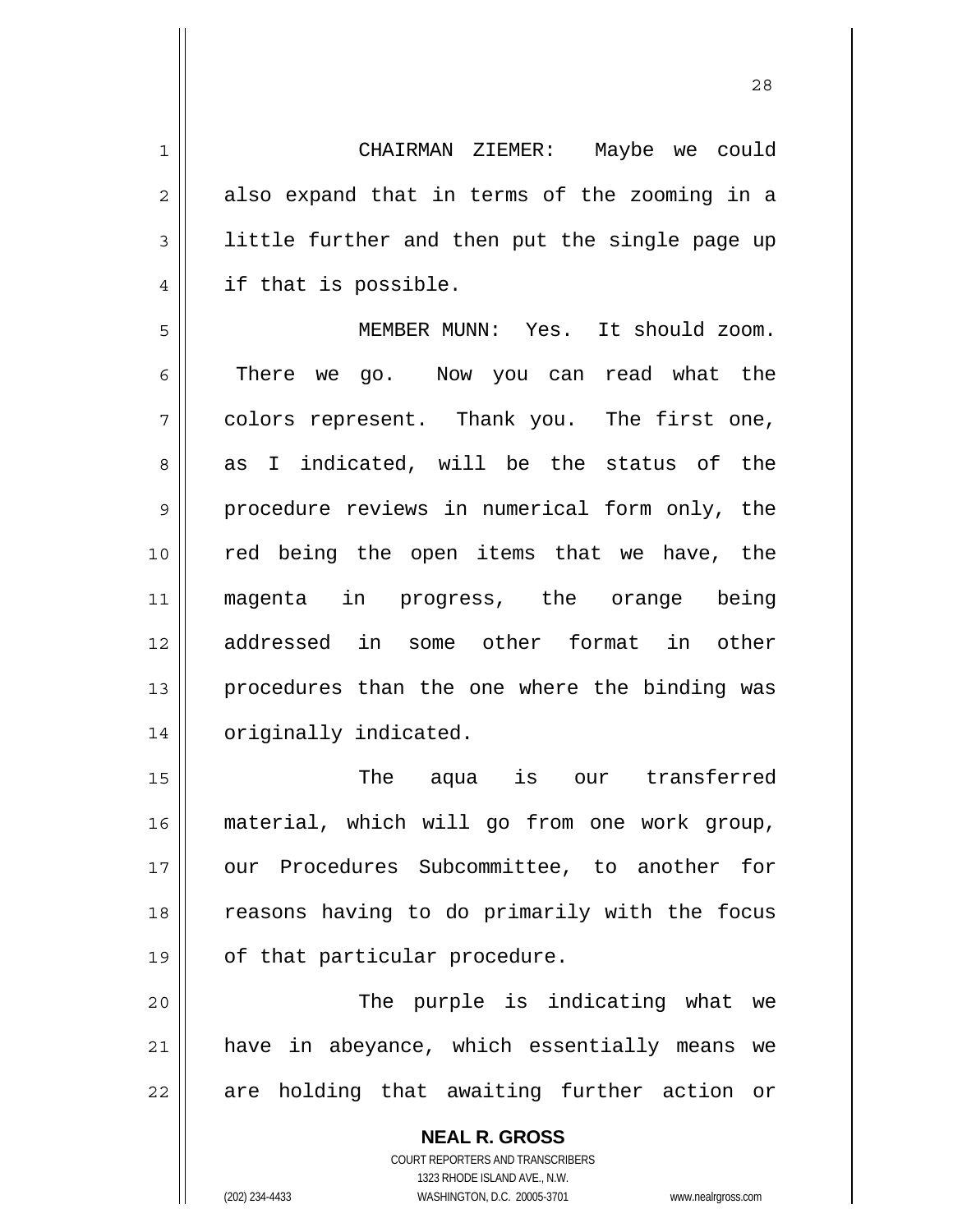**NEAL R. GROSS** COURT REPORTERS AND TRANSCRIBERS 1323 RHODE ISLAND AVE., N.W. 1 2 3 4 5 6 7 8 9 10 11 12 13 14 15 16 17 18 19 20 21 22 additional information from some other resource. And the blue shows the number that are closed. As I indicated, that is pure numerical information. The other that we intend to provide is the status in terms of percentage of issues, which is another way to look at what we are doing. Regardless of which of these you see, I believe you will see that we are making progress. We have over 500 individual findings with which we are dealing. Some of them are relatively simple and simply have not been addressed thoroughly yet. The others are extremely complex and take a great deal of effort on the part of both the Subcommittee, the agency, and the contractor. So we are getting there. But it will change from month to month as we occasionally have the Board recommend additional material that they would like us to

(202) 234-4433 WASHINGTON, D.C. 20005-3701 www.nealrgross.com

<u>29</u>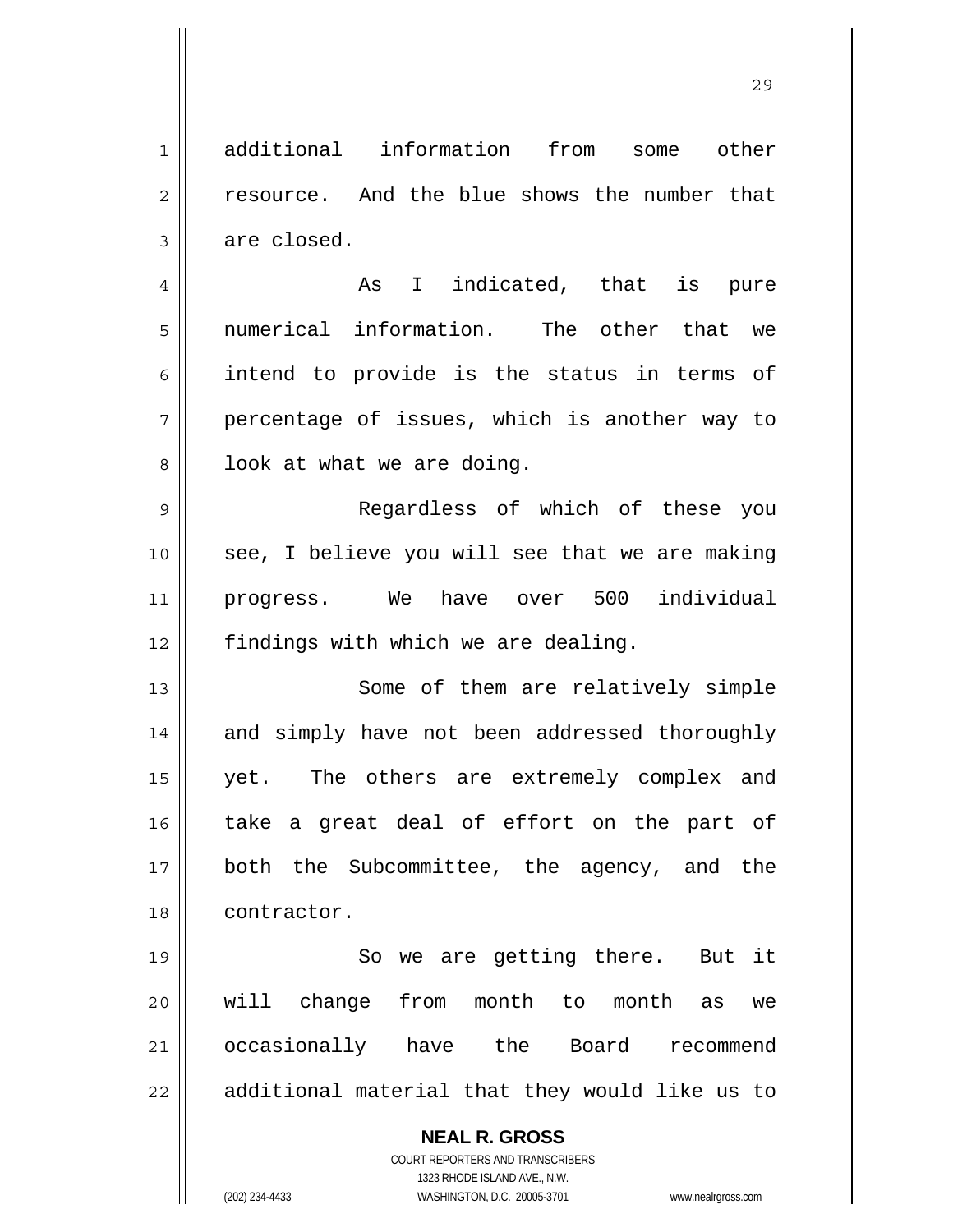1 2 review and as we clear things from this particular --

3 4 5 6 7 CHAIRMAN ZIEMER: Wanda, I am not seeing it very well from here, but is what you call blue the bottom part of the bar? MEMBER MUNN: The bottom part of the -- yes. That is our closed items.

8 9 10 CHAIRMAN ZIEMER: Okay. Yes. So the number is close to 50 percent now. Is that correct?

11 12 13 14 15 16 MEMBER MUNN: It is pretty close to 50 percent if you use the closed and in abeyance figures. In abeyance is something that we as a subcommittee can't do anything about together. Then it comes to about 50 percent. That is correct.

17 18 19 I can read you the numbers of the most recent spreadsheet that we had, but I doubt that that will --

20 21 22 CHAIRMAN ZIEMER: And I have those numbers. I simply wanted to clarify what the closure value was on these issues. And the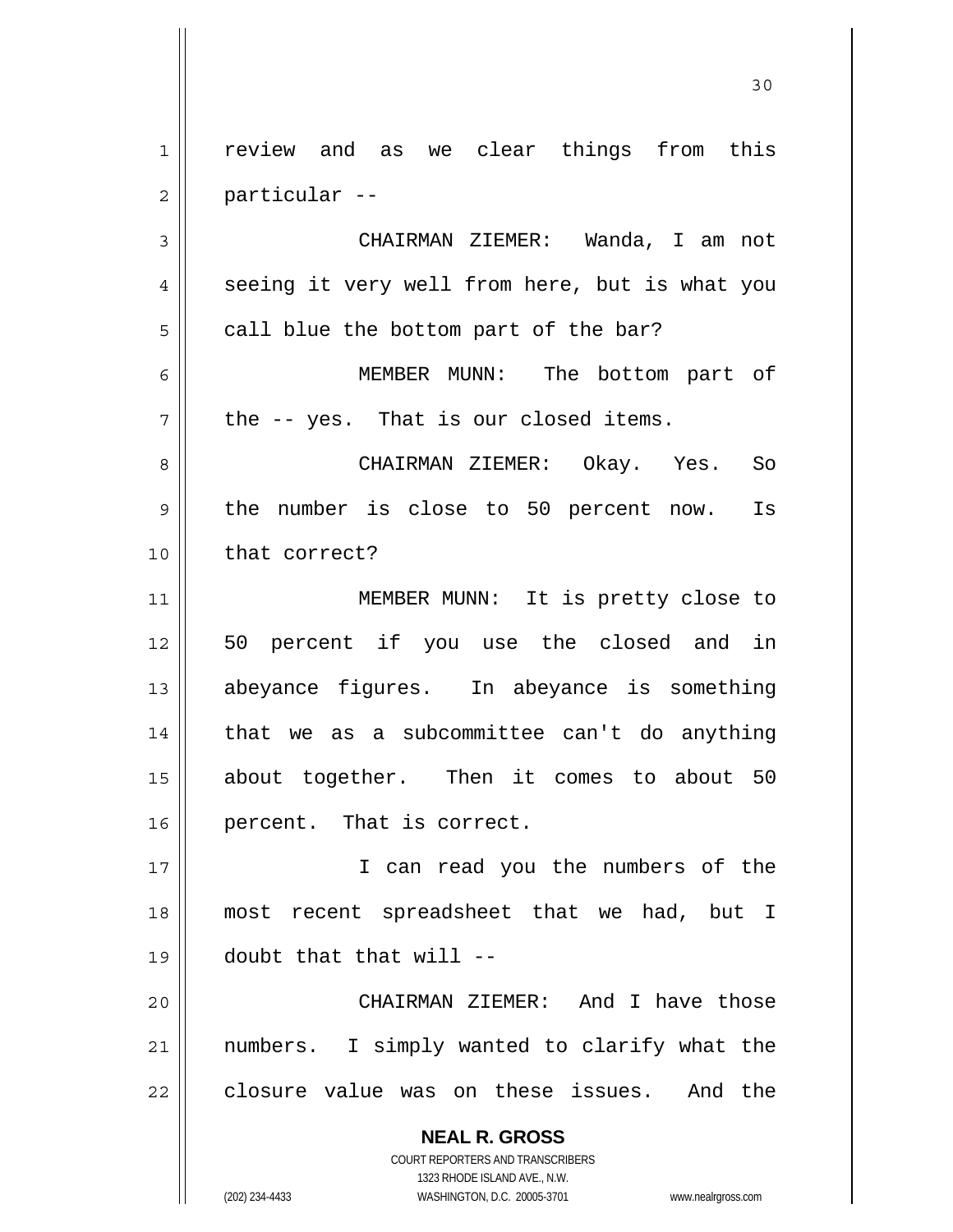| 1              | colors often look a little different from this |
|----------------|------------------------------------------------|
| $\overline{2}$ | angle at least. I may be colorblind as well.   |
| 3              | MEMBER MUNN: Well, it always                   |
| 4              | depends on the screen and the presentation     |
| 5              | itself. I am going to leave that up. It is     |
| 6              | not unusual for us to have a situation where   |
| 7              | it is necessary for us to have technical calls |
| 8              | in between our meetings.                       |
| 9              | Quite often we find that the                   |
| 10             | individual findings with which we are dealing  |
| 11             | boil down to such technical specifics that it  |
| 12             | is impossible for anyone other than the health |
| 13             | physicists themselves to work out an agreement |
| 14             | and come to a resolution.                      |
| 15             | We had such a situation this last              |
| 16             | month where we had two outstanding issues with |
| 17             | OTIB-0029. We had dosimetry and coworker data  |
| 18             | issues there, two different findings that      |
| 19             | needed to be resolved. We did have that        |
| 20             | telephone call. The issues were, I believe,    |
| 21             | resolved satisfactorily and will<br>be         |
| 22             | recommended for different status at our next   |
|                |                                                |

**NEAL R. GROSS** COURT REPORTERS AND TRANSCRIBERS

1323 RHODE ISLAND AVE., N.W.

(202) 234-4433 WASHINGTON, D.C. 20005-3701 www.nealrgross.com

 $\mathbf{I}$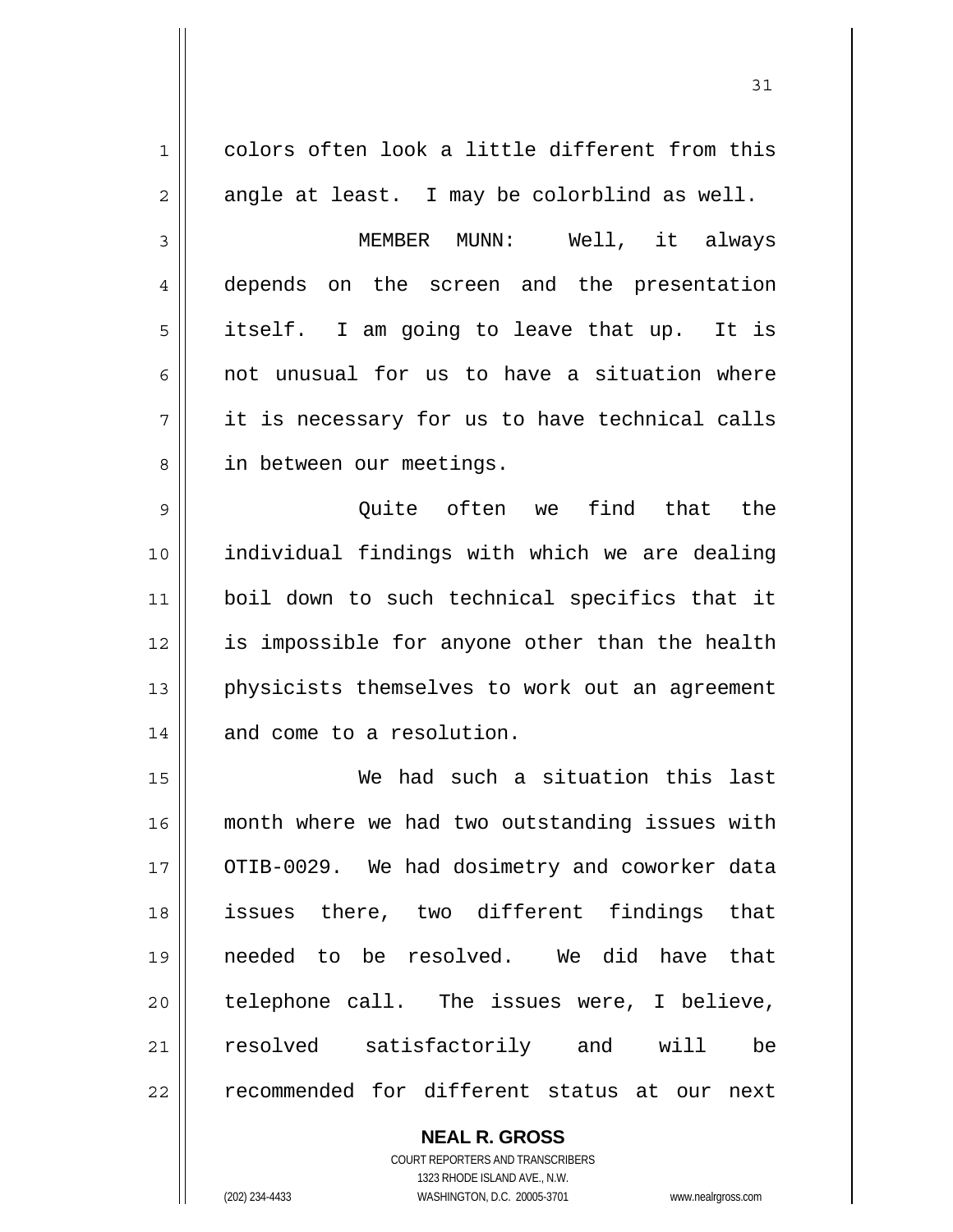1 meeting.

| $\overline{2}$ | are also in the process of<br>We               |
|----------------|------------------------------------------------|
| 3              | asking our contractor to prepare for us a list |
| 4              | of commonality of findings. As you probably    |
| 5              | are aware from the years of our having gone    |
| 6              | through these things, from one site to         |
| 7              | another, there are many findings that recur    |
| 8              | again and again.                               |
| 9              | We have tried to identify those in             |
| 10             | the past and put them into a pool that we call |
| 11             | various names. We<br>started out with          |
| 12             | over-arching issues. And I think we now have   |
| 13             | a different terminology that we use. But our   |
| 14             | contractor has been tasked with the work of    |
| 15             | identifying those outstanding issues that we   |
| 16             | have from our multiple procedures, all of      |
| 17             | which essentially are the same finding, just   |
| 18             | in a different set of procedures.              |
| 19             | And so we are going to try to                  |
| 20             | identify those so that we can remove those     |
| 21             | from the list we have, which would be very     |
| 22             | helpful for all concerned since they will be   |
|                | <b>NEAL R. GROSS</b>                           |

COURT REPORTERS AND TRANSCRIBERS 1323 RHODE ISLAND AVE., N.W.

 $\mathbf{\mathbf{\mathsf{I}}}\mathbf{\mathsf{I}}$ 

(202) 234-4433 WASHINGTON, D.C. 20005-3701 www.nealrgross.com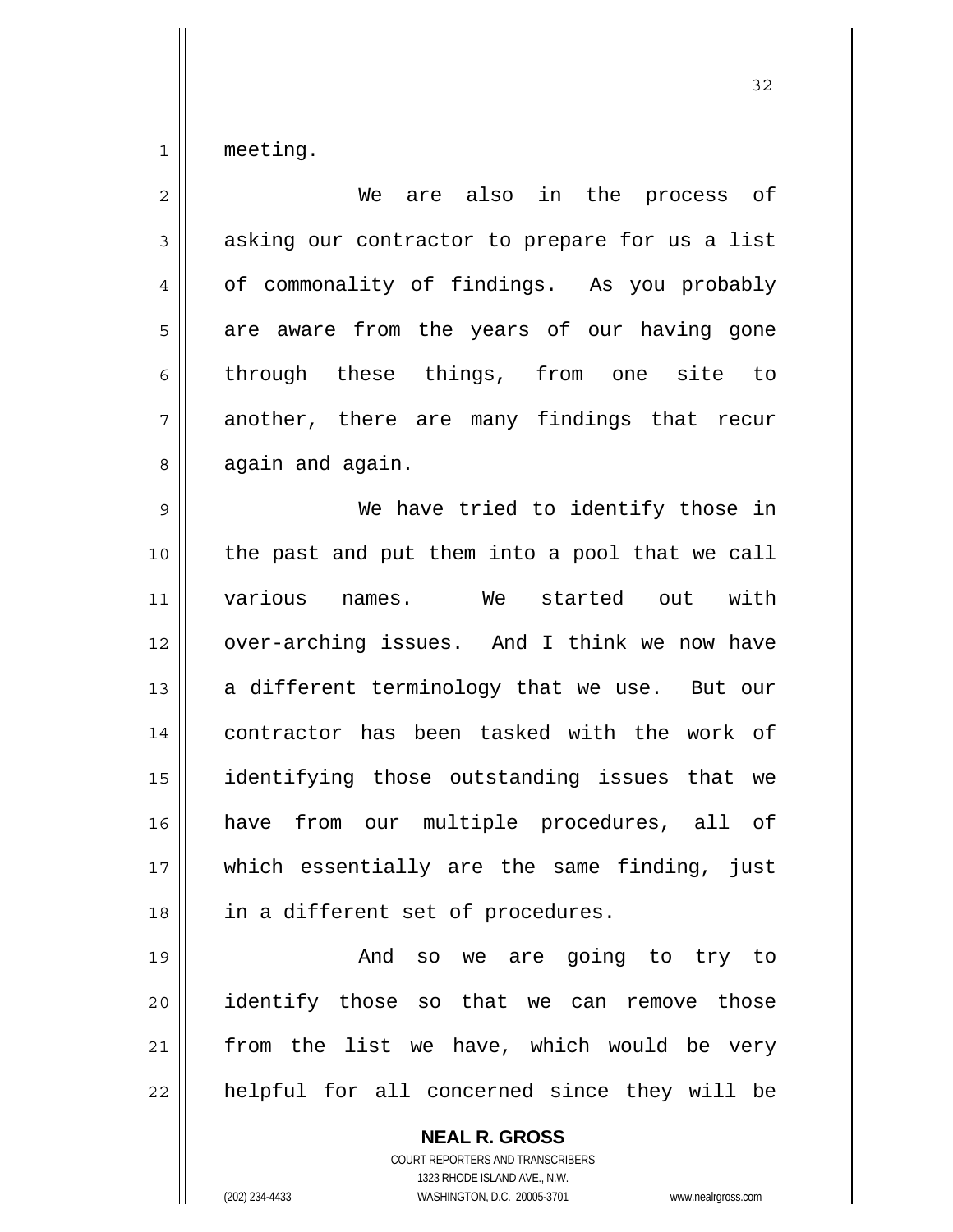probably not always complex-wide but certainly repetitive kinds of issues that can be addressed with a single finding. We are preparing a very simplistic

1

2

3

4

5

6

7

8

template for the transfer of findings or the transfer of I should say full responsibility for full procedures that are outstanding from one group to another.

9 10 11 12 13 14 15 16 You can understand how that would occur from time to time. And we have come to the conclusion our best option and the most simplistic way for doing that is to transfer them by email with copies to all of the members of the Board so they know when responsibility has gone from the Subcommittee to a work group or vice versa.

17 18 19 20 We will be in the process of transferring OTIB-0058, which is external coworker dosimetry data for the Rocky Flats plant, to Mark Griffon's work area.

21 22 And I will have that transfer template, as it were, ready to make that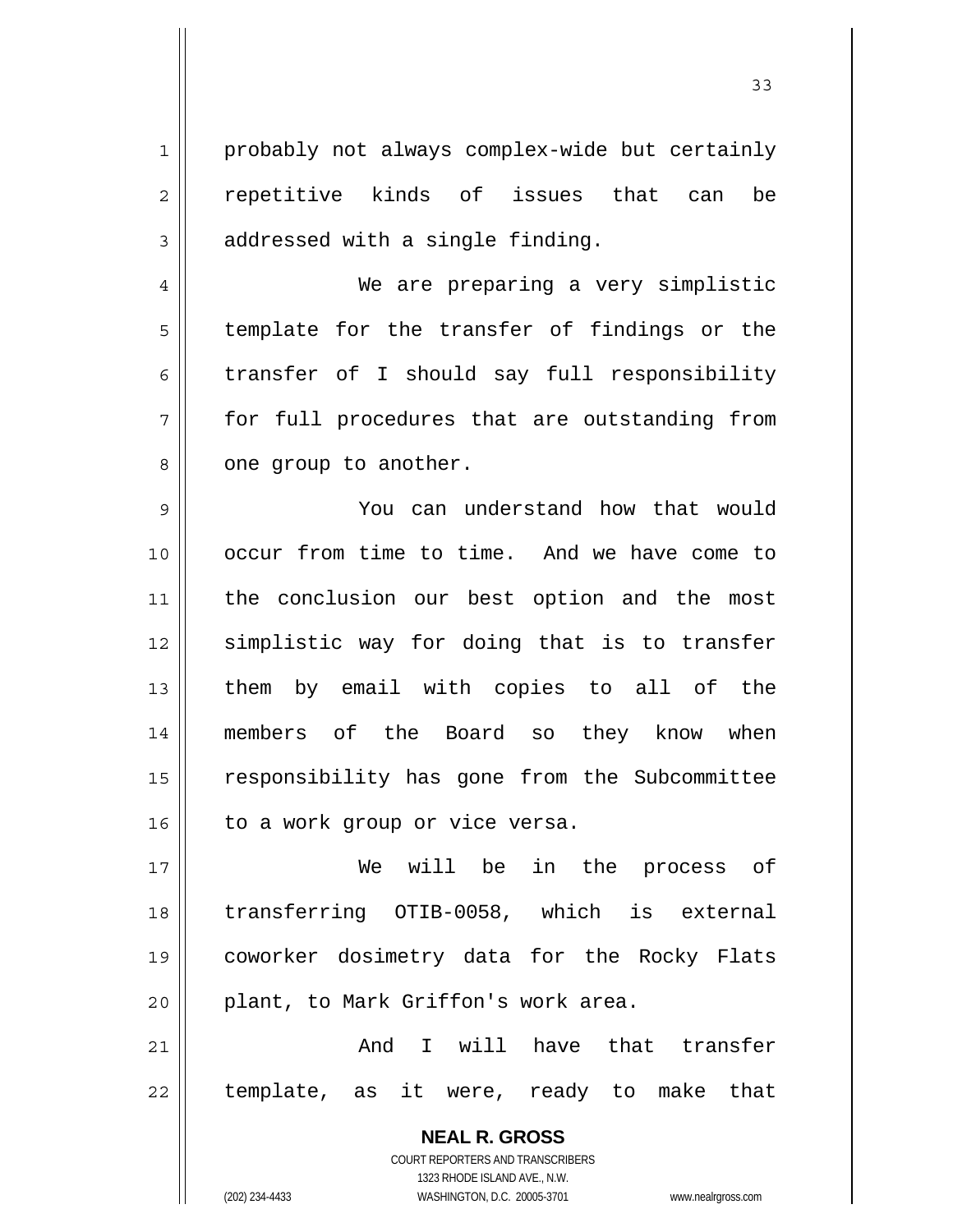1 2 3 4 5 6 7 8 9 10 11 12 13 14 15 16 17 18 19 20 21 22 change before our next work group meeting. We will then decide if that is acceptable as a method for transferring from one responsibility level to another. If anyone on the Board has any grief with that method, if they feel that it needs to be much more formalized than that or if they feel it is inadequate in any way, please let me know. This brings us, I believe, to the issue of the CATI. The Computer-Assisted Telephone Interview has been of concern to a great many people for quite a number of months, if not years, and we have been working on it for several months. We believe that the material that we sent to you earlier now constitutes our best effort. We believe we have removed from that process if not all, then certainly the vast majority of the types of questions or wording of questions that was creating concern for the claimants, many of whom mistakenly

> **NEAL R. GROSS** COURT REPORTERS AND TRANSCRIBERS 1323 RHODE ISLAND AVE., N.W. (202) 234-4433 WASHINGTON, D.C. 20005-3701 www.nealrgross.com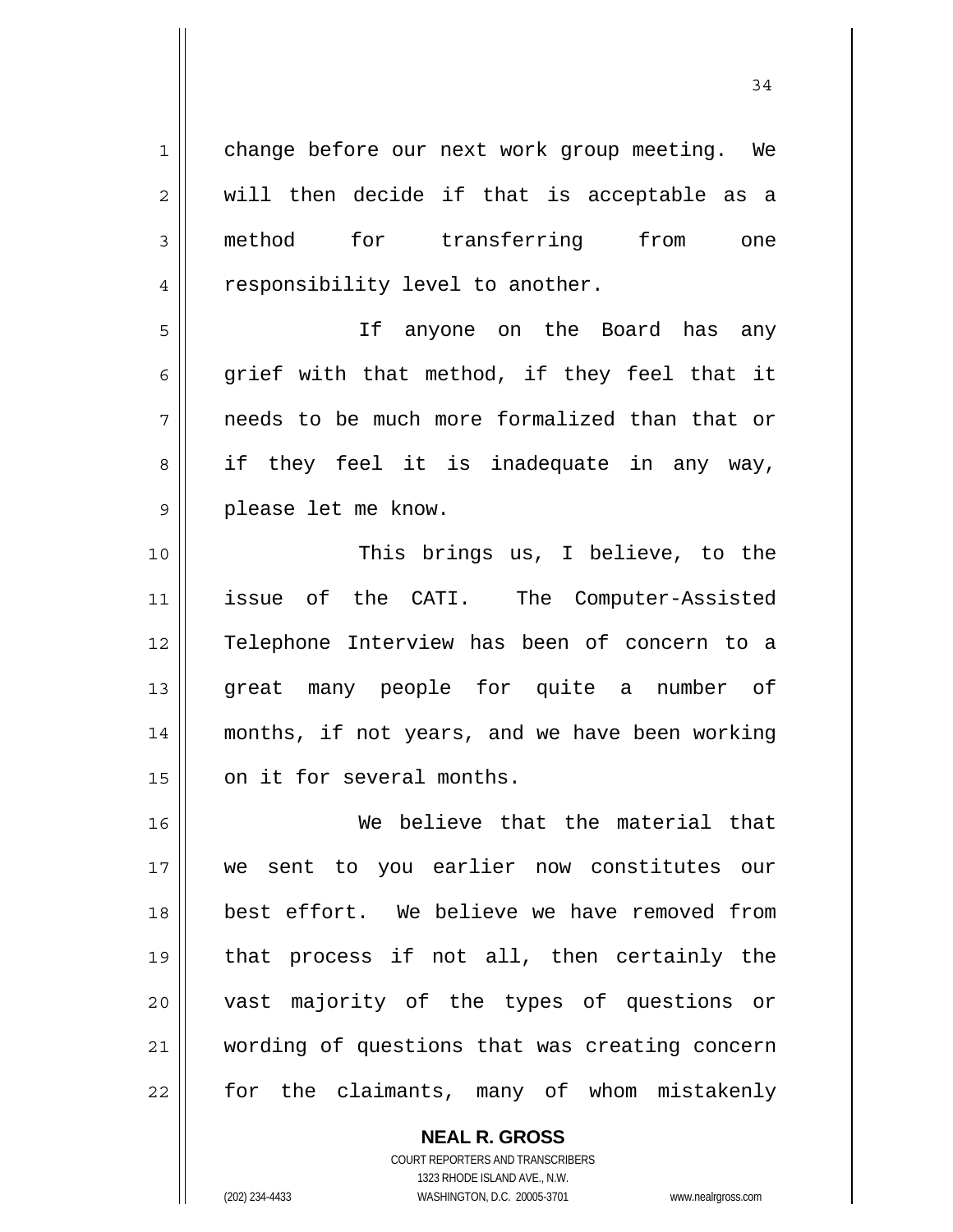1 2 3 believed that they were going through some kind of test when we were asking them to complete these forms.

4 5 6 7 8 9 10 11 If any member of the Board has any comment with respect to the material that we have placed before you, we would certainly like to have that discussion now because it is our intent to direct NIOSH to take the document that we now have in hand for them, to take whatever steps are necessary to make it our official CATI document.

12 13 14 15 16 CHAIRMAN ZIEMER: Let me insert here that these are, in essence, NIOSH documents. I always want to be a little careful in terms of what our prerogative is relative to sort of NIOSH's business.

17 18 19 20 21 22 As I look at the CATI interviews and the letters, I think -- and NIOSH has asked for the Board's input. I don't think we are directing them to do something, but we are suggesting changes that we think would be helpful.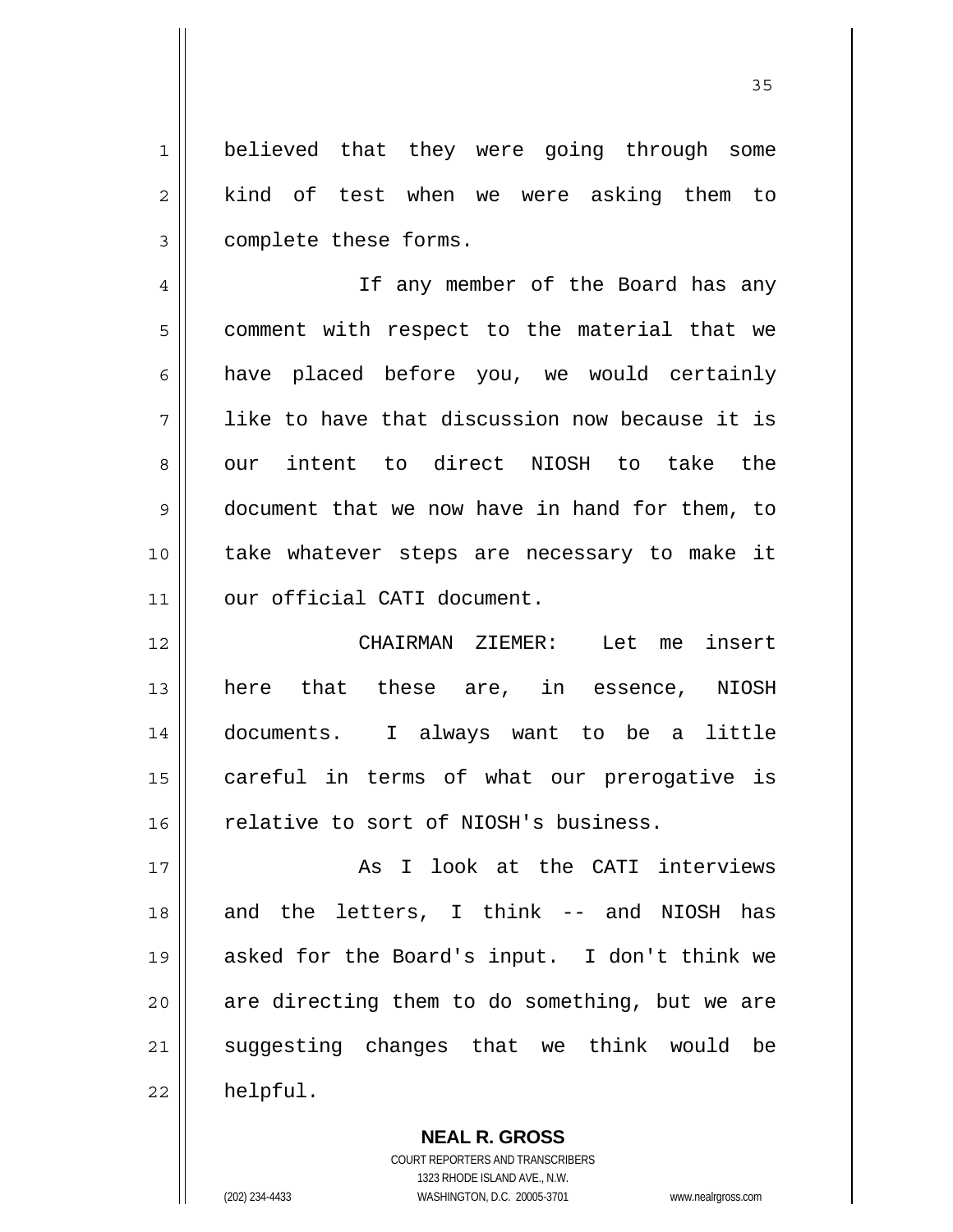1 2 3 4 5 6 7 8 9 10 11 12 13 14 15 16 17 18 19 20 I want to put it in that framework because I don't believe it is our prerogative to direct NIOSH's work. And the CATI interviews and the letters are in a sense, I guess, work products that NIOSH uses. But, nonetheless, in our role as sort of an interface with the public and with NIOSH, NIOSH has certainly asked for our input. And so we want to frame it in that way. And so we are not approving something for NIOSH's use so much as suggesting what we think might be improvements. And so when we in a sense ask for the Board's concurrence on some revisions, these are revisions, first of all, that, based on discussions in the Procedures Subcommittee, that NIOSH has developed. They have developed this wording. And basically we are working together on it. I just want to frame it out in

21 22 terms of our roles and make sure that you understand that we are not directing so much

> **NEAL R. GROSS** COURT REPORTERS AND TRANSCRIBERS 1323 RHODE ISLAND AVE., N.W. (202) 234-4433 WASHINGTON, D.C. 20005-3701 www.nealrgross.com

<u>36 and 36</u>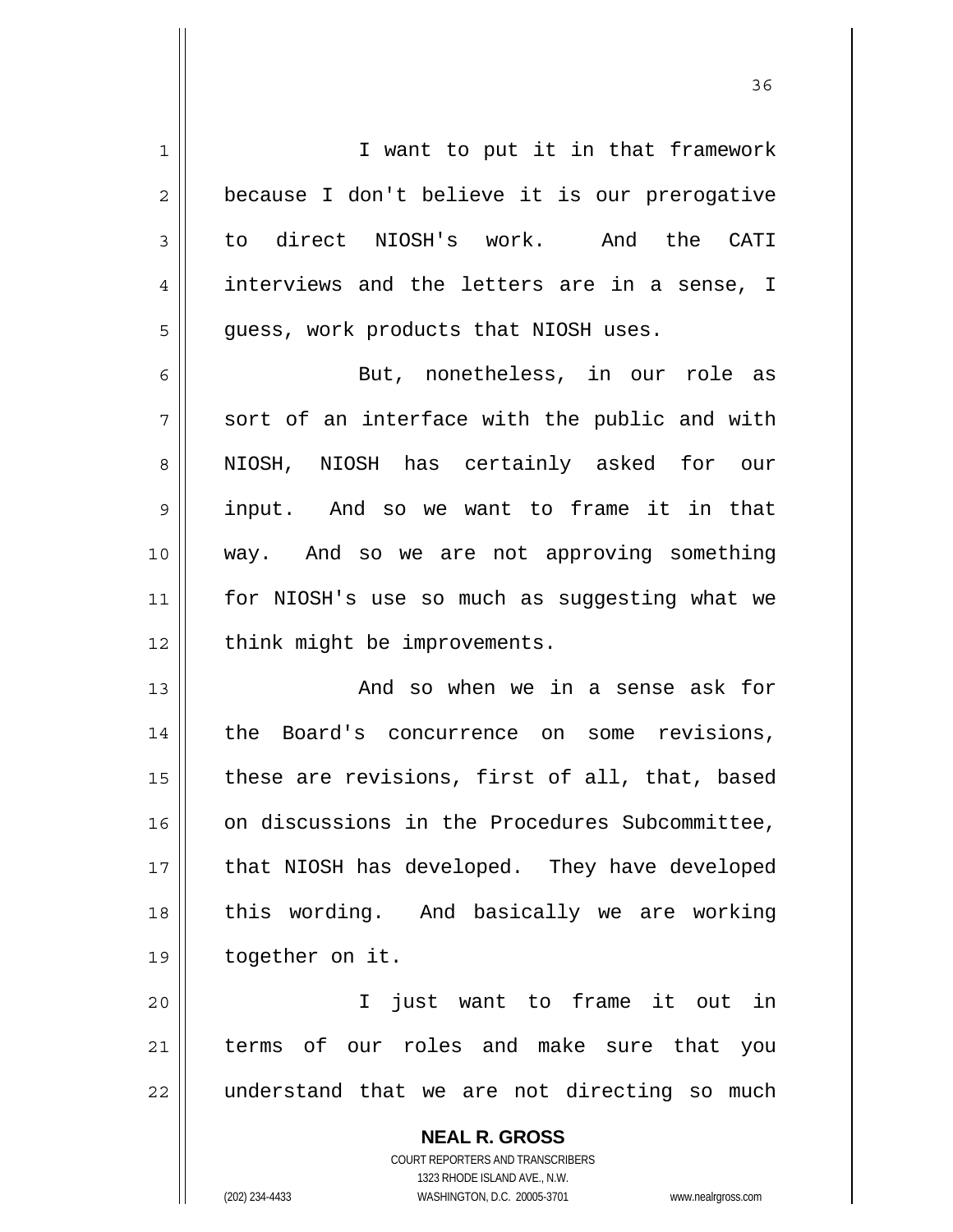**NEAL R. GROSS** COURT REPORTERS AND TRANSCRIBERS 1323 RHODE ISLAND AVE., N.W. (202) 234-4433 WASHINGTON, D.C. 20005-3701 www.nealrgross.com 37 1 2 3 4 5 6 7 8 9 10 11 12 13 14 15 16 17 18 19 20 21 22 as recommending. Dr. Melius? MEMBER MELIUS: Mark was actually -- CHAIRMAN ZIEMER: Oh, Mark, did you have a comment? MEMBER GRIFFON: I wasn't sure if you wanted to do these in a certain order, but I have the EE questionnaire up, as opposed to the survivor one. CHAIRMAN ZIEMER: Yes. And let's make sure everybody knows there are two sets here. There are two different cover letters depending on whether it is the worker or the survivor that is the claimant. And then there are two sets of interview -- MEMBER GRIFFON: Questionnaires, yes. CHAIRMAN ZIEMER: questionnaires. So there are actually four separate documents. And these are identified. One is called the EE cover letter. And the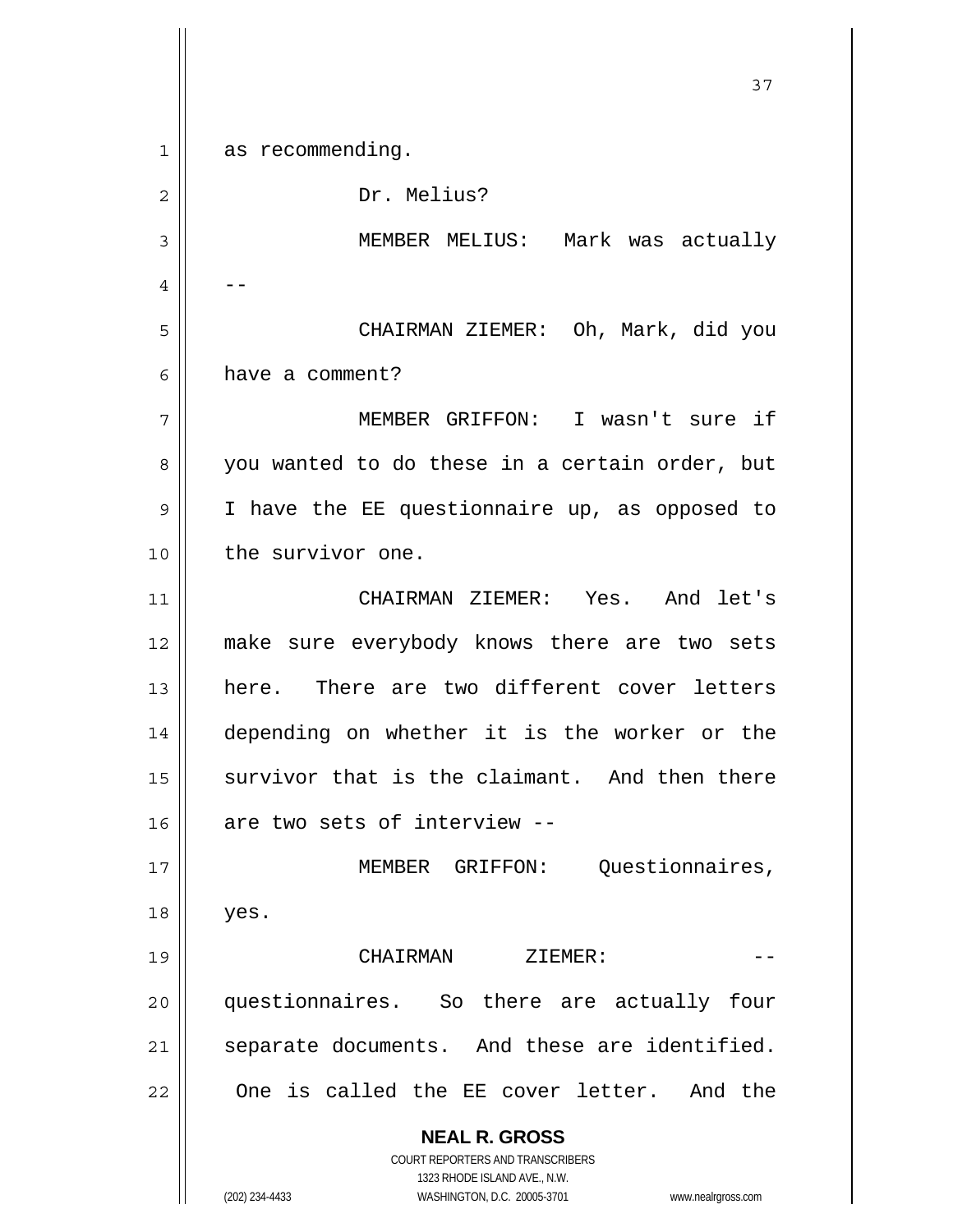**NEAL R. GROSS** 1 2 3 4 5 6 7 8 9 10 11 12 13 14 15 16 17 18 19 20 21 22 other is the EE questions. And the other one is the SB. MEMBER MUNN: Standing for survivor. MEMBER GRIFFON: That is the survivors. CHAIRMAN ZIEMER: Or SB, the survivor letter and the survivor questions, so those four documents. MEMBER GRIFFON: And I was in the Subcommittee process. So I did have some input into this. There is one little one that I wanted to note on 19.11, question 19.11, of the questionnaire, the energy employee, the EE. It says, did you receive chelation therapy or other medical treatment as a result of radiation exposure from this incident? And then it says, yes, chelation therapy. I think it says, chelation therapy or other medical treatment. And then the only yes option is, yes, chelation therapy. So I am not sure why that was added

<u>38</u>

COURT REPORTERS AND TRANSCRIBERS 1323 RHODE ISLAND AVE., N.W.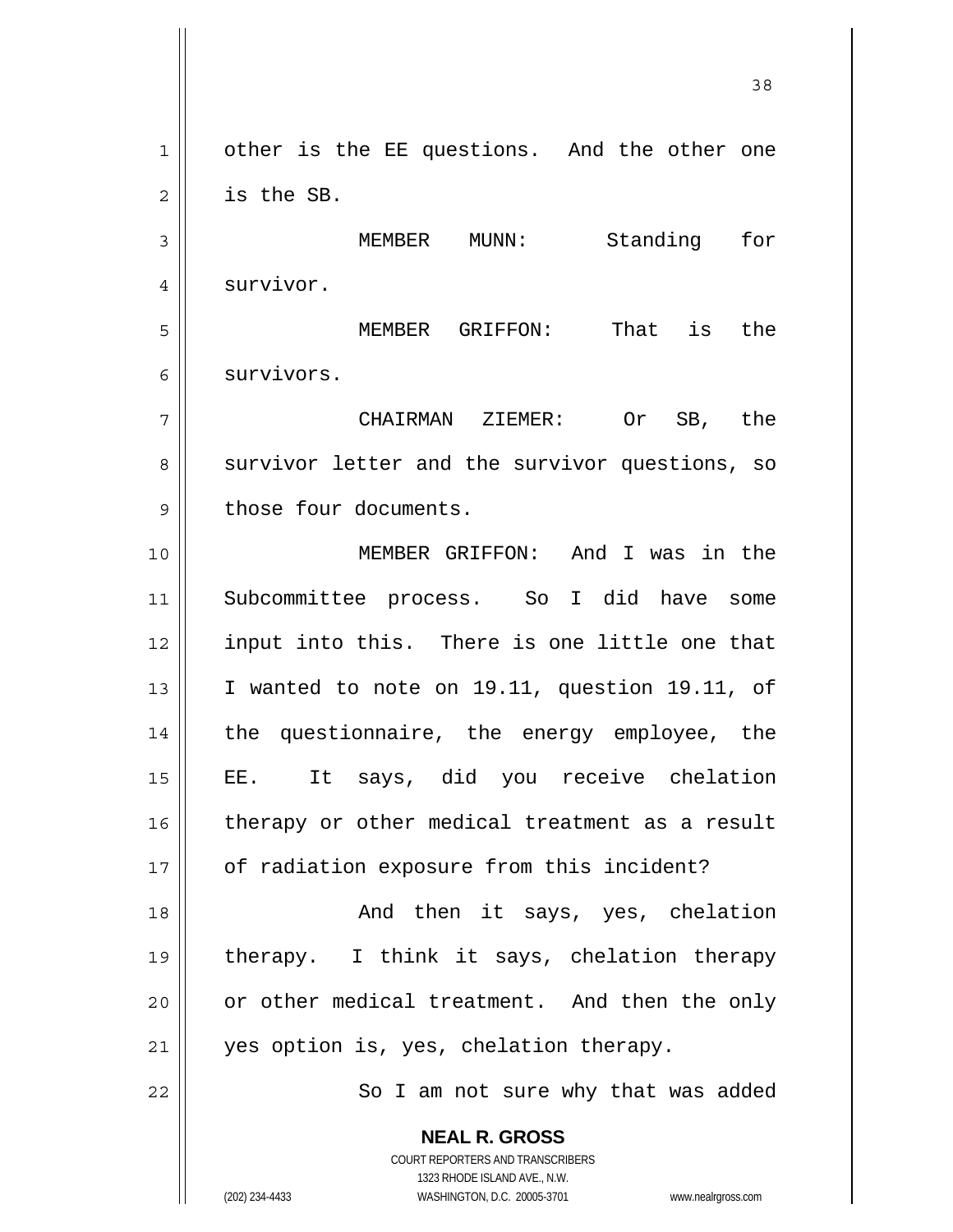1 2 3 4 5 6 7 8 9 10 11 12 13 14 15 16 17 18 19 20 21 22 in. It seems like it maybe should be, yes, chelation therapy or, yes, other, or something. I don't know. That is a minor thing, though. I just wanted to note it because it is a new edit, it looks like. And my bigger concern is -- and this one was discussed at length on the Procedures Subcommittee -- the last question at the bottom. This is getting back to the coworker thing. I asked that we still include this question. And I think I am okay with NIOSH putting sort of a qualifying line in the front that -- which is there already. It says, NIOSH is confident it will obtain enough information to complete your dose reconstruction without receiving information from other individuals. However. But it's the however part that I think there should be a however and then have a yes/no option and then still have the, if yes, list the names and contact information because it is almost like, you know, don't list the names

**NEAL R. GROSS**

COURT REPORTERS AND TRANSCRIBERS 1323 RHODE ISLAND AVE., N.W. (202) 234-4433 WASHINGTON, D.C. 20005-3701 www.nealrgross.com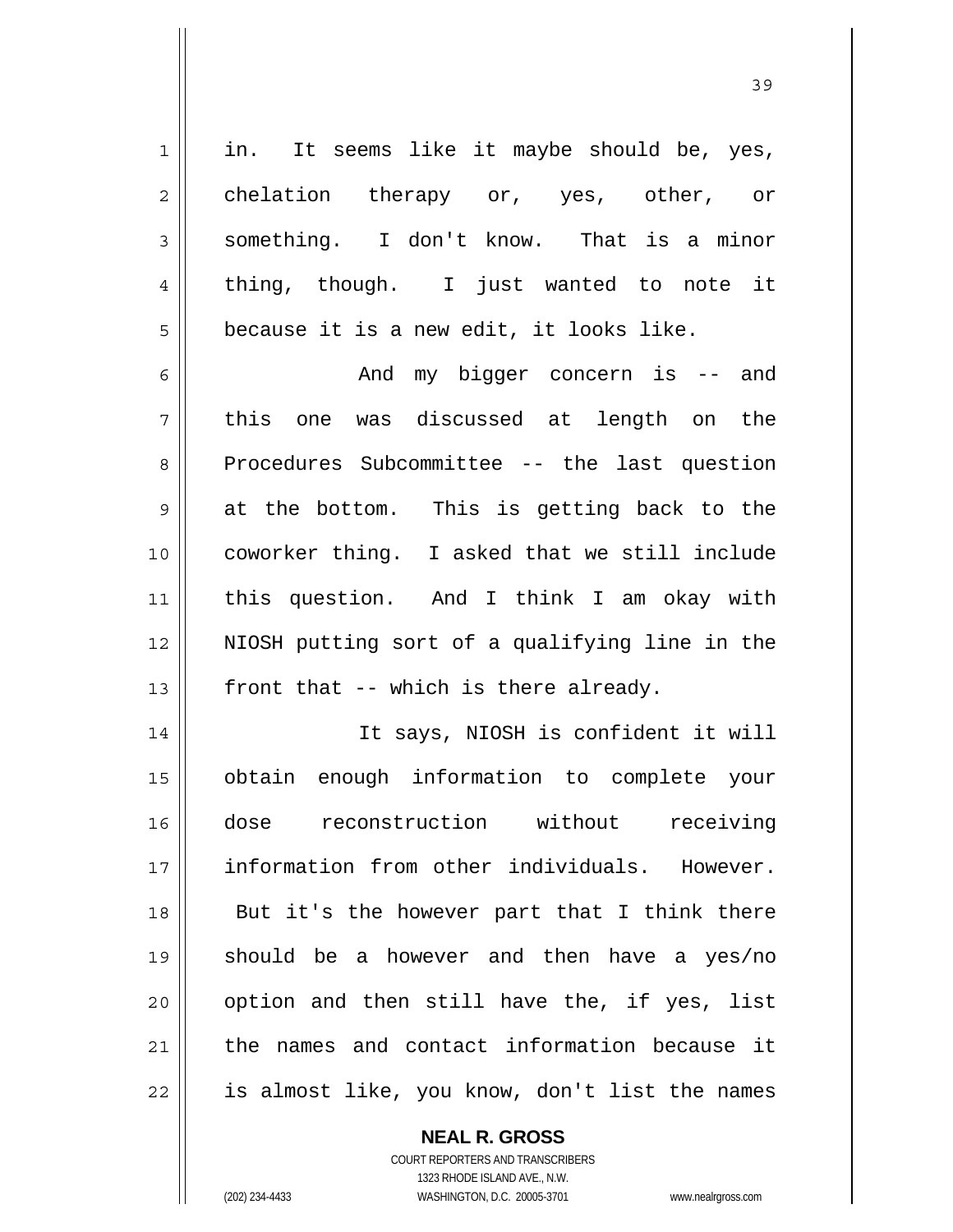1 2 here. We will call you if we need some coworker information.

40

3 4 5 6 7 8 9 10 And I think it might be useful for other reasons because I can see a situation where a lot of the workers list the same radiation contact person. They really trusted this guy. He knew his stuff. He was in the field all the time. And you start to query, although there is another whole level of questioning here with Larry and me.

11 12 13 14 15 16 17 18 19 20 But if you look through all of the questionnaires from, say, K-25 and you start to see this one guy pop up like 20 times listed as a contact person for exposure issues for people, I think, you know, SC&A, NIOSH might say, you know what? We haven't talked to -- you know, this guy might be somebody to interview about the overall rad operations and, you know, might help us shed some light on a certain topic.

21 22 So I think there is value in collecting those. I think qualifying it up

> **NEAL R. GROSS** COURT REPORTERS AND TRANSCRIBERS 1323 RHODE ISLAND AVE., N.W. (202) 234-4433 WASHINGTON, D.C. 20005-3701 www.nealrgross.com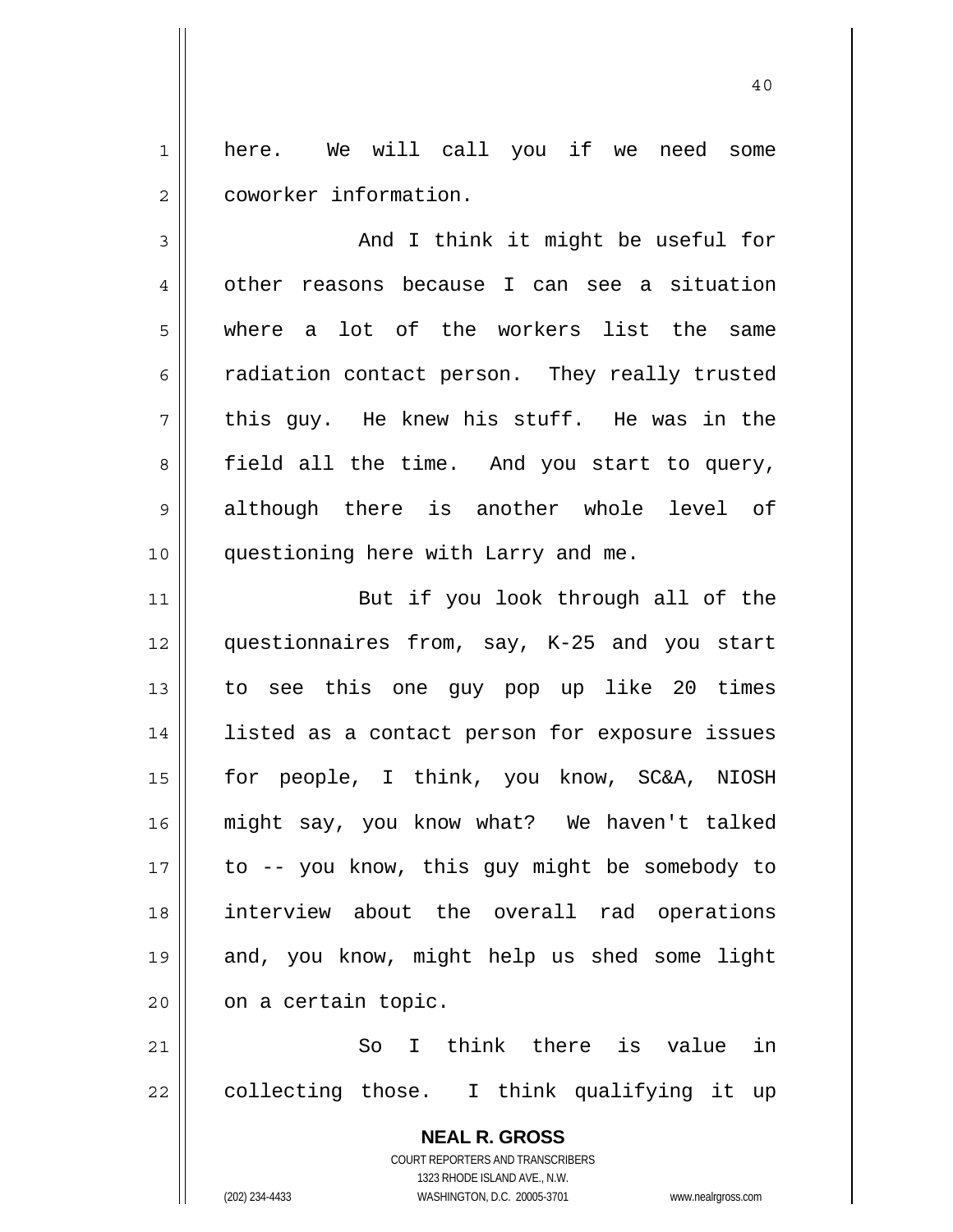**NEAL R. GROSS** 1 2 3 4 5 6 7 8 9 10 11 12 13 14 15 16 17 18 19 20 21 22 front so there is not that expectation that, you know, when people -- I understand your concern that if people come back and say, I gave you four names, and you never contacted any of them, you know. I think qualifying it is fine, but I think you should still include the section to allow them to list the names if they have the main contact information if they have it. So that is just my opinion on how to word that section. CHAIRMAN ZIEMER: Thank you. And, actually, the original concern was what you described, that people typically have fed back to us the idea that they have provided these contact names and they have not been contacted. With regard to your first comment, Mark, on 19, on the chelation therapy, I note that below that, they do give the option that you describe. So it would appear that there would

41

COURT REPORTERS AND TRANSCRIBERS 1323 RHODE ISLAND AVE., N.W.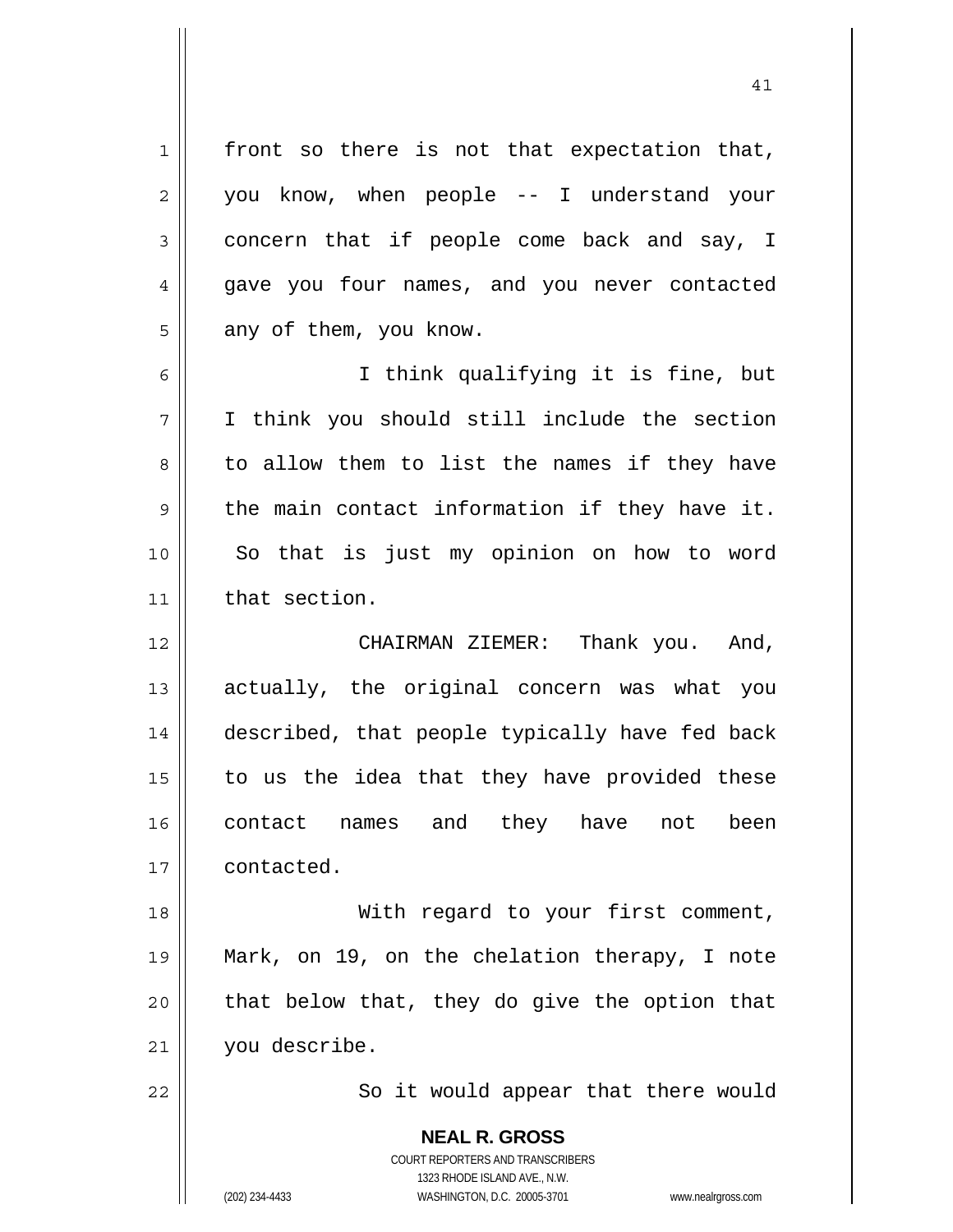**NEAL R. GROSS** 1 2 3 4 5 6 7 8 9 10 11 12 13 14 15 16 17 18 19 20 21 22 be no reason to put the chelation therapy there under 19.11 because 19.12 says, if your answer was no, skip ahead. If it was yes, then you tell us whether it's chelation or other. So you're right. MEMBER GRIFFON: It's a little odd. CHAIRMAN ZIEMER: It looks a little odd under 19.11 since 19.12 actually resolves that issue so you don't need it in 19.11. Dr. Melius? MEMBER MELIUS: I have a few comments. Actually, the main thing is a question. First of all, in response to Mark's comments, I would also remind us that many of these people are elderly. And dose reconstruction does take some time. And so often they are either more ill, you know, they have cancer and are unable to answer, provide information at a later point in time in the dose reconstruction process. So it seems to me collecting it

42

COURT REPORTERS AND TRANSCRIBERS 1323 RHODE ISLAND AVE., N.W.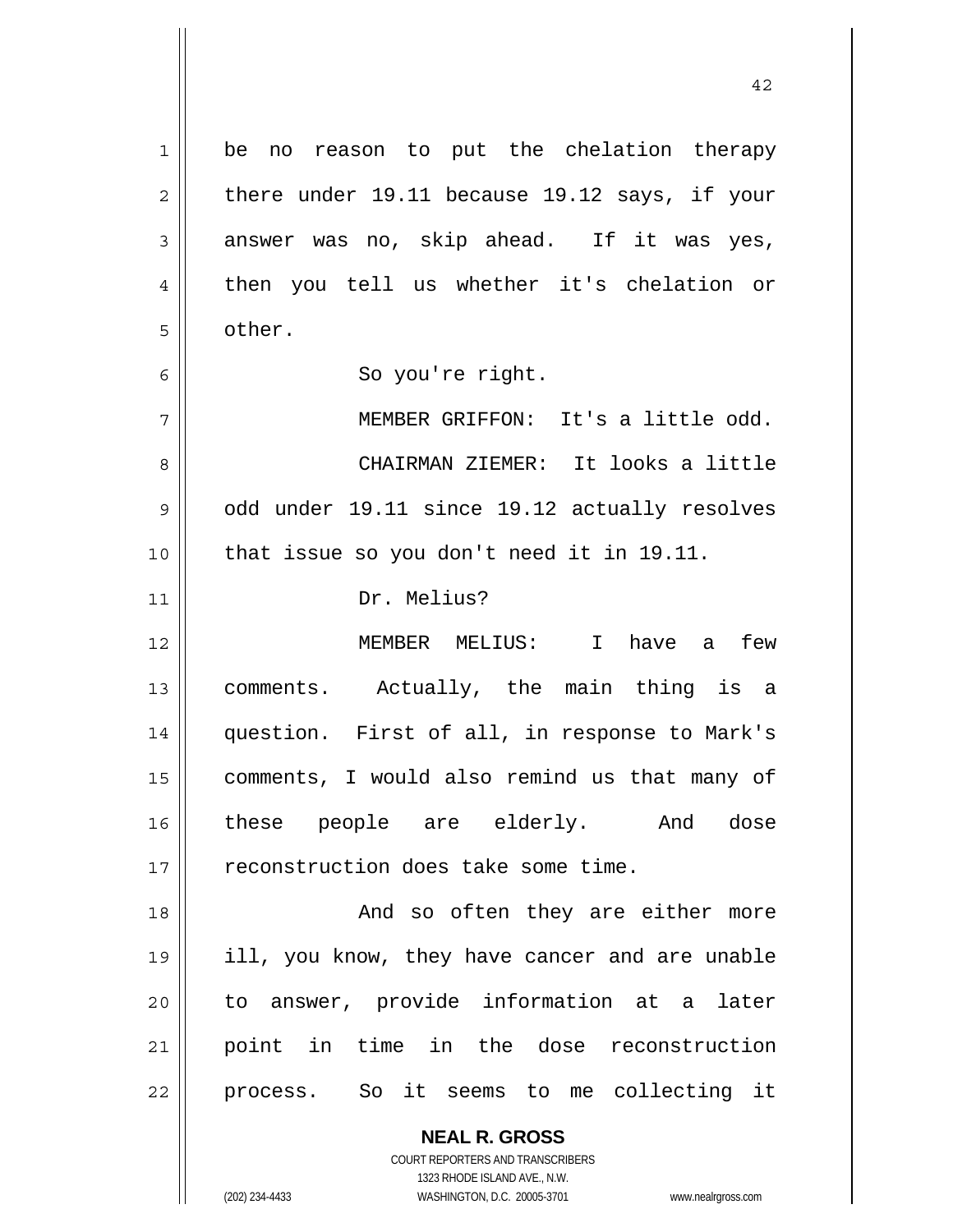1 earlier may be better.

| $\overline{2}$ | Now, it may need to be supplemented                                                                                                                             |
|----------------|-----------------------------------------------------------------------------------------------------------------------------------------------------------------|
| 3              | or there may be more specific information                                                                                                                       |
| $\overline{4}$ | needed, but it seems to me it would be useful                                                                                                                   |
| 5              | to collect that information at the earliest                                                                                                                     |
| 6              | possible time in the process while people have                                                                                                                  |
| 7              | gathered as much information as possible and                                                                                                                    |
| 8              | are still capable of responding.                                                                                                                                |
| $\mathsf 9$    | I guess my second issue -- I don't                                                                                                                              |
| 10             | want to elaborate. I don't think we need to                                                                                                                     |
| 11             | elaborate on it, but I do think we're charged                                                                                                                   |
| 12             | with reviewing dose reconstruction.<br>It is                                                                                                                    |
| 13             | being done.                                                                                                                                                     |
| 14             | And certainly individual dose                                                                                                                                   |
| 15             | reconstruction, certainly commenting on the                                                                                                                     |
| 16             | interview, you are right. We don't write the                                                                                                                    |
| 17             | interview. We don't direct NIOSH to change                                                                                                                      |
| 18             | it, but we are certainly well within our                                                                                                                        |
| 19             | authority.<br>And I think we<br>have<br>a                                                                                                                       |
| 20             | responsibility for providing comments in this                                                                                                                   |
| 21             | situation and are asked to.                                                                                                                                     |
| 22             | The question I have -- this is like                                                                                                                             |
|                | <b>NEAL R. GROSS</b><br>COURT REPORTERS AND TRANSCRIBERS<br>1323 RHODE ISLAND AVE., N.W.<br>(202) 234-4433<br>WASHINGTON, D.C. 20005-3701<br>www.nealrgross.com |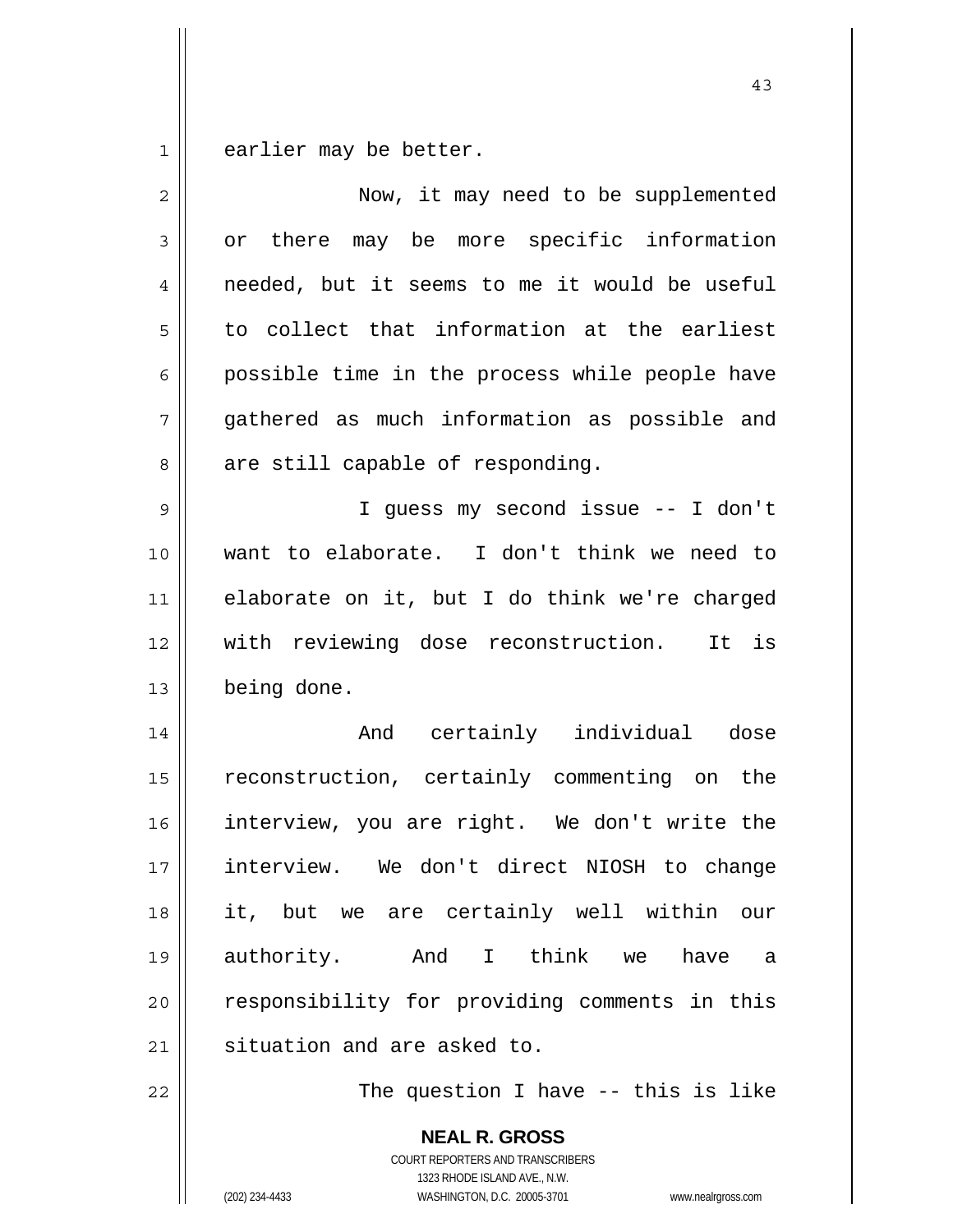| 1              | -- this has taken some time, understandably.  |
|----------------|-----------------------------------------------|
| $\overline{2}$ | But I am trying to get sort of caught up with |
| 3              | the process where NIOSH is with doing these   |
| 4              | revisions.                                    |
| 5              | I think when we first started, it             |
| 6              | was about to go to OMB. And NIOSH has, I      |
| 7              | think appropriately, delayed that and move it |
| 8              | through our process first.                    |
| 9              | But I am just trying to understand            |
| 10             | what happens now. We give comments, these     |
| 11             | comments, to NIOSH. What happens from here    |
| 12             | forward?                                      |
| 13             | MR. ELLIOTT: We have an extension             |
| 14             | from OMB to use the current questionnaire for |
| 15             | both claimant and survivors.                  |
| 16             | MEMBER MELIUS: Right.                         |
| 17             | MR. ELLIOTT: And this allows us               |
| 18             | time to hear your comments, hear your input,  |
| 19             | and consider it. And then we go back to OMB.  |
| 20             | And as soon as this concludes, this process   |
| 21             | concludes, and we understand what your input  |
| 22             | is, then we can go back to OMB with our       |
|                | <b>NEAL R. GROSS</b>                          |

COURT REPORTERS AND TRANSCRIBERS 1323 RHODE ISLAND AVE., N.W.

 $\mathop{\text{||}}$ 

(202) 234-4433 WASHINGTON, D.C. 20005-3701 www.nealrgross.com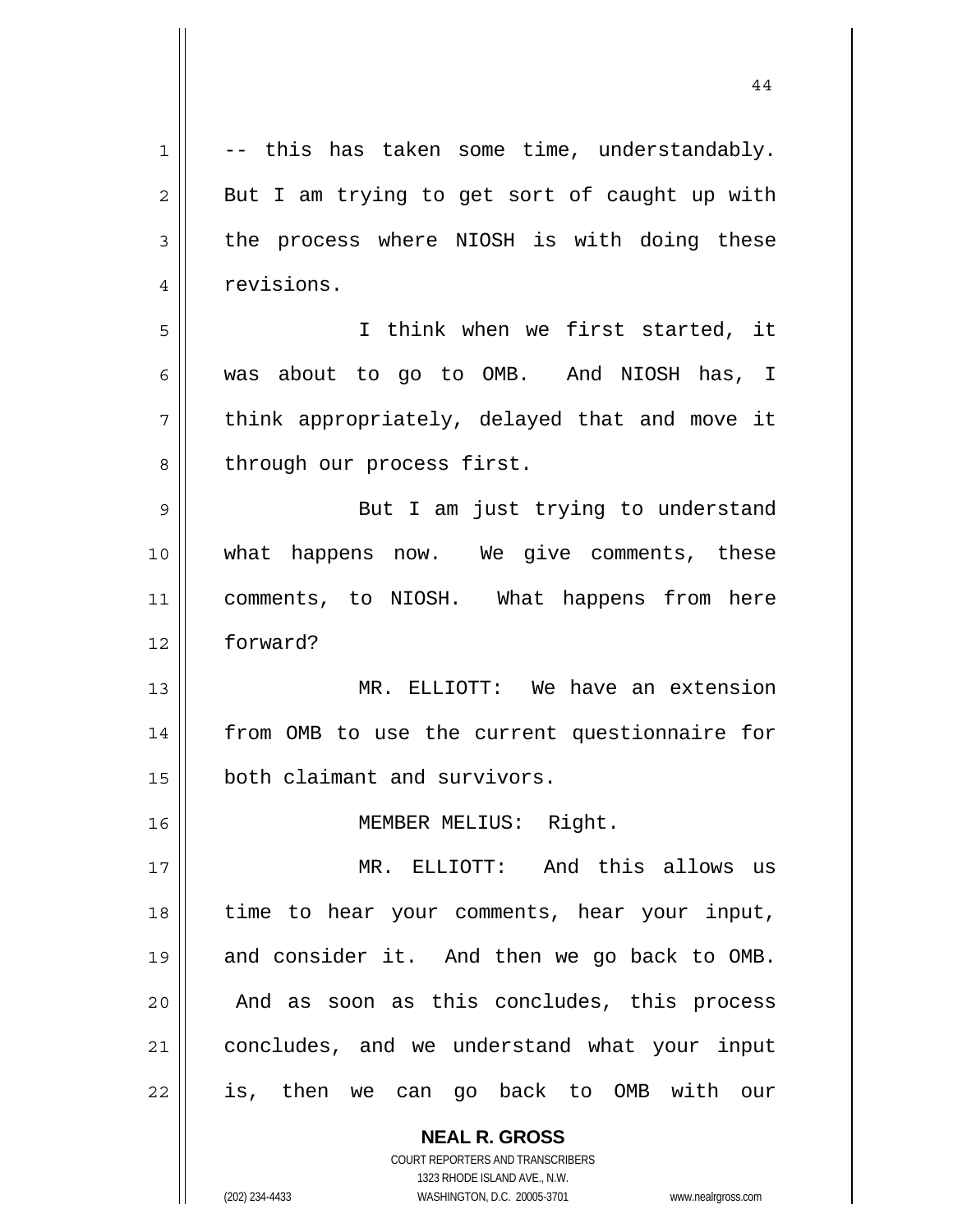45

**NEAL R. GROSS** COURT REPORTERS AND TRANSCRIBERS 1323 RHODE ISLAND AVE., N.W. (202) 234-4433 WASHINGTON, D.C. 20005-3701 www.nealrgross.com 3 4 5 6 7 8 9 10 11 12 13 14 15 16 17 18 19 20 21 22 waiting on. MEMBER MELIUS: So the immediate process will be that we will provide these comments to you. You will respond to the Subcommittee or how is that? What happens specifically next? MR. ELLIOTT: Well, I think we can respond to the Subcommittee or we can respond to the full Board, however the Board wants to see this conducted. I think the full Board has an interest in this, but certainly the Subcommittee has spent a lot of time and discussion about it. But yes, we would react to the body and explain how we handled, how we addressed or why we didn't incorporate a change. MEMBER MELIUS: Yes. CHAIRMAN ZIEMER: In my mind, this has moved from the Subcommittee as of today to the full Board because the Subcommittee is

proposed revision to the instruments and get

their clearance on those. That is what we are

1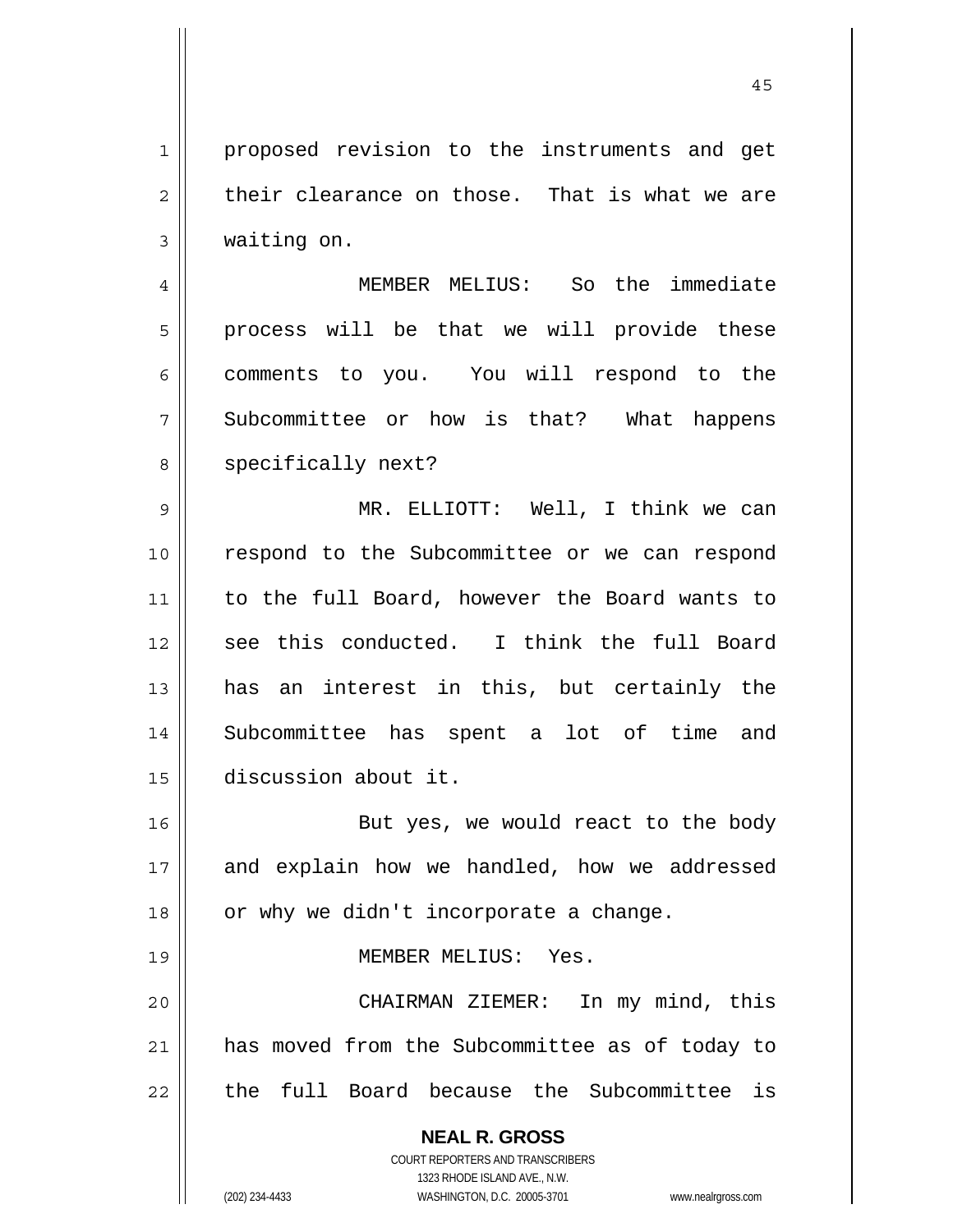1 2 bringing this as a recommendation and getting the additional input.

3 4 5 6 So it would seem to the Chair that the final document unless the Board so charges, would come back to the Board because it would be our action at this point.

7 8 9 10 And Larry would basically bring a document and say, here is what we are sending forward. And I don't think we want to keep extending this process.

11 12 MEMBER MELIUS: Oh, no. That was  $mv$   $-$ 

 CHAIRMAN ZIEMER: They have been very gracious in awaiting these comments. And so we want to bring it to closure.

16 17 18 19 20 MR. ELLIOTT: I would offer this, that we go back to OMB with revised instruments. These are the questionnaires. At that point, there is opportunity for public comment on them again.

21 22 So you as individual members of the public and/or as a Board can come back again

> **NEAL R. GROSS** COURT REPORTERS AND TRANSCRIBERS 1323 RHODE ISLAND AVE., N.W. (202) 234-4433 WASHINGTON, D.C. 20005-3701 www.nealrgross.com

13

14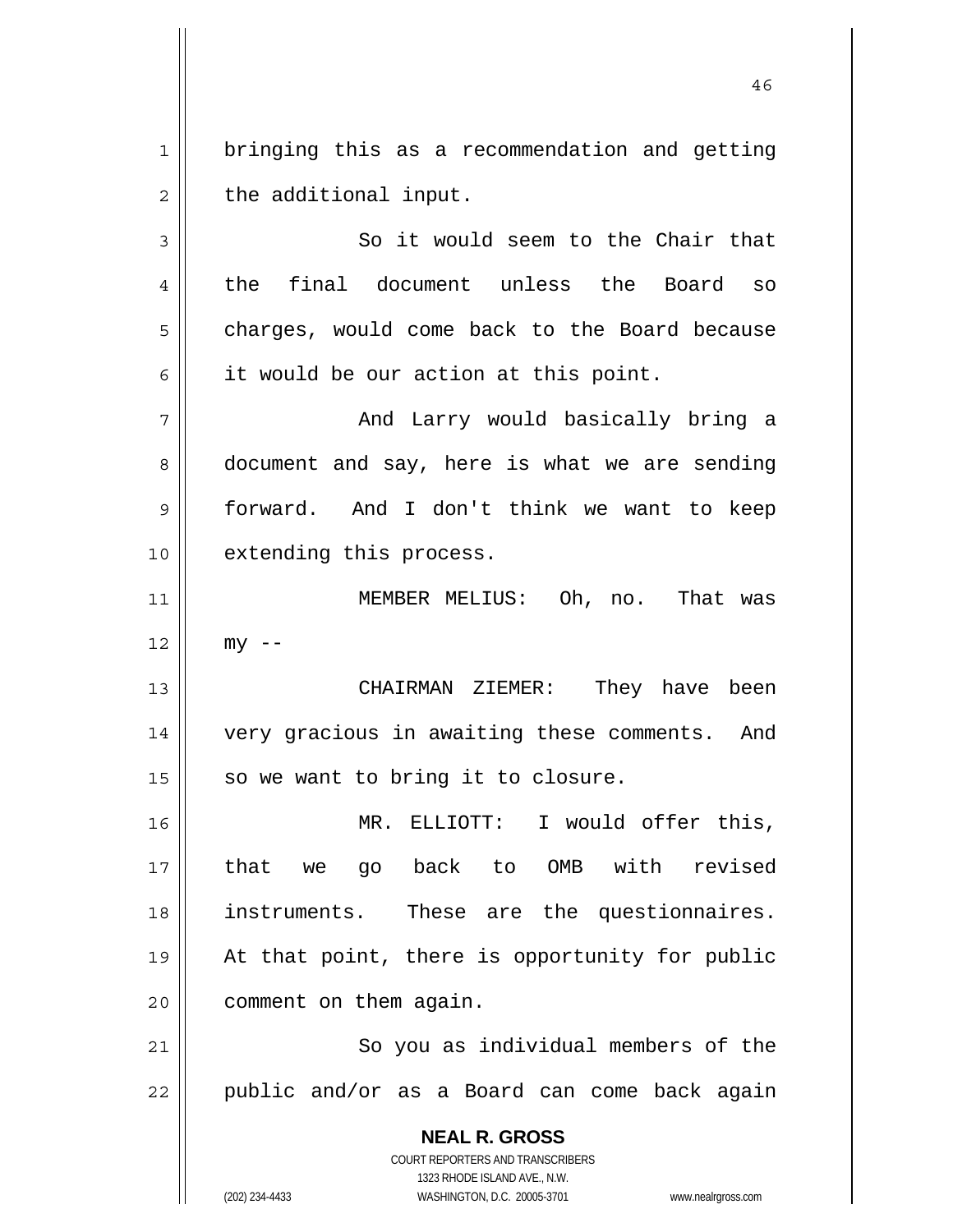1 2 3 4 5 6 7 8 9 10 11 12 13 14 15 16 17 18 19 20 21 22 and say, we made a comment. They didn't take it or, now we have had another chance to look at it again, and we think this. So you still have another opportunity at the OMB approval process. CHAIRMAN ZIEMER: Go ahead. MEMBER MELIUS: Yes. Then my suggestion would be that we get this to NIOSH as quickly as possible. I would be willing to approve it today. And then see what the NIOSH comes back to us with. There are points that need further discussion at the next Board meeting or even the next Board conference call, try to do it then and then expedite it to the extent that we can. I mean, if there are just sort of minor things, I don't think we need to delay. CHAIRMAN ZIEMER: Right. And, actually, the intent here was to get Board action today to do just that. And the other items, such as Mark raised, in my mind are not items that we need to take formal action on.

> **NEAL R. GROSS** COURT REPORTERS AND TRANSCRIBERS

> > 1323 RHODE ISLAND AVE., N.W.

(202) 234-4433 WASHINGTON, D.C. 20005-3701 www.nealrgross.com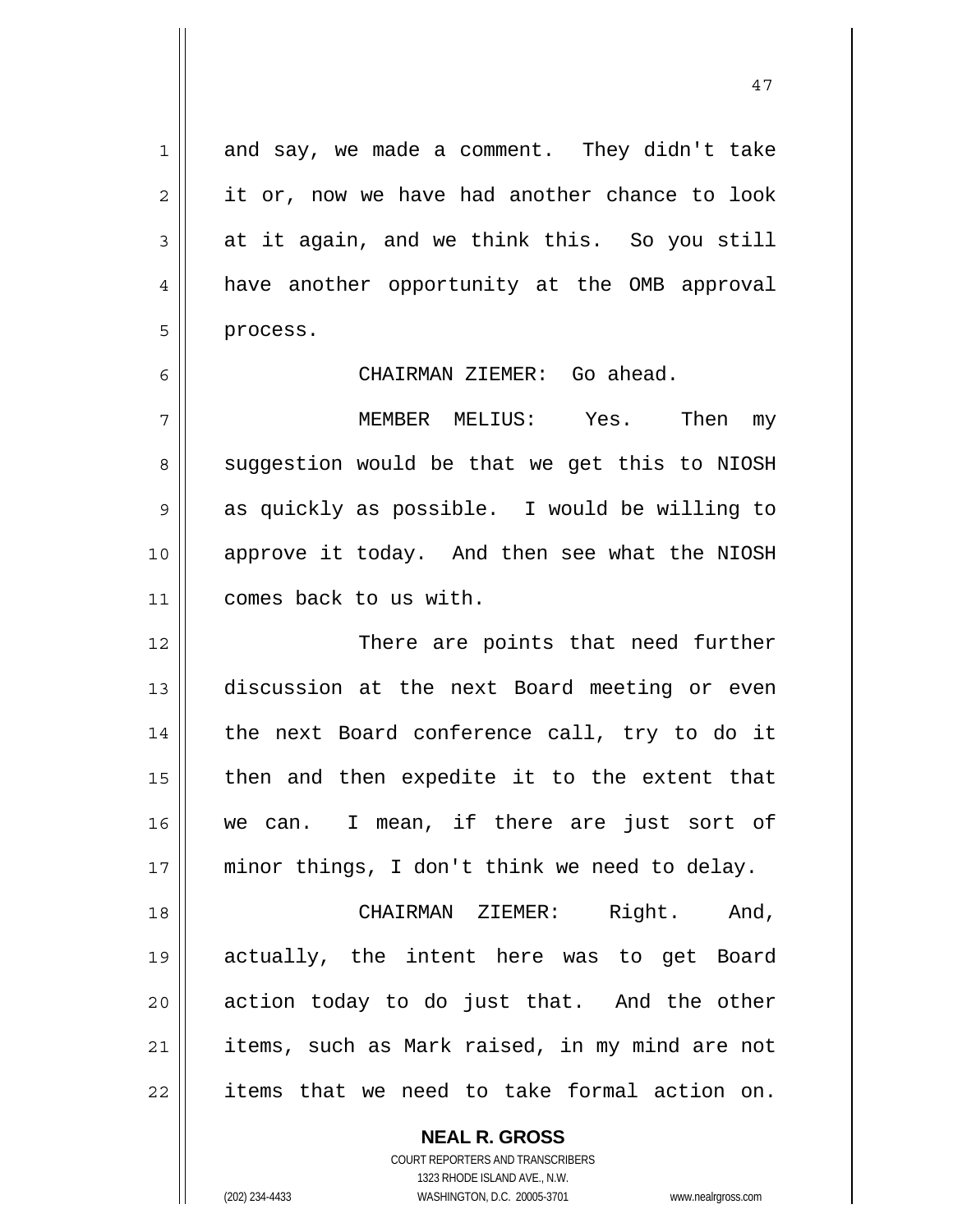| Rather, I would consider them to be sort of    |
|------------------------------------------------|
| friendly amendments that NIOSH has heard. And  |
| I don't think we need a formal vote on every   |
| item.                                          |
| Stu?                                           |
| MR. HINNEFELD: I just wanted a                 |
| little assistance in resolving Mark's comment. |
| Mark, the comment relating to 19.1 we can      |
| resolve. I think we --                         |
| CHAIRMAN ZIEMER: That is very                  |
| easy. You just strike that, take the thing     |
| back out.                                      |
| MR. HINNEFELD: The comment with                |
| regard to number 22 you said -- I'm not        |
| exactly sure where your comment ended. What    |
| change to 22 would satisfy your comment?       |
| MEMBER GRIFFON: I would just add               |
| onto the bottom. Maybe it's just because it's  |
| kind of at the bottom of the page, but I would |
| add on the bottom, after the question mark,    |
| put a yes or no option, just like you had      |
| before. And then, if yes, please list the      |
| <b>NEAL R. GROSS</b>                           |
|                                                |

48

 $\mathsf{II}$ 

1323 RHODE ISLAND AVE., N.W. (202) 234-4433 WASHINGTON, D.C. 20005-3701 www.nealrgross.com

COURT REPORTERS AND TRANSCRIBERS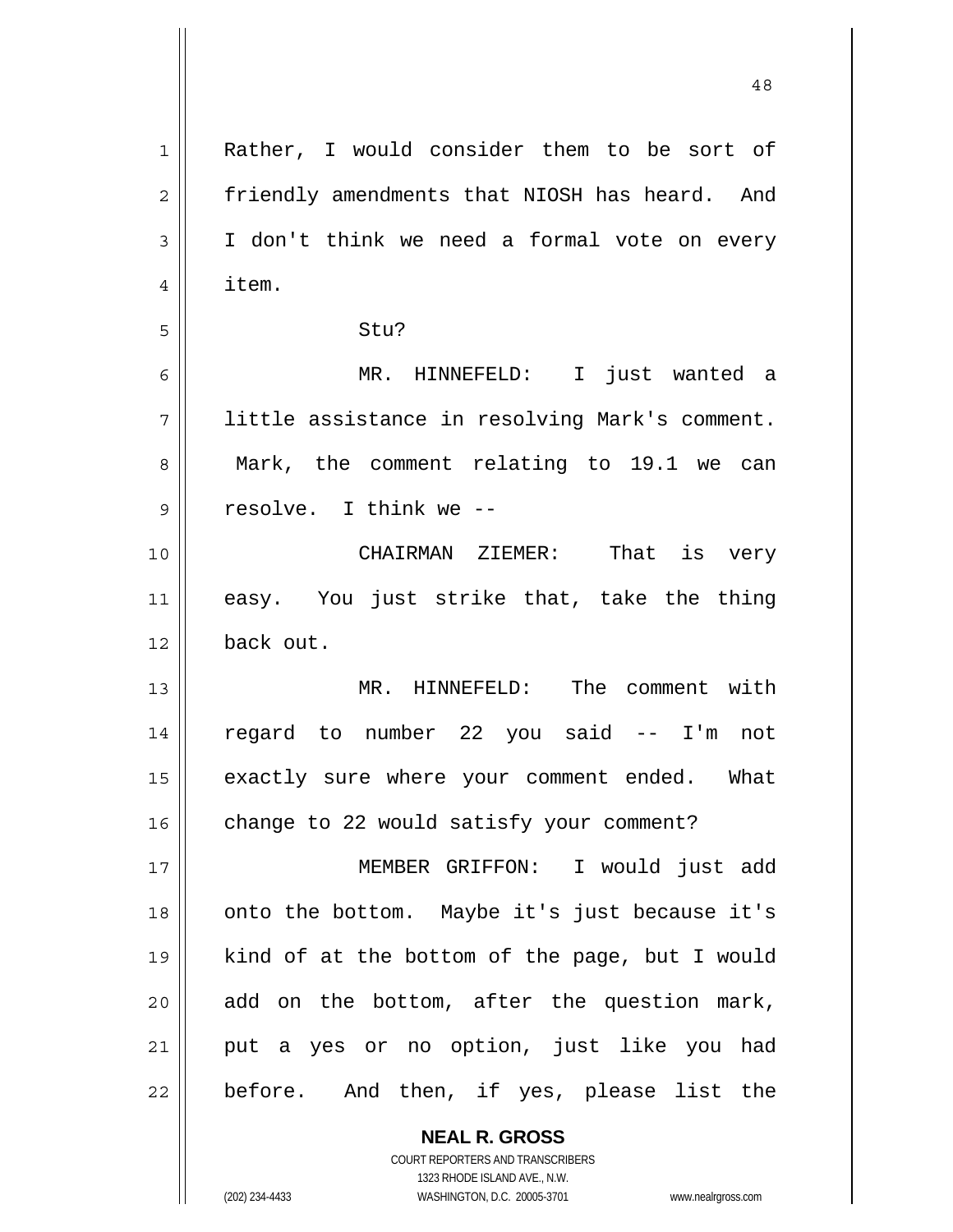1 names.

| $\overline{2}$ | MR. HINNEFELD: So, in other words,                                                                                                                              |
|----------------|-----------------------------------------------------------------------------------------------------------------------------------------------------------------|
| $\mathfrak{Z}$ | okay. So it says, can you readily provide                                                                                                                       |
| 4              | names, which I kind of took like we would put                                                                                                                   |
| 5              | some blank lines down here and they --                                                                                                                          |
| 6              | MEMBER GRIFFON: Yes. The way it                                                                                                                                 |
| 7              | read here was like, you know, we just want to                                                                                                                   |
| 8              | know if you can.                                                                                                                                                |
| 9              | MR. HINNEFELD: If you can, we                                                                                                                                   |
| 10             | might call you back.                                                                                                                                            |
| 11             | MEMBER GRIFFON: We might call you                                                                                                                               |
| 12             | back.                                                                                                                                                           |
| 13             | MR. HINNEFELD: Okay. Got it.                                                                                                                                    |
| 14             | MEMBER GRIFFON: But I would rather                                                                                                                              |
| 15             | have a listing.                                                                                                                                                 |
| 16             | MR. HINNEFELD: So we could put                                                                                                                                  |
| 17             | yes/no and then, if yes, just have some blank                                                                                                                   |
| 18             | lines.                                                                                                                                                          |
| 19             | MEMBER GRIFFON: Right, right.                                                                                                                                   |
| 20             | MR. HINNEFELD:<br>Okay.                                                                                                                                         |
| 21             | The only other<br>MEMBER GRIFFON:                                                                                                                               |
| 22             | thing I would say in there is -- and this is                                                                                                                    |
|                | <b>NEAL R. GROSS</b><br>COURT REPORTERS AND TRANSCRIBERS<br>1323 RHODE ISLAND AVE., N.W.<br>(202) 234-4433<br>WASHINGTON, D.C. 20005-3701<br>www.nealrgross.com |
|                |                                                                                                                                                                 |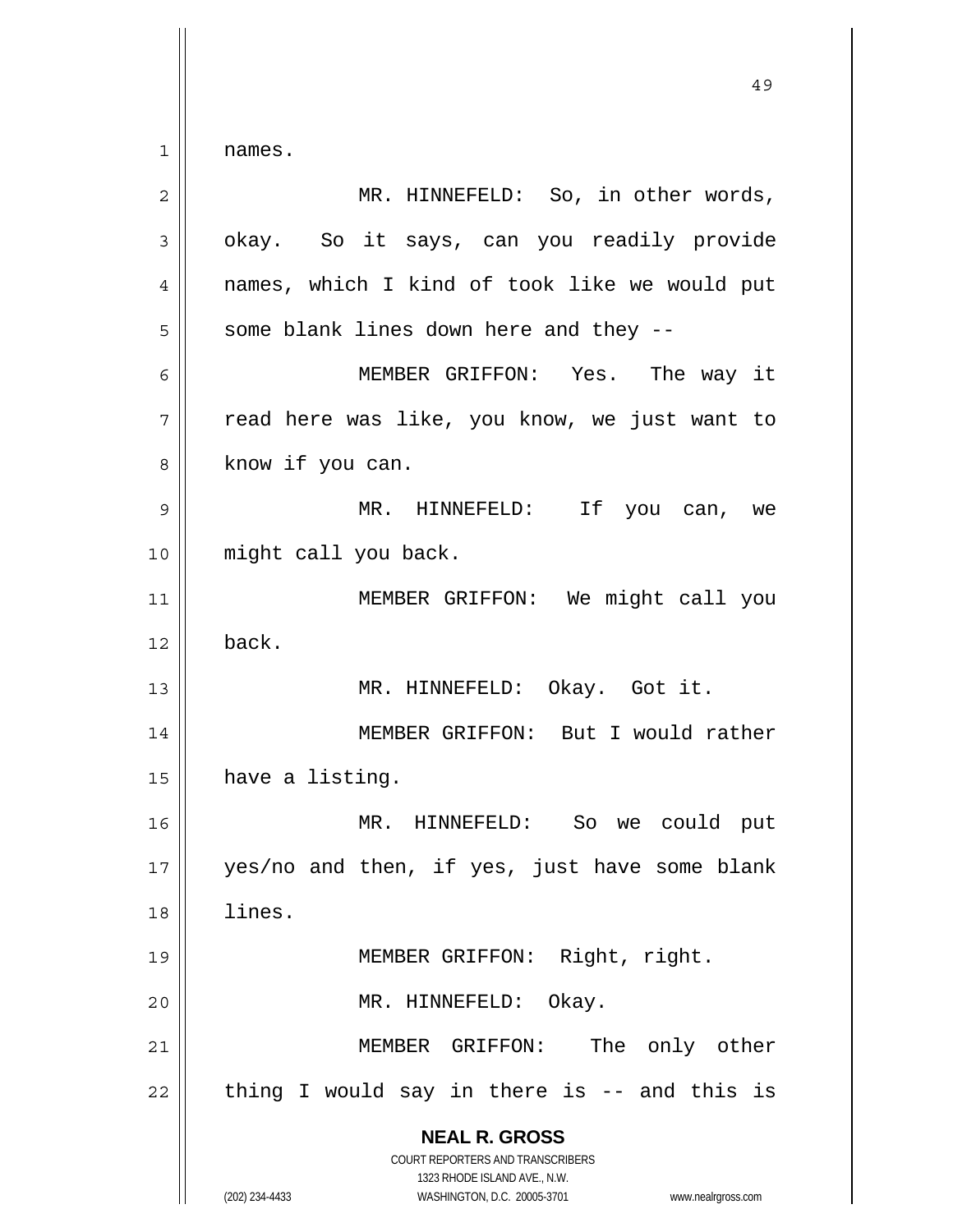1 2 3 4 5 6 7 8 9 10 11 12 13 14 15 16 17 18 19 20 21 22 definitely a friendly amendment, but it says, provide names and contact information for coworkers and industrial hygienists. I would say radiation safety specialists and supervisors, you know, -- MR. HINNEFELD: Got you. MEMBER GRIFFON: -- just to be complete there, I guess. CHAIRMAN ZIEMER: One other thing I want to remind the Board members who were not on the Subcommittee and may not have been as close to this is that this questionnaire is not filled out by the claimants. It is sent to them in advance to give them a head's up on what will be asked on the phone interview. So the interviewee has a great flexibility. For example, it makes no difference if there are four lines there to fill out or five or ten, but the interviewee can extract as many names as the person wants to and, in fact, has the capability of even asking, you know, are there other people who don't have to

50

COURT REPORTERS AND TRANSCRIBERS 1323 RHODE ISLAND AVE., N.W. (202) 234-4433 WASHINGTON, D.C. 20005-3701 www.nealrgross.com

**NEAL R. GROSS**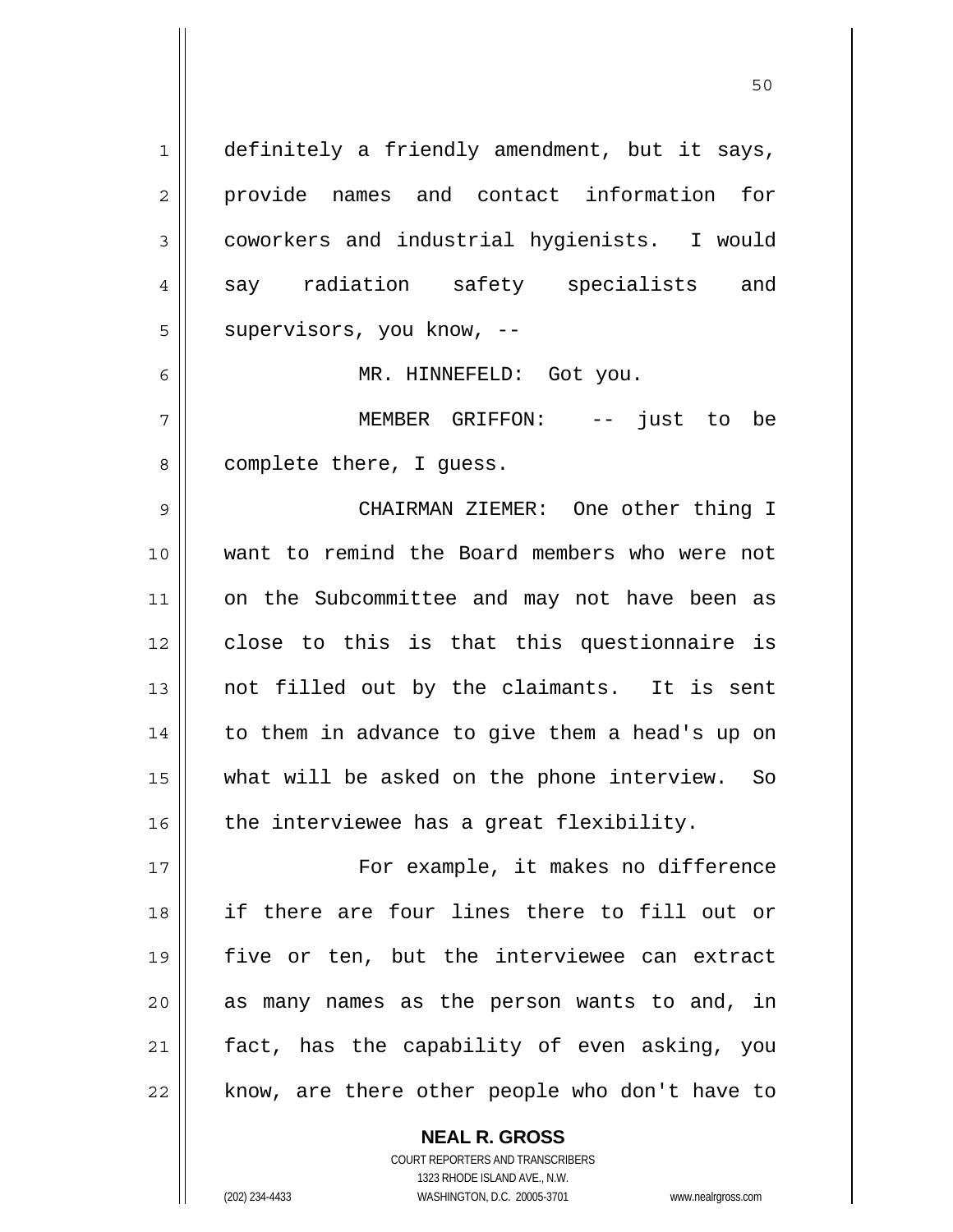1 even be listed.

| $\overline{2}$ | I believe they have a fair amount                                                        |
|----------------|------------------------------------------------------------------------------------------|
| 3              | of flexibility once this is approved. You                                                |
| 4              | know, it doesn't have to be the category of a                                            |
| 5              | radiation safety specialist or industrial                                                |
| 6              | hygienist. It is anyone the person wants to                                              |
| 7              | name. So there is additional flexibility on                                              |
| 8              | the part of the interviewer.                                                             |
| 9              | So this document goes to OMB to get                                                      |
| 10             | the kind of information before OMB that will                                             |
| 11             | be asked of the public, but the interviewee                                              |
| 12             | does not fill out a form and send it back.                                               |
| 13             | Did you have additional comment on                                                       |
| 14             | that or $--?$                                                                            |
| 15             | MEMBER GRIFFON:<br>No.                                                                   |
| 16             | CHAIRMAN ZIEMER: Okay. Wanda, did                                                        |
| 17             | you have a comment on it?                                                                |
| 18             | MEMBER MUNN: Just one.                                                                   |
| 19             | CHAIRMAN ZIEMER: Oh, the other                                                           |
| 20             | thing is I don't believe the letter goes to                                              |
| 21             | OMB, only the questionnaire. Is that correct?                                            |
| 22             | So the letter is completely within NIOSH's                                               |
|                | <b>NEAL R. GROSS</b><br>COURT REPORTERS AND TRANSCRIBERS<br>1323 RHODE ISLAND AVE., N.W. |
|                | (202) 234-4433<br>WASHINGTON, D.C. 20005-3701<br>www.nealrgross.com                      |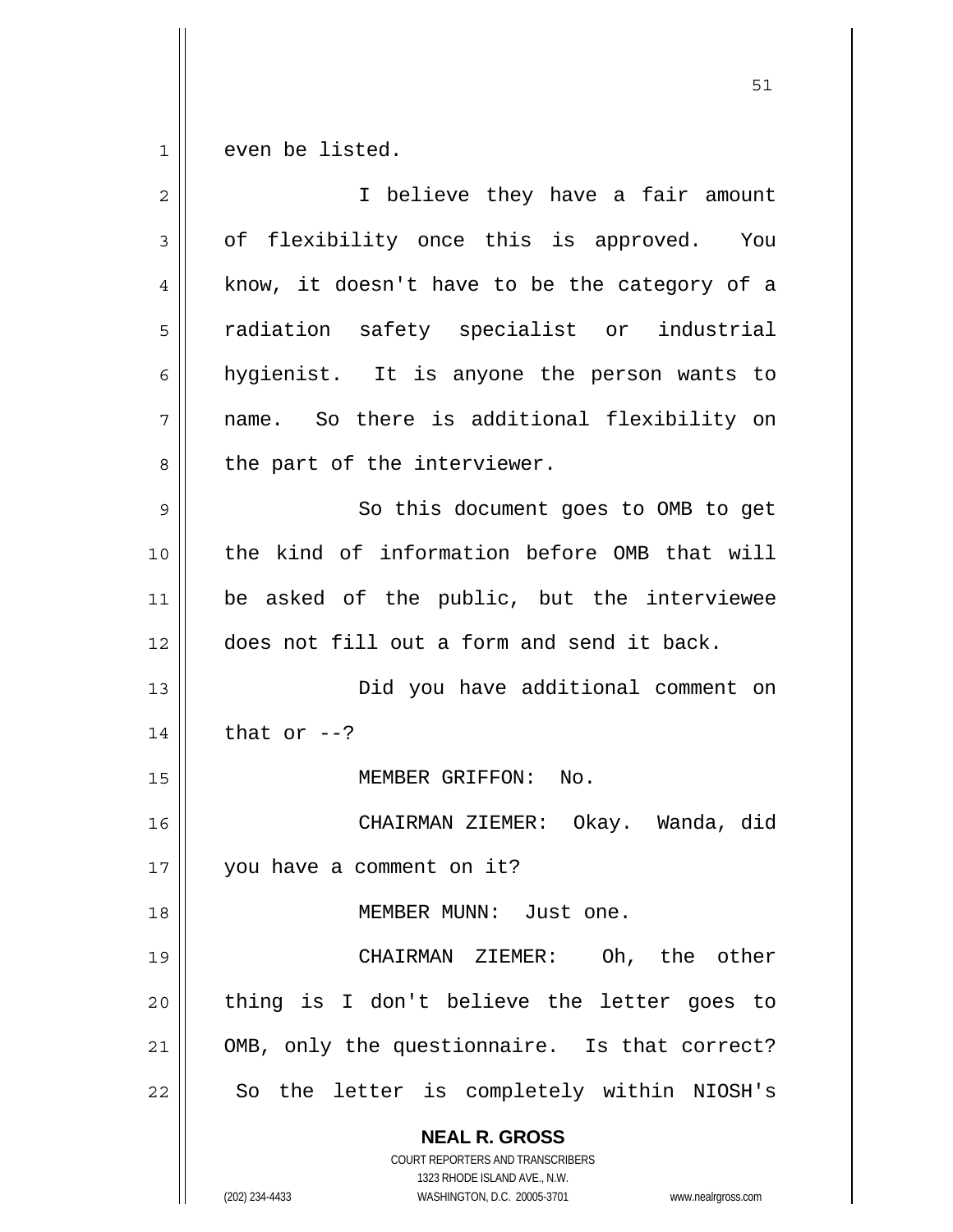1

2

3

4

5

6

8

9

10

prerogative in terms of the final product.

But what we would want  $--$  is there something similar on the other interview? Okay.

7 MEMBER GRIFFON: Yes, the same comment would apply for the survivor. That question is still listed as 22, but I think the numbering is going to change because there are other questions that are missing, yes. But it is on the bottom.

11 12 13 14 15 CHAIRMAN ZIEMER: So, let me ask if there are other comments or recommendations on either of the questionnaires or at the letters that would accompany them as far as what the claimants get.

16 17 18 19 20 If there isn't, we can ask for a motion to recommend that NIOSH consider these recommendations as they prepare the OMB documents. And we could do this as four motions or as a group motion.

21 22 I will ask for it as a group motion unless the assembly wishes to divide the

> **NEAL R. GROSS** COURT REPORTERS AND TRANSCRIBERS 1323 RHODE ISLAND AVE., N.W.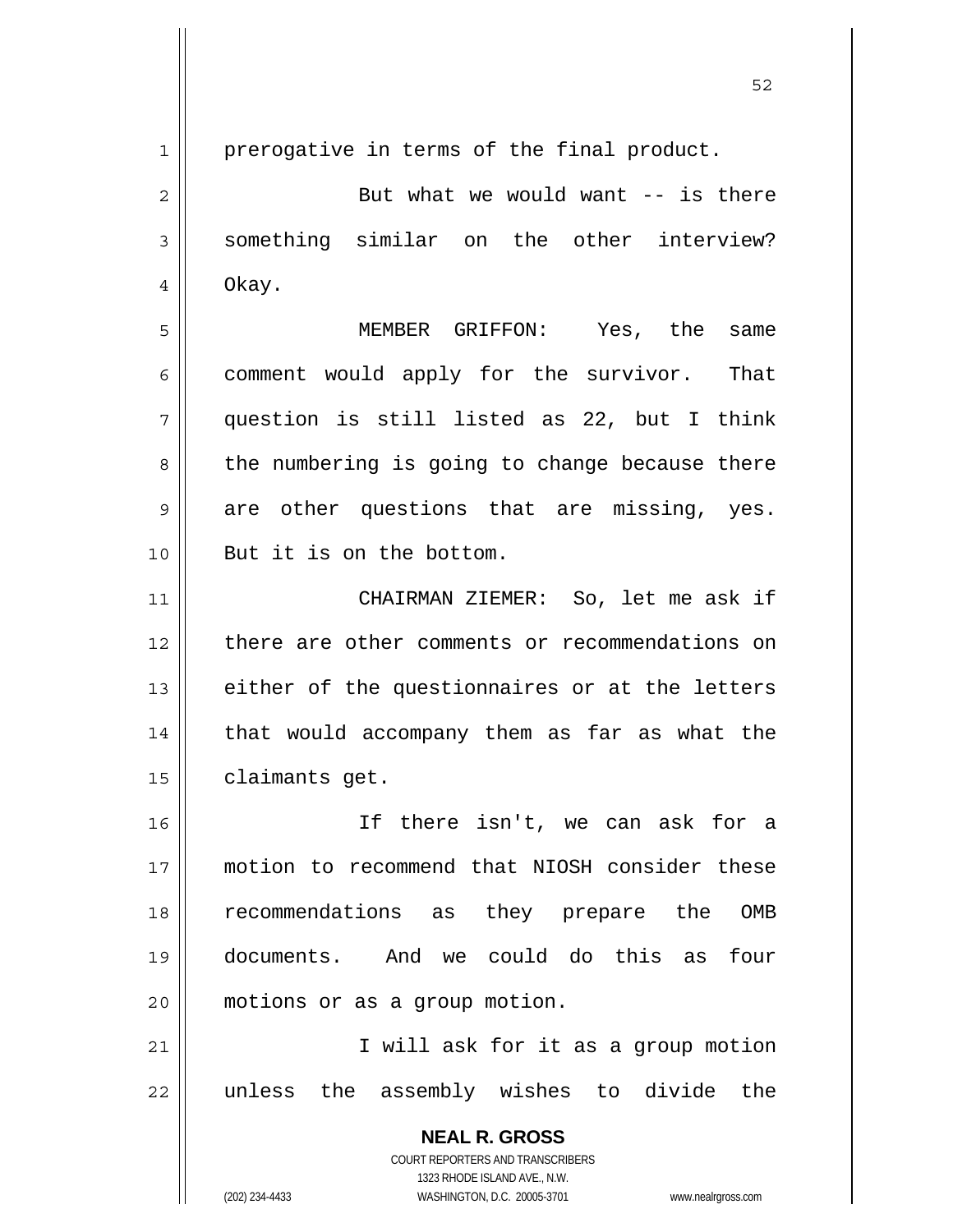motion.

1

2

8

## MEMBER PRESLEY: So moved.

3 4 5 6 7 CHAIRMAN ZIEMER: The motion is to recommend to NIOSH that these proposed changes be included, including those that were discussed here this morning. Is there a second?

MEMBER GIBSON: Second.

9 10 11 12 CHAIRMAN ZIEMER: Is there a discussion? And, Madam Chair, do you have additional comments on the documents that you wish to make before we vote?

13 14 15 16 17 18 19 20 21 MEMBER MUNN: Not really, only to thank you for clarifying that the claimants are not expected to fill these forms out and to add that the people who conduct the interview have been trained to make every effort to be as flexible as possible in achieving the end, which is desired to be as much complete information as the claimant can provide without undue stress.

22

With respect to the discussion that

**NEAL R. GROSS** COURT REPORTERS AND TRANSCRIBERS 1323 RHODE ISLAND AVE., N.W. (202) 234-4433 WASHINGTON, D.C. 20005-3701 www.nealrgross.com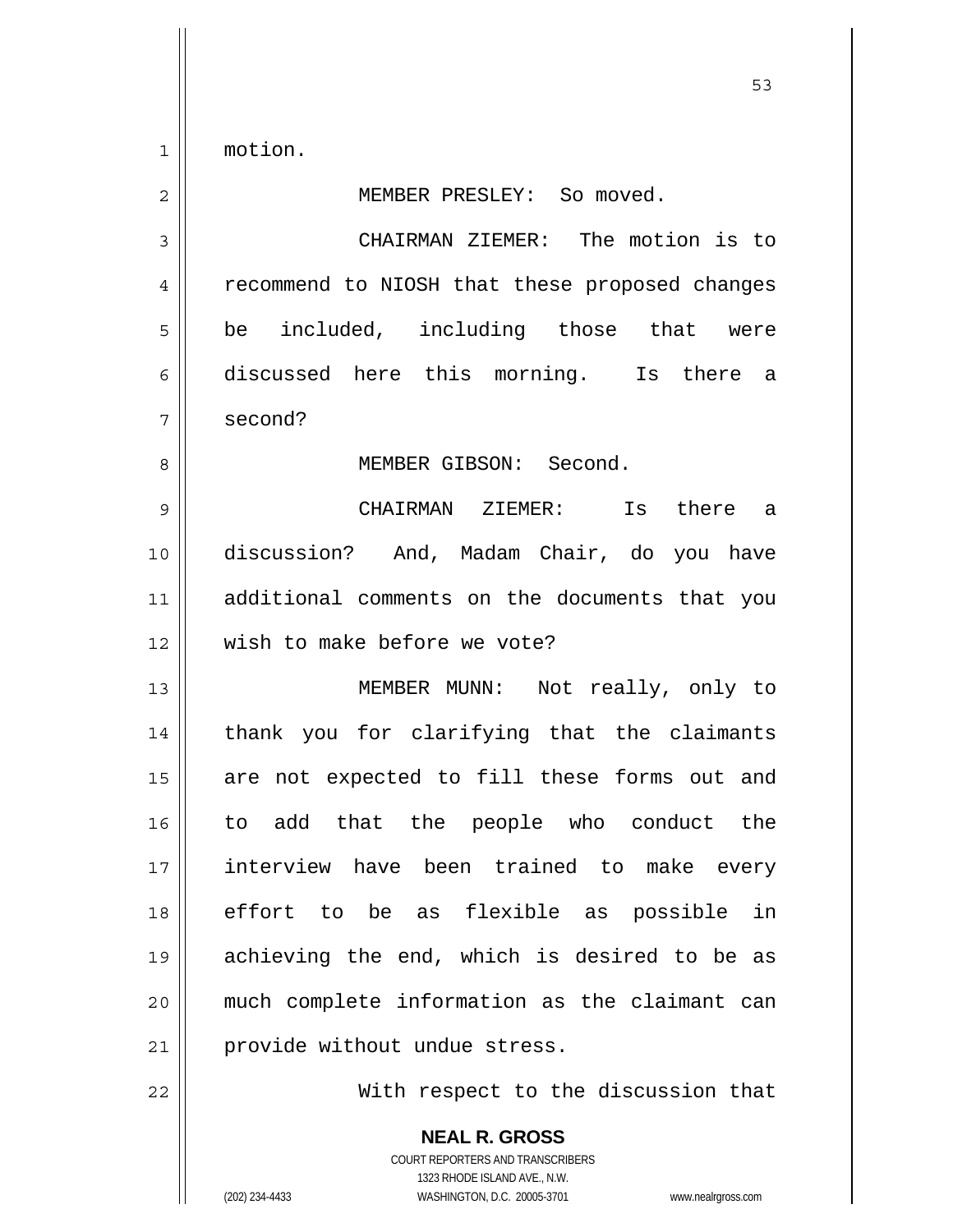1 2 3 4 5 6 we just had about the wording of item 22 and others, there was a great deal of time spent negotiating words and discussing the fact that the terminology that we currently use today is not always the terminology that was familiar, especially to older workers.

54

7 8 9 10 That being the case, we have tried to use language that could be generally interpreted, not only in today's world but as having some context in 1945 as well.

11 12 13 14 It was I think the intent of the entire subcommittee to bring this as a recommendation from the Subcommittee. So thank you.

15 16 CHAIRMAN ZIEMER: Other comments? Yes, Josie?

17 18 19 20 21 22 MEMBER BEACH: I just want to be clear. Are we going to vote on all four? CHAIRMAN ZIEMER: Yes, unless you wish to divide them. I think if a Board member has an issue with a particular one, that we would divide the motion. Otherwise we

**NEAL R. GROSS**

COURT REPORTERS AND TRANSCRIBERS 1323 RHODE ISLAND AVE., N.W. (202) 234-4433 WASHINGTON, D.C. 20005-3701 www.nealrgross.com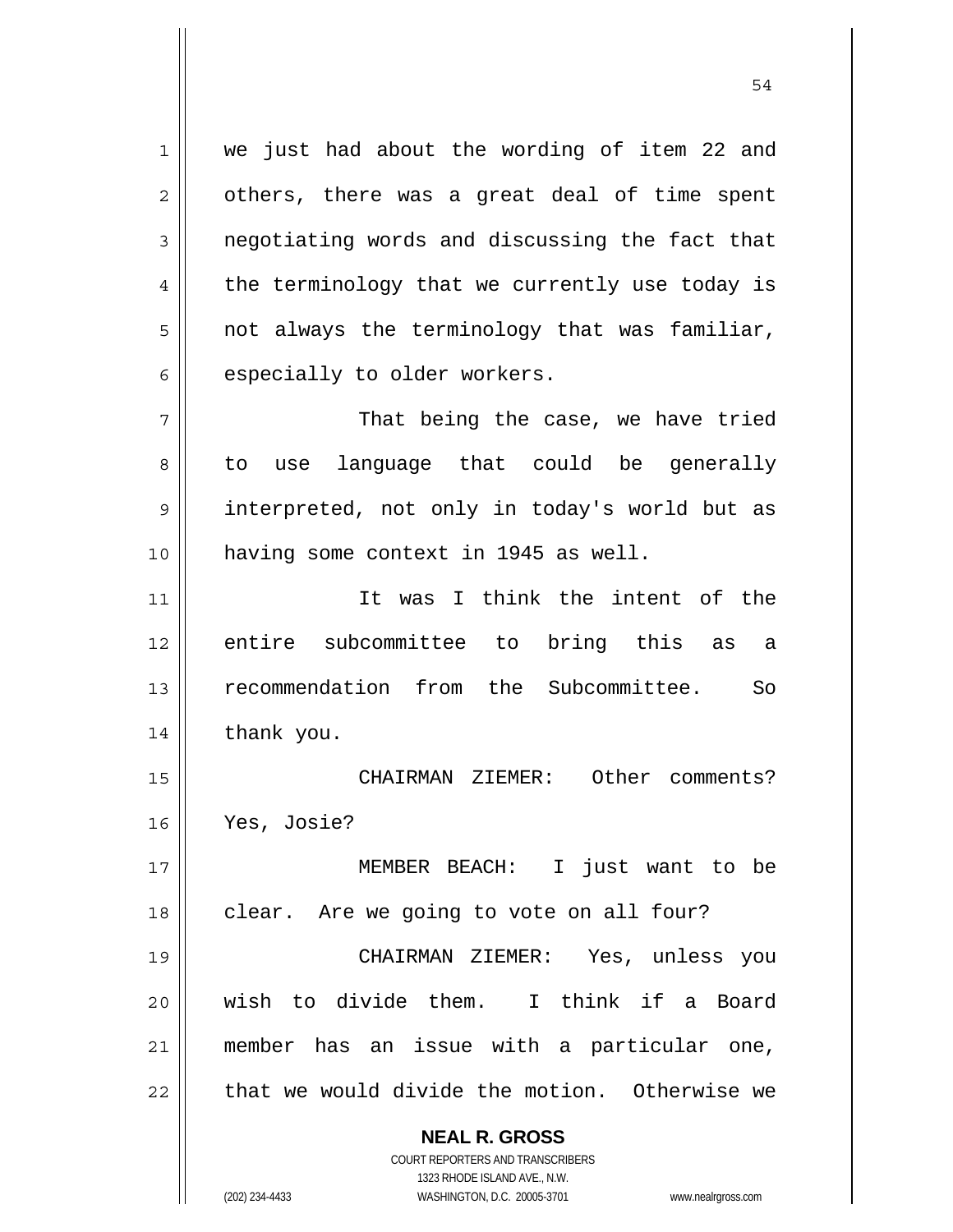**NEAL R. GROSS** COURT REPORTERS AND TRANSCRIBERS 1323 RHODE ISLAND AVE., N.W. (202) 234-4433 WASHINGTON, D.C. 20005-3701 www.nealrgross.com  $55$ 1 2 3 4 5 6 7 8 9 10 11 12 13 14 15 16 17 18 19 20 21 22 would do it as a single motion. MEMBER BEACH: I guess then I would look at the copy of the -- if the claimant is a family member and going back to what Mark had addressed in the other on the -- CHAIRMAN ZIEMER: Yes. This would be the survivor. MEMBER BEACH: I just wonder if we want to incorporate putting in the names on that one as well. CHAIRMAN ZIEMER: Yes. I think Mark had -- MEMBER BEACH: Did you cover both? I'm sorry. I missed that, then. CHAIRMAN ZIEMER: Yes. He suggested that. And I think Stu made a note of that as well. So it would be a parallel change in both documents. Then are we ready to vote, then? This is a recommendation to NIOSH. All in favor, say aye. (Chorus of ayes.)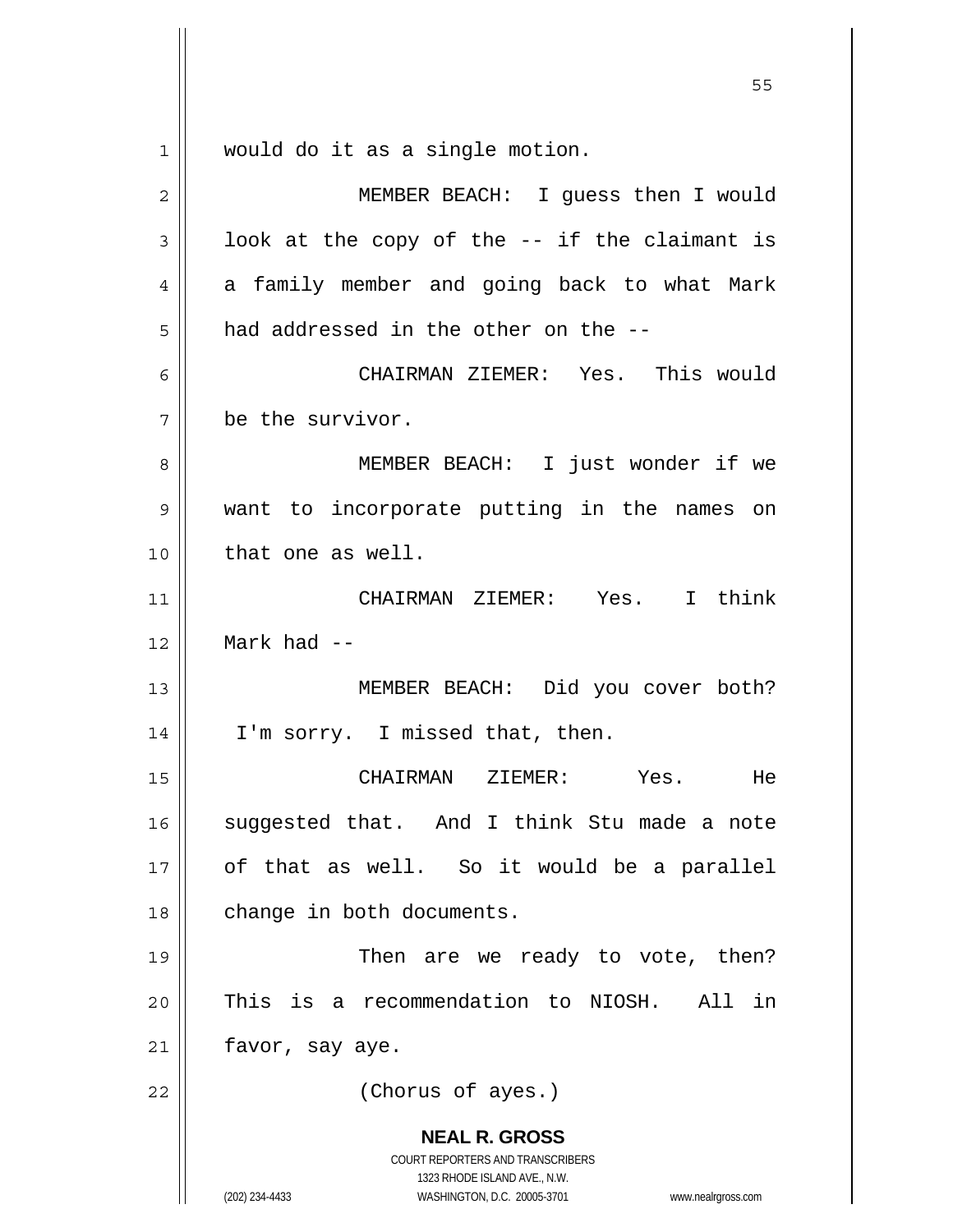|    | 56                                             |
|----|------------------------------------------------|
| 1  | CHAIRMAN ZIEMER: Proposed, no.                 |
| 2  | (No response.)                                 |
| 3  | CHAIRMAN ZIEMER: Abstentions?                  |
| 4  | (No response.)                                 |
| 5  | CHAIRMAN ZIEMER: Ayes above the                |
| 6  | nos. Okay.                                     |
| 7  | Now we are ready to do the Work                |
| 8  | Group activities. There are two items in       |
| 9  | there that perhaps we want to highlight first. |
| 10 | And that deals with security issues and        |
| 11 | updates on Mound and Pinellas. Perhaps we      |
| 12 | should do those two first. Okay?               |
| 13 | Well, we had the general Mound                 |
| 14 | review, but what about security update on      |
| 15 | Mound? Do you have comments on that?           |
| 16 | MR. KATZ: Let me just give some                |
| 17 | context for this. Dr. Melius at the last       |
| 18 | Board meeting asked that we have regular       |
| 19 | updates for these sites where there are sort   |
| 20 | of very special security concerns just to know |
| 21 | that things are proceeding well or if they are |
| 22 | not, what the issues are and whether we have   |

**NEAL R. GROSS** COURT REPORTERS AND TRANSCRIBERS 1323 RHODE ISLAND AVE., N.W.

 $\mathbf{I}$ 

 $\mathsf{I}$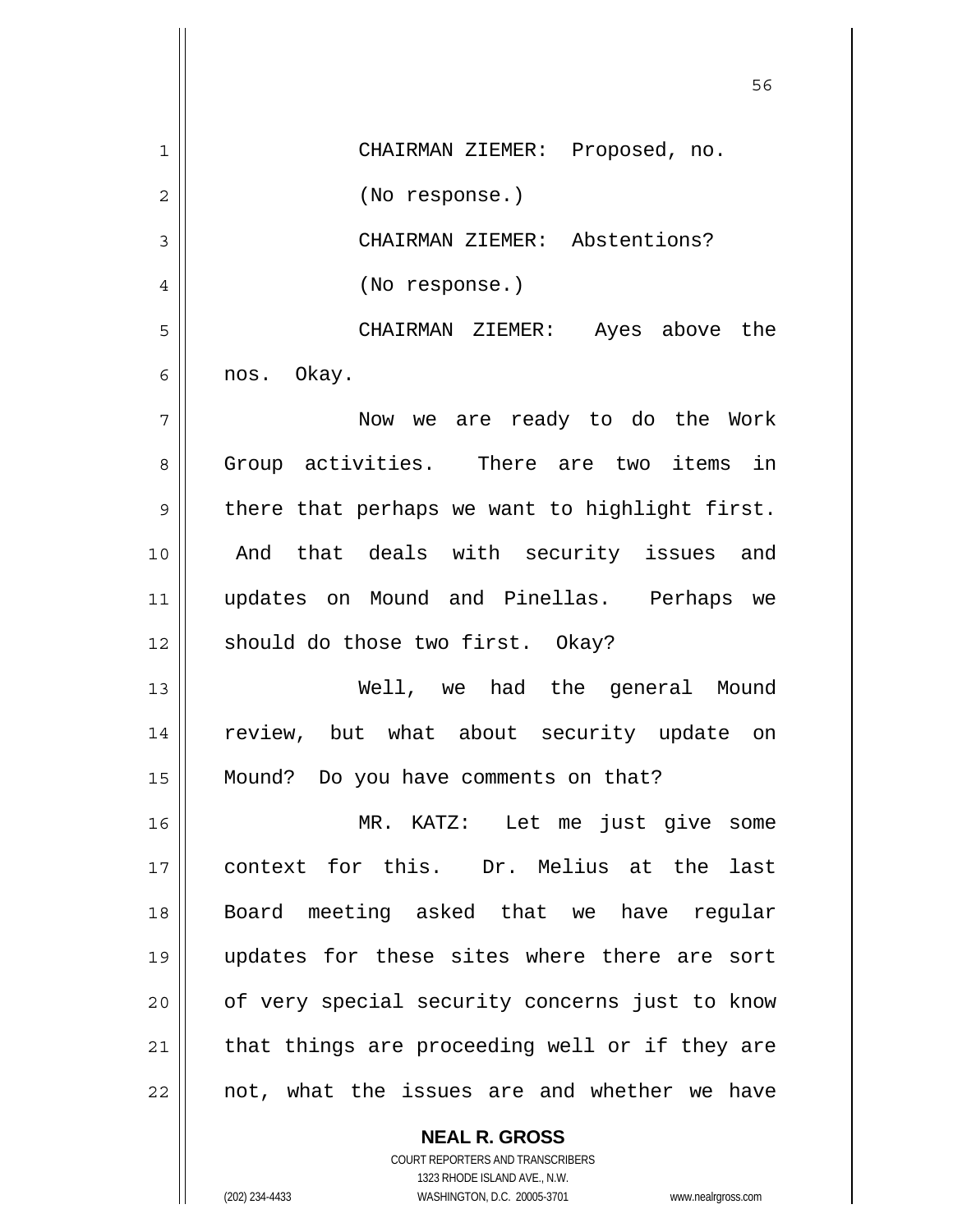1 2 3 4 5 6 7 8 9 10 11 12 13 14 15 16 17 18 19 20 21 22 come to a point in any of these sites where we have very substantial difficulties in moving forward because of security matters, classified information, and so on. So I have asked the two work group chairs who are dealing with these issues right now just to give an update as to how things are proceeding. Brad is indicating three. And that is fine. Any other work group that has these issues, certainly this is something that I think is in the interest of the Board to keep abreast of any issues that are arising here. Thank you. MEMBER BEACH: So, as far as Mound is concerned, we have not experienced any significant delays in reports, White Papers. I would say there is about a three to four-week lag time in our White Papers once we give them to DOE. So, in reality, we haven't had any problems. I also did a report on the secure

57

**NEAL R. GROSS** COURT REPORTERS AND TRANSCRIBERS 1323 RHODE ISLAND AVE., N.W.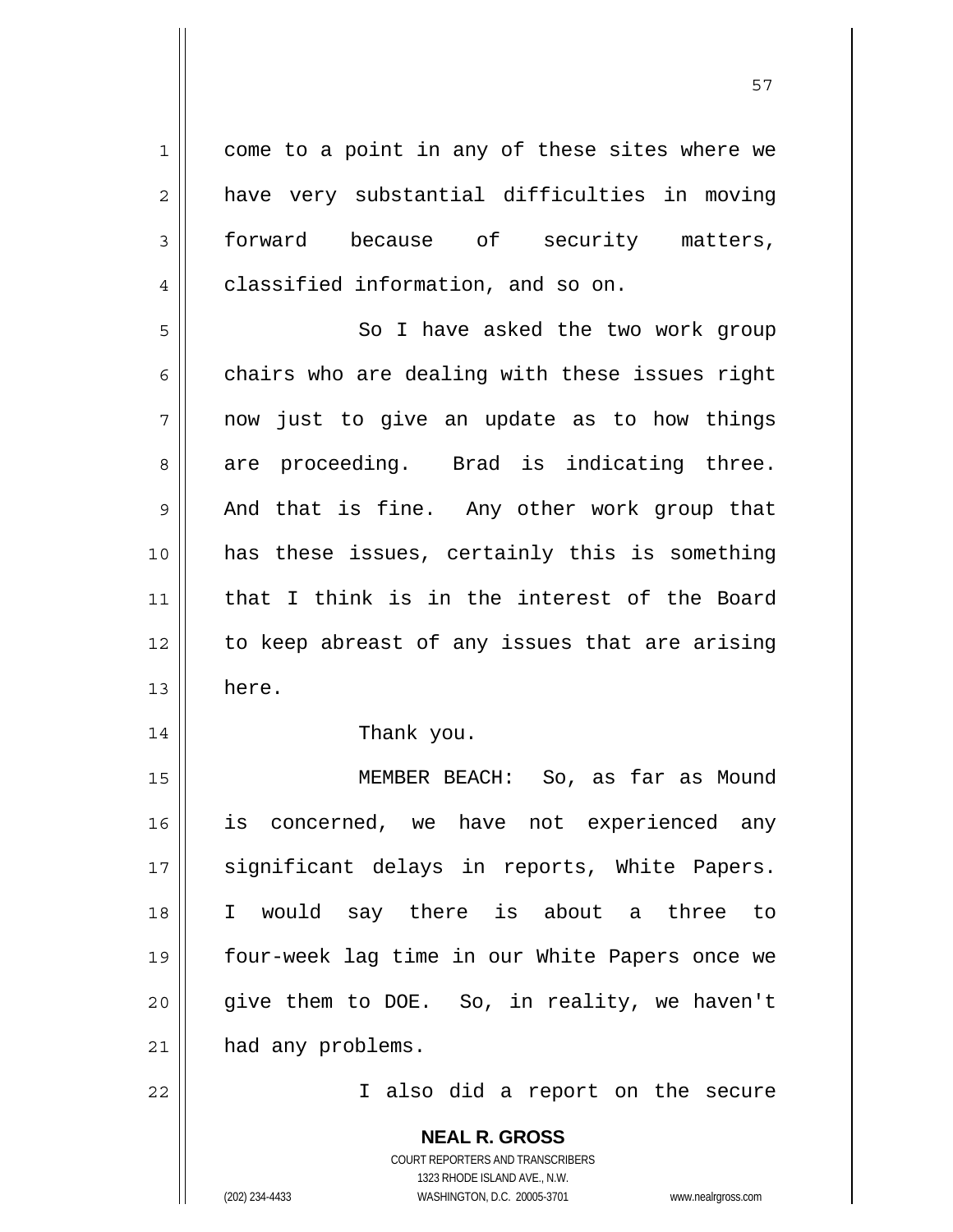1 2 3 4 5 6 7 8 9 10 11 12 13 14 15 16 17 18 19 20 21 22 meeting that was set up for us. That was handled very well. So at this time Mound has not experienced any real issues with this security issues. CHAIRMAN ZIEMER: And then, Phil, let's talk about Pinellas. And you can also talk about any other related matters for that site. We will consider that the Work Group report. MEMBER SCHOFIELD: Okay. As far as the security issues, many of those issues were taken off the table when we met with DOE in Germantown, things that were of concern that they have basically opened the book to just about everything except for a few minor issues that we will have to work with. Otherwise they gave us the go-ahead to proceed. Right now the Technical Basis Document is with DOE for a review of the revisions. As soon as that comes back, we will schedule a work group meeting. I might as well go ahead and hit INL and Idaho

> **NEAL R. GROSS** COURT REPORTERS AND TRANSCRIBERS

> > 1323 RHODE ISLAND AVE., N.W.

(202) 234-4433 WASHINGTON, D.C. 20005-3701 www.nealrgross.com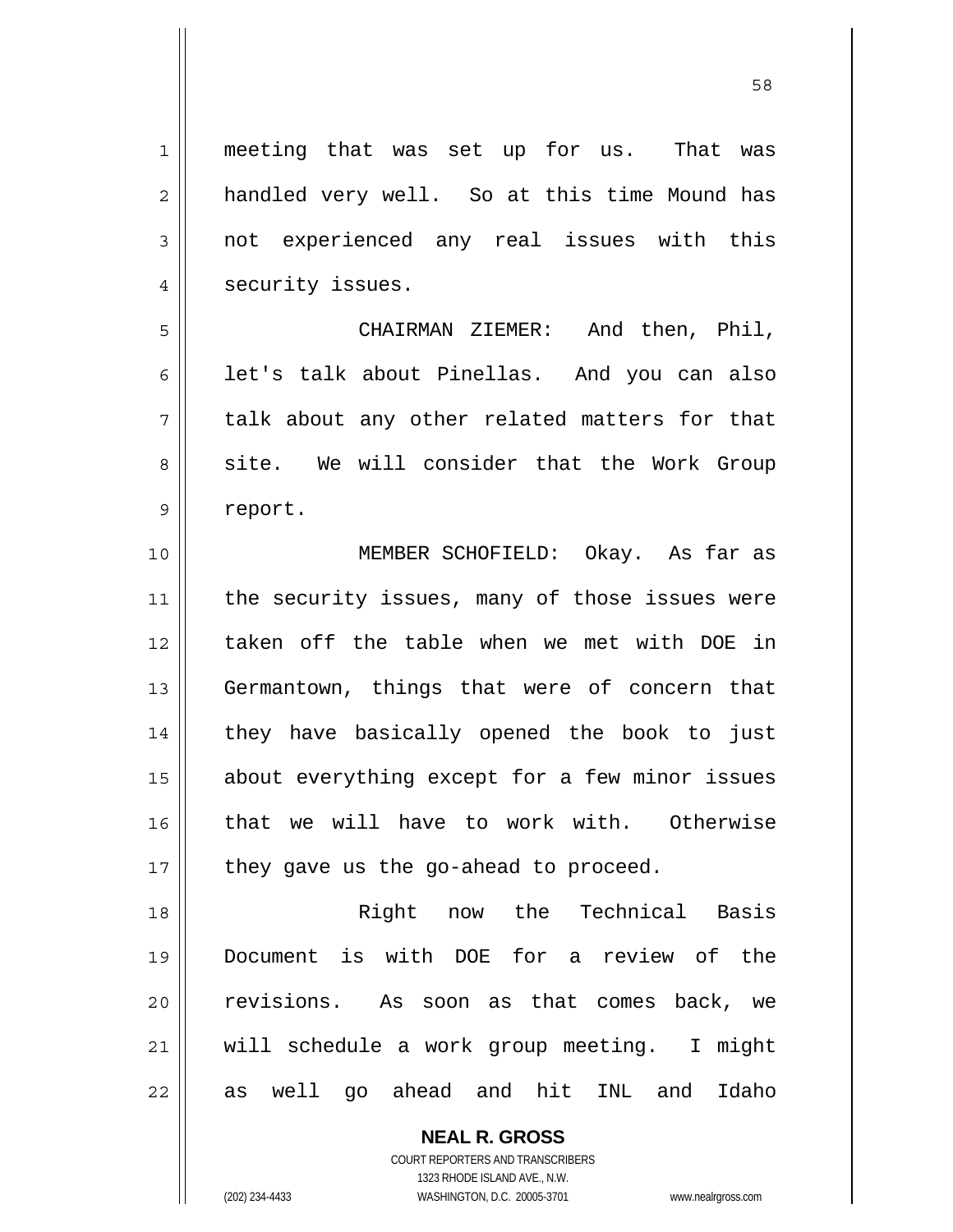1 2 National Lab on the -- there is a matrix on that being worked on right now.

3 4 5 6 7 8 We are also going to combine Argonne National Labs West with INL into one review because they share common buildings, common sites. They just were so entwined you can't separate one from the other with the blessings of the Board.

## CHAIRMAN ZIEMER: Jim?

10 11 12 13 14 15 MEMBER MELIUS: Can I ask? Yes. We at our Work Group meeting on Idaho -- I mean, frankly, the NIOSH staff seemed quite unprepared to deal with the SC&A comments. Has there been progress on that that you are aware of, Phil?

16 17 18 19 20 21 MEMBER SCHOFIELD: They are supposed to have a matrix ready for us on just the INL section of it, just in relation to INL without any of the Argonne National Lab West they haven't started on that is my understanding.

MEMBER MELIUS: When are they going

**NEAL R. GROSS** COURT REPORTERS AND TRANSCRIBERS 1323 RHODE ISLAND AVE., N.W. (202) 234-4433 WASHINGTON, D.C. 20005-3701 www.nealrgross.com

9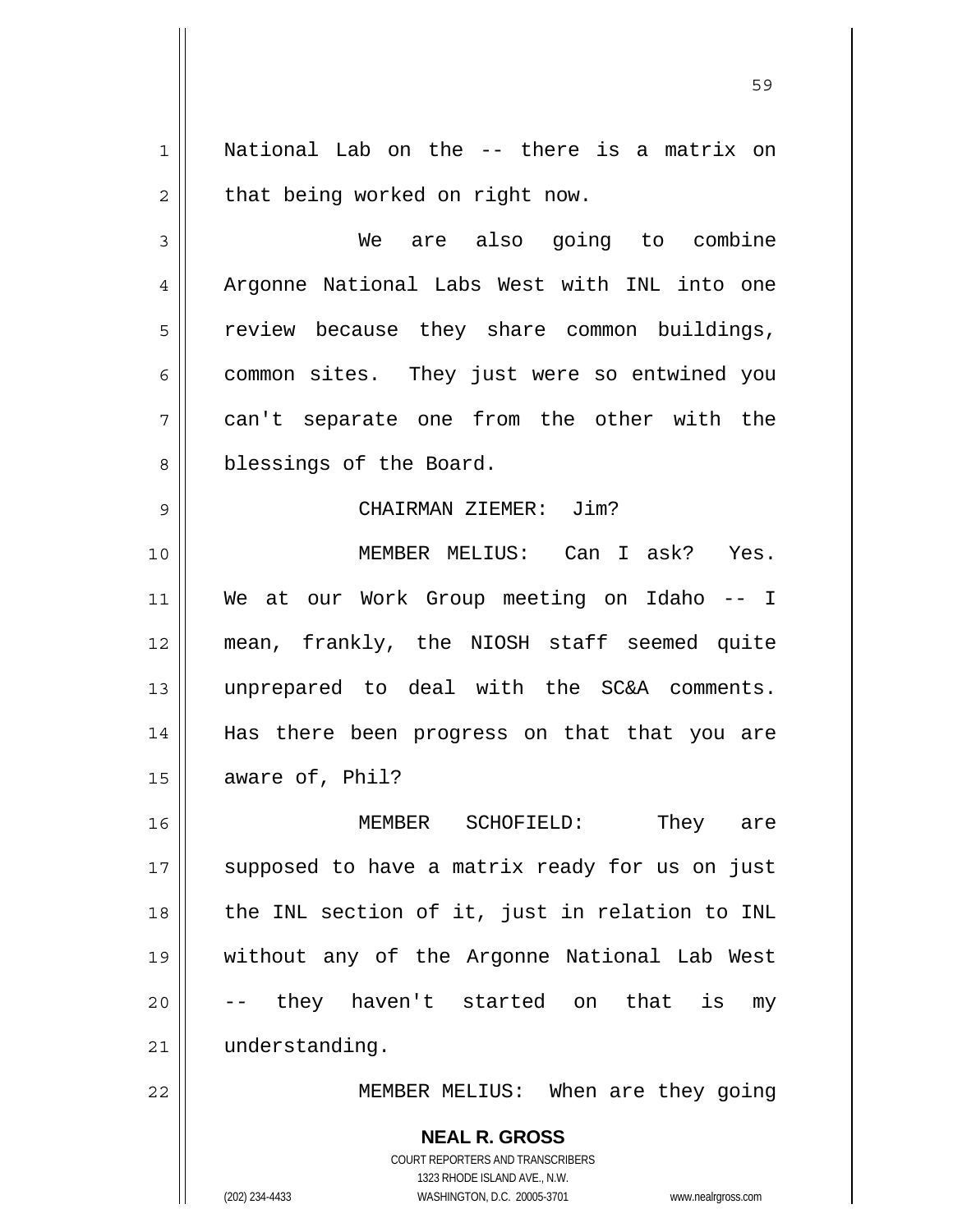**NEAL R. GROSS** COURT REPORTERS AND TRANSCRIBERS 1323 RHODE ISLAND AVE., N.W.  $\sim$  60 1 2 3 4 5 6 7 8 9 10 11 12 13 14 15 16 17 18 19 20 21 22 to have it ready, I guess? Do you know? Have you heard? MEMBER SCHOFIELD: I have heard no time frame yet. MEMBER MELIUS: Okay. CHAIRMAN ZIEMER: You are asking about Argonne West or INEL? MEMBER MELIUS: INL. CHAIRMAN ZIEMER: Okay. Or it's now INL. I am used to INEL. Okay. Brad, did you have additional comments also on the security matters? MEMBER CLAWSON: Mine is a little bit different because Mound and Pinellas are actually gone, but I am dealing with an active facility right now that has many security issues. Since the implementation of the Board's procedure for retrieving documents and so forth like that, we got off to a little bit of a rough start. But it looks like it is starting to work forward and going through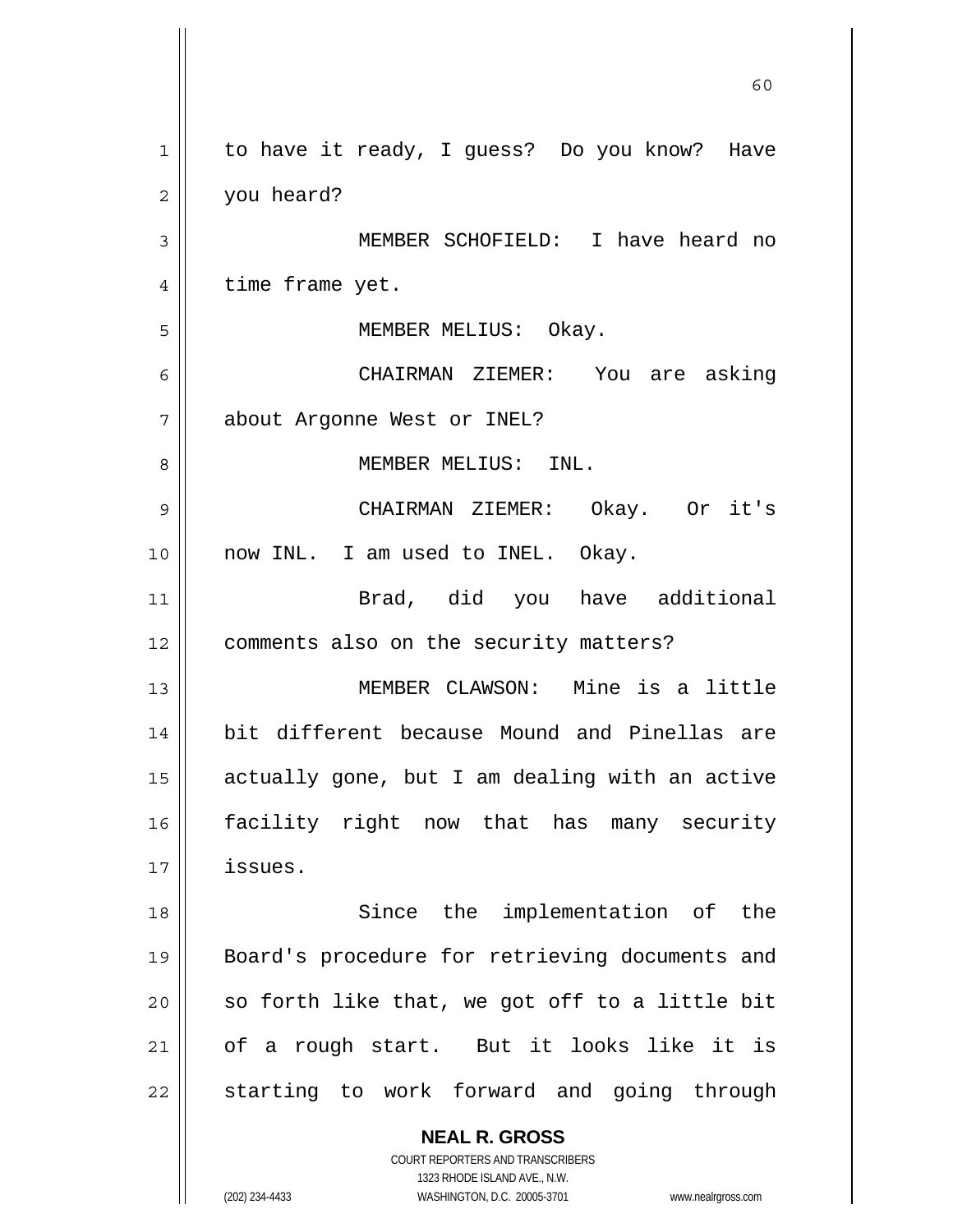1 there.

| $\overline{2}$ | It did please me to hear that Glenn                                                                                                                                    |
|----------------|------------------------------------------------------------------------------------------------------------------------------------------------------------------------|
| 3              | had spoken the other day and his support to be                                                                                                                         |
| 4              | able to help us get in there because in our                                                                                                                            |
| 5              | case, there are some real national security                                                                                                                            |
| 6              | issues and so forth, which we have been                                                                                                                                |
| 7              | working on and we are preparing to go down and                                                                                                                         |
| 8              | interview some claimants.                                                                                                                                              |
| 9              | And we are also working on a tour                                                                                                                                      |
| 10             | down there in late August, early September,                                                                                                                            |
| 11             | some time frame. But we are seeing some                                                                                                                                |
| 12             | delays in kind of a miscommunication of some                                                                                                                           |
| 13             | sorts, but overall it is working fairly good.                                                                                                                          |
| 14             | We are more having a hard time with                                                                                                                                    |
| 15             | the site itself, retrieving information.                                                                                                                               |
| 16             | CHAIRMAN ZIEMER: The tour that you                                                                                                                                     |
| 17             | refer to is for the Work Group itself?<br>Is                                                                                                                           |
| 18             | that?                                                                                                                                                                  |
| 19             | MEMBER CLAWSON: Yes, it is. It is                                                                                                                                      |
| 20             | for the Work Group. And so it is closed to                                                                                                                             |
| 21             | them because of a $Q$ clearance that we have to                                                                                                                        |
| 22             | be able to have and so forth.                                                                                                                                          |
|                | <b>NEAL R. GROSS</b><br><b>COURT REPORTERS AND TRANSCRIBERS</b><br>1323 RHODE ISLAND AVE., N.W.<br>(202) 234-4433<br>WASHINGTON, D.C. 20005-3701<br>www.nealrgross.com |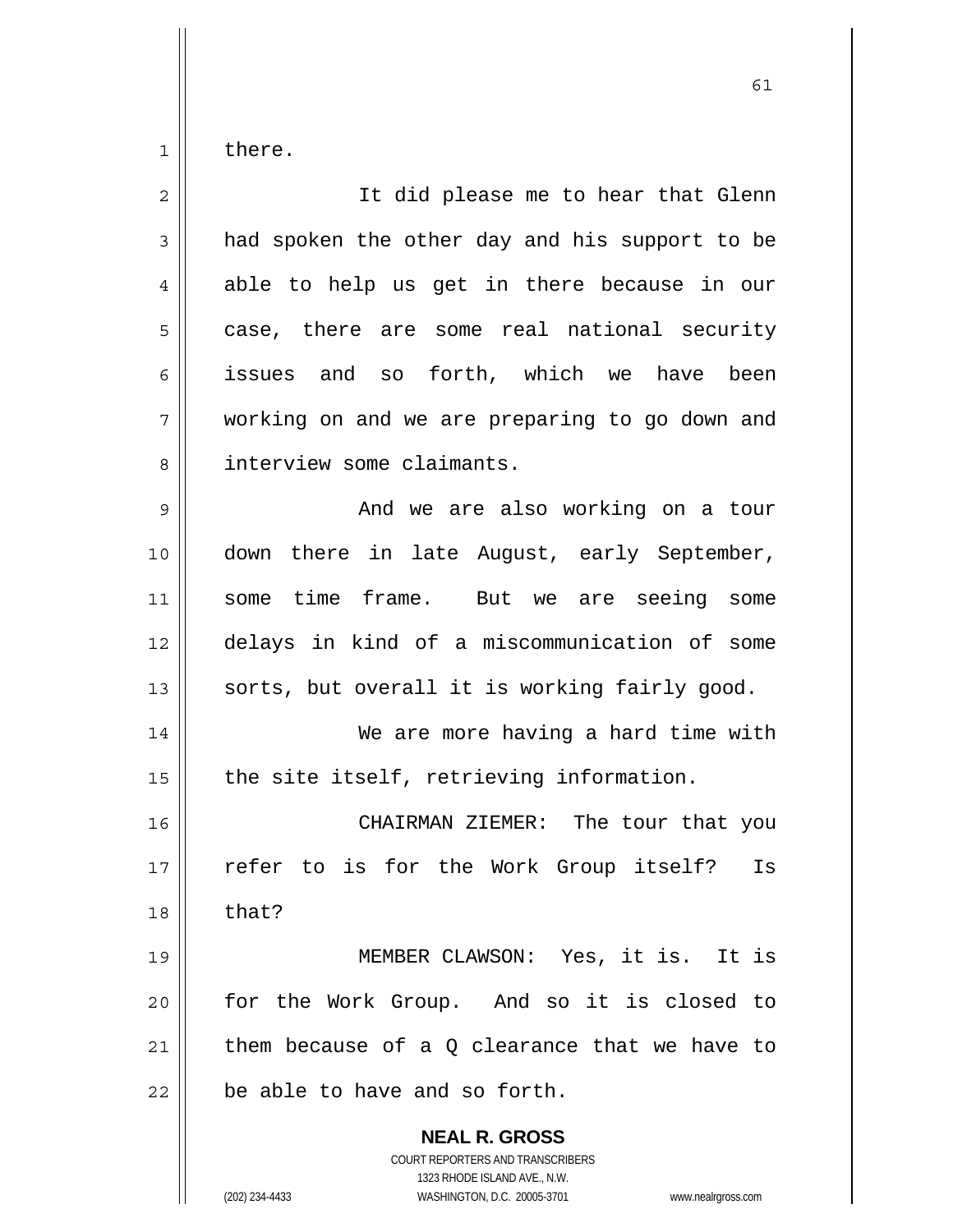|    | 62                                                                  |
|----|---------------------------------------------------------------------|
| 1  | CHAIRMAN ZIEMER: Okay. We can                                       |
| 2  | proceed.                                                            |
| 3  | MR. KATZ: Just to clarify, this is                                  |
| 4  | Pantex that Brad is speaking for. I know all                        |
| 5  | of us here recognize that.                                          |
| 6  | MEMBER CLAWSON: I appreciate that.                                  |
| 7  | CHAIRMAN ZIEMER: Okay. Phil, do                                     |
| 8  | you have an additional comment?                                     |
| 9  | MEMBER SCHOFIELD: Actually, this                                    |
| 10 | is more of a question. I was wondering if                           |
| 11 | Larry Elliott could give us any idea when                           |
| 12 | OTIB-0066 -- how they are going to use it and                       |
| 13 | how it would be applied, if they have any idea                      |
| 14 | when this is going to be ready.                                     |
| 15 | CHAIRMAN ZIEMER: OTIB-0066, which                                   |
| 16 | is? Remind us.                                                      |
| 17 | MEMBER SCHOFIELD: Is<br>the<br>on                                   |
| 18 | tritium issues.                                                     |
| 19 | CHAIRMAN ZIEMER: On the tritium.                                    |
| 20 | MR. ELLIOTT: OTIB-0066 is<br>in                                     |
| 21 | place. The issue, the question I think, Phil,                       |
| 22 | goes to how OTIB-0066 is referenced and                             |
|    | <b>NEAL R. GROSS</b>                                                |
|    | COURT REPORTERS AND TRANSCRIBERS<br>1323 RHODE ISLAND AVE., N.W.    |
|    | (202) 234-4433<br>WASHINGTON, D.C. 20005-3701<br>www.nealrgross.com |

 $\overline{\phantom{a}}$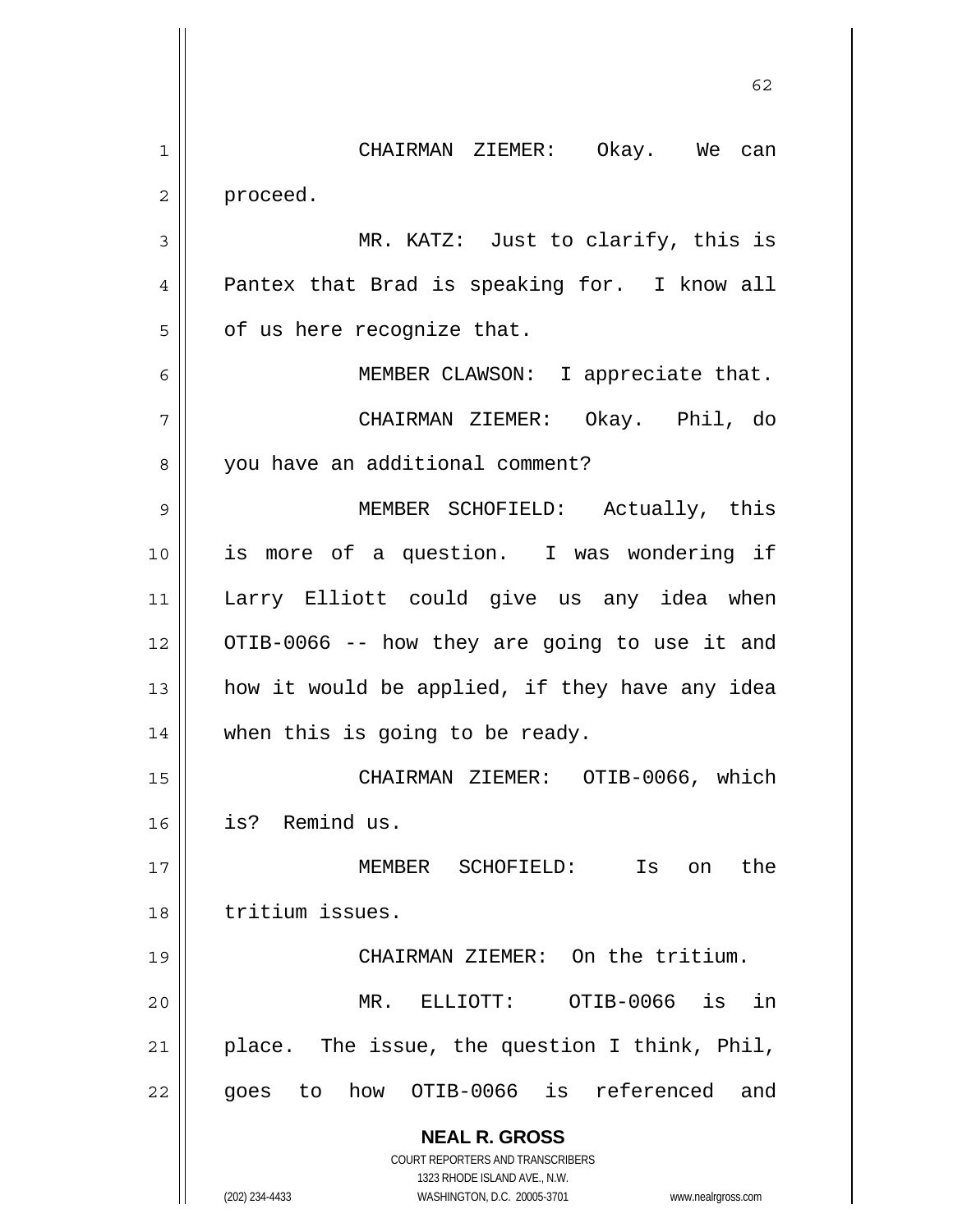**NEAL R. GROSS** COURT REPORTERS AND TRANSCRIBERS 1323 RHODE ISLAND AVE., N.W. 1 2 3 4 5 6 7 8 9 10 11 12 13 14 15 16 17 18 19 20 21 22 applied for a certain site, like Pinellas, Pantex, or Mound. And we see that being different in those different facility situations. So the Site Profile is going to have to speak to how OTIB-0066 is employed at that site. I don't know where that is at. I don't have that right now for Mound or Pinellas or Pantex. I think we are close. There are discussions going on in each of those work groups. I think you have heard for Mound what the plan is, but I don't believe the Site Profile has been fully changed to reflect that yet. MEMBER SCHOFIELD: Okay. Thank you. CHAIRMAN ZIEMER: Thank you. Okay. Let's proceed through the other work groups or at least get underway here for a few minutes. MR. KATZ: Okay. So Blockson we are going to address later, right? Correct?

(202) 234-4433 WASHINGTON, D.C. 20005-3701 www.nealrgross.com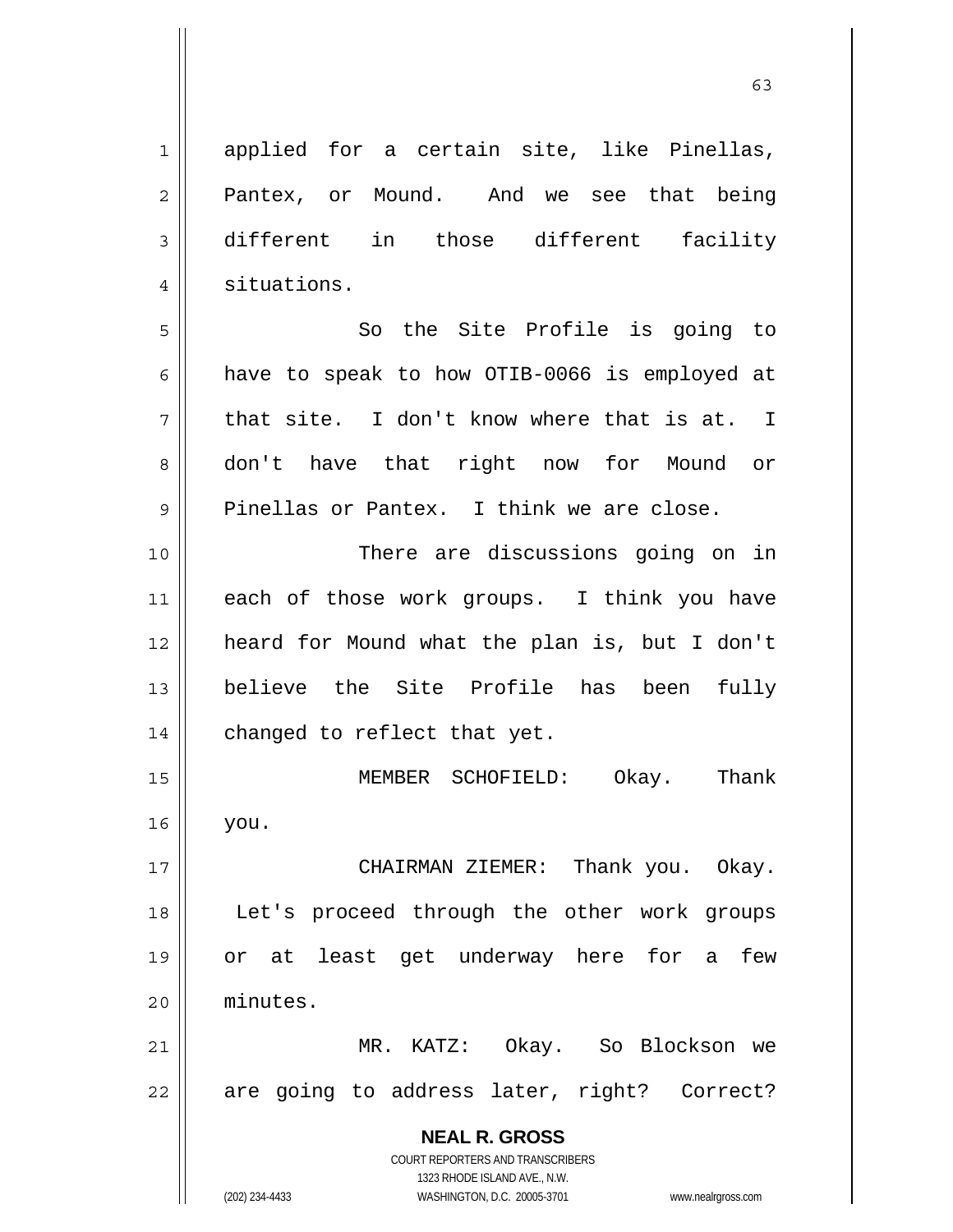| $\mathbf 1$ | Then we have Chapman Valve. Dr. Poston?                             |
|-------------|---------------------------------------------------------------------|
| $\mathbf 2$ | MEMBER POSTON: We attempted to                                      |
| 3           | schedule a telephone conference to try to wrap                      |
| 4           | up Chapman Valve and were unsuccessful. So we                       |
| 5           | will try again after this meeting. The summer                       |
| 6           | turns out to be very busy for a lot of folks.                       |
| 7           | And we were unable to schedule it.                                  |
| 8           | MR. KATZ: And DOE Security; that's                                  |
| 9           | Brad, but, really, we have gone forward on                          |
| 10          | that. That's really maybe --                                        |
| 11          | CHAIRMAN ZIEMER: I believe that                                     |
| 12          | Work Group has finished the task, which was                         |
| 13          | the task of developing and recommending the                         |
| 14          | document. And that is basically completed.                          |
| 15          | Yes, it is<br>MEMBER CLAWSON:                                       |
| 16          | completed. But if you remember, in Amarillo,                        |
| 17          | you kept us together if security issues arose.                      |
| 18          | CHAIRMAN ZIEMER:<br>Right. And,                                     |
| 19          | actually, at some point if this becomes sort                        |
| 20          | of a standing group with a broader mission, we                      |
| 21          | may have to make that a subcommittee.                               |
| 22          | MEMBER CLAWSON: Right.                                              |
|             | <b>NEAL R. GROSS</b><br>COURT REPORTERS AND TRANSCRIBERS            |
|             | 1323 RHODE ISLAND AVE., N.W.                                        |
|             | (202) 234-4433<br>WASHINGTON, D.C. 20005-3701<br>www.nealrgross.com |

64

 $\mathbf{I}$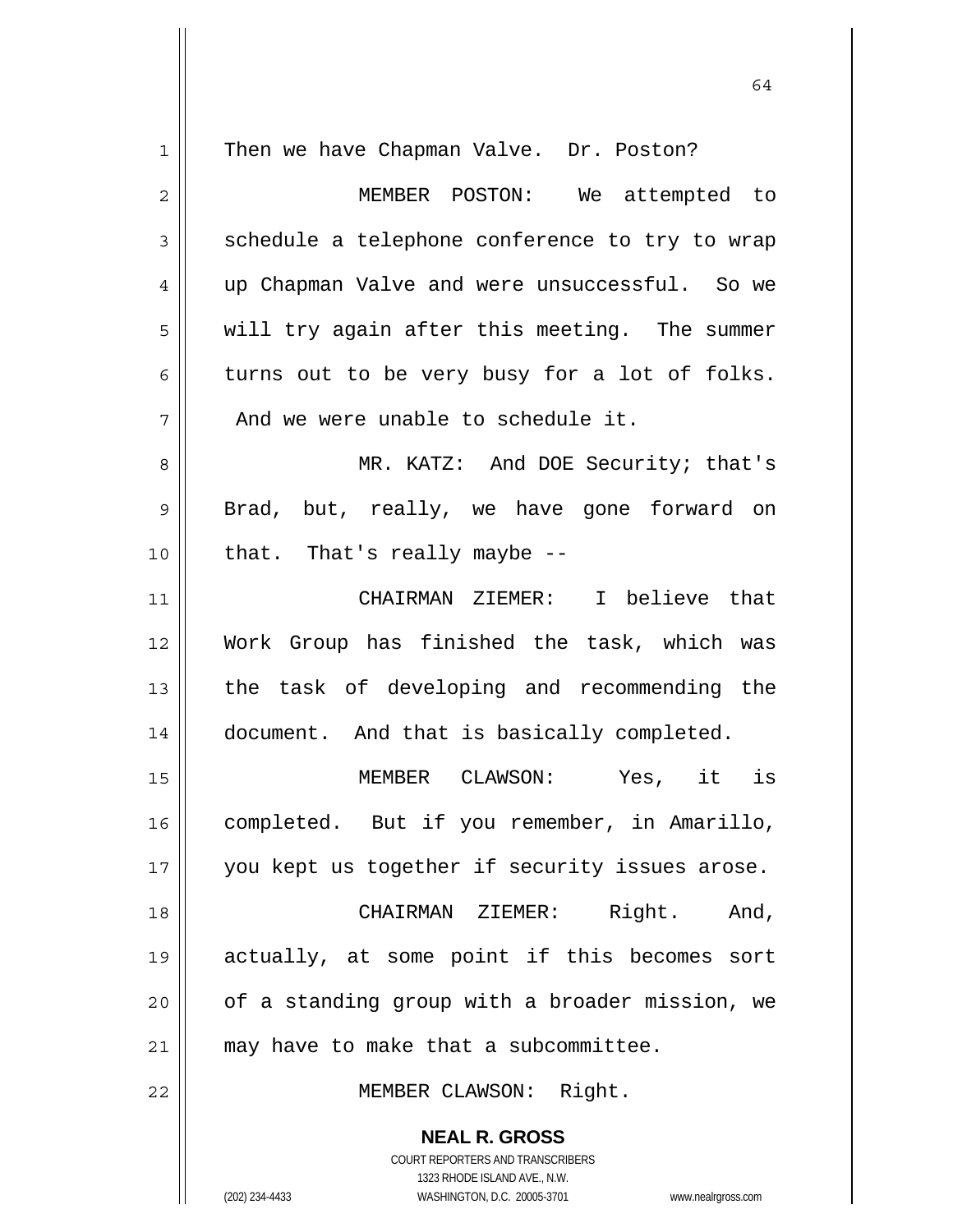| $\mathbf 1$    | CHAIRMAN ZIEMER: But at least the                                   |
|----------------|---------------------------------------------------------------------|
| $\overline{2}$ | actual work that was originally charged to it                       |
| 3              | was completed.                                                      |
| 4              | MEMBER CLAWSON: Yes. It was                                         |
| 5              | completed, and they are implemented.                                |
| 6              | MR. KATZ: Right, yes. For the                                       |
| 7              | record, the documents were finalized. I do                          |
| 8              | have some comments from Dr. Melius about the                        |
| 9              | final documents, which I will circulate to the                      |
| 10             | Board after this meeting. I mean, they're                           |
| 11             | minor. It would be minor changes. And they                          |
| 12             | relate to an issue that was raised on the                           |
| 13             | first day of this Board meeting.                                    |
| 14             | So those are in place. And I also                                   |
| 15             | from all of the Board members<br>have                               |
| 16             | certification that they're ready to comply                          |
| 17             | with it, educated, and ready. And I have the                        |
| 18             | same from the SC&A organization. So we are                          |
| 19             | really all set.                                                     |
| 20             | I will be sending a letter to the                                   |
| 21             | Department of Energy just to document that for                      |
| 22             | their sake, for their security plan. And we                         |
|                |                                                                     |
|                | <b>NEAL R. GROSS</b><br><b>COURT REPORTERS AND TRANSCRIBERS</b>     |
|                | 1323 RHODE ISLAND AVE., N.W.                                        |
|                | (202) 234-4433<br>WASHINGTON, D.C. 20005-3701<br>www.nealrgross.com |

 $\sim$  65

 $\mathsf{I}$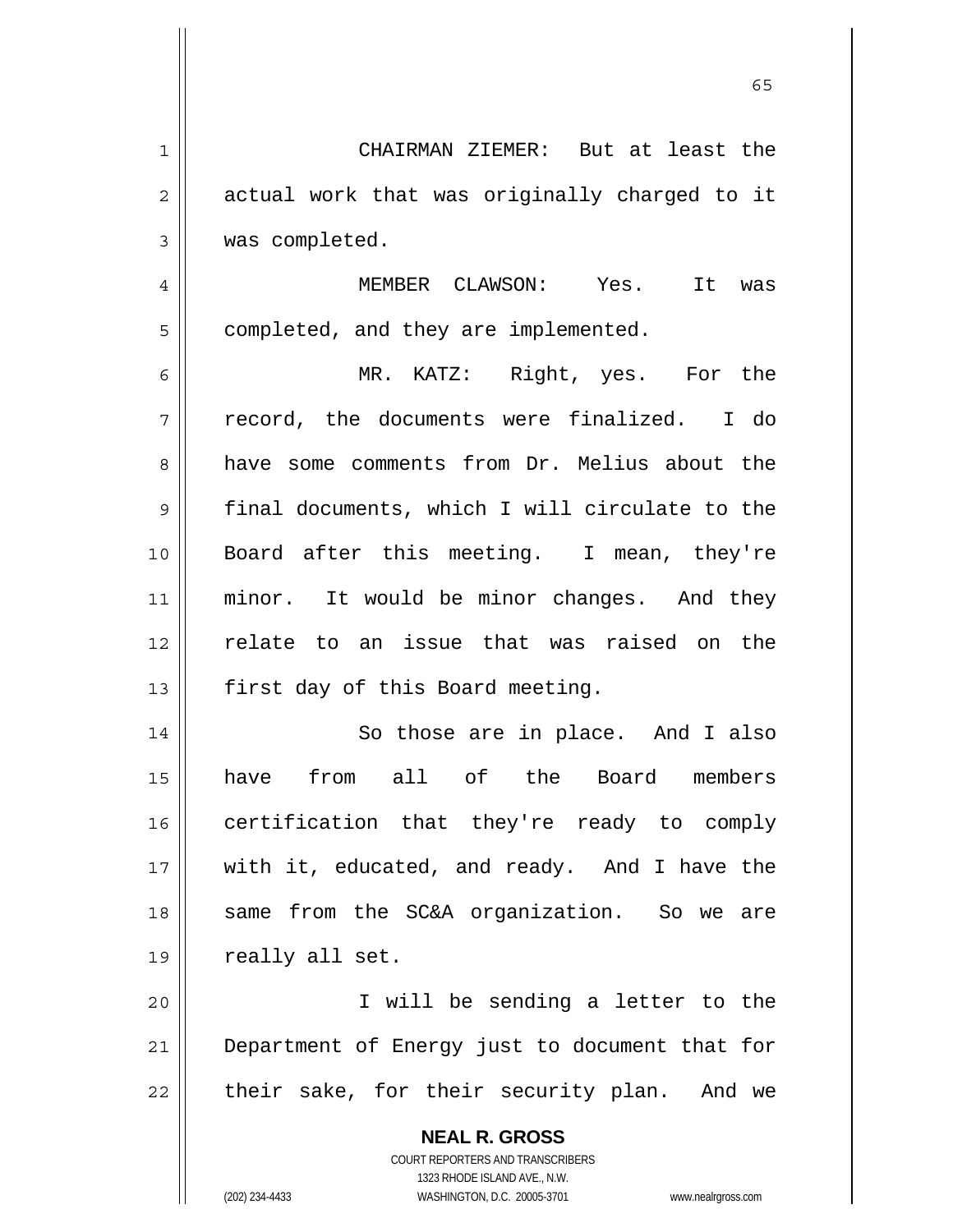| $\mathbf 1$ | are in good shape there.                                            |
|-------------|---------------------------------------------------------------------|
| 2           | Then we have Fernald. And that is                                   |
| 3           | Mr. Clawson?                                                        |
| 4           | MEMBER CLAWSON: Yes, Fernald,                                       |
| 5           | we've had three work group meetings so far.                         |
| 6           | We have got six outstanding issues being                            |
| 7           | discussed at this time.                                             |
| 8           | Three of the issues were being                                      |
| 9           | addressed by SC&A, which has issued a White                         |
| 10          | Paper. They are in process right now of going                       |
| 11          | to DOE and being cleared and then will be                           |
| 12          | submitted to NIOSH. NIOSH had three other                           |
| 13          | issues that they were looking into. And we                          |
| 14          | are waiting for a report to come back from                          |
| 15          | that.                                                               |
| 16          | After we have had, both sides have                                  |
| 17          | had, time to review and digest what each side                       |
| 18          | is going to do, what they are discussing                            |
| 19          | about, then we are going to schedule a work                         |
| 20          | group at that time.                                                 |
| 21          | MR. KATZ: Hanford, Dr. Melius?                                      |
| 22          | MEMBER MELIUS: Hanford, there has                                   |
|             | <b>NEAL R. GROSS</b>                                                |
|             | COURT REPORTERS AND TRANSCRIBERS                                    |
|             | 1323 RHODE ISLAND AVE., N.W.                                        |
|             | (202) 234-4433<br>WASHINGTON, D.C. 20005-3701<br>www.nealrgross.com |

 $\sim$  66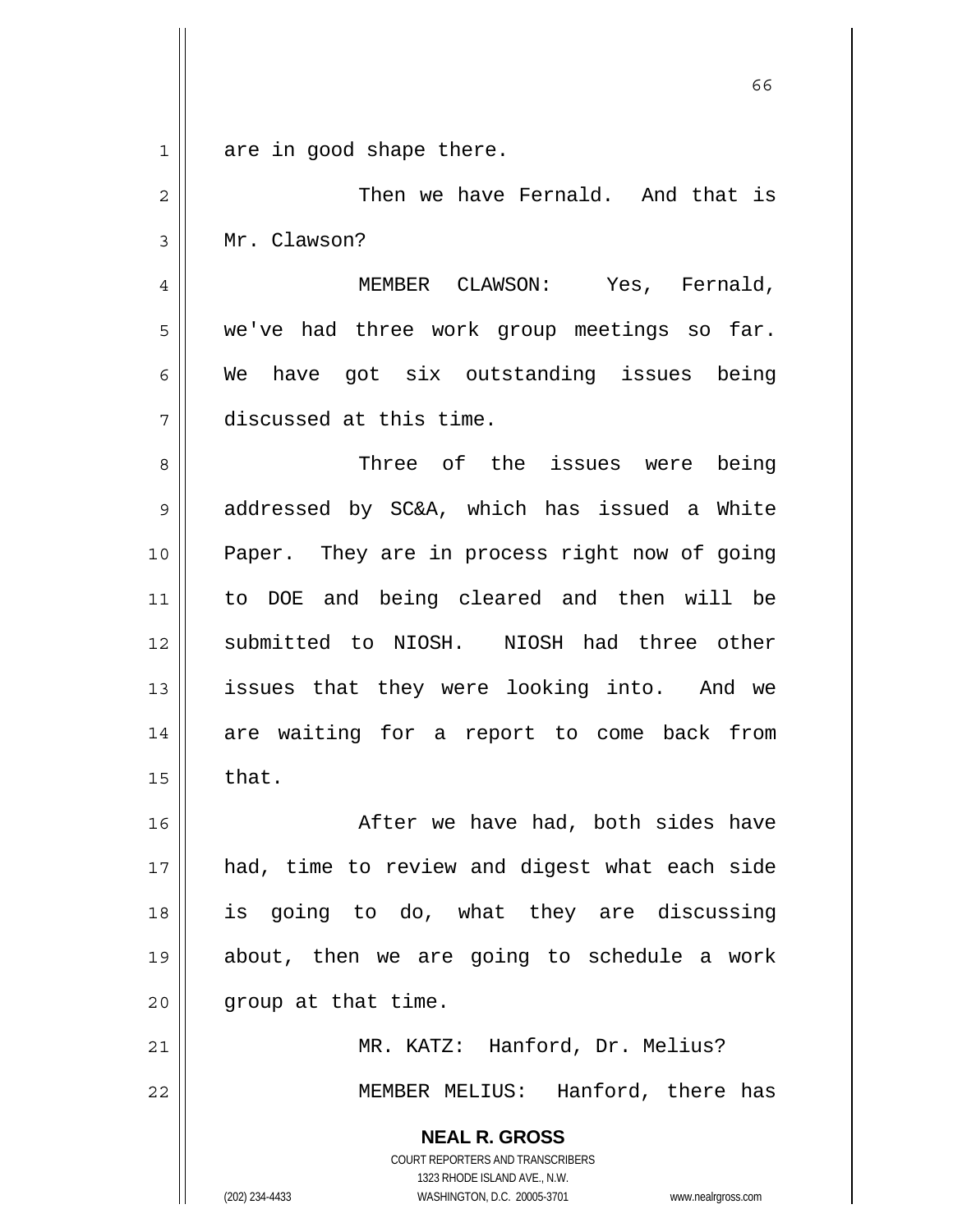1 2 3 4 5 6 7 8 9 10 11 12 13 14 15 16 17 18 19 20 21 22 been no activity. I believe I shared with the Work Group, I'm not sure with the Board NIOSH has reevaluated their approach on Hanford. And at our October meeting, I think -- that is still on schedule -- they will be presenting essentially an expansion of the current SEC to cover more groups and more people. They will have a full explanation from the time right now to do that and a new Evaluation Report to justify that. I think it is coming in as 83.14. MR. ELLIOTT: Yes, sir. MEMBER MELIUS: Yes, and do that, which will cover a much longer time period. And so they are busy doing that. Arjun and I have some sort of technical calls and sort of administrative calls to get caught up on that, but we will all, the whole Board will, be able to see that in October, be presented to us. And hopefully we will have it a little bit before then. So there may be some need for the Work Group to meet and discuss it before

67

**NEAL R. GROSS** COURT REPORTERS AND TRANSCRIBERS 1323 RHODE ISLAND AVE., N.W.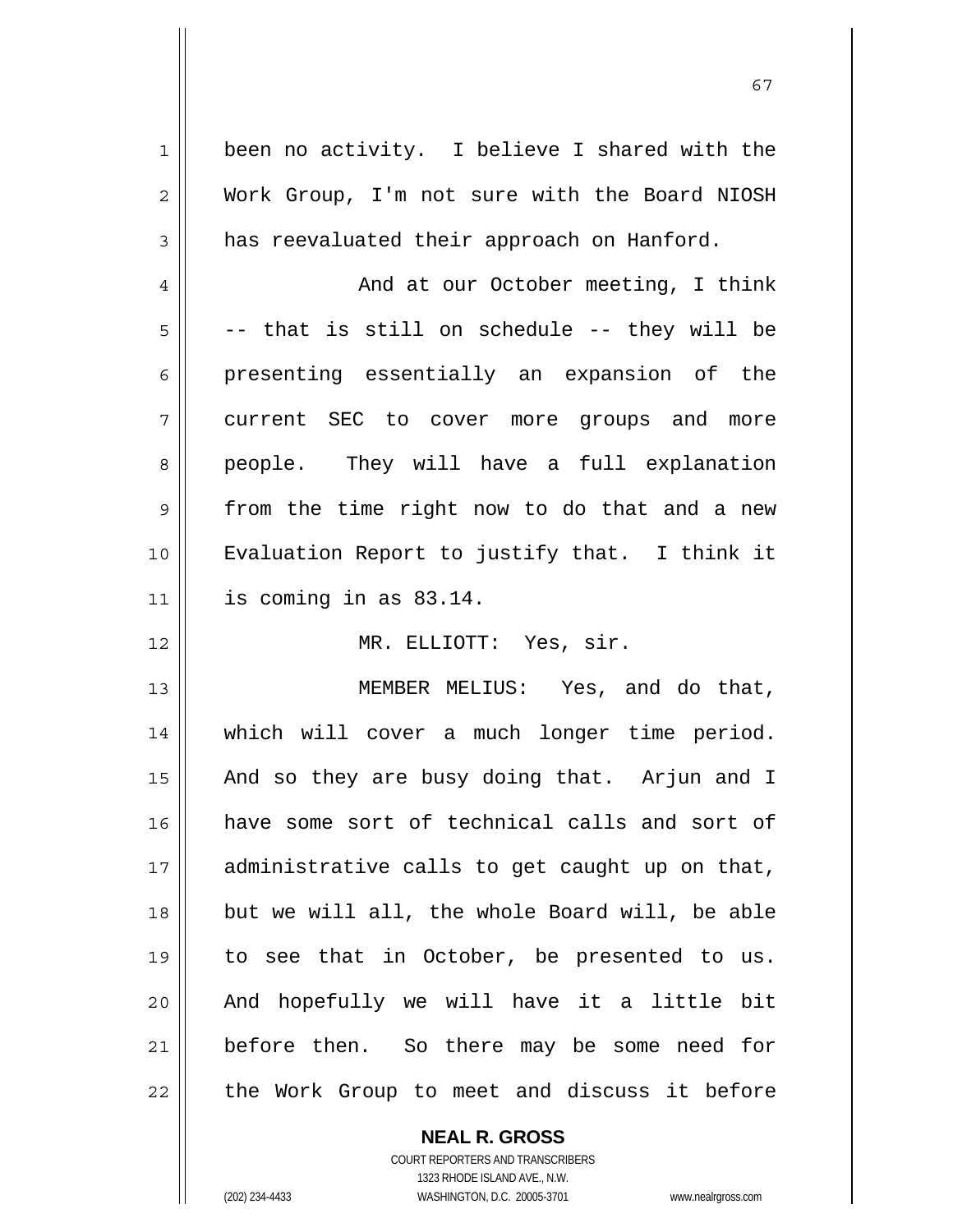1 2 3 4 5 6 7 8 9 10 11 12 13 14 15 16 17 18 19 20 21 22 the October meeting, but that somewhat depends on the timing of this, of NIOSH. Meanwhile, we have worked with Arjun to sort of adjust the matrix and our plan for follow-up to take into account this change by NIOSH. MR. KATZ: Thank you. And then next we have -- we have covered INL, Phil has covered that -- Linde, Dr. Roessler? MEMBER ROESSLER: The Linde Work Group has been reconstituted. And the Chair, Josie Beach, Mike Gibson, and Jim Lockey are on it. We have scheduled a meeting for September 2nd at the airport, Cincinnati Airport, Marriott starting at 9:30. And I had hoped that the Work Group will expect to be there pretty much for a full day. The focus of the meeting will be the Linde SEC petition 107 covering the residual period, which is January 1st, 1954 to July 31st, 2006. The meeting will include the OCAS

 $\sim$  68

**NEAL R. GROSS** COURT REPORTERS AND TRANSCRIBERS 1323 RHODE ISLAND AVE., N.W.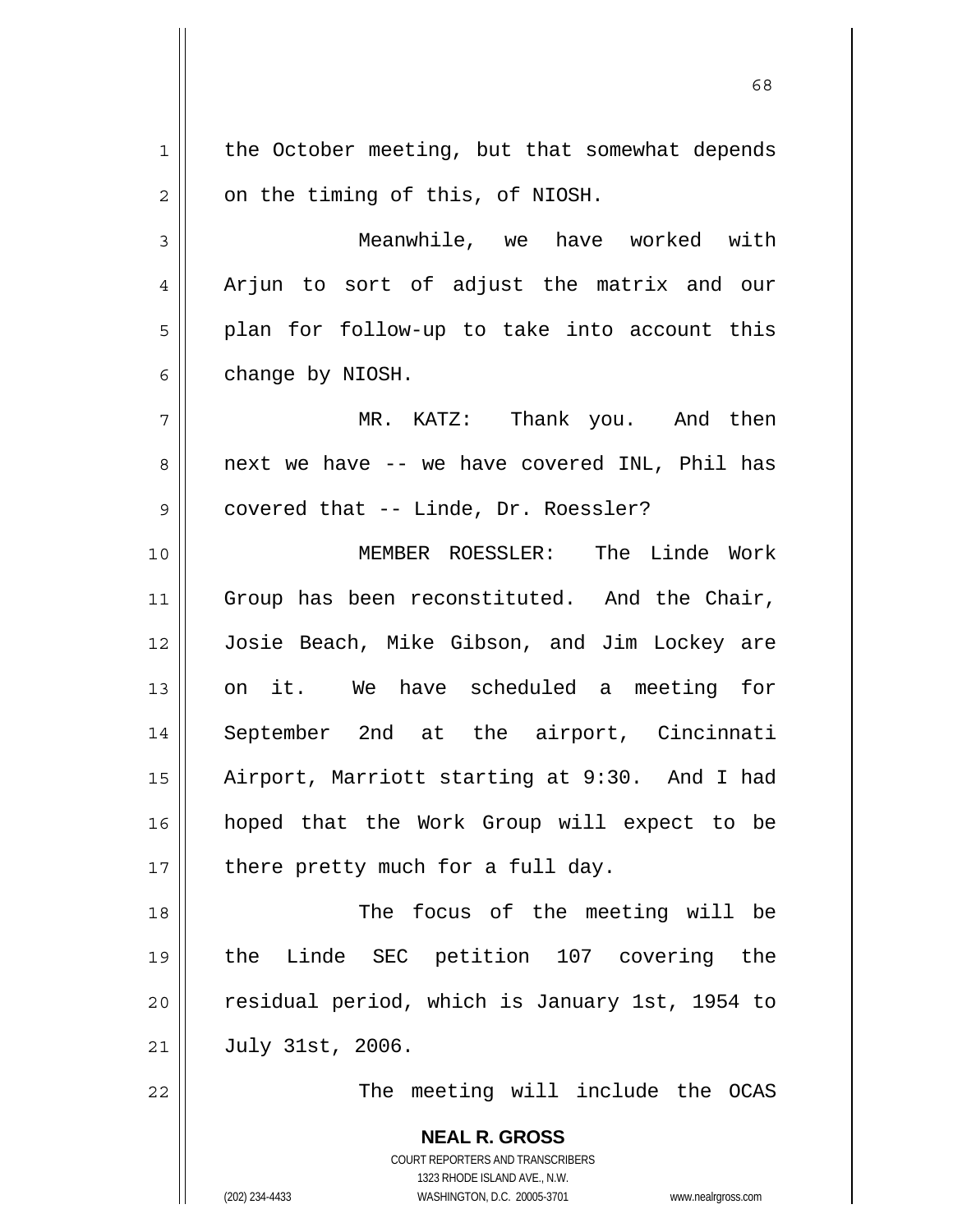presenting their petition evaluation and the petitioner presenting her petition since this petition has not been presented to the full Board.

5 6 7 8 9 10 [Identifying information redacted] is the petitioner. And I understand she will be at the meeting. Also, SC&A will present its review of the petition, which was completed in June of 2009. And OCAS will have the opportunity to respond to the SC&A review.

11 12 13 14 15 16 17 18 MR. KATZ: Thank you. And let me just add a little bit to that, which is [Identifying information redacted], the petitioner, had sent a letter to the Board concerning Linde. She had submitted a petition for an interim period just prior to the period that is being covered by this petition that qualified.

19 20 21 22 And that relates to the review that was done by SC&A of the original Site Profile and the discussions that then underwent regarding that Site Profile.

> **NEAL R. GROSS** COURT REPORTERS AND TRANSCRIBERS 1323 RHODE ISLAND AVE., N.W. (202) 234-4433 WASHINGTON, D.C. 20005-3701 www.nealrgross.com

1

2

3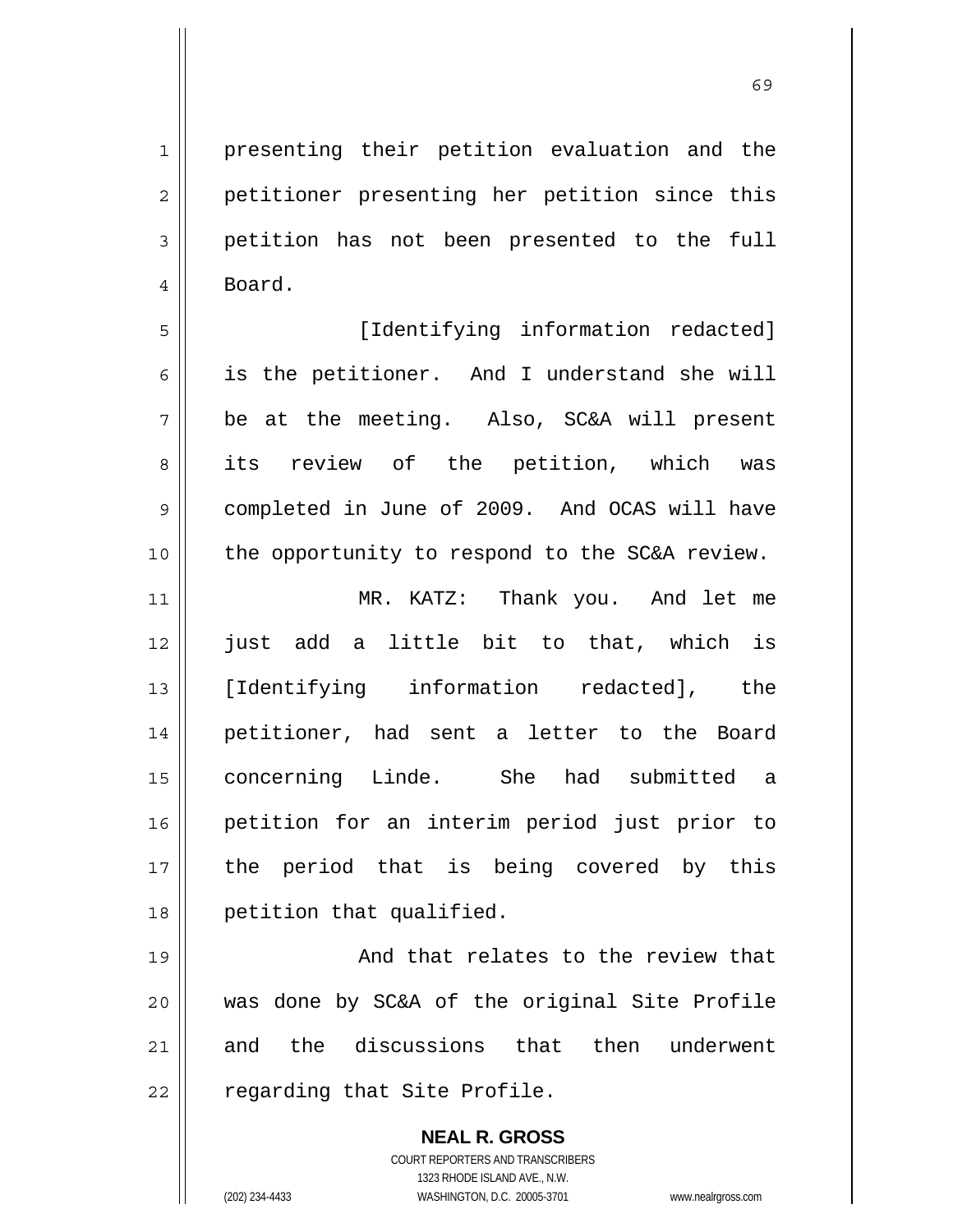| 1              | part of reviewing the<br>As<br>SEC                                  |
|----------------|---------------------------------------------------------------------|
| $\overline{c}$ | petition that qualified, SC&A also looks over                       |
| 3              | -- I mean, it's just part and parcel of that                        |
| $\overline{4}$ | -- looked over the changes that were discussed                      |
| 5              | for the Site Profile and then the new Site                          |
| 6              | Profile that has been issued since to see what                      |
| 7              | transpired in terms of implementing the sort                        |
| 8              | of changes that were discussed for the Site                         |
| 9              | Profile.                                                            |
| 10             | So I have asked SC&A prior to this                                  |
| 11             | Board meeting. She had wanted the Board to                          |
| 12             | consider having the new Site Profile reviewed.                      |
| 13             | And I understood that SC&A had sort of done a                       |
| 14             | considerable amount of work in looking at the                       |
| 15             | new Site Profile in relation to this SEC                            |
| 16             | petition.                                                           |
| 17             | So I asked them to just sort of                                     |
| 18             | fill in the holes in terms of addressing the                        |
| 19             | changes that were made and how they were                            |
| 20             | followed up on, which I think they have, they                       |
| 21             | have undertaken and is underway.                                    |
| 22             | As I understood from SC&A, it is a                                  |
|                |                                                                     |
|                | <b>NEAL R. GROSS</b>                                                |
|                | <b>COURT REPORTERS AND TRANSCRIBERS</b>                             |
|                | 1323 RHODE ISLAND AVE., N.W.                                        |
|                | WASHINGTON, D.C. 20005-3701<br>(202) 234-4433<br>www.nealrgross.com |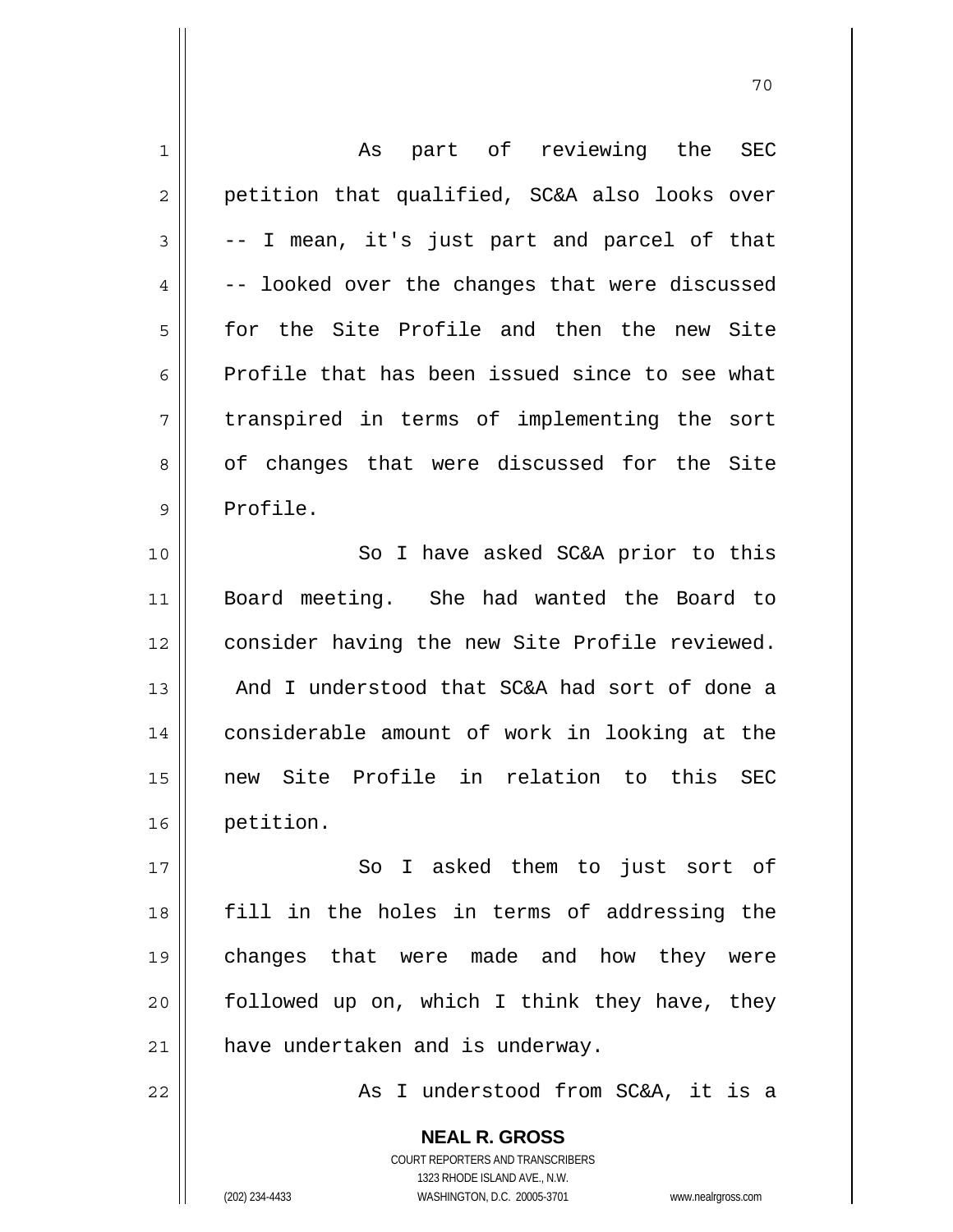**NEAL R. GROSS** COURT REPORTERS AND TRANSCRIBERS 1323 RHODE ISLAND AVE., N.W. (202) 234-4433 WASHINGTON, D.C. 20005-3701 www.nealrgross.com 1 2 3 4 5 6 7 8 9 10 11 12 13 14 15 16 17 18 19 20 21 22 very small amount of additional work to provide a memorandum to cover whatever wasn't quite covered in the petition review document itself. So they will be providing that. And I would just ask that, although this Board, I mean, the Working Group, is taking up the petition, that they could follow up on whatever issues might arise related to the Site Profile, the new version of the Site Profile in implementing those changes. So I would just ask that for the Board to consider. CHAIRMAN ZIEMER: Well, the tasking has been done already. And I don't think any formal action is needed at this time. MR. KATZ: No. Just that the Working Group could consider those -- CHAIRMAN ZIEMER: Oh, the working group. MR. KATZ: -- elements as well, not -- CHAIRMAN ZIEMER: Yes, yes. MR. KATZ: -- strictly the SEC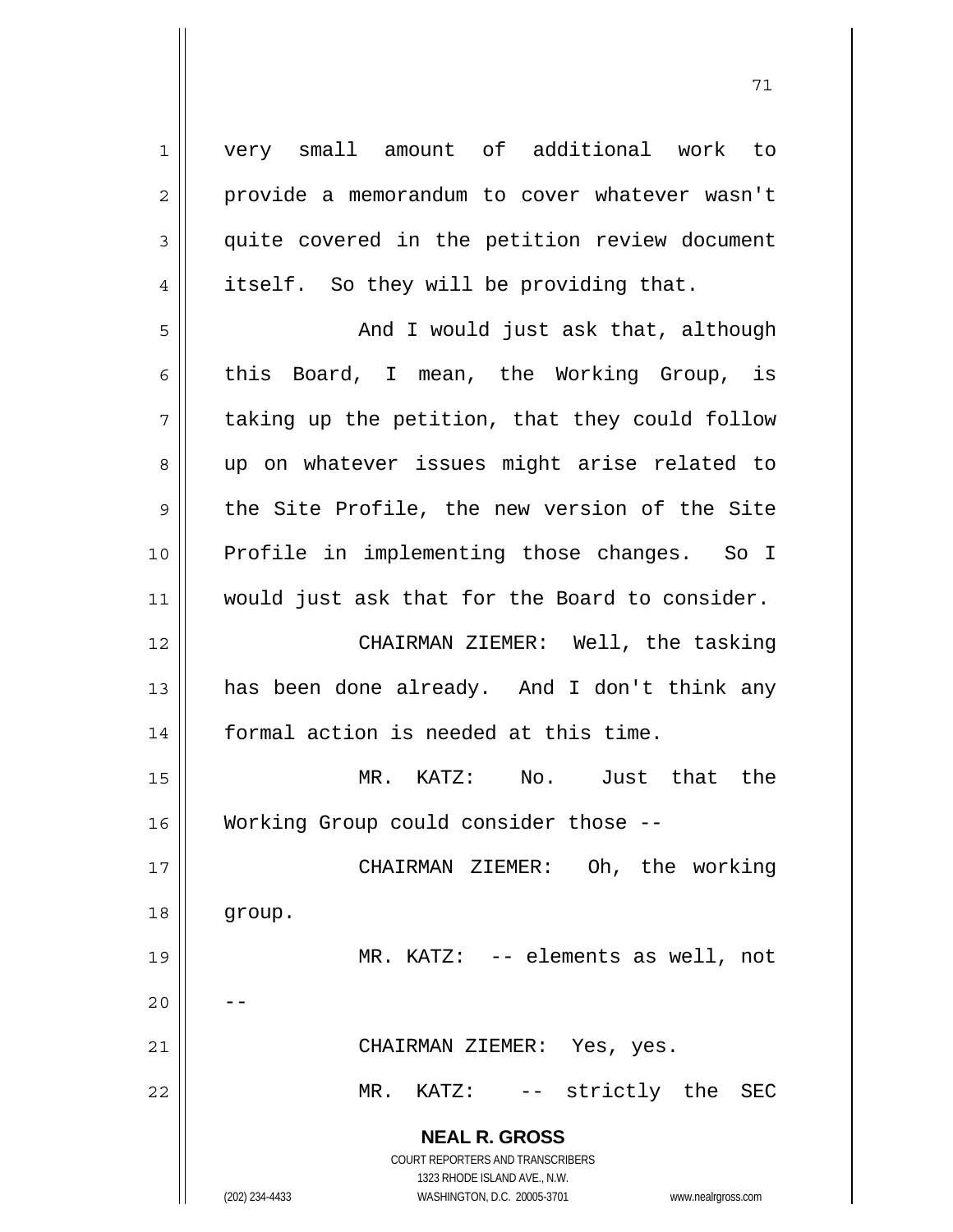1 petition.

| $\overline{2}$ | CHAIRMAN ZIEMER: The working group                                                                                                                              |
|----------------|-----------------------------------------------------------------------------------------------------------------------------------------------------------------|
| 3              | I guess is -- have we named that an SEC?                                                                                                                        |
| 4              | MEMBER ROESSLER: I think you did,                                                                                                                               |
| 5              | yes, once the petition qualified.                                                                                                                               |
| 6              | CHAIRMAN ZIEMER: Yes, right. So                                                                                                                                 |
| 7              | the issue is that of expanding the scope of                                                                                                                     |
| 8              | the Work Group to include this. Well, I am                                                                                                                      |
| 9              | not going to say it is necessarily minor, but                                                                                                                   |
| 10             | the Site Profile revisions.                                                                                                                                     |
| 11             | Is there any objection on the part                                                                                                                              |
| 12             | of the Board members to expanding their charge                                                                                                                  |
| 13             | to over this?                                                                                                                                                   |
| 14             | (No response.)                                                                                                                                                  |
| 15             | CHAIRMAN ZIEMER:<br>$\mathbf{I}$<br>see<br>no                                                                                                                   |
| 16             | objections. And we will consider that their                                                                                                                     |
| 17             | charge is amended suitably to extend<br>as                                                                                                                      |
| 18             | needed.                                                                                                                                                         |
| 19             | Thank<br>$MR.$ KATZ:<br>you. So Los                                                                                                                             |
| 20             | Alamos National Lab, Mr. Griffon?                                                                                                                               |
| 21             | MEMBER GRIFFON: Yes. We haven't                                                                                                                                 |
| 22             | had a meeting since the last Board meeting,                                                                                                                     |
|                | <b>NEAL R. GROSS</b><br>COURT REPORTERS AND TRANSCRIBERS<br>1323 RHODE ISLAND AVE., N.W.<br>WASHINGTON, D.C. 20005-3701<br>(202) 234-4433<br>www.nealrgross.com |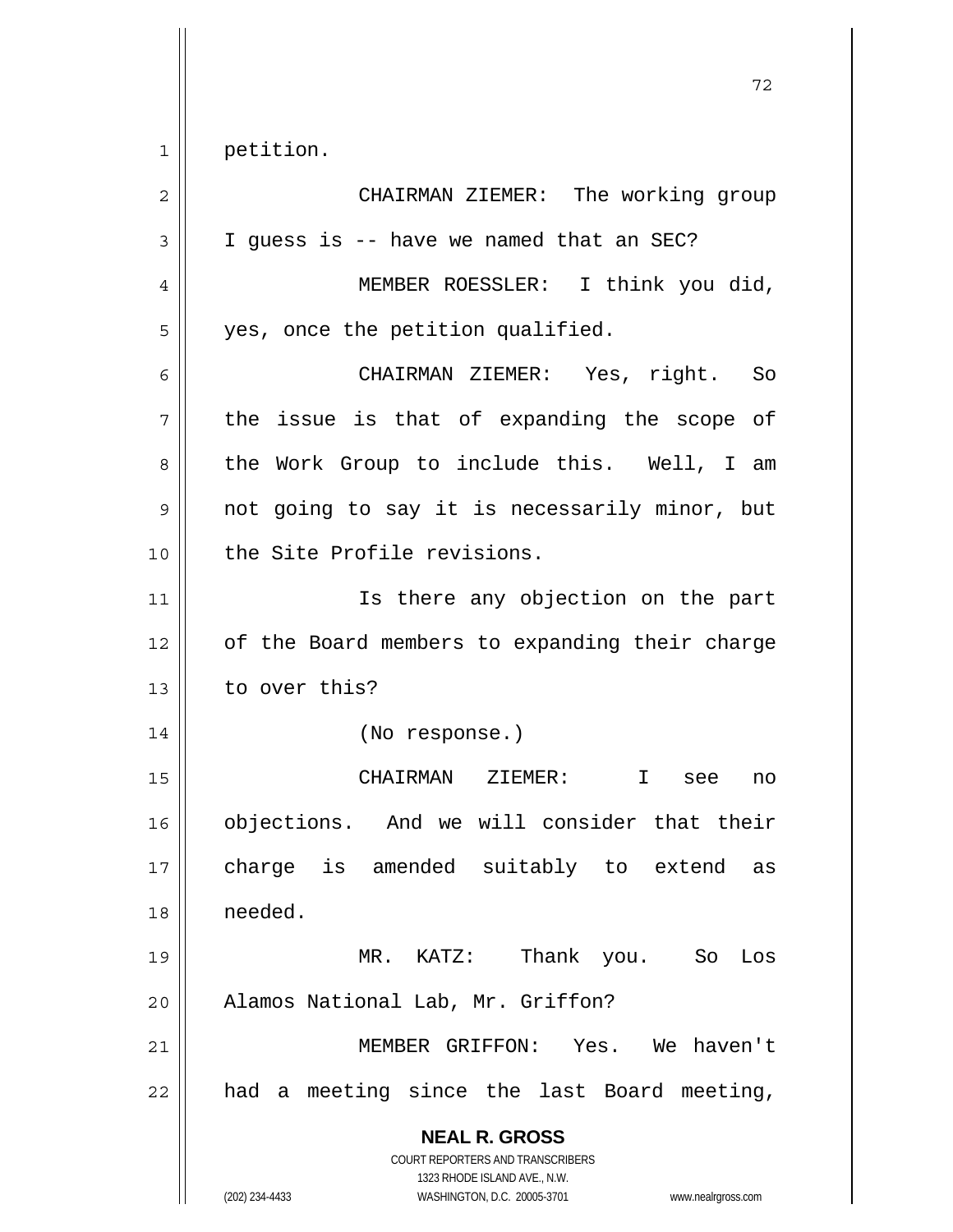| 1              | but I think we are getting close. There is    |
|----------------|-----------------------------------------------|
| $\sqrt{2}$     | activity. I know SC&A was recently out to     |
| 3              | LANL doing more document review and           |
| $\overline{4}$ | interviews, I believe.                        |
| 5              | So I would hope before the next               |
| 6              | full Board meeting we will have a work group  |
| 7              | meeting but no update other than that.        |
| 8              | MR. KATZ: Okay. We have Mound                 |
| $\mathsf 9$    | already. Nevada Test Site, Mr. Presley?       |
| 10             | MEMBER PRESLEY: NTS Working Group             |
| 11             | has not had a meeting since the last meeting. |
| 12             | However, we have two outstanding issues.      |
| 13             | Those issues are being worked between HHS and |
| 14             | SC&A.                                         |
| 15             | Hopefully the outcome will become             |
| 16             | worked out before our next meeting and we can |
| 17             | have a Working Group meeting to discuss the   |
| 18             | final outcome of the deliberation and move    |
| 19             | forward with the NTS Site Profile and the     |
| 20             | other document -- I am having a senior moment |
| 21             | -- Technical Basis Document and the SEC.      |
| 22             | MR. KATZ: Thank you.                          |
|                | <b>NEAL R. GROSS</b>                          |

73

COURT REPORTERS AND TRANSCRIBERS 1323 RHODE ISLAND AVE., N.W.

 $\mathsf{II}$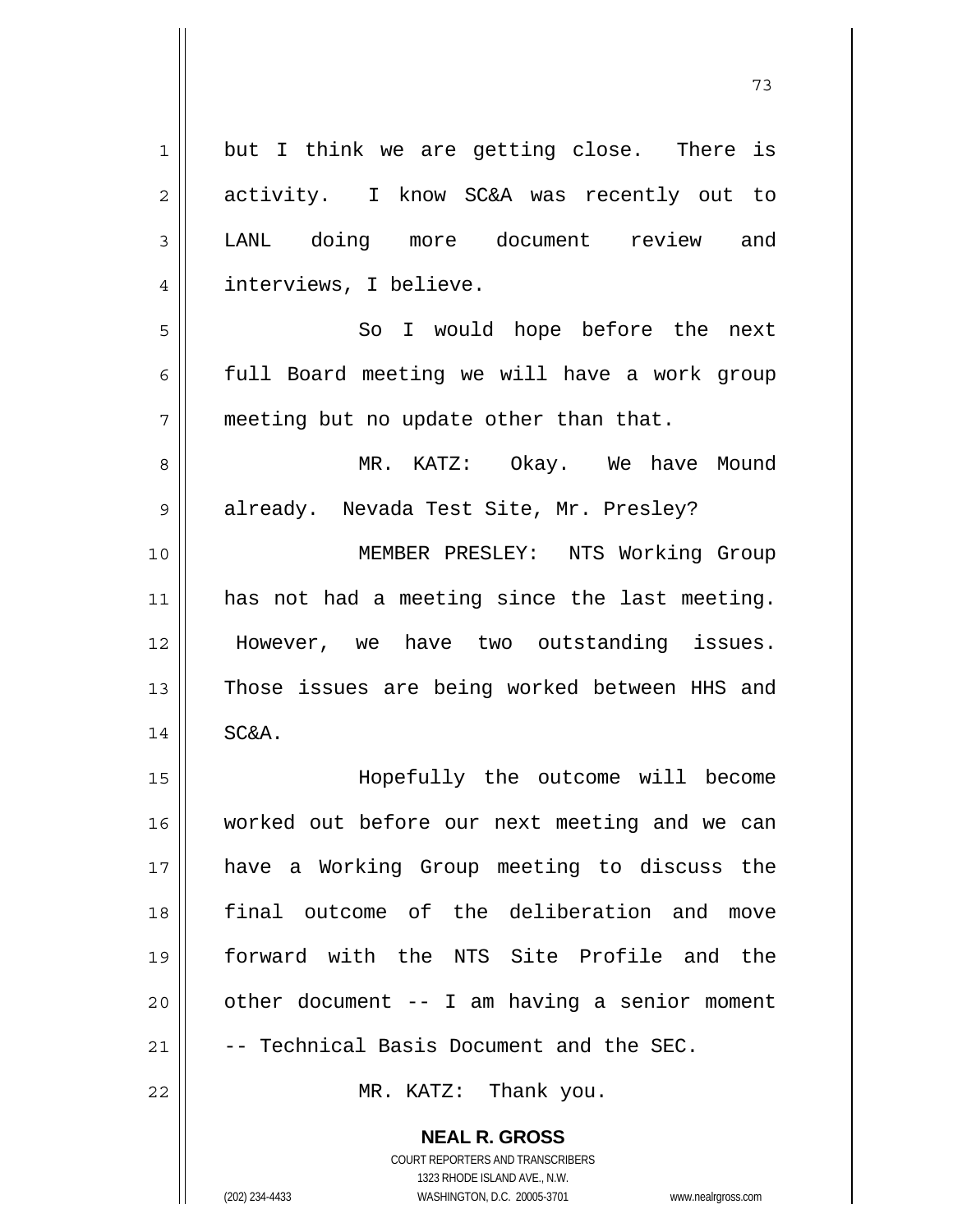| 1  | Rocky Flats, Mr. Griffon?                      |
|----|------------------------------------------------|
| 2  | MEMBER GRIFFON: Rocky Flats. Yes,              |
| 3  | we did, as you sort of got briefed on this on  |
| 4  | the last two days, actually, but we did have a |
| 5  | Work Group meeting on the 20th, I believe,     |
| 6  | just before this meeting, to discuss the -- it |
| 7  | is still the one issue: implementation of the  |
| 8  | Class and the question of the University of    |
| 9  | Colorado/Ruttenber database and whether that   |
| 10 | has any implications on how the Department of  |
| 11 | Labor will implement the Class as<br>the       |
| 12 | Secretary proposed it.                         |
| 13 | I know there are requests for SC&A             |
| 14 | to sort of review this report that NIOSH put   |
| 15 | out, but Labor has just received this report.  |
| 16 | So what I think is the best path forward here  |
| 17 | would be to allow the Department of Labor some |
| 18 | time to consider this report.                  |
| 19 | I spoke with Jeff yesterday, Jeff              |
| 20 | Kotsch from Labor. And, you know, he says      |
| 21 | they do have the report, but, really, they     |
| 22 | need a little more time to consider it and     |
|    | <b>NEAL R. GROSS</b>                           |

74

COURT REPORTERS AND TRANSCRIBERS 1323 RHODE ISLAND AVE., N.W.

 $\mathsf{I}$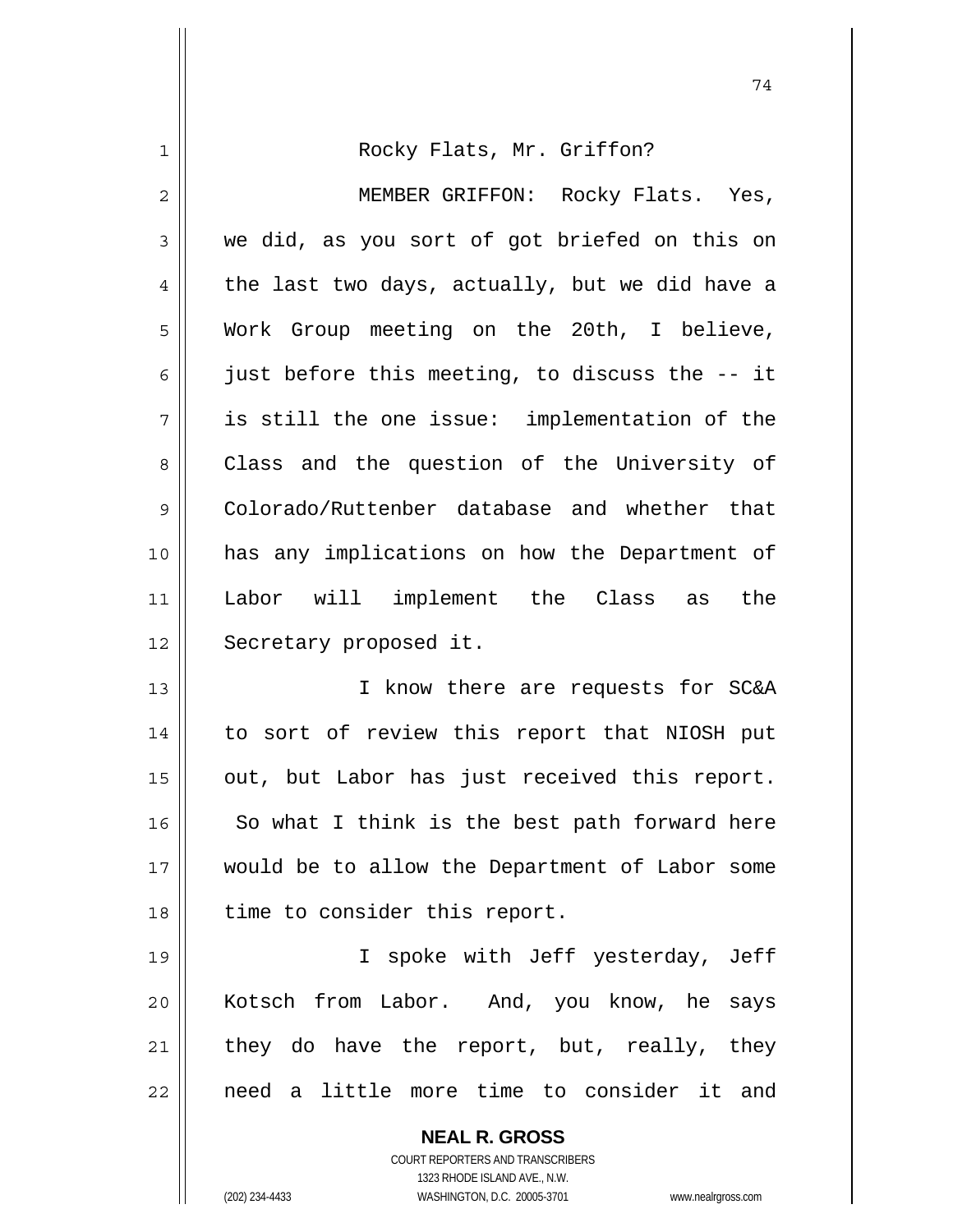1 2 whether it would impact their implementation of the Class.

75

3 4 5 6 And then after that, I think we would consider tasking SC&A if needed. So I think we want to get a read on DOL before we move on this any further.

7 8 And I don't know, Jeff, if you have anything to add to that.

9 10 11 12 13 MR. KOTSCH: No, Mark. I mean, we will. We just got it when you got it, received. In fact, I haven't even been in the office in the last few weeks, but we will take a look at it.

14 15 16 17 18 Also we talked to Larry about getting a copy of the Ruttenber database because we haven't seen that yet either. So we will review those things and I guess respond.

19 20 21 22 MEMBER GRIFFON: I mean, I will stay in close touch with all of the parties. I think certainly we would hope that the Department of Labor can get us a fairly quick

**NEAL R. GROSS**

COURT REPORTERS AND TRANSCRIBERS 1323 RHODE ISLAND AVE., N.W. (202) 234-4433 WASHINGTON, D.C. 20005-3701 www.nealrgross.com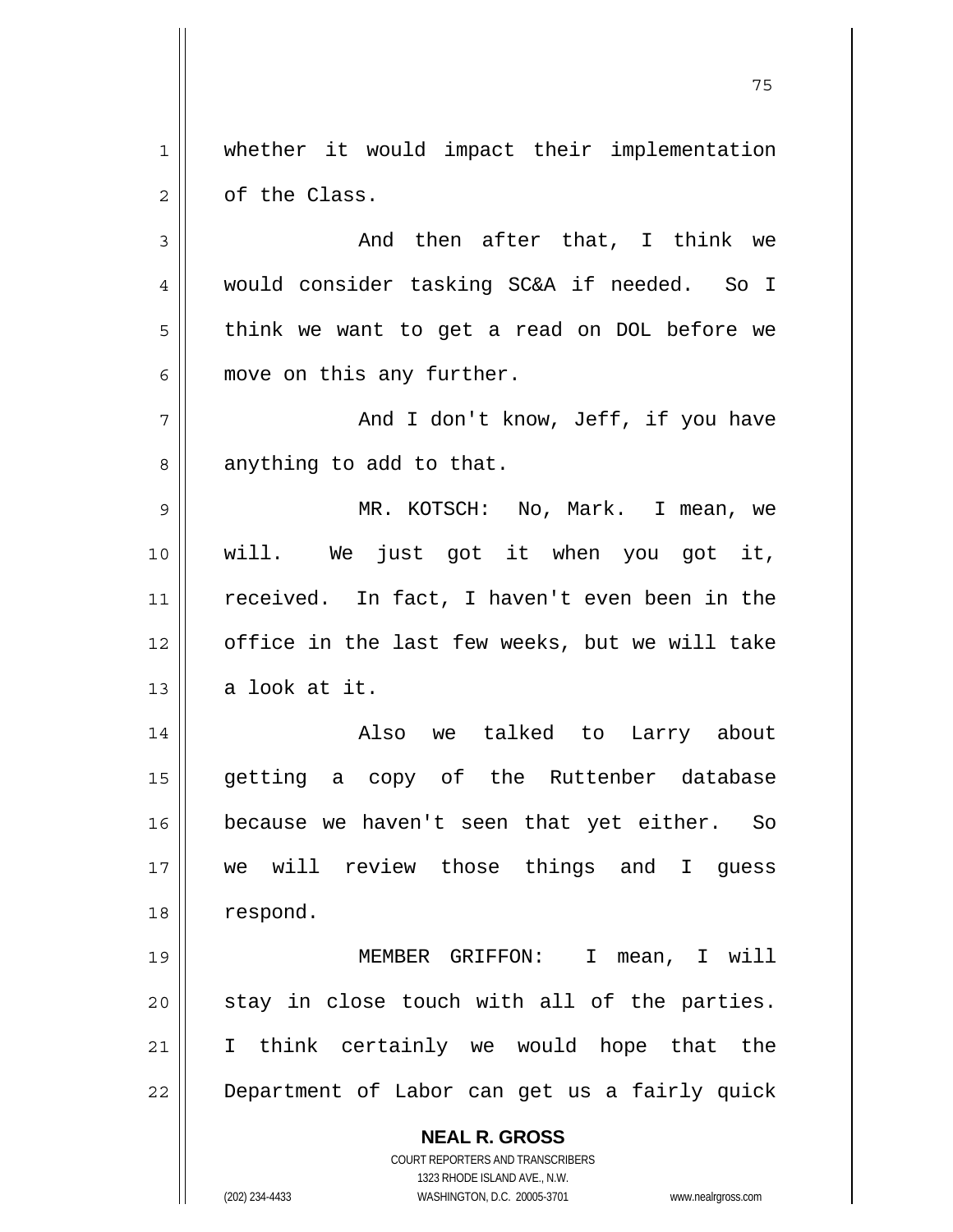**NEAL R. GROSS** 1 2 3 4 5 6 7 8 9 10 11 12 13 14 15 16 17 18 19 20 21 22 answer on this, on where it would stand. And then, you know, we will deal with that afterwards and whether we need to ask SC&A to review the report. But first we want to hear back from Labor. Larry wants to add. MR. ELLIOTT: Yes. The database from the Ruttenbers is going to be placed on our secure data network and shared with DOL before the week is out. And I have offered our technical team to Jeff to give them an interpretation and a navigational overview of the dataset because it is not straightforward and not self-explanatory. So we will help them with that. If I could, I would like to make a couple of comments here because I certainly appreciate those folks during public comment who have pointed out that where we at NIOSH -as we are scientists, we are not effective communicators in all respects.

и процесс в политическиот представление в 176 године. В 176 године в 176 године. В 176 године в 176 године в 1<br>В 176 године в 176 године в 176 године в 176 године в 176 године в 176 године в 176 године в 176 године в 176

COURT REPORTERS AND TRANSCRIBERS 1323 RHODE ISLAND AVE., N.W.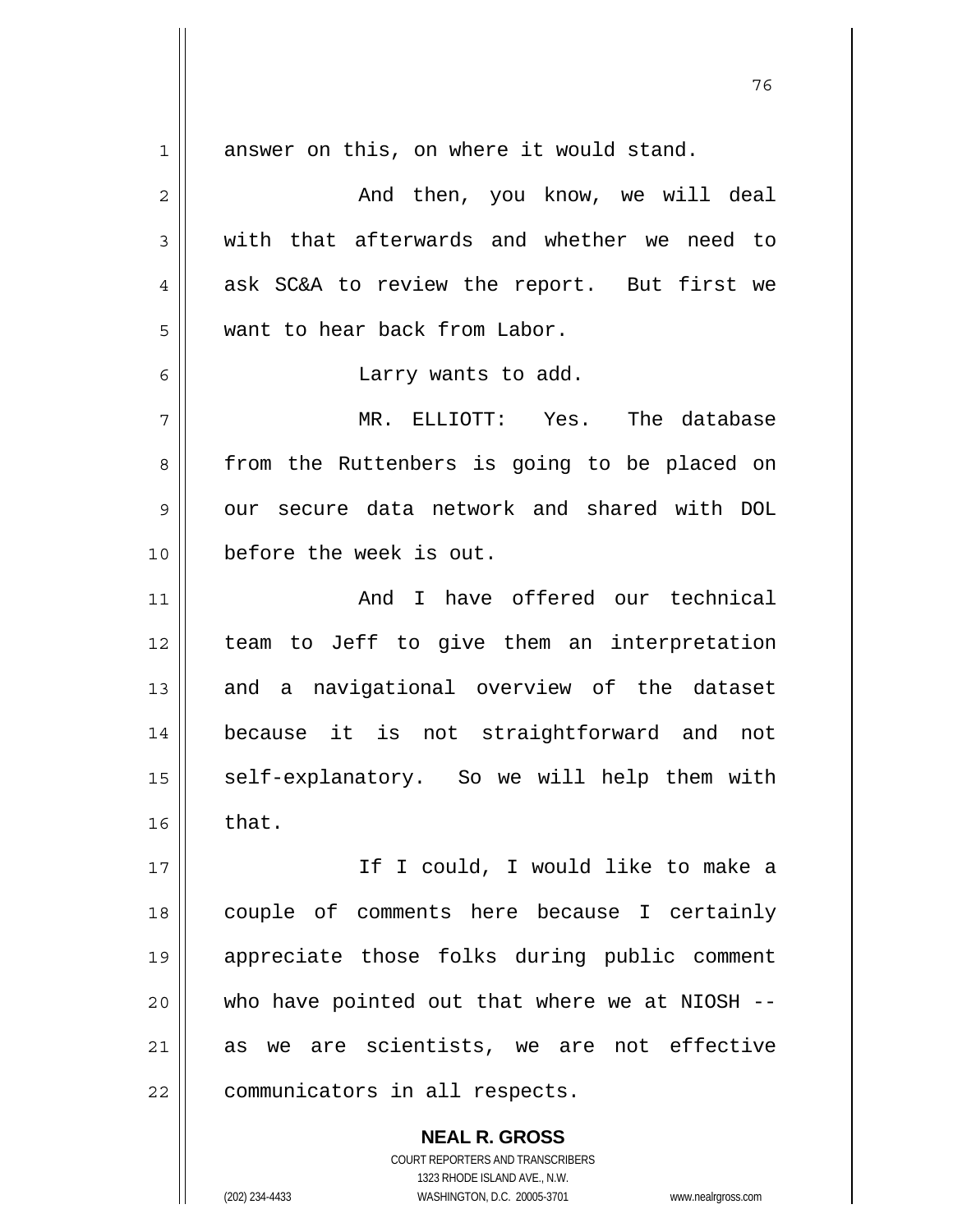And so I want to point out that we haven't done as good a job as I wanted to on communicating about this Ruttenber study. And I would like to expand on what I said Monday just for the record and to be clear.

6 7 8 9 10 11 12 13 14 15 The analysis that is outlined in the report has confirmed that our original understanding that Dr. Ruttenber and then his wife Margaret Ruttenber gave us was that the data used by the Ruttenbers came from the Rocky Flats radiation protection group, same data that was being incorporated and developed into the NDRP. So it is the same data source. Both the Ruttenber and the NDRP studies start with the same dosimetry data source.

16 17 18 19 20 While the Ruttenber team clearly expressed to Rocky Flats personnel and the NDRP that they would like to use the NDRP, it wasn't ready at the time that they conducted their study.

21 22 And so the data that they had been given required them to make some assessments

> **NEAL R. GROSS** COURT REPORTERS AND TRANSCRIBERS 1323 RHODE ISLAND AVE., N.W. (202) 234-4433 WASHINGTON, D.C. 20005-3701 www.nealrgross.com

1

2

3

4

5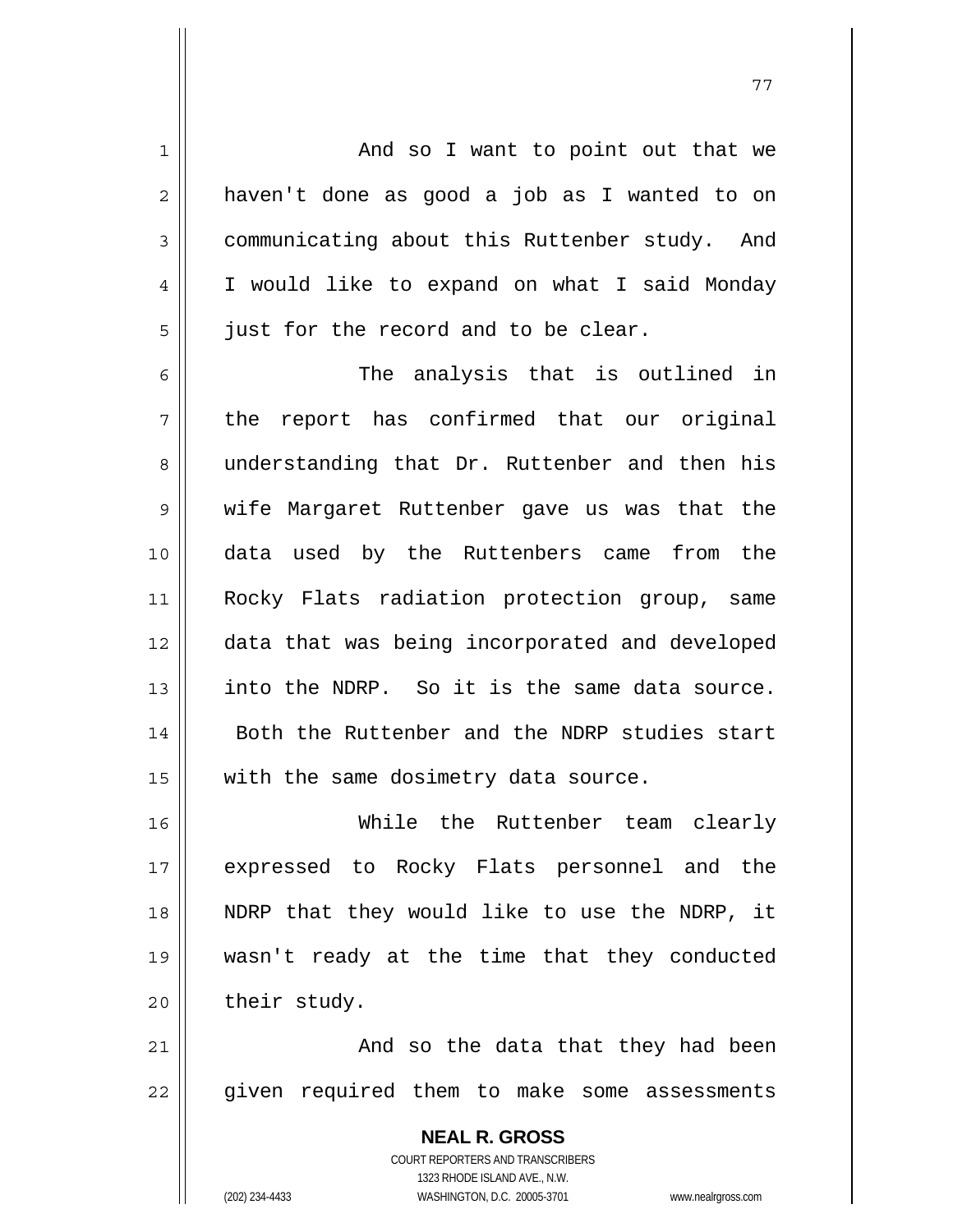of whether or not neutron exposure occurred for certain types of job categories that weren't reported to them in the NDRP data that they had received.

5 6 7 8 9 10 11 12 13 14 15 They, therefore, felt that any member of a job classification or category that might have had opportunity to enter one of the identified buildings where plutonium occurred and neutron exposures could have existed should be given an imputed dose, an assigned dose, a dose that is estimated to have been a potential for that kind of activity for that kind of job category. And all people in that job category would have been assigned that dose.

16 17 18 19 20 21 22 So when the Ruttenbers assigned these doses, the NDRP relied primarily on dosimetry records constructed in detail as individual work histories and time lines. And he assigned those doses to workers if there was evidence of a neutron exposure in a building they went into.

> **NEAL R. GROSS** COURT REPORTERS AND TRANSCRIBERS 1323 RHODE ISLAND AVE., N.W. (202) 234-4433 WASHINGTON, D.C. 20005-3701 www.nealrgross.com

1

2

3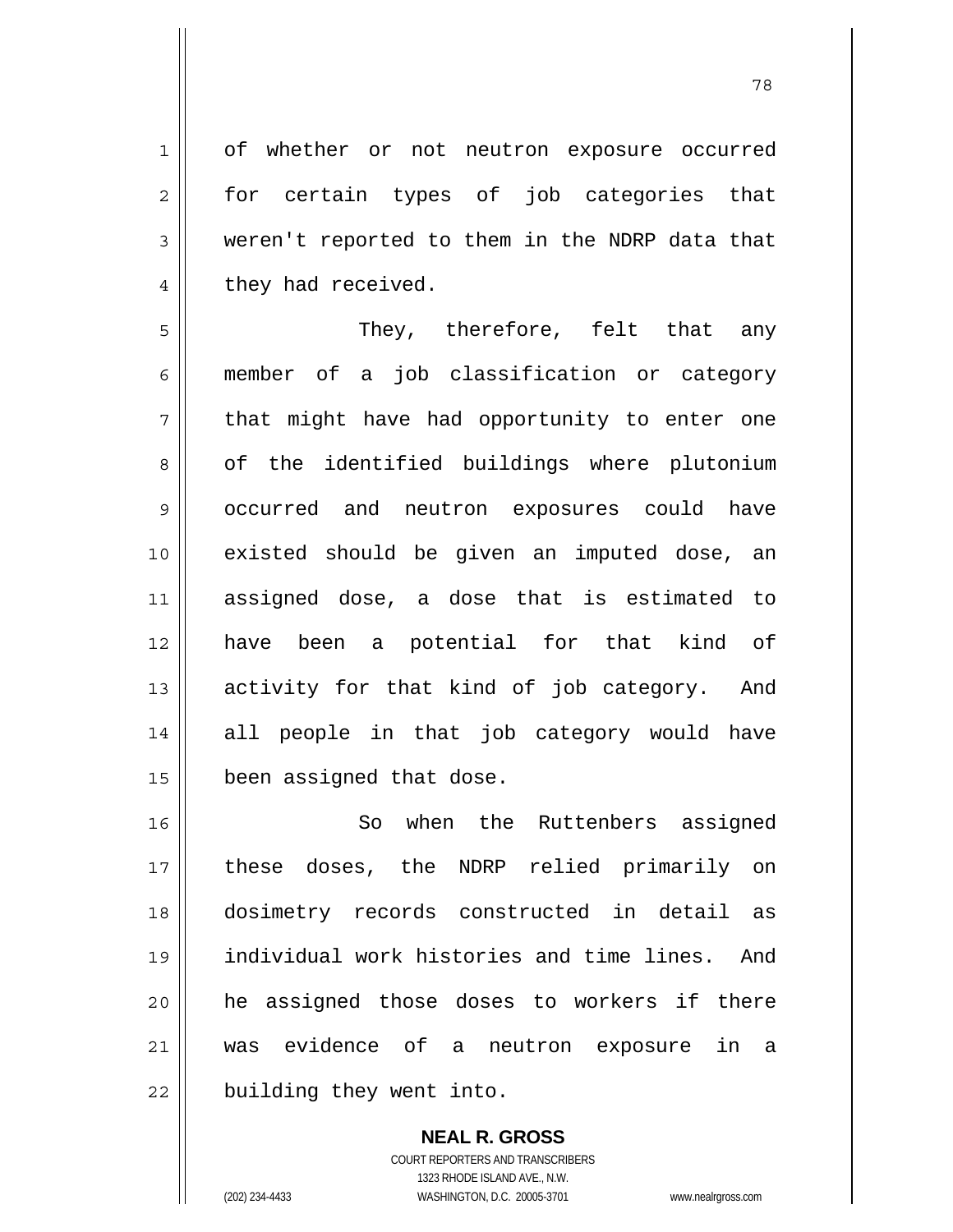1 2 3 4 5 6 7 8 9 10 11 12 13 14 15 16 17 18 19 20 21 22 There is no difference in the neutron identified buildings in the NDRP from the neutron buildings in the Ruttenber dataset. They are the same. The buildings that have been identified as neutron exposure buildings are the same. It is important to remember, I think, that NIOSH's responsibility here is to the claimants. And so when we developed this evaluation, we talked with the team about how they were going to evaluate the two datasets. You know, our responsibility is to the claimants. So we focused on the 100 current claims that we had in our system. And for Rocky Flats workers who were not included in the NDRP prior to 1967 but for whom the Ruttenber data imputed a neutron dose, there were of these 100 claims, 50 individuals that were already included in the SEC Class. There were 22 that had non-SEC cancers and nine had less than 250 days of employment in the SEC period.

> **NEAL R. GROSS** COURT REPORTERS AND TRANSCRIBERS 1323 RHODE ISLAND AVE., N.W. (202) 234-4433 WASHINGTON, D.C. 20005-3701 www.nealrgross.com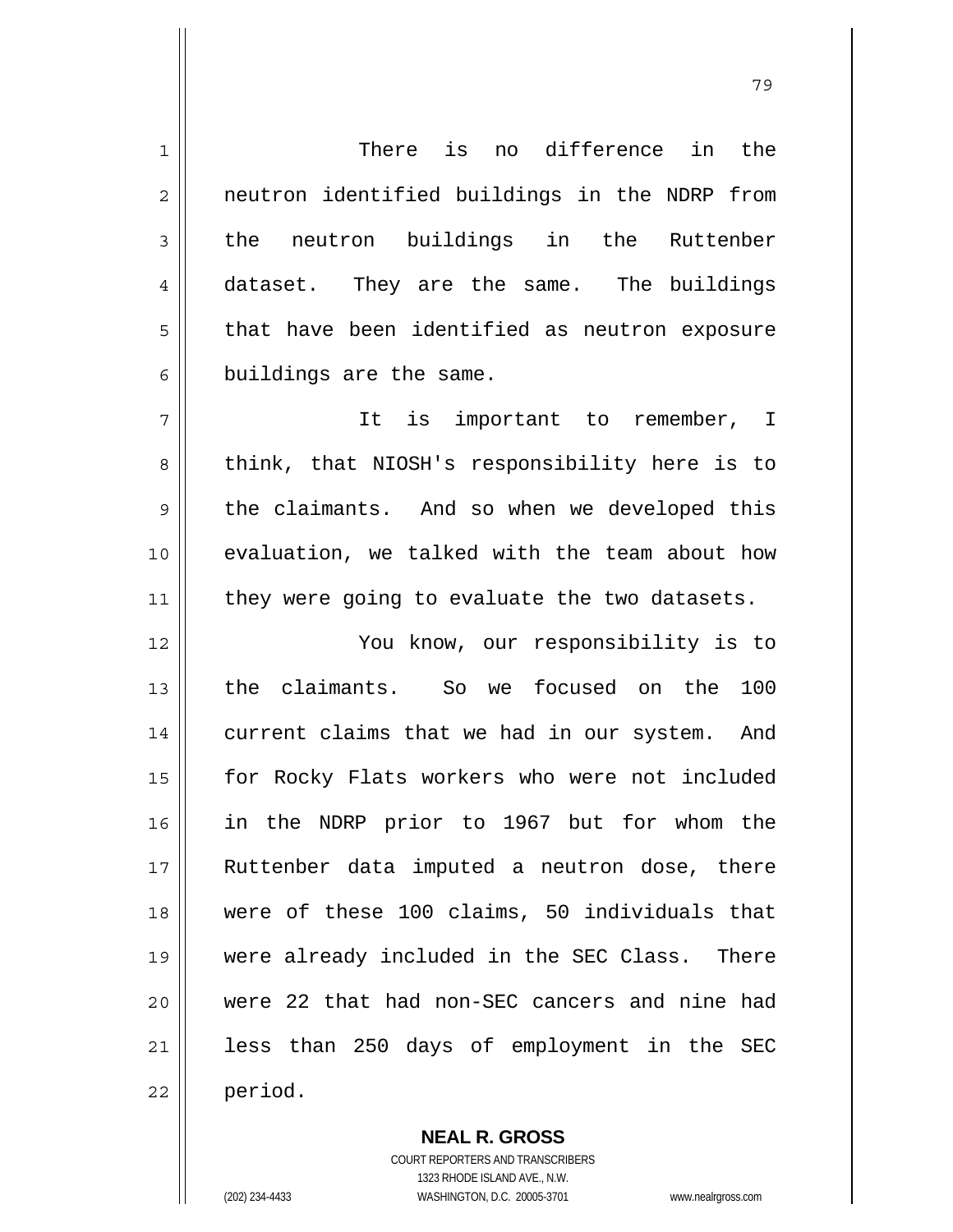| $\mathbf 1$    | Four had dose reconstructions that                                  |
|----------------|---------------------------------------------------------------------|
| $\overline{2}$ | had a PoC of greater than 50 percent. And                           |
| 3              | three individual claims were closed because                         |
| 4              | either the employee died or the survivors                           |
| 5              | died, which is just terrible in my opinion.                         |
| 6              | That is where we fail these folks                                   |
| 7              | dramatically.                                                       |
| 8              | And one had a non-SEC cancer but                                    |
| 9              | was compensated for beryllium exposure. So                          |
| 10             | for the total of 89 of the 100 claimants with                       |
| 11             | imputed neutron doses in the Ruttenber                              |
| 12             | database, this data can have no impact on the                       |
| 13             | compensation decision.                                              |
| 14             | In addition, the imputed annual                                     |
| 15             | neutron doses in the Ruttenber database are                         |
| 16             | less than 100 millirem for each year in the                         |
| 17             | SEC period for 10 of the<br>remaining 11                            |
| 18             | individuals.                                                        |
| 19             | detailed review of<br>Α<br>these                                    |
| 20             | claimants' dosimetry files was conducted.<br>And                    |
| 21             | there was nothing that suggests that neutron                        |
| 22             | exposure occurred for them prior to 1967.                           |
|                |                                                                     |
|                | <b>NEAL R. GROSS</b><br>COURT REPORTERS AND TRANSCRIBERS            |
|                | 1323 RHODE ISLAND AVE., N.W.                                        |
|                | (202) 234-4433<br>WASHINGTON, D.C. 20005-3701<br>www.nealrgross.com |

80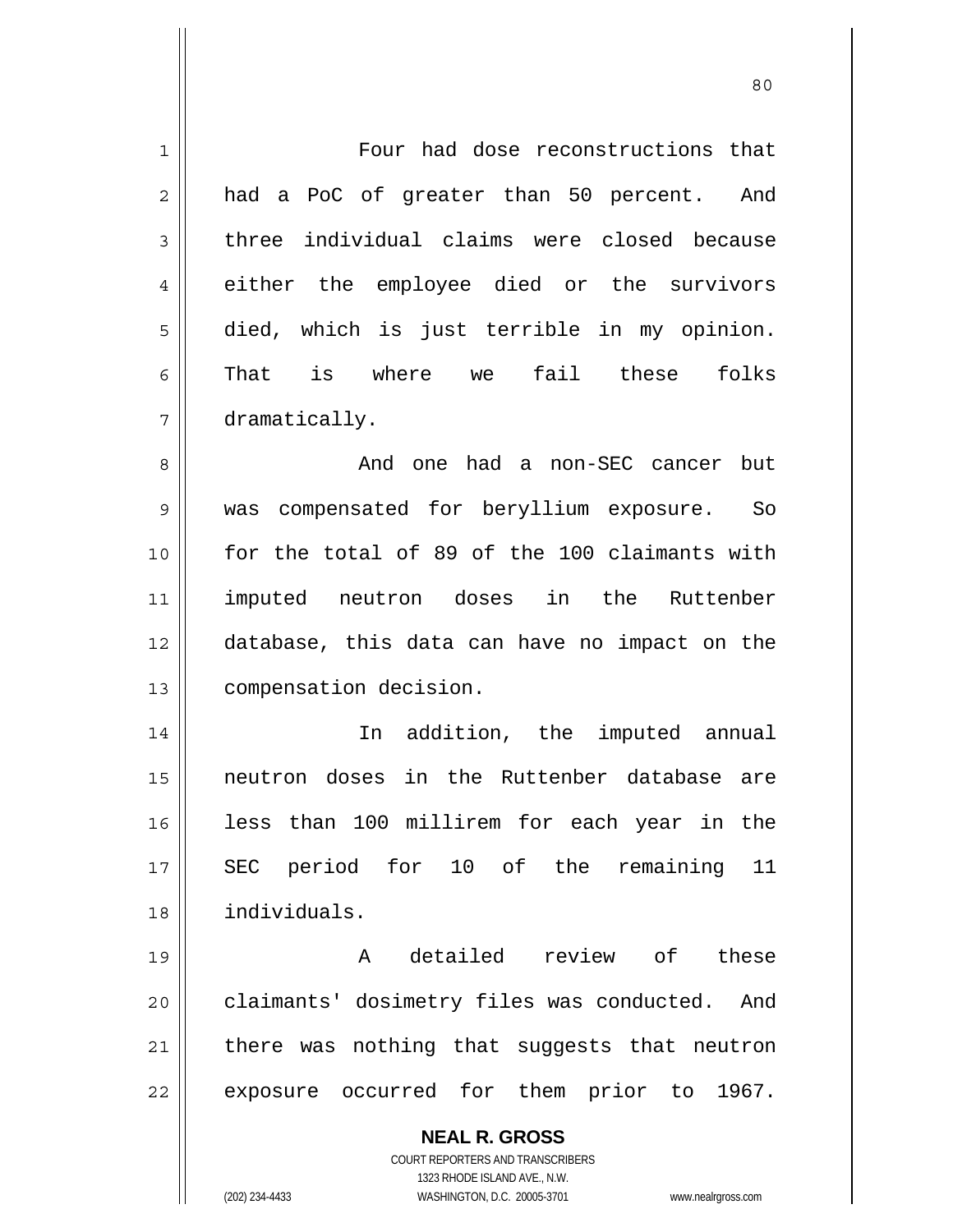1 2 3 4 5 That is, there were no neutron dosimetry results, no incident reports from a plutonium building, no plutonium bioassay results, or any other evidence indicative of neutron exposure potential.

6 7 8 9 10 11 There is one claimant with an annual neutron dose of greater than 100 millirem in the Ruttenber database but not in the NDRP. And there is no evidence of neutron exposure potential for this individual in his dosimetry files.

12 13 14 15 16 17 18 19 20 So I guess, in summary, NIOSH in our evaluation has determined that the impact of using the Ruttenber database, in addition to the NDRP for determining eligibility in this Special Exposure Cohort Class, is a decision that DOL needs to make. We have tried to give them an understanding based upon claims that we have how this Ruttenber database would affect that population.

21 22 So if we have missed the mark, I apologize for the poor communication of this,

> **NEAL R. GROSS** COURT REPORTERS AND TRANSCRIBERS 1323 RHODE ISLAND AVE., N.W. (202) 234-4433 WASHINGTON, D.C. 20005-3701 www.nealrgross.com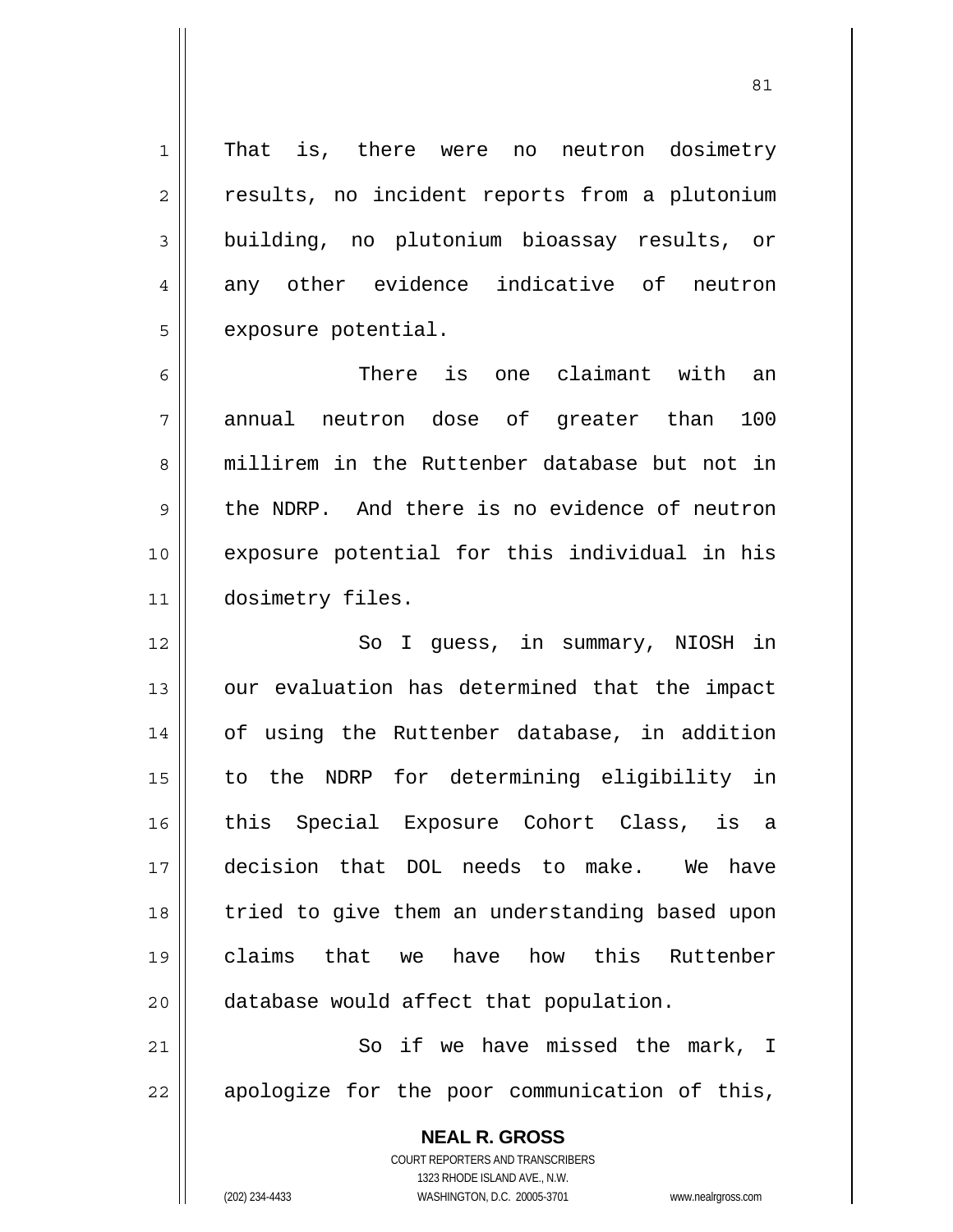| $\mathbf 1$    | but I sensed enough irritation about it,                            |
|----------------|---------------------------------------------------------------------|
| $\overline{2}$ | enough frustration about it from public                             |
| $\mathfrak{Z}$ | comment I felt I wanted to clarify the record.                      |
| $\overline{4}$ | MEMBER GRIFFON: Let me just add, I                                  |
| 5              | think you got pretty far down into the weeds                        |
| 6              | there. And I am not going to redo our work                          |
| 7              | group conversation because we got quite into                        |
| 8              | these details and how the 100 cases were                            |
| $\mathsf 9$    | considered.                                                         |
| 10             | This is all part of this report,                                    |
| 11             | which is available for everybody. It is on                          |
| 12             | the website, on the O: drive, also. You know,                       |
| 13             | I think now let's let DOL look at it and                            |
| 14             | consider it.                                                        |
| 15             | The one thing that I would ask $-$ -                                |
| 16             | and it came out of the Work Group -- is that                        |
| 17             | the analysis of those 100 cases would be added                      |
| 18             | to the O: drive.                                                    |
| 19             | And I haven't seen. I looked right                                  |
| 20             | before the meeting to see if that was posted,                       |
| 21             | and I don't think it has been put up there                          |
| 22             | yet.                                                                |
|                | <b>NEAL R. GROSS</b>                                                |
|                | COURT REPORTERS AND TRANSCRIBERS                                    |
|                | 1323 RHODE ISLAND AVE., N.W.                                        |
|                | (202) 234-4433<br>WASHINGTON, D.C. 20005-3701<br>www.nealrgross.com |

<u>82</u>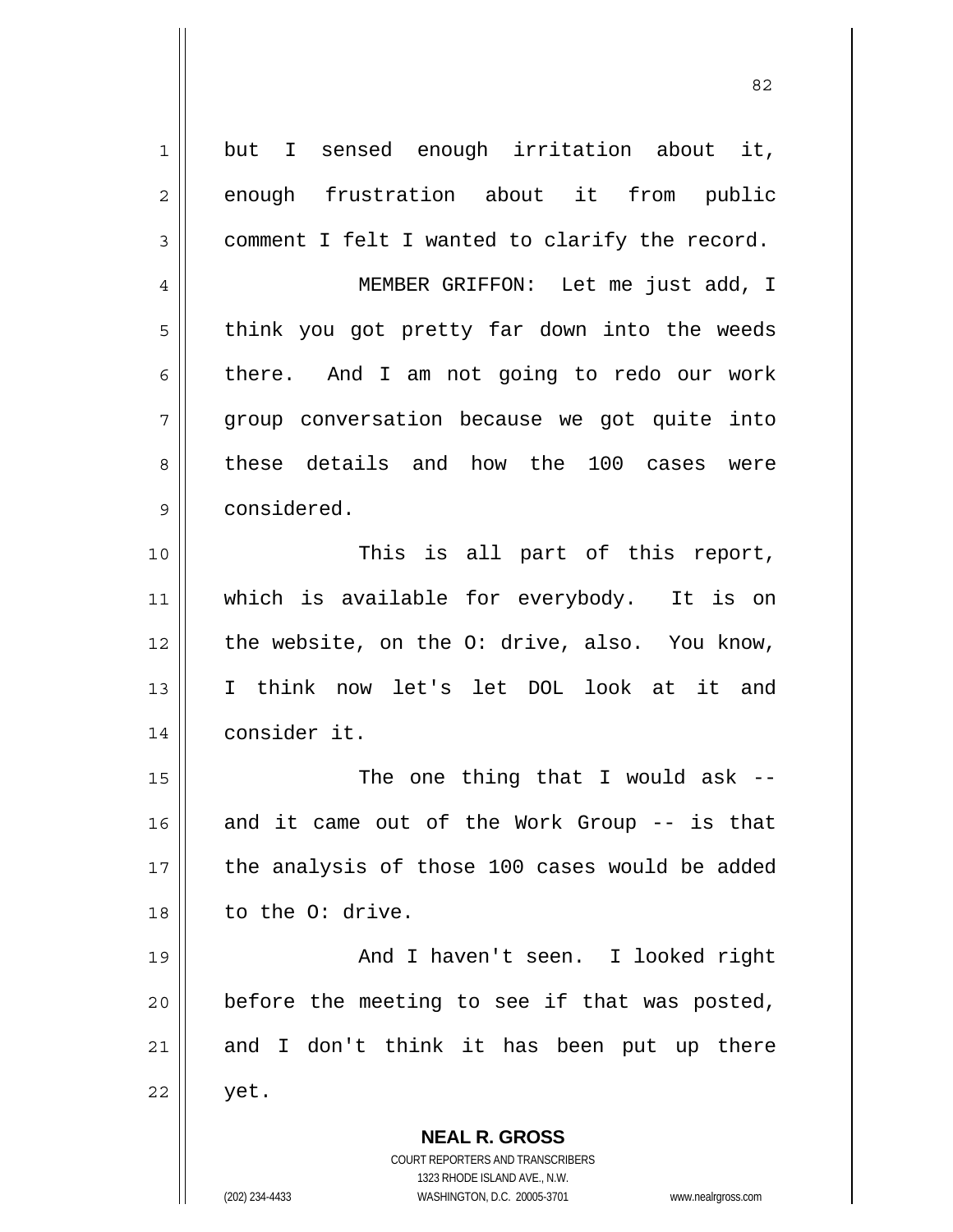| $\mathbf 1$    | So if NIOSH could do that for us                                    |
|----------------|---------------------------------------------------------------------|
| $\overline{2}$ | and for DOL, I think that might be helpful,                         |
| 3              | too, to understand all of those details you                         |
| 4              | just went through and see that but anyway.                          |
| 5              | CHAIRMAN ZIEMER: Dr. Melius?                                        |
| 6              | MEMBER MELIUS:<br>Again, without                                    |
| 7              | trying to belabor the situation but I'll agree                      |
| 8              | with one thing, Larry, that this was a poorly                       |
| $\mathsf 9$    | communicated report. I found it to be very                          |
| 10             | confusing, very poorly written.                                     |
| 11             | And I would object. I think the                                     |
| 12             | duty of NIOSH and certainly the duty of the                         |
| 13             | Board is to more than just the 100 claimants.                       |
| 14             | It is to a whole class of potential claimants                       |
| 15             | and whether in reviewing and defining a Class                       |
| 16             | definition we made the proper designation and                       |
| 17             | that the Ruttenber data offered a new source                        |
| 18             | of data.                                                            |
| 19             | So I think we have an obligation to                                 |
| 20             | look into this more than just to do with the                        |
| 21             | 100, what happened to 100, claimants, whether                       |
| 22             | they are a convenient sample that can be used.                      |
|                | <b>NEAL R. GROSS</b>                                                |
|                | COURT REPORTERS AND TRANSCRIBERS                                    |
|                | 1323 RHODE ISLAND AVE., N.W.                                        |
|                | (202) 234-4433<br>WASHINGTON, D.C. 20005-3701<br>www.nealrgross.com |

<u>83</u>

 $\mathsf{I}$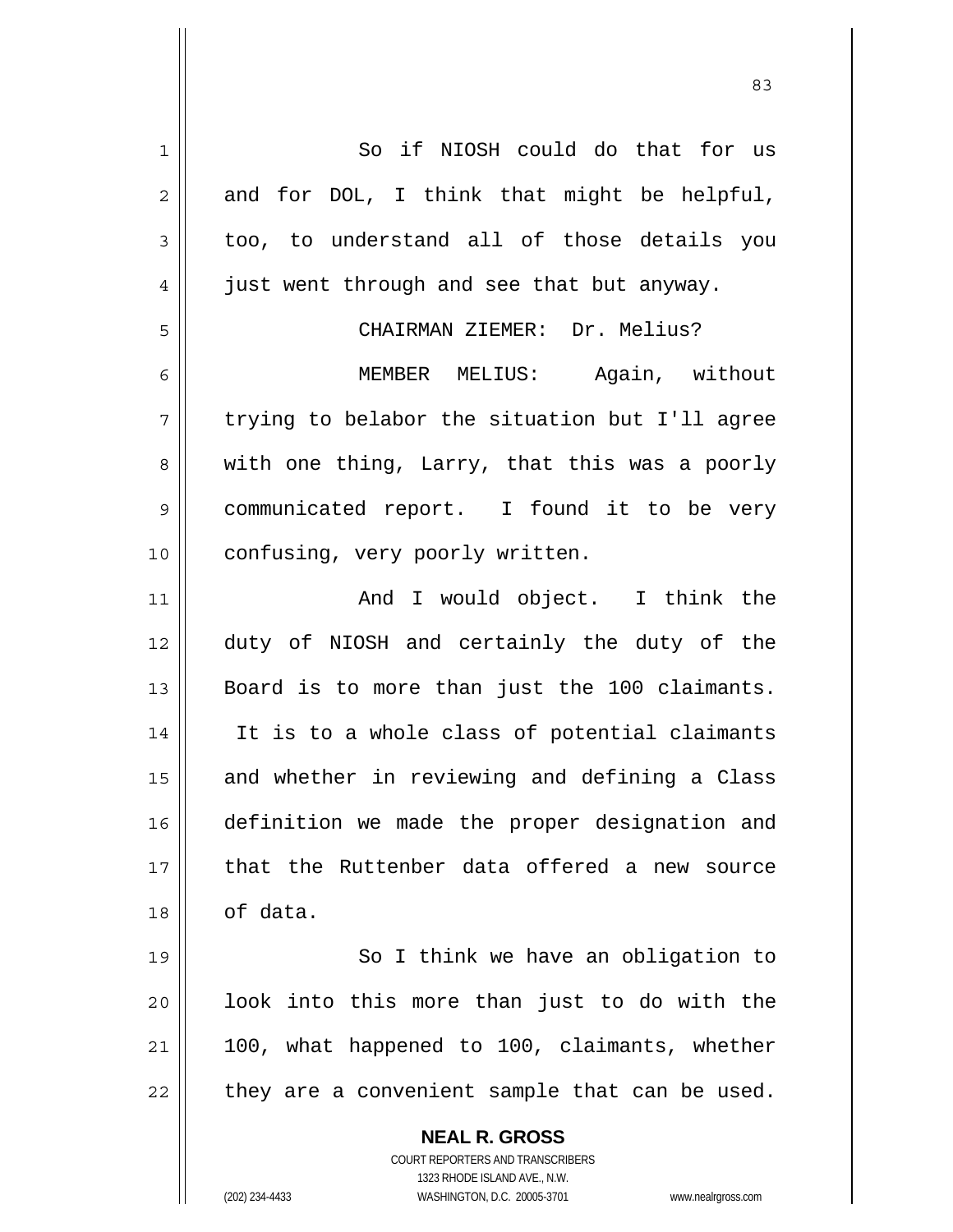1 2 And I can understand why they were looked into.

84

3 4 5 6 7 8 9 10 I am also comfortable with DOL, I think needs to take a look at this given where we are in implementing this Class. And I think we need to be appropriately careful and prudent in how we approach this now given what has gone on. So I think feedback from DOL would be welcome. And then let's see where we need to go with this.

11 12 13 14 15 16 17 CHAIRMAN ZIEMER: Well, indeed, the issue has really focused on the implementation of a Class which has already been approved. And if, in fact, DOL after looking at this determines that there should be some modification, that will impact on what we do next.

18 19 20 21 So it is very appropriate to let DOL take a look at this first. And then we can determine a course after we see what comes out of that.

So thank you very much. Let's go

**NEAL R. GROSS** COURT REPORTERS AND TRANSCRIBERS 1323 RHODE ISLAND AVE., N.W.

22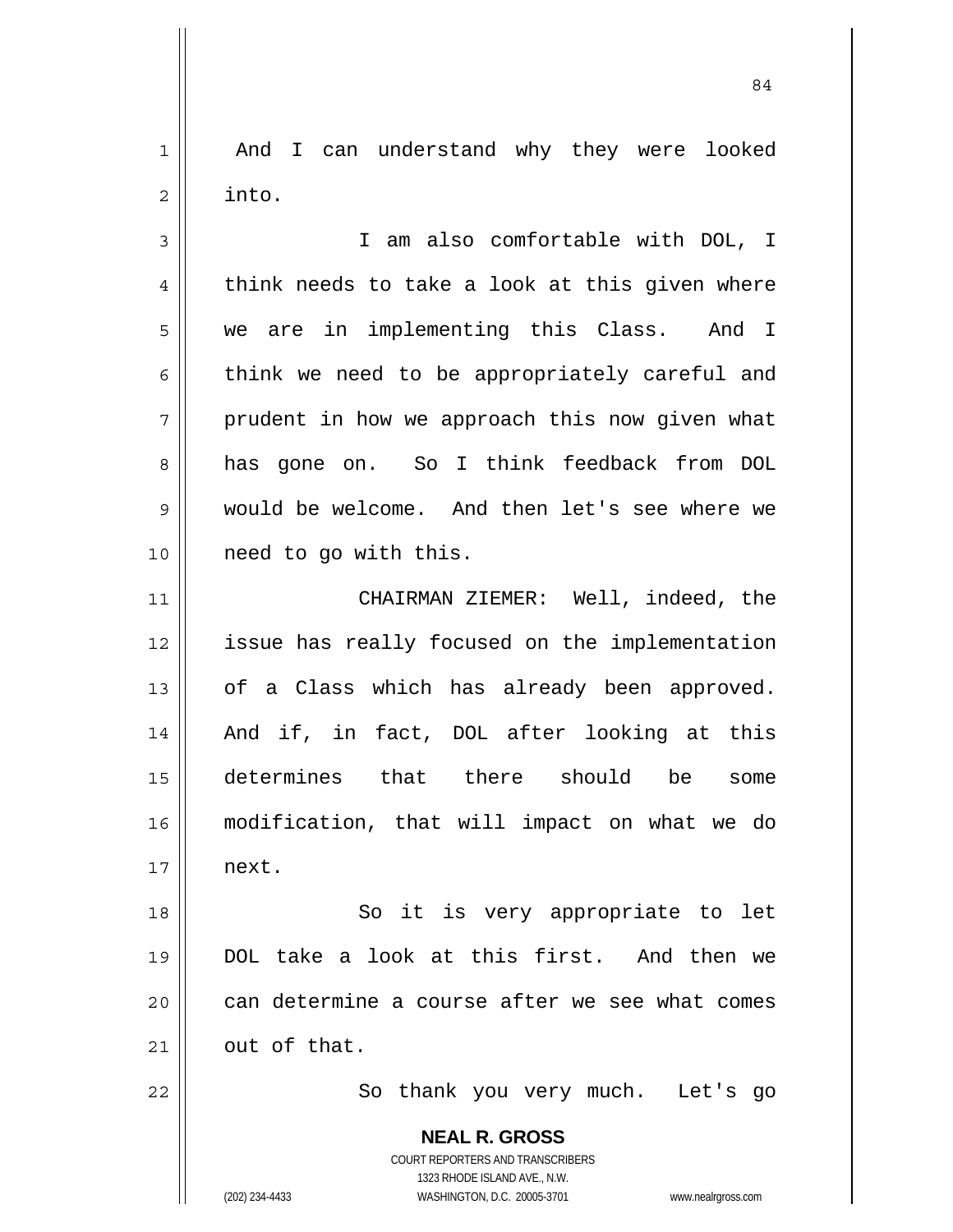ahead.

1

**NEAL R. GROSS** COURT REPORTERS AND TRANSCRIBERS 1323 RHODE ISLAND AVE., N.W. 2 3 4 5 6 7 8 9 10 11 12 13 14 15 16 17 18 19 20 21 22 MR. KATZ: Santa Susana, Mr. Gibson? MEMBER GIBSON: We met April 17th in Cincinnati. We went over the matrix and the concerns that SC&A had. Those concerns are in NIOSH's hands right now. They made no response to them. We're awaiting that. Also since last meeting, I have become aware of some information that is out there that I don't think SC&A has reviewed yet that -- I haven't been able to share this with the rest of the Work Group. So I am not comfortable with asking SC&A to do that now, until I talk to the rest of the Work Group. But, just for your information, I think there may be some additional tasking we want to do for SC&A to do some additional review. MR. KATZ: Thank you, Mike. Savannah River site, Mr. Griffon? MEMBER GRIFFON: Yes, pretty much

(202) 234-4433 WASHINGTON, D.C. 20005-3701 www.nealrgross.com

<u>85 and 2001 and 2001 and 2001 and 2001 and 2001 and 2001 and 2001 and 2001 and 2001 and 2001 and 2001 and 200</u>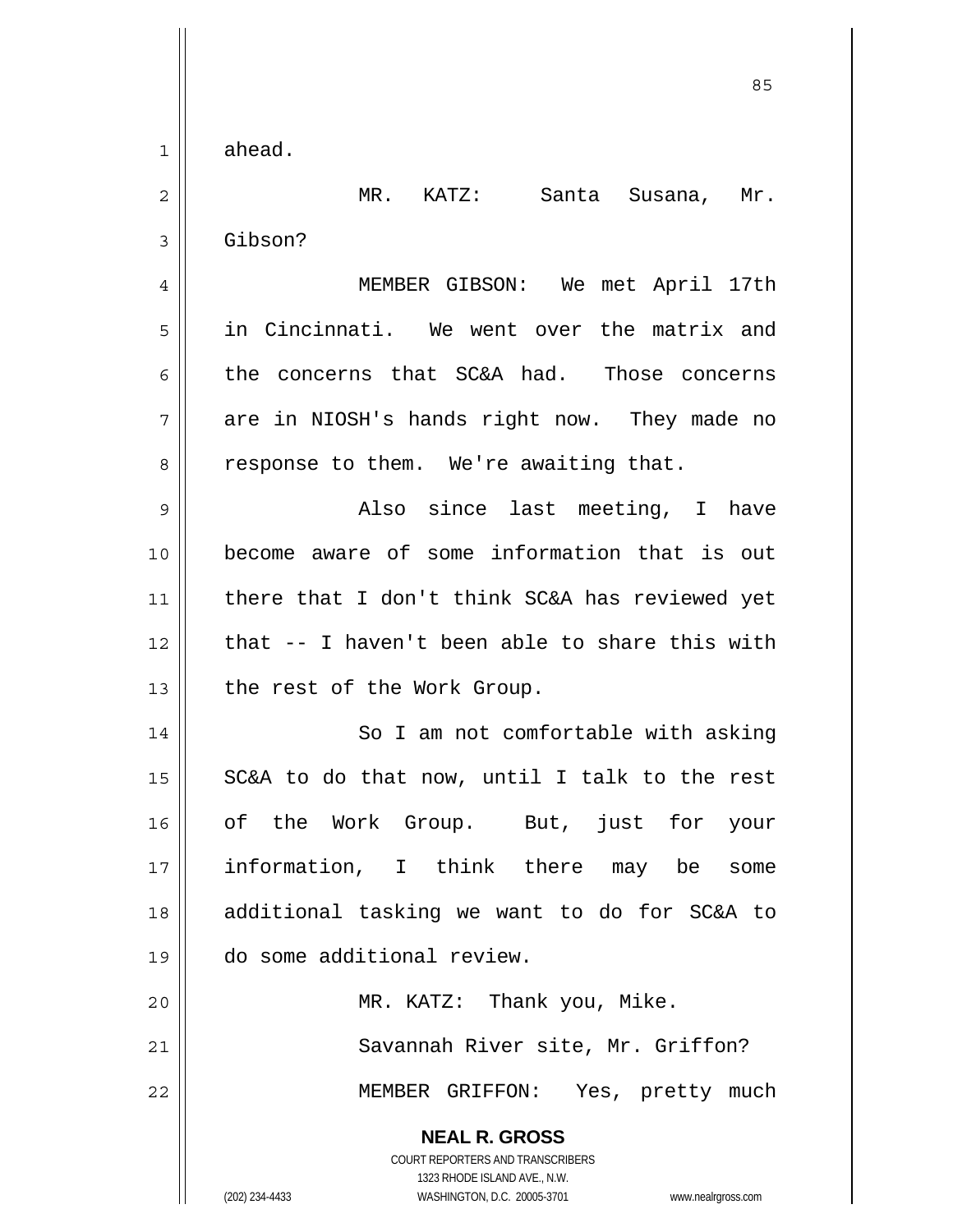1 2 3 4 5 6 7 8 9 10 11 12 13 14 15 16 17 18 19 20 21 the same update as for Los Alamos. We are close, but we haven't had a meeting yet. And SC&A has also been down there. Joe's group gets around. Again, I think early fall we are expecting to have a work group start up down in Savannah and maybe in the area, actually. I am not sure about that because we might coincide it with data collection activities. So it will either be in our normal spot, Cincinnati, or Savannah. And that is it. MR. KATZ: SEC issues, Dr. Melius? MEMBER MELIUS: The SEC Issues Work Group met by conference call, I believe, stealing or beating John Poston to the one open time we had. Sorry, John. We all had scheduling problems between health physics and other vacation schedules and so forth. Anyway, we met, reviewed two things. One was the Dow SEC petition, which was mainly trying to update and make sure

22 where we stood with a variety of issues

> **NEAL R. GROSS** COURT REPORTERS AND TRANSCRIBERS

> > 1323 RHODE ISLAND AVE., N.W.

(202) 234-4433 WASHINGTON, D.C. 20005-3701 www.nealrgross.com

<u>86 and 2001 and 2002 and 2003 and 2003 and 2003 and 2003 and 2003 and 2003 and 2003 and 2003 and 2003 and 200</u>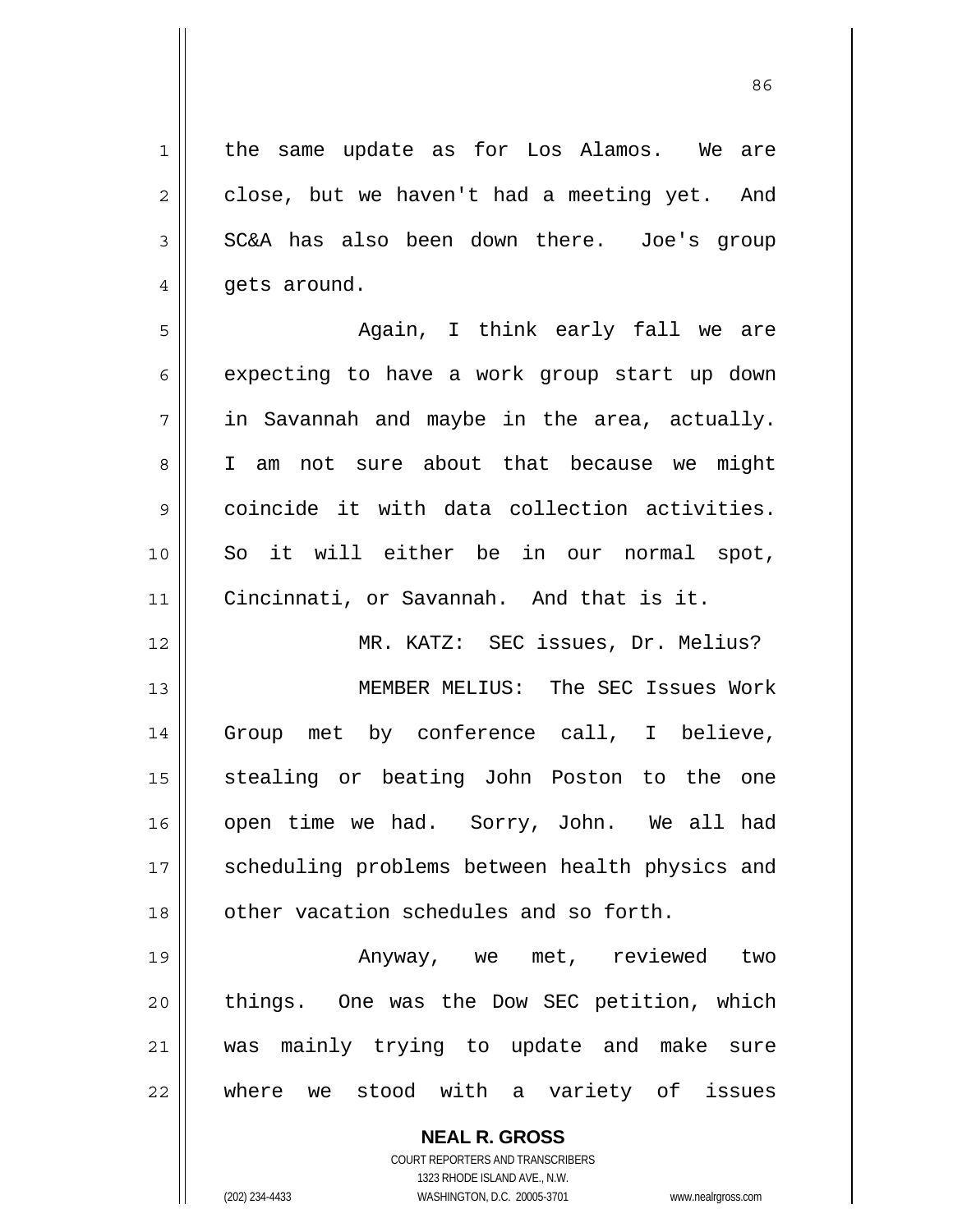1 related to that.

| 2           | We do need to task SC&A with one              |
|-------------|-----------------------------------------------|
| 3           | more review related to that. It is not a      |
| 4           | large task, but the Appendix, I think it's    |
| 5           | Appendix C, but I may be wrong, to the        |
| 6           | TBD-6000, which covers Dow and needs to be    |
| 7           | reviewed by SC&A, they haven't reviewed it in |
| 8           | relationship to the SEC because I wasn't      |
| $\mathsf 9$ | available at the time they did their last     |
| 10          | technical review. And there are a few other   |
| 11          | informational things.                         |
| 12          | I think if SC&A proceeds correctly,           |
| 13          | I think we will try to do another Work Group  |
| 14          | meeting before the October meeting and        |
| 15          | hopefully can bring some closure to that SEC  |
| 16          | evaluation review.                            |
| 17          | The<br>other potential problem there          |
| 18          | is that the residual covered period is being  |
| 19          | under evaluation also. And there may be some  |
| 20          | changes to that and being forwarded from      |
| 21          | NIOSH. The timing on that is sort of out of   |
| 22          | our hands, but we may want to proceed anyway, |

**NEAL R. GROSS**

COURT REPORTERS AND TRANSCRIBERS 1323 RHODE ISLAND AVE., N.W. (202) 234-4433 WASHINGTON, D.C. 20005-3701 www.nealrgross.com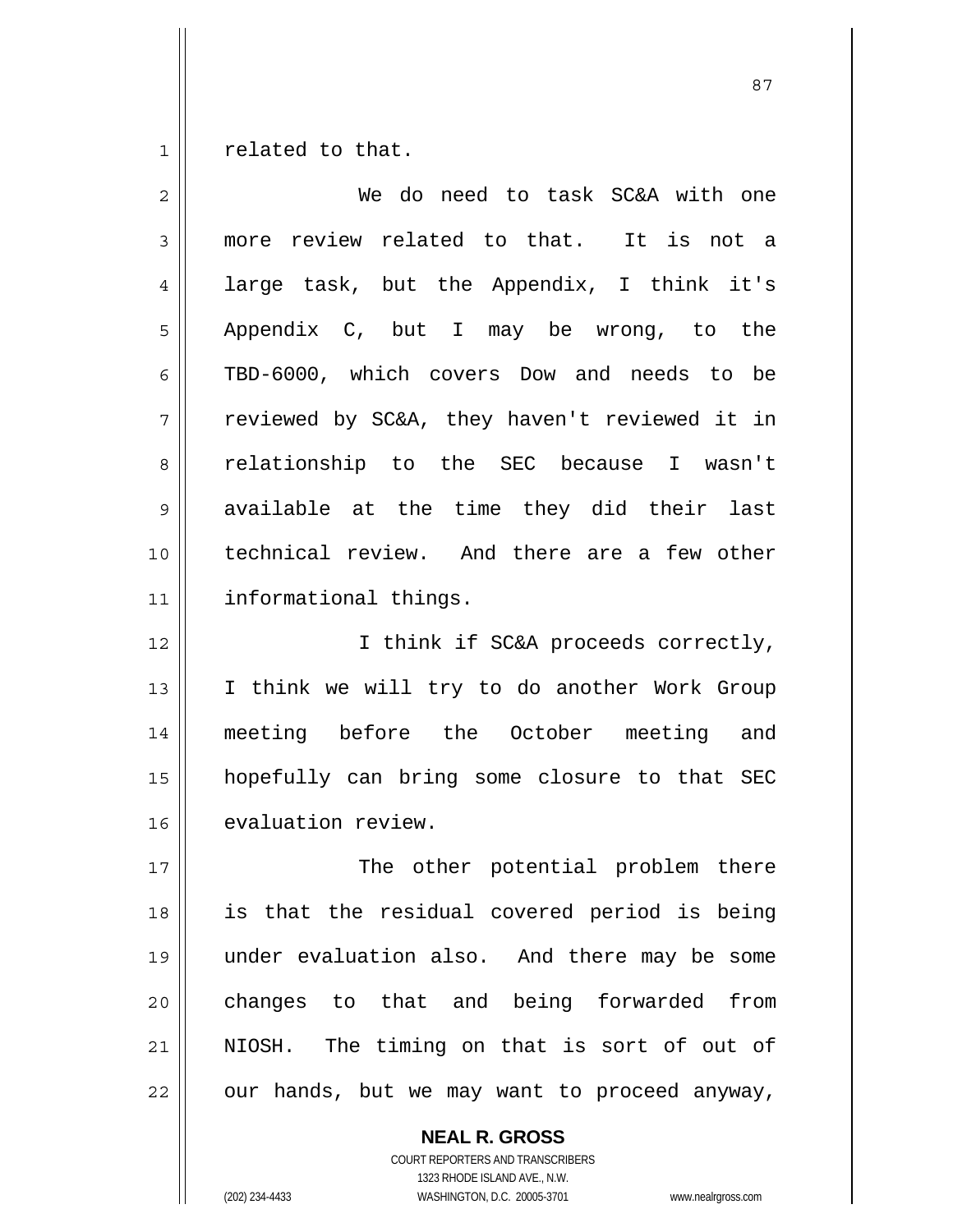1 2 but that could complicate the timing a little bit.

**NEAL R. GROSS** COURT REPORTERS AND TRANSCRIBERS 1323 RHODE ISLAND AVE., N.W. 3 4 5 6 7 8 9 10 11 12 13 14 15 16 17 18 19 20 21 22 The second issue we looked at was we had the discussion on the 250-day issue involving the Metallurgical Laboratory, Chicago and I think, again, more of a technical discussion about how to approach that problem. And I think it was a good discussion. We will need to do follow-up. So I think probably at the same time we do Dow, we will probably have a meeting of the Work Group to also discuss the 250-day issue. MR. KATZ: Any questions? (No response.) MR. KATZ: Thanks, Dr. Melius. And, just for clarity here, SC&A was tasked at the Work Group meeting to take on Appendix C. Okay. So then we have TBD-6000, 6001. CHAIRMAN ZIEMER: This Work Group has been focusing mainly on the Appendix B,

(202) 234-4433 WASHINGTON, D.C. 20005-3701 www.nealrgross.com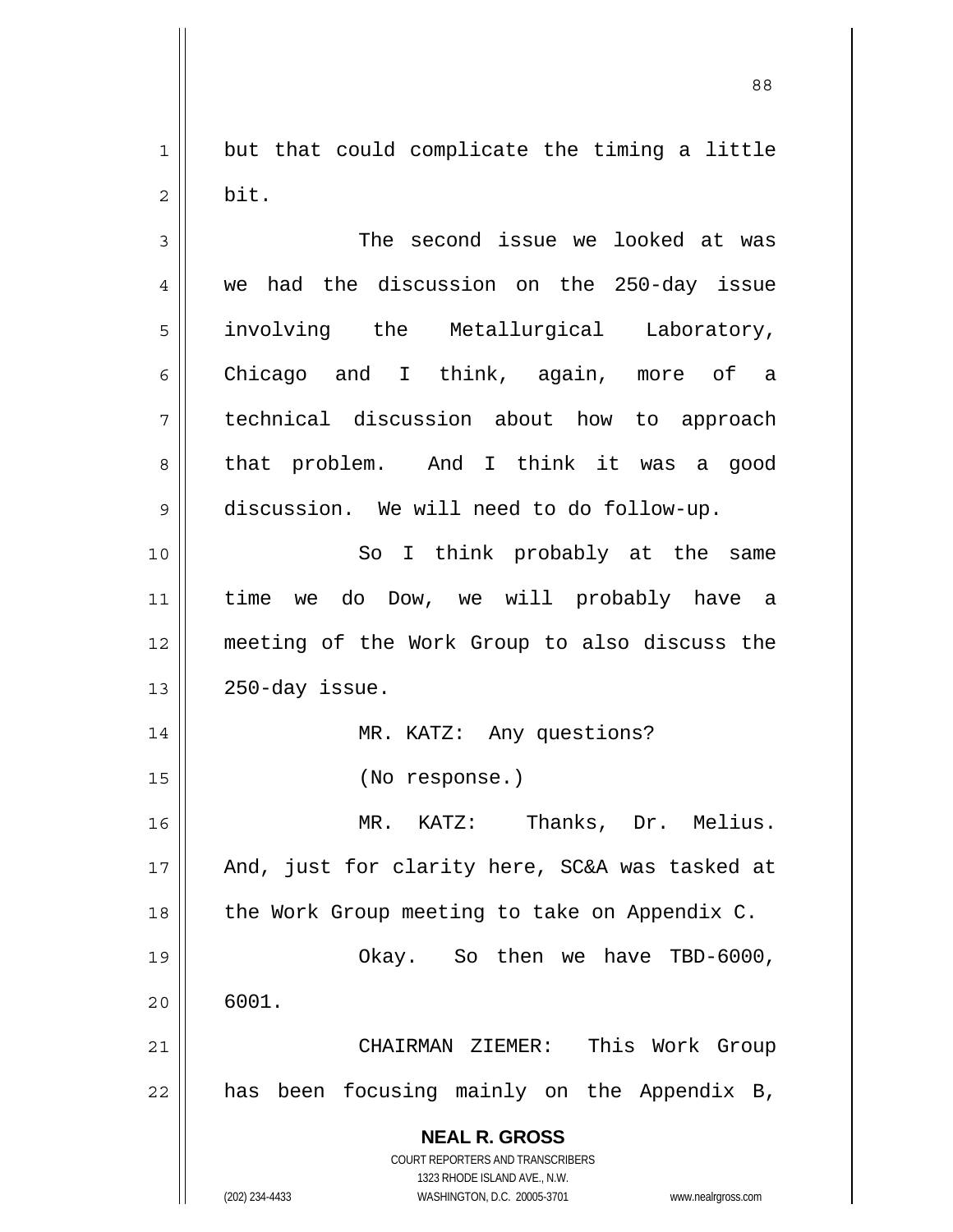| $\mathbf 1$    | which is the General Steel Industries issue.   |
|----------------|------------------------------------------------|
| $\overline{2}$ | And at the last Board meeting, we tasked SC&A  |
| $\mathfrak{Z}$ | to look at the SEC Petition Evaluation Report. |
| 4              | SC&A has completed that. And that              |
| 5              | report has been sent to DOE for clearance. It  |
| 6              | has not yet come to the Work Group. I think    |
| 7              | it went to DOE last week, late last week.      |
| 8              | And we expect that to be out to the            |
| 9              | Work Group perhaps in a week or two. And once  |
| 10             | we have that report from SC&A, we will be      |
| 11             | ready to schedule our next Work Group meeting. |
| 12             | In relation to General Steel in the            |
| 13             | meantime, there have been some other           |
| 14             | activities. SC&A staff people have also done   |
| 15             | some phone interviews with some of the General |
| 16             | Steel workers to clarify some of the issues    |
| 17             | that have arisen.                              |
| 18             | We have had a fair amount of input             |
| 19             | from both the petitioner and the site expert.  |
| 20             | So that there is a fair amount of additional   |
|                |                                                |
| 21             | information for the Work Group to look at as   |

**NEAL R. GROSS** COURT REPORTERS AND TRANSCRIBERS 1323 RHODE ISLAND AVE., N.W.

(202) 234-4433 WASHINGTON, D.C. 20005-3701 www.nealrgross.com

 $\mathsf{I}$ 

<u>89 and 2001 and 2002 and 2003 and 2003 and 2003 and 2003 and 2003 and 2003 and 2003 and 2003 and 2003 and 200</u>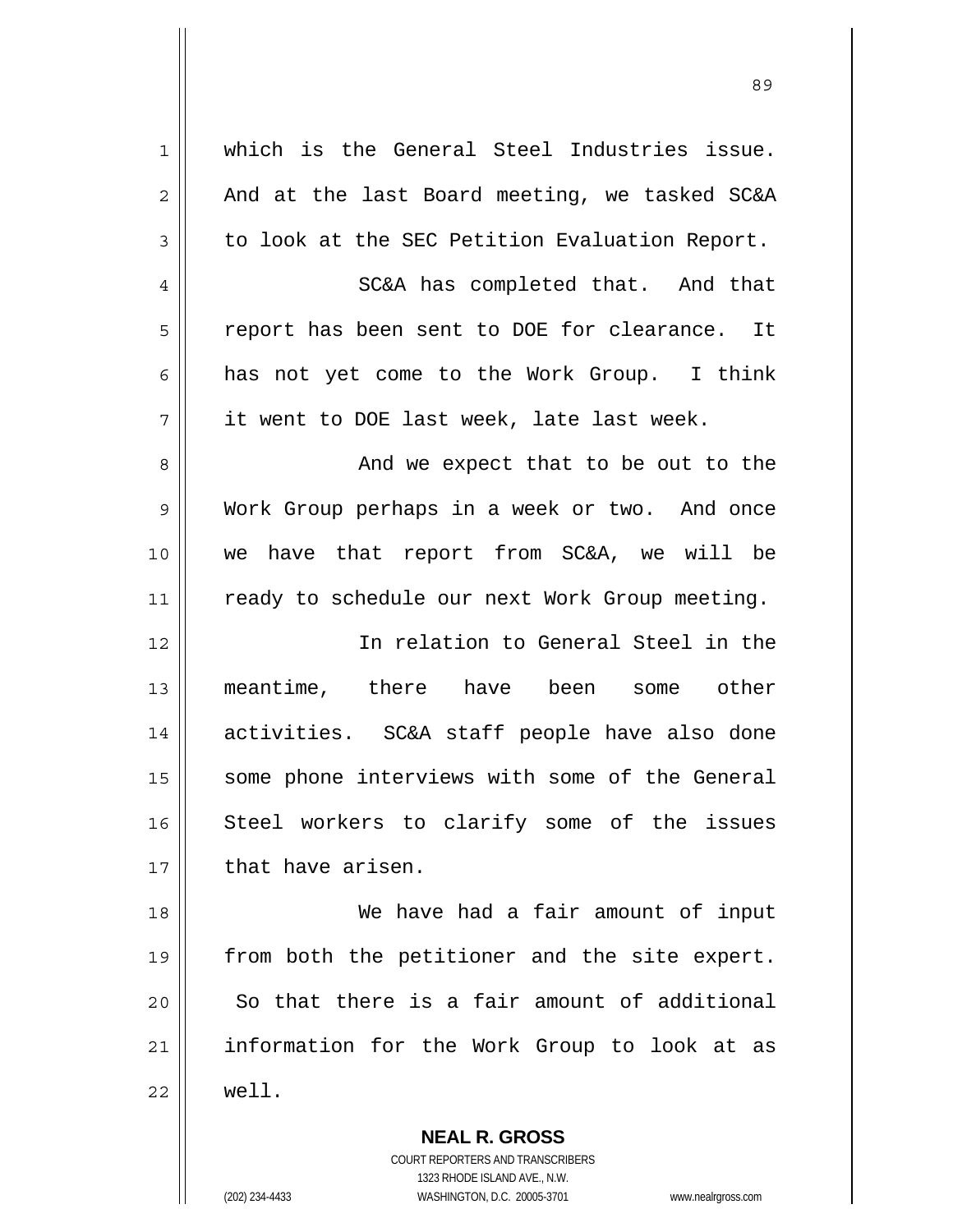**NEAL R. GROSS** COURT REPORTERS AND TRANSCRIBERS 1323 RHODE ISLAND AVE., N.W. (202) 234-4433 WASHINGTON, D.C. 20005-3701 www.nealrgross.com 1 2 3 4 5 6 7 8 9 10 11 12 13 14 15 16 17 18 19 20 21 22 So as soon as we get the SC&A report, we will be ready to schedule a meeting within the next four to six weeks. MR. KATZ: Thank you, Dr. Ziemer. Surrogate Data, Dr. Melius? MEMBER MELIUS: Nothing new to report. We will be planning to try to hold a Work Group meeting between now and the October meeting on that. We took our own time. The time available for that was also like that 3:00 o'clock last Friday. MR. KATZ: I see a very busy fall ahead of us for work groups, which is great, actually. And, Mr. Gibson, Worker Outreach? MEMBER GIBSON: Yes. We met in Cincinnati on June the 16th. And we have another meeting scheduled August the 12th in Cincinnati. We tried to find how we are going to assess the worker outreach efforts. We put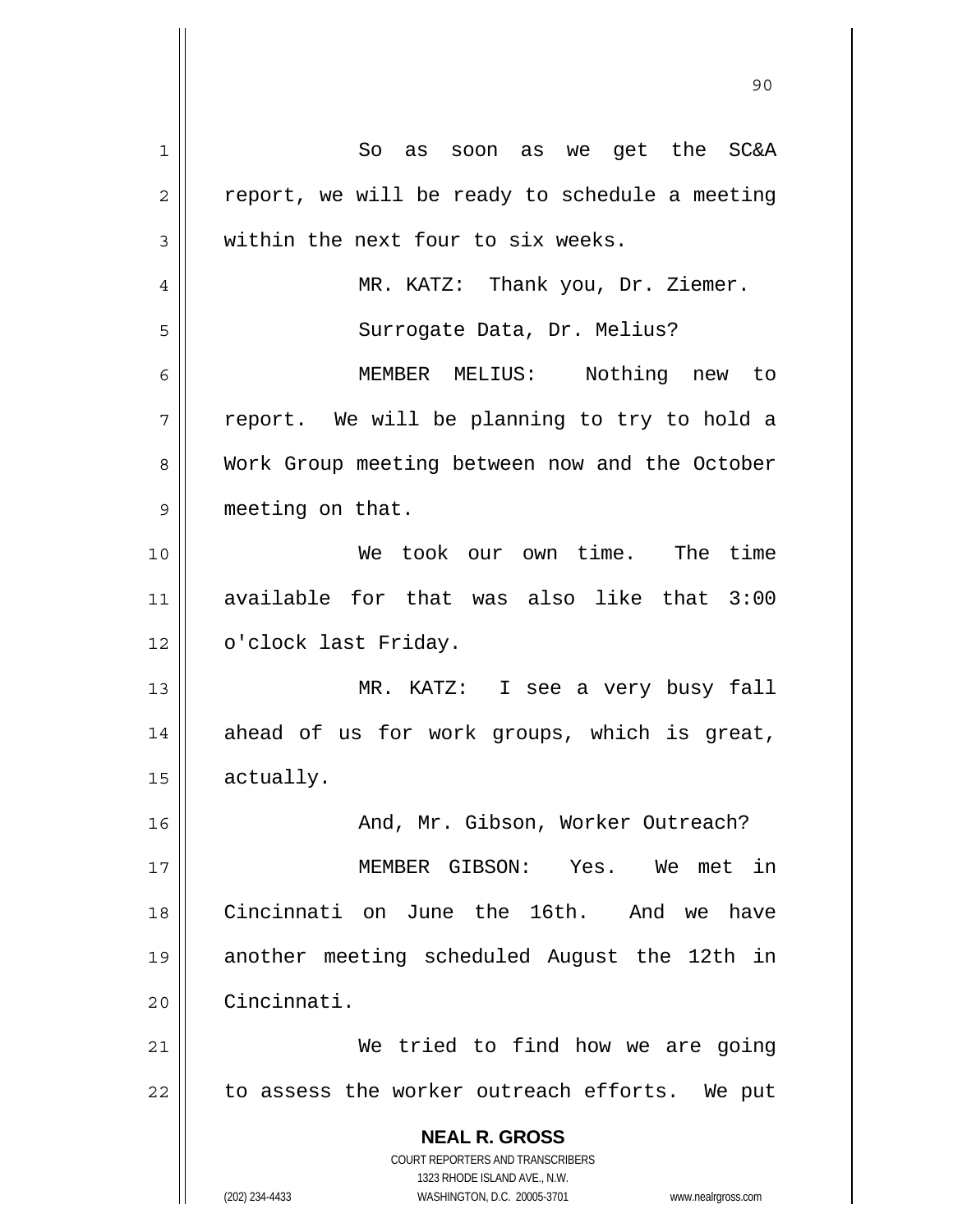1 together some draft language, and we are still working with that. But today there are a couple of issues.

4 5 6 7 8 9 10 11 12 13 14 15 Number one, we would like to present to the Board a draft mission statement to see if the Board would concur for us to adopt that. The mission statement is, the mission of the Advisory Board on Radiation and Worker Health's Worker Outreach Work Group is to monitor and assess the effectiveness of NIOSH and other sources of assistance for potential EEOICPA claimants and assure this information is available to as many current and former workers of the U.S. weapons complex as possible.

16 17 18 CHAIRMAN ZIEMER: I interpret that as a motion for approval of the Board for sort of the charge to the Work Group.

MEMBER GIBSON: Yes.

20 21 CHAIRMAN ZIEMER: And if there's a second, we will discuss that.

MEMBER BEACH: I will second that.

**NEAL R. GROSS** COURT REPORTERS AND TRANSCRIBERS

2

3

19

22

1323 RHODE ISLAND AVE., N.W. (202) 234-4433 WASHINGTON, D.C. 20005-3701 www.nealrgross.com

<u>91</u>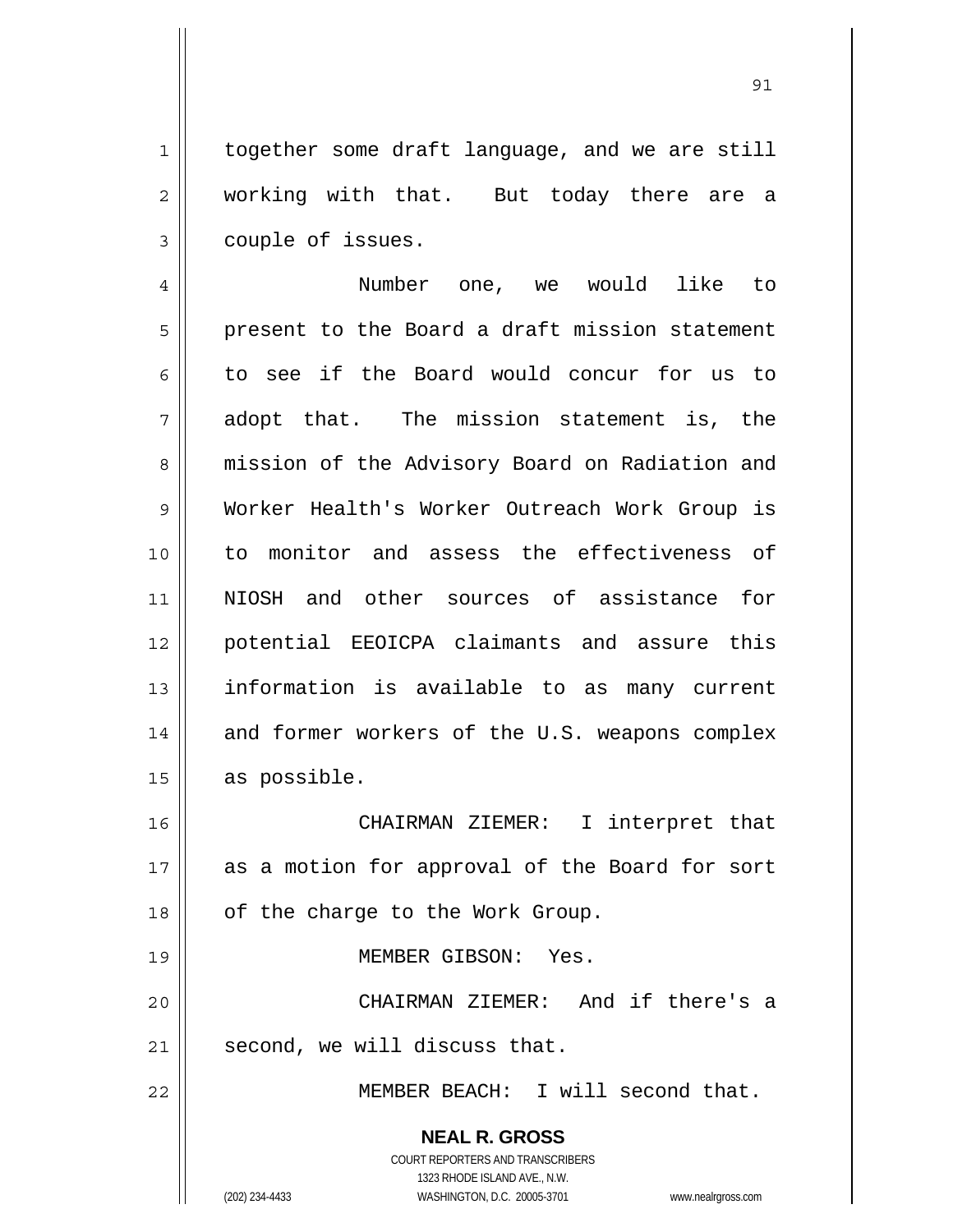| $\mathbf 1$    | CHAIRMAN ZIEMER: And there is a                                     |
|----------------|---------------------------------------------------------------------|
| $\overline{2}$ | Before we actually discuss the<br>second.                           |
| $\mathfrak{Z}$ | motion, let me point out that when the Worker                       |
| $\overline{4}$ | Outreach Work Group was proposed -- and I                           |
| 5              | believe, Mike, you actually proposed it                             |
| 6              | originally -- both Mike and the chair and                           |
| 7              |                                                                     |
|                | maybe the full Board, we weren't completely                         |
| 8              | clear as to what exactly the Work Group should                      |
| 9              | do except sort of an intuitive feeling that                         |
| 10             | they needed to take a look at how outreach is                       |
| 11             | being done.                                                         |
| 12             | A lot of that is done by Labor, but                                 |
| 13             | NIOSH certainly has activities and works with                       |
| 14             | Labor in these outreach activities. And so                          |
| 15             | basically the Work Group had the opportunity                        |
| 16             | to define their task.                                               |
| 17             | They have deliberated on this over                                  |
| 18             | the past number of months and determined that                       |
| 19             | this would be the kind of framework in which                        |
| 20             | they could move forward.                                            |
| 21             | So I think it is in that context                                    |
| 22             | that Mike and the Work Group have proposed                          |
|                | <b>NEAL R. GROSS</b>                                                |
|                | <b>COURT REPORTERS AND TRANSCRIBERS</b>                             |
|                | 1323 RHODE ISLAND AVE., N.W.                                        |
|                | (202) 234-4433<br>WASHINGTON, D.C. 20005-3701<br>www.nealrgross.com |

<u>92 and 2014 and 2014 and 2014 and 2014 and 2014 and 2014 and 2014 and 2014 and 2014 and 2014 and 2014 and 201</u>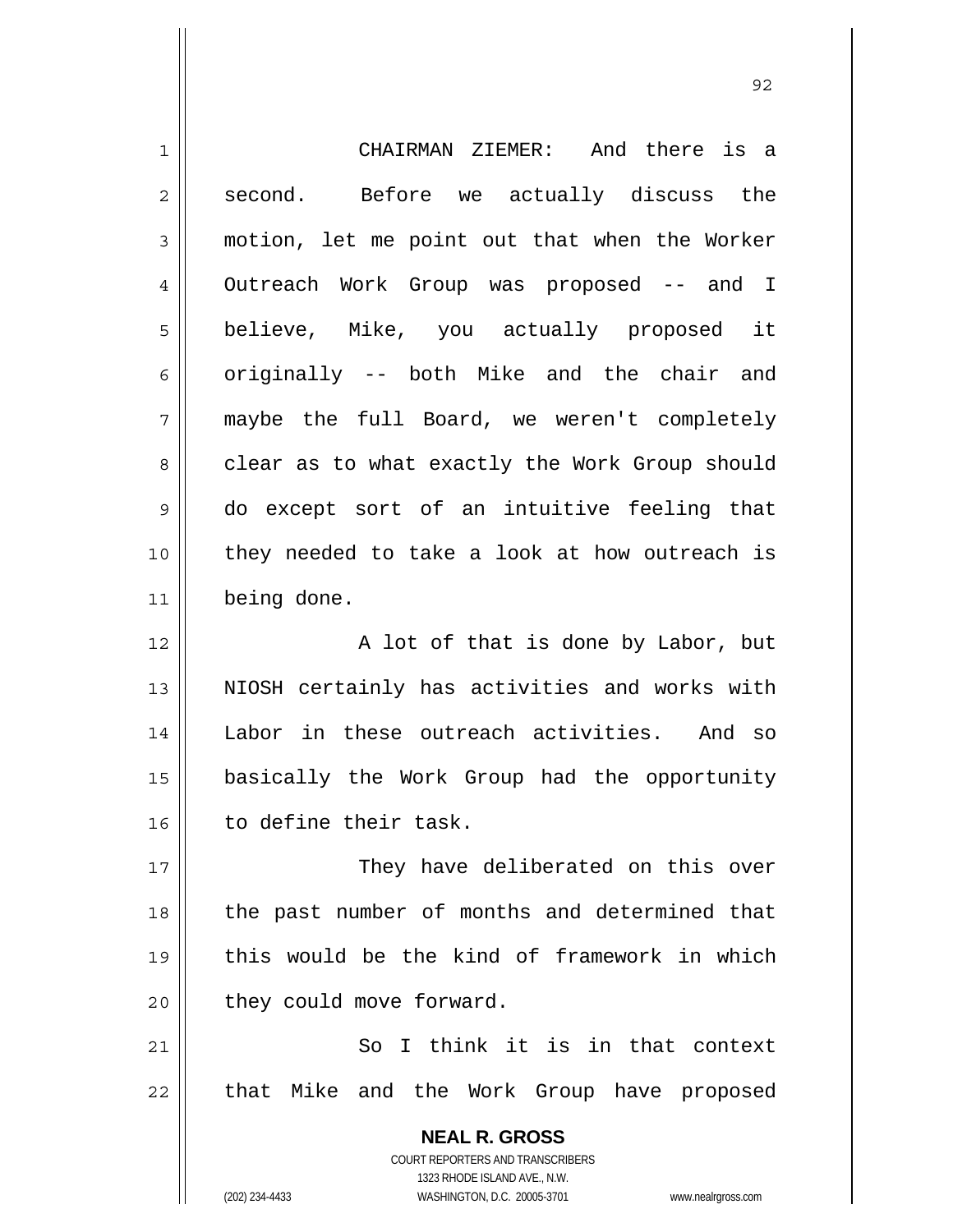1 2 3 4 5 6 7 8 9 10 11 12 13 14 15 16 17 18 19 this as sort of their official charge. And I would like to ask if any of the Board members -- do you need to hear the words again? Because we haven't seen this in writing. So why don't you read it once again for us just so we have it clear in our minds what the charge would be? MEMBER GIBSON: The mission of the Advisory Board on Radiation and Worker Health's Worker Outreach Work Group is to monitor and assess the effectiveness of NIOSH and other sources of assistance for potential EEOICPA claimants and assure this information is available to as many current and former workers of the U.S. weapons complex as possible. CHAIRMAN ZIEMER: Okay. Thank you. The key points here I think are monitor and

assess. And as the Work Group moves forward if we approve this, they would have to determine, actually, how to do the assessing. And that would be their next step and then

**NEAL R. GROSS** COURT REPORTERS AND TRANSCRIBERS 1323 RHODE ISLAND AVE., N.W. (202) 234-4433 WASHINGTON, D.C. 20005-3701 www.nealrgross.com

20

21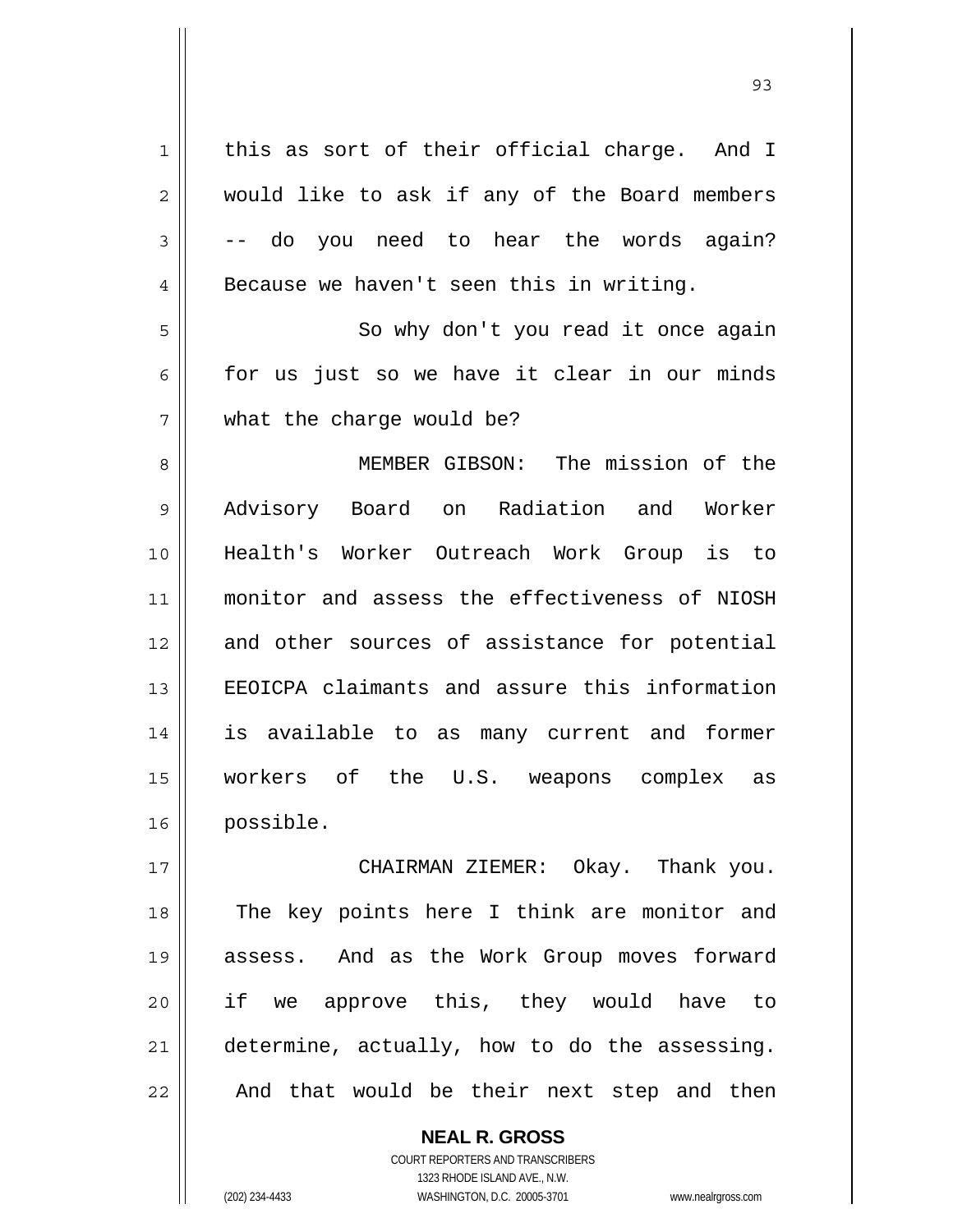**NEAL R. GROSS** COURT REPORTERS AND TRANSCRIBERS 1 2 3 4 5 6 7 8 9 10 11 12 13 14 15 16 17 18 19 20 21 22 the issue of sort of making sure that the word gets out there. And that has some implications itself in terms of how that would be done. MEMBER GIBSON: And we do have some draft language that we are still commenting on that we think is leading us down the road on what we are going to assess and how to assess it. CHAIRMAN ZIEMER: So this is just an overall sort of charge with the understanding that details on how to actually do this, the group would work out. We would assume that, Mike, you would report back to us as you make progress and get input from the Board. I think this is a very important Work Group in terms of overall impact on the program. And so it would be important to get feedback from the Board itself. When counsel whispers in someone's ear, I always pause.

1323 RHODE ISLAND AVE., N.W.

(202) 234-4433 WASHINGTON, D.C. 20005-3701 www.nealrgross.com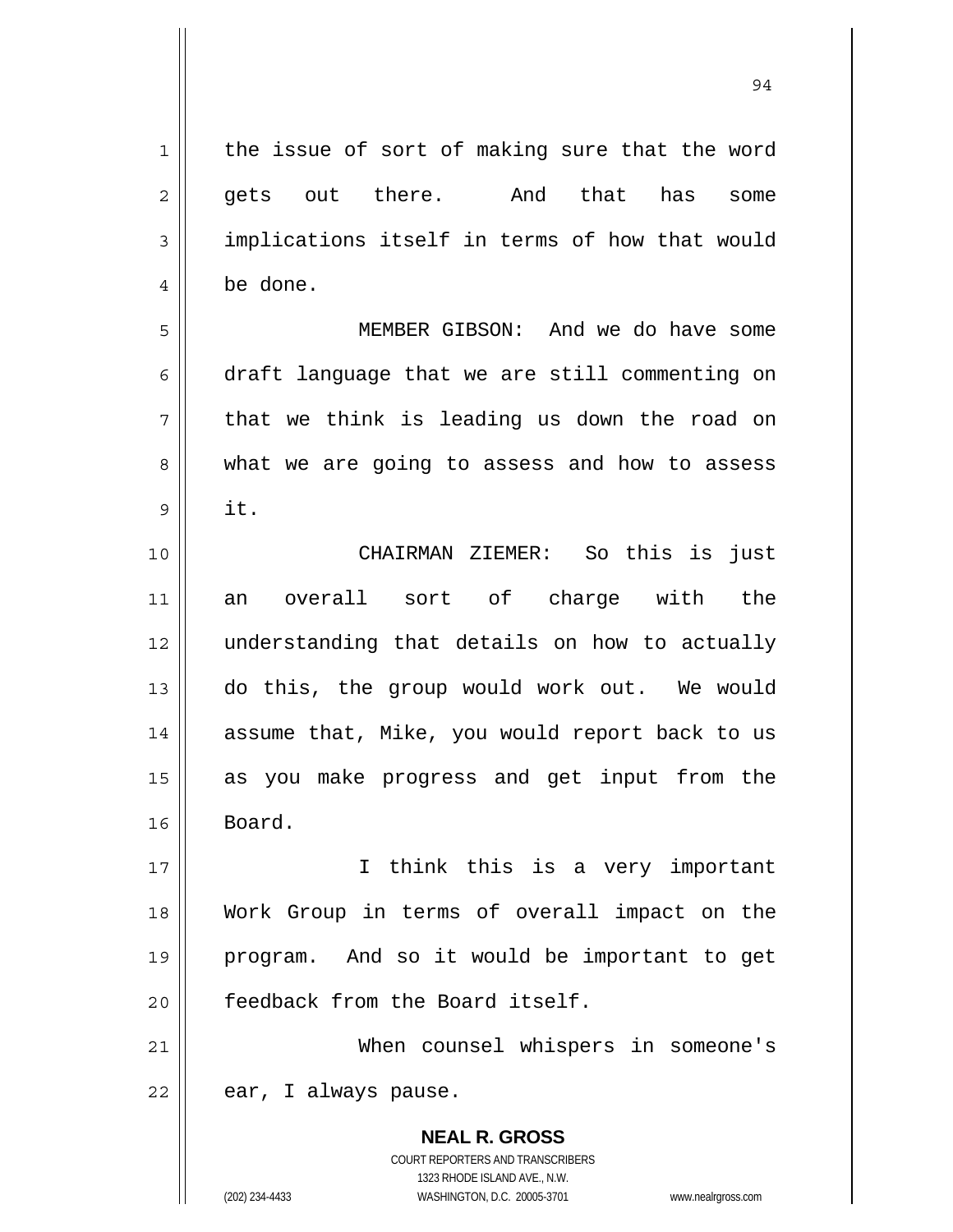| $\mathbf 1$    | MR. KATZ: No. It's okay. Counsel               |
|----------------|------------------------------------------------|
|                |                                                |
| $\overline{2}$ | has just advised me about a concern because    |
| 3              | it's vague language. I think in the language   |
| 4              | that it was NIOSH and other sources of         |
| 5              | assistance. And the concern was that if DOL    |
| 6              | is considered another source, that DOL is      |
| 7              | really outside of the scope of the charter for |
| 8              | the Board to be evaluating DOL actively.       |
| 9              | CHAIRMAN ZIEMER: Well, let me just             |
| 10             | comment that we are certainly not going to be  |
| 11             | formally evaluating DOL. I think Mike would    |
| 12             | understand this. And we want to make clear     |
| 13             | that if there are things that we, NIOSH, can   |
| 14             | -- and some of these might be in<br>do         |
| 15             | conjunction, I guess, with DOL activities      |
| 16             | because we are often there.                    |
| 17             | So I think we want to make it clear            |
| 18             | that we are not making recommendations to DOL. |
| 19             | It would be surprising to me if in the         |
| 20             | process of the activities, that one might note |
| 21             | something in terms of how things -- I mean, it |
| 22             | happens in our regular meetings. We hear from  |

<u>95 and 2001 and 2001 and 2001 and 2001 and 2001 and 2001 and 2001 and 2001 and 2001 and 2001 and 2001 and 200</u>

**NEAL R. GROSS** COURT REPORTERS AND TRANSCRIBERS 1323 RHODE ISLAND AVE., N.W.

 $\mathsf{II}$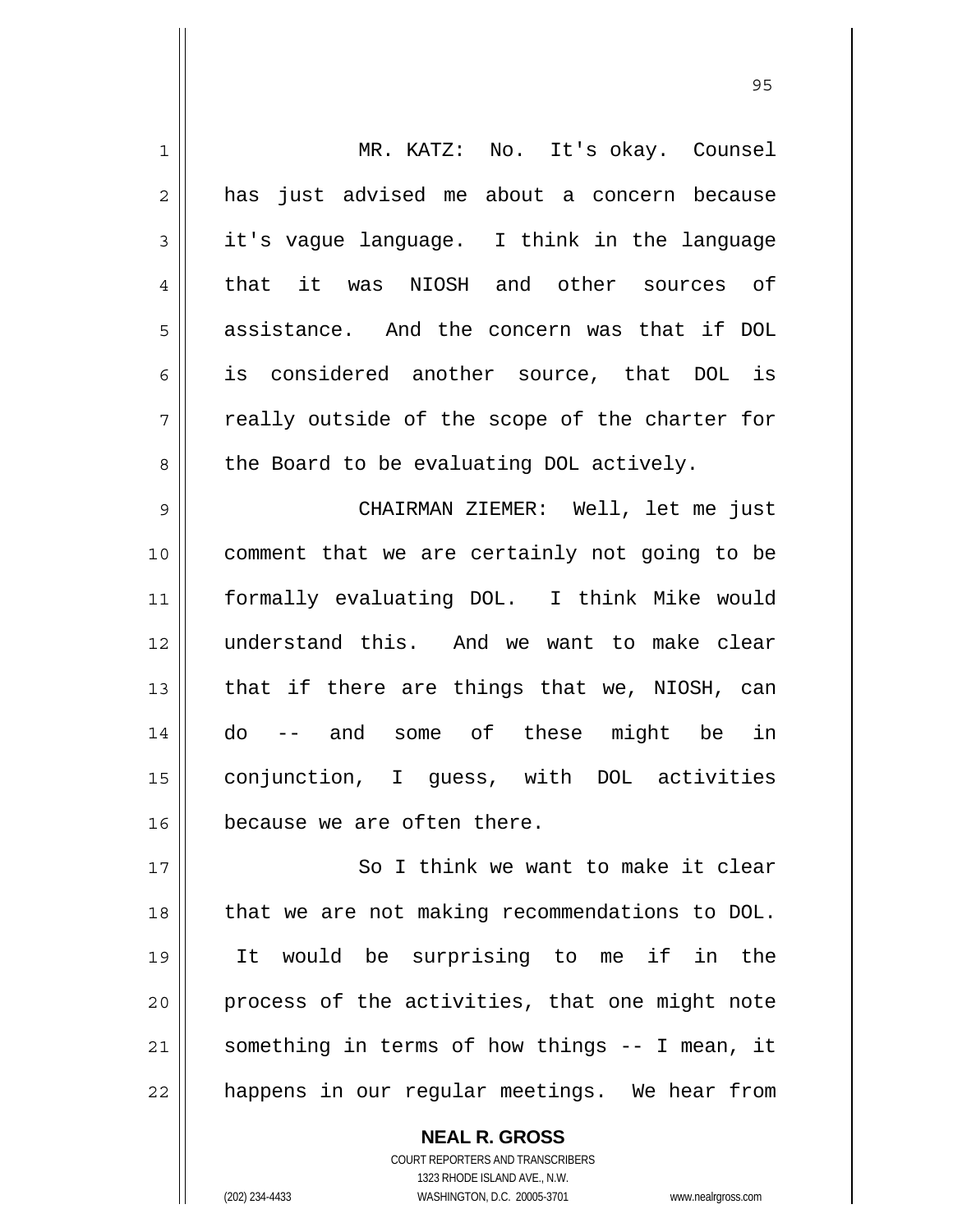1 2 3 4 claimants. We hear from public comments issues that are often DOL-related issues. But they get sort of merged together. So we are not going to try to

control or recommend to DOL. It would be surprising to me, though, that if the activities were completely divorced in terms of the fact that we do try to work together with DOL on this.

10 11 12 13 14 So I think, for Ms. Howell, we will certainly try to steer clear and stay in our own boundaries. And I don't think we want to say that the other entities as code words for DOL or anything like that.

15 16 17 Well, enough said on that. Maybe others have comments. I see a number. Brad has a comment, Dr. Lockey.

18 19 20 21 22 MEMBER GIBSON: Mr. Chairman, could I respond? We totally understand that our duties are to advise NIOSH and that you are exactly right, Paul. The reason the other sources were put in there is because many of

> **NEAL R. GROSS** COURT REPORTERS AND TRANSCRIBERS 1323 RHODE ISLAND AVE., N.W. (202) 234-4433 WASHINGTON, D.C. 20005-3701 www.nealrgross.com

5

6

7

8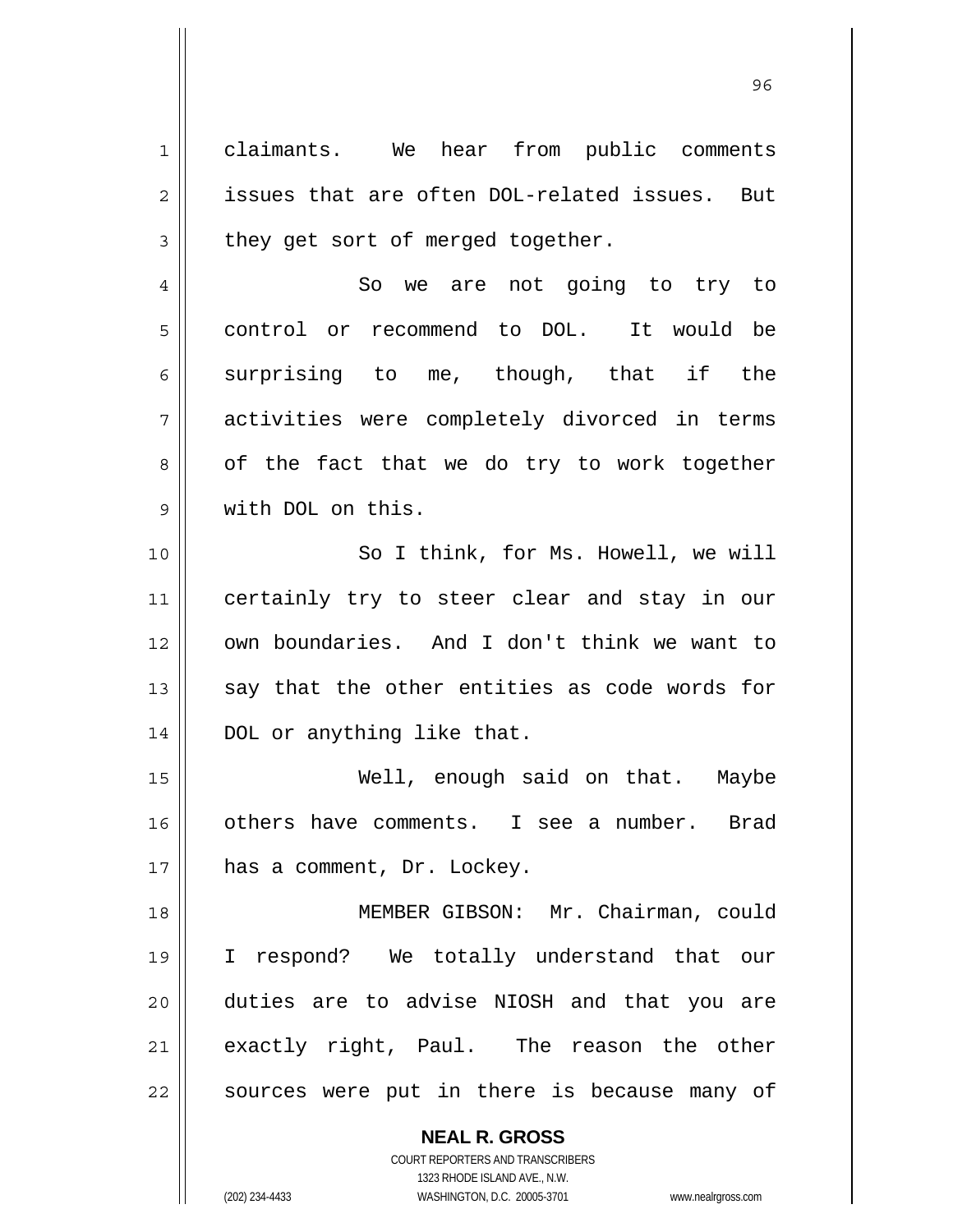1 2 3 4 5 6 7 8 9 10 11 12 13 14 15 16 17 18 19 20 21 22 the meetings are initiated by DOL. And NIOSH attends those meetings. And so, as a work group, we would like to be there, too. We have been there in the past. And there are going to be potential comments on how NIOSH was or was not effective in those meetings. And if there is something that we see concerning DOL, if we bring it to the Board, we have made comments to other agencies in the past about other issues. And that may happen in the future. But we understand that we are just to assess the NIOSH program and its outreach. CHAIRMAN ZIEMER: Brad? MEMBER CLAWSON: And I understand what Emily has put forth, but the one thing I didn't want us to meet. Being able to have been asked to go to a couple of DOL meetings at one of the sites that I am in the Work Group for, there was some very interesting and some very important information that came out in there.

> COURT REPORTERS AND TRANSCRIBERS 1323 RHODE ISLAND AVE., N.W.

**NEAL R. GROSS**

(202) 234-4433 WASHINGTON, D.C. 20005-3701 www.nealrgross.com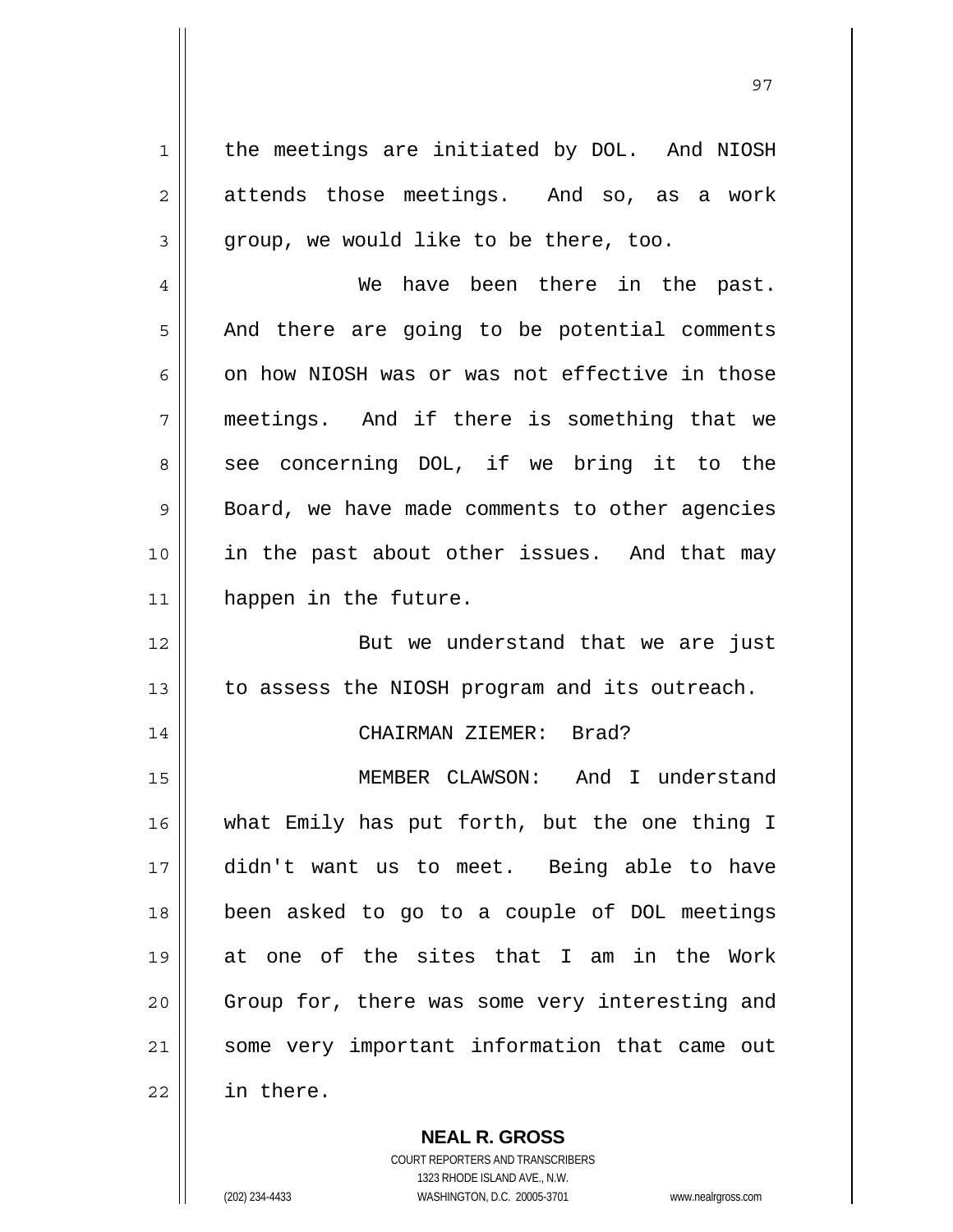**NEAL R. GROSS** COURT REPORTERS AND TRANSCRIBERS 1323 RHODE ISLAND AVE., N.W. 1 2 3 4 5 6 7 8 9 10 11 12 13 14 15 16 17 18 19 20 21 22 This is what I kind of see as the worker outreach process is doing to us to make sure that this information that is talked about in a public setting or so forth like that isn't lost, that we're taking acknowledgment. And also, too, from the people that were there, they appreciated knowing that the Advisory Board did have an interest in what was being said. And I don't want to ever be able to lose that. I understand we can't tell DOL or anything else like that, but there is some very, very good information that comes out. CHAIRMAN ZIEMER: Wanda? MEMBER MUNN: If there is going to be heat about the other sources comment, you need to direct it at me because I was highly instrumental in suggesting that we include that language. The Department of Labor was actually the last of the sources that I was

98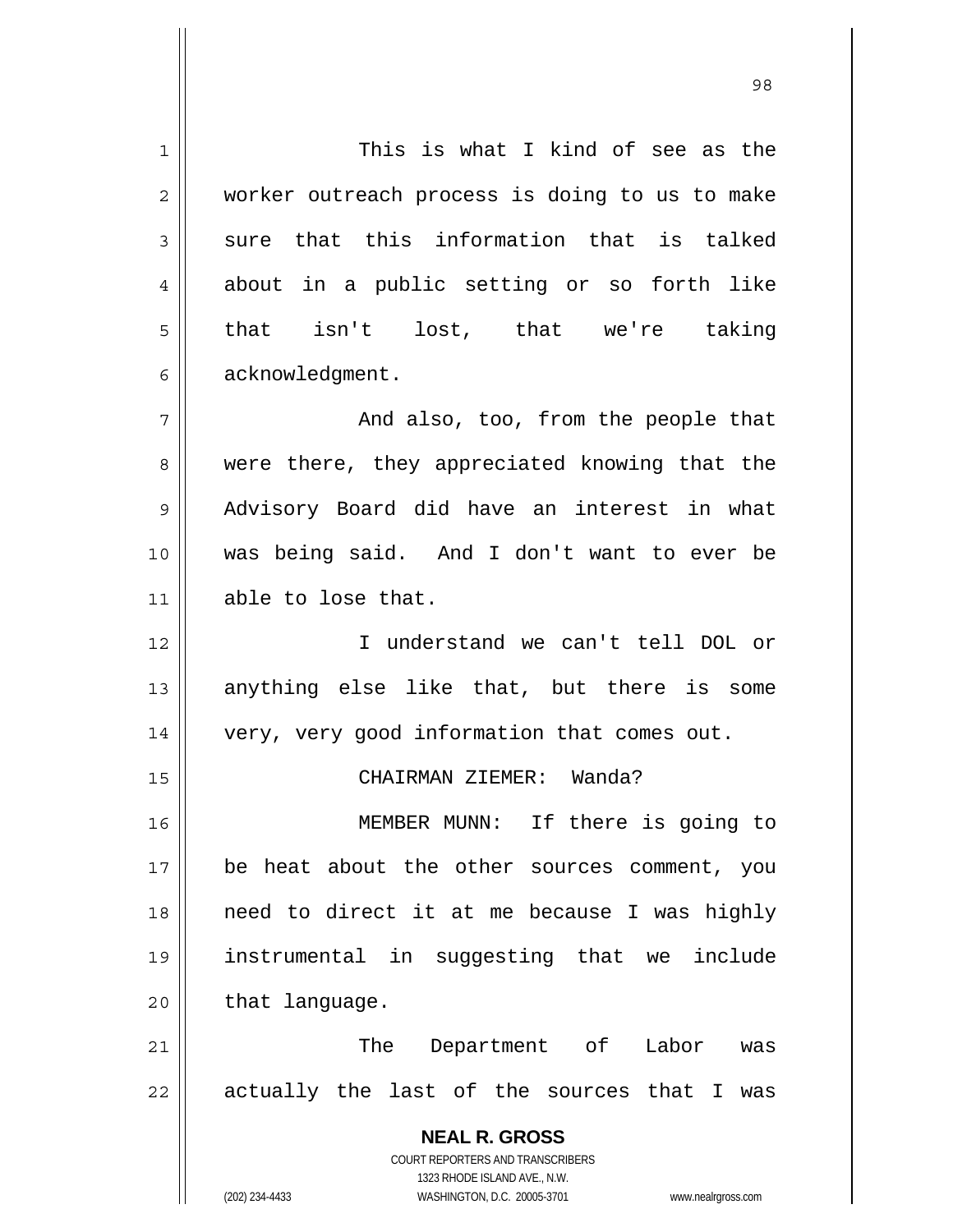considering. We know we have no responsibility at all toward what Labor, the Department of Labor, does or does not do.

 On the other hand, professional organizations, organized labor organizations, and by this point even attorneys are involved throughout the entire country in attempting to provide information to claimants, both positive and negative information.

10 11 12 13 14 15 16 If we do not take into consideration the fact that -- if we are going to assess how claimants are getting their information and we do not even pay any attention to other sources, then it appears to me that we're failing what I believe most of this work group interpreted was our charge.

## CHAIRMAN ZIEMER: Jim?

18 19 20 21 22 MEMBER LOCKEY: When I listen to the language, when I hear the word assess, that means it is an active process that means resources being committed to a working group. Are you saying that the working group itself

> **NEAL R. GROSS** COURT REPORTERS AND TRANSCRIBERS 1323 RHODE ISLAND AVE., N.W. (202) 234-4433 WASHINGTON, D.C. 20005-3701 www.nealrgross.com

1

2

3

4

5

6

7

8

9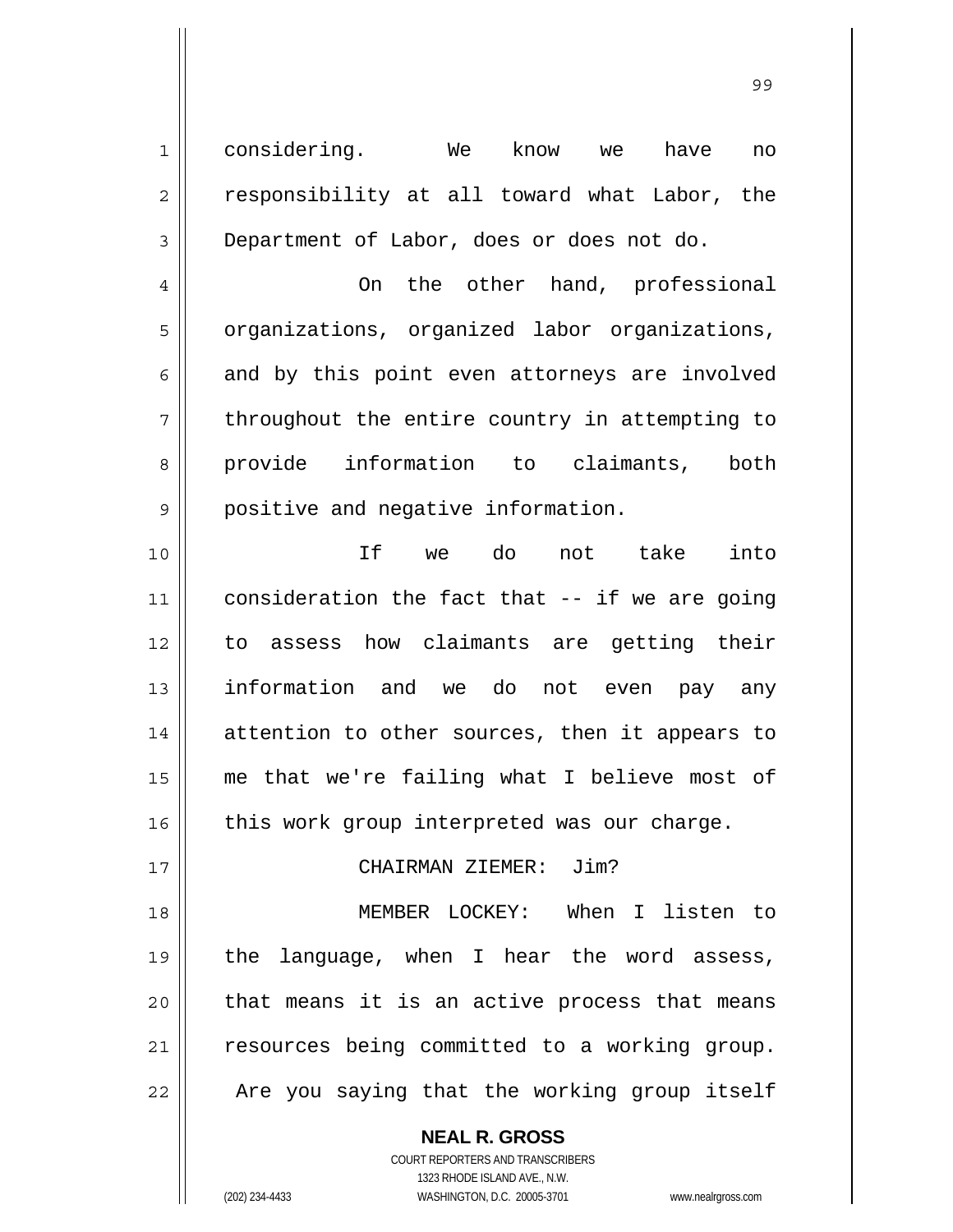| $\mathbf 1$    | going to go out and assess or<br>have<br>is                      |
|----------------|------------------------------------------------------------------|
| $\overline{c}$ | resources to do the assessment or are you                        |
| $\mathfrak{Z}$ | going to be making recommendations as to how                     |
| 4              | NIOSH should assess it?                                          |
| 5              | MEMBER GIBSON: We have in the past                               |
| 6              | and we continue to physically go to meetings                     |
| 7              | and assess the process as it goes forward.                       |
| 8              | NIOSH, they have changed the                                     |
| $\mathsf 9$    | database on how they used to track worker                        |
| 10             | comments into a different type of database.                      |
| 11             | And that is close to going online and being                      |
| 12             | shared with us.                                                  |
| 13             | So there will be some review of                                  |
| 14             | stuff like that, too, you know, just directly                    |
| 15             | with NIOSH. So it is going to<br>be a                            |
| 16             | combination of both.                                             |
| 17             | MEMBER LOCKEY: So active working                                 |
| 18             | group assessment, attending meetings, as well                    |
| 19             | making recommendations as to how NIOSH<br>as                     |
| 20             | should assess the program?                                       |
| 21             | MEMBER GIBSON: Yes.                                              |
| 22             | MEMBER LOCKEY: Okay.                                             |
|                |                                                                  |
|                | <b>NEAL R. GROSS</b>                                             |
|                | COURT REPORTERS AND TRANSCRIBERS<br>1323 RHODE ISLAND AVE., N.W. |

100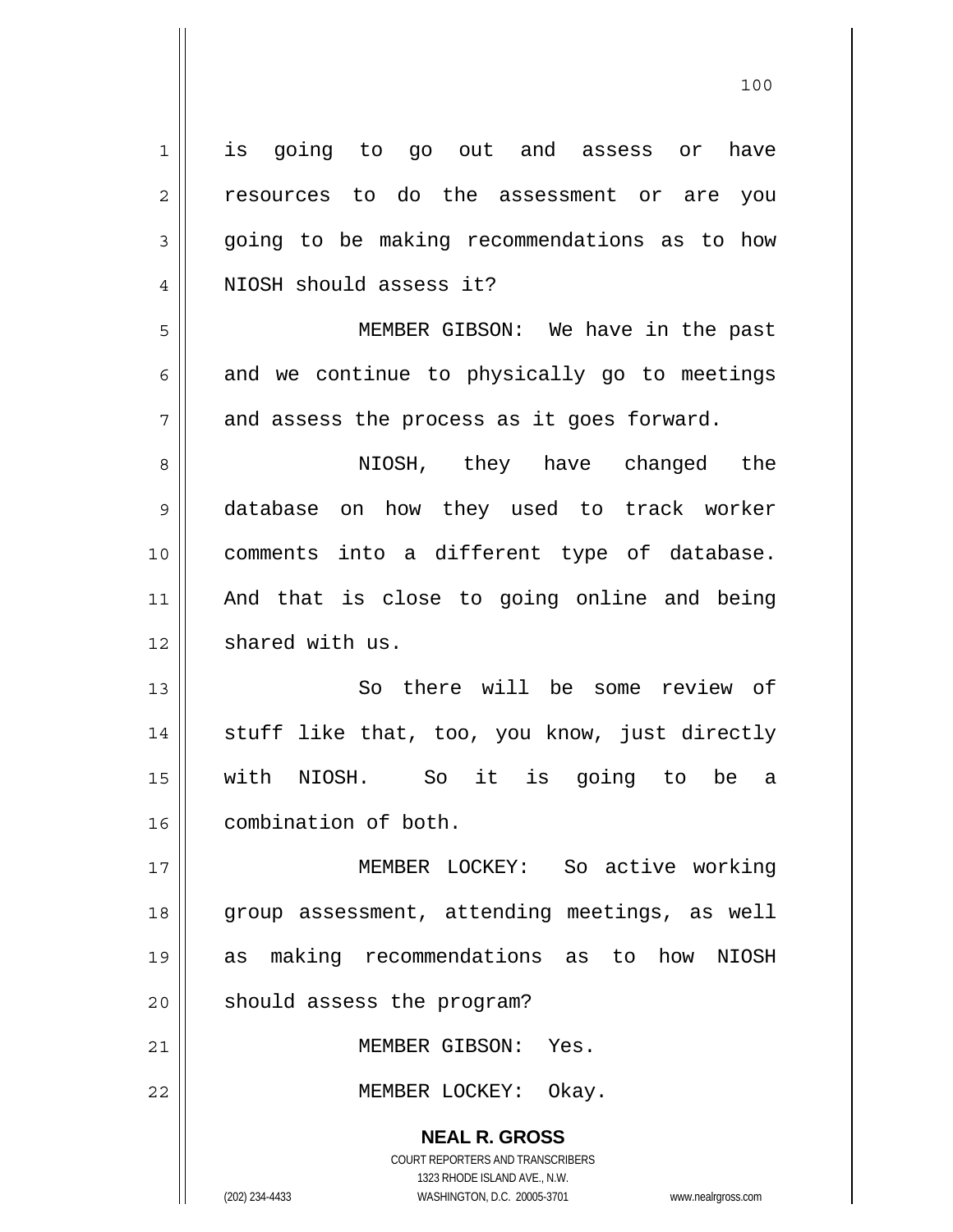| 1  | CHAIRMAN ZIEMER: Ted?                          |
|----|------------------------------------------------|
| 2  | MR. KATZ: I don't want to be a                 |
| 3  | stickler about language. It is just for the    |
| 4  | charge of the Work Group. So I am not          |
| 5  | suggesting it has to change, but monitor       |
| 6  | normally implies an ongoing activity.          |
| 7  | And just we need to keep in mind               |
| 8  | that this is a working group. And as long as   |
| 9  | it is going to be a working group, it has a    |
| 10 | sort of finite charge, a beginning and an end  |
| 11 | to it. If it were to become a more monitoring  |
| 12 | type of function, it would need to be a        |
| 13 | subcommittee.                                  |
| 14 | CHAIRMAN ZIEMER: I<br>fully agree.             |
| 15 | And this is one of those areas. And it is not  |
| 16 | focused on a specific site and might very well |
| 17 | morph or merge or move into that mode.         |
| 18 | I think once we have their charge              |
| 19 | and a better delineation of what they are      |
| 20 | going to do, we will be in a position to       |
| 21 | answer that. I still consider it somewhat ad   |
| 22 | hoc until we reach that point. I very well     |
|    | <b>NEAL R. GROSS</b>                           |

COURT REPORTERS AND TRANSCRIBERS 1323 RHODE ISLAND AVE., N.W.

 $\mathsf{II}$ 

(202) 234-4433 WASHINGTON, D.C. 20005-3701 www.nealrgross.com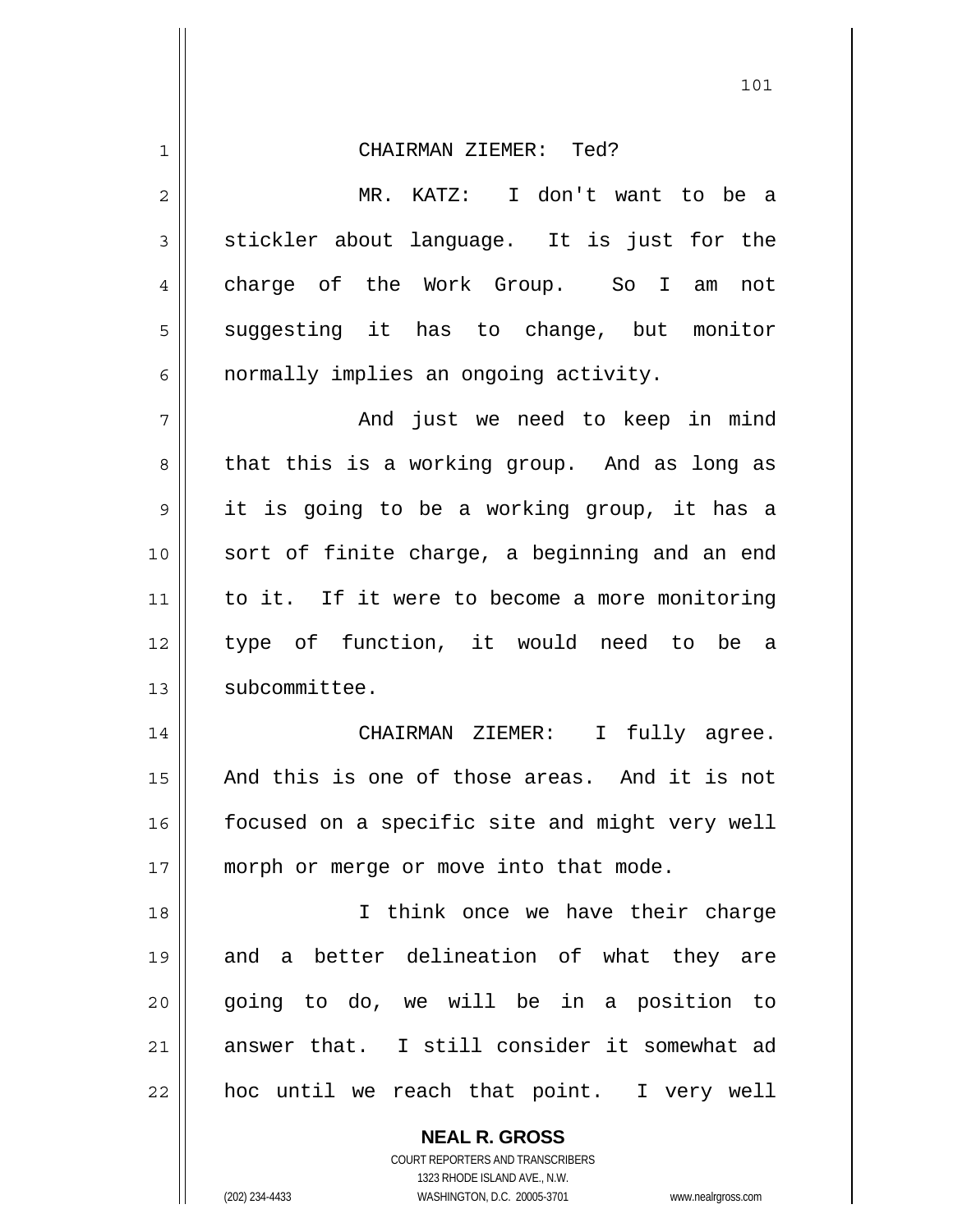| $\mathbf 1$    | would expect it might become a subcommittee.             |
|----------------|----------------------------------------------------------|
| $\overline{2}$ | MEMBER GIBSON: And the second                            |
| 3              | issue I told you that we were going to discuss           |
| 4              | today is we have not formally voted as a work            |
| 5              | group to make a motion to the Board.                     |
| 6              | But the thing I think we<br>have                         |
| 7              | consensus on and I wanted to throw out for the           |
| 8              | Board's consideration is changing us. We have            |
| 9              | presented a draft basic task to you that we              |
| 10             | want to go after, but we think that task is              |
| 11             | going to be an ongoing thing. So we wanted to            |
| 12             | throw out for short discussion or whatever               |
| 13             | here today about modifying this work group or            |
| 14             | changing the status to a subcommittee.                   |
| 15             | CHAIRMAN ZIEMER: Well, that is the                       |
| 16             | point, then. And I would suggest that for                |
| 17             | today, we simply vote on this new -- what do             |
| 18             | we call it? -- charter, as it were.                      |
| 19             | And once you come back with the                          |
| 20             | details on monitoring and assessing, we get a            |
| 21             | kind of a full feel for the scope, it might be           |
| 22             | an appropriate time to take the next step,               |
|                | <b>NEAL R. GROSS</b><br>COURT REPORTERS AND TRANSCRIBERS |

1323 RHODE ISLAND AVE., N.W.

 $\mathsf{II}$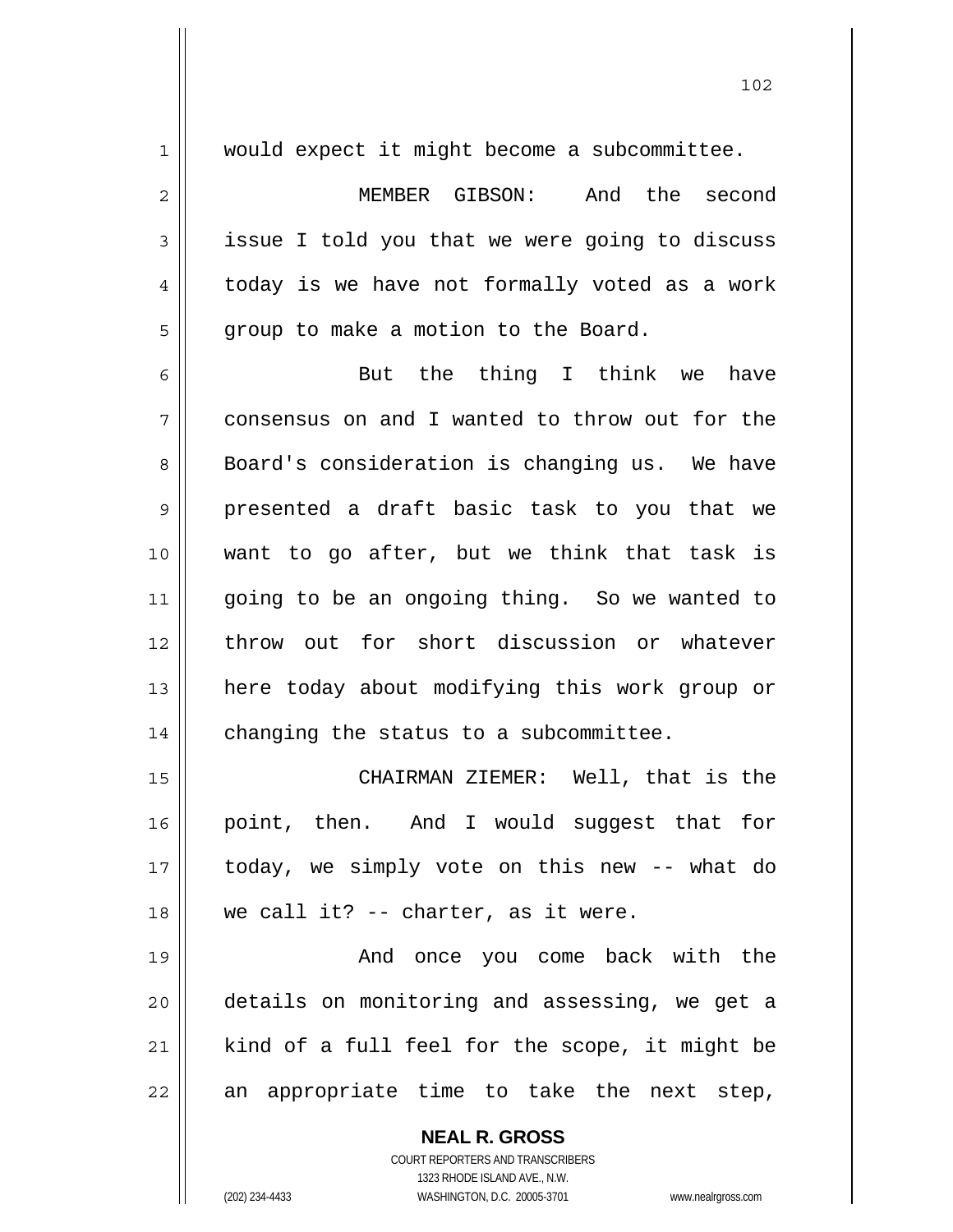|             | 103                                            |
|-------------|------------------------------------------------|
| $\mathbf 1$ | then, if that is agreeable.                    |
| 2           | Jim?                                           |
| 3           | MEMBER LOCKEY: I would feel                    |
| 4           | comfortable if we could see the statement and  |
| 5           | the objectives, what you are proposing, going  |
| 6           | forward really outlines -- so that gives us an |
| 7           | idea of what you all are committing to.        |
| 8           | It sounds like it needs to go to a             |
| 9           | subcommittee, but perhaps having the           |
| 10          | objectives in the outline under the statement  |
| 11          | also would be very helpful so we can get our   |
| 12          | arms around this.                              |
| 13          | MEMBER GIBSON: And that is. We do              |
| 14          | have that in draft form. We<br>are still       |
| 15          | commenting on it as a work group. And NIOSH    |
| 16          | has got some comments in on it. We just        |
| 17          | didn't have it ready for today.                |
| 18          | CHAIRMAN ZIEMER:<br>I think we are             |
| 19          | still discussing the original motion.<br>And   |
| 20          | then those other details would come perhaps at |
| 21          | the next meeting, at which point we could take |
| 22          | the follow-up action.                          |
|             | <b>NEAL R. GROSS</b>                           |

COURT REPORTERS AND TRANSCRIBERS 1323 RHODE ISLAND AVE., N.W.

 $\mathsf{II}$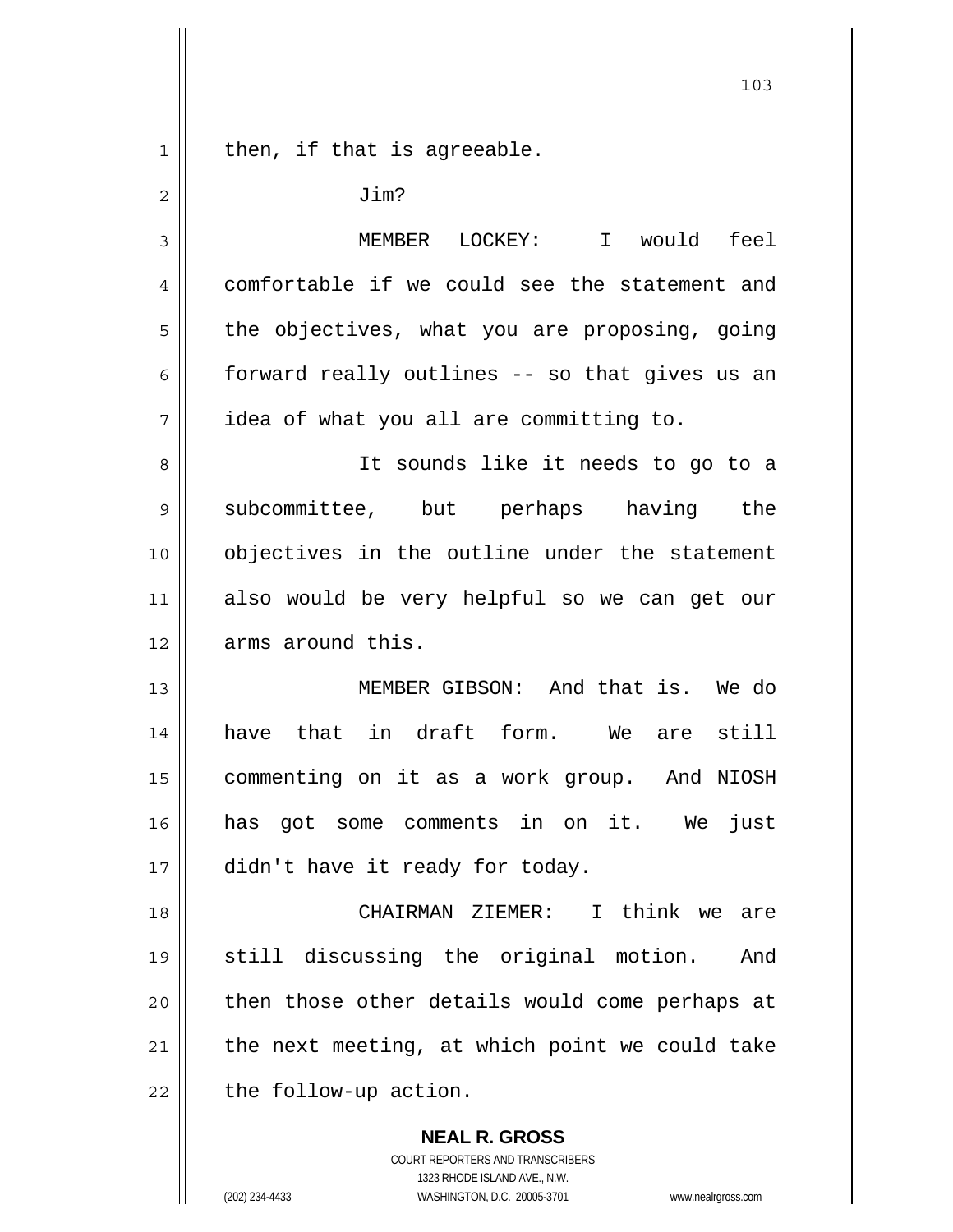| $\mathbf 1$  | Let me ask you if the Board is                                          |
|--------------|-------------------------------------------------------------------------|
| $\mathbf{2}$ | ready to vote on this motion. This is I will                            |
| 3            | call it the monitor and assess motion. How is                           |
| 4            | that? All in favor, aye?                                                |
| 5            | (Chorus of ayes.)                                                       |
| 6            | CHAIRMAN ZIEMER: Opposed, no?                                           |
| 7            | (No response.)                                                          |
| 8            | CHAIRMAN ZIEMER: Abstentions?                                           |
| 9            | (No response.)                                                          |
| 10           | CHAIRMAN ZIEMER: The motion                                             |
| 11           | carries. Thank you very much. Thank you,                                |
| 12           | Mike.                                                                   |
| 13           | MR. KATZ: I think that is it.                                           |
| 14           | CHAIRMAN ZIEMER: That is it.                                            |
| 15           | MEMBER CLAWSON: I just covered                                          |
| 16           | Pantex.                                                                 |
| 17           | CHAIRMAN ZIEMER: Okay. We have a                                        |
| 18           | little add-on. And then we are going to take                            |
| 19           | our break. It is too bad we are not able to                             |
| 20           | do dose reconstruction selection, but we will                           |
| 21           | do that after the break.                                                |
| 22           | Go ahead.                                                               |
|              | <b>NEAL R. GROSS</b>                                                    |
|              | <b>COURT REPORTERS AND TRANSCRIBERS</b><br>1323 RHODE ISLAND AVE., N.W. |
|              | (202) 234-4433<br>WASHINGTON, D.C. 20005-3701<br>www.nealrgross.com     |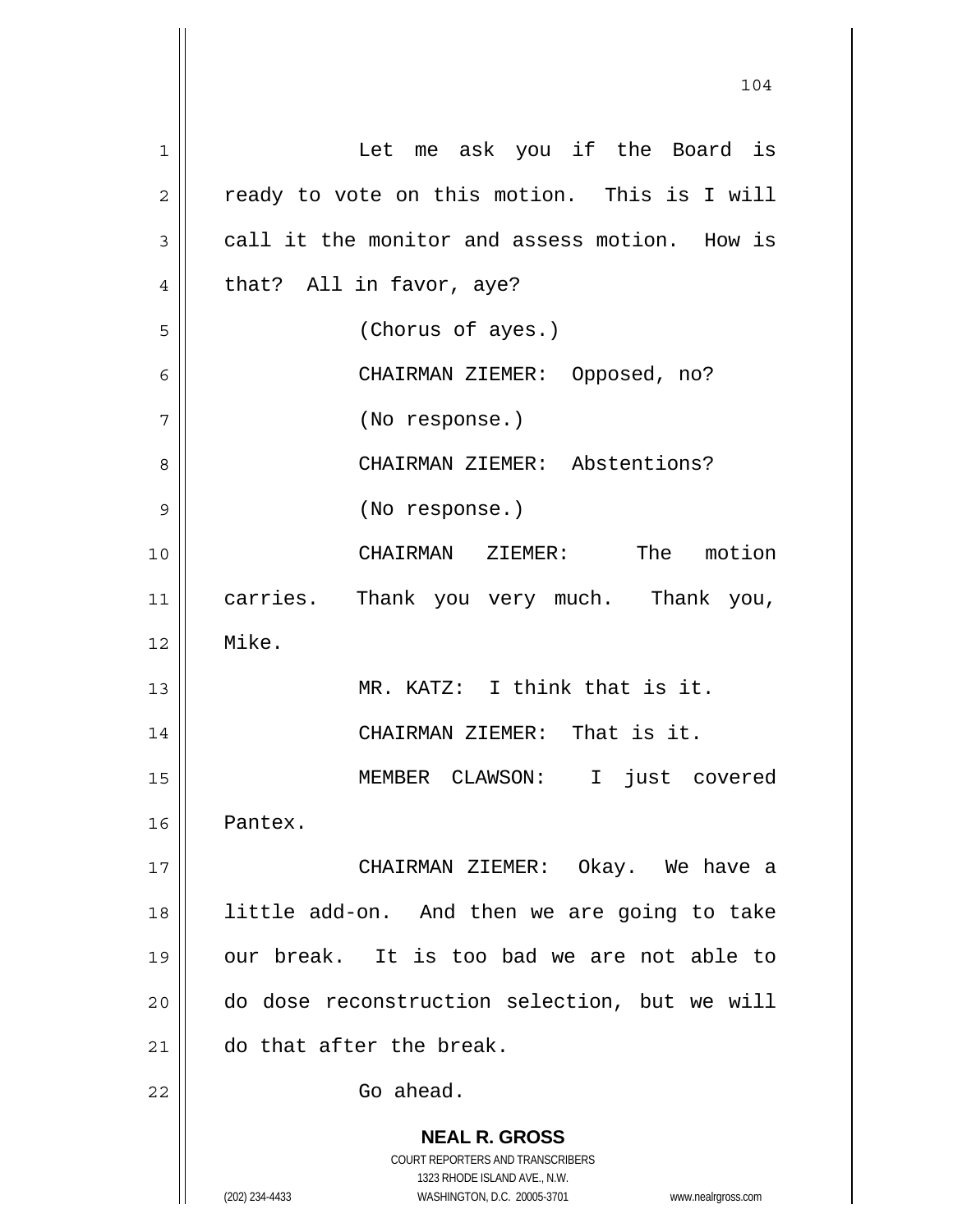1 2 3 4 5 6 7 8 9 10 11 12 13 14 15 16 17 18 19 20 21 22 MEMBER CLAWSON: I just wanted to report on Pantex. We have had two site visits there. Like I said earlier, Pantex is different than what we have dealt with a lot because there are a lot of security issues. The Work Group is made up of a few cleared people so that we are getting access to this information and we will be able to see it. SC&A submitted its report to NIOSH last December. They had to take and tweak it a little bit. And it was reissued in the April time frame. And we are waiting at this time for a response from NIOSH on the SC&A report. After that happens, we are going to be able to schedule a work group meeting. But, like I said earlier, the first of August, early September time frame, the Work Group is going to go down or not work group but SC&A is going to go down and the members from the Work Group have the opportunity to go down. They are going to have some worker interviews and

> COURT REPORTERS AND TRANSCRIBERS 1323 RHODE ISLAND AVE., N.W.

**NEAL R. GROSS**

(202) 234-4433 WASHINGTON, D.C. 20005-3701 www.nealrgross.com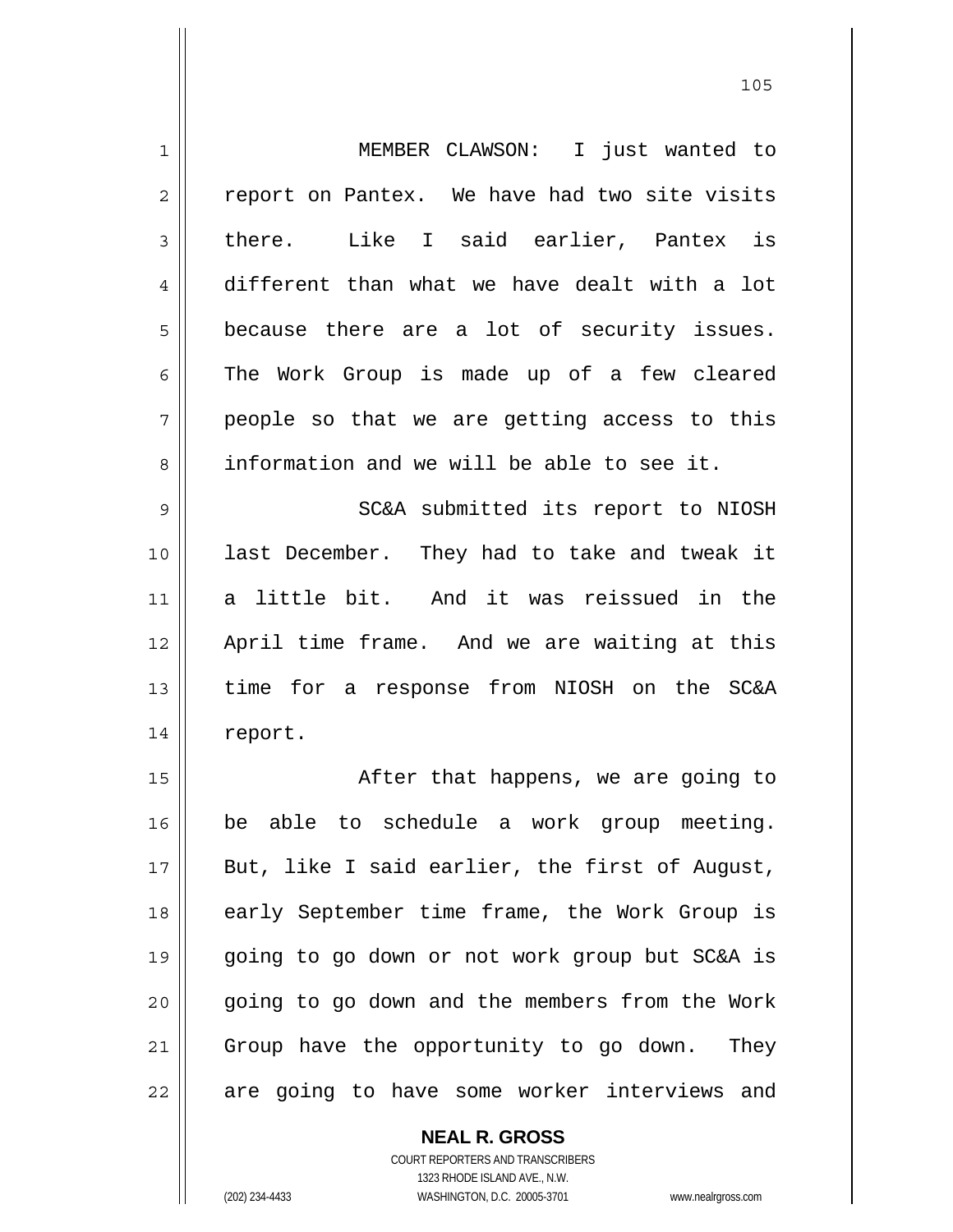so forth like that.

1

| $\overline{c}$ | And then once we get the report                                                                                                                                 |
|----------------|-----------------------------------------------------------------------------------------------------------------------------------------------------------------|
| $\mathfrak{Z}$ | back from NIOSH, which if we could get a time                                                                                                                   |
| 4              | frame, it would kind of help us towards a work                                                                                                                  |
| 5              | group scheduling. And we'll go from there.                                                                                                                      |
| 6              | CHAIRMAN ZIEMER: Thank you very                                                                                                                                 |
| 7              | much.                                                                                                                                                           |
| 8              | Then let's take a break until                                                                                                                                   |
| 9              | 11:30. Then we are going to come back. We                                                                                                                       |
| 10             | need to do dose reconstruction case selection.                                                                                                                  |
| 11             | need to take care of the Oak Ridge<br>We                                                                                                                        |
| 12             | Hospital Work Group. We need to complete some                                                                                                                   |
| 13             | work on Blockson. So we will have about an                                                                                                                      |
| 14             | hour to finish that up.                                                                                                                                         |
| 15             | (Whereupon, the above-entitled                                                                                                                                  |
| 16             | matter went off the record at                                                                                                                                   |
| 17             | $11:11$ a.m. and resumed at $11:35$                                                                                                                             |
| 18             | $a.m.$ )                                                                                                                                                        |
| 19             | CHAIRMAN ZIEMER: We will<br>now                                                                                                                                 |
| 20             | reconvene our session. The next item on the                                                                                                                     |
| 21             | agenda, part of our Board working time, is the                                                                                                                  |
| 22             | dose reconstruction case selection.                                                                                                                             |
|                | <b>NEAL R. GROSS</b><br>COURT REPORTERS AND TRANSCRIBERS<br>1323 RHODE ISLAND AVE., N.W.<br>WASHINGTON, D.C. 20005-3701<br>(202) 234-4433<br>www.nealrgross.com |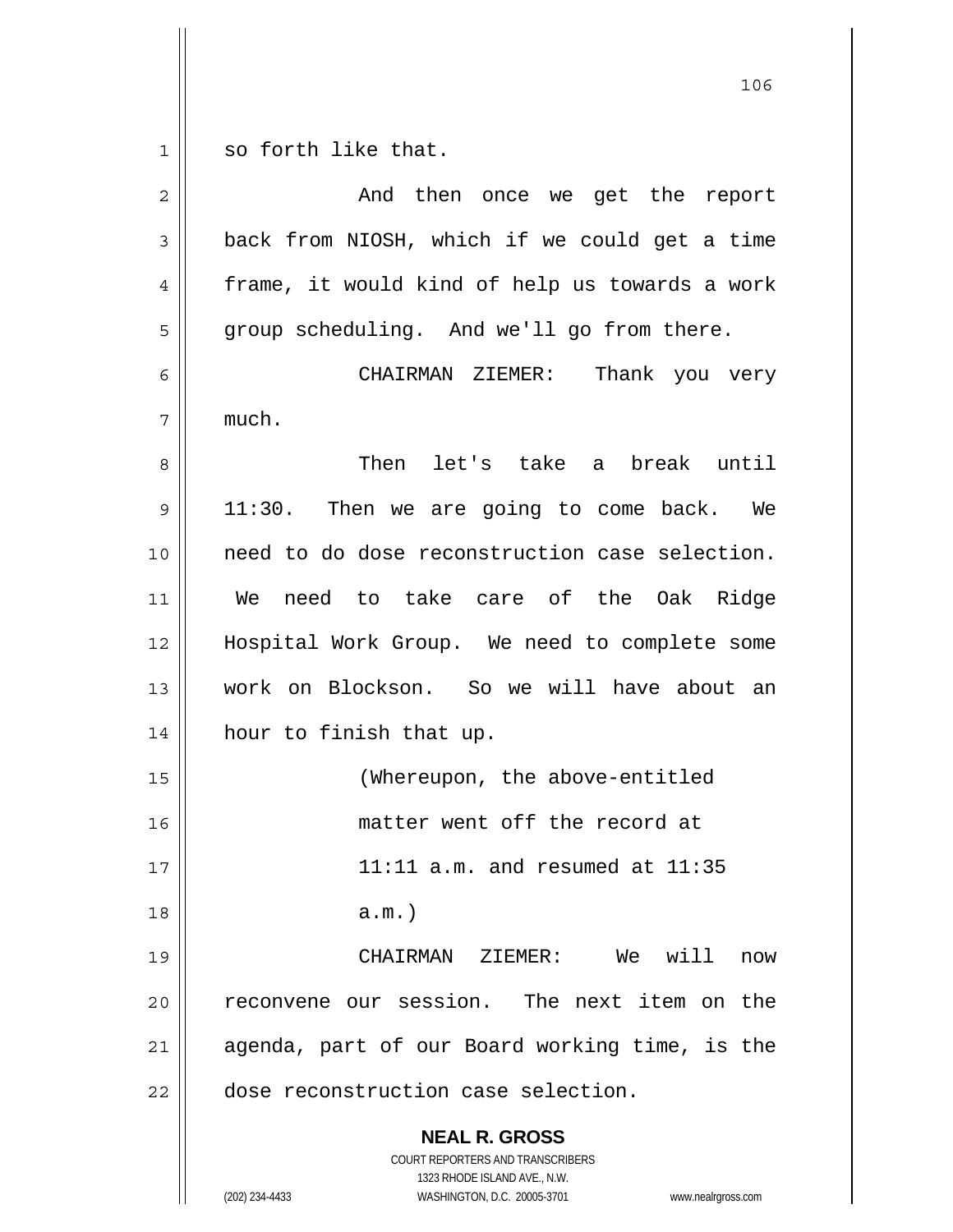| 1  | Mark is prepared to lead us through                                 |
|----|---------------------------------------------------------------------|
| 2  | there. Mark and I have conferred on this.                           |
| 3  | The suggestion is Mark will indicate the                            |
| 4  | cases. And we will do this page by page. He                         |
| 5  | has preselected some and will ask for                               |
| 6  | additional suggestions on each page. And we                         |
| 7  | will try to move through this more rapidly.                         |
| 8  | I told Mark if we take more than                                    |
| 9  | one minute per selection, we are going to use                       |
| 10 | up our whole hour with this. So we want to be                       |
| 11 | fairly efficient.                                                   |
| 12 | So, Mark, you are working off the                                   |
| 13 | copy that has them numbered in order starting                       |
| 14 | with -- we will just use the last three                             |
| 15 | digits, $201, -$                                                    |
| 16 | MEMBER GRIFFON: Yes, 201.                                           |
| 17 | CHAIRMAN ZIEMER:<br>-- so the                                       |
| 18 | sequential copy, and move through that page by                      |
| 19 | page. Okay. Mark, it's yours.                                       |
| 20 | MEMBER GRIFFON: Yes. And I'll                                       |
| 21 | just say quickly I came up with like around 68                      |
| 22 | or 70 cases. These are kind of preselected.                         |
|    | <b>NEAL R. GROSS</b>                                                |
|    | <b>COURT REPORTERS AND TRANSCRIBERS</b>                             |
|    | 1323 RHODE ISLAND AVE., N.W.                                        |
|    | (202) 234-4433<br>WASHINGTON, D.C. 20005-3701<br>www.nealrgross.com |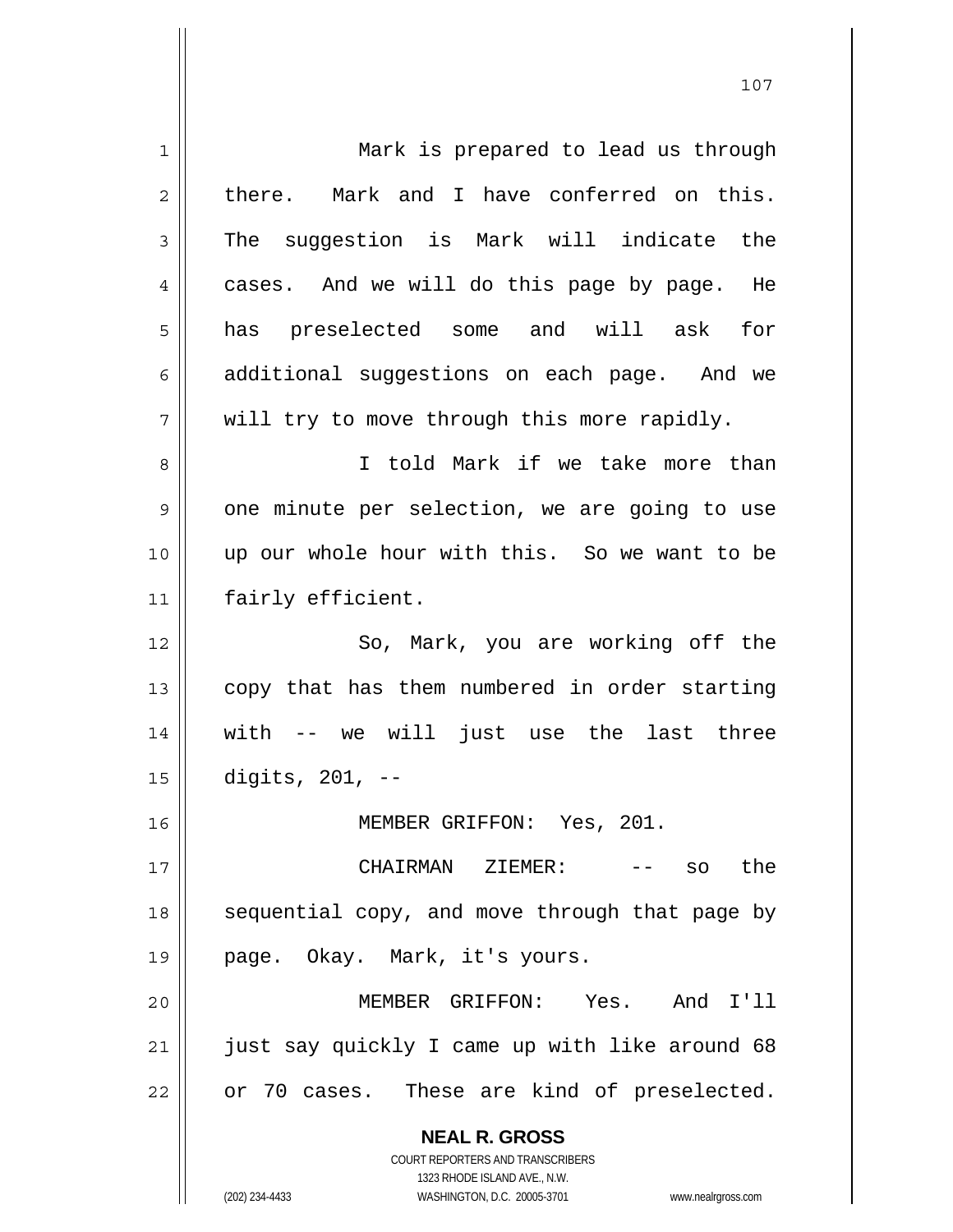**NEAL R. GROSS** 1 2 3 4 5 6 7 8 9 10 11 12 13 14 15 16 17 18 19 20 21 22 We always know that we lose some on the next step. So we are ultimately trying for 38. So I will go through my choices. And then if you have any additions or subtractions or whatever, we will do it page by page. MEMBER MUNN: Mark? MEMBER GRIFFON: Yes. MEMBER MUNN: What criteria did you use? Because I ended up just randomizing my selections and -- MEMBER GRIFFON: I mean, basically similar criteria that we have used in the past. I mean, I generally looked for cases under 50 but near 50, 45 to 50. This is sorted on 30 to 60. So it is a little broader. So the choices, I always look for the site choices. If there was a unique site that I -- and I did this by memory. I didn't really go back to our -- SC&A has a tracking matrix for us of all of the sites we have

108

COURT REPORTERS AND TRANSCRIBERS 1323 RHODE ISLAND AVE., N.W.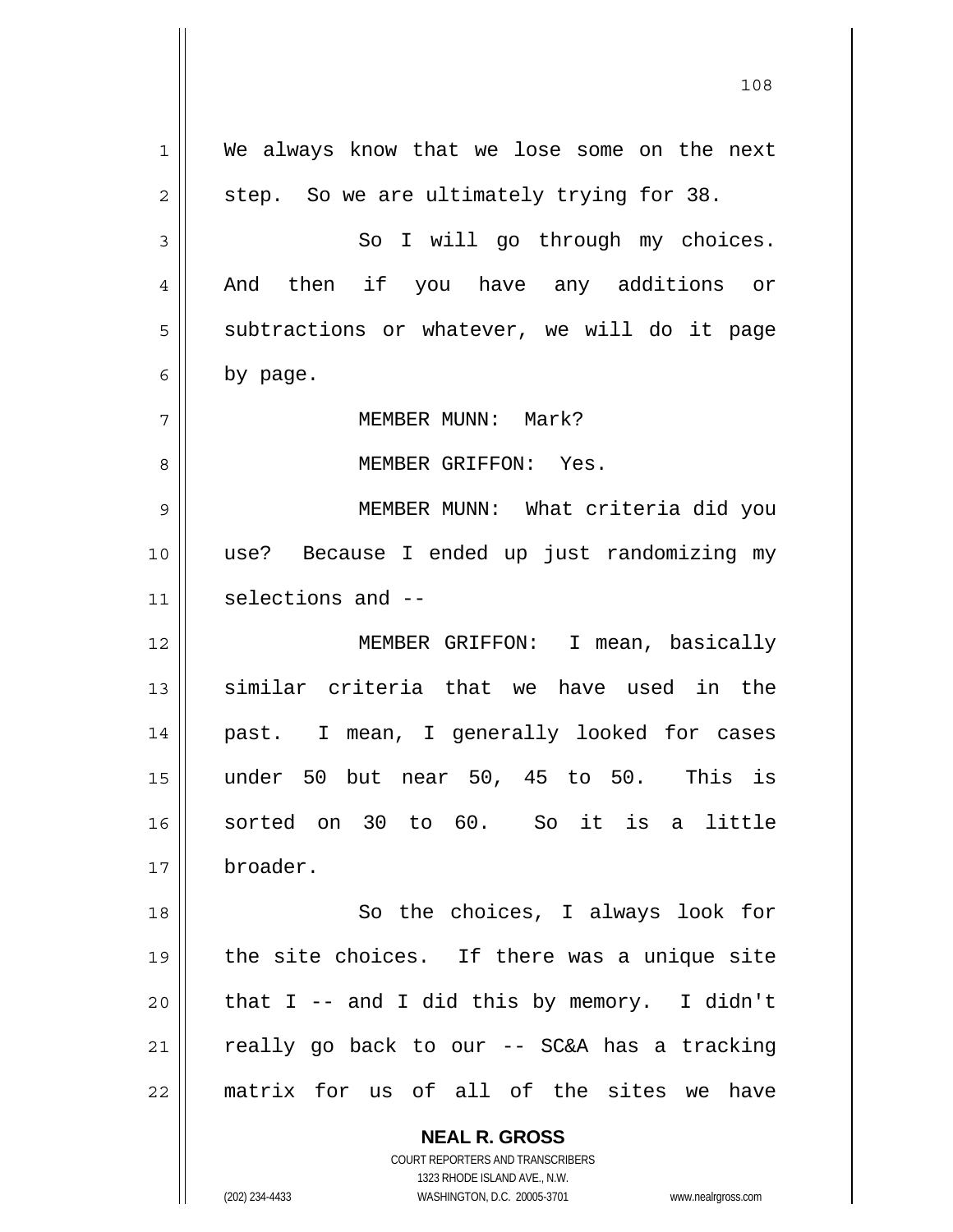| $1\,$          | looked at and the numbers and all of that.     |
|----------------|------------------------------------------------|
| $\overline{c}$ | But I tried to look at if there                |
| 3              | looked like a unique site that we haven't seen |
| 4              | before, that would be worth -- because that    |
| 5              | ends up being like the mini Site Profile       |
| 6              | Review situation. So I might have selected     |
| 7              | that.                                          |
| 8              | MEMBER MUNN: So you pretty much                |
| 9              | used the same variance of criteria that was    |
| 10             | used before yours were, --                     |
| 11             | MEMBER GRIFFON: Pretty much, yes.              |
| 12             | MEMBER MUNN: -- where they were --             |
| 13             | MEMBER GRIFFON: And I figure we                |
| 14             | can fine-tune this on the Subcommittee. Once   |
| 15             | we get down to the final selection, we can     |
| 16             | look and say, you know, if we end up with a    |
| 17             | dozen Savannah Rivers and we look at our total |
| 18             | numbers from before and we're getting too many |
| 19             | Savannahs, we may want to drop some of those   |
| 20             | off or something like that. So this is like a  |
| 21             | first triage. So I went broader than we will   |
| 22             | end up.                                        |

109

**NEAL R. GROSS** COURT REPORTERS AND TRANSCRIBERS 1323 RHODE ISLAND AVE., N.W. (202) 234-4433 WASHINGTON, D.C. 20005-3701 www.nealrgross.com

 $\mathsf{II}$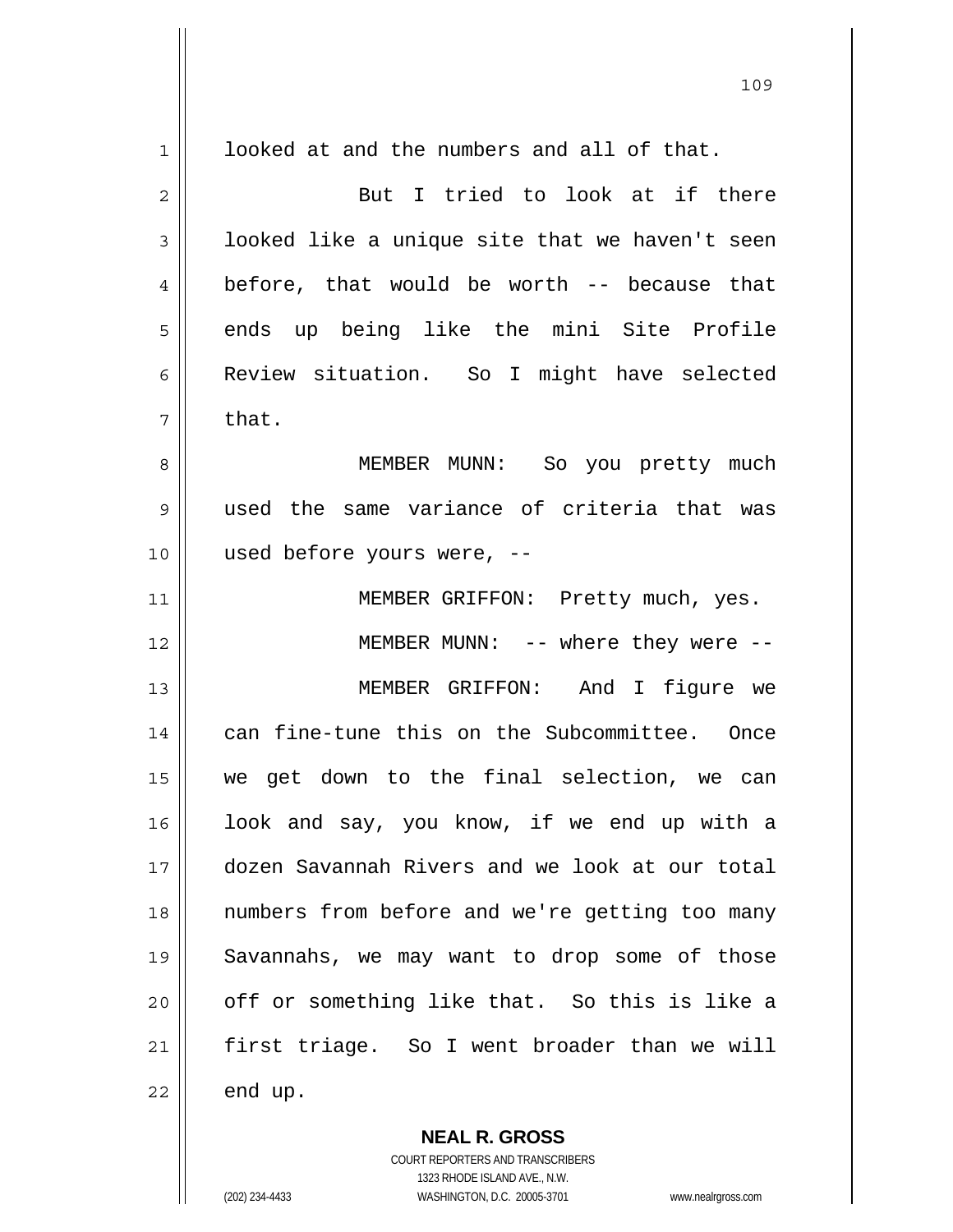| Okay. So on the first page, I have<br>$\mathbf 1$<br>205, 207, 208, 211, 212, 218, 220, 221, and<br>$\mathbf{2}$<br>222. Any additions or ones that I mentioned<br>3<br>that you want to remove? We can look at those<br>4<br>5<br>now.<br>MEMBER CLAWSON: I had 207 or did<br>6<br>7<br>you say that one?<br>MEMBER GRIFFON: I said 207, yes.<br>8<br>9<br>MEMBER CLAWSON: Okay. How about |  |
|---------------------------------------------------------------------------------------------------------------------------------------------------------------------------------------------------------------------------------------------------------------------------------------------------------------------------------------------------------------------------------------------|--|
|                                                                                                                                                                                                                                                                                                                                                                                             |  |
|                                                                                                                                                                                                                                                                                                                                                                                             |  |
|                                                                                                                                                                                                                                                                                                                                                                                             |  |
|                                                                                                                                                                                                                                                                                                                                                                                             |  |
|                                                                                                                                                                                                                                                                                                                                                                                             |  |
|                                                                                                                                                                                                                                                                                                                                                                                             |  |
|                                                                                                                                                                                                                                                                                                                                                                                             |  |
|                                                                                                                                                                                                                                                                                                                                                                                             |  |
|                                                                                                                                                                                                                                                                                                                                                                                             |  |
| 213?<br>10                                                                                                                                                                                                                                                                                                                                                                                  |  |
| MEMBER GRIFFON: I didn't have 213<br>11                                                                                                                                                                                                                                                                                                                                                     |  |
| because it is a $-$ yes, that is a possibility.<br>12                                                                                                                                                                                                                                                                                                                                       |  |
| 13<br>It is Iowa, but it is a non-SEC cancer,                                                                                                                                                                                                                                                                                                                                               |  |
| correct? So I can add that, 213.<br>14                                                                                                                                                                                                                                                                                                                                                      |  |
| 15<br>Any others to add or subtract?                                                                                                                                                                                                                                                                                                                                                        |  |
| 16<br>(No response.)                                                                                                                                                                                                                                                                                                                                                                        |  |
| MEMBER GRIFFON: Okay. Let me know<br>17                                                                                                                                                                                                                                                                                                                                                     |  |
| if I need to slow down on this, but we will<br>18                                                                                                                                                                                                                                                                                                                                           |  |
| try to keep them moving.<br>19                                                                                                                                                                                                                                                                                                                                                              |  |
| MEMBER MUNN: I had marked 202,<br>20                                                                                                                                                                                                                                                                                                                                                        |  |
| Mark, just because liver is one of those that<br>21                                                                                                                                                                                                                                                                                                                                         |  |
| doesn't come off a lot.<br>22                                                                                                                                                                                                                                                                                                                                                               |  |
| <b>NEAL R. GROSS</b><br>COURT REPORTERS AND TRANSCRIBERS                                                                                                                                                                                                                                                                                                                                    |  |
| 1323 RHODE ISLAND AVE., N.W.<br>(202) 234-4433<br>WASHINGTON, D.C. 20005-3701<br>www.nealrgross.com                                                                                                                                                                                                                                                                                         |  |

 $\mathsf{I}$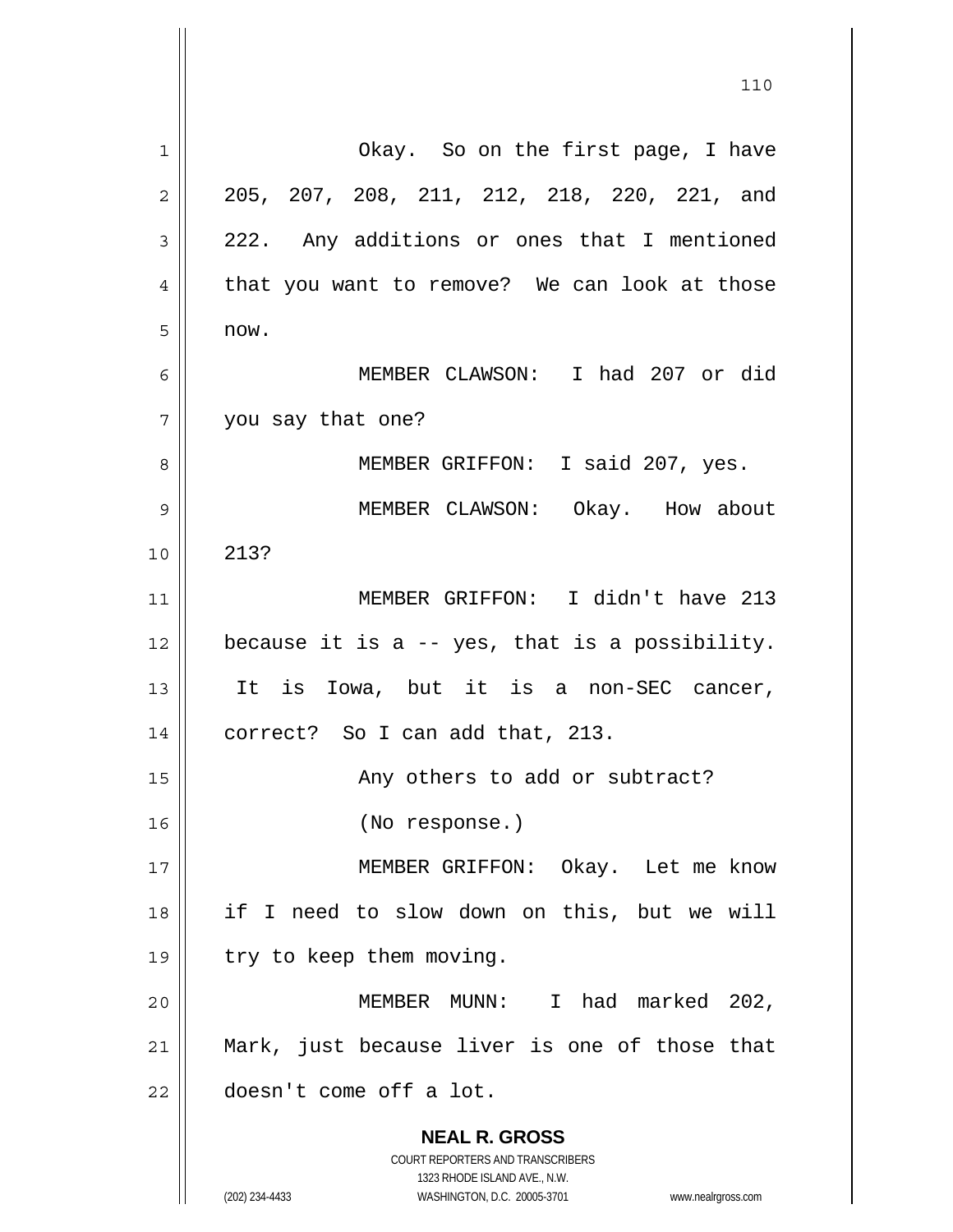**NEAL R. GROSS** COURT REPORTERS AND TRANSCRIBERS 1323 RHODE ISLAND AVE., N.W. (202) 234-4433 WASHINGTON, D.C. 20005-3701 www.nealrgross.com 1 2 3 4 5 6 7 8 9 10 11 12 13 14 15 16 17 18 19 20 21 22 MEMBER GRIFFON: We looked at Bethlehem Steel, and it is a site-wide model. That is why I didn't  $-$  MEMBER MUNN: No problem. MEMBER GRIFFON: Okay. Page 2, I have 224 and 227. And that was it on that page from me. Any additions or -- MEMBER CLAWSON: I just had 247 was all. MEMBER GRIFFON: Two forty-seven? MEMBER CLAWSON: Yes, very bottom of the page. MEMBER GRIFFON: Well, we can consider that. I think we looked at Superior Steel. And it is a site-wide model again. MEMBER CLAWSON: Okay. MEMBER GRIFFON: So I would, yes. MEMBER CLAWSON: No problem. MEMBER GRIFFON: So we will leave that off. MEMBER MUNN: And I marked 246 primarily because of Albuquerque.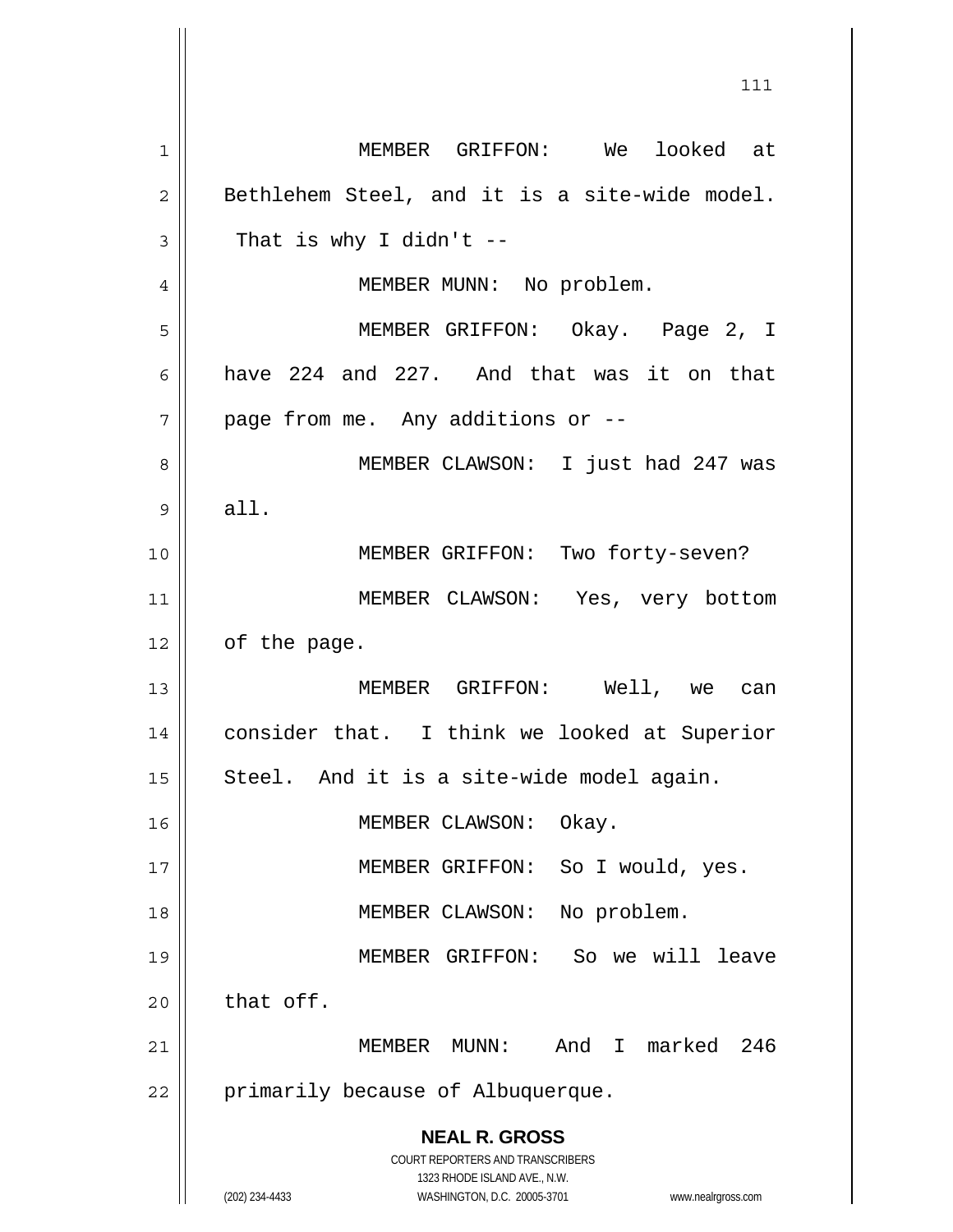**NEAL R. GROSS** COURT REPORTERS AND TRANSCRIBERS 1323 RHODE ISLAND AVE., N.W. (202) 234-4433 WASHINGTON, D.C. 20005-3701 www.nealrgross.com 1 2 3 4 5 6 7 8 9 10 11 12 13 14 15 16 17 18 19 20 21 22 MEMBER GRIFFON: 246, Albuquerque Operations Office. That is true. I don't think we have looked at that. So that is fine. Is that it? Page 3, I don't have any. Most of these are over 50 percent. That is part of the reason I think I don't have any on this page. MEMBER MUNN: I marked 249. MEMBER GRIFFON: I am sorry, Wanda. I didn't hear. MEMBER MUNN: I said I marked 249. I thought that was one of those very near the tipping point. MEMBER GRIFFON: A lot of work experience and very near. Okay. Yes. MEMBER MUNN: Yes. MEMBER GRIFFON: Two forty-nine. We will add that on. MEMBER CLAWSON: Two sixty-six is one that I marked. MEMBER GRIFFON: Okay.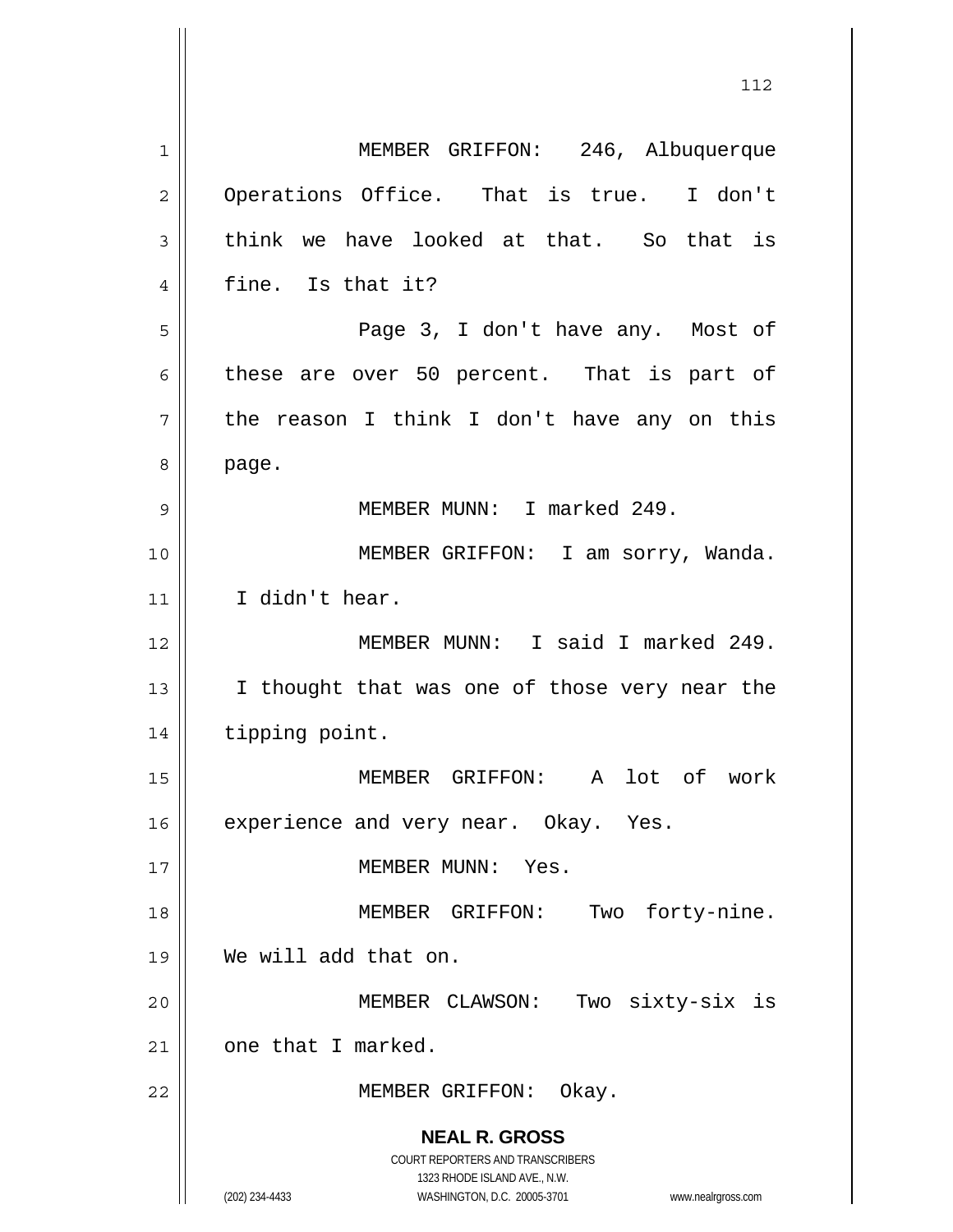|    | 113                                                                                                 |
|----|-----------------------------------------------------------------------------------------------------|
| 1  | MEMBER MUNN: Two sixty-six?                                                                         |
| 2  | MEMBER GRIFFON: Two sixty-six.                                                                      |
| 3  | MEMBER MUNN: Okay.                                                                                  |
| 4  | MEMBER GRIFFON: We will add that.                                                                   |
| 5  | All right.                                                                                          |
| 6  | Next page is I have 275, 283, 284.                                                                  |
| 7  | And 283-284 I picked for the very unique time                                                       |
| 8  | period that they worked and the fact that one                                                       |
| 9  | of them, actually, Paducah, 284, is a less                                                          |
| 10 | than one year and 51 percent on lung cancer,                                                        |
| 11 | which is kind of interesting to me.                                                                 |
| 12 | So 275, 283, and 284 is all I have                                                                  |
| 13 | on that page. Any others?                                                                           |
| 14 | MEMBER CLAWSON: I had 285. I know                                                                   |
| 15 | that it is compensated, but I was<br>just                                                           |
| 16 | interested in all of the different sites. And                                                       |
| 17 | it was only 7.9 years.                                                                              |
| 18 | MEMBER GRIFFON: Yes. We did have                                                                    |
| 19 | several that had a bunch of Oak Ridge sites,                                                        |
| 20 | but I am willing to add it if other people                                                          |
| 21 | agree.                                                                                              |
| 22 | MEMBER CLAWSON: Just a suggestion.                                                                  |
|    | <b>NEAL R. GROSS</b><br><b>COURT REPORTERS AND TRANSCRIBERS</b>                                     |
|    | 1323 RHODE ISLAND AVE., N.W.<br>(202) 234-4433<br>WASHINGTON, D.C. 20005-3701<br>www.nealrgross.com |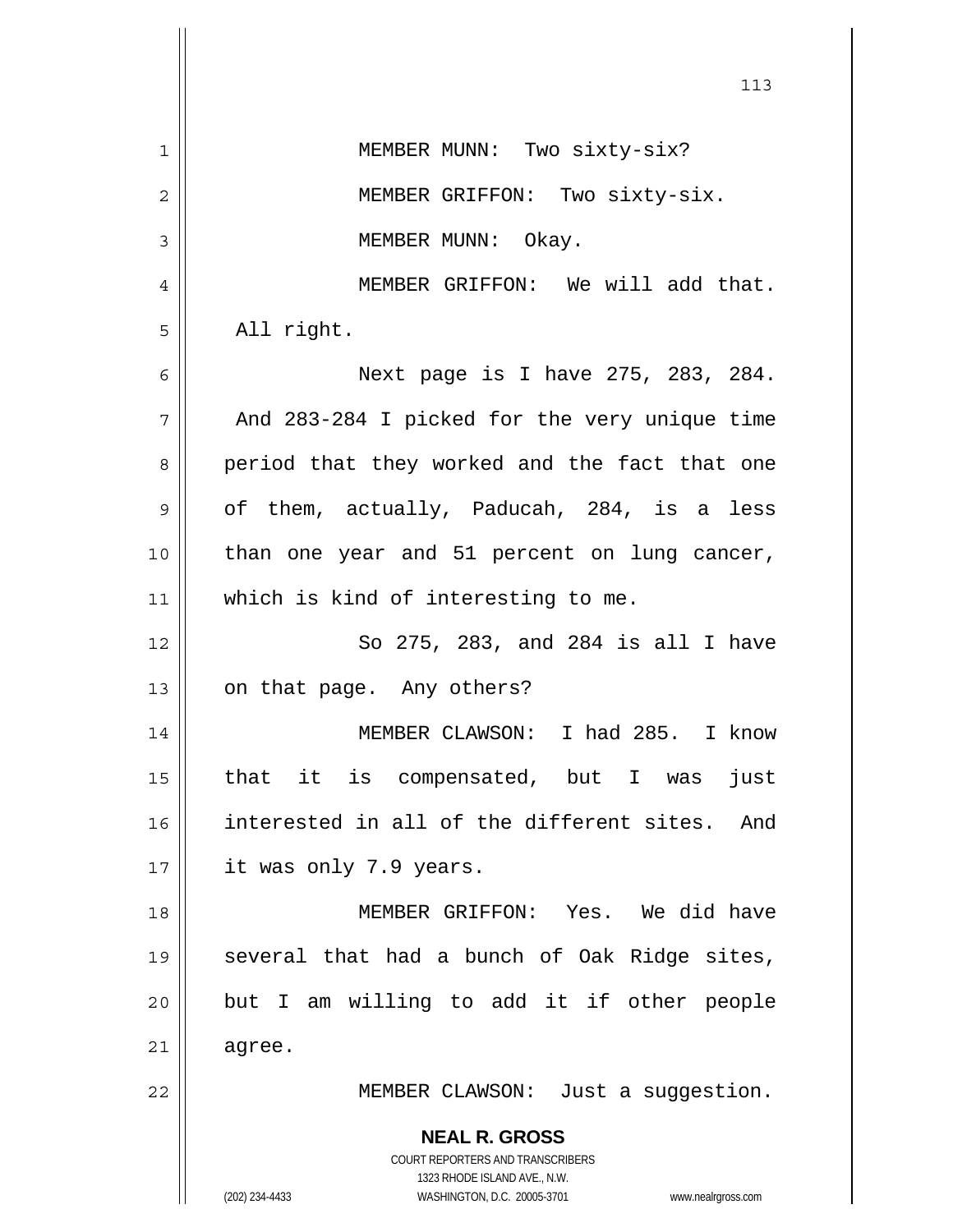**NEAL R. GROSS** COURT REPORTERS AND TRANSCRIBERS 1323 RHODE ISLAND AVE., N.W. (202) 234-4433 WASHINGTON, D.C. 20005-3701 www.nealrgross.com 1 2 3 4 5 6 7 8 9 10 11 12 13 14 15 16 17 18 19 20 21 22 MEMBER GRIFFON: All right. I don't want to make Stu's work too big. The idea is to narrow the list, but we can add that one, 285. Page 5, I have -- are we on page 5? Yes. Page 5, I have nothing. A lot of these are over 50, I think most of them. MEMBER MUNN: I marked -- MEMBER GRIFFON: Yes? MEMBER MUNN:  $-- 297$ . MEMBER GRIFFON: Two ninety-seven? MEMBER MUNN: Two ninety-seven. As I said, I was doing these fairly randomly, but we haven't had many non-melanoma skin that we have marked so far, have we? MEMBER GRIFFON: No. I am willing to add that one. MEMBER CLAWSON: Mark, I had one that was 292 that Iowa Ammunitions, but it was non-compensated. But it was close. That's why I marked it. MEMBER GRIFFON: Yes. And we just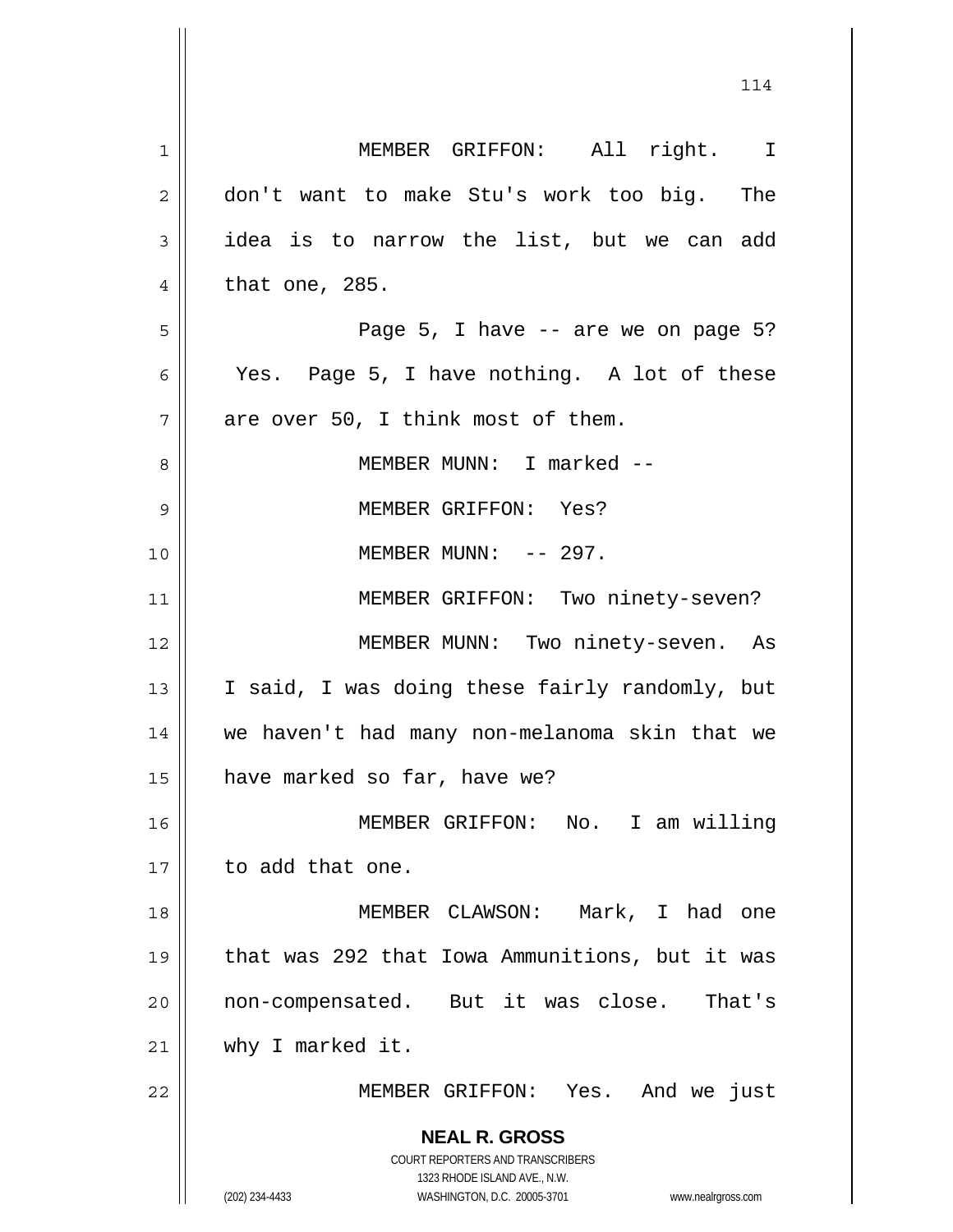added another Iowa one on. So I would say they are going to be similar models there. I would think one of those would be enough if that is okay. I don't want to get too high with the numbers here.

MEMBER CLAWSON: That's fine.

7 8 9 10 11 12 13 14 MEMBER GRIFFON: Page 6 I don't have any on. Again, a lot of these were 50 percent. And I realized as I went through the whole document that there were plenty in the range that we wanted. So I tried to stay away from a lot of the ones that were compensable. MEMBER MUNN: Well, but some of them --

15 16 MEMBER GRIFFON: Does anybody have any on page 6?

17 18 19 MEMBER GIBSON: Do we have any for Santa Susana? MEMBER GRIFFON: I'm sorry? Three

20 21 fourteen did I hear? Oh, yes. He worked a long time. Yes.

MEMBER MUNN: It is those.

**NEAL R. GROSS** COURT REPORTERS AND TRANSCRIBERS 1323 RHODE ISLAND AVE., N.W.

22

1

2

3

4

5

6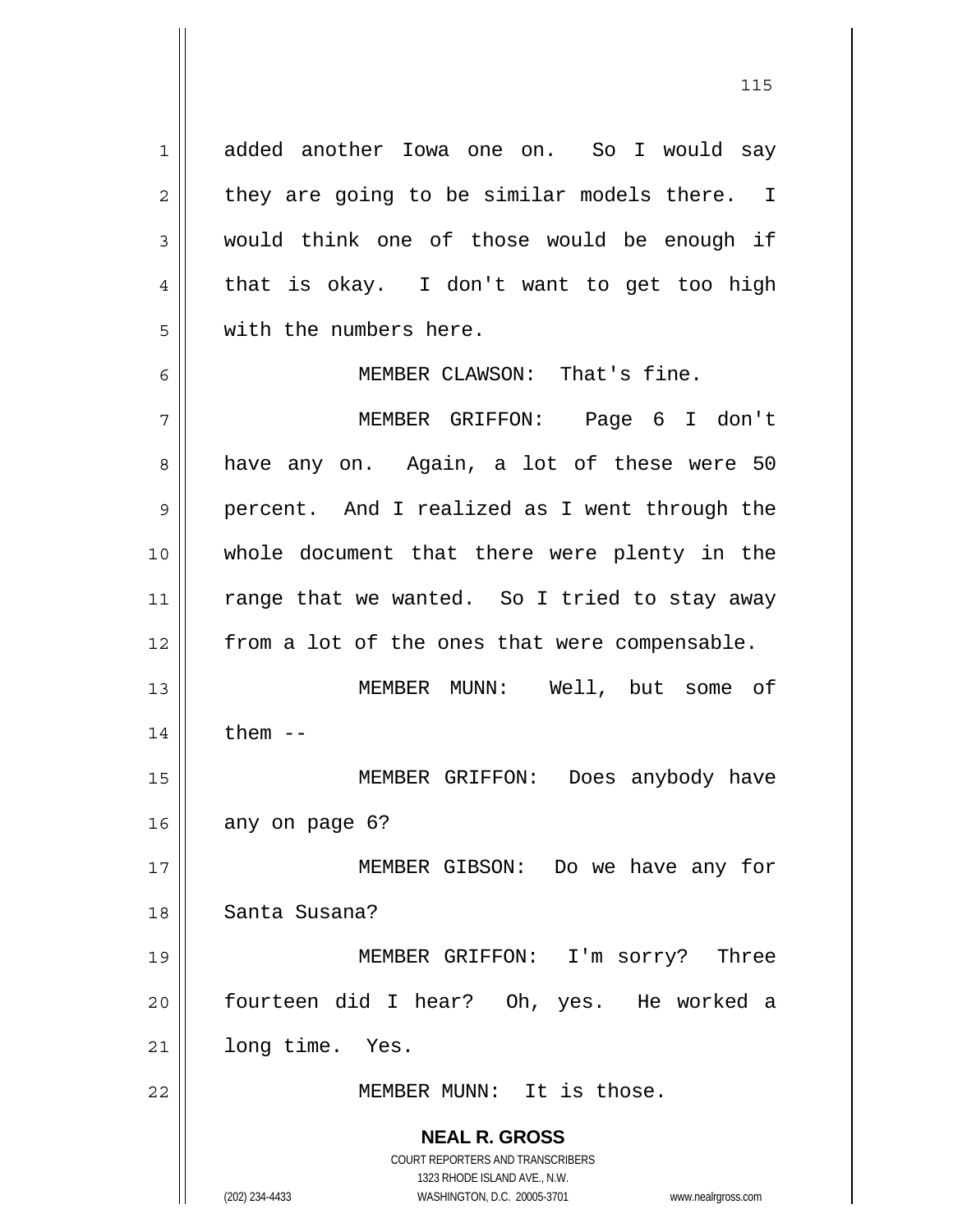**NEAL R. GROSS** COURT REPORTERS AND TRANSCRIBERS 1323 RHODE ISLAND AVE., N.W. (202) 234-4433 WASHINGTON, D.C. 20005-3701 www.nealrgross.com <u>116</u> 1 2 3 4 5 6 7 8 9 10 11 12 13 14 15 16 17 18 19 20 21 22 MEMBER GRIFFON: Yes, yes. MEMBER MUNN: It is those extra hours you get for extra shifts. MEMBER GRIFFON: Ask him what diet he's on, right, he or she? MEMBER GIBSON: Mark? MEMBER GRIFFON: Yes? MEMBER GIBSON: Three nineteen. Have we done many from Santa Susana? MEMBER GRIFFON: I don't think so. We can mark it down. It is a compensable one, but I'm not sure we have done Santa Susana. MR. HINNEFELD: Excuse me, Mark. Did you select 314? MEMBER GRIFFON: No. MEMBER ROESSLER: No. MEMBER GRIFFON: We just pointed  $out$   $--$  MEMBER ROESSLER: I think that has got to be a -- MEMBER GRIFFON: Yes. So 319 is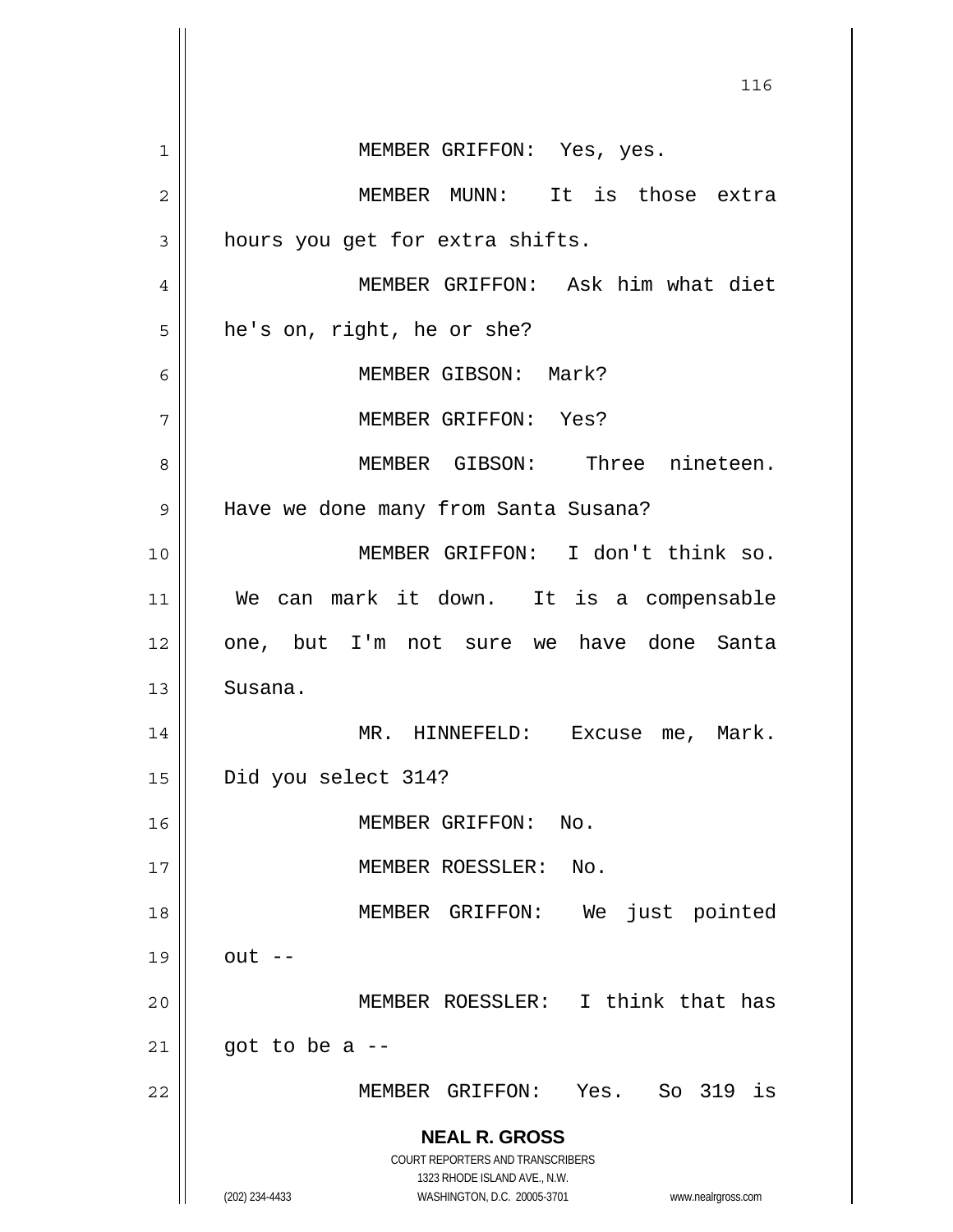**NEAL R. GROSS** COURT REPORTERS AND TRANSCRIBERS 1323 RHODE ISLAND AVE., N.W. (202) 234-4433 WASHINGTON, D.C. 20005-3701 www.nealrgross.com 117 1 2 3 4 5 6 7 8 9 10 11 12 13 14 15 16 17 18 19 20 21 22 the only one I added on that page. Page 7, I have 342. MEMBER MUNN: So did I. MEMBER GRIFFON: And that is it. MEMBER MUNN: I had 344. MEMBER GRIFFON: Yes. I started to have that. But then I saw .3 years worked, and it wasn't so interesting to me anymore. MEMBER MUNN: It's another one of those how do you get even that high with .3 years worked. MEMBER GRIFFON: Yes. Okay. I can put that down, 344. Yes. MEMBER MUNN: I assume that's all assumed. MEMBER GRIFFON: Page 8. I had 347 for the same reason as I stated before, that .2 years worked and the compensable lung cancer, 356 and 358. MEMBER PRESLEY: Mark, I've got two on there, 361 and 362. These are both Bethlehem Steel.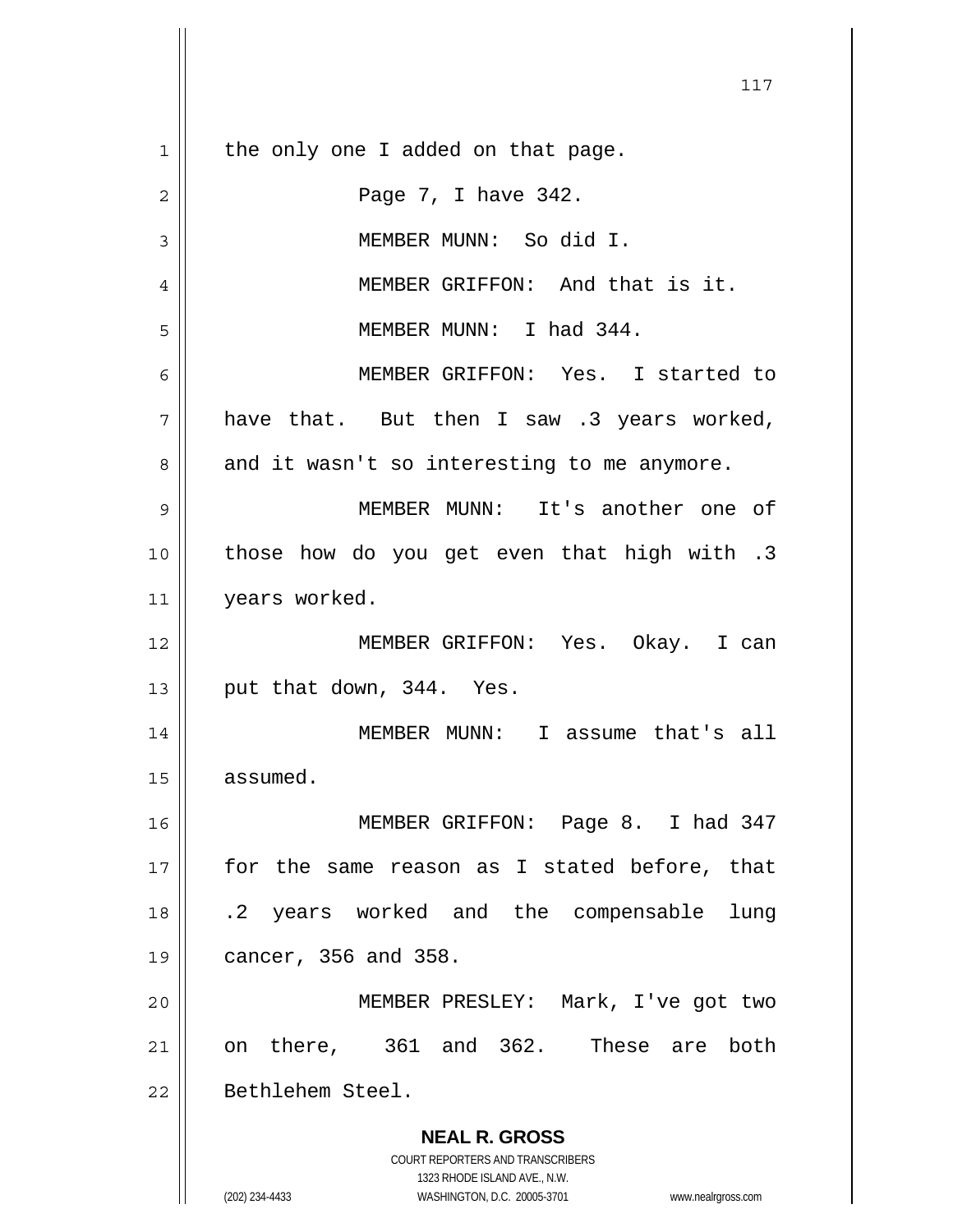**NEAL R. GROSS** COURT REPORTERS AND TRANSCRIBERS 1323 RHODE ISLAND AVE., N.W. (202) 234-4433 WASHINGTON, D.C. 20005-3701 www.nealrgross.com 1 2 3 4 5 6 7 8 9 10 11 12 13 14 15 16 17 18 19 20 21 22 MEMBER GRIFFON: But they are very close, right? Is that right? MEMBER PRESLEY: Yes. MEMBER GRIFFON: Yes. MEMBER PRESLEY: One of them is 49.44, and the other is 46.58. And they are both almost 35. One is 37 years. One is 35 years. MEMBER GRIFFON: Yes. I have those as question marks. What if we pick 361 because they are the same model? MEMBER PRESLEY: Yes, they are the same model. MEMBER GRIFFON: And one is very close. You are right. MEMBER PRESLEY: Okay. MEMBER GRIFFON: Yes. Three sixty-one we'll do. Okay. Page 9, I have 369 and 377. MEMBER PRESLEY: I have got 374. It is a lot of years, and it's close, up at Portsmouth.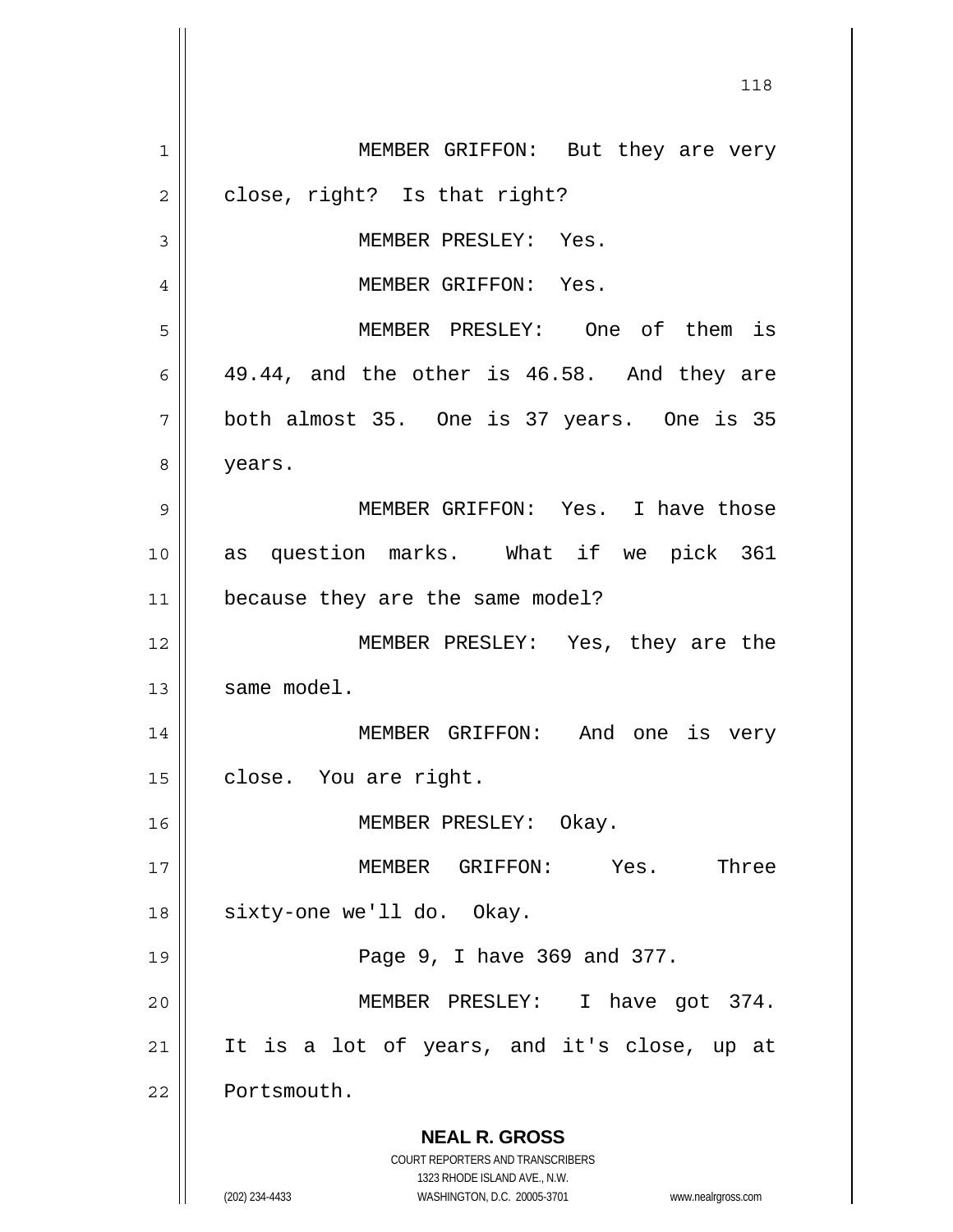**NEAL R. GROSS** COURT REPORTERS AND TRANSCRIBERS 1323 RHODE ISLAND AVE., N.W. (202) 234-4433 WASHINGTON, D.C. 20005-3701 www.nealrgross.com 119 1 2 3 4 5 6 7 8 9 10 11 12 13 14 15 16 17 18 19 20 21 22 MEMBER GRIFFON: Okay. MEMBER PRESLEY: And it is in the early years. And I have got one from Rocky Flats that is 377. MEMBER GRIFFON: I had that one, yes. MEMBER PRESLEY: Okay. I'm sorry. MEMBER CLAWSON: I have 364. It's compensated, but I just found it interesting, all the different sites, 41 years worth of work. MEMBER MUNN: Yes. I marked that one, too. MEMBER GRIFFON: Okay. Three sixty-four. Page 10 is, I have, 380, 381, 390, and 391. MEMBER MUNN: Would you say those again please, Mark? MEMBER GRIFFON: Three eighty, 381, 390, and 391. MEMBER CLAWSON: Mark, this is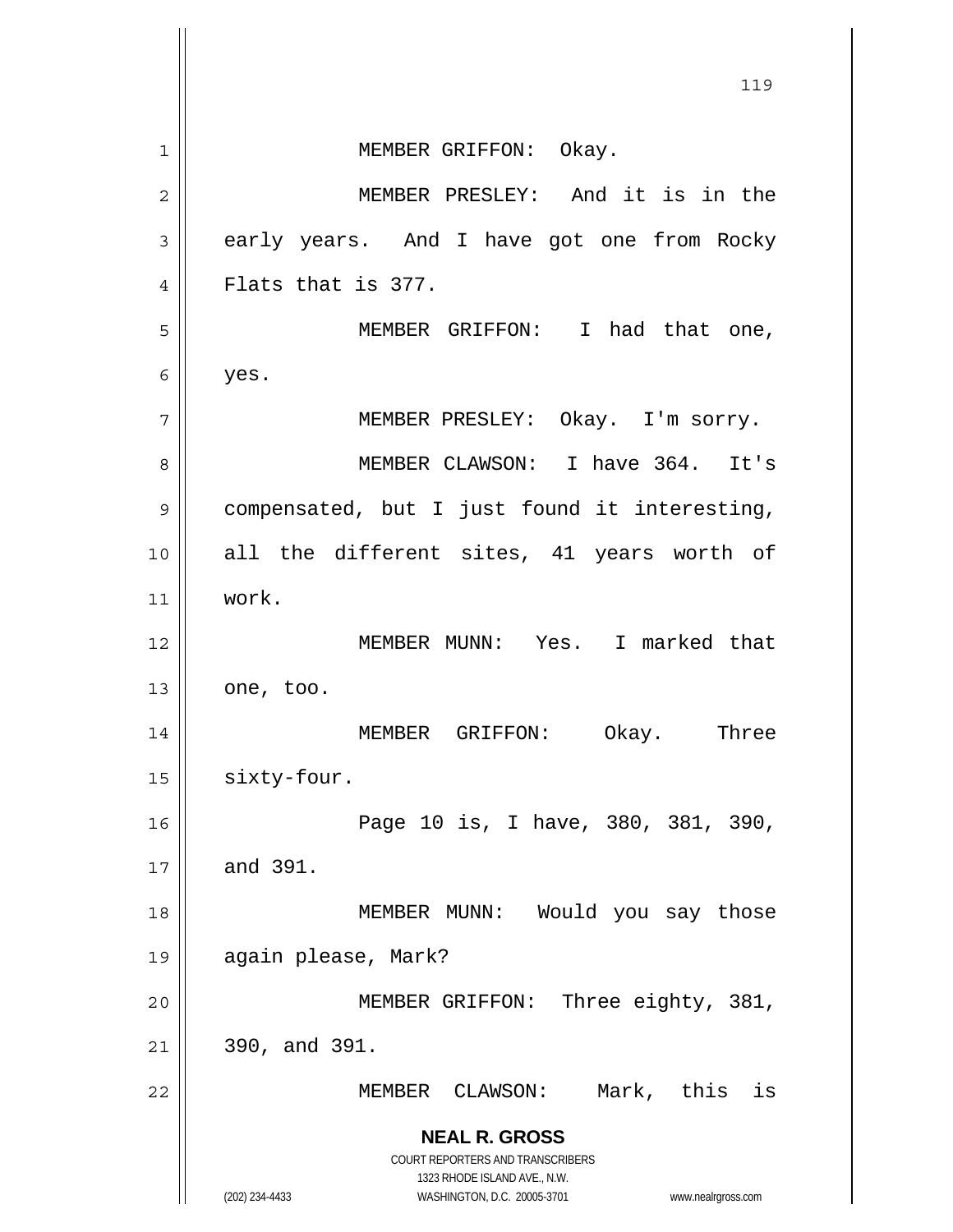**NEAL R. GROSS** 1 2 3 4 5 6 7 8 9 10 11 12 13 14 15 16 17 18 19 20 21 22 probably the same model, but what I found interesting was nine years work at Bethlehem Steel. That's at 392. MEMBER GRIFFON: Yes. MEMBER CLAWSON: And it's at 49.57. MEMBER GRIFFON: Yes. I mean, I feel like it's the same. We just picked one that was real close. MEMBER CLAWSON: Okay. I didn't remember if that was Bethlehem Steel or not. MEMBER GRIFFON: Yes, it was Bethlehem Steel. There's your round-off, too, Paul. Any more on page 10? (No response.) MEMBER GRIFFON: Page 11? MEMBER PRESLEY: I've got 403. MEMBER GRIFFON: Hold on. We are going back to 392. We can look at this on the next phase, but we might want to swap that out with the other one, you know. Yes. Yes, 392 I will add on.

> COURT REPORTERS AND TRANSCRIBERS 1323 RHODE ISLAND AVE., N.W.

(202) 234-4433 WASHINGTON, D.C. 20005-3701 www.nealrgross.com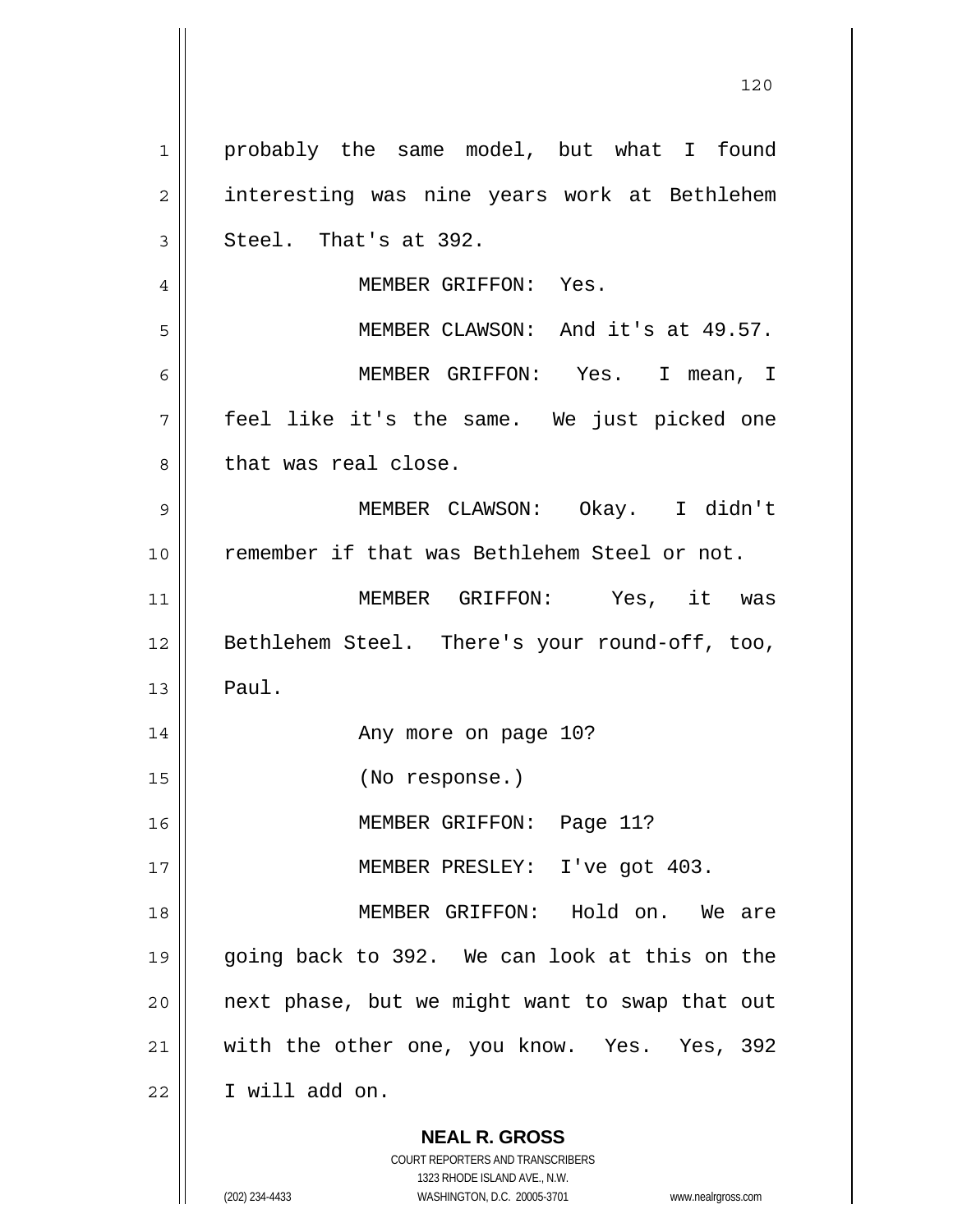**NEAL R. GROSS** COURT REPORTERS AND TRANSCRIBERS 1323 RHODE ISLAND AVE., N.W. (202) 234-4433 WASHINGTON, D.C. 20005-3701 www.nealrgross.com 121 1 2 3 4 5 6 7 8 9 10 11 12 13 14 15 16 17 18 19 20 21 22 Next page I have 397, 398, 399, and 402. MEMBER PRESLEY: How about 403? It's a high number, 20 years. And I don't think we have done a whole lot of General Steel. MEMBER GRIFFON: Well, I would say let's not do 402 and then just do 403, probably the same model. MEMBER PRESLEY: Yes. MEMBER CLAWSON: What about 404? MEMBER GRIFFON: I think anyway. MEMBER PRESLEY: All three of those are -- MEMBER MUNN: Could be the same model. MEMBER PRESLEY: The other one is real close. MEMBER GRIFFON: So, how about 403 and then 397, 398, 399? Is that right? MEMBER CLAWSON: Mark, I liked 404. It's low, but it's General Steel. But these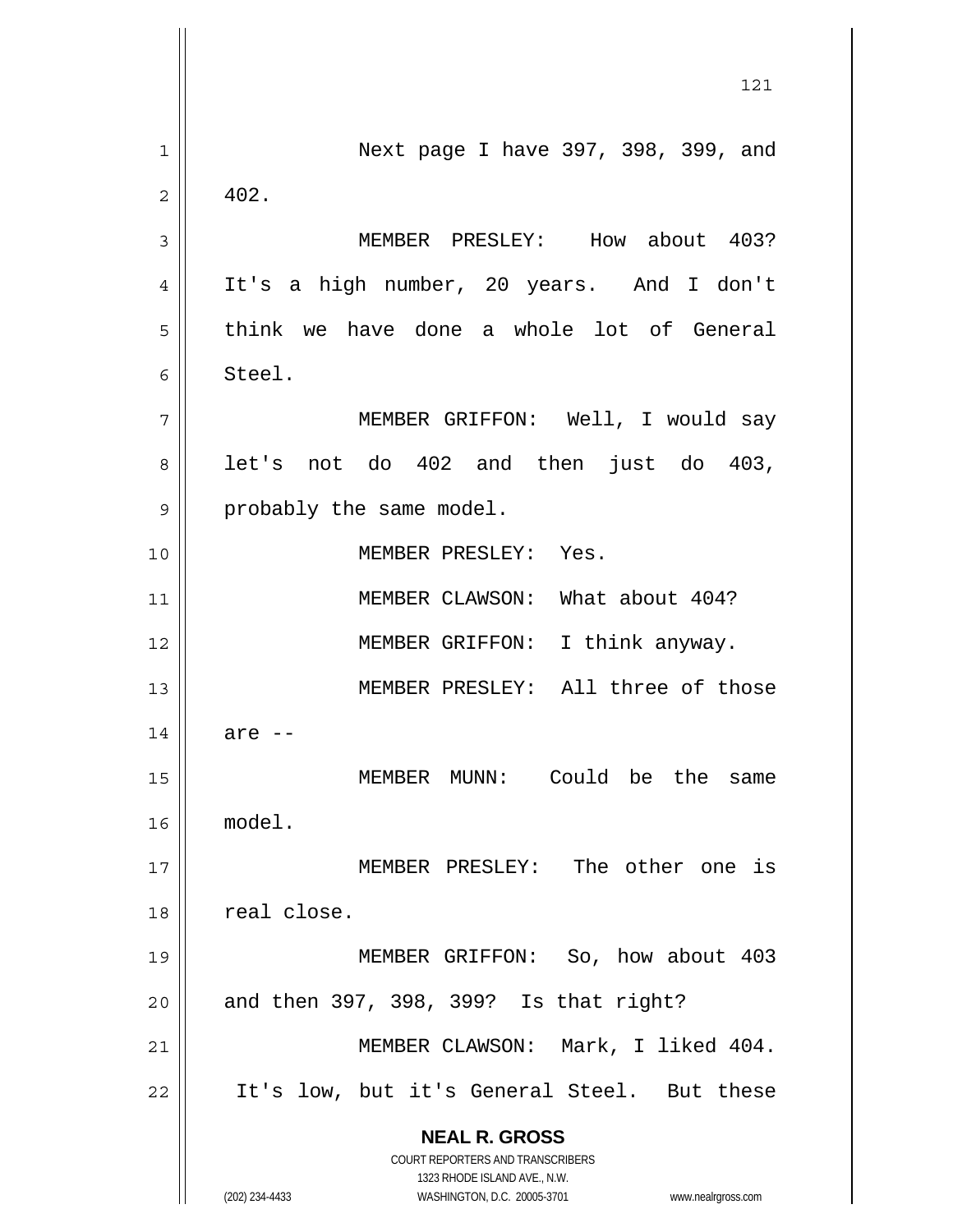1 2 are almost ten years more than any of these other guys, 33 years.

**NEAL R. GROSS** COURT REPORTERS AND TRANSCRIBERS 1323 RHODE ISLAND AVE., N.W. 3 4 5 6 7 8 9 10 11 12 13 14 15 16 17 18 19 20 21 22 MEMBER GRIFFON: Again, I am expecting it is the same model for all three. MEMBER CLAWSON: Okay. MEMBER GRIFFON: So I am not really wedded to which one we pick, but I think we should just stick with 403 if that is all right. MEMBER CLAWSON: That's fine. I was just seeing the different cancer. MEMBER GRIFFON: Page 12. CHAIRMAN ZIEMER: Which did we decide on? MEMBER GRIFFON: Four-o-three. Page 12 is 416, 421, 422, and 430. And 421 I am not so wedded. I think I would drop off 421, actually, because I picked that for the reason you added the other one, Brad, was the multiple sites. MEMBER CLAWSON: Okay. MEMBER GRIFFON: But I would drop

(202) 234-4433 WASHINGTON, D.C. 20005-3701 www.nealrgross.com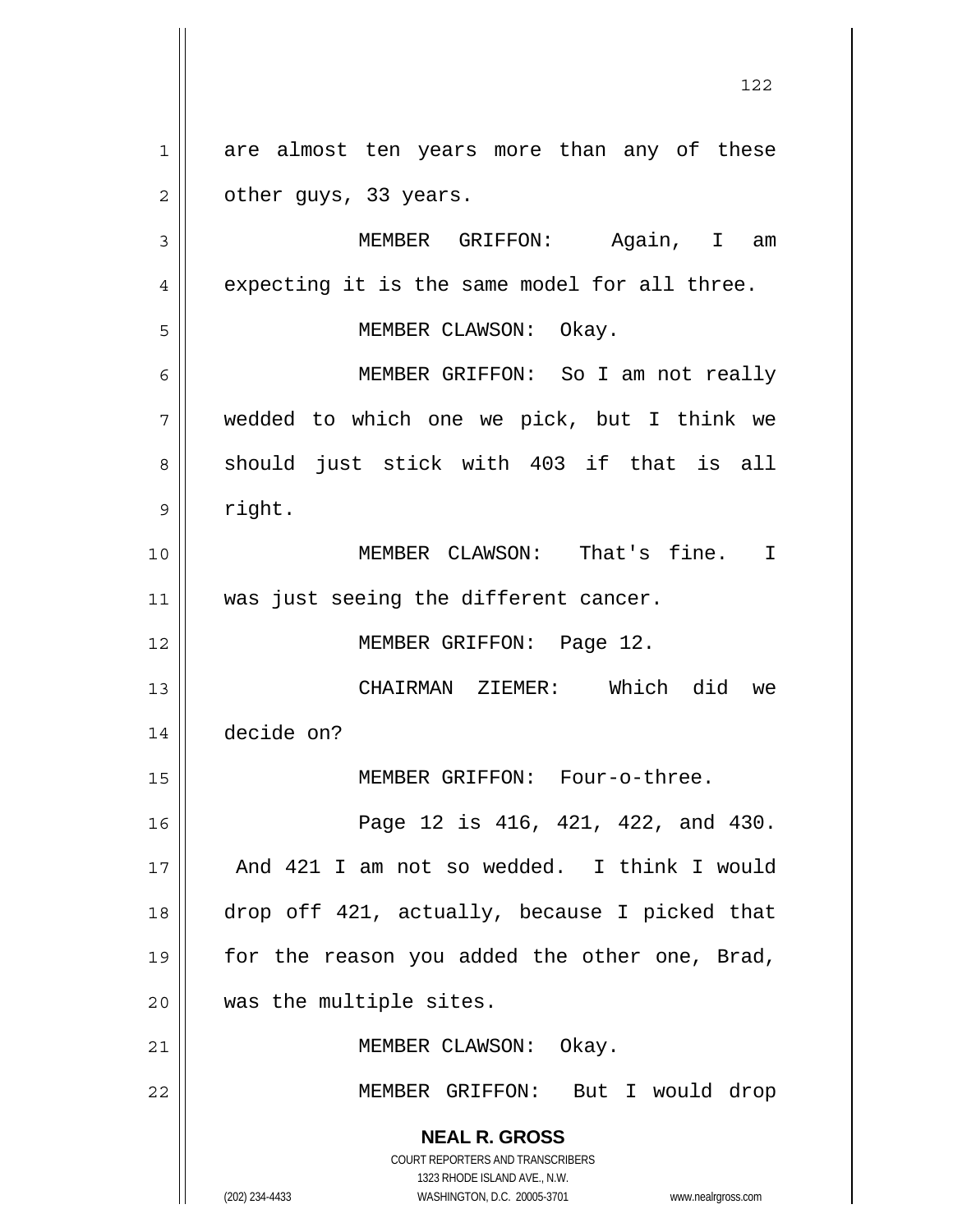**NEAL R. GROSS** COURT REPORTERS AND TRANSCRIBERS 1323 RHODE ISLAND AVE., N.W. (202) 234-4433 WASHINGTON, D.C. 20005-3701 www.nealrgross.com 1 2 3 4 5 6 7 8 9 10 11 12 13 14 15 16 17 18 19 20 21 22 it off now. So 416, 422, 430. That's what I've got. And I believe U.S. Steel Company National Tube Division is a site we haven't done. So that is why I added that on. Yes. It's one of those. It would be a mini Site Profile review kind of thing. So 416, 422, and 430. Page 13 I have 439 because I haven't seen that site before, 442. Fourforty-three because I don't think we have done DuPont either, DuPont Deepwater Works; 445; 446; 450; '51 and '52. Four fifty I picked because this person -- and this might be not a typo. He worked 57 and a half years, he or she, so could still be employed, started in '50. MEMBER CLAWSON: The only one that I had is 434 at the very top of the page. I know it's a General Steel, but all other ill-defined sites. MEMBER MUNN: Yes. We just had another one of --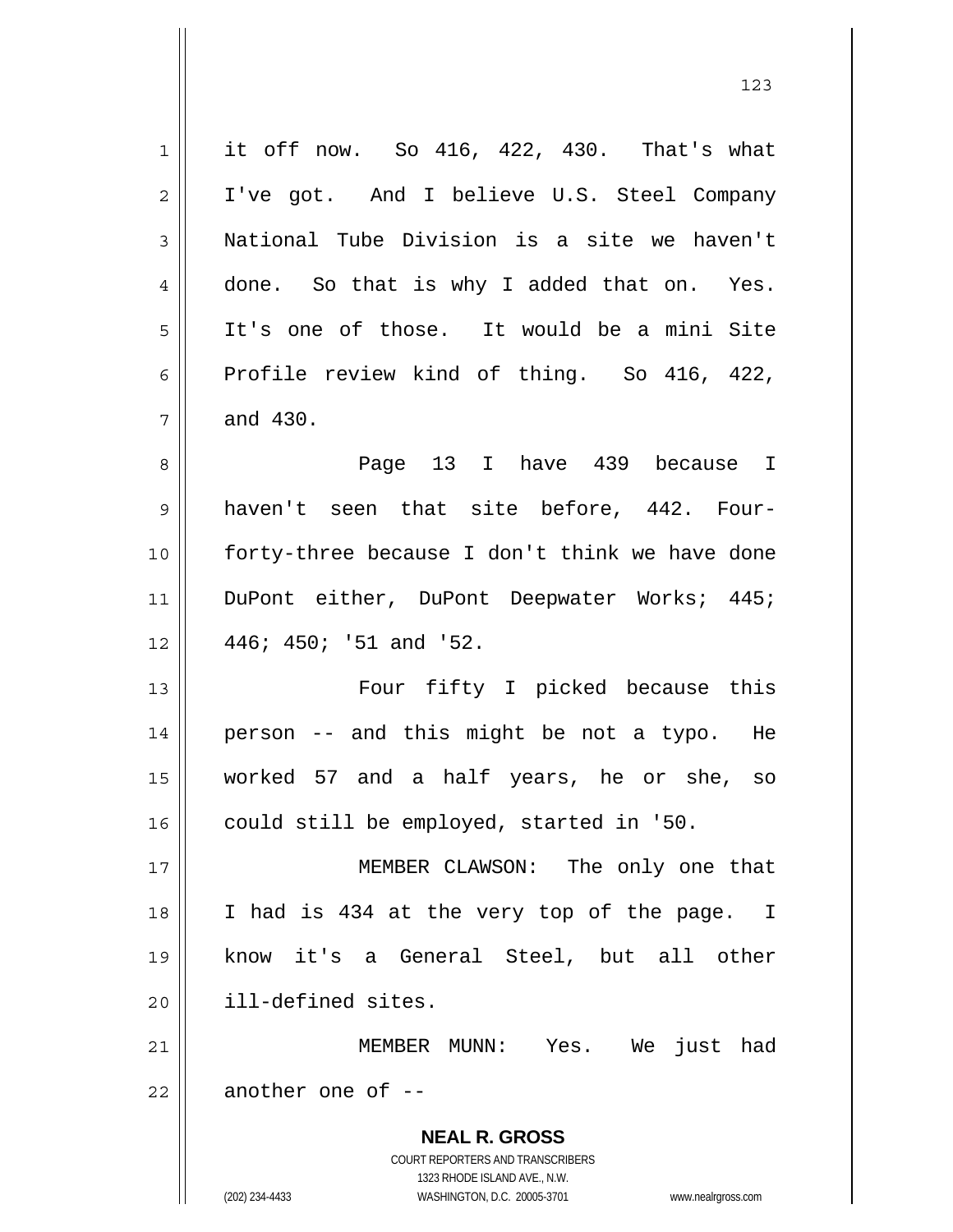**NEAL R. GROSS** COURT REPORTERS AND TRANSCRIBERS 1323 RHODE ISLAND AVE., N.W. 1 2 3 4 5 6 7 8 9 10 11 12 13 14 15 16 17 18 19 20 21 22 MEMBER GRIFFON: Yes. I just picked one of those other ill-defined sites because we hadn't seen that before. So I think I've got that covered. MEMBER CLAWSON: Okay. MEMBER MUNN: And I guess I had chosen 444 instead of -- I actually chose 444 and 445, thinking it would be interesting to see the difference in the 2 sites, both bone cancer. MEMBER GRIFFON: Well, actually, 444 might be better than 443. I assumed that it was going to be the same model. MEMBER MUNN: Yes. MEMBER GRIFFON: But yours is much more years worked. So I would be willing to not do 443, pick 444 instead. MEMBER MUNN: Okay. Great. MEMBER GRIFFON: Okay. Page 14 I have 453 -- I don't think we've done that site -- 457; 460 because it's very close -- well, it's actually 45 percent  $-$  464; and 466.

(202) 234-4433 WASHINGTON, D.C. 20005-3701 www.nealrgross.com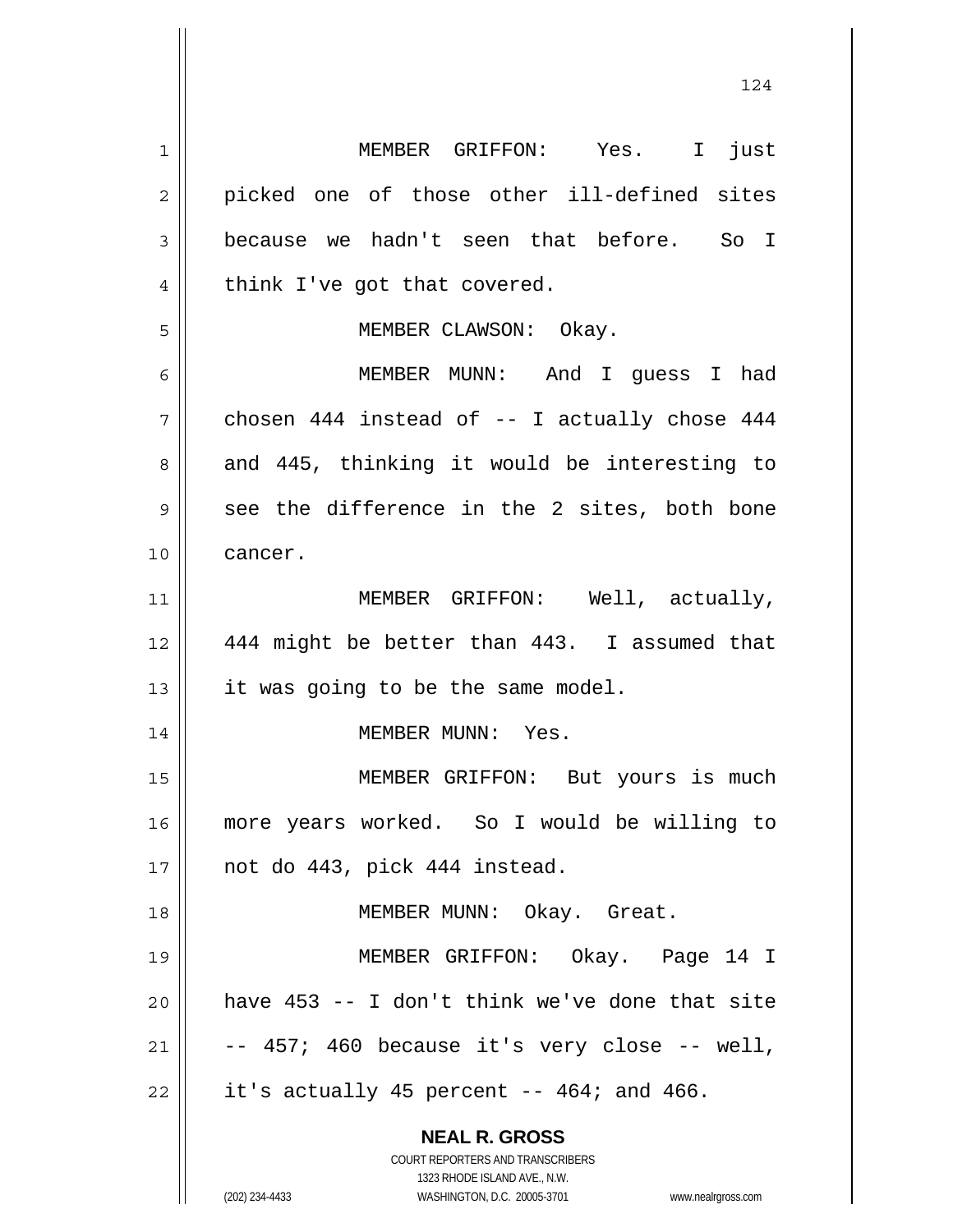|    | 125                                                                 |
|----|---------------------------------------------------------------------|
| 1  | MEMBER PRESLEY: Mark?                                               |
| 2  | MEMBER GRIFFON: Yes?                                                |
| 3  | MEMBER PRESLEY: Four seventy-one                                    |
| 4  | is a 49.3, Paducah, with non-melanoma skin                          |
| 5  | basal cell, didn't work but 3 years --                              |
| 6  | MEMBER GRIFFON: Three years.                                        |
| 7  | MEMBER PRESLEY: -- but worked in                                    |
| 8  | the early days.                                                     |
| 9  | MEMBER GRIFFON: Okay. I'm willing                                   |
| 10 | to add it on to look. And sometimes we also                         |
| 11 | find that even though they say full                                 |
| 12 | internal/external, they end up being                                |
| 13 | overestimating a purchase. So we might triage                       |
| 14 | some of these out, but okay.                                        |
| 15 | Page 15, 480, 482, 485, 487, 488,                                   |
| 16 | 489. There are a couple of sites I wasn't                           |
| 17 | sure we have done: United Nuclear Corp and                          |
| 18 | Uranium Mill in Durango. That is why I picked                       |
| 19 | those.                                                              |
| 20 | MEMBER PRESLEY: I've got 447                                        |
| 21 | simply for the fact that it's --                                    |
| 22 | MEMBER GRIFFON: Four seventy-four                                   |
|    | <b>NEAL R. GROSS</b>                                                |
|    | COURT REPORTERS AND TRANSCRIBERS<br>1323 RHODE ISLAND AVE., N.W.    |
|    | (202) 234-4433<br>WASHINGTON, D.C. 20005-3701<br>www.nealrgross.com |

 $\mathbb{I}$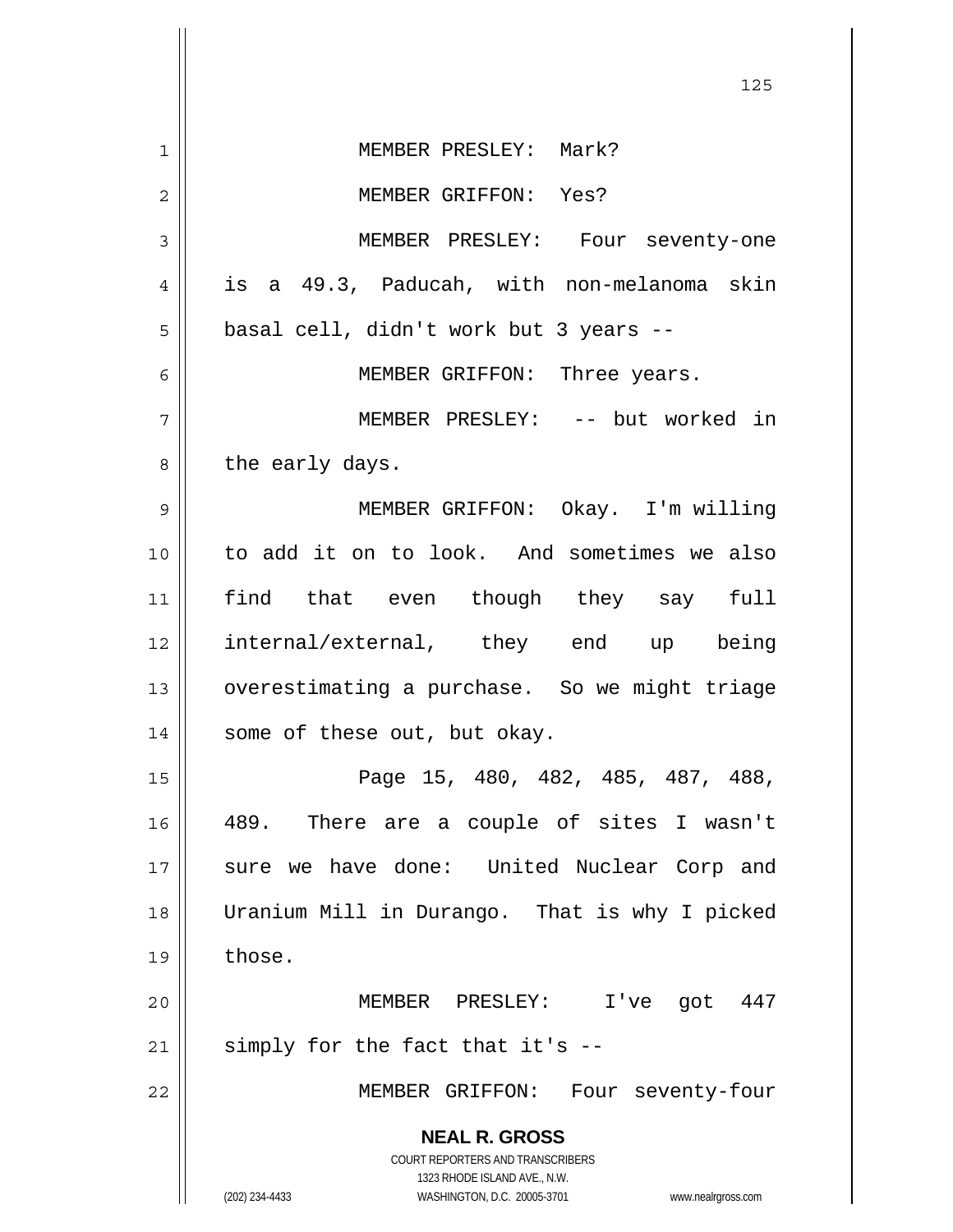**NEAL R. GROSS** COURT REPORTERS AND TRANSCRIBERS 1323 RHODE ISLAND AVE., N.W. (202) 234-4433 WASHINGTON, D.C. 20005-3701 www.nealrgross.com 126 1 2 3 4 5 6 7 8 9 10 11 12 13 14 15 16 17 18 19 20 21 22 you mean? MEMBER PRESLEY: Four seventy-seven. MEMBER GRIFFON: Four seventy-seven? MEMBER PRESLEY: It's very high. We've got a lot of Rocky. This guy has got a lot of years, person. Again, it's a -- MEMBER GRIFFON: Okay. Four seventy-seven. MEMBER CLAWSON: The only one that I had that you didn't was the 488. It was a thyroid. MEMBER GRIFFON: I had 488. MEMBER CLAWSON: Oh, do you? MEMBER GRIFFON: Yes. MEMBER CLAWSON: I guess I was wrong. Sorry. MEMBER MUNN: So would you read the numbers on that page again, please? MEMBER GRIFFON: Four seventy-seven, 477, 480, 482, 485, 487, 488,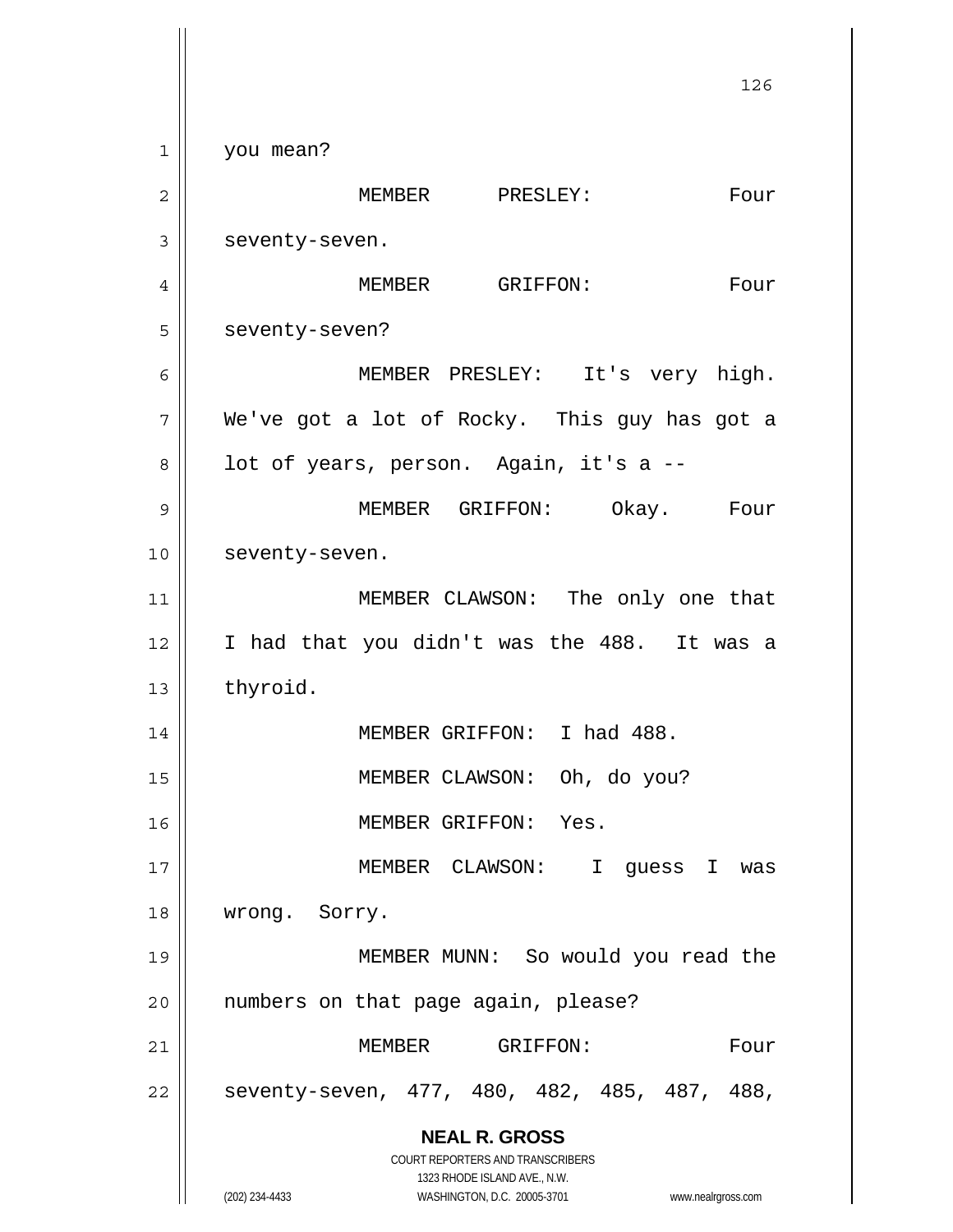**NEAL R. GROSS** COURT REPORTERS AND TRANSCRIBERS 1323 RHODE ISLAND AVE., N.W. (202) 234-4433 WASHINGTON, D.C. 20005-3701 www.nealrgross.com 127 1 2 3 4 5 6 7 8 9 10 11 12 13 14 15 16 17 18 19 20 21 22 and 489. MEMBER MUNN: Thank you. MEMBER GRIFFON: All right. Page 16. I have 491, 500, 501, and 504. MEMBER PRESLEY: What about 502? It's close. It's only got six years, but it's at Blockson. MEMBER GRIFFON: Six years. MEMBER PRESLEY: Building 55. MEMBER GRIFFON: Okay. Five-o-two. MEMBER GIBSON: What about 507? MEMBER GRIFFON: Yes. Five-o-seven, I think that's a new place we haven't looked at, International Minerals. MEMBER BEACH: Mark, have we done much at Sandia? MEMBER GRIFFON: Yes, we have done several. MEMBER MUNN: Yes. We've done some cases. Which one was that? MEMBER BEACH: I was looking at 506.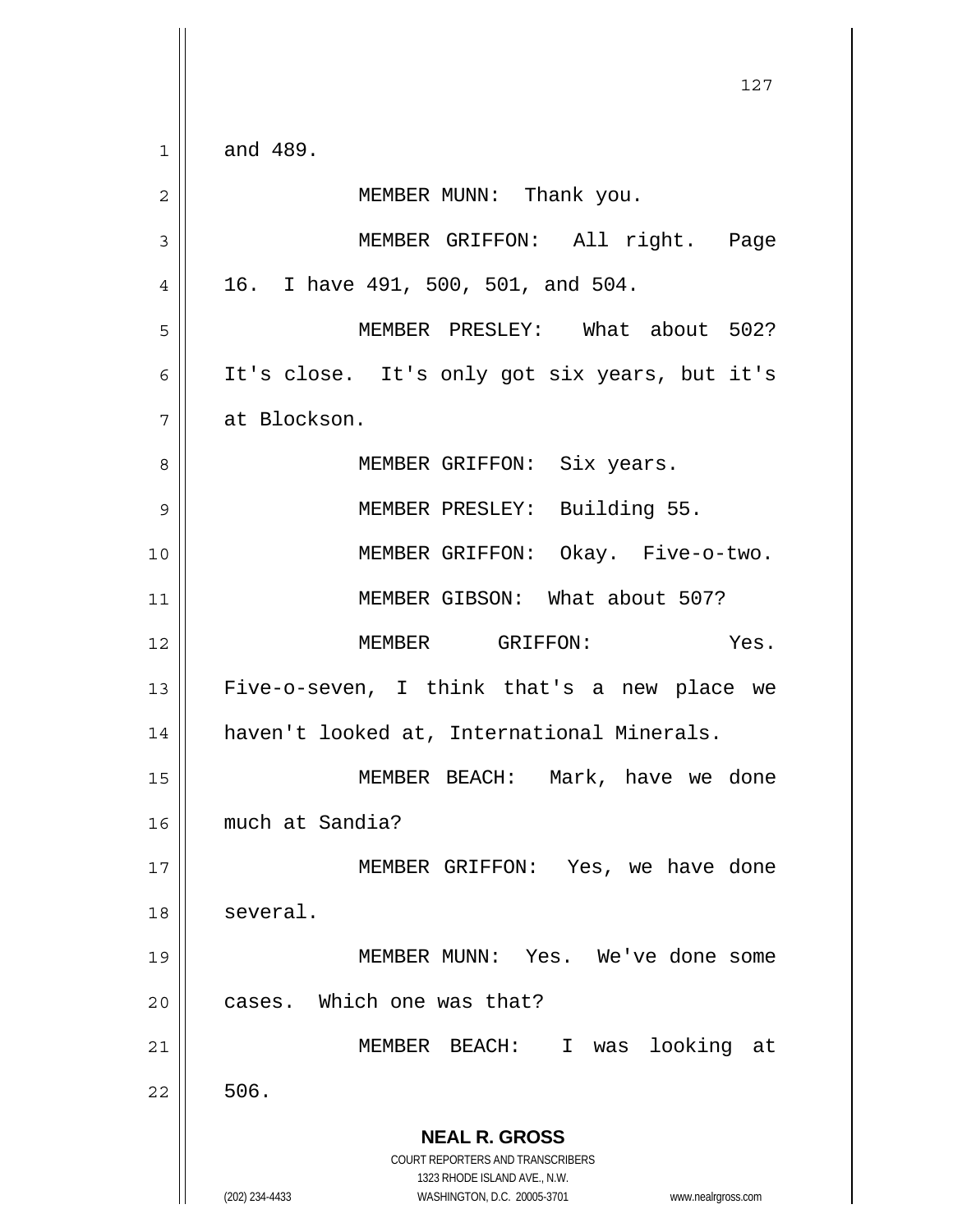| 128                                                                                                 |
|-----------------------------------------------------------------------------------------------------|
| MEMBER GRIFFON: Five-o-six.                                                                         |
| MEMBER MUNN: Well, we've got one                                                                    |
| up in 491.                                                                                          |
| MEMBER BEACH: Okay.                                                                                 |
| MEMBER GRIFFON: Yes, yes. So we                                                                     |
| won't include that if that's okay.                                                                  |
| MEMBER BEACH: That's fine.                                                                          |
| MEMBER GRIFFON: Page 17, I have                                                                     |
| 509, 512, 513, and 522. I had a question on                                                         |
| this Carborundum Company, but I thought we                                                          |
| might want to wait on that one because this is                                                      |
| .6 years worked. We might see some other                                                            |
| cases from that. But I don't think we have                                                          |
| done that site before.                                                                              |
| MEMBER MUNN:<br>That was very short                                                                 |
| years worked.                                                                                       |
| MEMBER GRIFFON: Yes.                                                                                |
| MEMBER PRESLEY: That was an early                                                                   |
| Union Carbide site.                                                                                 |
| That's right.<br>MEMBER GRIFFON:<br>Do                                                              |
| we want to add that one?<br>I'm open.<br>We<br>can                                                  |
| always get it at another.                                                                           |
| <b>NEAL R. GROSS</b><br><b>COURT REPORTERS AND TRANSCRIBERS</b>                                     |
| 1323 RHODE ISLAND AVE., N.W.<br>(202) 234-4433<br>WASHINGTON, D.C. 20005-3701<br>www.nealrgross.com |
|                                                                                                     |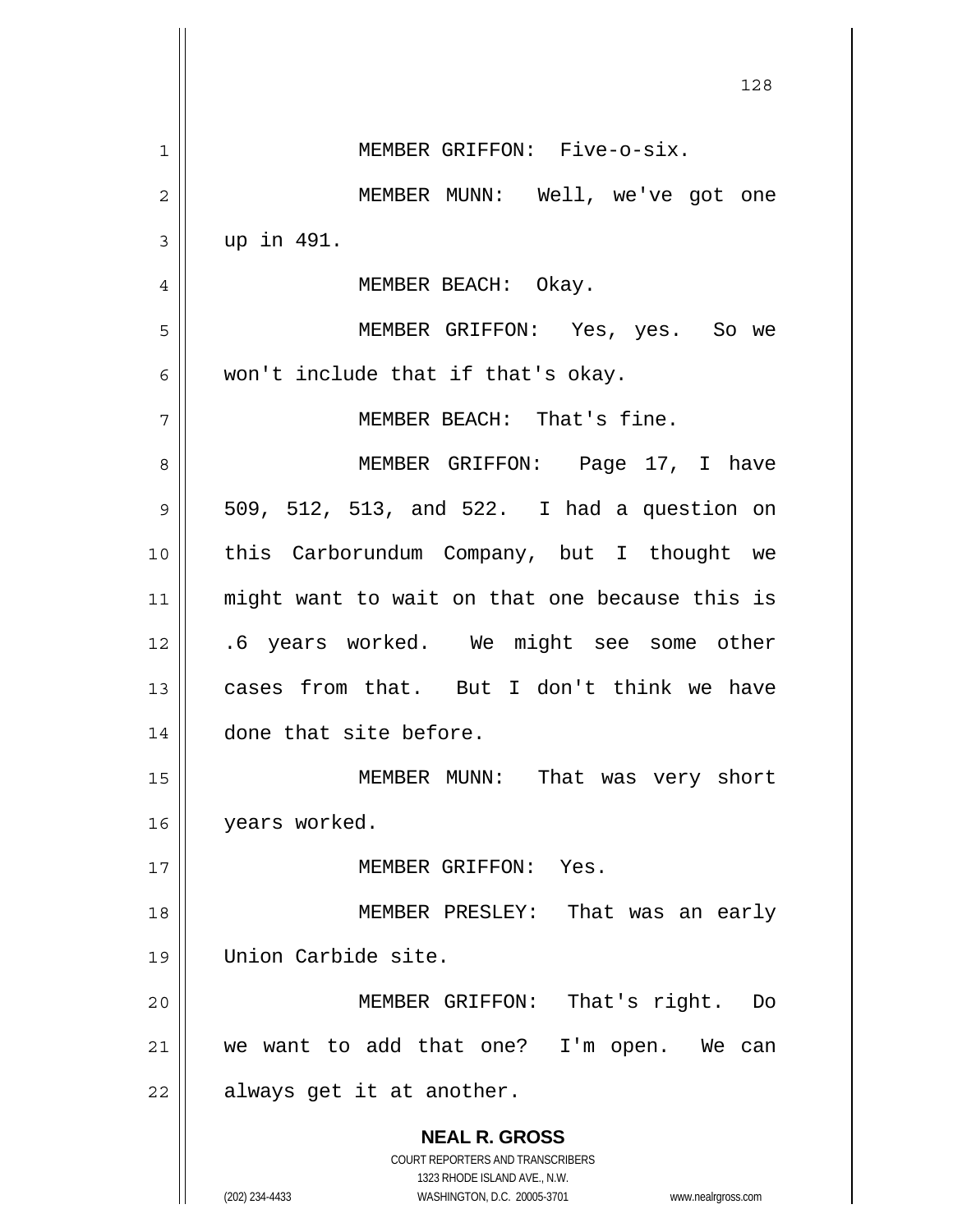**NEAL R. GROSS** COURT REPORTERS AND TRANSCRIBERS 1323 RHODE ISLAND AVE., N.W. (202) 234-4433 WASHINGTON, D.C. 20005-3701 www.nealrgross.com 129 1 2 3 4 5 6 7 8 9 10 11 12 13 14 15 16 17 18 19 20 21 22 MEMBER PRESLEY: Yes. MEMBER GRIFFON: So right now it stands at 509, 512, 513, and 522. MEMBER MUNN: Good. MEMBER GRIFFON: On page 18, I have 524, 525, and 535. MEMBER CLAWSON: I had 540 just because it was so close and only 2.2 years. MEMBER PRESLEY: That's why I've got 540 and 542 marked. MEMBER GRIFFON: Okay. Five forty and '42. MEMBER PRESLEY: Yes. MEMBER GRIFFON: Okay. They're both close, and they're both a lot of years yet. MEMBER MUNN: I marked 537 because I thought, hmm, that was a squeaker. MEMBER GRIFFON: Yes. Yes. Okay. That's okay. Five thirty-seven. And last page, I have 545 and 547. I would almost say we don't really need to go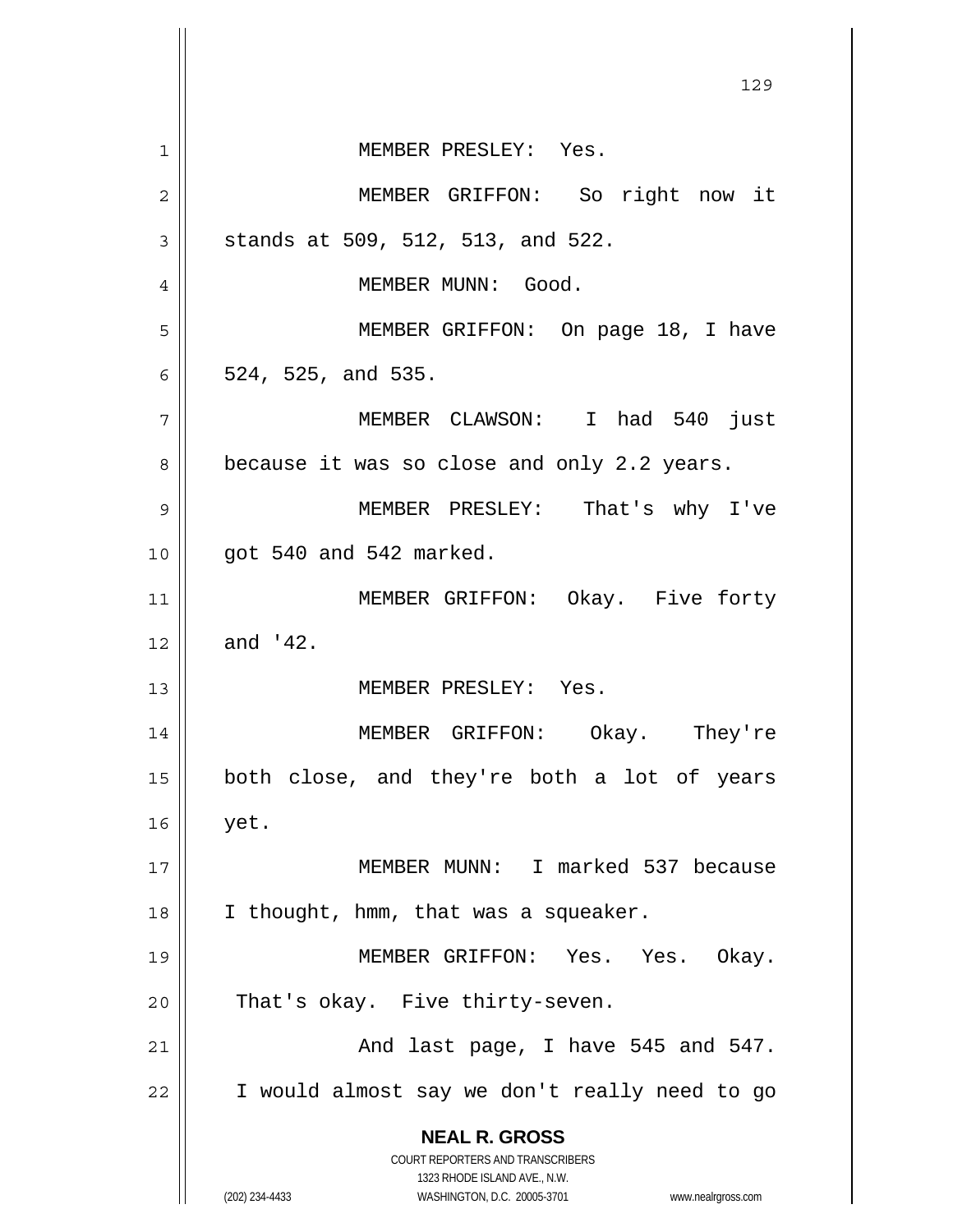| $\mathbf 1$    | to the random list because I think we have                                                          |
|----------------|-----------------------------------------------------------------------------------------------------|
| $\overline{2}$ | more than enough here, but if anybody has any                                                       |
| 3              | on the random list that they're really wedded                                                       |
| 4              | to, you know, I guess we can add them on. But                                                       |
| 5              | otherwise I think we have plenty here to get                                                        |
| 6              | our 38.                                                                                             |
| 7              | So we will leave it at that unless                                                                  |
| 8              | -- is everybody okay with that? All right. I                                                        |
| 9              | will get this list to Stu, then.                                                                    |
| 10             | CHAIRMAN ZIEMER: We'll take it by                                                                   |
| 11             | consent that that is the list. And we need to                                                       |
| 12             | formally authorize the Subcommittee to task                                                         |
| 13             | SC&A with their final selections from this                                                          |
| 14             | group that we have just authorized. Is there                                                        |
| 15             | a motion to that effect?                                                                            |
| 16             | MEMBER PRESLEY: So moved.                                                                           |
| 17             | Seconded?<br>CHAIRMAN ZIEMER:                                                                       |
| 18             | Second.<br>MEMBER GIBSON:                                                                           |
| 19             | Any discussion?<br>CHAIRMAN ZIEMER:                                                                 |
| 20             | (No response.)                                                                                      |
| 21             | All<br>in<br>CHAIRMAN ZIEMER:<br>favor,                                                             |
| 22             | aye?                                                                                                |
|                | <b>NEAL R. GROSS</b><br><b>COURT REPORTERS AND TRANSCRIBERS</b>                                     |
|                | 1323 RHODE ISLAND AVE., N.W.<br>(202) 234-4433<br>WASHINGTON, D.C. 20005-3701<br>www.nealrgross.com |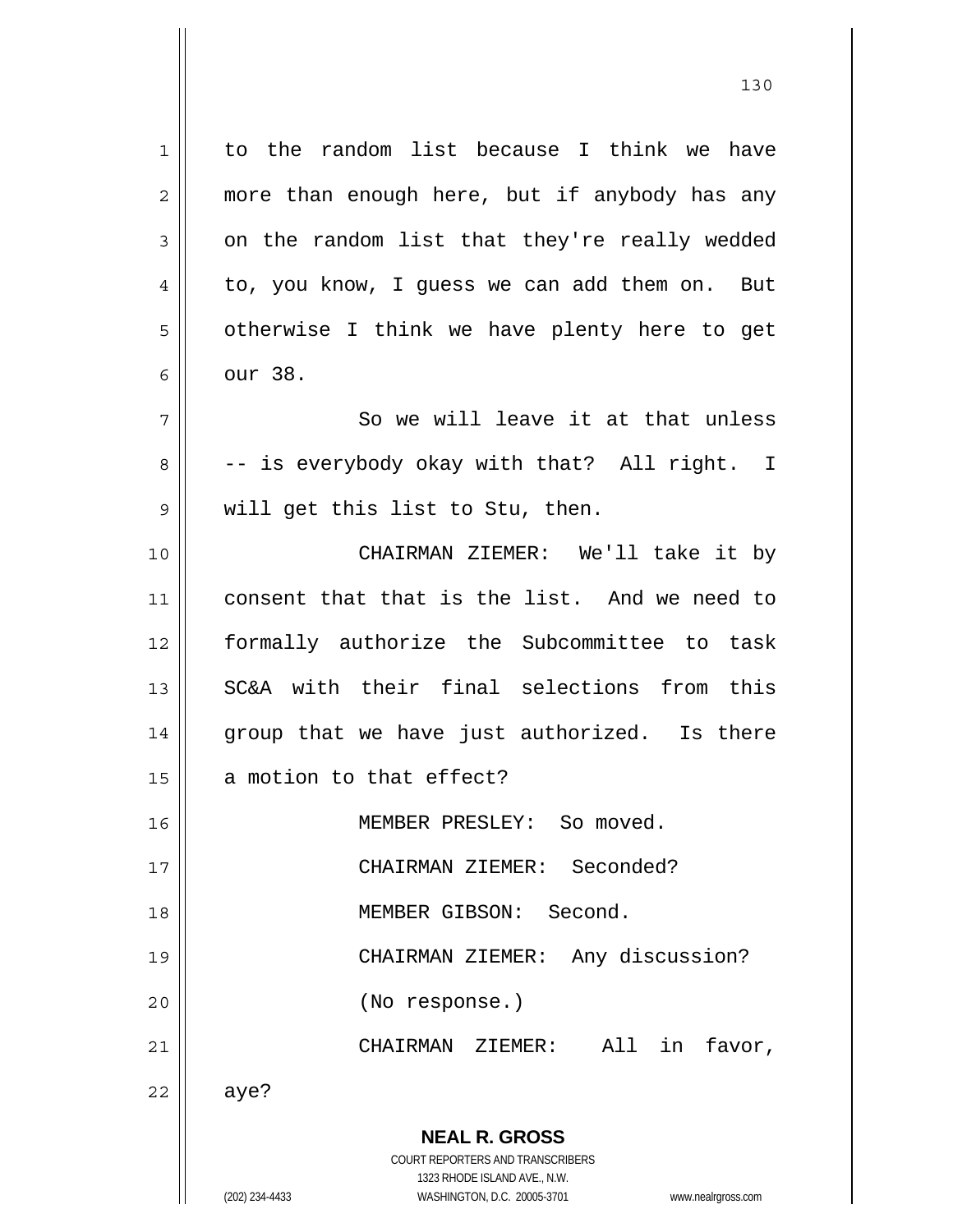|    | 131                                            |
|----|------------------------------------------------|
| 1  | (Chorus of ayes.)                              |
| 2  | CHAIRMAN ZIEMER: Any opposed, no?              |
| 3  | (No response.)                                 |
| 4  | CHAIRMAN ZIEMER: Motion carries.               |
| 5  | Thank you.                                     |
| 6  | Let's next pick up the Blockson                |
| 7  | discussion that we agreed yesterday would      |
| 8  | carry over to today. Yesterday Mark Griffon    |
| 9  | presented his concerns about the radon model.  |
| 10 | Jim Neton talked with us further about the     |
| 11 | radon model.                                   |
| 12 | It was my understanding that Dr.               |
| 13 | Melius may have had some other questions or    |
| 14 | concerns to raise about Blockson. And I think  |
| 15 | it would be appropriate, Jim, if you shared    |
| 16 | those at this time as well.                    |
| 17 | MEMBER MELIUS: Yes. Two things.                |
| 18 | One, specifically, I had made the suggestion   |
| 19 | to Jim Neton that they look into whether NIOSH |
| 20 | would have some industrial hygiene data from   |
| 21 | the many industrial hygiene surveys they had   |
| 22 | done that might be used to help validate part  |

COURT REPORTERS AND TRANSCRIBERS 1323 RHODE ISLAND AVE., N.W. (202) 234-4433 WASHINGTON, D.C. 20005-3701 www.nealrgross.com

**NEAL R. GROSS**

 $\mathbf{I}$ 

 $\mathsf{I}$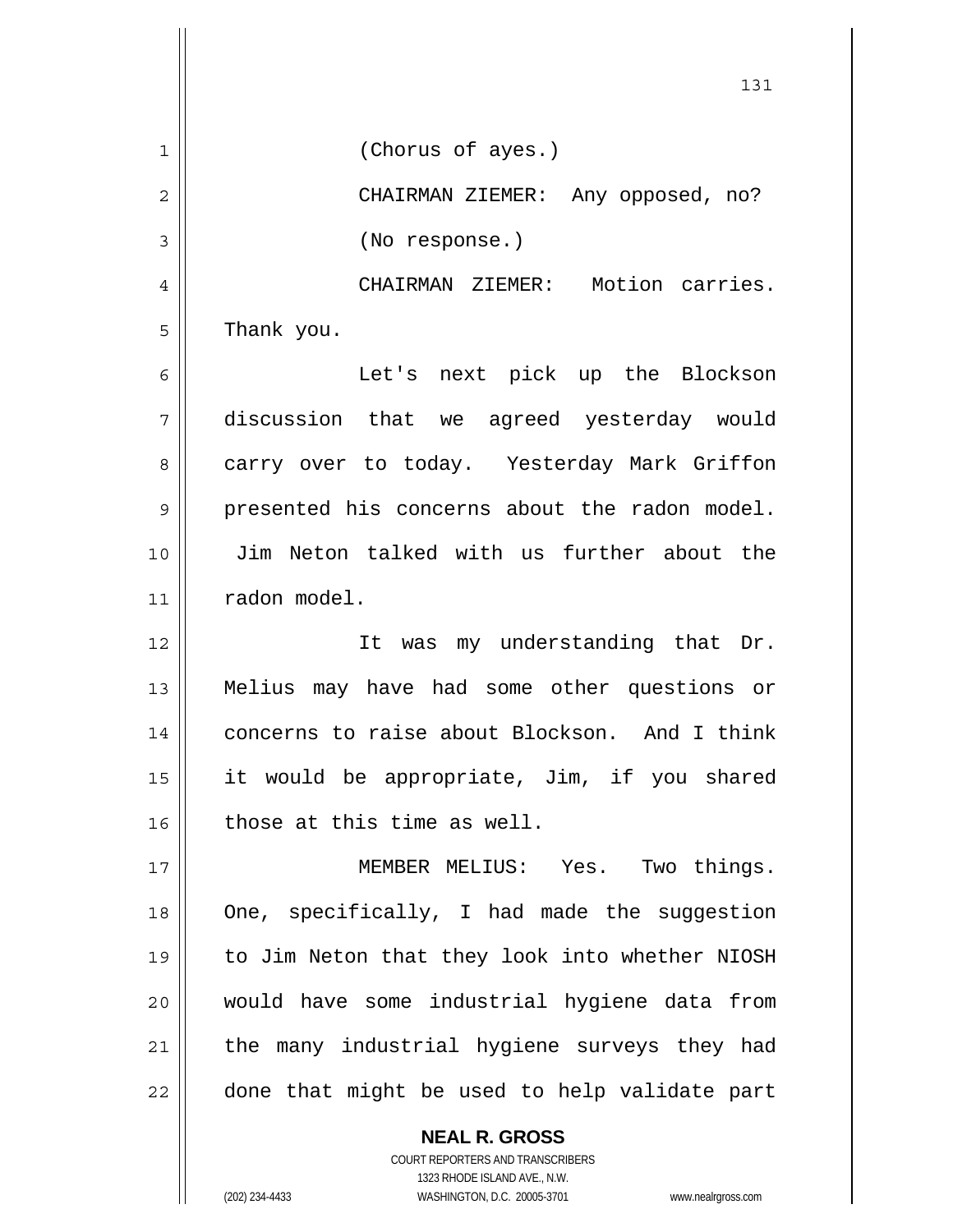| $\mathbf 1$    | of the Blockson model since there might be an  |
|----------------|------------------------------------------------|
| $\overline{2}$ | industrial process that would be similar where |
| $\mathsf 3$    | area personal monitoring samples have been     |
| 4              | collected might help us look at the            |
| 5              | parameters. That particularly goes to this     |
| 6              | issue of whether individuals in that kind of   |
| 7              | facility, how well they will be reflected by   |
| 8              | sort of a general area model, which is what is |
| $\mathsf 9$    | used there.                                    |
| 10             | I think Jim replied back to me that            |
| 11             | he didn't think that was feasible, partly on   |
| 12             | the chemical and physical, more physical       |
| 13             | properties and whether they could locate one.  |
| 14             | I don't know how hard they tried that          |
| 15             | exactly.                                       |
| 16             | I think my more general concern                |
| 17             | about it is still we have a model that has     |
| 18             | been developed in the absence of actual data   |
| 19             | and something that is going to be applied or   |
| 20             | actual very limited data to base it on. It's   |
| 21             | essentially some estimates based on source     |
| 22             | term.                                          |

**NEAL R. GROSS** COURT REPORTERS AND TRANSCRIBERS 1323 RHODE ISLAND AVE., N.W.

 $\mathsf{II}$ 

(202) 234-4433 WASHINGTON, D.C. 20005-3701 www.nealrgross.com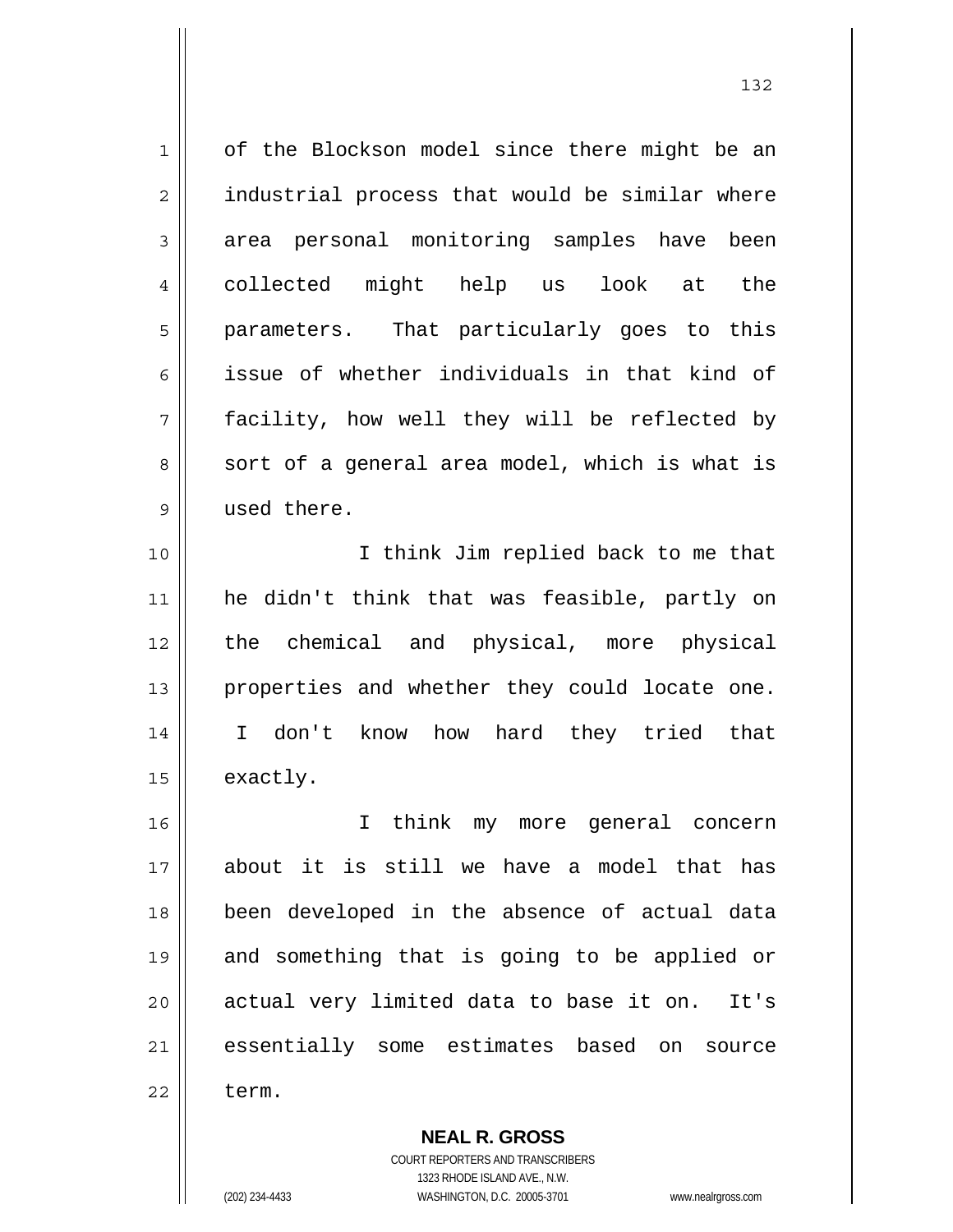| 1  | And I have concerns about that as                                   |
|----|---------------------------------------------------------------------|
| 2  | appropriate method for estimating or<br>an                          |
| 3  | reconstructing, doing dose reconstructions,                         |
| 4  | and even more so given that they are planning                       |
| 5  | to use this model for other sites. And I                            |
| 6  | still think that some validation of the model                       |
| 7  | is necessary before we can go forward with                          |
| 8  | that.                                                               |
| 9  | My understanding, I wasn't here                                     |
| 10 | yesterday, but Mark raised a number of other                        |
| 11 | technical questions about the model itself and                      |
| 12 | the parameters used in that. I think those                          |
| 13 | continue to concern me.                                             |
| 14 | And, again, if this is something                                    |
| 15 | that has been going to be used widely                               |
| 16 | throughout the dose reconstruction process at                       |
| 17 | this and other sites, then I think<br>some                          |
| 18 | further work is needed before<br>it can<br>be                       |
| 19 | accepted.                                                           |
| 20 | Thank you for<br>CHAIRMAN ZIEMER:                                   |
| 21 | those additional comments. Also, for my                             |
| 22 | clarity here, in the Work Group, I believe                          |
|    | <b>NEAL R. GROSS</b>                                                |
|    | COURT REPORTERS AND TRANSCRIBERS                                    |
|    | 1323 RHODE ISLAND AVE., N.W.                                        |
|    | (202) 234-4433<br>WASHINGTON, D.C. 20005-3701<br>www.nealrgross.com |

133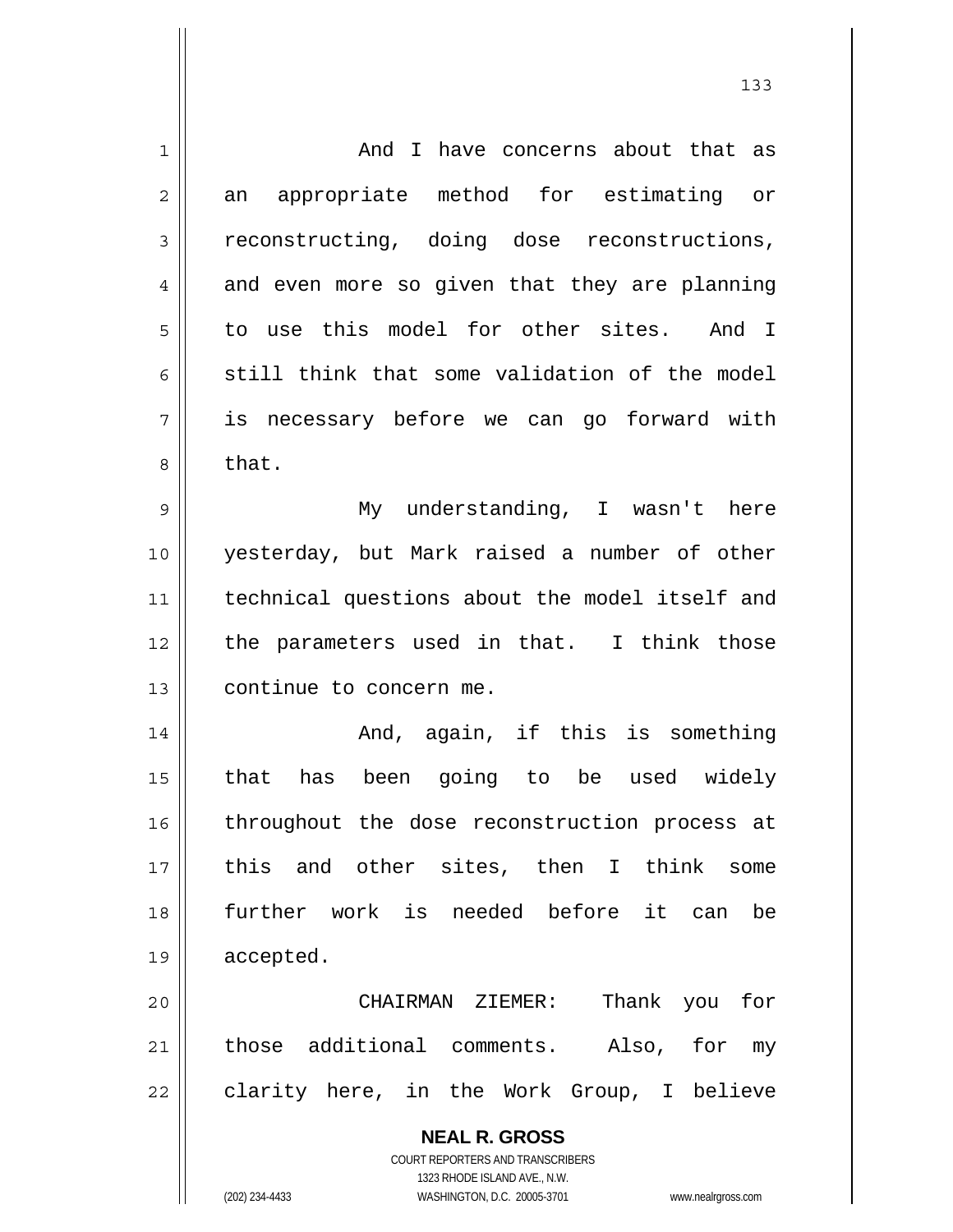**NEAL R. GROSS** COURT REPORTERS AND TRANSCRIBERS 1323 RHODE ISLAND AVE., N.W. (202) 234-4433 WASHINGTON, D.C. 20005-3701 www.nealrgross.com 1 2 3 4 5 6 7 8 9 10 11 12 13 14 15 16 17 18 19 20 21 22 SC&A also reviewed the model at some point or did they not? John, can you report? And if they did, what was SC&A's evaluation of that final model or did they? DR. MAURO: As you recall, the model that has been adopted was originally a model that SC&A developed to review a number that was developed quite some time ago. And we developed the model, just checked the number. And it sort of matured to the point where now - CHAIRMAN ZIEMER: Right. And so it morphed into -- DR. MAURO: Yes. So now NIOSH has adopted it. So we are in an unusual position. CHAIRMAN ZIEMER: Right. DR. MAURO: Nevertheless, I was just going to say that, of course, Mark copied us on his questions. Jim copied us on the answers. We were not tasked to look at any of that. Of course, we read it. Of course,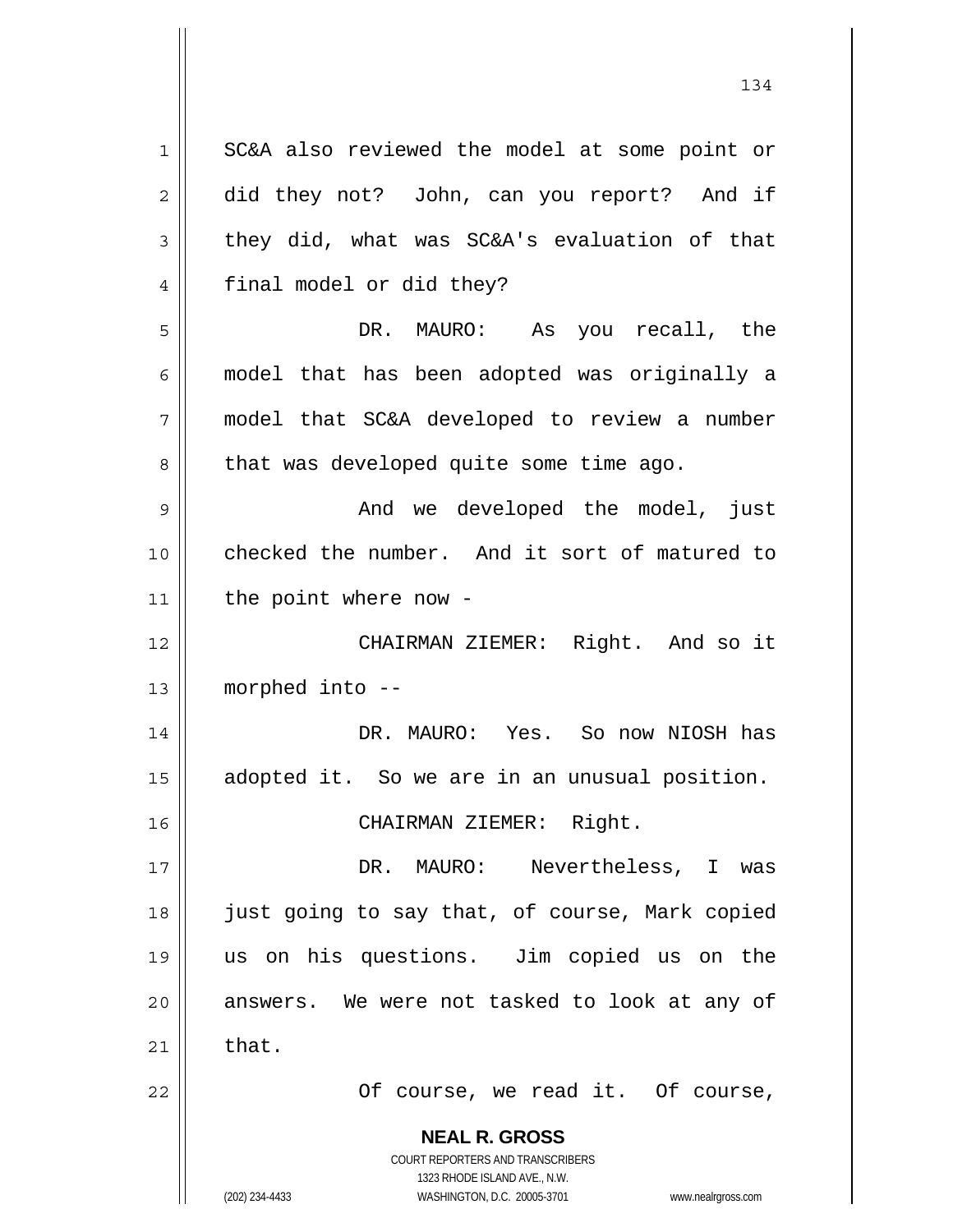**NEAL R. GROSS** COURT REPORTERS AND TRANSCRIBERS 1323 RHODE ISLAND AVE., N.W. (202) 234-4433 WASHINGTON, D.C. 20005-3701 www.nealrgross.com <u>135</u> 1 2 3 4 5 6 7 8 9 10 11 12 13 14 15 16 17 18 19 20 21 22 I did discuss this with Bob Anigstein, who was our lead analyst. So no, we have looked at it. And we discussed it. We have talked about it. But no. We were never tasked to look specifically at the questions. CHAIRMAN ZIEMER: No. I wasn't asking that. DR. MAURO: Yes. CHAIRMAN ZIEMER: But the original -- DR. MAURO: Oh, the original --CHAIRMAN ZIEMER: -- model, -- DR. MAURO: Yes. CHAIRMAN ZIEMER: -- at least at that point -- DR. MAURO: Yes. CHAIRMAN ZIEMER: -- there was some level of agreement. DR. MAURO: That model is the equation, not the input parameters now, but the equation is the model we developed. And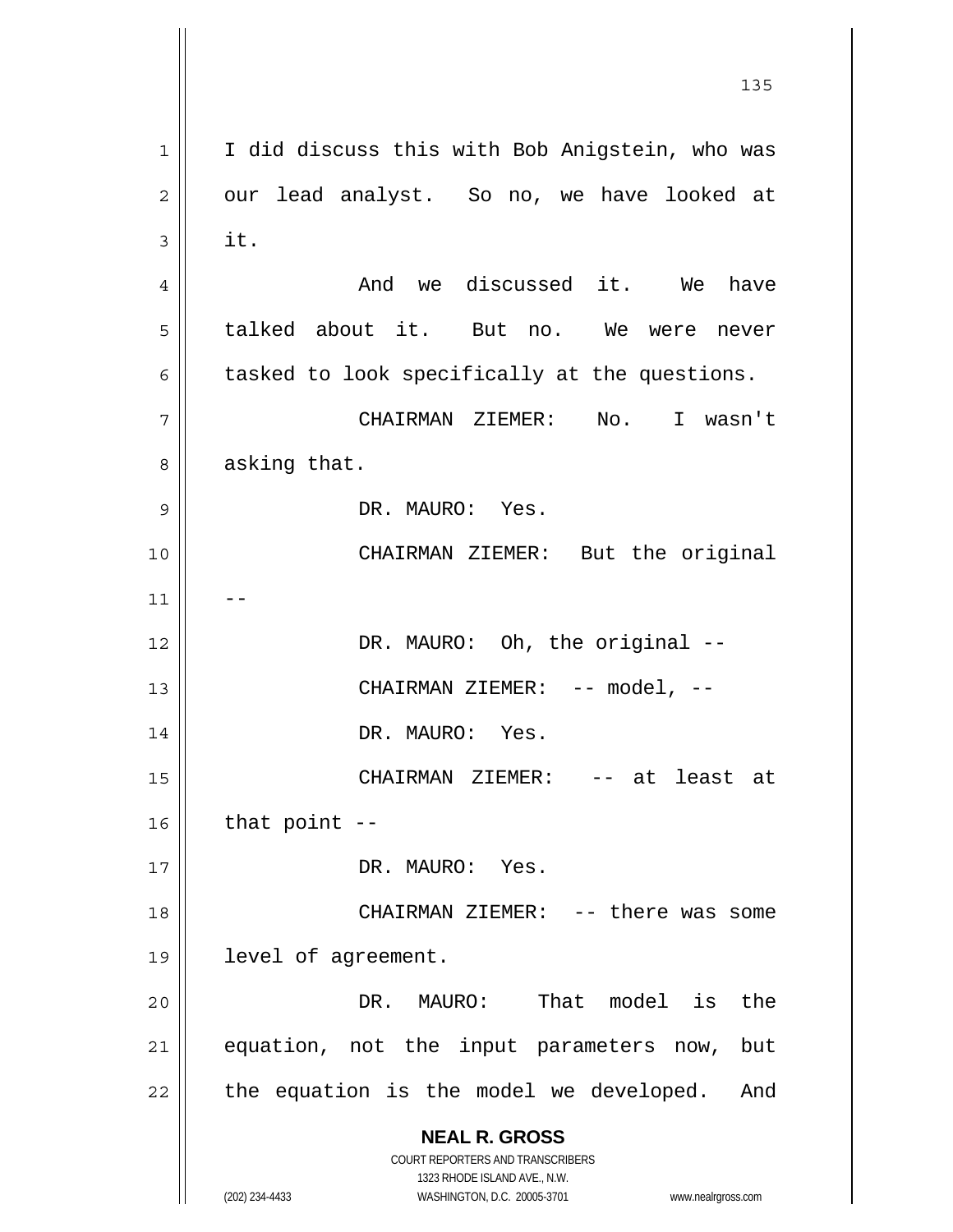| $\mathbf 1$ | think it is a robust model for<br>we           |
|-------------|------------------------------------------------|
| $\mathbf 2$ | characterizing this Class of problem.          |
| 3           | CHAIRMAN ZIEMER: Thank you. And                |
| 4           | those who do modeling, if there are any such   |
| 5           | in the room who actually are the true          |
| 6           | modelers, what would be required to validate   |
| 7           | such a model? Jim Lockey, do you have a        |
| 8           | comment or a question on it?                   |
| $\mathsf 9$ | MEMBER LOCKEY: I just have a                   |
| 10          | question. Jim, when you look at 95 percent,    |
| 11          | is it geometric standard deviation that you're |
| 12          | looking at?                                    |
| 13          | DR. NETON: Actually, we selected               |
| 14          | the 95th percentile of the output of the       |
| 15          | dataset itself. It would be very close to      |
| 16          | using the geometric standard deviation, which  |
| 17          | I believe is like about 2.7.                   |
| 18          | If you took the GSD to the 1.645               |
| 19          | power, you would end up with the 95th          |
| 20          | percentile of the distribution. And it would   |
| 21          | be fairly close to the 17, not exact, within a |
| 22          | picocurie or two per liter.                    |
|             | <b>NEAL R. GROSS</b>                           |

136

COURT REPORTERS AND TRANSCRIBERS 1323 RHODE ISLAND AVE., N.W.

 $\mathsf{II}$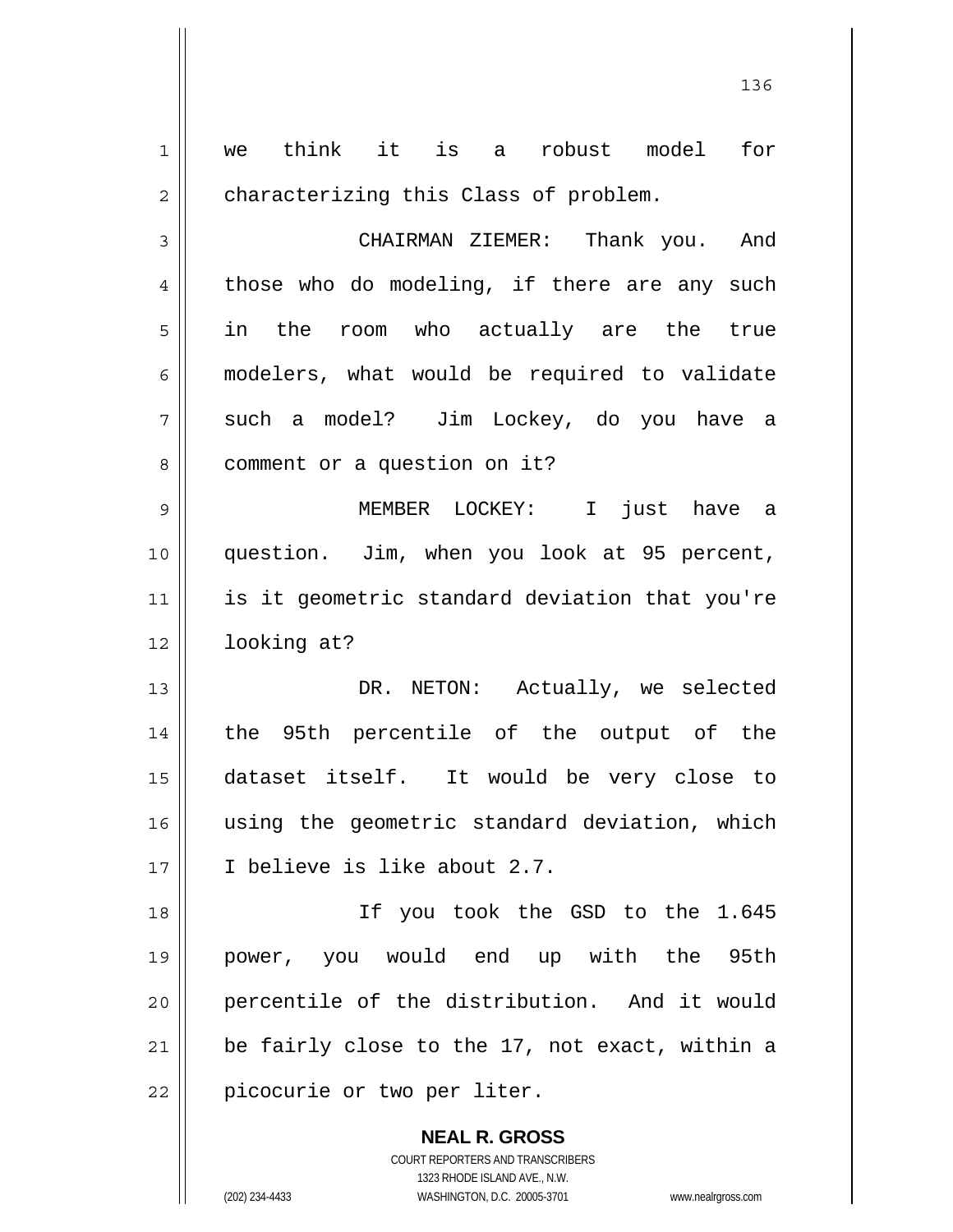**NEAL R. GROSS** COURT REPORTERS AND TRANSCRIBERS 1323 RHODE ISLAND AVE., N.W. (202) 234-4433 WASHINGTON, D.C. 20005-3701 www.nealrgross.com 1 2 3 4 5 6 7 8 9 10 11 12 13 14 15 16 17 18 19 20 21 22 MEMBER LOCKEY: So close to the geometric standard deviation? DR. NETON: Well, no. It would be close to the 95th percentile if we used the geometric standard deviation to calculate the 95th percentile. MEMBER LOCKEY: Okay. DR. NETON: Because the GSD would be like 64.5 or something like that or the 84th. I'm sorry. One GSD would be 84th percentile on a normal -- MEMBER LOCKEY: The exact percentile -- DR. NETON: What we did is we got the output of the, I think it was 10,000 runs. And we said -- MEMBER GRIFFON: Sixty-five thousand, I think. DR. NETON: Sixty-five or whatever or 100,000. I forget how many runs we had, a large number of runs. We went to the 95th percentile of all of the outputs that were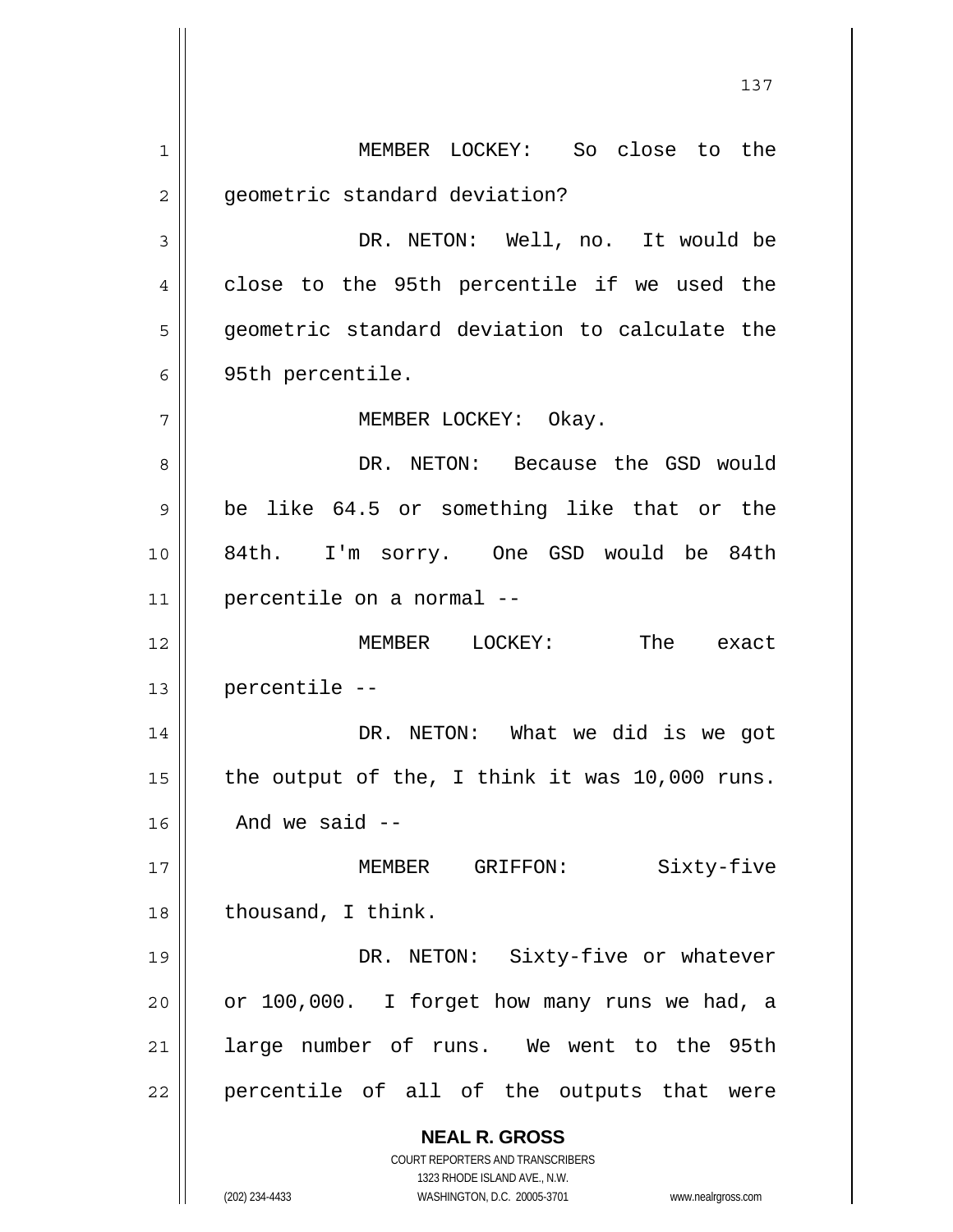**NEAL R. GROSS** COURT REPORTERS AND TRANSCRIBERS 1323 RHODE ISLAND AVE., N.W. (202) 234-4433 WASHINGTON, D.C. 20005-3701 www.nealrgross.com 138 1 2 3 4 5 6 7 8 9 10 11 12 13 14 15 16 17 18 19 20 21 22 generated, running that calculation n times. MEMBER GRIFFON: But you are right. It is almost equivalent to -- DR. NETON: It is very close, yes. You could do it either way, but we felt -- MEMBER GRIFFON: Right. DR. NETON: -- we didn't want to get into the dispute whether it was log-normal or not. And we said just pick the 95th percentile right off of the output dataset. MEMBER LOCKEY: Correct me if I am wrong, but when I have done modeling for looking at exposure reassessments, if you use close to standard, geometric standard deviation, usually that value is anywhere from 10 to 100 times greater than if you used the standard arithmetic mean standard deviation. Is that correct or am I wrong on that? DR. NETON: No. I don't think it's 100 times. It would depend on the individual dataset. But the GSD -- MEMBER LOCKEY: It depends on what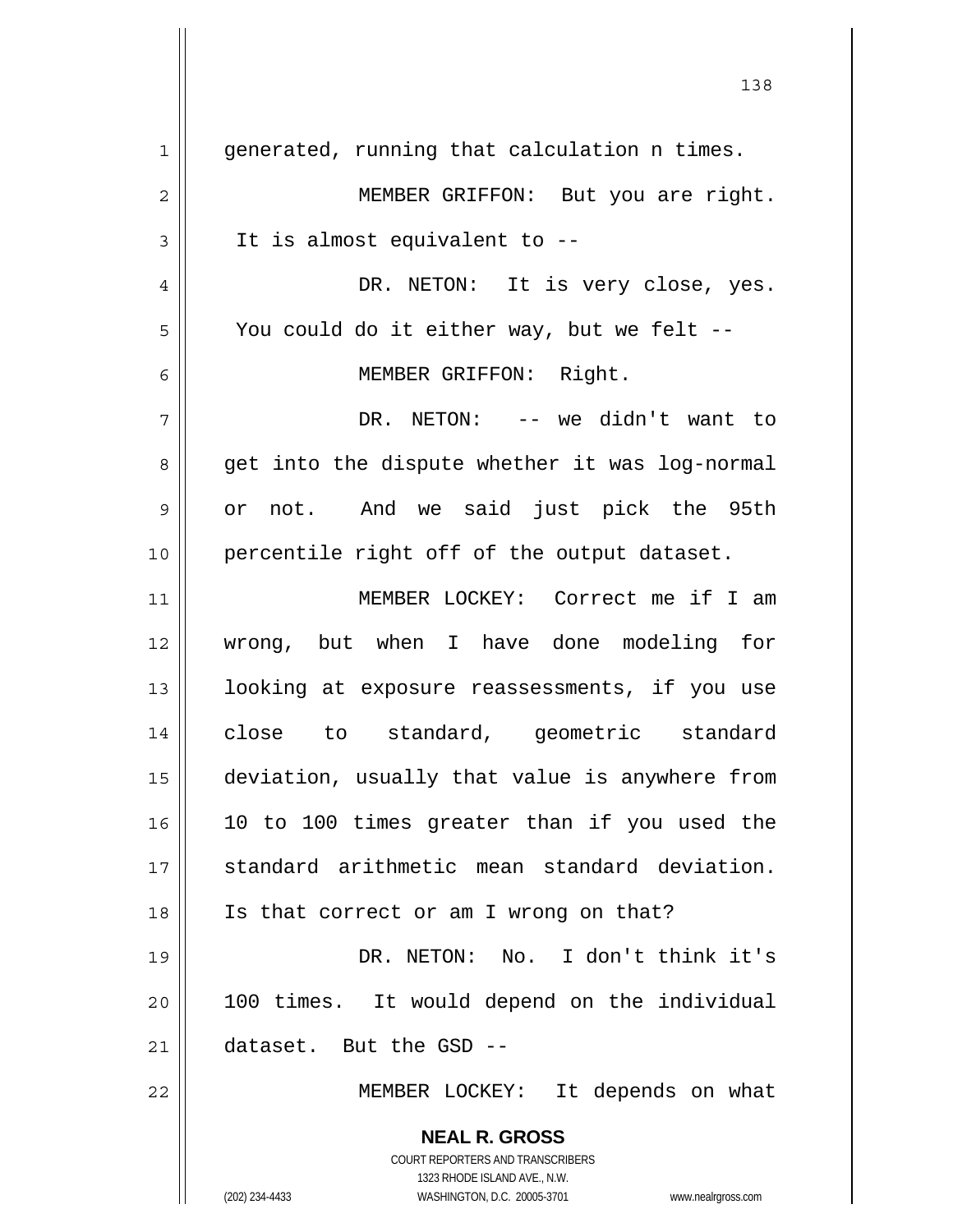1 2 3 4 5 6 7 8 9 10 11 12 13 14 15 16 17 18 19 20 21 22 the means are and how much data you have. DR. NETON: Yes. MEMBER LOCKEY: But I am trying to get a handle on -- DR. NETON: Well, I mean, I can tell you that the geometric mean of the distribution is about four. Four picocuries per liter would be our best guess, our best estimate of the concentration in the room given the distributions that we put into the model. Using a GSD of about, I think it is, 2.7, the 95th percentile comes out about 17. So it is a factor of almost four higher than what the geometric mean would be. And that, as I have stated several times, is to account for the difference in the variables that make up the model and particularly where the main driver is the building ventilation rate. We have modeled it anywhere from one to five air changes per hour.

139

**NEAL R. GROSS** COURT REPORTERS AND TRANSCRIBERS 1323 RHODE ISLAND AVE., N.W.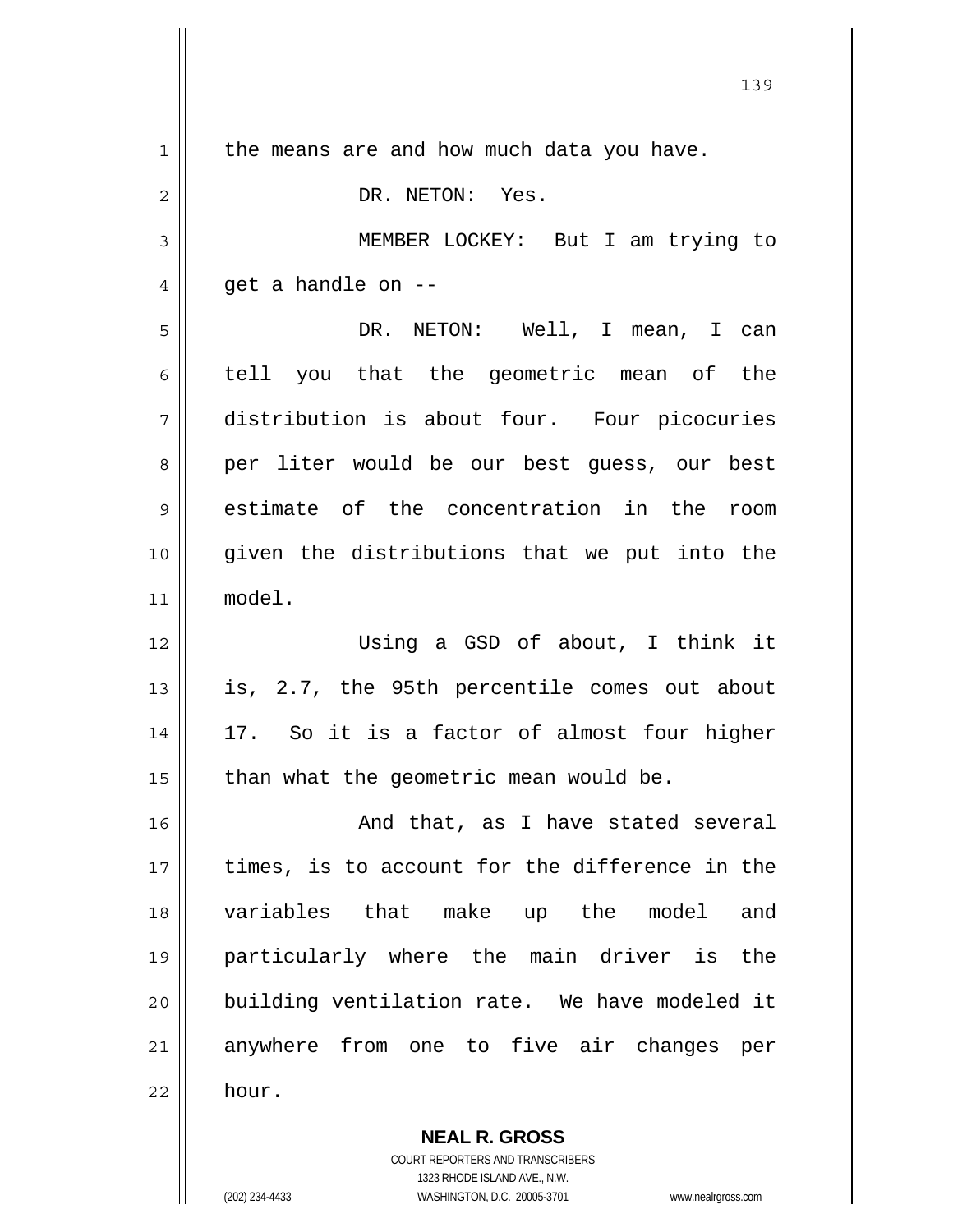| $\mathbf 1$    | And one small point of                                                                          |
|----------------|-------------------------------------------------------------------------------------------------|
| $\overline{c}$ | clarification. This is, in essence, the SC&A                                                    |
| 3              | mathematical equation model. We do differ in                                                    |
| 4              | several of the input parameters that we have                                                    |
| 5              | used. Most notably the lower bound of the air                                                   |
| 6              | turnover rate is one in our model versus .1 in                                                  |
| 7              | SC&A's model.                                                                                   |
| 8              | As long as I am up here, one more                                                               |
| 9              | point. We did have this model independently                                                     |
| 10             | reviewed by Dr. Naomi Harley, who was an                                                        |
| 11             | internationally and nationally recognized                                                       |
| 12             | radon expert. And she agrees in substance                                                       |
| 13             | with the concept of using this model, although                                                  |
| 14             | she would have some issues with some of the                                                     |
| 15             | input parameters that SC&A had proposed.                                                        |
| 16             | MEMBER LOCKEY: Thank you.                                                                       |
| 17             | CHAIRMAN ZIEMER: Now, let me try                                                                |
| 18             | to evaluate where we are in this.<br>The                                                        |
| 19             | Blockson issue is kind of, now the Blockson                                                     |
| 20             | petition action is on the table. But we have                                                    |
| 21             | this radon issue.                                                                               |
| 22             | And the closure of the radon issue                                                              |
|                | <b>NEAL R. GROSS</b><br><b>COURT REPORTERS AND TRANSCRIBERS</b><br>1323 RHODE ISLAND AVE., N.W. |
|                | (202) 234-4433<br>WASHINGTON, D.C. 20005-3701<br>www.nealrgross.com                             |

140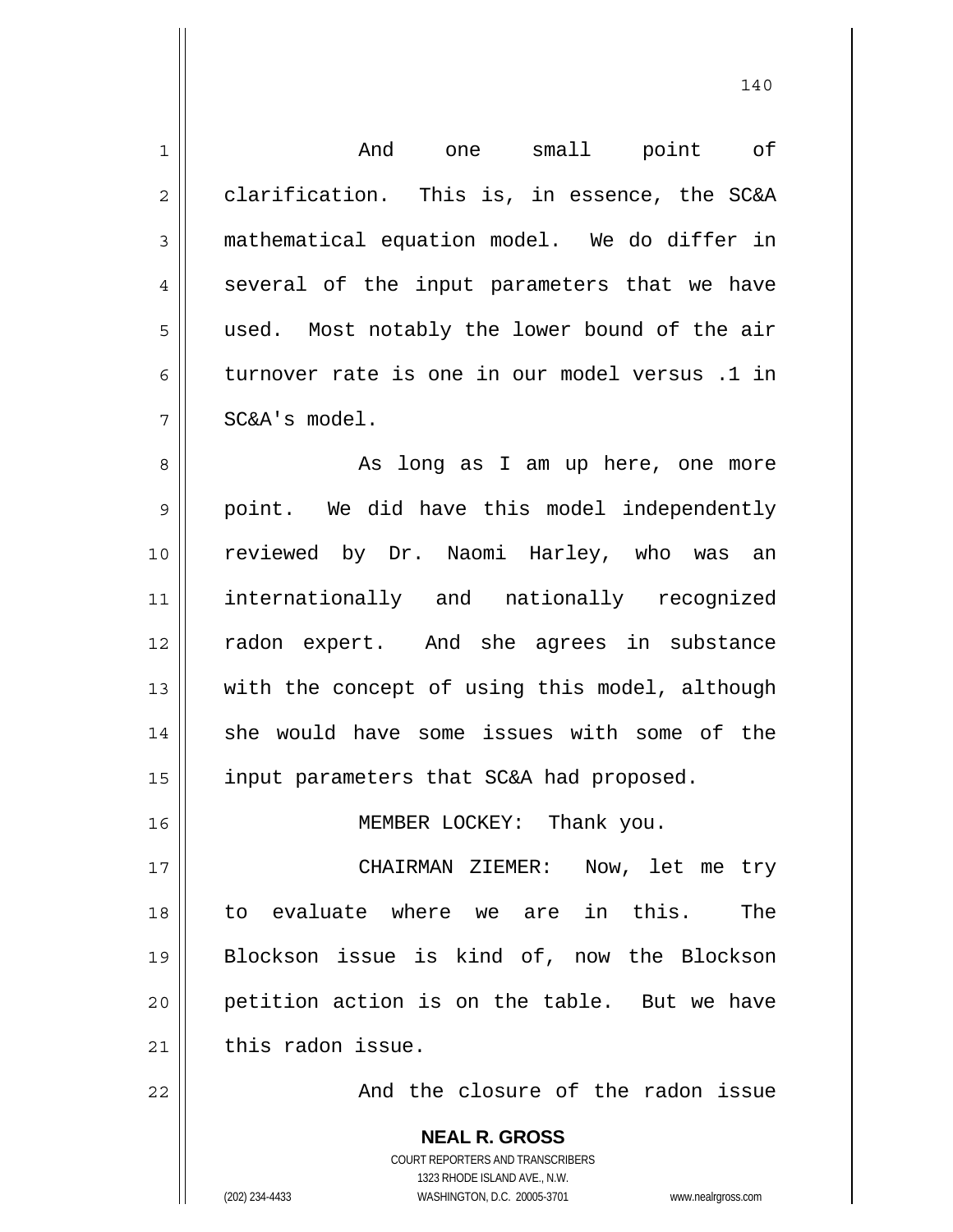seems to be the critical point in terms of the next step. And it appears to me that the Board needs to determine whether it believes that it has enough information at this point to close the radon issue.

6 7 8 9 10 11 12 13 14 15 16 17 You have heard the questions that have been raised. You have heard the various responses. And if so, a motion, for example, to accept the NIOSH radon model as being adequate or if the Board believes that there is additional work that needs to be done if these questions that have been raised reach a level in the Board's mind that requires further pursuit of these issues, then a motion to do something in response to that would be in order, which might also include a tasking issue.

18 19 20 21 22 So it is really in the Board's hands at this point. The main motion is on the table. And we have this radon discussion. But, as I talked about yesterday, we have got to come to closure one way or the other on

> **NEAL R. GROSS** COURT REPORTERS AND TRANSCRIBERS

1

2

3

4

5

1323 RHODE ISLAND AVE., N.W. (202) 234-4433 WASHINGTON, D.C. 20005-3701 www.nealrgross.com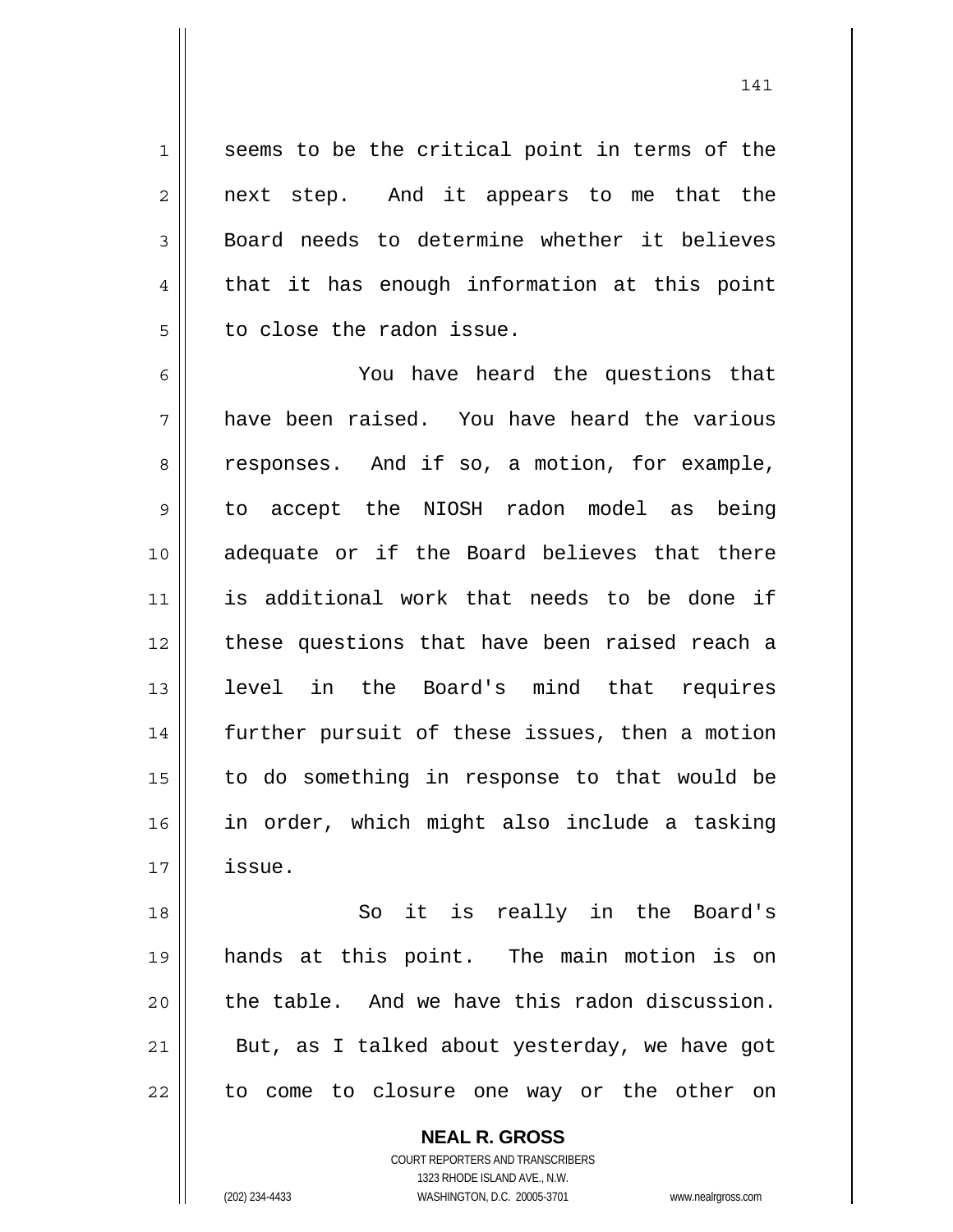1 Blockson.

| 2  | And so I want to push you to that              |
|----|------------------------------------------------|
| 3  | point. And so you can push back now, but       |
| 4  | let's see if we can move one way or the other  |
| 5  | on this.                                       |
| 6  | Wanda, do you have a comment or a              |
| 7  | question or an action? No. Mark?               |
| 8  | MEMBER GRIFFON: I mean, I don't                |
| 9  | know that there is anything more that I would  |
| 10 | ask of NIOSH right now other than -- I mean, I |
| 11 | know Jim Melius put a question on the table    |
| 12 | about other industrial, you know, but from my  |
| 13 | standpoint, at least as I was putting together |
| 14 | my questions and looking at NIOSH's answers,   |
| 15 | it dawned on me that some of these -- I would  |
| 16 | actually like some time to go back to some of  |
| 17 | the original assumptions that are made in the  |
| 18 | model that I was kind of taking as absolutes.  |
| 19 | And now I am not so sure they are absolutes,   |
| 20 | such as the 6,000 tons per week throughput,    |
| 21 | which is obviously an important point on this  |
| 22 | if you have the source term wrong.             |

**NEAL R. GROSS**

COURT REPORTERS AND TRANSCRIBERS 1323 RHODE ISLAND AVE., N.W. (202) 234-4433 WASHINGTON, D.C. 20005-3701 www.nealrgross.com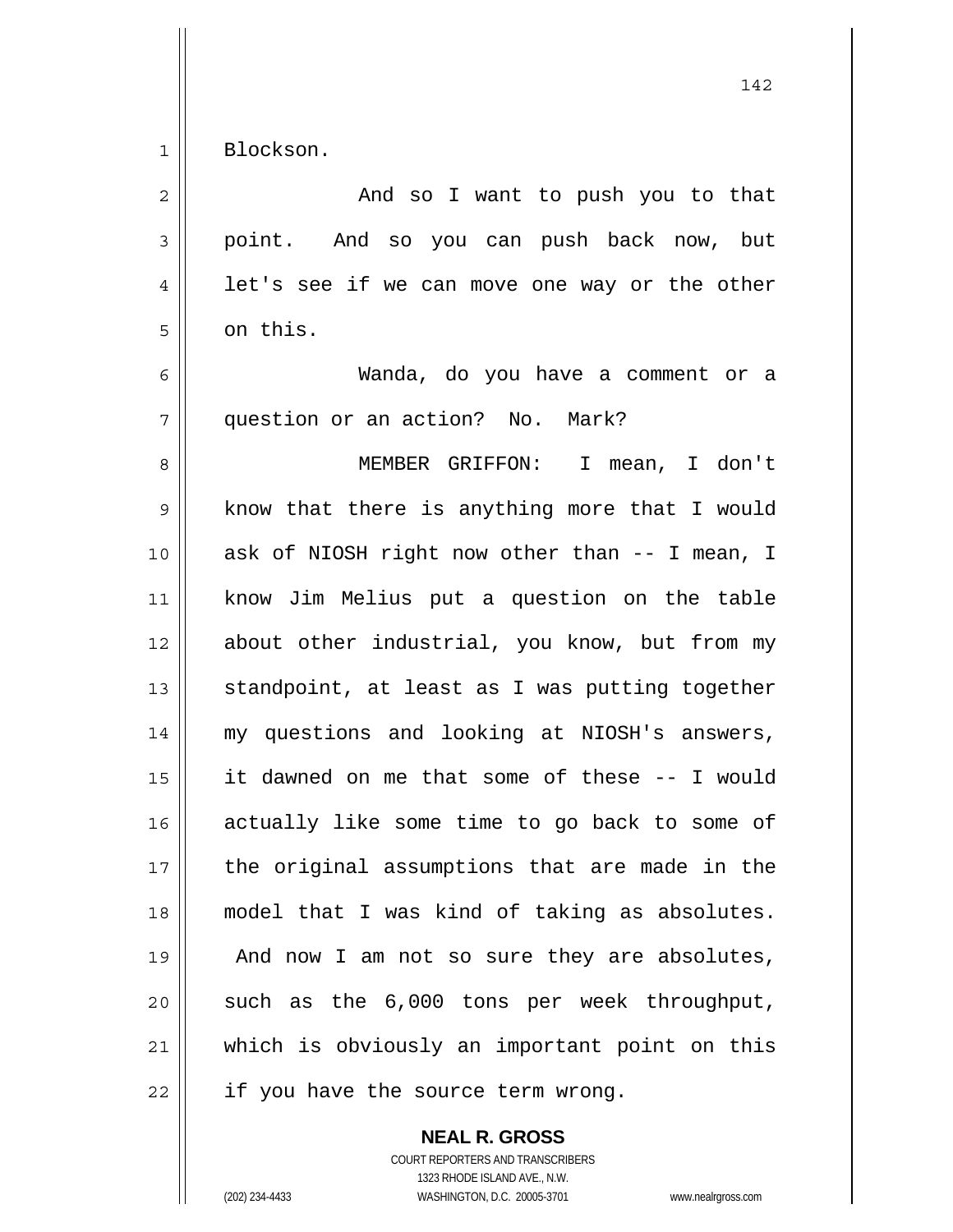| 1  | And I may be wrong. And I am not               |
|----|------------------------------------------------|
| 2  | asking NIOSH to provide anything else.<br>I am |
| 3  | just asking for an opportunity to review that  |
| 4  | information again because my sense<br>just     |
| 5  | looking at it the last couple of nights is     |
| 6  | that that number is based on one memo<br>from  |
| 7  | 1951. And if that is the case, I have more     |
| 8  | concerns about going forward with a source     |
| 9  | term-based model.                              |
| 10 | There are a number of things like              |
| 11 | that that I just want to double check. I am    |
| 12 | not saying the information is not there and    |
| 13 | hasn't been provided. You know, I just have    |
| 14 | to refresh myself on it and find it and look   |
| 15 | at it a little closer.                         |
| 16 | CHAIRMAN ZIEMER: Okay. You have                |
| 17 | heard Mark's comment that, again, I simply     |
| 18 | want the Board members to make a determination |
| 19 | as to whether that concern rises to the level, |
| 20 | in terms of the radon issue that you would     |
| 21 | believe we should take more time to do that.   |
| 22 | I am pushing both ways. Make sure              |
|    | <b>NEAL R. GROSS</b>                           |

143

COURT REPORTERS AND TRANSCRIBERS 1323 RHODE ISLAND AVE., N.W.

 $\mathsf{II}$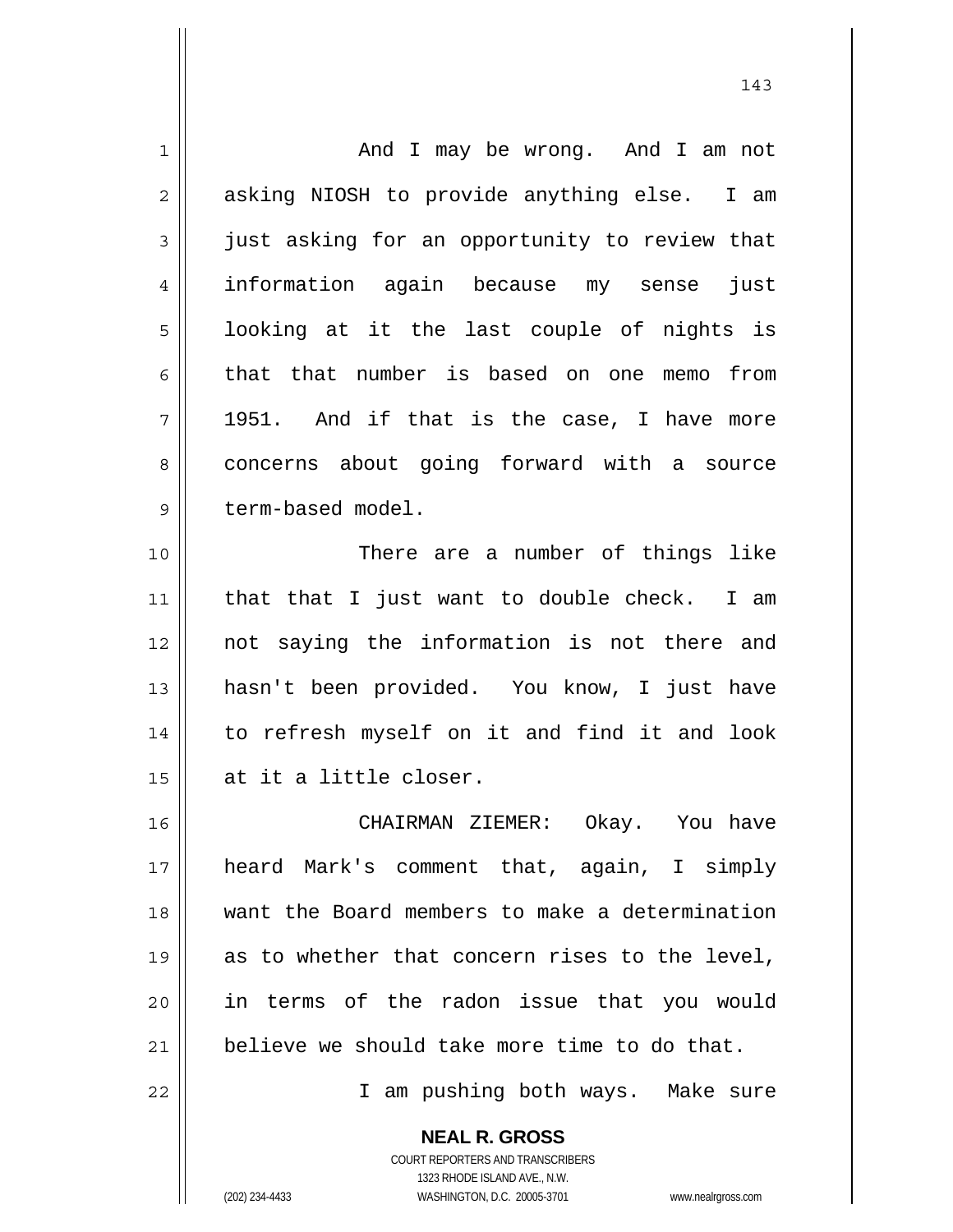1 we cover concerns, but at some point concerns -- one can always find issues that may be a concern but may take years to resolve. So we don't want to do that. I mean, we have a responsibility also to make decisions.

2

3

4

5

6 7 8 9 10 11 12 So I want to push that and, yet, respect the concern. And it is not my decision. It is the Board's. So what would you like to do? Okay. People are pointing. Oh, Wanda has got her -- I was blocked off by the Lockey computer. Wanda, do you have a comment or an action?

13 14 15 16 17 MEMBER MUNN: I have a comment. We have worked on this site and on this model and on these questions, although the questions have evolved over time for well over two years.

18 19 20 21 22 It is difficult to be enthusiastic about newly discovered information in this model, which has not changed a lot. The radon issue was discussed thoroughly, I believe, in our previous discussion.

> **NEAL R. GROSS** COURT REPORTERS AND TRANSCRIBERS 1323 RHODE ISLAND AVE., N.W. (202) 234-4433 WASHINGTON, D.C. 20005-3701 www.nealrgross.com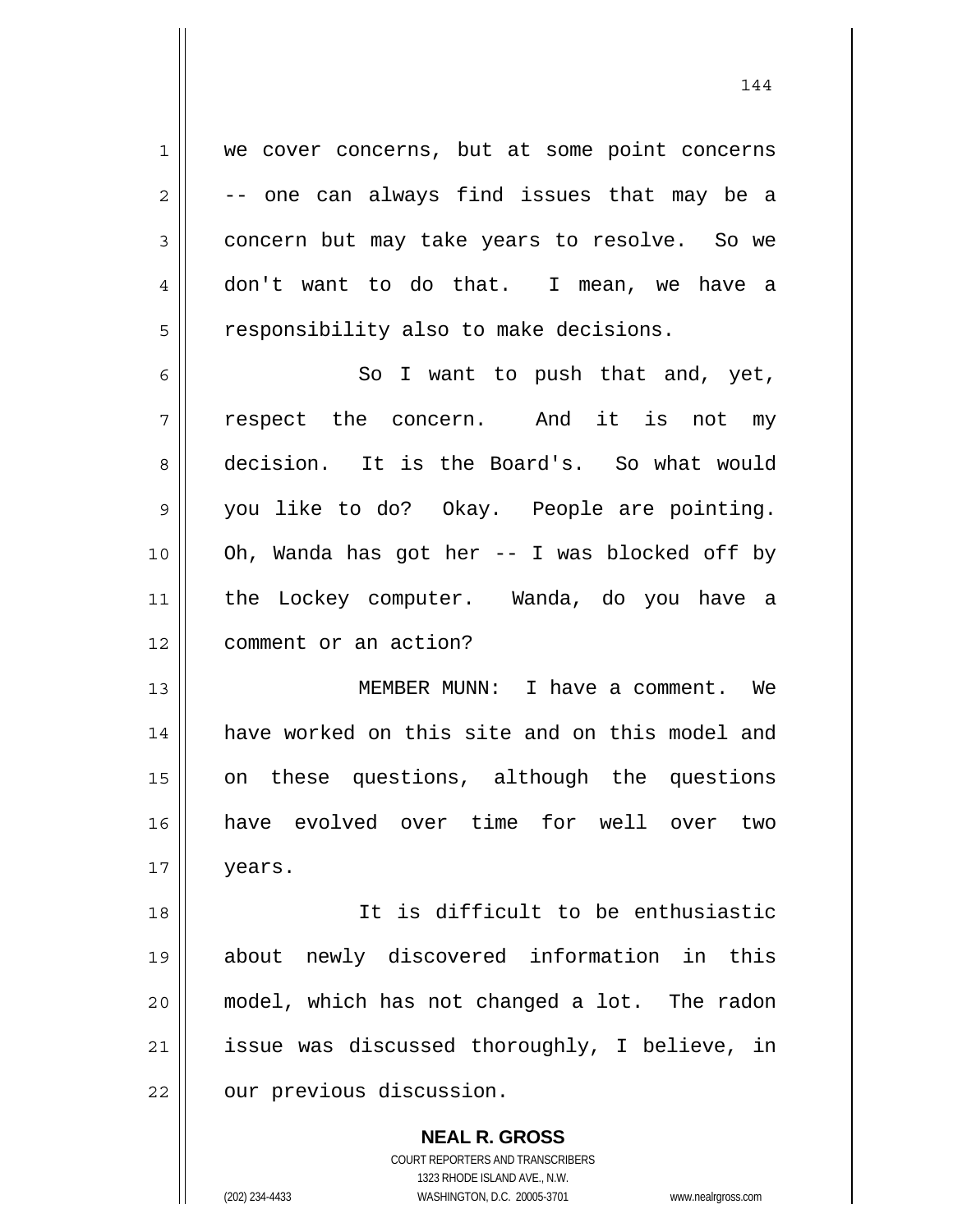1 2 3 4 5 6 7 8 Regardless of the number of documents we have to support whatever the input is, we have documentation to support it. The model which was of concern has been duly reviewed by appropriately qualified individuals. Our own contractor has indicated very clearly that they feel this issue is ready to move forward, that we have the right

9 10 11 12 13 model and the right method for proceeding with Blockson. I would like to see us continue along that same path today and bring this to closure if we possibly can.

14 15 16 17 18 The Chair has asked that we separate the issues. One issue is whether you are ready to vote yet. And the other is, can we vote? I will leave that in his hands to pursue.

19 20 21 22 It appears almost futile to continue reviewing material which in recent months has not changed and has been available to us for a considerable period of time in

> **NEAL R. GROSS** COURT REPORTERS AND TRANSCRIBERS

> > 1323 RHODE ISLAND AVE., N.W.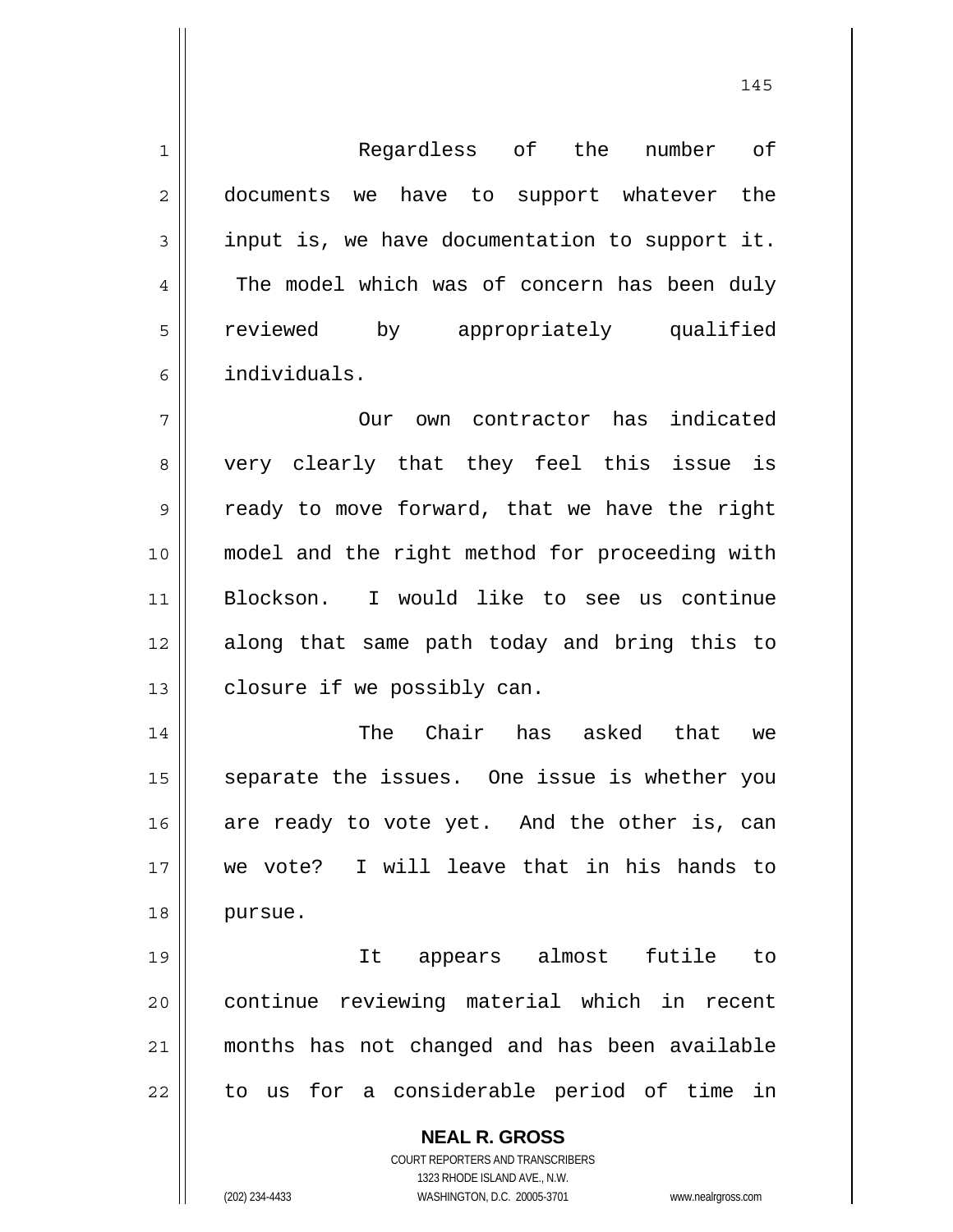| 1  | almost any form we wish to observe it.                                  |
|----|-------------------------------------------------------------------------|
| 2  | CHAIRMAN ZIEMER: Other comments or                                      |
| 3  | questions or suggestions or actions?                                    |
| 4  | (No response.)                                                          |
| 5  | CHAIRMAN ZIEMER: Actually, I am                                         |
| 6  | wanting someone to make a motion. The motion                            |
| 7  | can be either way. We need to do something                              |
| 8  | here. Okay. Otherwise the Chair will suggest                            |
| 9  | a motion. Okay. Dr. Lockey?                                             |
| 10 | MEMBER GRIFFON: It is on the table                                      |
| 11 | right now.                                                              |
| 12 | CHAIRMAN ZIEMER: No, no. The                                            |
| 13 | petition motion is on the table. We're not                              |
| 14 | talking about it. We're talking about what to                           |
| 15 | do about radon. If we could close the radon                             |
| 16 | issue, we would still need a motion for the                             |
| 17 | main petition to come off the table. Yes,                               |
| 18 | right.                                                                  |
| 19 | MEMBER LOCKEY: In relationship to                                       |
| 20 | this issue, I think, you know, that the                                 |
| 21 | scientists at NIOSH and SC&A cannot reach a                             |
| 22 | threshold with certainty regarding this dose                            |
|    | <b>NEAL R. GROSS</b>                                                    |
|    | <b>COURT REPORTERS AND TRANSCRIBERS</b><br>1323 RHODE ISLAND AVE., N.W. |
|    | WASHINGTON, D.C. 20005-3701<br>(202) 234-4433<br>www.nealrgross.com     |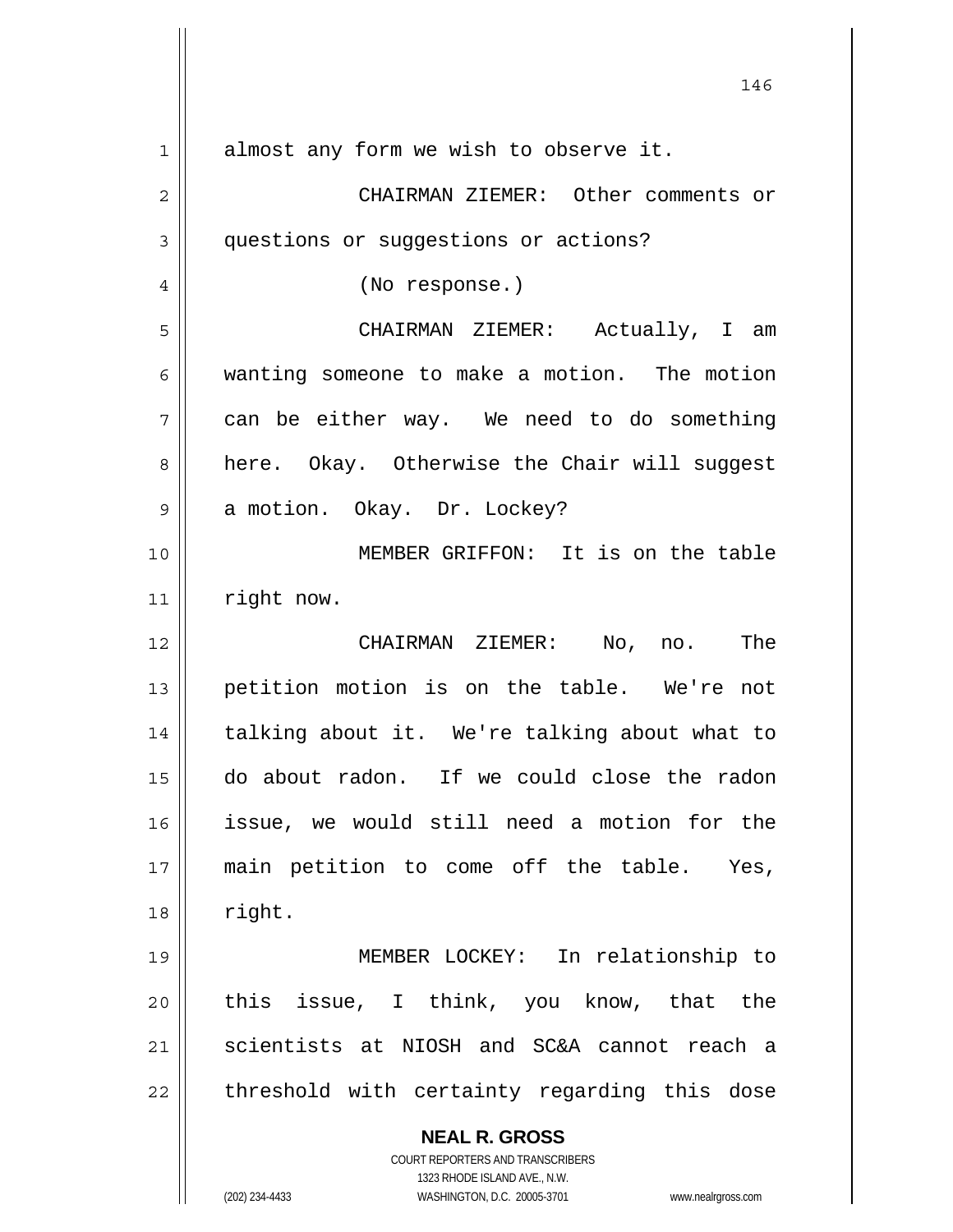reconstruction that is felt to be adequate from a scientific perspective by the majority of Board members.

4 5 6 7 8 9 10 11 12 13 14 Then this aspect of the SE evaluation by the Board is really an academic exercise with no achievable endpoint. There are consequences of this long delay in this SE final decision process, both for NIOSH as well as SC&A, in relationship to determining dose reconstruction in regard to frustration to claimants and really unproductive use of professional time and resources by NIOSH, by SC&A, as well as the Board, as well as costs incurred by the Treasury.

15 16 17 18 19 20 21 I think we have to come to closure. And if we are not going to be able to reach a level of scientific adequacy using our consultants and NIOSH, then we are at an impasse. And we are not serving anybody. So I think we have to bring this to closure. CHAIRMAN ZIEMER: Larry?

22

1

2

3

MR. ELLIOTT: I would just like to

**NEAL R. GROSS**

COURT REPORTERS AND TRANSCRIBERS 1323 RHODE ISLAND AVE., N.W. (202) 234-4433 WASHINGTON, D.C. 20005-3701 www.nealrgross.com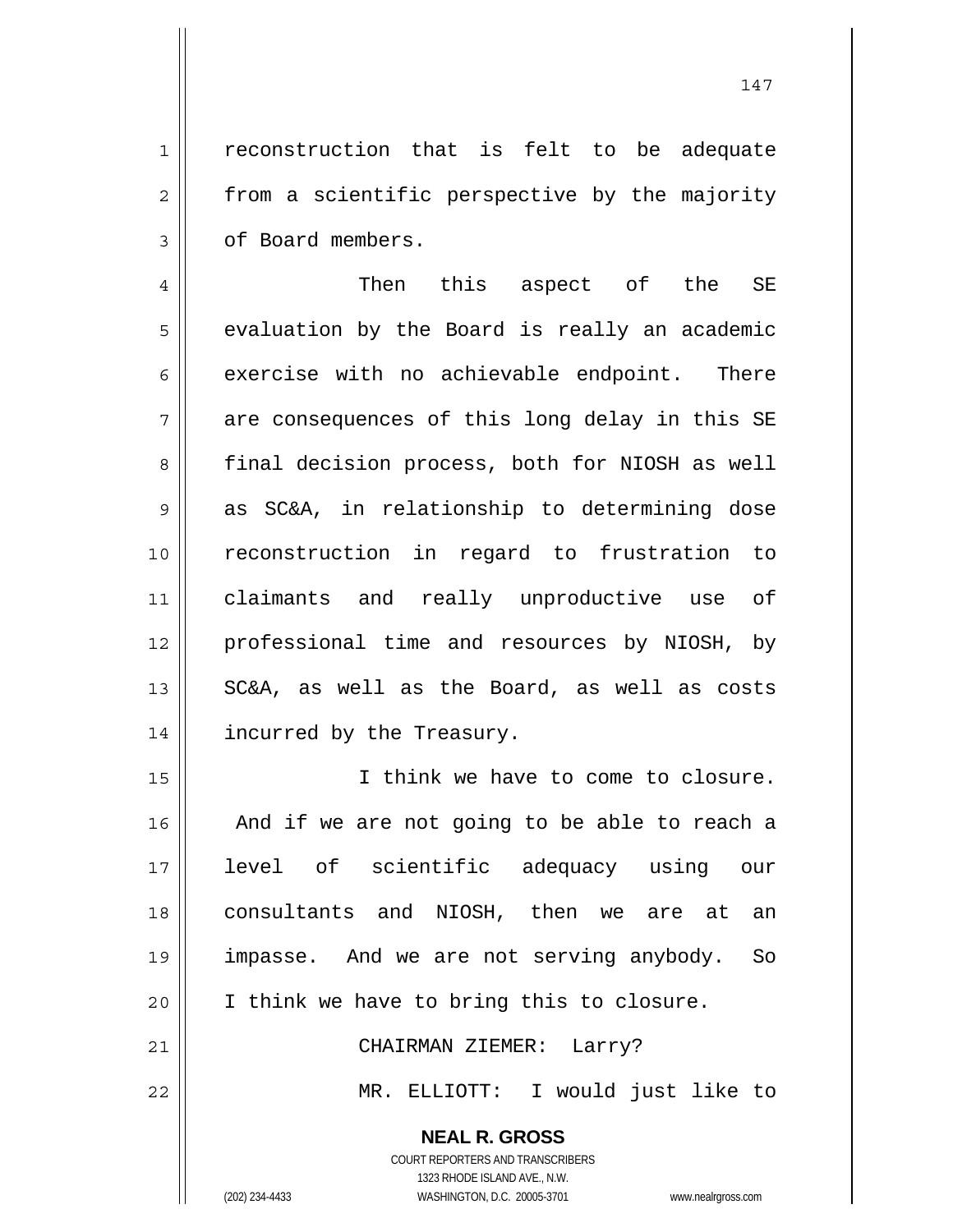**NEAL R. GROSS** COURT REPORTERS AND TRANSCRIBERS 1323 RHODE ISLAND AVE., N.W. 1 2 3 4 5 6 7 8 9 10 11 12 13 14 15 16 17 18 19 20 21 22 comment that NIOSH and OCAS have been involved in these deliberations. And we have accepted the model that was developed by SC&A. We have moved from what our thinking was on how to bound this particular dose at this site and really have in place, we feel, an ability to bound this particular dose for Blockson workers in a claimant-favorable way. The target organ we are primarily concerned with here is lung cancer. This is actually going to compensate all of those lung cancers at Blockson as it stands. It is a model that can be applied and source term inputs changed for like Texas City. Yes. But it will have to address the Texas City circumstances. Texas City is different than Blockson. So we are thinking Blockson Chemical. We are proceeding with dose reconstructions on Blockson Chemical. And we think that we have come forward with a

148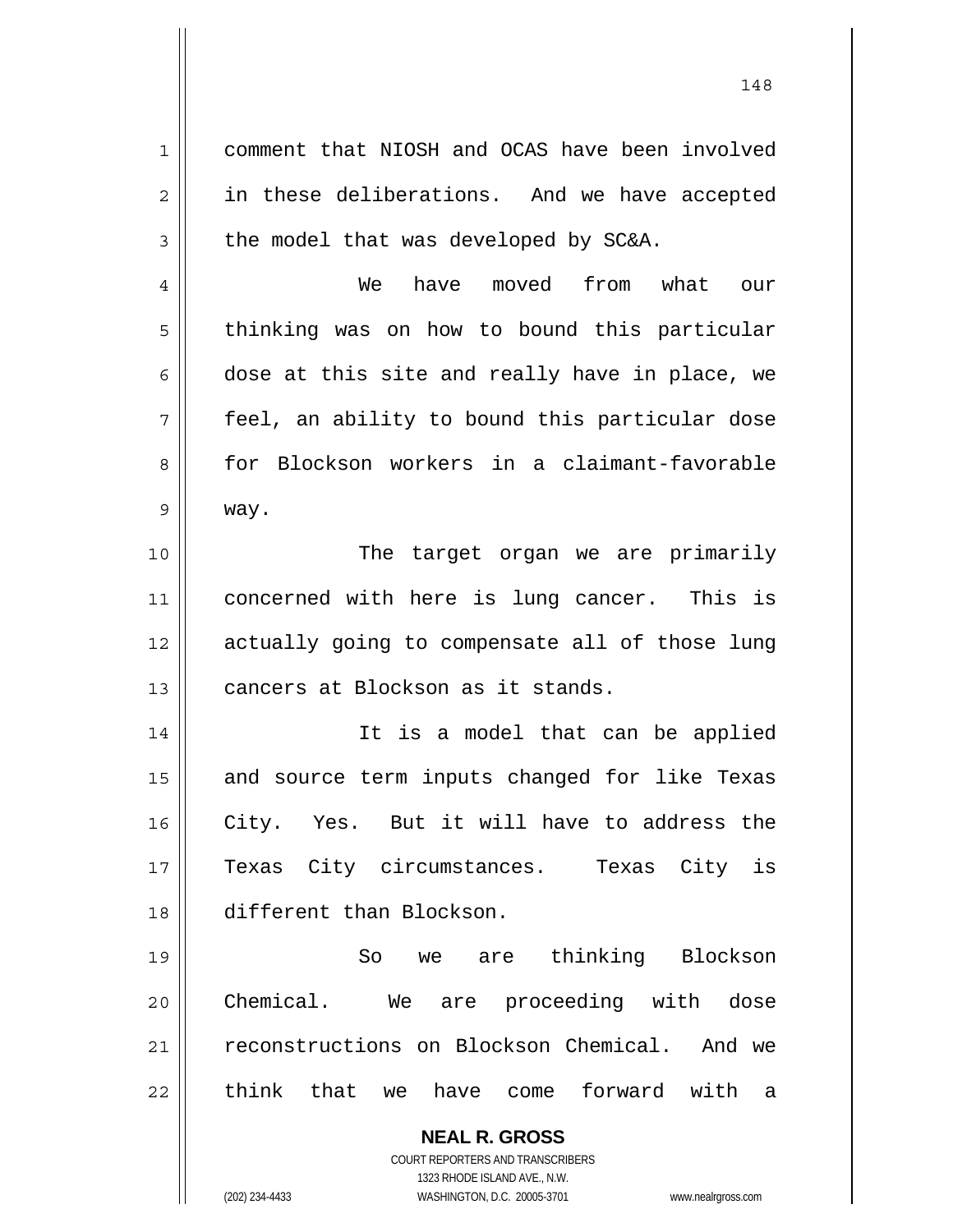| 1              | claimant-favorable bounding approach.                                                               |
|----------------|-----------------------------------------------------------------------------------------------------|
| $\overline{c}$ | CHAIRMAN ZIEMER: Thank you.                                                                         |
| 3              | And Dr. Lockey?                                                                                     |
| 4              | MEMBER LOCKEY: And I concur. This                                                                   |
| 5              | is a lung cancer issue primarily. It may be a                                                       |
| 6              | lymphoma issue in certain cases, but it is a                                                        |
| 7              | lung cancer issue primarily.                                                                        |
| 8              | looking at the 95 percent<br>In                                                                     |
| 9              | deviation, I think it is a very                                                                     |
| 10             | claimant-friendly model for that particular                                                         |
| 11             | cancer.                                                                                             |
| 12             | CHAIRMAN ZIEMER: Okay. There are                                                                    |
| 13             | a couple of possible motions. I have already                                                        |
| 14             | indicated what they are. One is to move to                                                          |
| 15             | accept the radon model that has been provided.                                                      |
| 16             | And then we would move to the main motion,                                                          |
| 17             | which is on the table, or to direct some                                                            |
| 18             | further action with respect to the questions                                                        |
| 19             | that have been raised about radon.                                                                  |
| 20             | Wanda Munn?                                                                                         |
| 21             | MEMBER MUNN: I am willing to move                                                                   |
| 22             | that we accept the radon information that has                                                       |
|                | <b>NEAL R. GROSS</b>                                                                                |
|                | COURT REPORTERS AND TRANSCRIBERS                                                                    |
|                | 1323 RHODE ISLAND AVE., N.W.<br>(202) 234-4433<br>WASHINGTON, D.C. 20005-3701<br>www.nealrgross.com |

 $\mathsf{I}$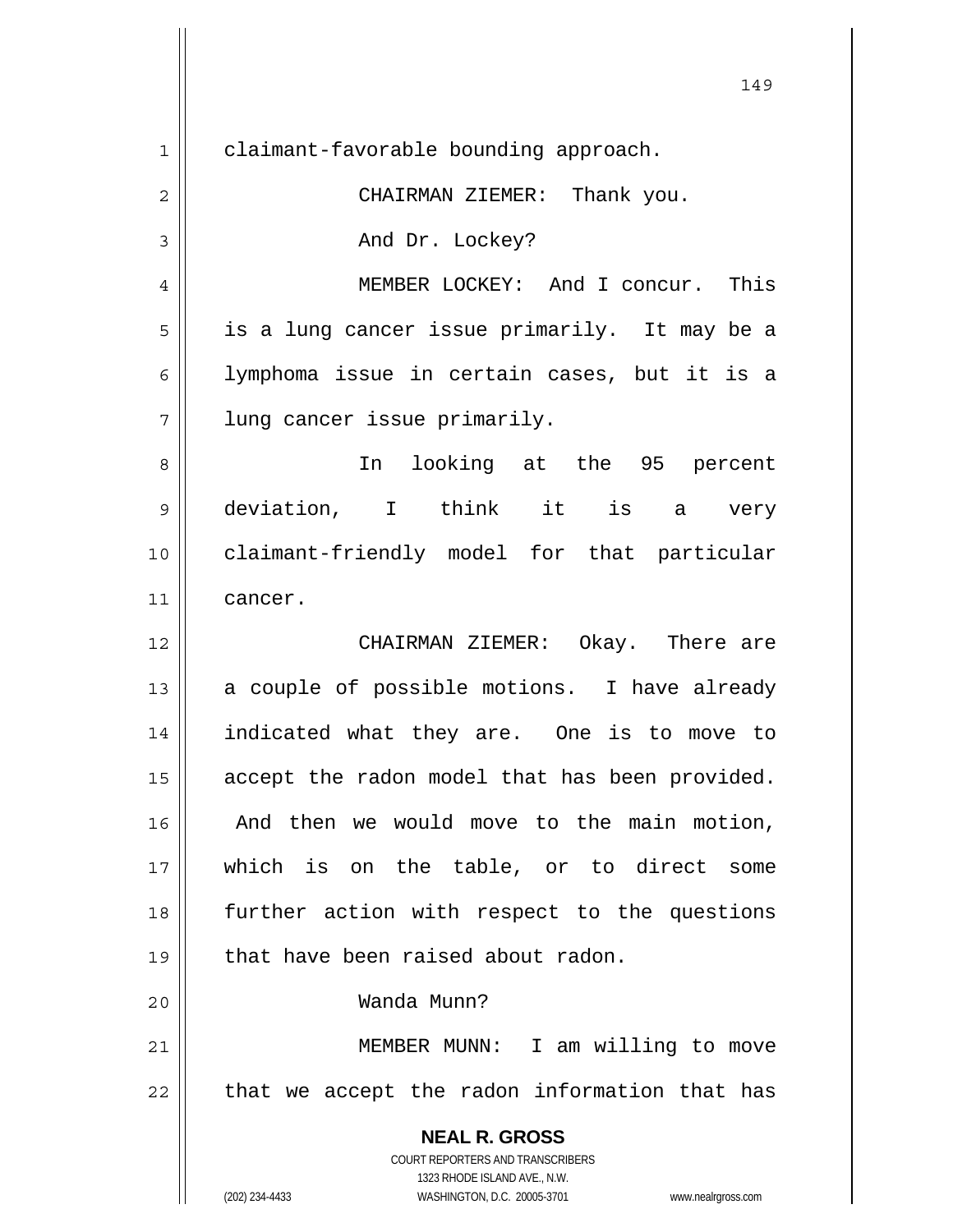**NEAL R. GROSS** COURT REPORTERS AND TRANSCRIBERS 1323 RHODE ISLAND AVE., N.W. (202) 234-4433 WASHINGTON, D.C. 20005-3701 www.nealrgross.com 1 2 3 4 5 6 7 8 9 10 11 12 13 14 15 16 17 18 19 20 21 22 been provided to us as adequate and move on. MEMBER ROESSLER: I second. CHAIRMAN ZIEMER: You have heard the motion. It is open for discussion. Dr. Melius? MEMBER MELIUS: I think we have said everything. I don't want to lengthen this, but I will state for the record that I continue to think that this model has not been adequately validated and has not been demonstrated. I think it could be and there could be steps that NIOSH has taken and they haven't. And until I see adequate information, I am not willing to accept this model. CHAIRMAN ZIEMER: So you are speaking against the motion? MEMBER MELIUS: Correct. CHAIRMAN ZIEMER: Any others who wish to speak for or against the motion? (No response.)

<u>150</u>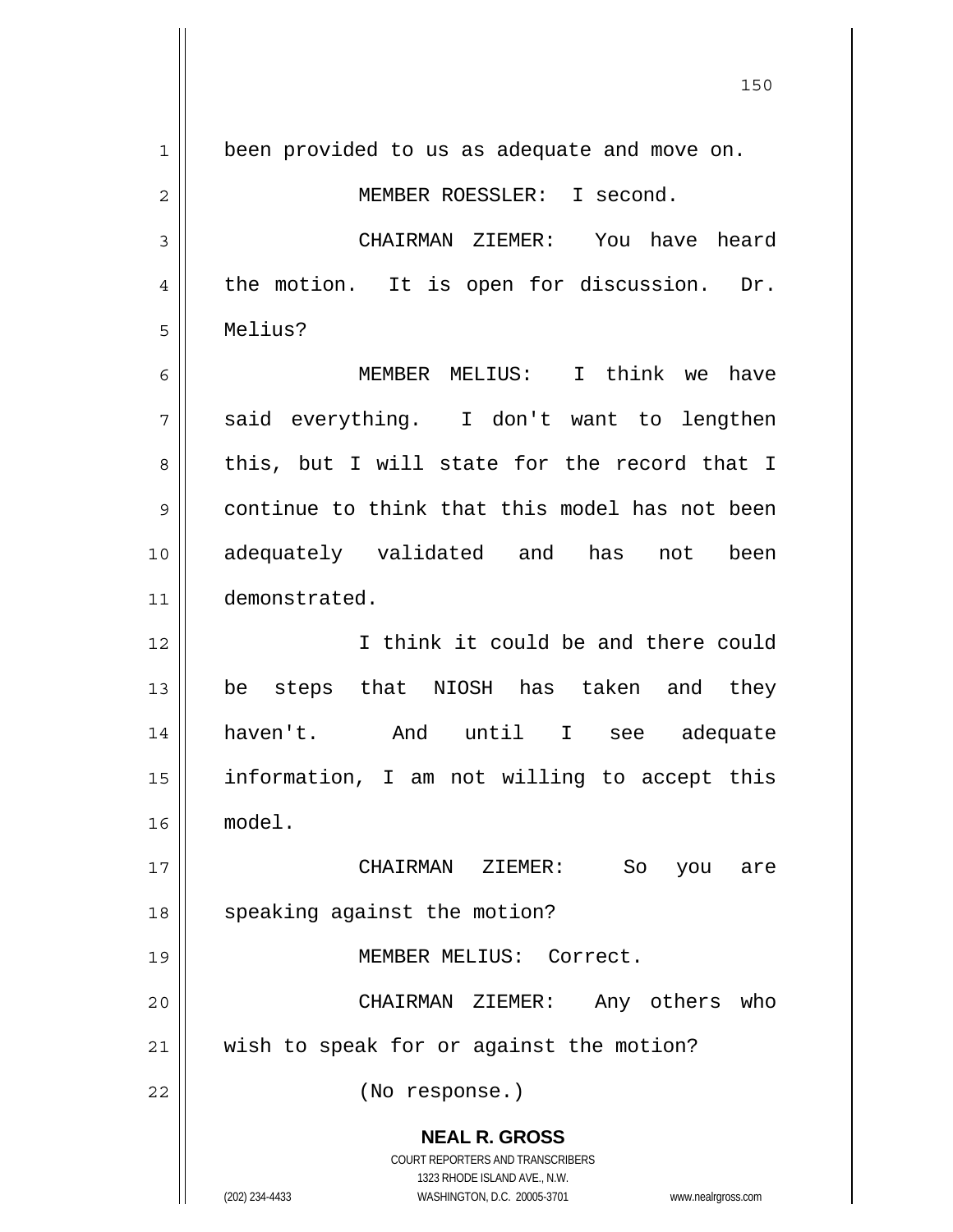| 1              | CHAIRMAN ZIEMER: Then I assume we                                   |
|----------------|---------------------------------------------------------------------|
| $\overline{2}$ | may be ready to vote on the motion. Okay. If                        |
| 3              | you vote aye, you are voting to essentially                         |
| 4              | end the debate on the radon issue. And then                         |
| 5              | we would not necessarily need to move to the                        |
| 6              | next step today, but the next step would be to                      |
| 7              | move to bring the petition from the table.                          |
| 8              | Okay. So all who favor the motion                                   |
| 9              | regarding the radon issue -- well, let's roll                       |
| 10             | call vote it.                                                       |
| 11             | MEMBER CLAWSON: Yes is accepting                                    |
| 12             | and no $-$                                                          |
| 13             | CHAIRMAN ZIEMER: Yes is accepting.                                  |
| 14             | MR. KATZ: Ms. Beach?                                                |
| 15             | MEMBER BEACH: No.                                                   |
| 16             | MR. KATZ: Mr. Clawson?                                              |
| 17             | MEMBER CLAWSON: No.                                                 |
| 18             | MR. KATZ: Mr. Gibson?                                               |
| 19             | MEMBER GIBSON: No.                                                  |
| 20             | MR. KATZ: Mr. Griffon?                                              |
| 21             | MEMBER GRIFFON:<br>No.                                              |
| 22             | MR. KATZ: Dr. Lockey?                                               |
|                |                                                                     |
|                | <b>NEAL R. GROSS</b><br>COURT REPORTERS AND TRANSCRIBERS            |
|                | 1323 RHODE ISLAND AVE., N.W.                                        |
|                | (202) 234-4433<br>WASHINGTON, D.C. 20005-3701<br>www.nealrgross.com |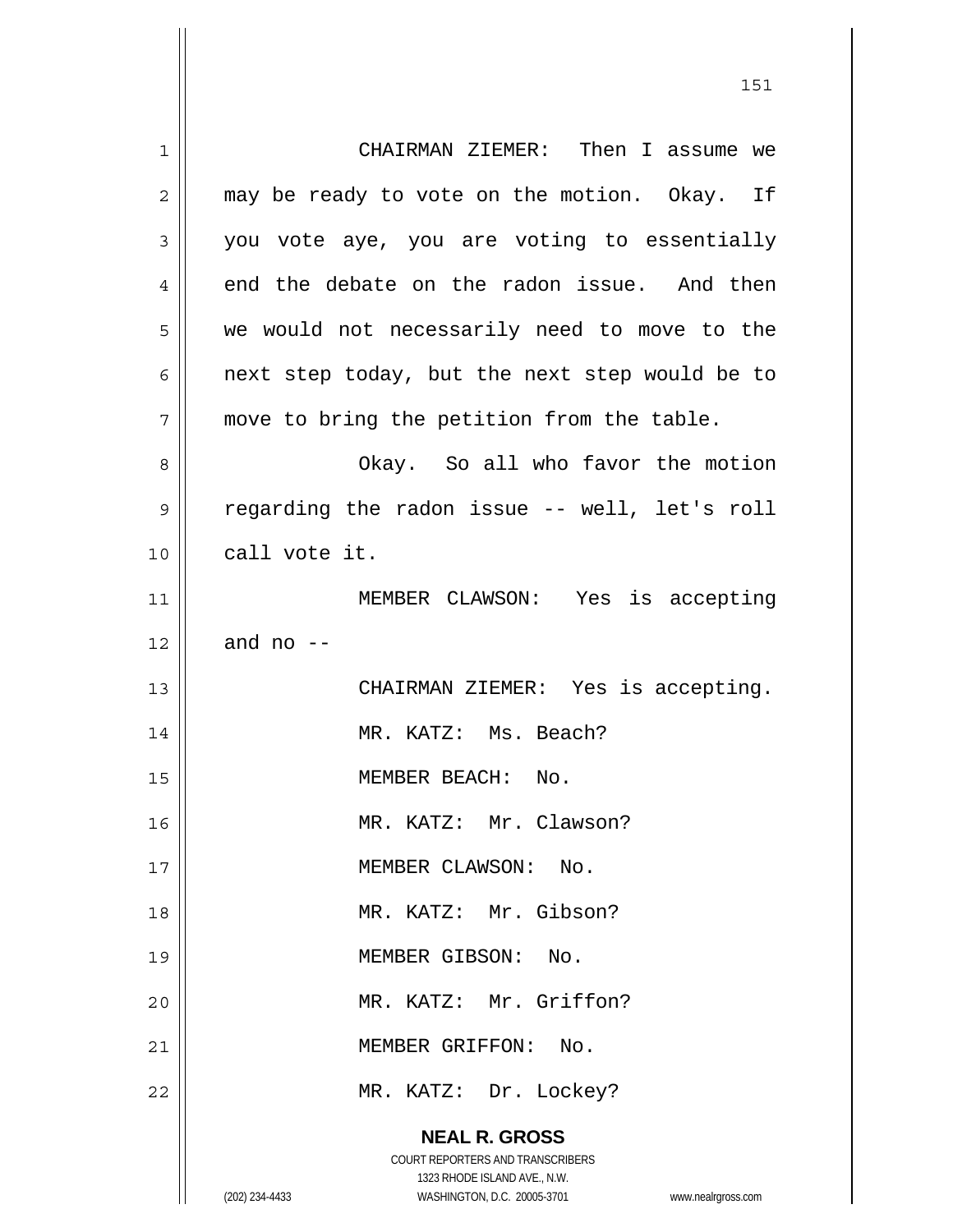| $\mathbf 1$    | MEMBER LOCKEY: Yes.                                                                                 |
|----------------|-----------------------------------------------------------------------------------------------------|
| $\overline{2}$ | MR. KATZ: Dr. Melius?                                                                               |
| 3              | MEMBER MELIUS: No.                                                                                  |
| 4              | MR. KATZ: Ms. Munn?                                                                                 |
| 5              | MEMBER MUNN: Yes.                                                                                   |
| 6              | MR. KATZ: Dr. Poston?                                                                               |
| 7              | MEMBER POSTON: Yes.                                                                                 |
| 8              | MR. KATZ: Mr. Presley?                                                                              |
| 9              | MEMBER PRESLEY: Yes.                                                                                |
| 10             | MR. KATZ: Dr. Roessler?                                                                             |
| 11             | MEMBER ROESSLER: Yes.                                                                               |
| 12             | MR. KATZ: Mr. Schofield?                                                                            |
| 13             | MEMBER SCHOFIELD: No.                                                                               |
| 14             | MR. KATZ: Dr. Ziemer?                                                                               |
| 15             | CHAIRMAN ZIEMER: Yes. Then I will                                                                   |
| 16             | declare that the motion fails since there is                                                        |
| 17             | not a majority. The motion having failed                                                            |
| 18             | means that we are obligated in the Chair's                                                          |
| 19             | mind to address the issues that have been                                                           |
| 20             | raised. So let me suggest a path here.                                                              |
| 21             | Mark, you have indicated a                                                                          |
| 22             | willingness to review the issues that you have                                                      |
|                | <b>NEAL R. GROSS</b>                                                                                |
|                | COURT REPORTERS AND TRANSCRIBERS                                                                    |
|                | 1323 RHODE ISLAND AVE., N.W.<br>(202) 234-4433<br>WASHINGTON, D.C. 20005-3701<br>www.nealrgross.com |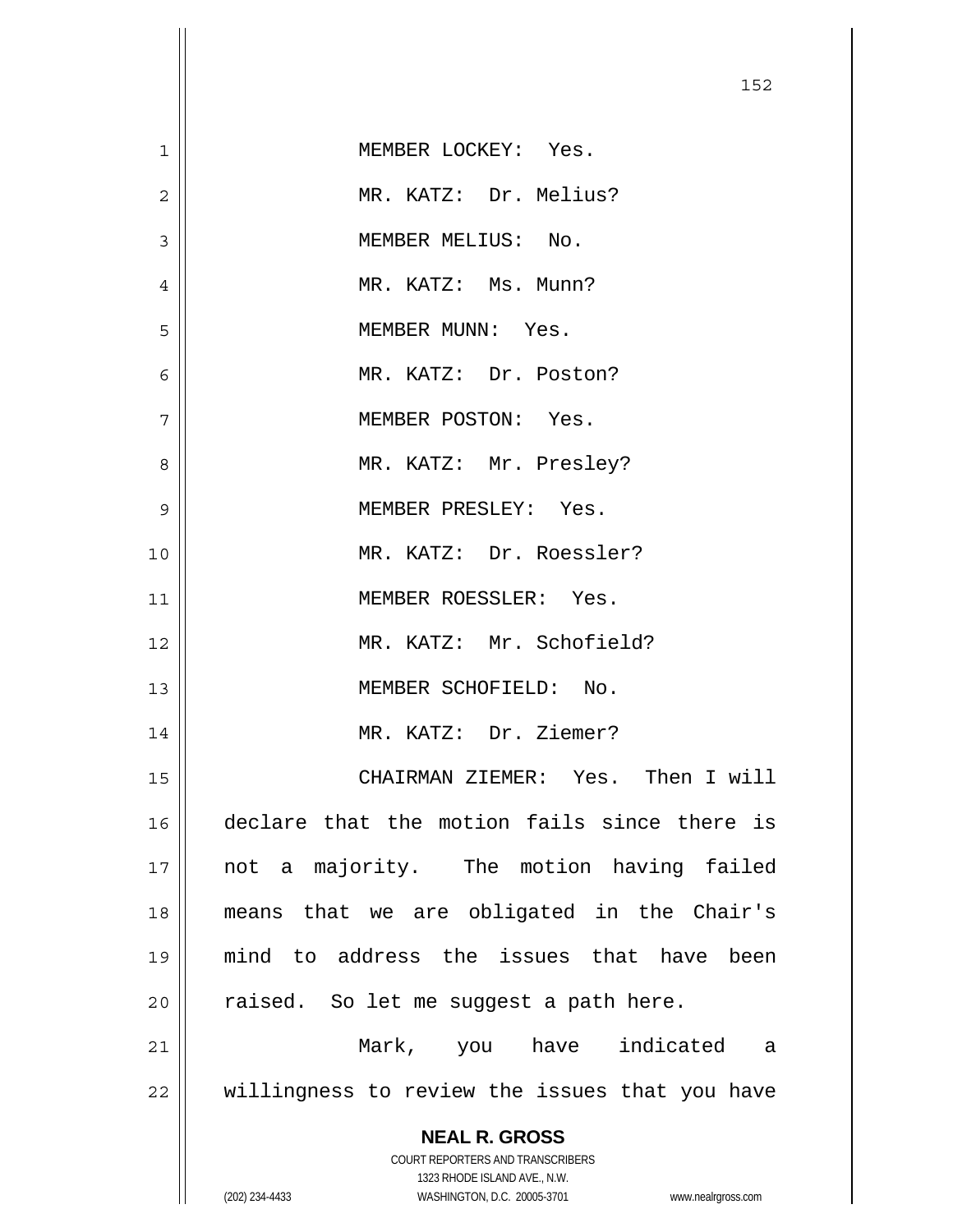1 2 raised. I think that part is pretty much in your hands.

3 4 5 6 We have removed this from the Work Group in any event. It is at the Board level. So if you will agree to address those issues and report back to the Board?

7 8 MEMBER GRIFFON: I am willing to do it in the same process I did before.

9 10 11 12 13 14 15 CHAIRMAN ZIEMER: And, Jim, in terms of the issues you raised, I am not sure how to proceed there. I think in terms of finding industrial hygiene data that you suggested to Jim, I think Jim has indicated that NIOSH does not believe that that would be fruitful.

16 17 18 19 20 The other part is the validation issue. Actually, I am always for validating models. So in principle, I am fine with that concept. It is not clear to me how we do that in this case, unless you had a suggestion.

21 22 MEMBER MELIUS: One thing to be considered that may require work on the part

> **NEAL R. GROSS** COURT REPORTERS AND TRANSCRIBERS

> > 1323 RHODE ISLAND AVE., N.W.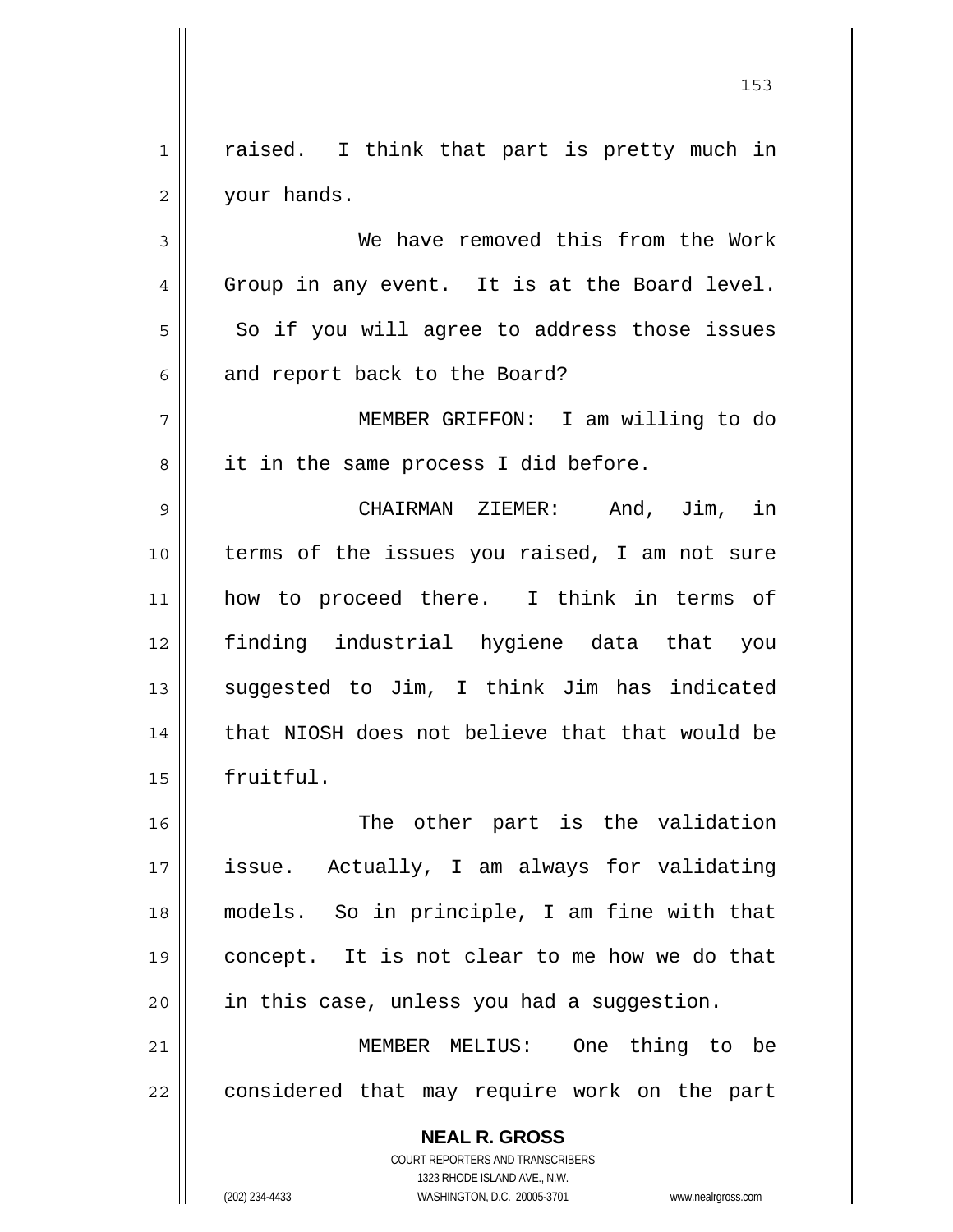**NEAL R. GROSS** COURT REPORTERS AND TRANSCRIBERS 2 3 4 5 6 7 8 9 10 11 12 13 14 15 16 17 18 19 20 21 22 there may be radon data available that might be useful. Secondly, a more indirect way of validating this and us better understanding how the model would be applied would be to apply it to the Texas City situation and given what information is there since that appears to be their intent. And I think that would also - could be helpful in us understanding the model if there is not adequate sampling data available in appropriate facilities to be able to validate the model. CHAIRMAN ZIEMER: Jim Neton? DR. NETON: I would just like to comment on Dr. Melius' first suggestion. I think in our responses to Mark Griffon's questions, one of the analyses that we did was to compare the 17 picocuries per liter we proposed against all of the existing radon data we could find that was as close in time

of NIOSH is to look at other situations where

1323 RHODE ISLAND AVE., N.W.

1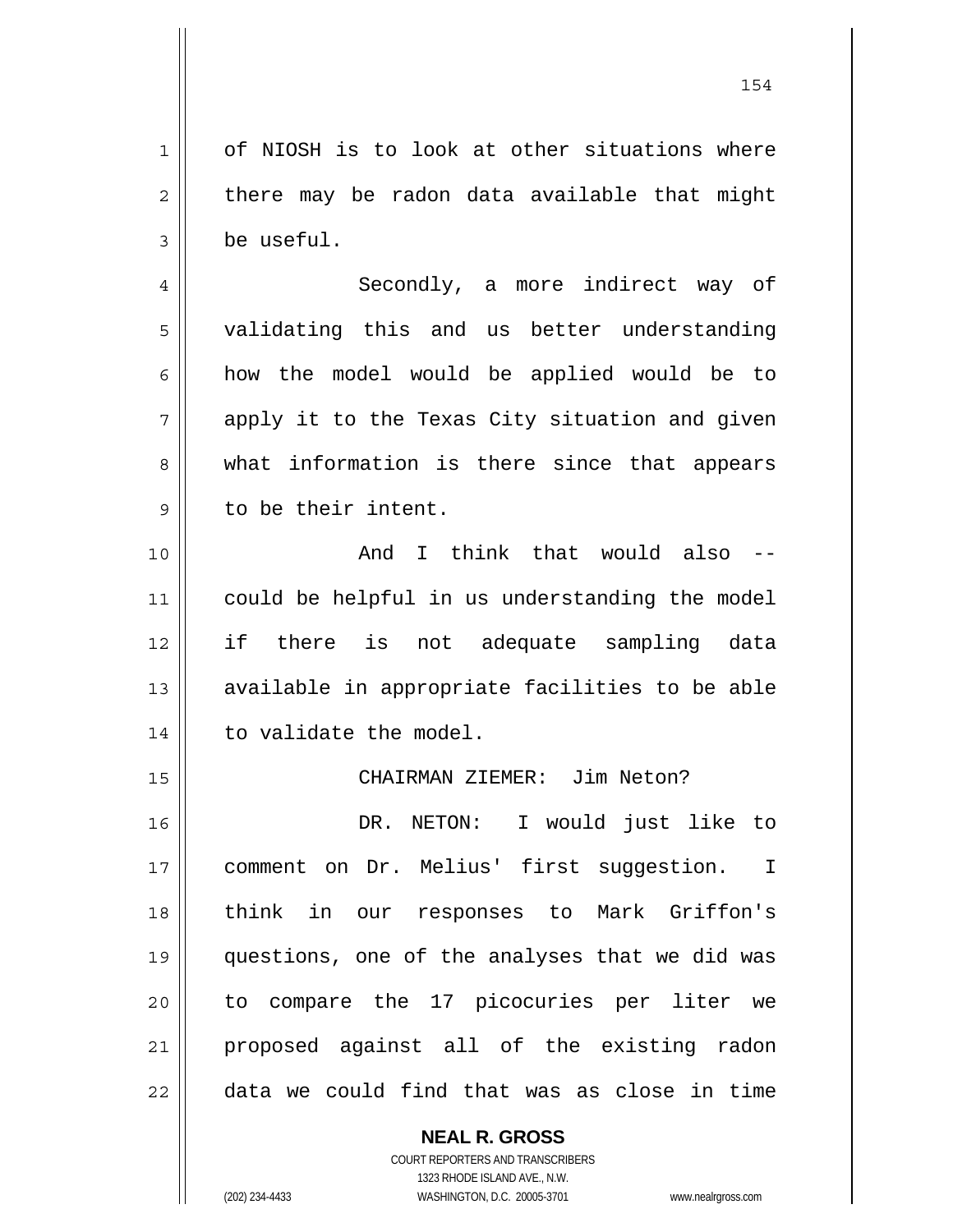1 to the Blockson situation as possible. And that was provided as attachment 1 to our responses.

4 5 6 7 8 9 10 11 In fact, all of those values were close to an order of magnitude or more below the values we were proposing, acknowledging the fact that there were different time frames and such and sort of talking about how the ventilation rates would have been substantially different in order to get those low values.

12 13 14 15 16 17 CHAIRMAN ZIEMER: Well, you have made some suggestions relating to validation. And we are not in a position I don't think to task NIOSH to do some of this, but perhaps Jim and Larry, you can give some thought to what might be done.

18 19 20 Do we have a copy of the Naomi Harley report? I am trying to remember if that was distributed to us.

21 22 DR. NETON: Yes, I am pretty sure you have a copy of it. That was an analysis

> **NEAL R. GROSS** COURT REPORTERS AND TRANSCRIBERS 1323 RHODE ISLAND AVE., N.W. (202) 234-4433 WASHINGTON, D.C. 20005-3701 www.nealrgross.com

2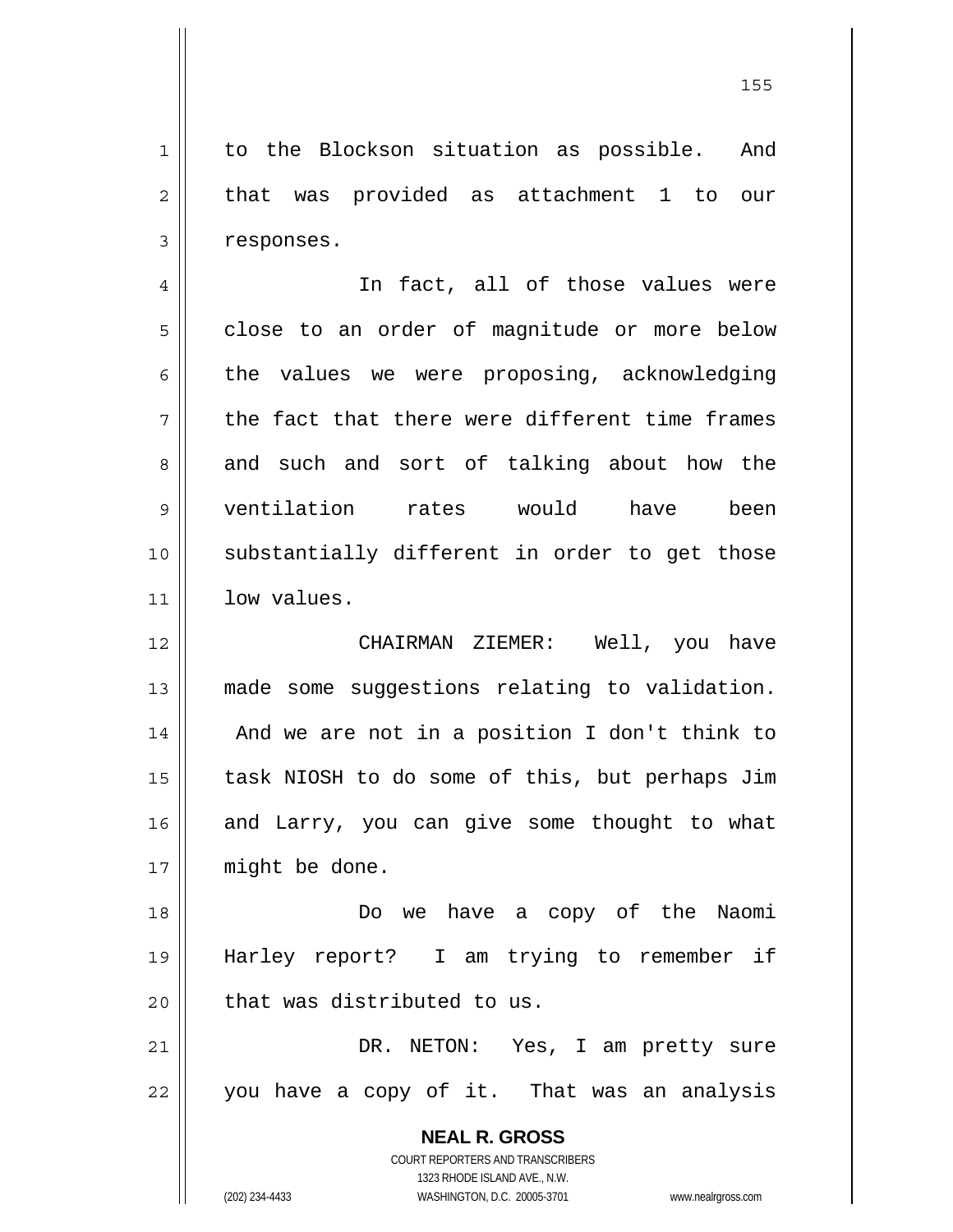<u>156 - Animal Stephen Barbara, amerikan pendadaran pengaran pengaran pengaran pengaran pengaran pengaran penga</u>

**NEAL R. GROSS** COURT REPORTERS AND TRANSCRIBERS 1323 RHODE ISLAND AVE., N.W. 1 2 3 4 5 6 7 8 9 10 11 12 13 14 15 16 17 18 19 20 21 22 of actually the input parameters. But tacit in that analysis was an endorsement of the approach itself, which was to the probabilistic model. CHAIRMAN ZIEMER: I don't know if any other Board members have suggestions on this. It may be that where we will have to leave it today is proceed with Mark's issues and maybe in our phone call meeting, which comes before our next meeting, we can have something more definitive. I would ask that without tasking, both to ask NIOSH and to ask our contractor for suggestions on how we might proceed on what we might call validation. And different people have different ideas on actually what validation is. So we would have to sort of agree to what it means to validate a model, but - MEMBER MELIUS: And I agree. I will try also to make some more specific recommendations to NIOSH about what I mean and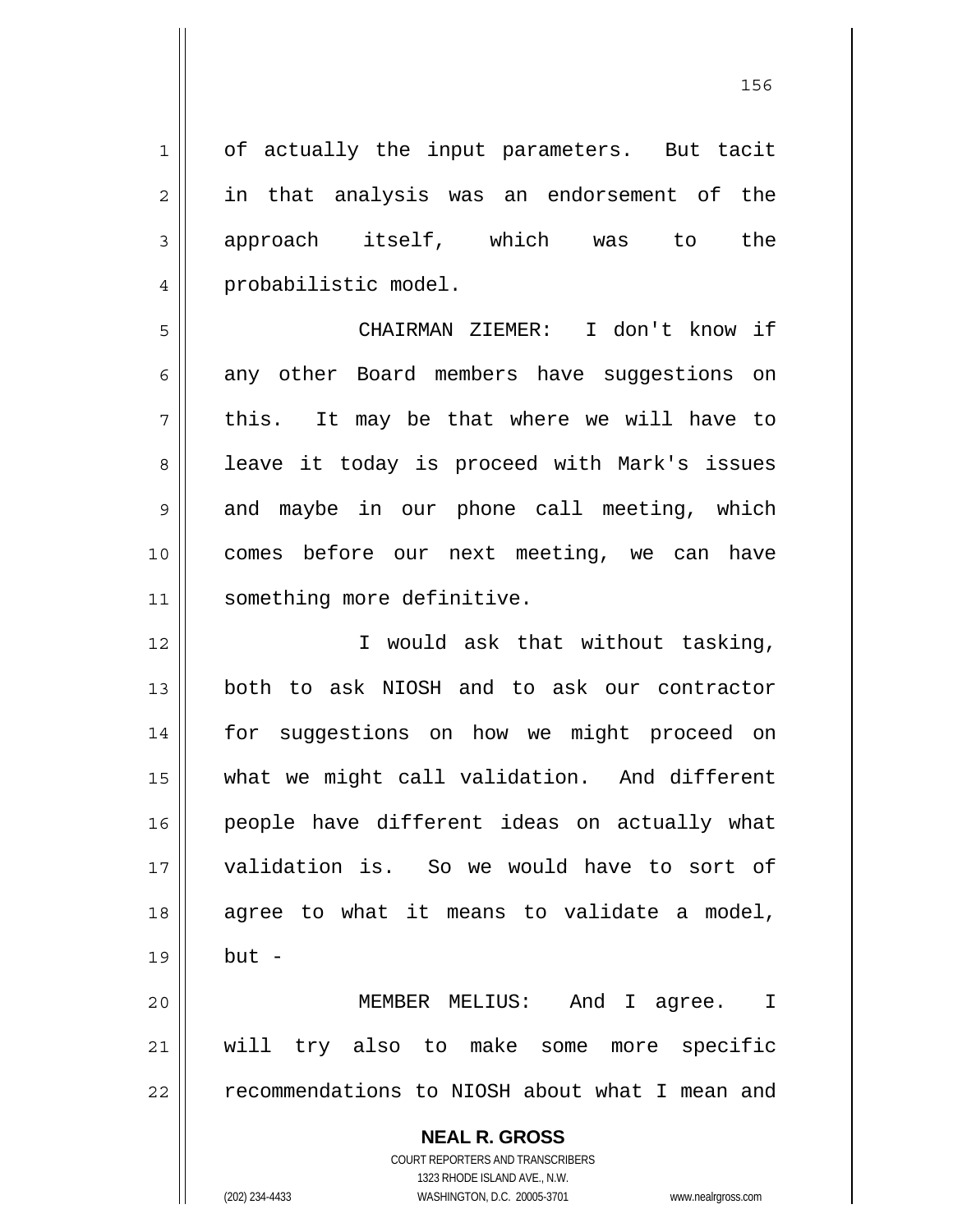| $\mathbf 1$  | am looking for and expecting in validation.     |
|--------------|-------------------------------------------------|
| $\mathbf{2}$ | CHAIRMAN ZIEMER: Yes. Because I                 |
| 3            | think to some extent $--$ and I am sort of $--$ |
| 4            | this is intuitive, too. If you feel uneasy      |
| 5            | about a model, you feel like something needs    |
| 6            | to be done to relieve that uncertainty. But     |
| 7            | it is not always clear how you do it.           |
| 8            | I mean, there are formal ways of                |
| 9            | validating models that engineers and others     |
| 10           | have. And whether this applies, I don't know.   |
| 11           | MEMBER MELIUS: But there's also                 |
| 12           | issues related to -- there may be parts of the  |
| 13           | model that can be validated or certain aspects  |
| 14           | of the model where there is available data.     |
| 15           | That is what I have been trying to look for.    |
| 16           | think we have recognized that<br>I              |
| 17           | there are limited data available to do this.    |
| 18           | not like there's a whole universe of<br>It's    |
| 19           | thousands of similar buildings where there's    |
| 20           | tons of data collected and so forth that can    |
| 21           | be done, but there may be situations where at   |
| 22           | least parts of this probabilistic model can be  |

**NEAL R. GROSS**

COURT REPORTERS AND TRANSCRIBERS 1323 RHODE ISLAND AVE., N.W. (202) 234-4433 WASHINGTON, D.C. 20005-3701 www.nealrgross.com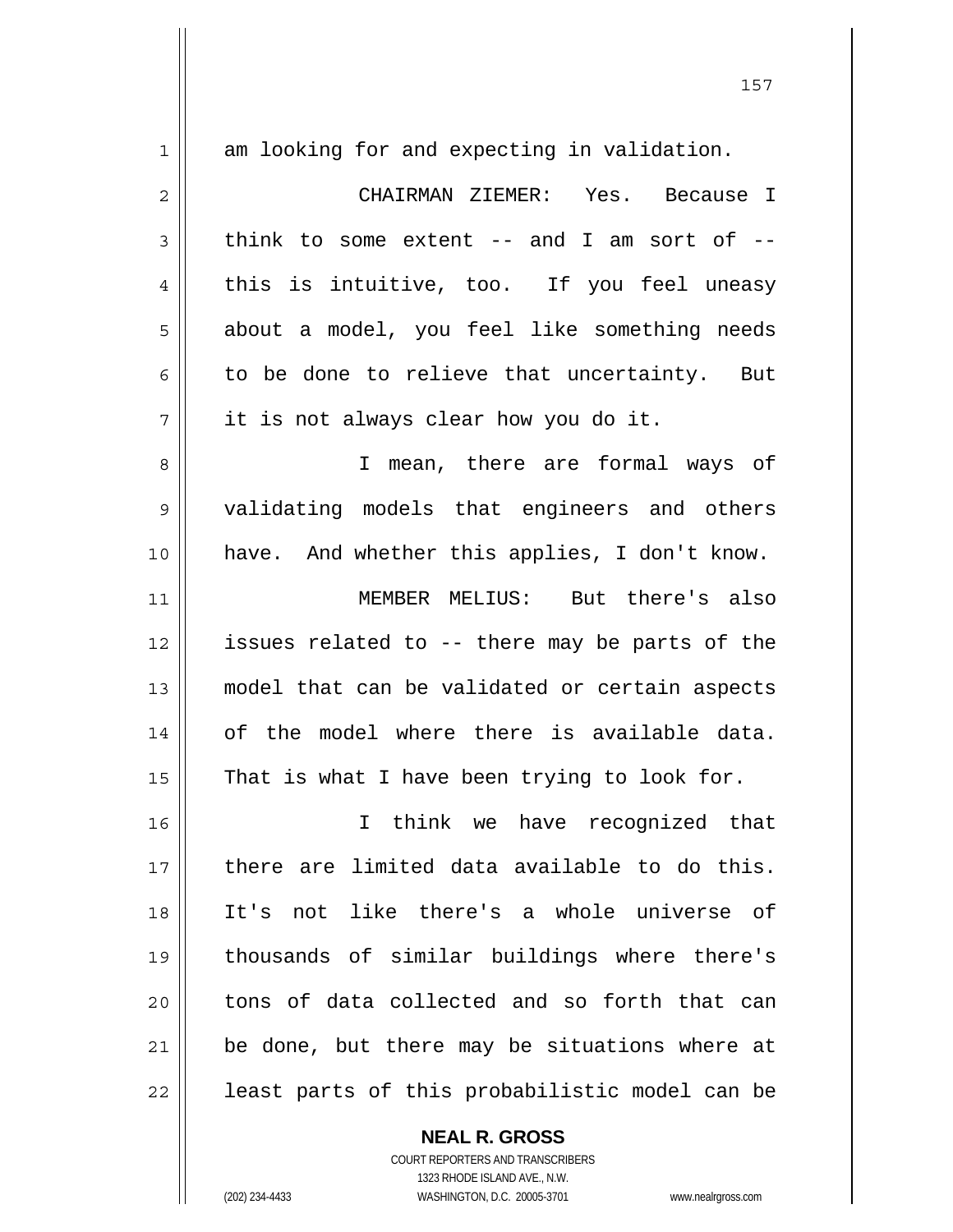| 1            | validated or at least we<br>have<br>can<br>more |
|--------------|-------------------------------------------------|
| $\mathbf{2}$ | confidence in the results from that model.      |
| 3            | CHAIRMAN ZIEMER: Larry?                         |
| 4            | MR. ELLIOTT: Well, we certainly                 |
| 5            | would welcome any suggestions that any of the   |
| 6            | Board members have about how to examine this    |
| 7            | model for a sense of sanity and reality and     |
| 8            | realism.                                        |
| 9            | have talked about Dr. Melius'<br>We             |
| 10           | suggestion, but I would offer that the data     |
| 11           | that is collected and is NIOSH holdings and as  |
| 12           | an industrial hygienist for 30 years at NIOSH,  |
| 13           | I am pretty familiar with the different types   |
| 14           | of data that have been collected, different     |
| 15           | purposes for collecting that data as well.      |
|              |                                                 |
| 16           | Under those purposes, the data may              |
| 17           | not lend itself to this kind of an              |
| 18           | examination. So you have to understand that     |
| 19           | going into it. And I'm sure<br>that he          |
| 20           | understands that. He has worked at NIOSH        |
| 21           | before. He knows the datasets that we're        |
| 22           | talking about.                                  |
|              |                                                 |

**NEAL R. GROSS** COURT REPORTERS AND TRANSCRIBERS

1323 RHODE ISLAND AVE., N.W.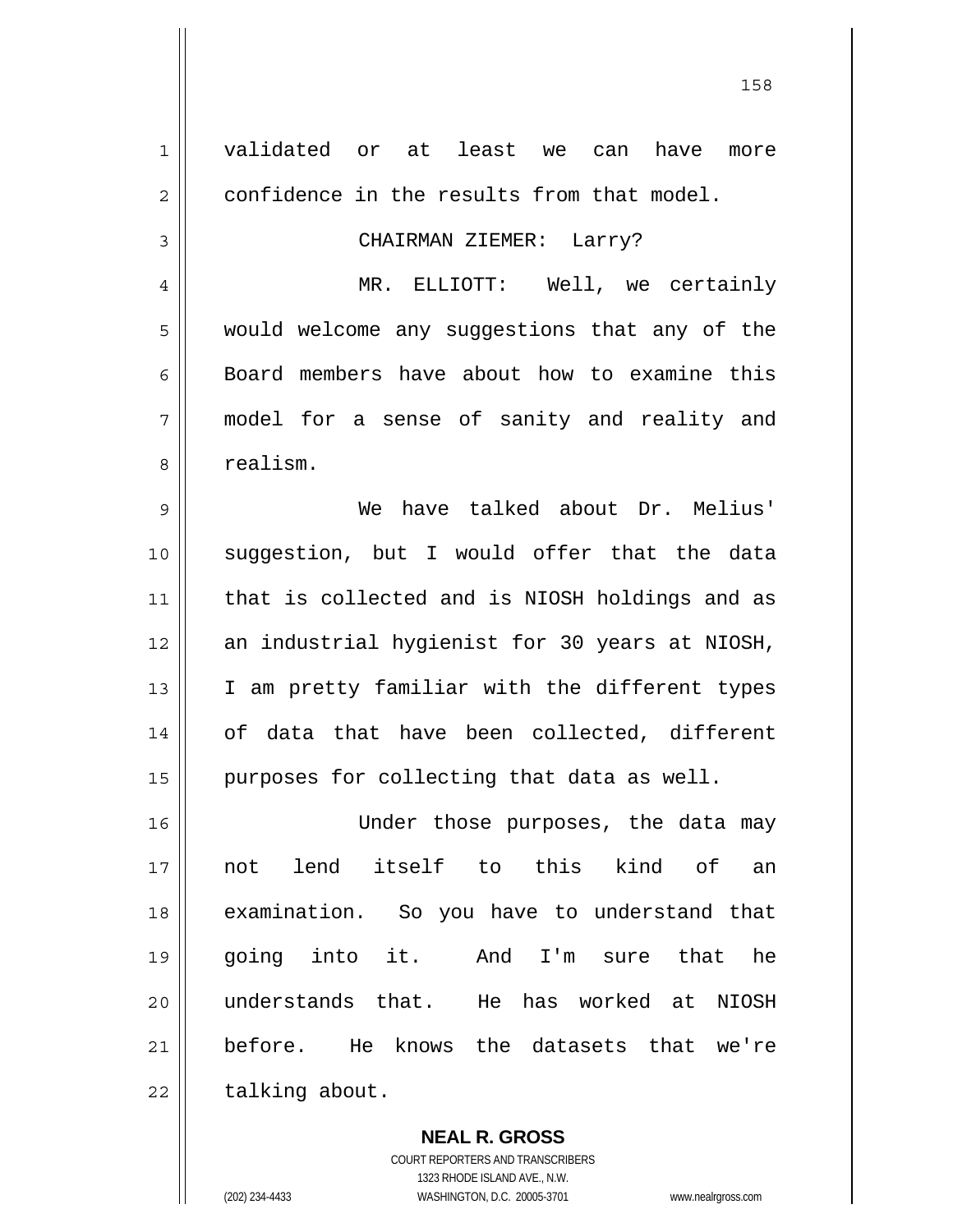1 2 3 4 5 6 7 8 9 10 11 12 13 14 15 16 17 18 19 20 21 22 So we're not resistant to attempts to validate, but we want to be very clear about what validation means, as you have pointed out. And we want to be very clear about how we would go about that. So if you have suggestions, we certainly would welcome them. I am going to offer this, though. I really would like to see a consensus of the Board to that end because this next year is very difficult for us trying to achieve our management objective and balance all of the resources that we have got. And, quite frankly, you know, when we look again at the target organ that is primarily affected here and understand that this model is -- in my mind, it approaches the implausible aspect of bounding almost, 17 picocuries. You know, that is a lot in a building, extremely high level of radon inside a building that is generally an open air building, to be quite frank about it.

159

COURT REPORTERS AND TRANSCRIBERS 1323 RHODE ISLAND AVE., N.W. (202) 234-4433 WASHINGTON, D.C. 20005-3701 www.nealrgross.com

**NEAL R. GROSS**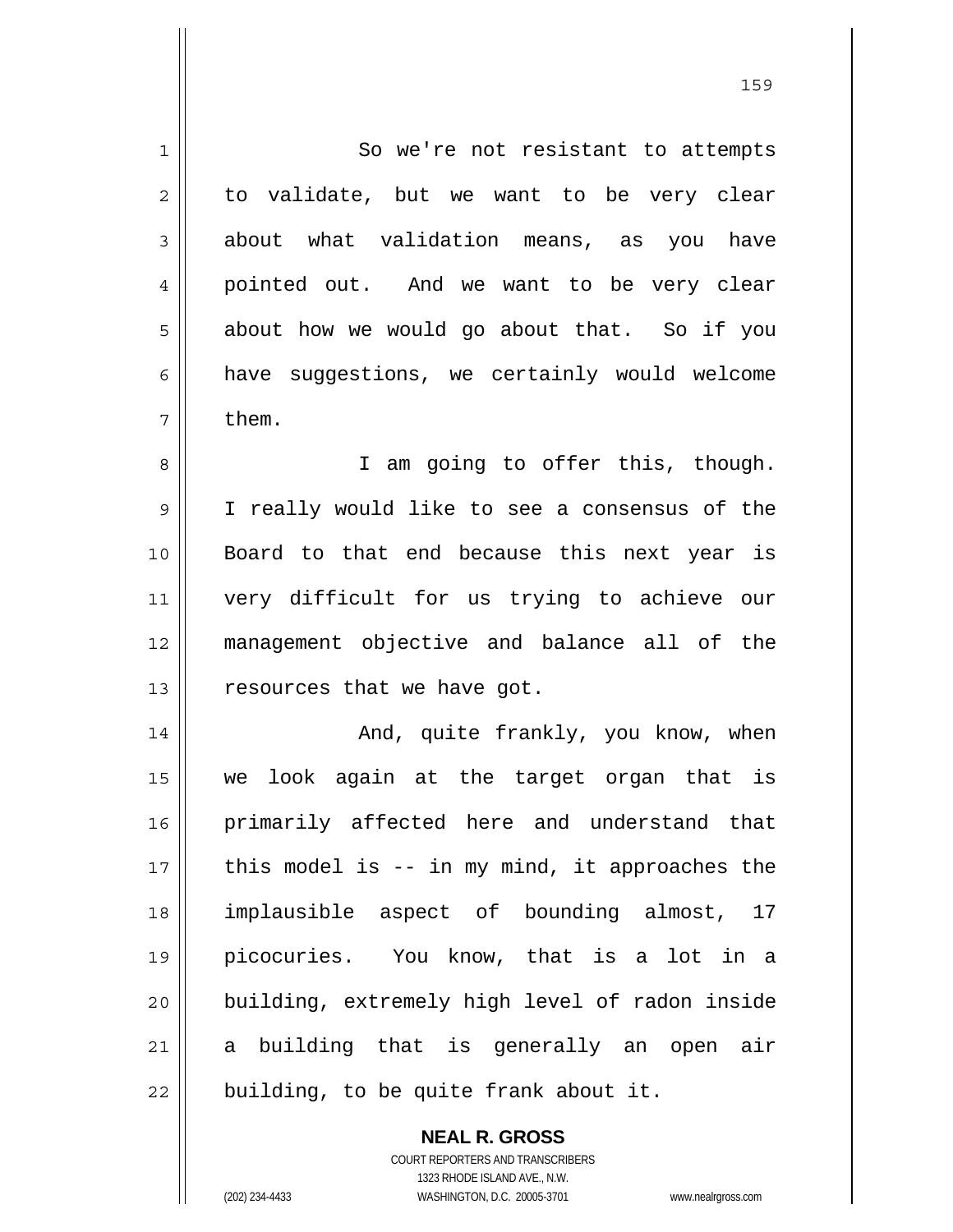**NEAL R. GROSS** COURT REPORTERS AND TRANSCRIBERS 1323 RHODE ISLAND AVE., N.W. (202) 234-4433 WASHINGTON, D.C. 20005-3701 www.nealrgross.com 1 2 3 4 5 6 7 8 9 10 11 12 13 14 15 16 17 18 19 20 21 22 So, you know, I am hard-pressed to say that, on one hand, I find that we come forward with a claimant-favorable and reasonable estimate when it approaches the implausibility bound. And we are going to try to validate something about that. So I sense that we need Board consensus to direct or to ask NIOSH to pursue this to great ends because I have to balance the resources that are given to me. Quite frankly, we're moving forward with Blockson claims. We are seeing Blockson claimants with lung cancer get compensated through not only this model, but when this model is added, they definitely are going to be compensated. So I guess I would leave you with the question, to what benefit? CHAIRMAN ZIEMER: Yes. Thank you for that comment. Dr. Lockey? MEMBER LOCKEY: And I would state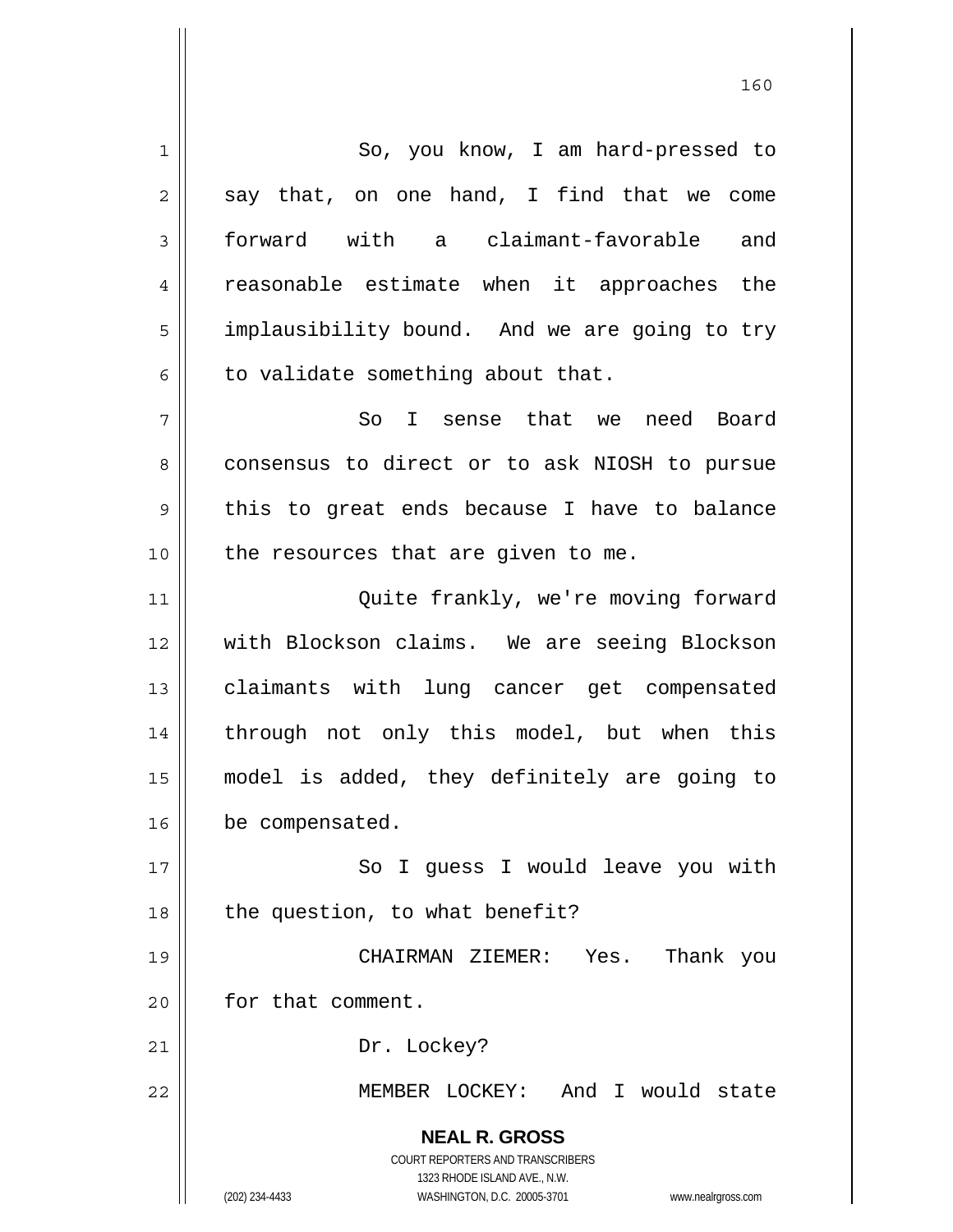**NEAL R. GROSS** COURT REPORTERS AND TRANSCRIBERS 1 2 3 4 5 6 7 8 9 10 11 12 13 14 15 16 17 18 19 20 21 22 the same thing, that the model is very claimant-friendly for lung cancer. And radon is a cause of lung cancer. And it is not clear as to why we would want to go ahead and invalidate this because it is a very claimant-friendly approach. So I concur. MR. ELLIOTT: I think one of the risks that I see in an attempt to validate is it will drive perhaps the model the other way. That is a possibility. MEMBER MUNN: Highly likely. CHAIRMAN ZIEMER: And Jim Neton? DR. NETON: I can't resist. A couple of things. One is a point of clarification. I think almost all of the lung cancer cases at Blockson Chemical have been paid already based on not the radon model but the claimant-favorable nature of the uranium inhalation model. I don't know that this model when added would change one case. I don't know that. I don't think it would. But that is

1323 RHODE ISLAND AVE., N.W.

(202) 234-4433 WASHINGTON, D.C. 20005-3701 www.nealrgross.com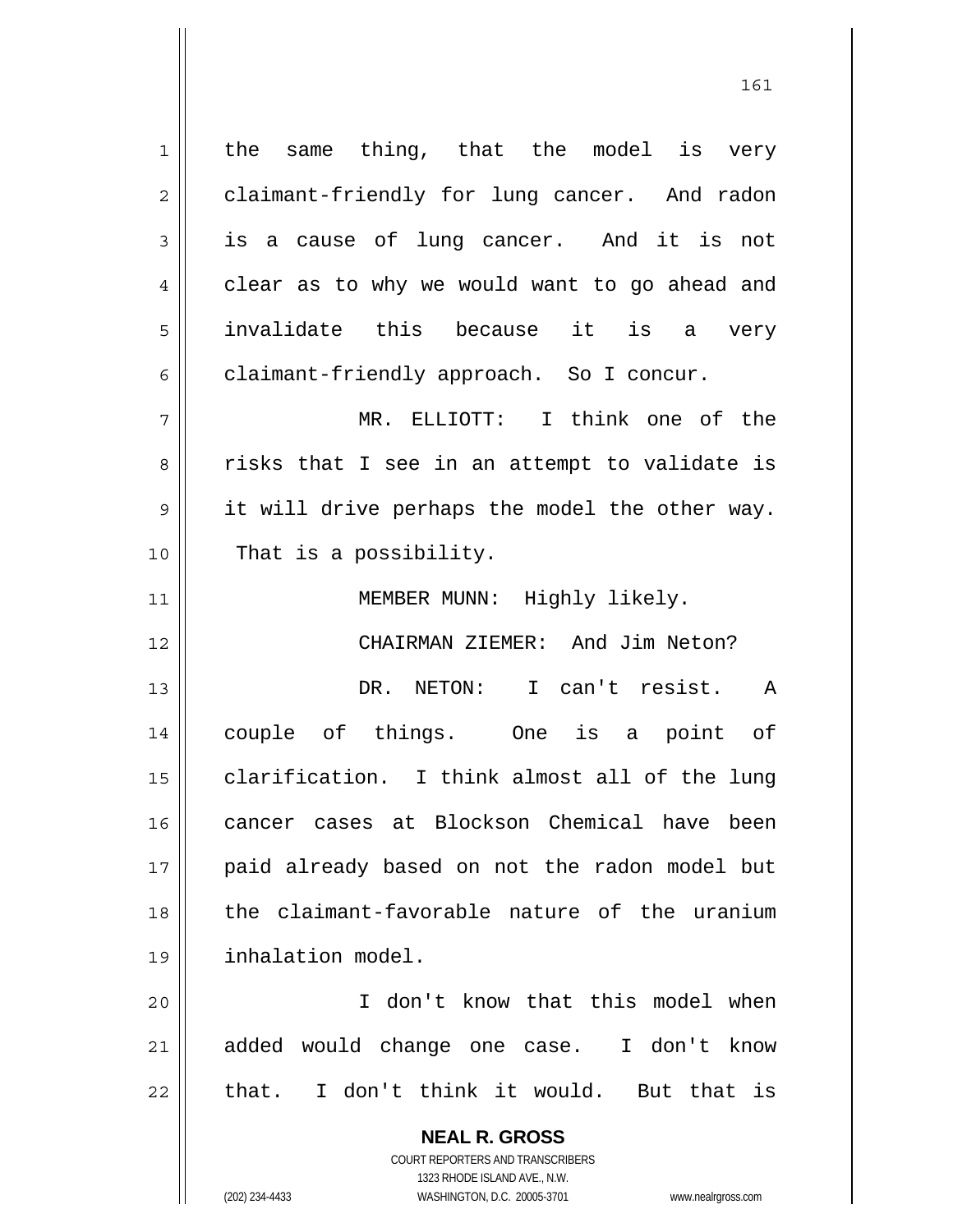1 probably not relevant.

| $\overline{2}$ | Oh, gee. I lost my train of                    |
|----------------|------------------------------------------------|
| 3              | thought here. That was a major point, too.     |
| 4              | Oh, we have sort of come full circle here      |
| 5              | because if you remember -- and John Mauro      |
| 6              | pointed this out -- the original point of this |
| 7              | model was to validate the original NIOSH       |
| 8              | number that was being used, which was around   |
| $\mathsf 9$    | two picocuries per liter.                      |
| 10             | And the issue was raised, well,                |
| 11             | that number seems low. And we concurred that   |
| 12             | Florida phosphate plants, which is what it was |
| 13             | based on, was probably not a good surrogate.   |
| 14             | But, nonetheless, the original                 |
| 15             | model came out and said, well, the medium      |
| 16             | value is not too bad. The model sort of        |
| 17             | validated that two to four picocuries per      |
| 18             | liter seemed to be a reasonable number in a    |
| 19             | plant with reasonable ventilation parameters.  |
| 20             | So we have kind of validated the               |
| 21             | original numbers we were using. And now we     |
| 22             | are going back and saying, well, we need to    |
|                | <b>NEAL R. GROSS</b>                           |

COURT REPORTERS AND TRANSCRIBERS 1323 RHODE ISLAND AVE., N.W.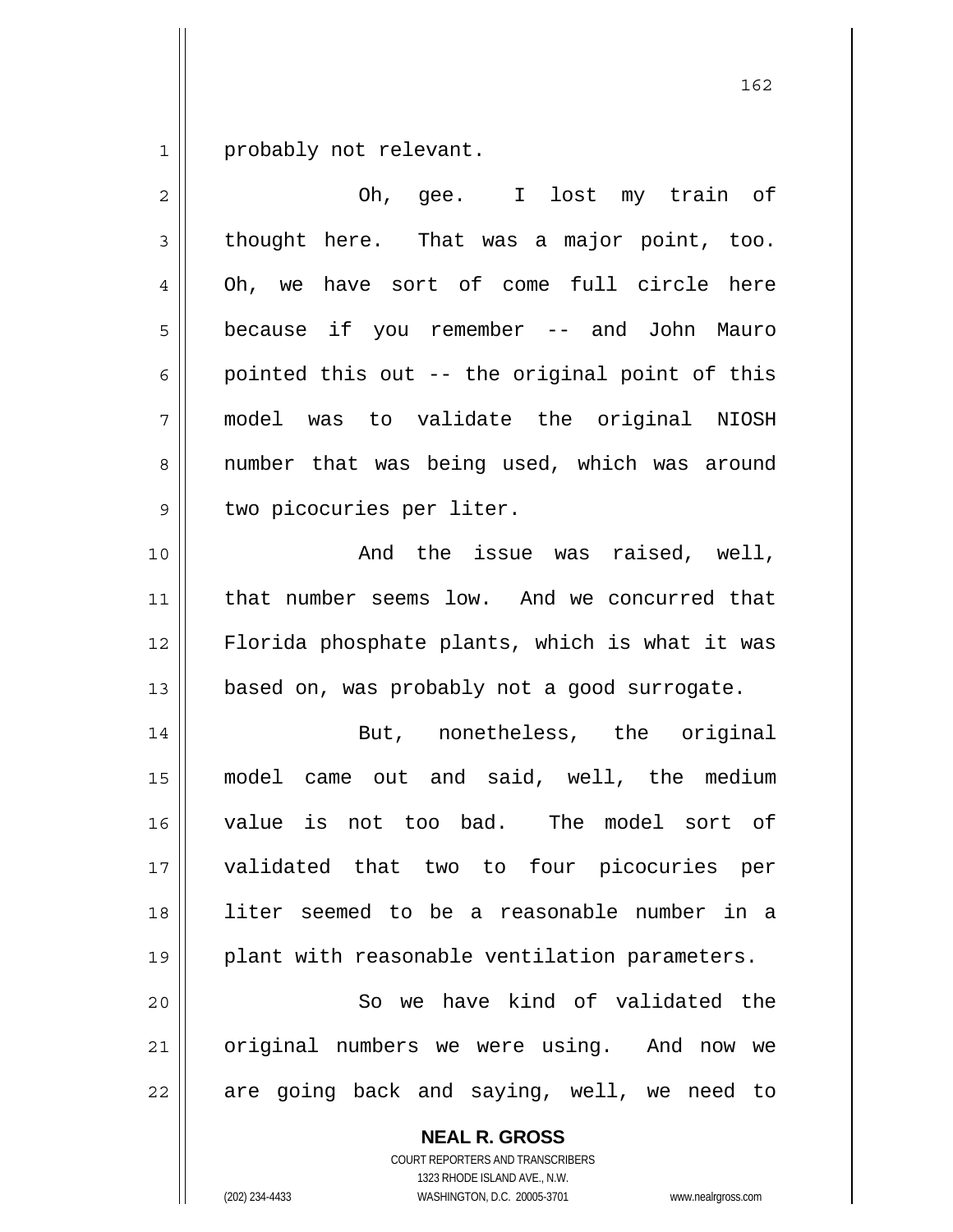**NEAL R. GROSS** COURT REPORTERS AND TRANSCRIBERS 1 2 3 4 5 6 7 8 9 10 11 12 13 14 15 16 17 18 19 20 21 22 validate the model that was used to validate the original numbers. I guess at this point we have come full circle here. And, again, I have provided the data from all of the relevant radon studies that I could find from the 1970s and '80s that, in my opinion, clearly validate that the model parameters are claimant-favorable; that is, 17 picocuries per liter versus almost the highest you can get in an operating floor is about .4 picocuries per liter in a phosphate plant, even in Idaho. CHAIRMAN ZIEMER: Okay. Thank you for those additional comments. So where this is, then, is that the petition remains on the table. Mark will be looking at the items that he discussed. The validation issue is still a fuzzy item. We don't have any specific actions on that other than for Dr. Melius, who raised the validation issue to consider what the validation means as far as he is concerned for

1323 RHODE ISLAND AVE., N.W.

(202) 234-4433 WASHINGTON, D.C. 20005-3701 www.nealrgross.com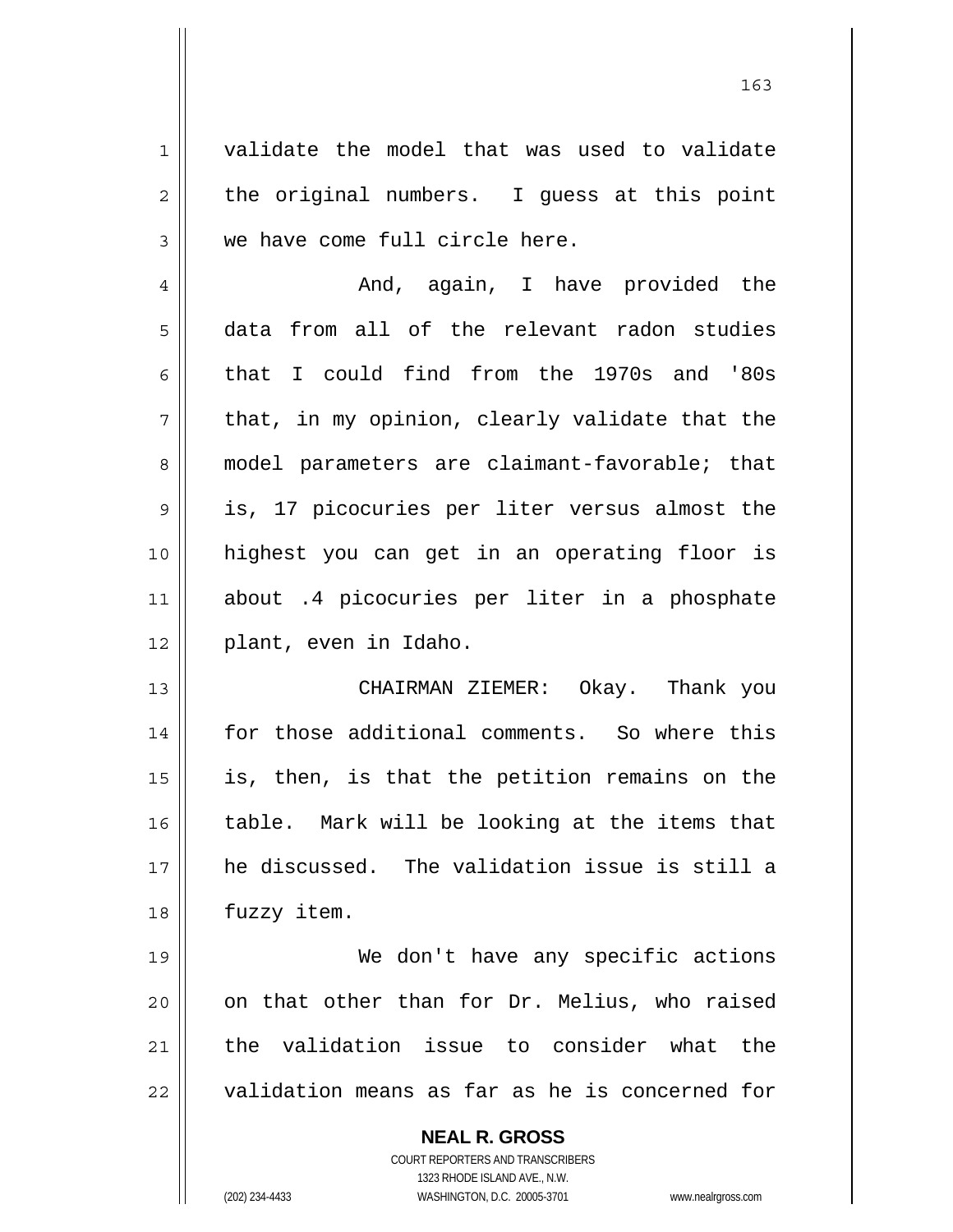**NEAL R. GROSS** 1 2 3 4 5 6 7 8 9 10 11 12 13 14 15 16 17 18 19 20 21 22 ideas if either NIOSH or SC&A without detailed tasking comes up with some ideas of what they might suggest as a direction or Board members. And I will ask the designated federal official to put this item on the next agenda, not the next full-face meeting but the phone agenda, and see if we can't try to close this issue. Even after this issue is closed, we still have the thorny matter of the petition itself, which, as you recall, was also a split vote. And that is of concern as well. But we need to close this matter one way or the other. So thank you very much for that. Let's move ahead here. We passed our adjournment deadline. So we have got to really move quickly on this one. Oak Ridge Hospital. We agreed to establish a work group. I have had already a number of individuals volunteer for that. They include Robert Presley, John Poston, Jim

164

COURT REPORTERS AND TRANSCRIBERS 1323 RHODE ISLAND AVE., N.W.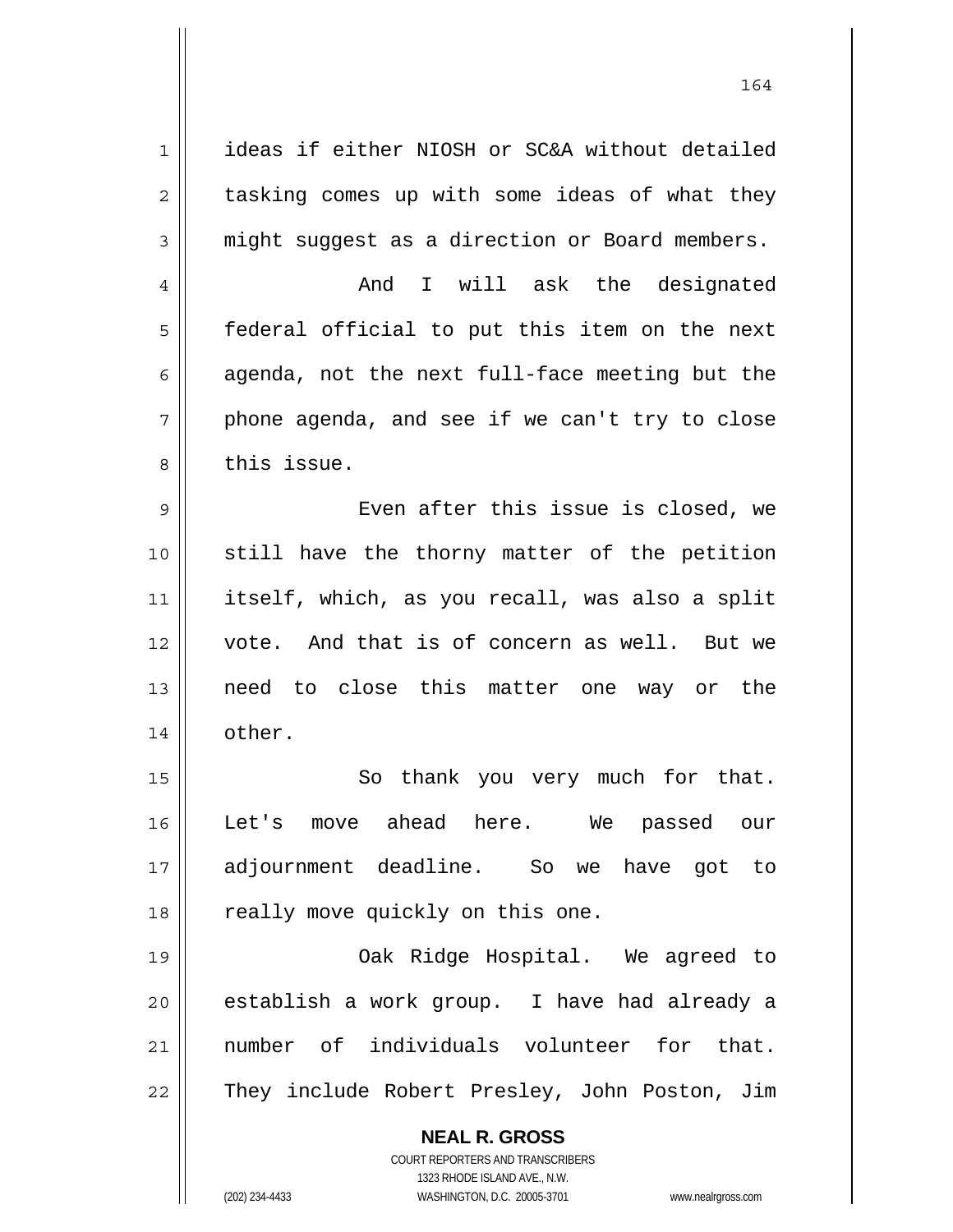| $\mathbf 1$    | Lockey, Phil Schofield. And was there one         |
|----------------|---------------------------------------------------|
| $\overline{2}$ | other one?                                        |
| 3              | MEMBER ROESSLER: I volunteered.                   |
| 4              | CHAIRMAN ZIEMER: Gen Roessler,                    |
| 5              | right. Those were the five that I had             |
| 6              | already. Is that six? That's five. I had          |
| 7              | some interest, but I think I will set aside to    |
| 8              | this group of experts.                            |
| 9              | I think I would like to ask Dr.                   |
| 10             | Lockey to chair that if he would be willing to    |
| 11             | do that.                                          |
| 12             | MEMBER LOCKEY: That would be fine.                |
| 13             | CHAIRMAN ZIEMER: Okay. The charge                 |
| 14             | for that group would be to examine the            |
| 15             | Evaluation Report. I can't remember if we         |
| 16             | felt we needed SC&A assistance on that. Where     |
| 17             | did we stand on that? I think the Work Group      |
| 18             | will determine whether they need assistance on    |
| 19             | that after they meet and delineate what the       |
| 20             | issues are.                                       |
| 21             | So we will charge the Work Group                  |
| 22             | with examining the petition, evaluation review    |
|                | <b>NEAL R. GROSS</b>                              |
|                | <b>COURT REPORTERS AND TRANSCRIBERS</b>           |
|                | 1323 RHODE ISLAND AVE., N.W.<br>(202) 234-4433    |
|                | WASHINGTON, D.C. 20005-3701<br>www.nealrgross.com |

<u>165</u>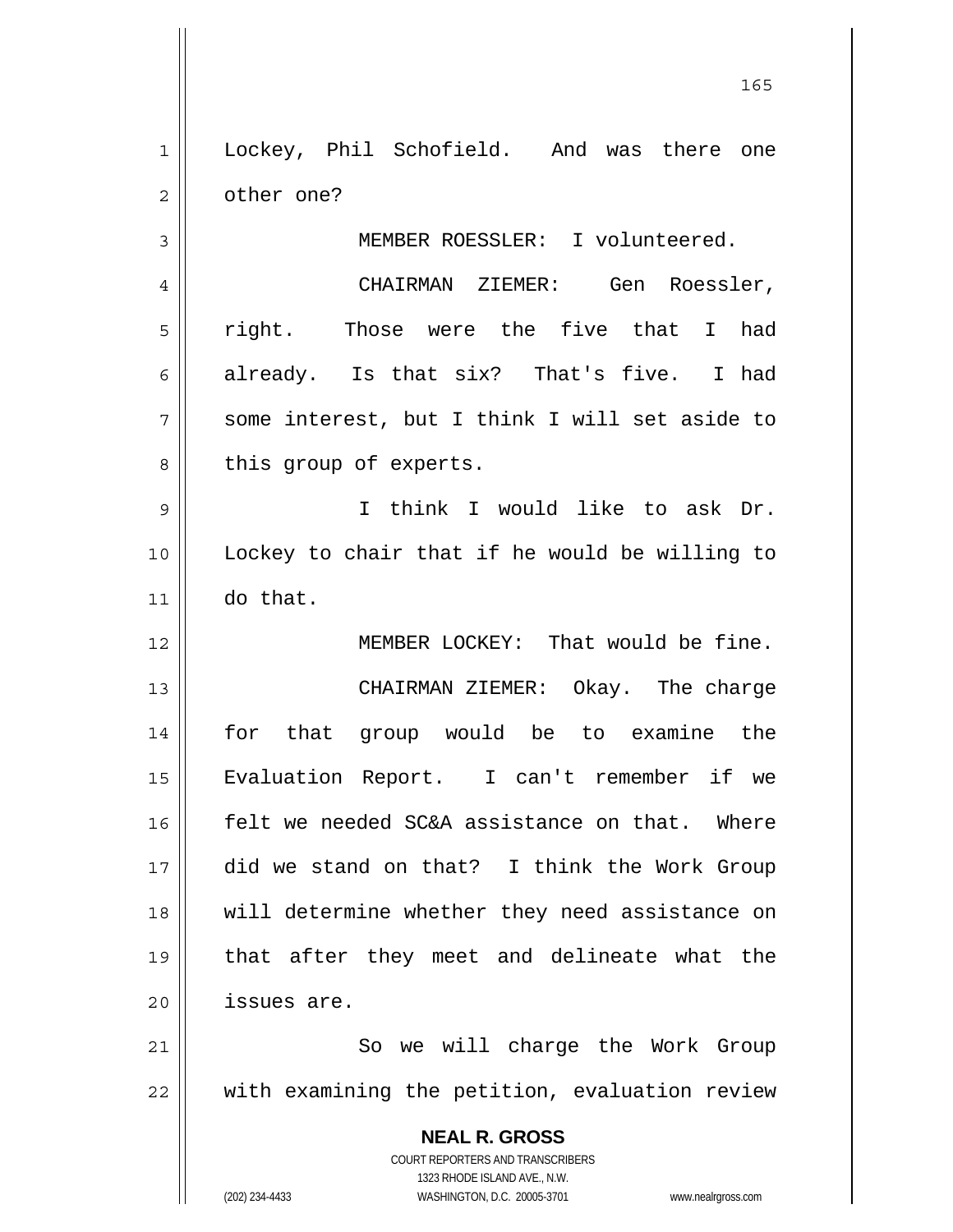**NEAL R. GROSS** COURT REPORTERS AND TRANSCRIBERS 1323 RHODE ISLAND AVE., N.W. (202) 234-4433 WASHINGTON, D.C. 20005-3701 www.nealrgross.com <u>166</u> 1 2 3 4 5 6 7 8 9 10 11 12 13 14 15 16 17 18 19 20 21 22 of the petitions. And then if tasking is needed, they can let us know. Is that agreeable? (No response.) CHAIRMAN ZIEMER: Any objection on the part of the Board? And, Larry, a comment or question. MR. ELLIOTT: I would just like to hear what the expressed issues are because there were two that I understood -- CHAIRMAN ZIEMER: Exactly. MR. ELLIOTT: -- that were on the table. CHAIRMAN ZIEMER: That was the other half of this one. We said that we would delineate what the issues were. And somewhere I thought I had a list of those. MEMBER PRESLEY: One issue was the completeness of the data of the -- CHAIRMAN ZIEMER: Let's jot these down. MEMBER LOCKEY: The other issue was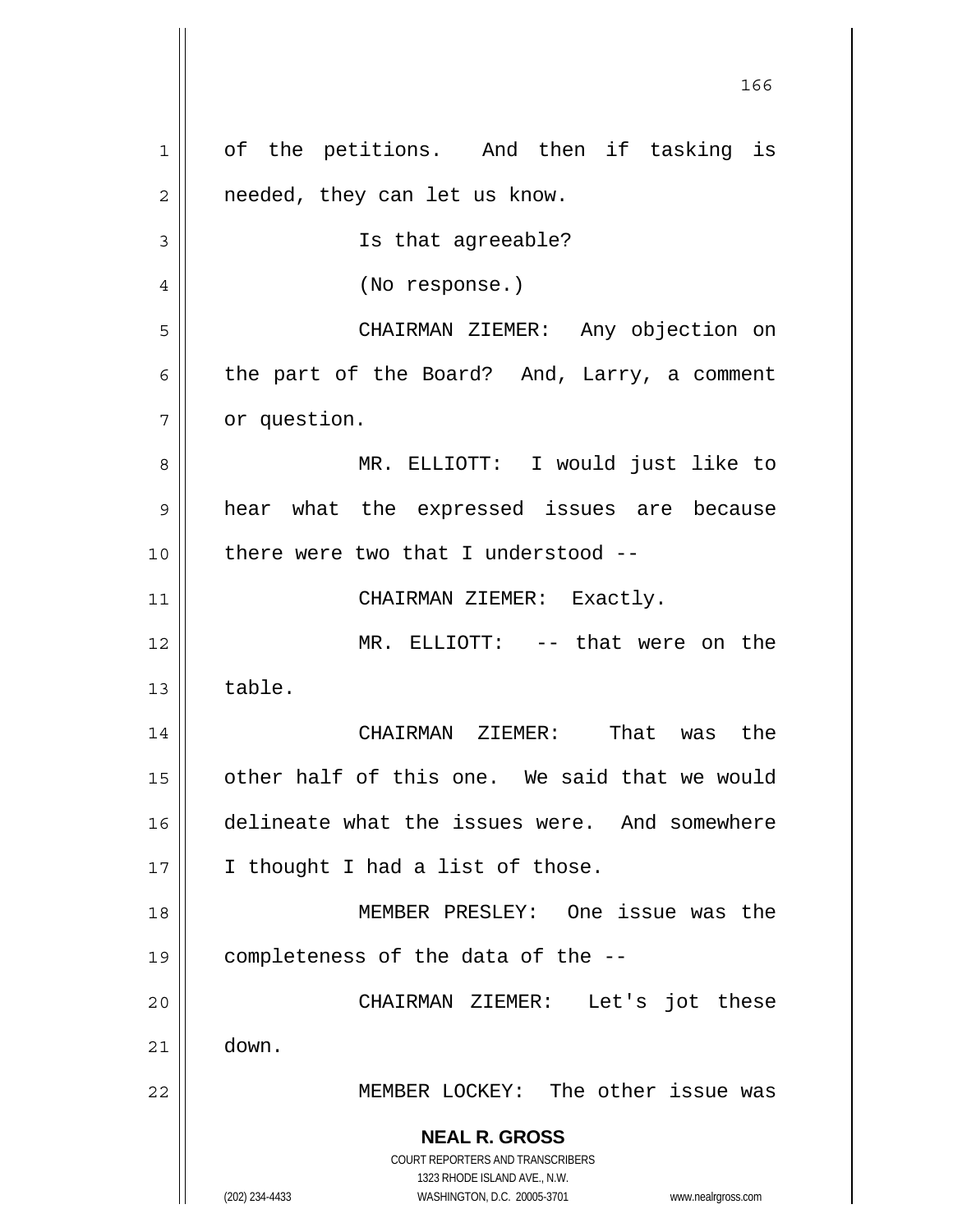1 class definition.

| $\overline{2}$ | CHAIRMAN ZIEMER: Well, it was the                                                                   |
|----------------|-----------------------------------------------------------------------------------------------------|
| 3              | Class definition from two aspects. One was,                                                         |
| 4              | was it inclusive enough to include? Could                                                           |
| 5              | there have been outside individuals who were                                                        |
| 6              | not specifically under contract or that period                                                      |
| 7              | but who were working there, such as,                                                                |
| 8              | particularly doctors, and also whether there                                                        |
| $\mathsf 9$    | were individuals who were hospital employees                                                        |
| 10             | that could not have, although I think there is                                                      |
| 11             | some evidence that it would be pretty hard to                                                       |
| 12             | determine that. But the Work Group can look                                                         |
| 13             | at that.                                                                                            |
| 14             | So it is the definition of the                                                                      |
| 15             | Class. What were the other issues?                                                                  |
| 16             | MEMBER GRIFFON: I think there was                                                                   |
| 17             | some question. John. I think John raised the                                                        |
| 18             | question of whether the record search was                                                           |
| 19             | exhausted and whether there are dosimetry                                                           |
| 20             | records. I think that was your point.                                                               |
| 21             | CHAIRMAN ZIEMER: Well, certainly I                                                                  |
| 22             | am assuming that the NIOSH OCAS staff person                                                        |
|                | <b>NEAL R. GROSS</b><br><b>COURT REPORTERS AND TRANSCRIBERS</b>                                     |
|                | 1323 RHODE ISLAND AVE., N.W.<br>WASHINGTON, D.C. 20005-3701<br>(202) 234-4433<br>www.nealrgross.com |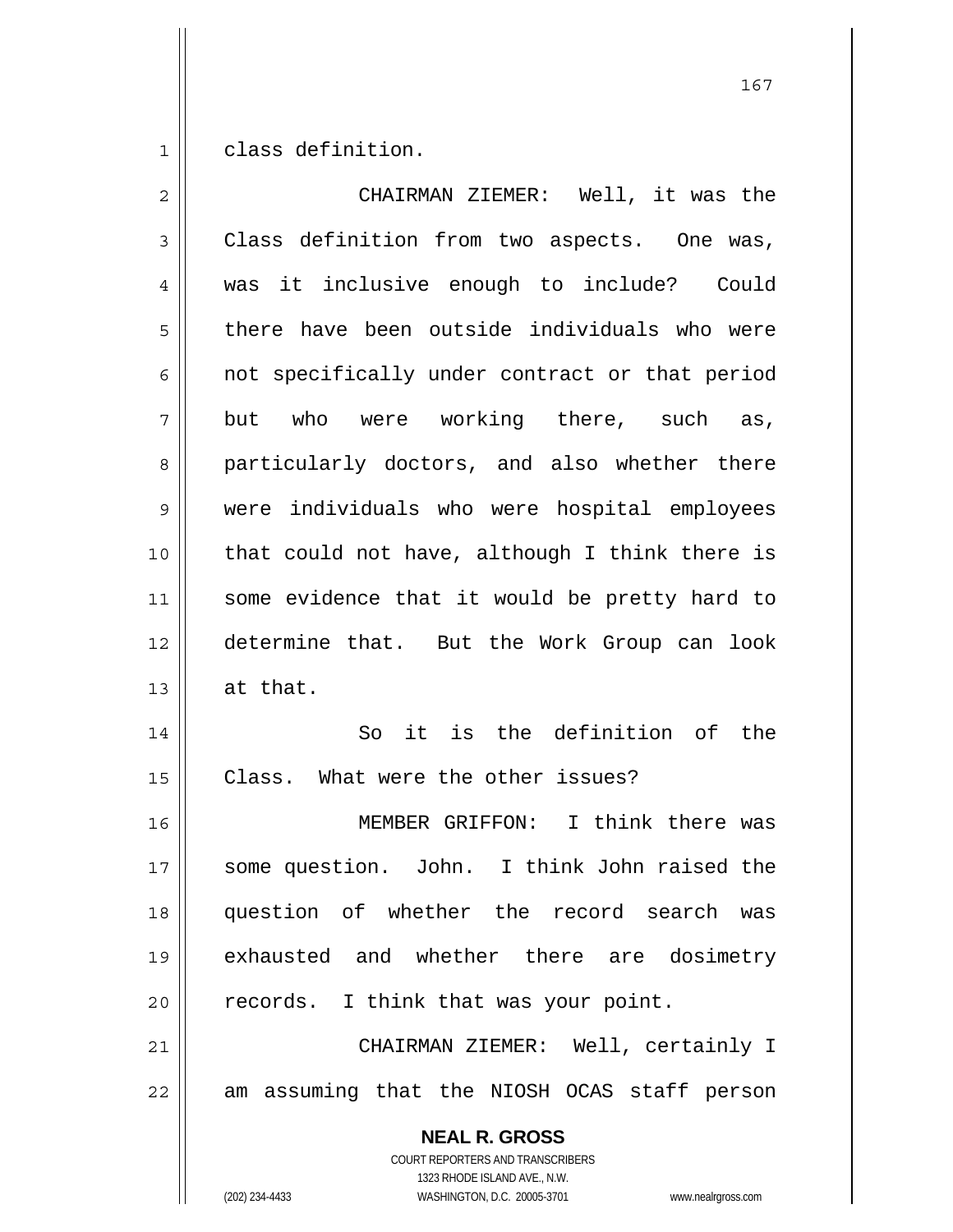**NEAL R. GROSS** COURT REPORTERS AND TRANSCRIBERS 1323 RHODE ISLAND AVE., N.W. (202) 234-4433 WASHINGTON, D.C. 20005-3701 www.nealrgross.com 1 2 3 4 5 6 7 8 9 10 11 12 13 14 15 16 17 18 19 20 21 22 will be a resource to this group. And that would be -- is that Dr. Hughes? MEMBER BEACH: Lara Hughes. CHAIRMAN ZIEMER: Yes, yes. So, Larry, am I correct in assuming that Dr. Hughes would be the resource person from NIOSH? MR. ELLIOTT: Yes, that is correct. CHAIRMAN ZIEMER: Right. MR. ELLIOTT: I wonder. Can I ask again to get a little sharper edge on this issue of the Class definition? If the issue goes to what I heard you talk about, Dr. Ziemer, about are there physicians that worked there at that hospital during that time that were not AEC-employed, I'm not sure how that goes directly to the Class definition that we have established. It goes to the eligibility of filing a claim, which is DOL's authority. CHAIRMAN ZIEMER: Right, right, right. MR. ELLIOTT: So if that is not it,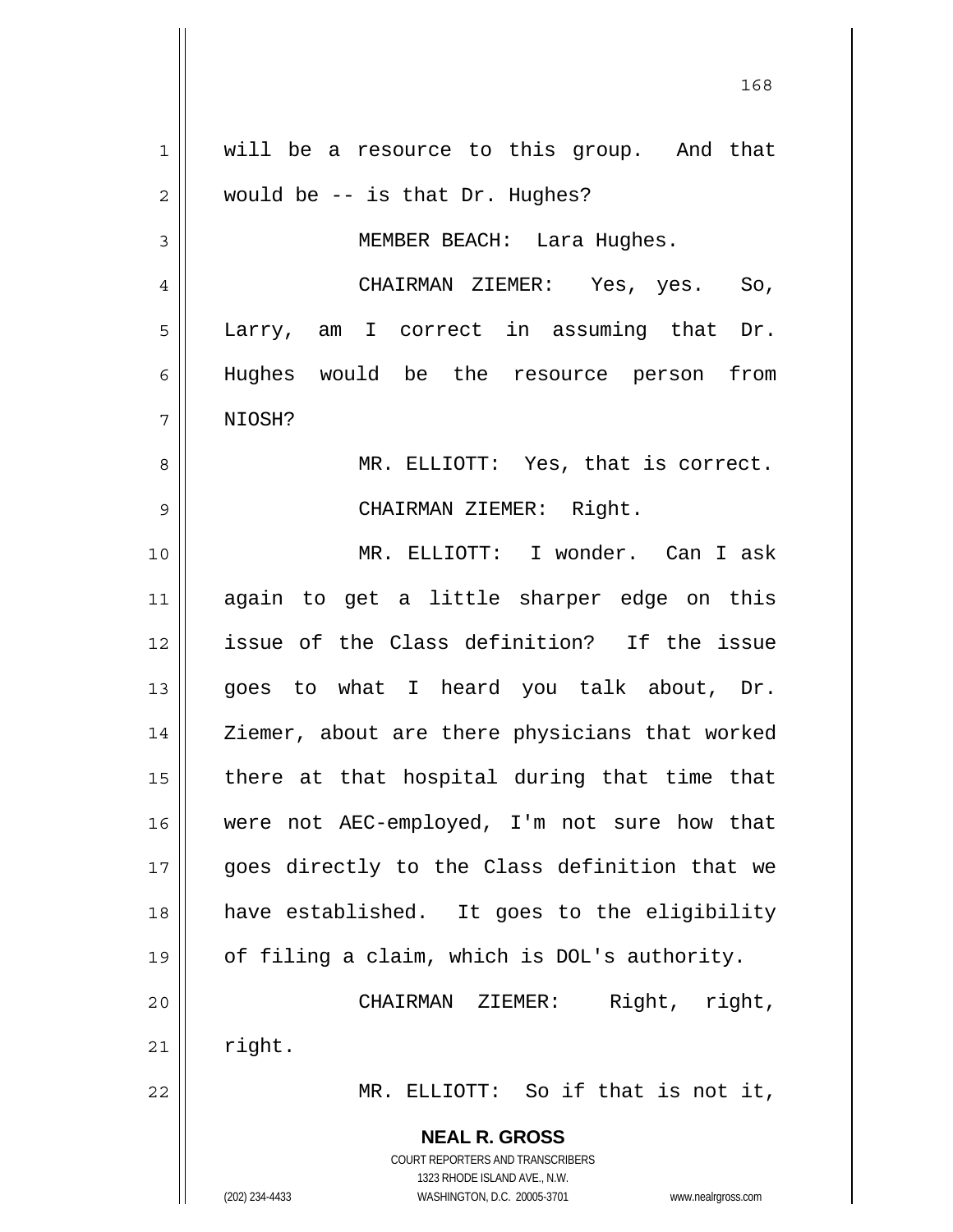| 1  | what is the Class definition issue? I mean,              |
|----|----------------------------------------------------------|
| 2  | if we take that aside, I mean, I think you can           |
| 3  | examine that.                                            |
| 4  | CHAIRMAN ZIEMER: Yes.                                    |
| 5  | MR. ELLIOTT: I am not advocating                         |
| 6  | you shouldn't examine that.                              |
| 7  | CHAIRMAN ZIEMER: Yes.                                    |
| 8  | MR. ELLIOTT: But I am saying that                        |
| 9  | if that is part and parcel of the issue of who           |
| 10 | is in the Class and who is not, that is a DOL            |
| 11 | eligibility issue. And it would help them to             |
| 12 | understand that there might have been                    |
| 13 | physicians or people who worked in the                   |
| 14 | hospital but were not AEC-employed. Do you               |
| 15 | see my distinction I am trying to draw?                  |
| 16 | Right,<br>CHAIRMAN ZIEMER: Yes.                          |
| 17 | right, right.                                            |
| 18 | MR. ELLIOTT: So that is not Class                        |
| 19 | definition. That is class eligibility. And               |
| 20 | that is DOL's purview. The Class definition              |
| 21 | if you are trying to understand is it too                |
| 22 | broad or is it too narrow, I think that is               |
|    | <b>NEAL R. GROSS</b><br>COURT REPORTERS AND TRANSCRIBERS |

1323 RHODE ISLAND AVE., N.W.

 $\mathsf{II}$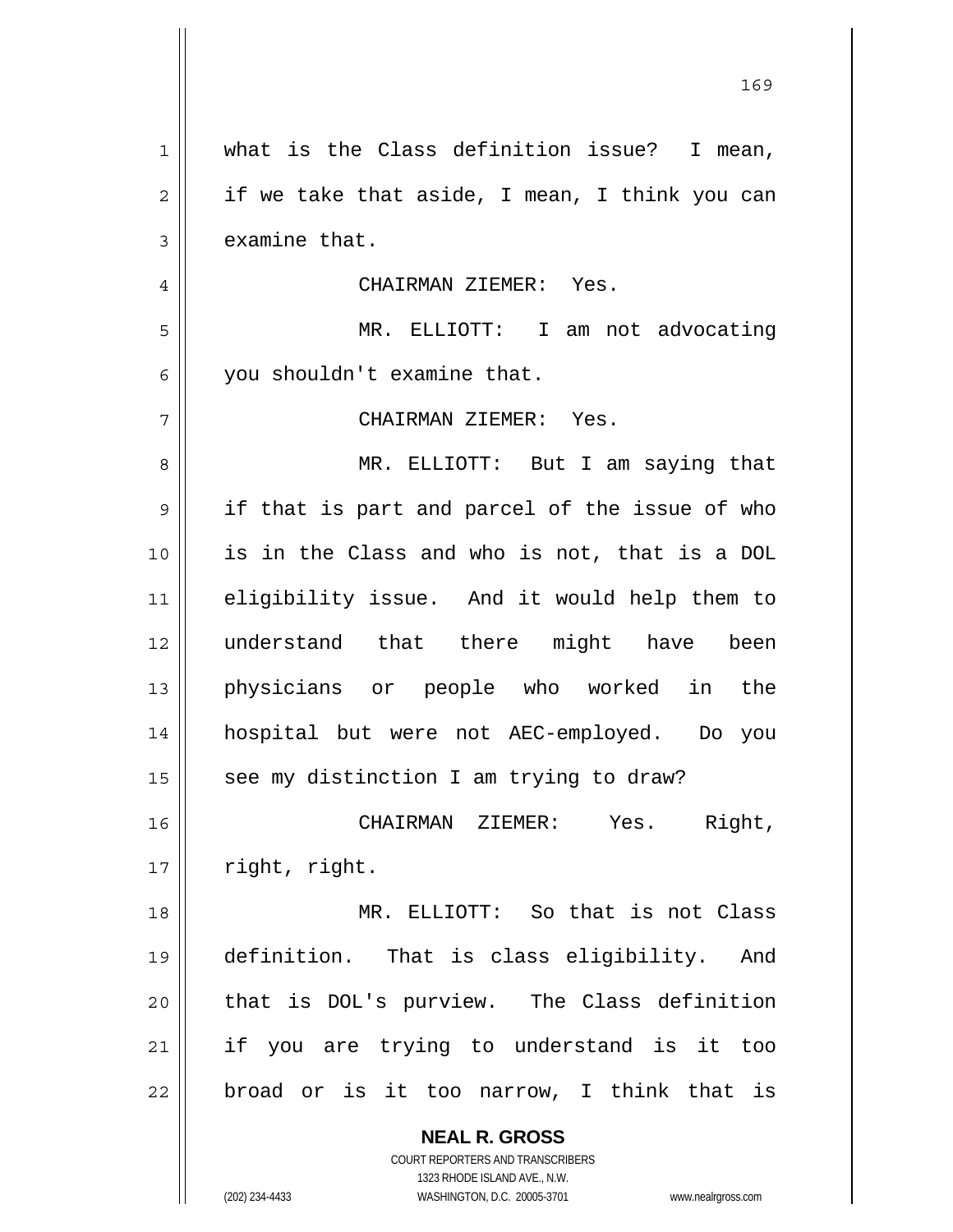**NEAL R. GROSS** COURT REPORTERS AND TRANSCRIBERS 1323 RHODE ISLAND AVE., N.W. 1 2 3 4 5 6 7 8 9 10 11 12 13 14 15 16 17 18 19 20 21 22 your charge. CHAIRMAN ZIEMER: Right. MR. ELLIOTT: Okay. CHAIRMAN ZIEMER: And I think that is the framework we are talking about: too broad or too narrow. So that was one issue. What was the second one? MR. KATZ: The second issue was whether the record search has been sufficient. And sort of related to that, I think Dr. Poston was questioning whether there are substantial exposures to be credited, in effect, I guess. MEMBER PRESLEY: Where all the strings have been pulled, simple fact. CHAIRMAN ZIEMER: Were there any other issues that -- Gen? MEMBER ROESSLER: I had to take a brief break, but I think I had a question about interviewing people, whether the interview list of the people who might have

170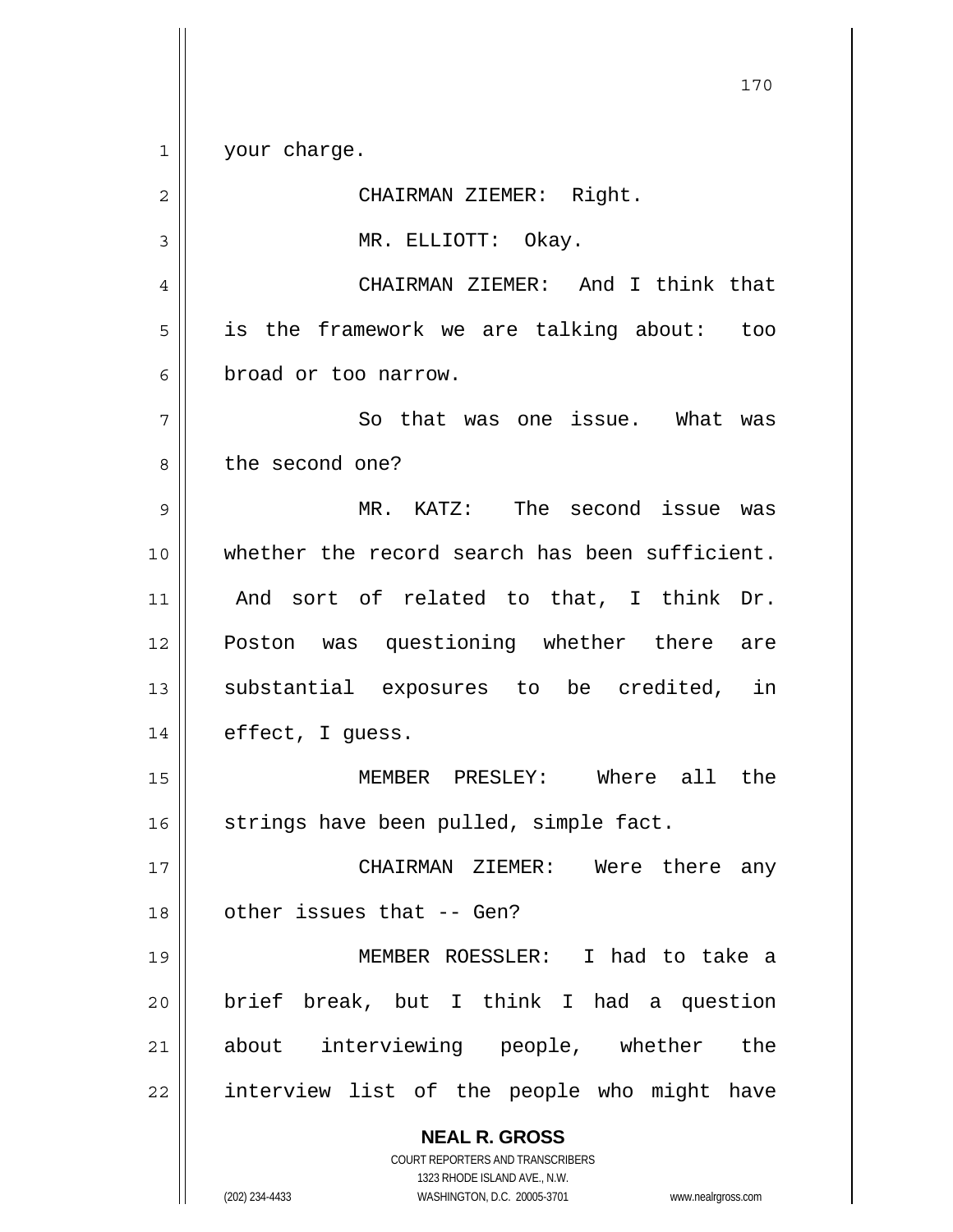1 2 3 4 5 6 7 8 9 10 11 12 been familiar, that it was complete -- and I don't know if you brought that up -- as complete as can be. CHAIRMAN ZIEMER: Okay. Basically this work group may simply need to go into more depth with Dr. Hughes. You may find that all of the issues have been covered and you can report back or if not, what are the open strings? Dr. Lockey, are you sufficiently clear on that, too, as chair?

MEMBER LOCKEY: I am clear.

CHAIRMAN ZIEMER: He's clear.

14 15 MEMBER LOCKEY: That is about the only thing I am clear about, but I am clear.

16 17 18 19 20 21 22 CHAIRMAN ZIEMER: I am going to postpone formalizing our transcript policy until next time because I don't want to have a discussion because there is one thing that we have to do, I think. I could postpone it to the telephone thing, but you have on your table a draft response to the Higgins letter.

> **NEAL R. GROSS** COURT REPORTERS AND TRANSCRIBERS

> > 1323 RHODE ISLAND AVE., N.W.

13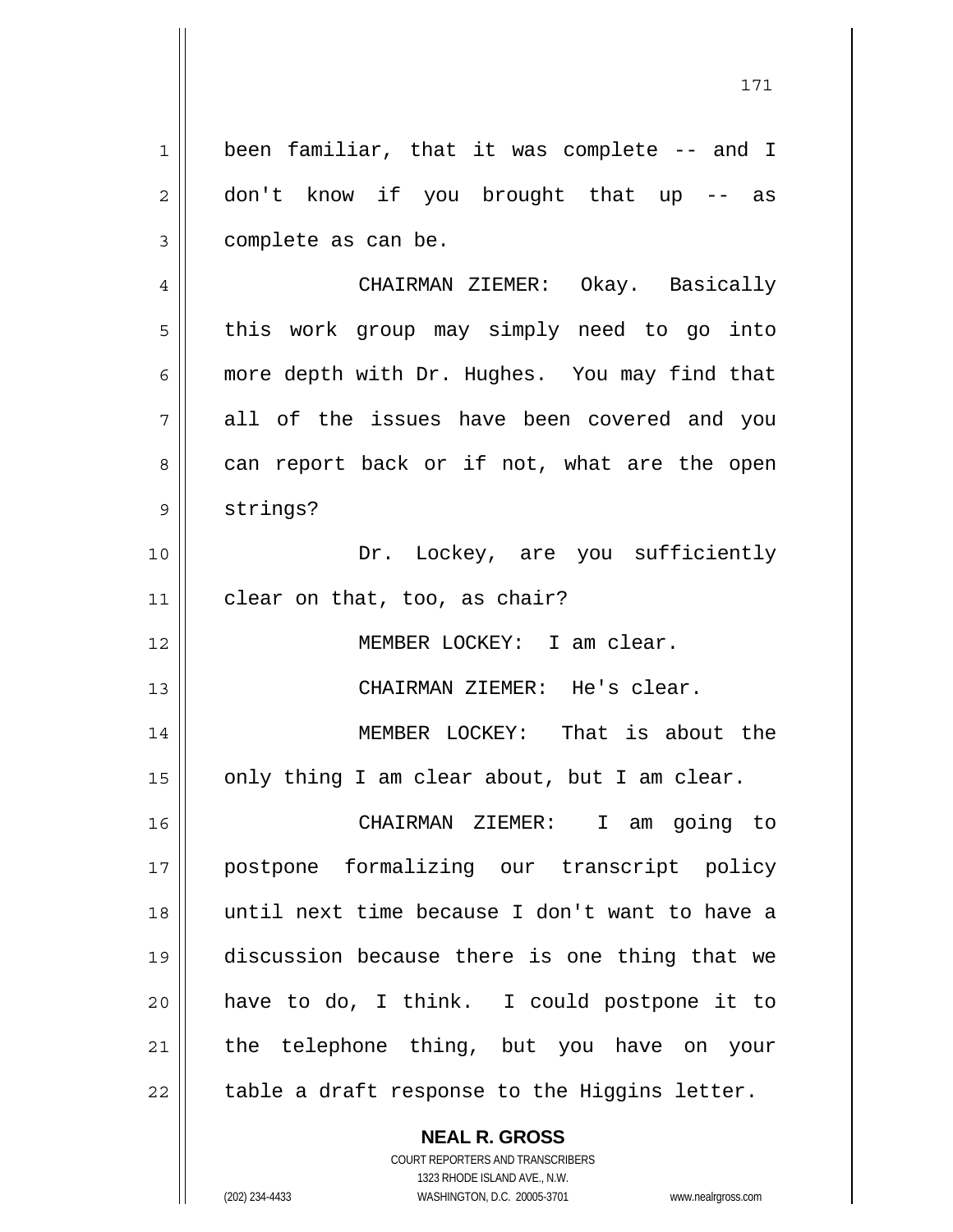| $\mathbf{1}$   | I call it the Higgins because it                                    |
|----------------|---------------------------------------------------------------------|
| $\overline{2}$ | was Representative Higgins' office that read                        |
| 3              | the original record or original letter into                         |
| 4              | the record earlier this week. The letter was                        |
| 5              | signed by Senators Schumer and Gillibrand, by                       |
| 6              | Representative Higgins,<br>Representative                           |
| 7              | Slaughter, Representative Massa, and                                |
| 8              | Representative Lee.                                                 |
| 9              | Do you all have a copy of the                                       |
| 10             | proposed response letter? The response letter                       |
| 11             | basically acknowledges receipt of their                             |
| 12             | letter, indicates it was distributed to all                         |
| 13             | members of the Board and read into the record.                      |
| 14             | It acknowledges their request to consider                           |
| 15             | Buffalo as a future meeting and indicates we                        |
| 16             | are considering that. No promises were made,                        |
| 17             | are considering that. That<br>but<br>we<br>was                      |
| 18             | discussed already.                                                  |
| 19             | added<br>I<br>have<br>a<br>paragraph<br>here                        |
| 20             | acknowledging that we realize<br>that<br>the                        |
| 21             | claimants have had frustrations. And I have                         |
| 22             | framed that<br>sort of<br>in<br>general terms.                      |
|                | <b>NEAL R. GROSS</b>                                                |
|                | COURT REPORTERS AND TRANSCRIBERS                                    |
|                | 1323 RHODE ISLAND AVE., N.W.                                        |
|                | (202) 234-4433<br>WASHINGTON, D.C. 20005-3701<br>www.nealrgross.com |

 $\mathsf{I}$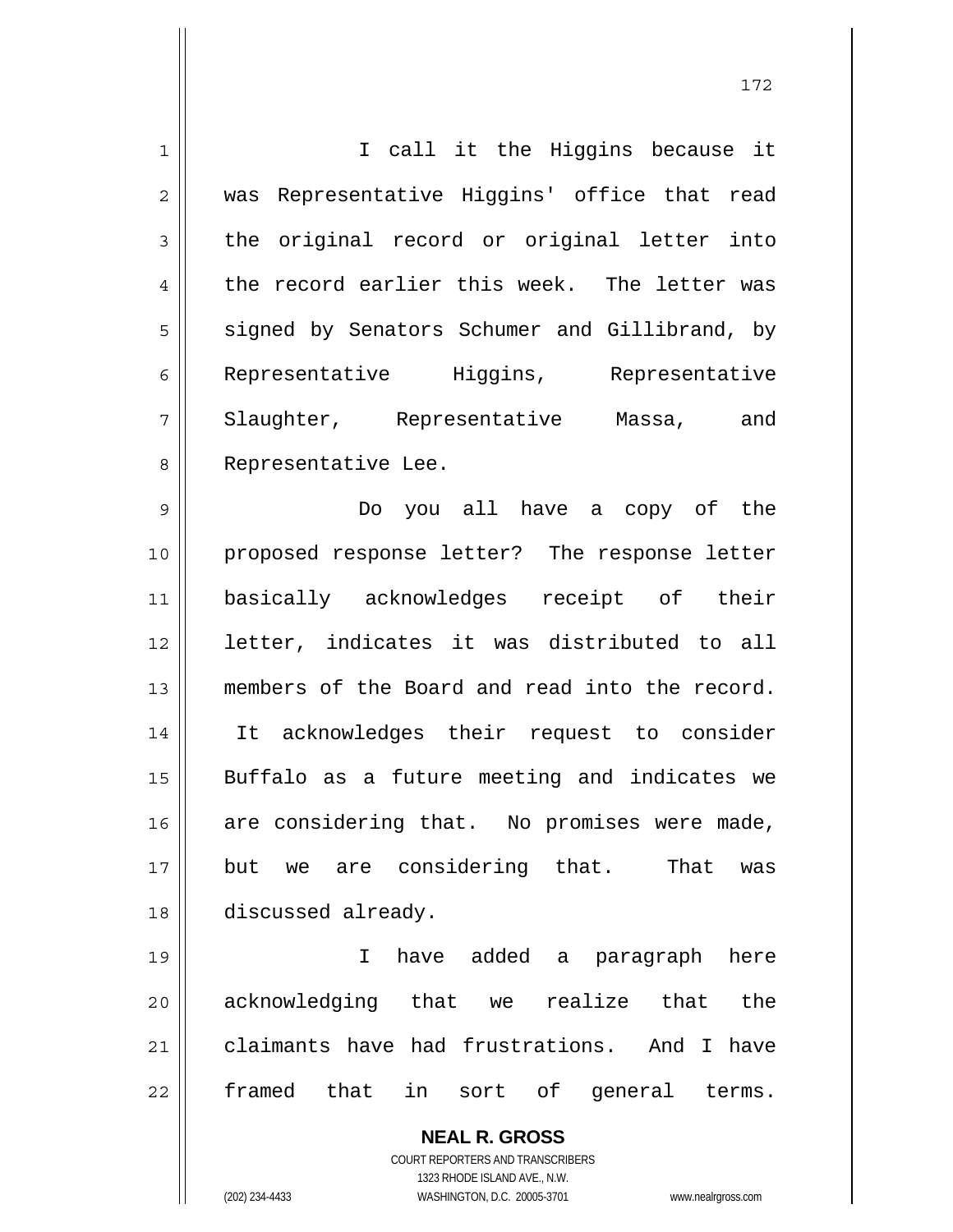1 2 3 4 5 6 7 8 9 10 11 12 13 14 15 16 17 18 19 20 21 22 Claimants, both at that site as well as others, are concerned about both the process and the times. And we acknowledge that. I point out -- and often this gets overlooked. And I hope it is okay to say this. And I need the exact number, but I pointed out here that a large number of the claims have been successful, Bethlehem Steel, and indicate that dose reconstructions have been carried out because the implication often in these letters is that nothing has happened. And I have indicated here that some -- and I have put in as a holder 40 percent, but I don't -- we will get the exact number of the claimants have actually been compensated. And I think it is important to particularly some of the representatives here we have not had interactions with before and to make sure that they are aware of that, that there has been action already at Bethlehem and then simply thank them for their interest in the program.

> **NEAL R. GROSS** COURT REPORTERS AND TRANSCRIBERS 1323 RHODE ISLAND AVE., N.W. (202) 234-4433 WASHINGTON, D.C. 20005-3701 www.nealrgross.com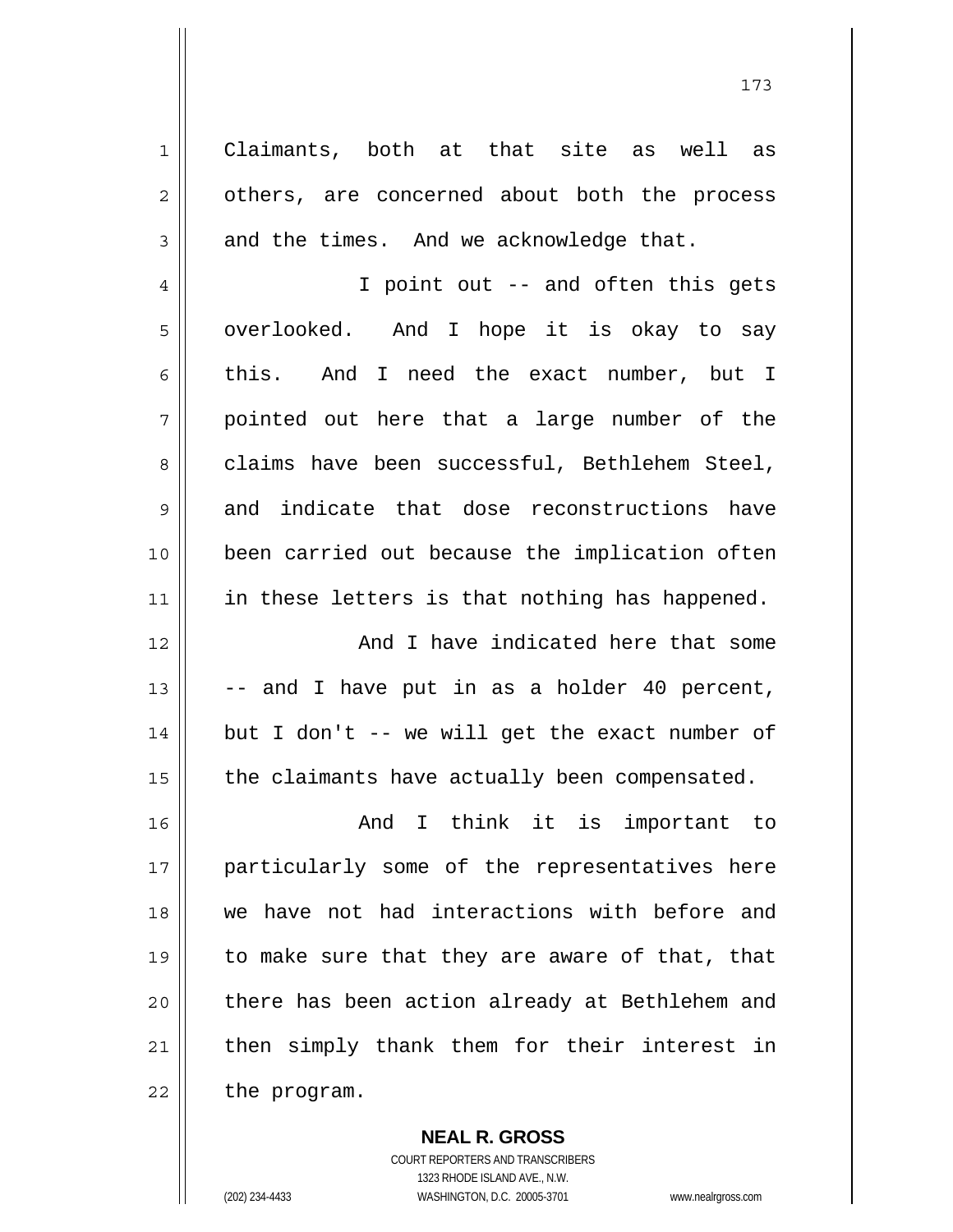| $\mathbf 1$    | So I would like to ask if this                                                                      |
|----------------|-----------------------------------------------------------------------------------------------------|
| $\overline{2}$ | letter is acceptable. I will send it. If you                                                        |
| 3              | want changes, so indicate.                                                                          |
| $\overline{4}$ | Wanda?                                                                                              |
| 5              | MEMBER MUNN: It is incumbent upon                                                                   |
| 6              | this Board to make every effort to make sure                                                        |
| 7              | that all of the parties who have any interest                                                       |
| 8              | in it are correctly informed. We have not                                                           |
| 9              | correctly informed Congress in my view since                                                        |
| 10             | we initiated this program with respect to what                                                      |
| 11             | realities are, including a figure which is --                                                       |
| 12             | not only is including the figure an excellent                                                       |
| 13             | idea, but it is also an excellent idea to,                                                          |
| 14             | probably not a political idea, but it would                                                         |
| 15             | more than likely be a very truthful idea to                                                         |
| 16             | include at some juncture, not in this letter.                                                       |
| 17             | But we might consider in later letters                                                              |
| 18             | indicating what the rate of such occurrences                                                        |
| 19             | are in the general population. That is not                                                          |
| 20             | generally known.                                                                                    |
| 21             | CHAIRMAN ZIEMER: Okay. Thank you.                                                                   |
| 22             | Yes, Jason?                                                                                         |
|                | <b>NEAL R. GROSS</b>                                                                                |
|                | COURT REPORTERS AND TRANSCRIBERS                                                                    |
|                | 1323 RHODE ISLAND AVE., N.W.<br>(202) 234-4433<br>WASHINGTON, D.C. 20005-3701<br>www.nealrgross.com |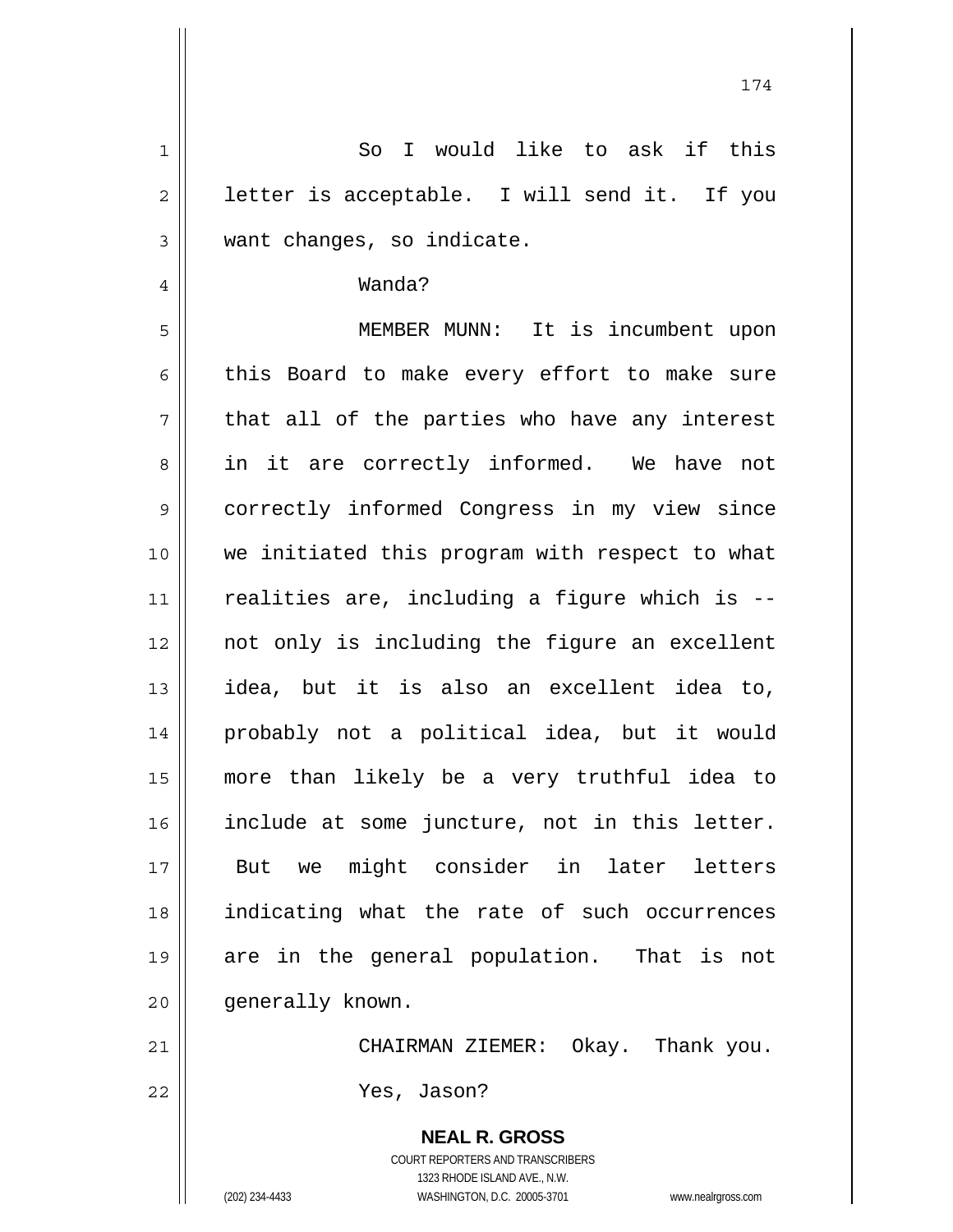| $\mathbf 1$    | MR. BROEHM: I just wanted to see.                                                                   |
|----------------|-----------------------------------------------------------------------------------------------------|
| $\overline{c}$ | The Board has not yet decided on the May 2010                                                       |
| 3              | meeting location?                                                                                   |
| $\overline{4}$ | CHAIRMAN ZIEMER: No. We have not                                                                    |
| 5              | decided on that. I think we agreed to                                                               |
| 6              | postpone that until, was it, the next, the                                                          |
| 7              | full meeting. Which meeting are we talking                                                          |
| 8              | about?                                                                                              |
| 9              | MR. KATZ: We did target Buffalo                                                                     |
| 10             | for May. I would say that we have done some                                                         |
| 11             | preliminary looking at hotels and are having a                                                      |
| 12             | little bit of difficulty with the dates                                                             |
| 13             | because it is a Wednesday, Thursday, Friday                                                         |
| 14             | schedule.                                                                                           |
| 15             | And we can't really revisit that                                                                    |
| 16             | date given we have already lost members here.                                                       |
| 17             | But that apparently is a problem with some of                                                       |
| 18             | the hotels that could accommodate the meeting.                                                      |
| 19             | So tentatively at least we<br>have                                                                  |
| 20             | penned in Buffalo for May.                                                                          |
| 21             | MR. BROEHM: Okay.                                                                                   |
| 22             | CHAIRMAN ZIEMER:<br>I thought we had                                                                |
|                | <b>NEAL R. GROSS</b>                                                                                |
|                | COURT REPORTERS AND TRANSCRIBERS                                                                    |
|                | 1323 RHODE ISLAND AVE., N.W.<br>(202) 234-4433<br>WASHINGTON, D.C. 20005-3701<br>www.nealrgross.com |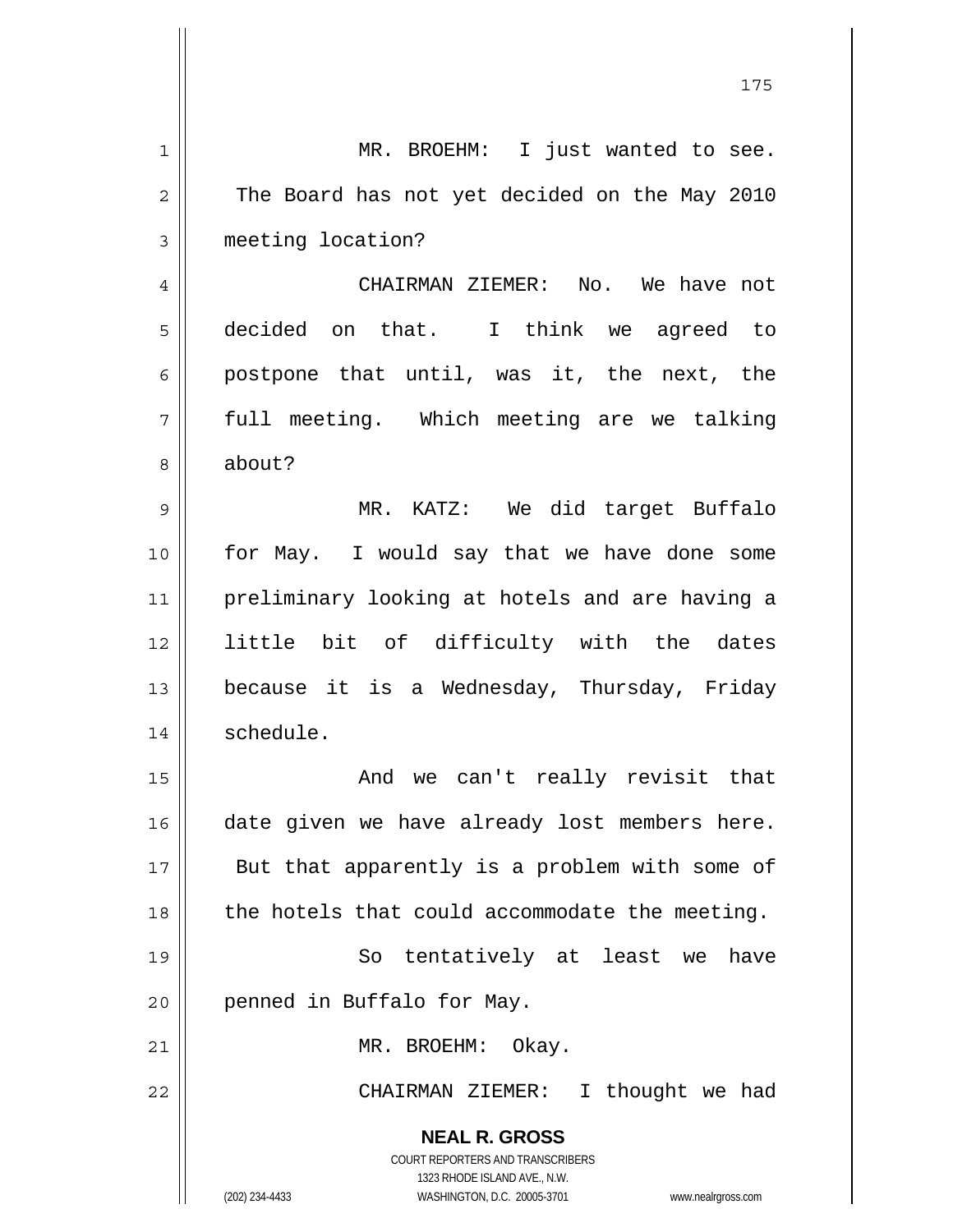both Buffalo and Washington as possibilities. But, in any event, I think this is still a correct statement. We are not locked. We don't have a final.

1

2

3

4

5 6 7 8 9 10 11 12 13 14 15 MR. BROEHM: Right. I guess I just wanted to get at whether you could say something more positive than we are taking this under consideration. I don't know if you want to commit yourself at this point given that we don't know about hotel availability, but you could say something stronger, like, we're looking into Buffalo possibly for the May meeting, something along those lines that might more fully address their question and request. I leave that to the Board to --

16 17 18 19 20 21 CHAIRMAN ZIEMER: Yes, we are certainly willing to do that. We could say something like, we are considering it for our -- what meeting was it? MR. KATZ: May. CHAIRMAN ZIEMER: -- our May

22 meeting if we are able to arrange a hotel or,

> **NEAL R. GROSS** COURT REPORTERS AND TRANSCRIBERS 1323 RHODE ISLAND AVE., N.W. (202) 234-4433 WASHINGTON, D.C. 20005-3701 www.nealrgross.com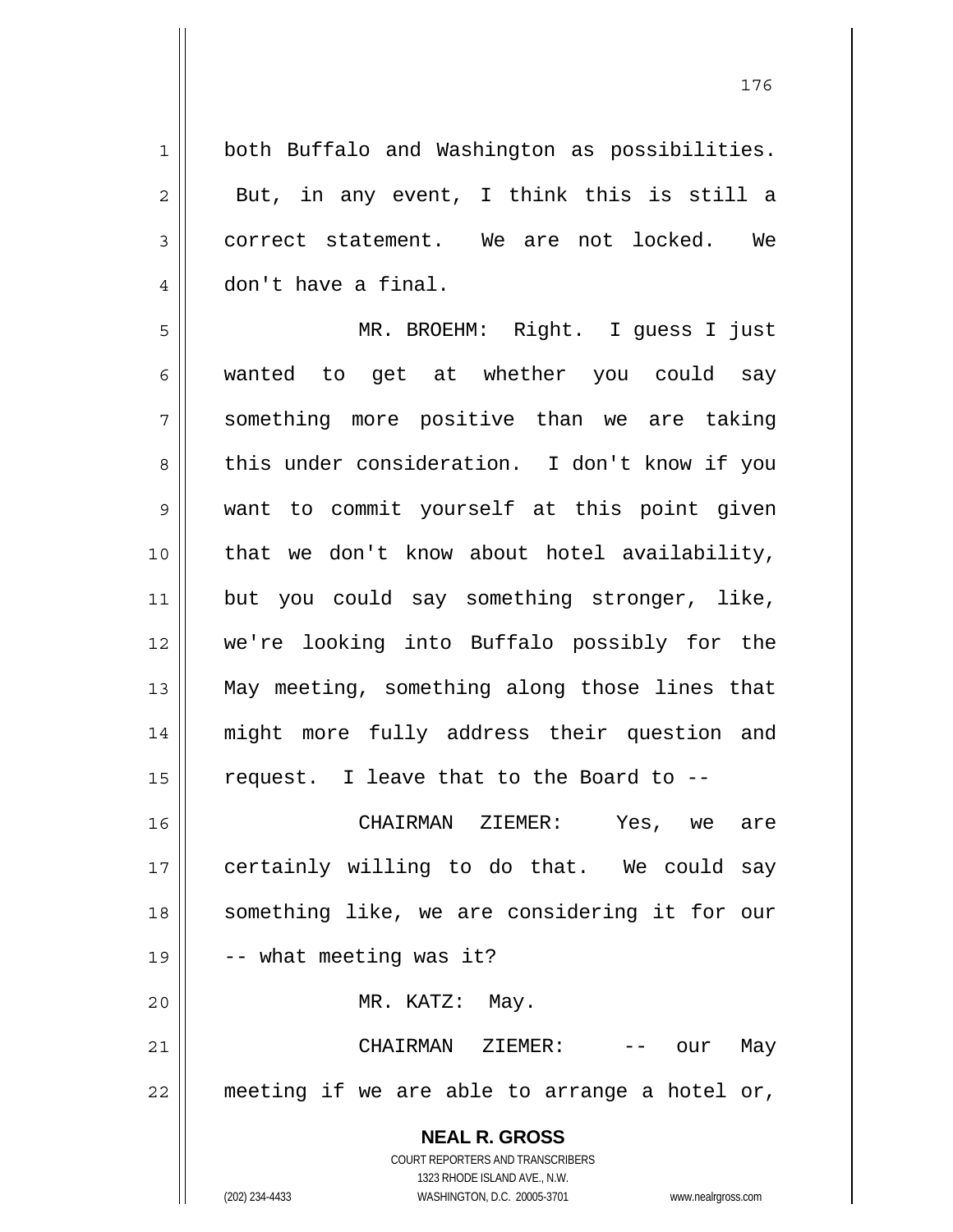|                | 177                                                                                                                                     |
|----------------|-----------------------------------------------------------------------------------------------------------------------------------------|
| $\mathbf 1$    | if not, a subsequent meeting.                                                                                                           |
| $\overline{2}$ | MR. KATZ: Yes. I mean, I hate to                                                                                                        |
| 3              | sort of raise their expectations at this point                                                                                          |
| 4              | until we can pin that down. So I would rather                                                                                           |
| 5              | under-promise and over-deliver than the other                                                                                           |
| 6              | way.                                                                                                                                    |
| 7              | MEMBER LOCKEY: I concur with that.                                                                                                      |
| 8              | I am happy the way the language is.                                                                                                     |
| 9              | CHAIRMAN ZIEMER: Okay. Well, let                                                                                                        |
| 10             | me ask you, are there any concerns about                                                                                                |
| 11             | anything in the letter? Brad?                                                                                                           |
| 12             | MEMBER CLAWSON: Just for Mound,                                                                                                         |
| 13             | were we going to get the exact number and put                                                                                           |
| 14             | in there?                                                                                                                               |
| 15             | CHAIRMAN ZIEMER: Yes. Larry is                                                                                                          |
| 16             | going to give me that. That is kind of a                                                                                                |
| 17             | placeholder. I know it is very close to 40.                                                                                             |
| 18             | When I drafted this, I didn't have it. There                                                                                            |
| 19             | is probably a more recent number than I would                                                                                           |
| 20             | have anyway. But it is very close to 40.                                                                                                |
| 21             | MEMBER CLAWSON: And I understood                                                                                                        |
| 22             | that.                                                                                                                                   |
|                | <b>NEAL R. GROSS</b>                                                                                                                    |
|                | COURT REPORTERS AND TRANSCRIBERS<br>1323 RHODE ISLAND AVE., N.W.<br>(202) 234-4433<br>WASHINGTON, D.C. 20005-3701<br>www.nealrgross.com |
|                |                                                                                                                                         |

 $\mathsf{I}$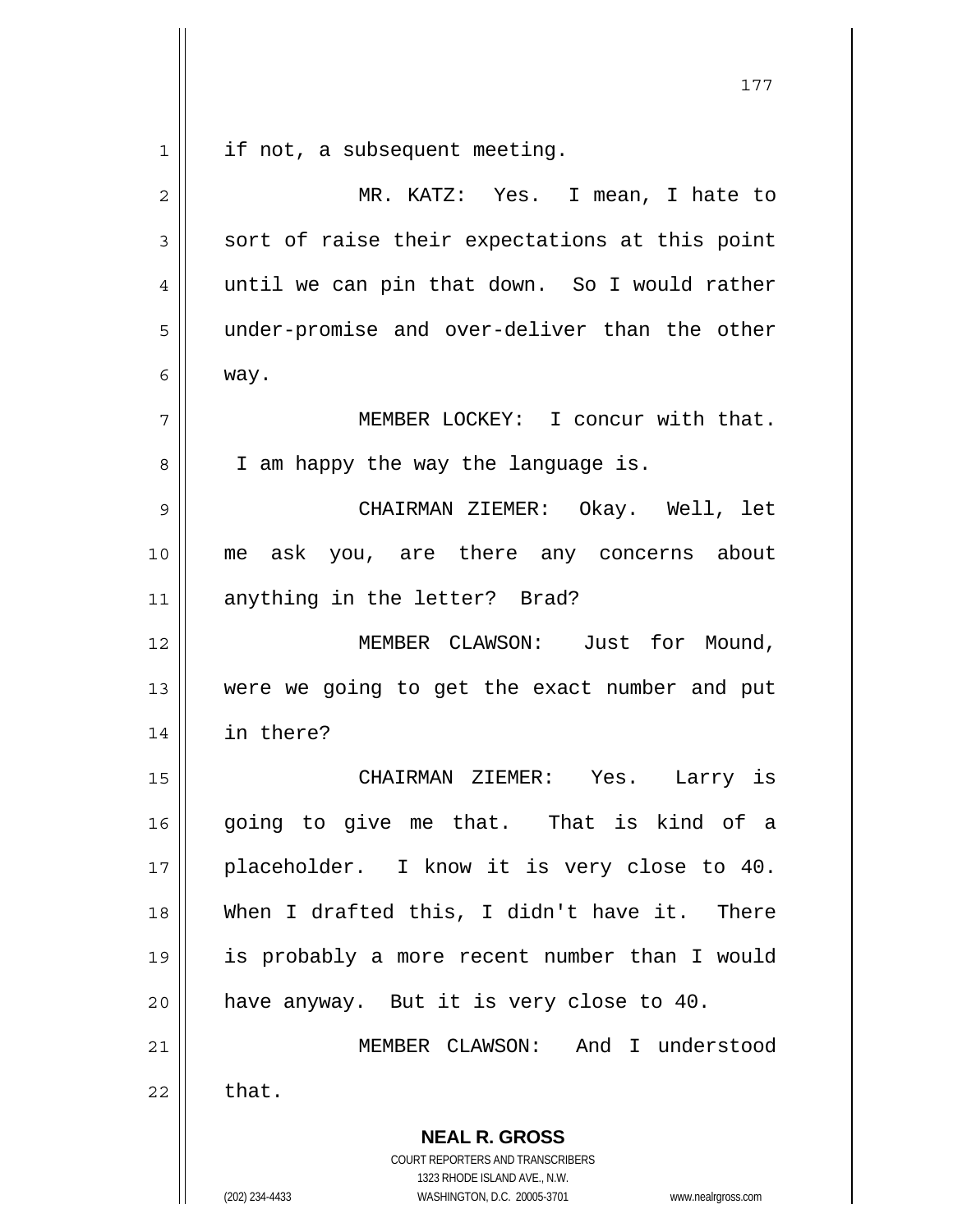| 1  | CHAIRMAN ZIEMER: And I will put in                                  |
|----|---------------------------------------------------------------------|
| 2  | the exact value, yes. Can I take it by                              |
| 3  | consent that this is all okay? We still have                        |
| 4  | a quorum here.                                                      |
| 5  | MEMBER CLAWSON: Yes.                                                |
| 6  | CHAIRMAN ZIEMER: If there are no                                    |
| 7  | objections, I will draft a final copy of this                       |
| 8  | letter.                                                             |
| 9  | MEMBER MUNN: Please.                                                |
| 10 | CHAIRMAN ZIEMER: Okay. Ted, help                                    |
| 11 | out here. We are going to defer<br>me                               |
| 12 | formalizing our transcript policy until later.                      |
| 13 | You had something else, though.                                     |
| 14 | MR. KATZ: I have a couple of other                                  |
| 15 | things, but having lost some members and all,                       |
| 16 | I am not sure what you want to do with them.                        |
| 17 | One, with respect to tasking SC&A,                                  |
| 18 | there are a number of SECs going forward that                       |
| 19 | will be delivered for October for which you                         |
| 20 | don't have a Site Profile review.                                   |
| 21 | So I am just raising the question                                   |
| 22 | to whether you want to consider tasking<br>as                       |
|    | <b>NEAL R. GROSS</b>                                                |
|    | COURT REPORTERS AND TRANSCRIBERS                                    |
|    | 1323 RHODE ISLAND AVE., N.W.                                        |
|    | (202) 234-4433<br>WASHINGTON, D.C. 20005-3701<br>www.nealrgross.com |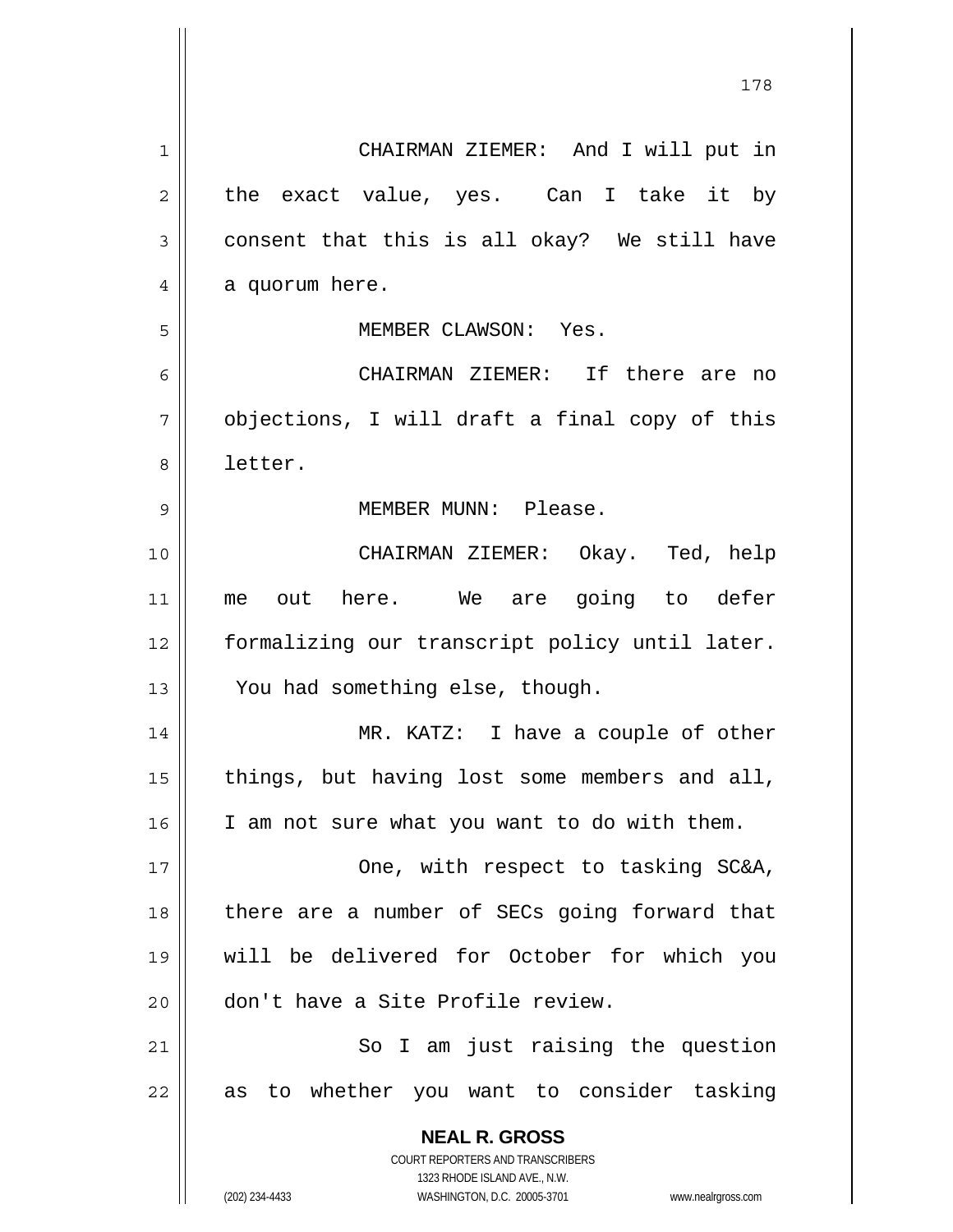| $\mathbf 1$    | SC&A to do a Site Profile review knowing that            |
|----------------|----------------------------------------------------------|
| $\overline{c}$ | those will come before the Board in October.             |
| 3              | And some of them I gather from                           |
| $\overline{4}$ | conversations with John Mauro are relatively             |
| 5              | simple sites. So they probably don't warrant             |
| 6              | that sort of work but really would be fine to            |
| 7              | have a response of SC&A action if you need it            |
| 8              | after you have the SEC evaluation delivered.             |
| $\mathsf 9$    | The two that he raised with                              |
| 10             | question marks because they are perhaps more             |
| 11             | complex sites -- and Jim Neton can speak to              |
| 12             | that if that is characterizing that -- are               |
| 13             | United Nuclear and Piqua. John thought those             |
| 14             | might be more complex and you might want a               |
| 15             | head start on those. But again, Jim, can you             |
| 16             | help us with this?                                       |
| 17             | DR. NETON: Piqua, I don't think is                       |
| 18             | very complex. It was a fairly short operation            |
| 19             | of a nuclear reactor in Ohio. But United                 |
| 20             | Nuclear I am not sure. I am drawing a blank              |
| 21             | on that one. It could be Piqua.                          |
| 22             | MEMBER MUNN:<br>They do a lot of                         |
|                | <b>NEAL R. GROSS</b><br>COURT REPORTERS AND TRANSCRIBERS |

1323 RHODE ISLAND AVE., N.W.

179

 $\prod$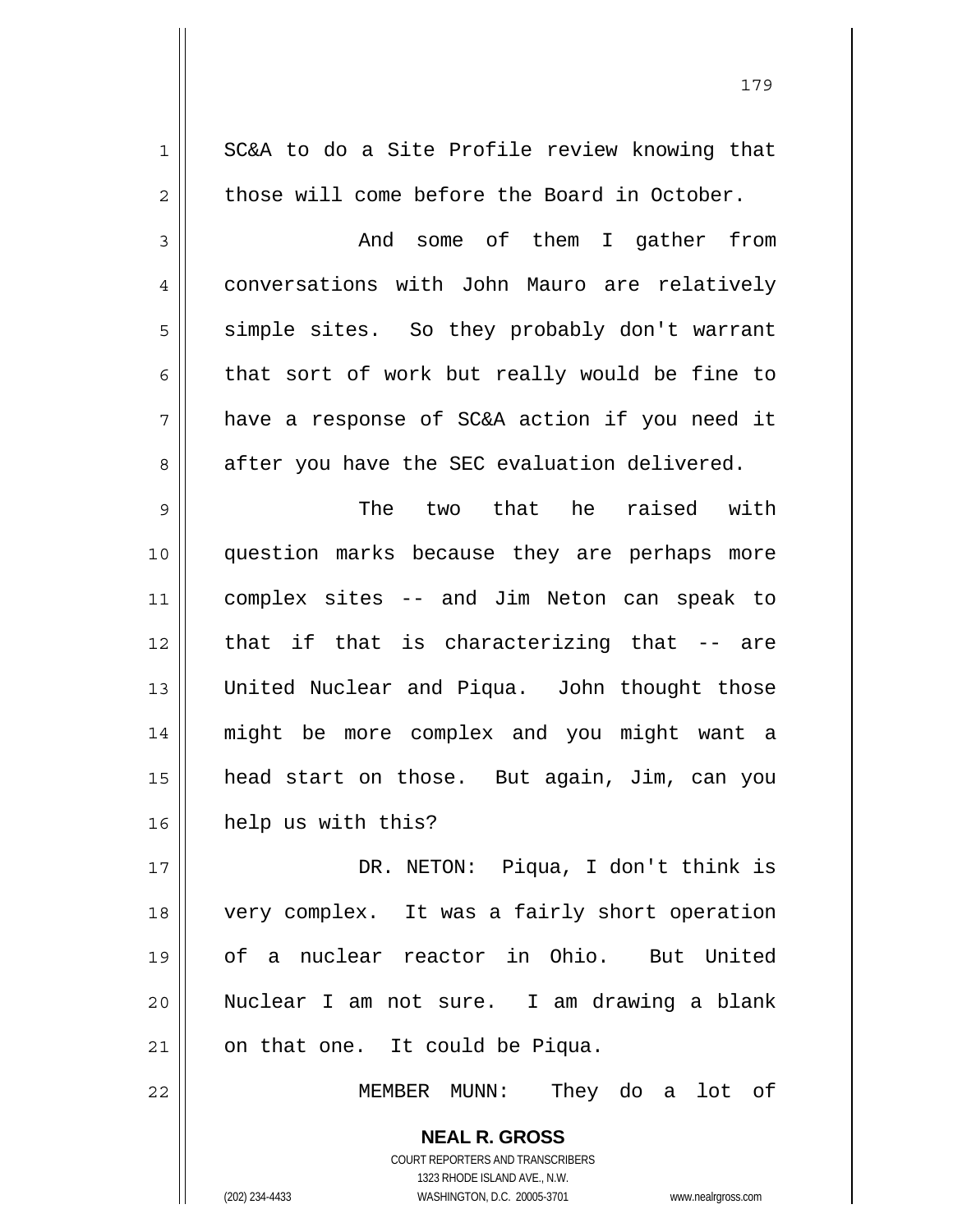1 stuff.

| $\overline{2}$ | MR. KATZ: So then the question is                                                                                                                                      |
|----------------|------------------------------------------------------------------------------------------------------------------------------------------------------------------------|
| 3              | whether for United Nuclear you want to task                                                                                                                            |
| 4              | SC&A to do a Site Profile review. You haven't                                                                                                                          |
| 5              | tasked that many Site Profile reviews under                                                                                                                            |
| 6              | the new contract at this point as a way of                                                                                                                             |
| 7              | sort of getting the Board ready for hearing                                                                                                                            |
| 8              | SEC petition evaluation in October.                                                                                                                                    |
| 9              | CHAIRMAN ZIEMER: I certainly think                                                                                                                                     |
| 10             | it is in order. Any comments, Board members?                                                                                                                           |
| 11             | Any objection to proceeding with that                                                                                                                                  |
| 12             | tasking, realizing that that is on the horizon                                                                                                                         |
| 13             | in any event?                                                                                                                                                          |
| 14             | (No response.)                                                                                                                                                         |
| 15             | CHAIRMAN ZIEMER: I take it by                                                                                                                                          |
| 16             | consent that we are free to go ahead and task                                                                                                                          |
| 17             | SC&A on that one.                                                                                                                                                      |
| 18             | MEMBER MUNN: Yes.                                                                                                                                                      |
| 19             | CHAIRMAN ZIEMER: Are there other                                                                                                                                       |
| 20             | tasking things we need to address, Ted?                                                                                                                                |
| 21             | MR. KATZ: Not at this -- I<br>mean,                                                                                                                                    |
| 22             | the other ones that he raised I will<br>just                                                                                                                           |
|                | <b>NEAL R. GROSS</b><br><b>COURT REPORTERS AND TRANSCRIBERS</b><br>1323 RHODE ISLAND AVE., N.W.<br>(202) 234-4433<br>WASHINGTON, D.C. 20005-3701<br>www.nealrgross.com |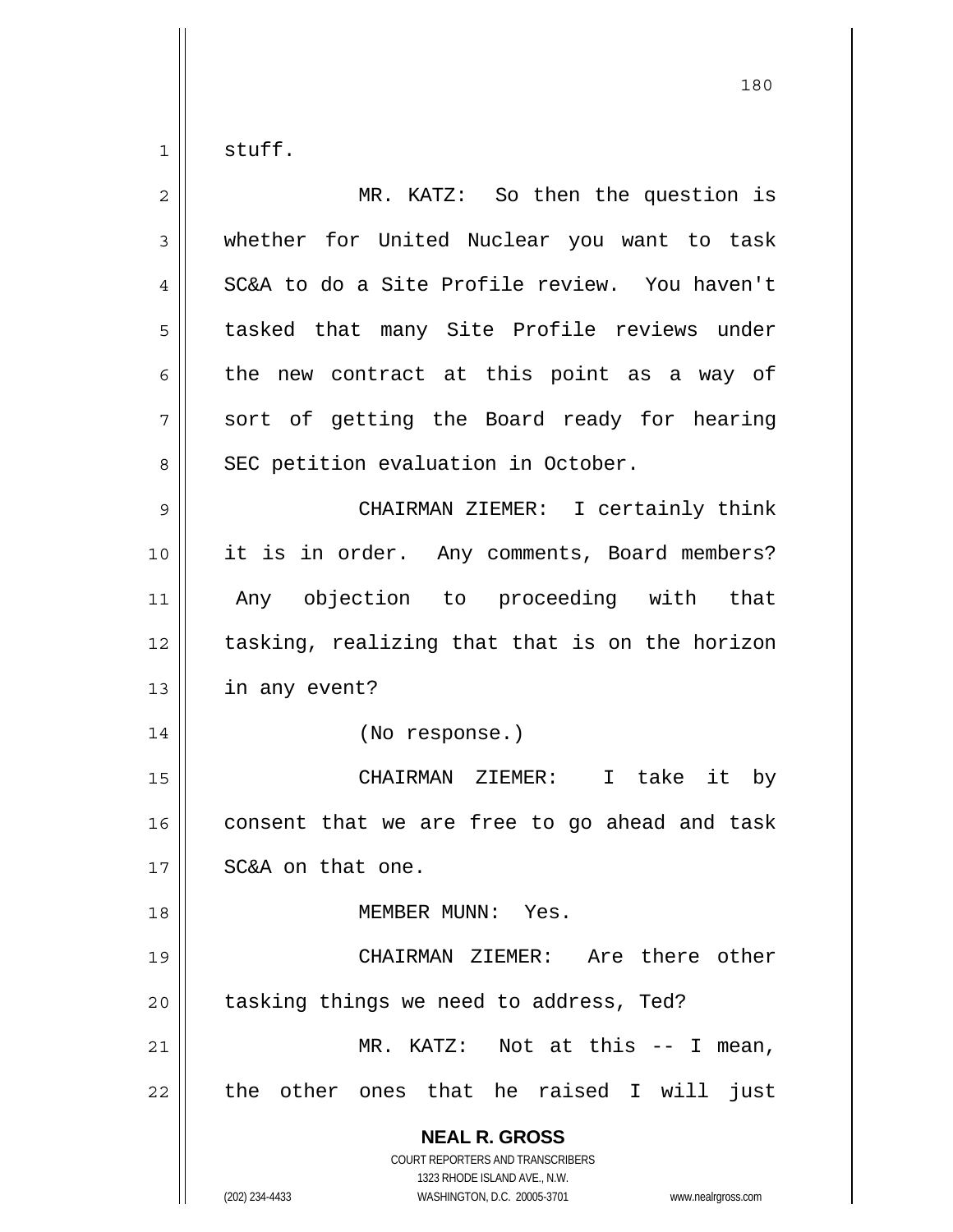raise to your attention, but we can revisit. The TBD-6000, the first few appendices SC&A has looked at, but there are a number of other appendices they haven't. There has been no tasking so far for those other appendices.

6 7 8 9 10 11 And then the other sites of interest are PNNL - there has been no SC&A look at that -- Kansas City and Simonds Saw. So I just wanted that. SC&A provided information on this, but I want to bring that to your attention.

12 13 14 CHAIRMAN ZIEMER: Did we task SC&A on Appendix C, which is Madison? We did that already, didn't we?

MEMBER BEACH: Yes.

16 17 18 19 20 CHAIRMAN ZIEMER: Yes. So he is talking about the rest of them. And they are involved in Appendix B as well already. So it is the remaining. But we don't actually need to do that today apparently.

21 22 MR. KATZ: We don't need to. You could task them to look at the other

> **NEAL R. GROSS** COURT REPORTERS AND TRANSCRIBERS 1323 RHODE ISLAND AVE., N.W. (202) 234-4433 WASHINGTON, D.C. 20005-3701 www.nealrgross.com

1

2

3

4

5

15

181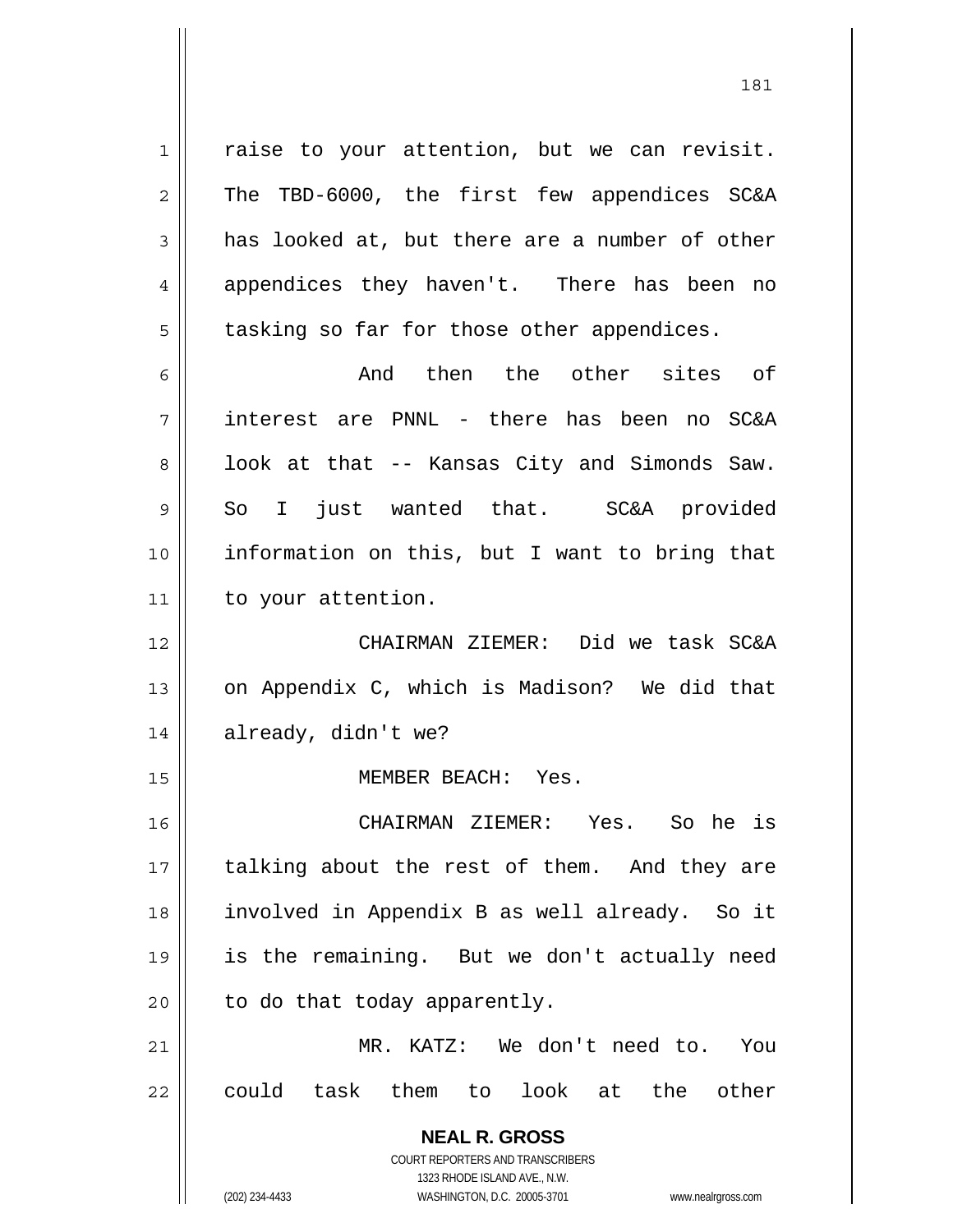1 appendices.

| $\overline{2}$ | CHAIRMAN ZIEMER: Most of those are                                                                                                                              |  |  |  |
|----------------|-----------------------------------------------------------------------------------------------------------------------------------------------------------------|--|--|--|
| 3              | actually fairly brief. Remind me, how many                                                                                                                      |  |  |  |
| 4              | are there: $A$ , $B$ , $C$ ?                                                                                                                                    |  |  |  |
| 5              | DR. NETON: A lot. It goes through                                                                                                                               |  |  |  |
| 6              | double letters.                                                                                                                                                 |  |  |  |
| 7              | MEMBER GRIFFON: I think we should                                                                                                                               |  |  |  |
| 8              | consider those in the 6000 Work Group.                                                                                                                          |  |  |  |
| 9              | CHAIRMAN ZIEMER: Yes. Let the                                                                                                                                   |  |  |  |
| 10             | 6000 Work Group take a look and see which                                                                                                                       |  |  |  |
| 11             | ones, yes, because there are a lot of small                                                                                                                     |  |  |  |
| 12             | ones there.                                                                                                                                                     |  |  |  |
| 13             | MEMBER CLAWSON: Explain to me.                                                                                                                                  |  |  |  |
| 14             | PNL? Pacific National Labs?                                                                                                                                     |  |  |  |
| 15             | MEMBER MUNN: Pacific Northwest                                                                                                                                  |  |  |  |
| 16             | National Laboratories.                                                                                                                                          |  |  |  |
| 17             | MEMBER CLAWSON: Now, was that part                                                                                                                              |  |  |  |
| 18             | of Hanford or is this different?                                                                                                                                |  |  |  |
| 19             | MEMBER MUNN: Yes. No, it is not a                                                                                                                               |  |  |  |
| 20             | part of Hanford.<br>They are a separate                                                                                                                         |  |  |  |
| 21             | laboratory. They are a national laboratory                                                                                                                      |  |  |  |
| 22             | outside of the Hanford site.                                                                                                                                    |  |  |  |
|                | <b>NEAL R. GROSS</b><br>COURT REPORTERS AND TRANSCRIBERS<br>1323 RHODE ISLAND AVE., N.W.<br>WASHINGTON, D.C. 20005-3701<br>(202) 234-4433<br>www.nealrgross.com |  |  |  |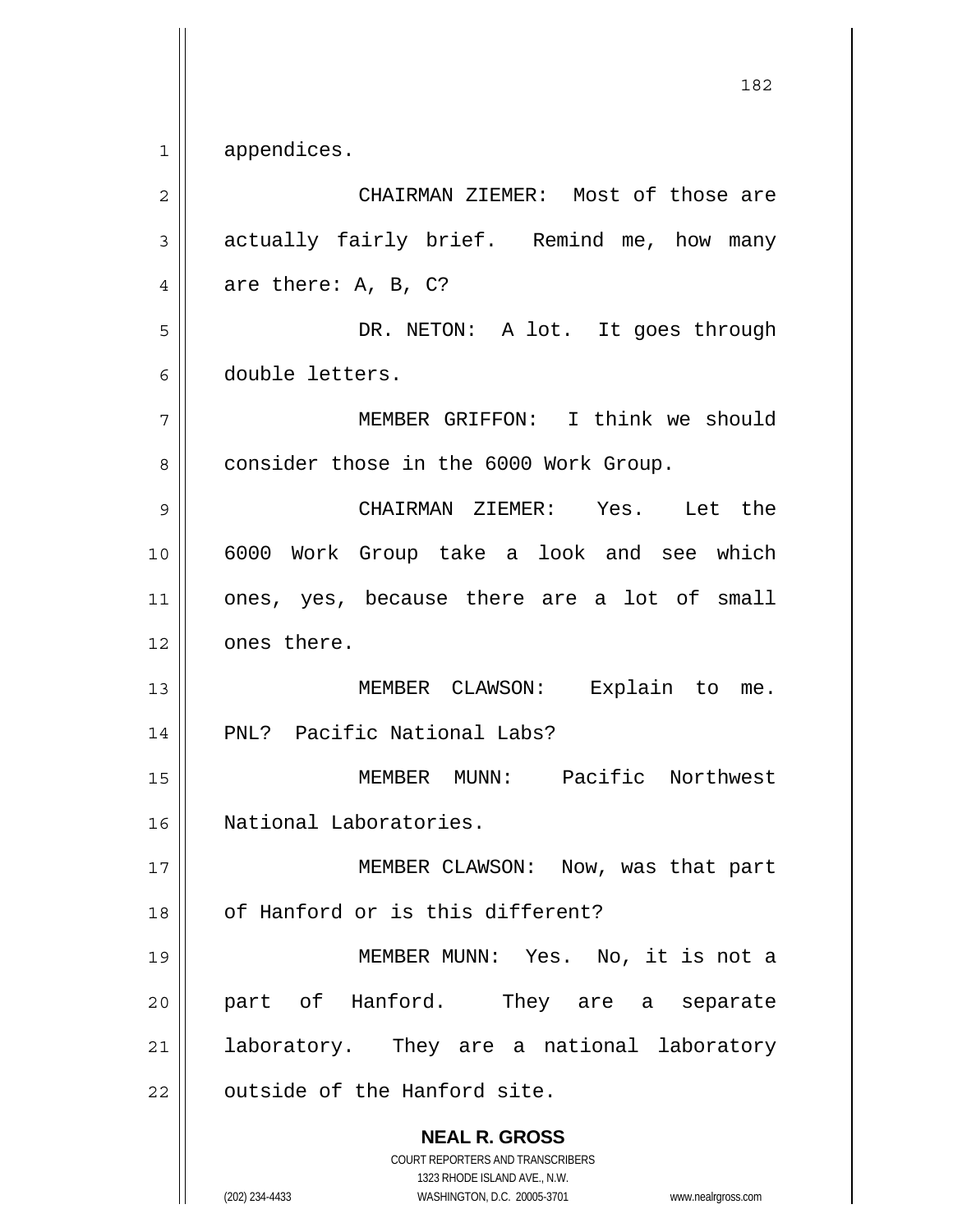|              | 183                                                                 |
|--------------|---------------------------------------------------------------------|
| $\mathbf{1}$ | MEMBER CLAWSON: Okay.                                               |
| 2            | MEMBER MUNN: They work with the                                     |
| 3            | Hanford site, but they are a separate                               |
| 4            | laboratory.                                                         |
| 5            | MEMBER CLAWSON: Okay. That's what                                   |
| 6            | I wanted to clarify because I was under the                         |
| 7            | impression that they were the same.                                 |
| 8            | MEMBER MUNN: No.                                                    |
| 9            | CHAIRMAN ZIEMER: We're rapidly                                      |
| 10           | losing people. I think if there is further                          |
| 11           | tasking, we will need to do it in our phone                         |
| 12           | meeting.                                                            |
| 13           | MR. KATZ: So that takes care of                                     |
| 14           | tasking.                                                            |
| 15           | The other thing I just would raise,                                 |
| 16           | but I think at this point we can't really deal                      |
| 17           | with it, is as far as whether we need other                         |
| 18           | work groups. Did we establish any work group                        |
| 19           | for the Oak Ridge Hospital? And that I guess                        |
| 20           | will be a brief exercise.                                           |
| 21           | The other sites where we have SC&A                                  |
| 22           | Site Profiles but we don't have any resolution                      |
|              | <b>NEAL R. GROSS</b><br>COURT REPORTERS AND TRANSCRIBERS            |
|              | 1323 RHODE ISLAND AVE., N.W.                                        |
|              | (202) 234-4433<br>WASHINGTON, D.C. 20005-3701<br>www.nealrgross.com |

 $\mathbf{\mathcal{L}}$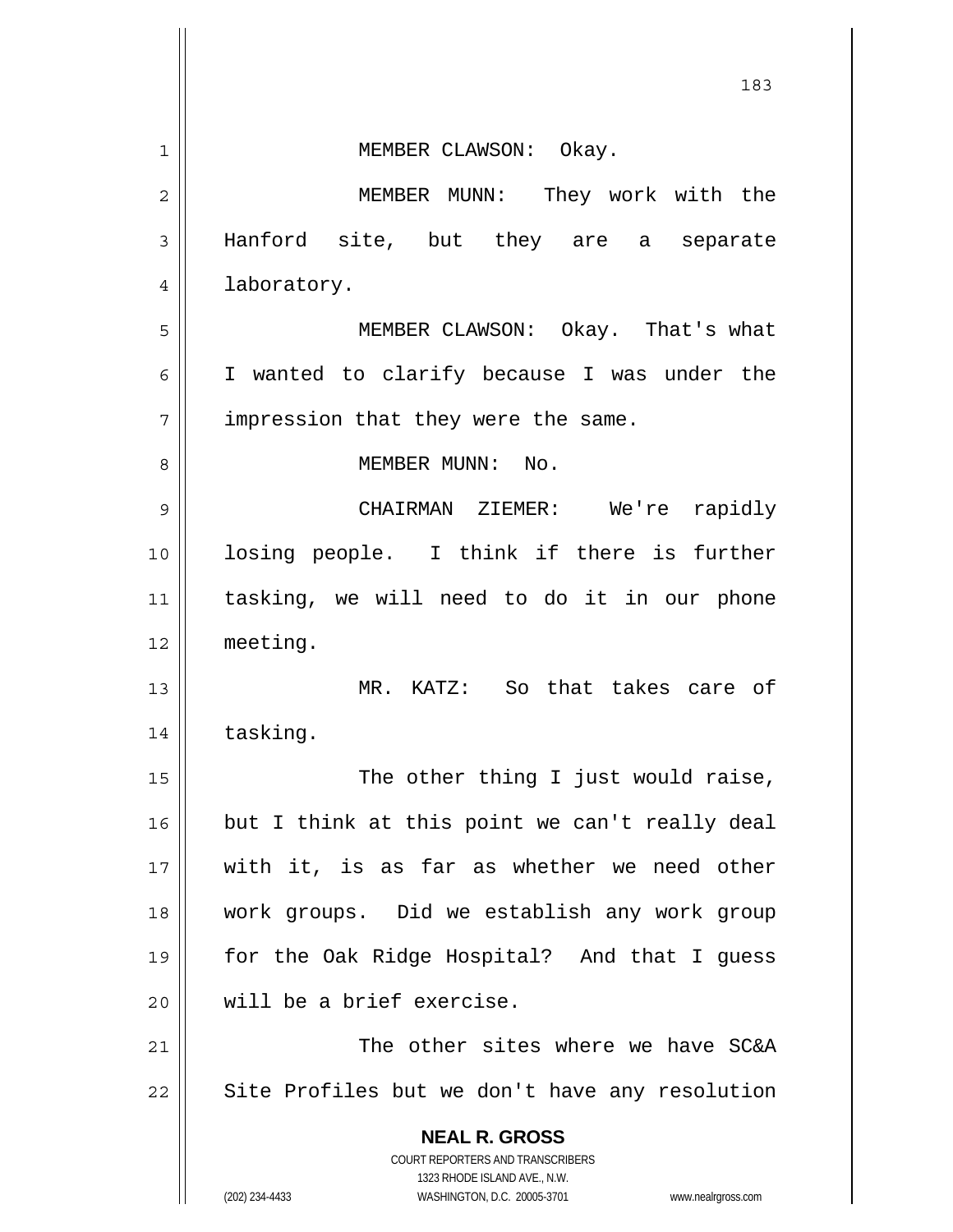1 2 3 4 5 6 7 8 9 10 11 12 13 14 15 16 17 18 19 20 21 22 process with the Board, just to note them for the record at this point, -- and I'll remind you at the next Board meeting -- K-25, X-10, Portsmouth, Sandia, Albuquerque, ANL-East, and Weldon Springs. None of those are currently under any kind of resolution process in looking at the Site Profiles. And I would just note, then, of that list, K-25, I think Jim or somebody noted, maybe it was Larry, on Monday that that is one of the sort of highest fliers in terms of number of claims these days, I think K-25. So we might want to think at least in the future Board meeting about whether we need a new work group or two to start taking on any of these. I know the Board has a lot of work. CHAIRMAN ZIEMER: Yes. And, of course, we have a number of big sites that already are a little behind the eight ball as far as our ability to conduct work group meetings. But certainly we want to prioritize

> **NEAL R. GROSS** COURT REPORTERS AND TRANSCRIBERS

> > 1323 RHODE ISLAND AVE., N.W.

(202) 234-4433 WASHINGTON, D.C. 20005-3701 www.nealrgross.com

184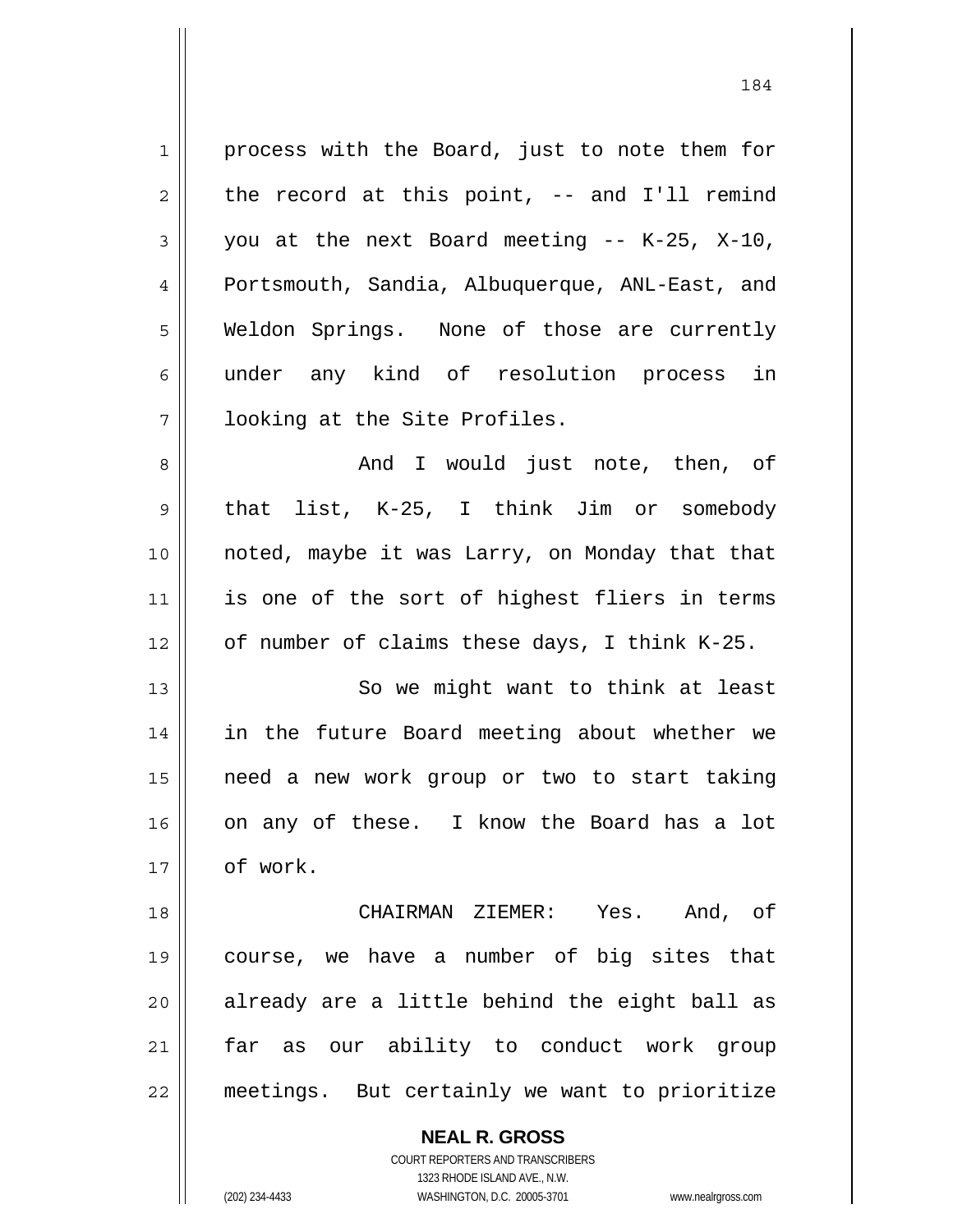1 these.

| $\overline{2}$ | Probably K-25 will be the next one             |
|----------------|------------------------------------------------|
| 3              | that we will have to form. And even if we      |
| 4              | formed it now, I can't imagine any of our      |
| 5              | folks are going to be able to do anything      |
| 6              | about it before our next meeting in terms of - |
| 7              | - we have some big site groups that need to    |
| 8              | meet. We have Los Alamos. We have Savannah     |
| 9              | River. We have Hanford. So those are all       |
| 10             | kind of in the queue as well.                  |
| 11             | One final comment?                             |
| 12             | MR. KATZ: All right. So one last               |
| 13             | notice is that there was a person, a former    |
| 14             | Fernald worker, who couldn't make it the first |
| 15             | two days for public comment who provided to    |
| 16             | the Board, provided to all the Board members a |
| 17             | letter, in effect, from the former worker.     |
| 18             | It relates to breast cancer and the            |
| 19             | site and studies of breast cancer around the   |
| 20             | site and sort of a difference, at least she    |
| 21             | sees, between compensation for breast cancer   |
| 22             | versus elevated rates in the area. There has   |
|                |                                                |

**NEAL R. GROSS** COURT REPORTERS AND TRANSCRIBERS

1323 RHODE ISLAND AVE., N.W.

(202) 234-4433 WASHINGTON, D.C. 20005-3701 www.nealrgross.com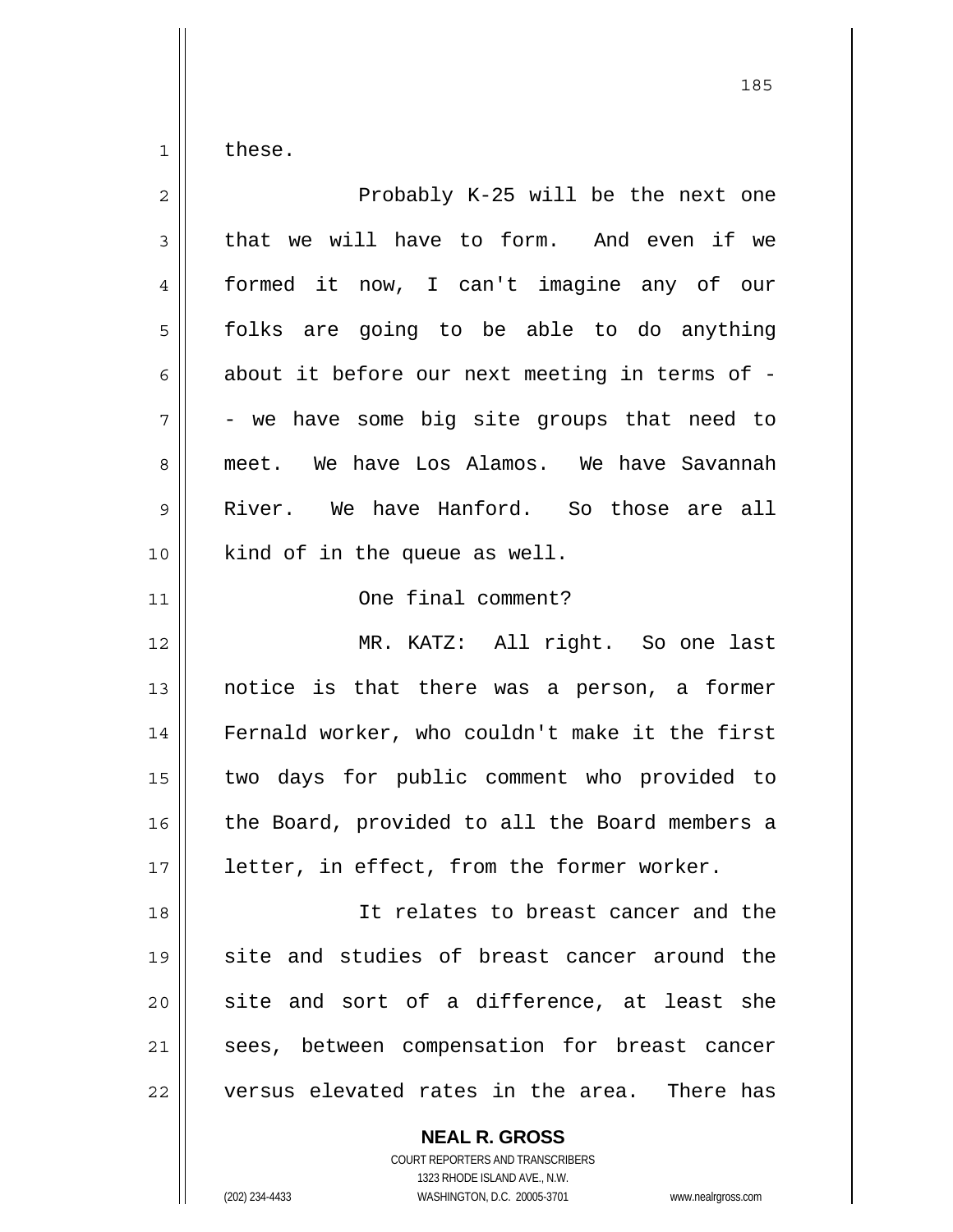**NEAL R. GROSS** COURT REPORTERS AND TRANSCRIBERS 1323 RHODE ISLAND AVE., N.W. 1 2 3 4 5 6 7 8 9 10 11 12 13 14 15 16 17 18 19 20 21 22 been no study of the workers themselves with respect to breast cancer, I am told. Anyway, so this is just to let the public know as well as note that the Board members have received this letter. MEMBER LOCKEY: Just for the record, there have been studies of Fernald. And breast cancer rates were not increased. CHAIRMAN ZIEMER: There has been a study around Fernald. MEMBER LOCKEY: Breast cancer rates were not increased in Fernald. CHAIRMAN ZIEMER: And Dr. Lockey is reporting that -- what study was that? MEMBER LOCKEY: I can bring it next time. There were two articles that we used when we looked at the Fernald compensation program. No. Let me take that back. I'll retract that statement. They did not look at breast cancer because there were not enough numbers there. CHAIRMAN ZIEMER: Yes. Okay. This

186

(202) 234-4433 WASHINGTON, D.C. 20005-3701 www.nealrgross.com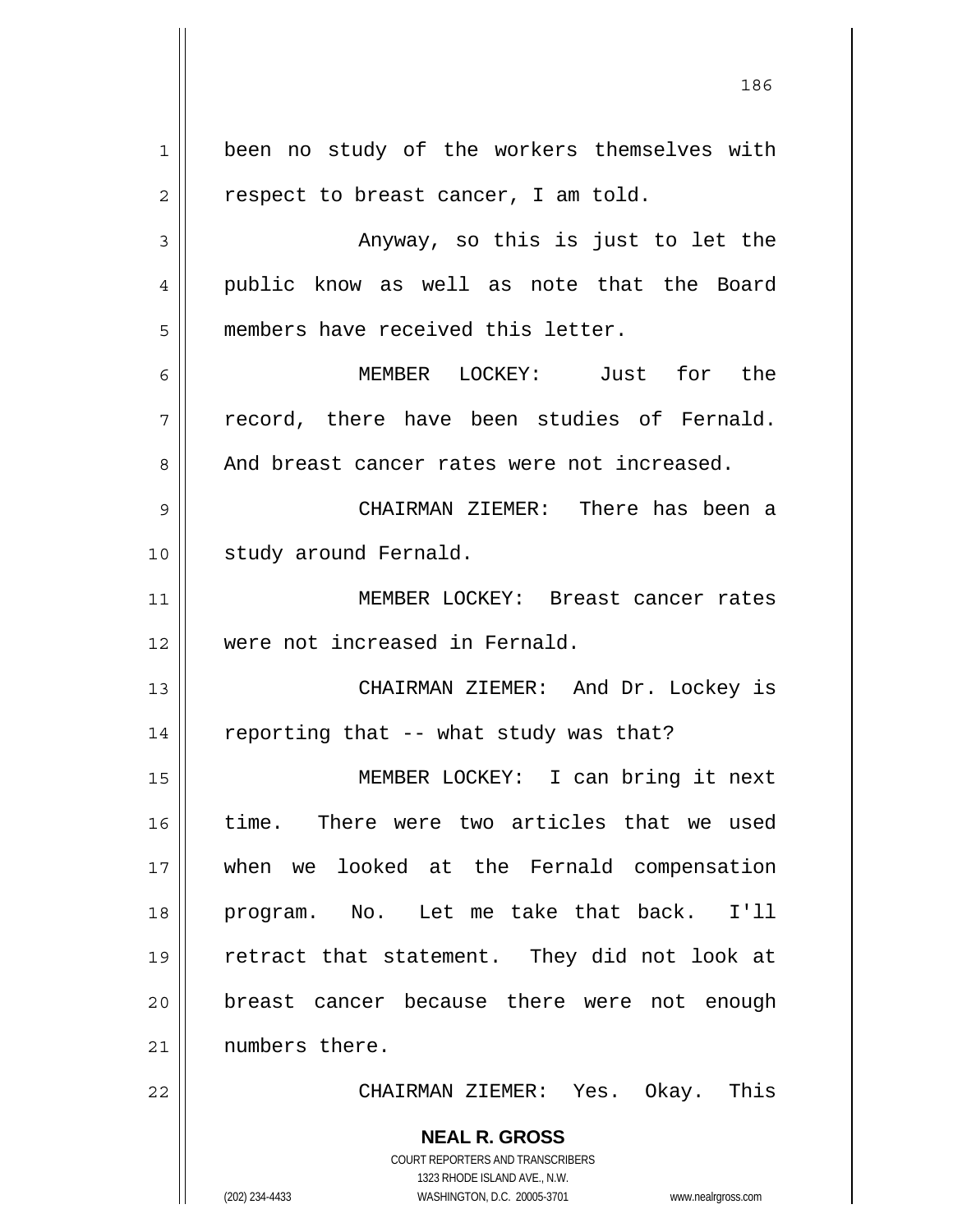| $\mathbf 1$ | may be the concern that is being raised here.                           |  |  |  |
|-------------|-------------------------------------------------------------------------|--|--|--|
| 2           | MEMBER LOCKEY: I take that back.                                        |  |  |  |
| 3           | There were not enough numbers.<br>That is                               |  |  |  |
| 4           | correct.                                                                |  |  |  |
| 5           | CHAIRMAN ZIEMER: Okay. Thank you.                                       |  |  |  |
| 6           | And let the record show that all of                                     |  |  |  |
| 7           | the Board members have received a copy of this                          |  |  |  |
| 8           | letter, which comes from a former Fernald                               |  |  |  |
| 9           | worker.                                                                 |  |  |  |
| 10          | MEMBER GRIFFON: Are you going to                                        |  |  |  |
| 11          | put the letter into the transcript? No? It                              |  |  |  |
| 12          | won't become part of the transcript?                                    |  |  |  |
| 13          | MR. KATZ: They can request it. I                                        |  |  |  |
| 14          | am not going to read it into the transcript,                            |  |  |  |
| 15          | but it is available. I have made note of it                             |  |  |  |
| 16          | here. So anybody who would want it from the                             |  |  |  |
| 17          | public I would provide it to them.                                      |  |  |  |
| 18          | CHAIRMAN ZIEMER:<br>Thank you very                                      |  |  |  |
| 19          | much.                                                                   |  |  |  |
| 20          | I believe that that completes our                                       |  |  |  |
| 21          | business for this Board meeting. I thank                                |  |  |  |
| 22          | for their attendance<br>everyone<br>and                                 |  |  |  |
|             | <b>NEAL R. GROSS</b>                                                    |  |  |  |
|             | <b>COURT REPORTERS AND TRANSCRIBERS</b><br>1323 RHODE ISLAND AVE., N.W. |  |  |  |
|             | (202) 234-4433<br>WASHINGTON, D.C. 20005-3701<br>www.nealrgross.com     |  |  |  |

187